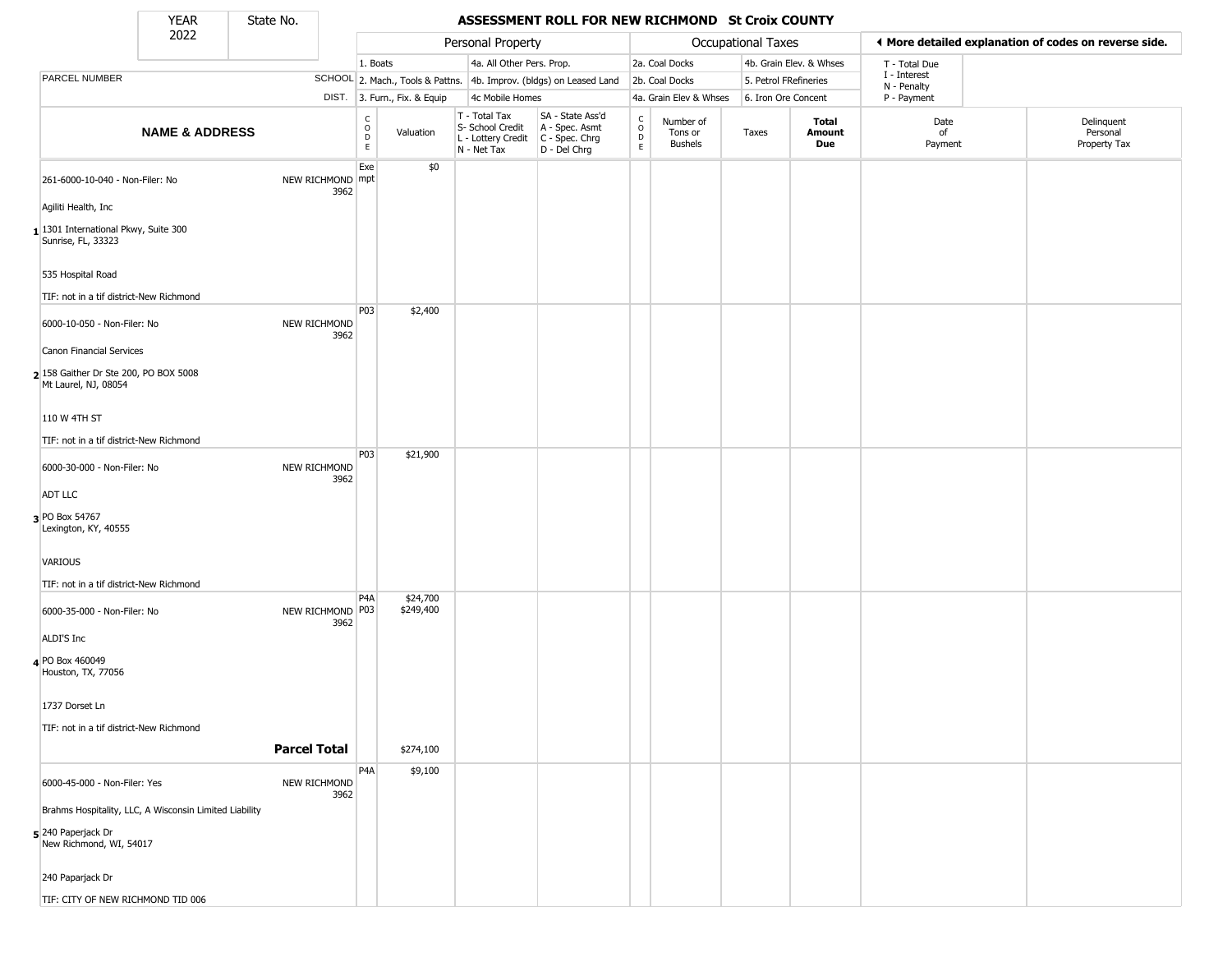YEAR **ASSESSMENT ROLL FOR NEW RICHMOND St Croix COUNTY** 2022 DIST. 3. Furn., Fix. & Equip PARCEL NUMBER **NAME & ADDRESS** State No. C O D E Valuation T - Total Tax S- School Credit A - Spec. Asmt L - Lottery Credit C - Spec. Chrg N - Net Tax SA - State Ass'd D - Del Chrg C O D E Number of Tons or Bushels Taxes **Total Amount Due** Date of Payment Delinquent Personal Property Tax Personal Property **Department Controller Service Controller** Occupational Taxes 1. Boats **4a. All Other Pers. Prop.** 2a. Coal Docks 4b. Grain Elev. & Whses SCHOOL 2. Mach., Tools & Pattns. 4b. Improv. (bldgs) on Leased Land 2b. Coal Docks 5. Petrol FRefineries 4c Mobile Homes 4a. Grain Elev & Whses 6. Iron Ore Concent T - Total Due I - Interest N - Penalty P - Payment 3**More detailed explanation of codes on reverse side. 6** 231 S Knowles Ave 6000-50-000 - Non-Filer: Yes NEW RICHMOND 3962 Bobcats Bar & Grill LLC New Richmond, WI, 54017 231 S Knowles Ave TIF: not in a tif district-New Richmond P03 \$5,700 **7** 235 S Knowles Ave 6000-60-000 - Non-Filer: Yes 3962 SALON THAIRAPY ON MAIN New Richmond, WI, 54017 235 S Knowles Ave TIF: not in a tif district-New Richmond P4A NEW RICHMOND P03 \$400 \$9,000 **Parcel Total 1** \$9,400 **8** PO Box 37945 6000-63-000 - Non-Filer: No 3962 Allstate Insurance Company Charlotte, NC, 28237-7945 1225 S Knowles Ave TIF: not in a tif district-New Richmond P4A NEW RICHMOND P03 \$1,200 \$2,500 **Parcel Total** \$3,700 **9** PO Box 37945 6000-65-000 - Non-Filer: No NEW RICHMOND 3962 Allstate Insurance Company Charlotte, NC, 28237-7945 1477 Knowles Ave S TIF: CITY OF NEW RICHMOND TID 005 P4A \$1,200 **10** 445 Sun Rise Cir 6000-98-000 - Non-Filer: Yes 3962 MCDONALD'S Hoeft Management Corp Hudson, WI, 54016-8299 243 N Knowles Ave TIF: not in a tif district-New Richmond P4A NEW RICHMOND P03 \$4,700 \$86,600 **Parcel Total** | \$91,300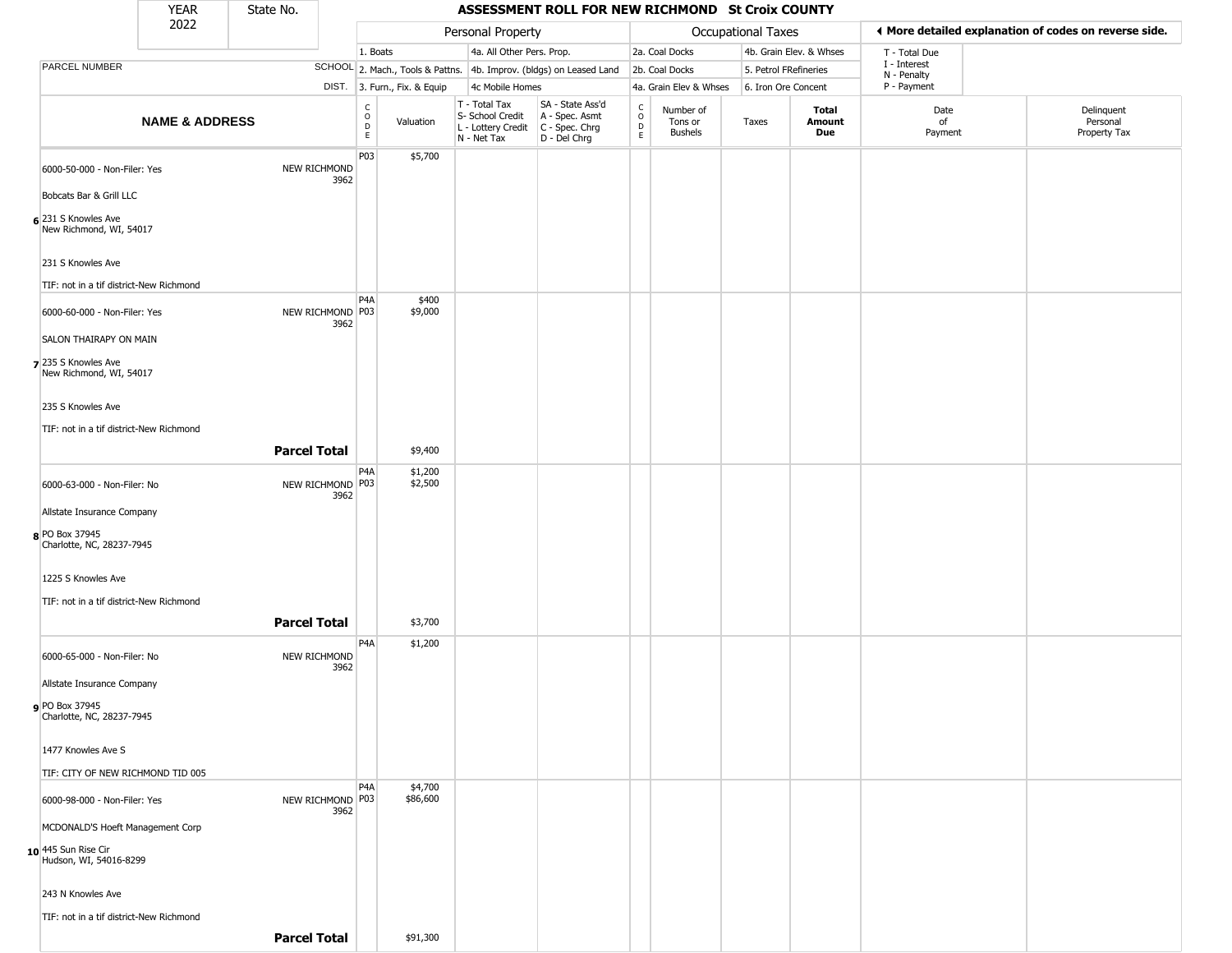|                                                          | <b>YEAR</b>               | State No.           |                             |                        |                              |                                                                        | ASSESSMENT ROLL FOR NEW RICHMOND St Croix COUNTY                     |                                            |                                 |                    |                         |                             |                                                       |
|----------------------------------------------------------|---------------------------|---------------------|-----------------------------|------------------------|------------------------------|------------------------------------------------------------------------|----------------------------------------------------------------------|--------------------------------------------|---------------------------------|--------------------|-------------------------|-----------------------------|-------------------------------------------------------|
|                                                          | 2022                      |                     |                             |                        |                              | Personal Property                                                      |                                                                      |                                            |                                 | Occupational Taxes |                         |                             | ♦ More detailed explanation of codes on reverse side. |
|                                                          |                           |                     |                             | 1. Boats               |                              | 4a. All Other Pers. Prop.                                              |                                                                      |                                            | 2a. Coal Docks                  |                    | 4b. Grain Elev. & Whses | T - Total Due               |                                                       |
| PARCEL NUMBER                                            |                           |                     |                             |                        |                              |                                                                        | SCHOOL 2. Mach., Tools & Pattns. 4b. Improv. (bldgs) on Leased Land  |                                            | 2b. Coal Docks                  |                    | 5. Petrol FRefineries   | I - Interest<br>N - Penalty |                                                       |
|                                                          |                           |                     |                             |                        | DIST. 3. Furn., Fix. & Equip | 4c Mobile Homes                                                        |                                                                      |                                            | 4a. Grain Elev & Whses          |                    | 6. Iron Ore Concent     | P - Payment                 |                                                       |
|                                                          | <b>NAME &amp; ADDRESS</b> |                     |                             | C<br>$\circ$<br>D<br>E | Valuation                    | T - Total Tax<br>S- School Credit<br>L - Lottery Credit<br>N - Net Tax | SA - State Ass'd<br>A - Spec. Asmt<br>C - Spec. Chrg<br>D - Del Chrg | $\begin{array}{c} C \\ 0 \\ E \end{array}$ | Number of<br>Tons or<br>Bushels | Taxes              | Total<br>Amount<br>Due  | Date<br>of<br>Payment       | Delinquent<br>Personal<br>Property Tax                |
| 6001-00-000 - Non-Filer: No                              |                           |                     | <b>NEW RICHMOND</b><br>3962 | P03                    | \$900                        |                                                                        |                                                                      |                                            |                                 |                    |                         |                             |                                                       |
| American Family Mutual Insurance Comp                    |                           |                     |                             |                        |                              |                                                                        |                                                                      |                                            |                                 |                    |                         |                             |                                                       |
| 11 PO Box 4747<br>OAK BROOK, IL, 60522                   |                           |                     |                             |                        |                              |                                                                        |                                                                      |                                            |                                 |                    |                         |                             |                                                       |
| 228 Paperjack Dr Unit 7                                  |                           |                     |                             |                        |                              |                                                                        |                                                                      |                                            |                                 |                    |                         |                             |                                                       |
| TIF: not in a tif district-New Richmond                  |                           |                     |                             |                        |                              |                                                                        |                                                                      |                                            |                                 |                    |                         |                             |                                                       |
| 6001-00-025 - Non-Filer: Yes                             |                           |                     | NEW RICHMOND<br>3962        | P03                    | \$3,600                      |                                                                        |                                                                      |                                            |                                 |                    |                         |                             |                                                       |
| AMG Advance                                              |                           |                     |                             |                        |                              |                                                                        |                                                                      |                                            |                                 |                    |                         |                             |                                                       |
| $12$ 150 W 1st Street, Ste. 5<br>NEW RICHMOND, WI, 54017 |                           |                     |                             |                        |                              |                                                                        |                                                                      |                                            |                                 |                    |                         |                             |                                                       |
| 150 W 1st Street, Ste. 5                                 |                           |                     |                             |                        |                              |                                                                        |                                                                      |                                            |                                 |                    |                         |                             |                                                       |
| TIF: not in a tif district-New Richmond                  |                           |                     |                             |                        |                              |                                                                        |                                                                      |                                            |                                 |                    |                         |                             |                                                       |
| 6001-00-100 - Non-Filer: No                              |                           |                     | <b>NEW RICHMOND</b><br>3962 | P03                    | \$1,900                      |                                                                        |                                                                      |                                            |                                 |                    |                         |                             |                                                       |
| The American Bottling Company                            |                           |                     |                             |                        |                              |                                                                        |                                                                      |                                            |                                 |                    |                         |                             |                                                       |
| 13 PO BOX 1925<br>FRISCO, TX, 75034                      |                           |                     |                             |                        |                              |                                                                        |                                                                      |                                            |                                 |                    |                         |                             |                                                       |
| <b>VARIOUS</b>                                           |                           |                     |                             |                        |                              |                                                                        |                                                                      |                                            |                                 |                    |                         |                             |                                                       |
| TIF: not in a tif district-New Richmond                  |                           |                     |                             |                        |                              |                                                                        |                                                                      |                                            |                                 |                    |                         |                             |                                                       |
| 6001-00-200 - Non-Filer: Yes                             |                           |                     | NEW RICHMOND P03<br>3962    | P4A                    | \$300<br>\$3,000             |                                                                        |                                                                      |                                            |                                 |                    |                         |                             |                                                       |
| Angela Olson Law Office                                  |                           |                     |                             |                        |                              |                                                                        |                                                                      |                                            |                                 |                    |                         |                             |                                                       |
| 14 539 South Knowles Avenue<br>NEW RICHMOND, WI, 54017   |                           |                     |                             |                        |                              |                                                                        |                                                                      |                                            |                                 |                    |                         |                             |                                                       |
| 539 South Knowles Avenue                                 |                           |                     |                             |                        |                              |                                                                        |                                                                      |                                            |                                 |                    |                         |                             |                                                       |
| TIF: not in a tif district-New Richmond                  |                           |                     |                             |                        |                              |                                                                        |                                                                      |                                            |                                 |                    |                         |                             |                                                       |
|                                                          |                           | <b>Parcel Total</b> |                             |                        | \$3,300                      |                                                                        |                                                                      |                                            |                                 |                    |                         |                             |                                                       |
|                                                          |                           |                     |                             | P4A                    | \$500                        |                                                                        |                                                                      |                                            |                                 |                    |                         |                             |                                                       |
| 6001-04-000 - Non-Filer: No                              |                           |                     | NEW RICHMOND P03<br>3962    |                        | \$87,000                     |                                                                        |                                                                      |                                            |                                 |                    |                         |                             |                                                       |
| Royal Credit Union                                       |                           |                     |                             |                        |                              |                                                                        |                                                                      |                                            |                                 |                    |                         |                             |                                                       |
| 15 PO Box 970<br>Eau Claire, WI, 54702-0970              |                           |                     |                             |                        |                              |                                                                        |                                                                      |                                            |                                 |                    |                         |                             |                                                       |
| 355 S Knowles Ave                                        |                           |                     |                             |                        |                              |                                                                        |                                                                      |                                            |                                 |                    |                         |                             |                                                       |
| TIF: not in a tif district-New Richmond                  |                           |                     |                             |                        |                              |                                                                        |                                                                      |                                            |                                 |                    |                         |                             |                                                       |
|                                                          |                           | <b>Parcel Total</b> |                             |                        | \$87,500                     |                                                                        |                                                                      |                                            |                                 |                    |                         |                             |                                                       |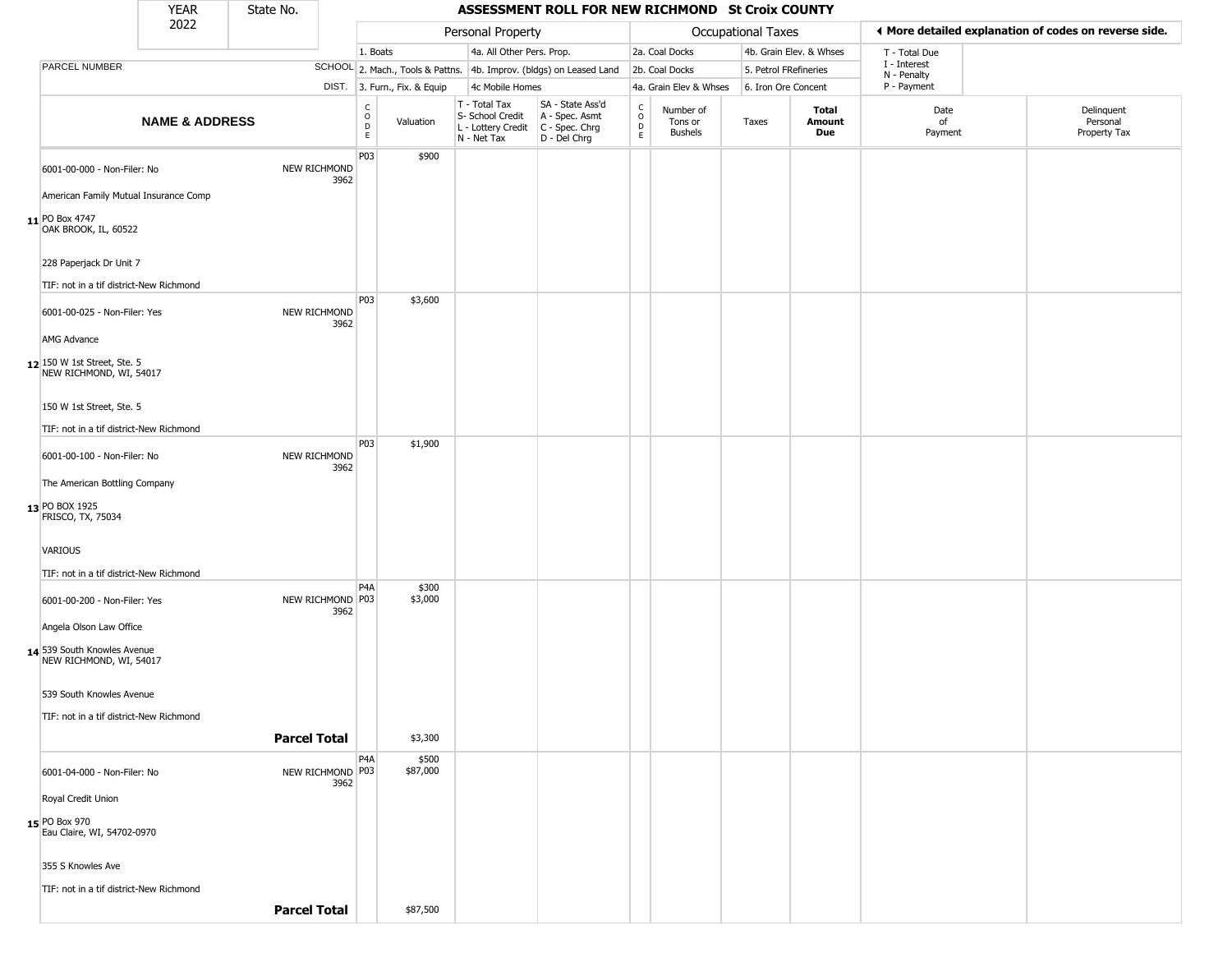|                                                     | <b>YEAR</b>               | State No.           |                          |                  |                                  |                                                                                         | ASSESSMENT ROLL FOR NEW RICHMOND St Croix COUNTY   |                        |                                 |                       |                         |                             |                                                       |
|-----------------------------------------------------|---------------------------|---------------------|--------------------------|------------------|----------------------------------|-----------------------------------------------------------------------------------------|----------------------------------------------------|------------------------|---------------------------------|-----------------------|-------------------------|-----------------------------|-------------------------------------------------------|
|                                                     | 2022                      |                     |                          |                  |                                  | Personal Property                                                                       |                                                    |                        |                                 | Occupational Taxes    |                         |                             | ♦ More detailed explanation of codes on reverse side. |
|                                                     |                           |                     |                          | 1. Boats         |                                  | 4a. All Other Pers. Prop.                                                               |                                                    |                        | 2a. Coal Docks                  |                       | 4b. Grain Elev. & Whses | T - Total Due               |                                                       |
| PARCEL NUMBER                                       |                           |                     |                          |                  | SCHOOL 2. Mach., Tools & Pattns. |                                                                                         | 4b. Improv. (bldgs) on Leased Land                 |                        | 2b. Coal Docks                  | 5. Petrol FRefineries |                         | I - Interest<br>N - Penalty |                                                       |
|                                                     |                           |                     |                          |                  | DIST. 3. Furn., Fix. & Equip     | 4c Mobile Homes                                                                         |                                                    |                        | 4a. Grain Elev & Whses          | 6. Iron Ore Concent   |                         | P - Payment                 |                                                       |
|                                                     | <b>NAME &amp; ADDRESS</b> |                     |                          | C<br>D<br>D<br>E | Valuation                        | T - Total Tax<br>S- School Credit<br>L - Lottery Credit   C - Spec. Chrg<br>N - Net Tax | SA - State Ass'd<br>A - Spec. Asmt<br>D - Del Chrg | C<br>$\circ$<br>D<br>E | Number of<br>Tons or<br>Bushels | Taxes                 | Total<br>Amount<br>Due  | Date<br>of<br>Payment       | Delinquent<br>Personal<br>Property Tax                |
| 6001-07-000 - Non-Filer: Yes                        |                           |                     | NEW RICHMOND P03<br>3962 | P4A              | \$27,200<br>\$28,400             |                                                                                         |                                                    |                        |                                 |                       |                         |                             |                                                       |
| BFTSM LLC ANYTIME FITNESS                           |                           |                     |                          |                  |                                  |                                                                                         |                                                    |                        |                                 |                       |                         |                             |                                                       |
| $16$ 144 W 3rd St Unit B<br>New Richmond, WI, 54017 |                           |                     |                          |                  |                                  |                                                                                         |                                                    |                        |                                 |                       |                         |                             |                                                       |
| 144 W 3rd St Unit B                                 |                           |                     |                          |                  |                                  |                                                                                         |                                                    |                        |                                 |                       |                         |                             |                                                       |
| TIF: not in a tif district-New Richmond             |                           | <b>Parcel Total</b> |                          |                  | \$55,600                         |                                                                                         |                                                    |                        |                                 |                       |                         |                             |                                                       |
| 6001-10-100 - Non-Filer: No                         |                           |                     | NEW RICHMOND P4A<br>3962 | P <sub>0</sub> 3 | \$100<br>\$300                   |                                                                                         |                                                    |                        |                                 |                       |                         |                             |                                                       |
| BOB & STEVE BP #1                                   |                           |                     |                          |                  |                                  |                                                                                         |                                                    |                        |                                 |                       |                         |                             |                                                       |
| 17 PO BOX 210<br>New Richmond, WI, 54017            |                           |                     |                          |                  |                                  |                                                                                         |                                                    |                        |                                 |                       |                         |                             |                                                       |
| 227 Knowles Ave                                     |                           |                     |                          |                  |                                  |                                                                                         |                                                    |                        |                                 |                       |                         |                             |                                                       |
| TIF: not in a tif district-New Richmond             |                           |                     |                          |                  |                                  |                                                                                         |                                                    |                        |                                 |                       |                         |                             |                                                       |
|                                                     |                           | <b>Parcel Total</b> |                          |                  | \$400                            |                                                                                         |                                                    |                        |                                 |                       |                         |                             |                                                       |
| 6002-15-000 - Non-Filer: No                         |                           |                     | NEW RICHMOND P03<br>3962 | P4A              | \$1,900<br>\$170,500             |                                                                                         |                                                    |                        |                                 |                       |                         |                             |                                                       |
| Associated Eye Care                                 |                           |                     |                          |                  |                                  |                                                                                         |                                                    |                        |                                 |                       |                         |                             |                                                       |
| 18 1719 W Tower Dr Ste 100<br>Stillwater, MN, 55082 |                           |                     |                          |                  |                                  |                                                                                         |                                                    |                        |                                 |                       |                         |                             |                                                       |
| 821 W 8th St                                        |                           |                     |                          |                  |                                  |                                                                                         |                                                    |                        |                                 |                       |                         |                             |                                                       |
| TIF: not in a tif district-New Richmond             |                           | <b>Parcel Total</b> |                          |                  | \$172,400                        |                                                                                         |                                                    |                        |                                 |                       |                         |                             |                                                       |
|                                                     |                           |                     |                          | P <sub>4</sub> A | \$700                            |                                                                                         |                                                    |                        |                                 |                       |                         |                             |                                                       |
| 6002-40-000 - Non-Filer: Yes                        |                           |                     | NEW RICHMOND P03<br>3962 |                  | \$4,500                          |                                                                                         |                                                    |                        |                                 |                       |                         |                             |                                                       |
| B & B Insurance Services, LLC                       |                           |                     |                          |                  |                                  |                                                                                         |                                                    |                        |                                 |                       |                         |                             |                                                       |
| 19 150 1st St W STE 220<br>New Richmond, WI, 54017  |                           |                     |                          |                  |                                  |                                                                                         |                                                    |                        |                                 |                       |                         |                             |                                                       |
| 150 1st St W Unit 220                               |                           |                     |                          |                  |                                  |                                                                                         |                                                    |                        |                                 |                       |                         |                             |                                                       |
| TIF: not in a tif district-New Richmond             |                           |                     |                          |                  |                                  |                                                                                         |                                                    |                        |                                 |                       |                         |                             |                                                       |
|                                                     |                           | <b>Parcel Total</b> |                          |                  | \$5,200                          |                                                                                         |                                                    |                        |                                 |                       |                         |                             |                                                       |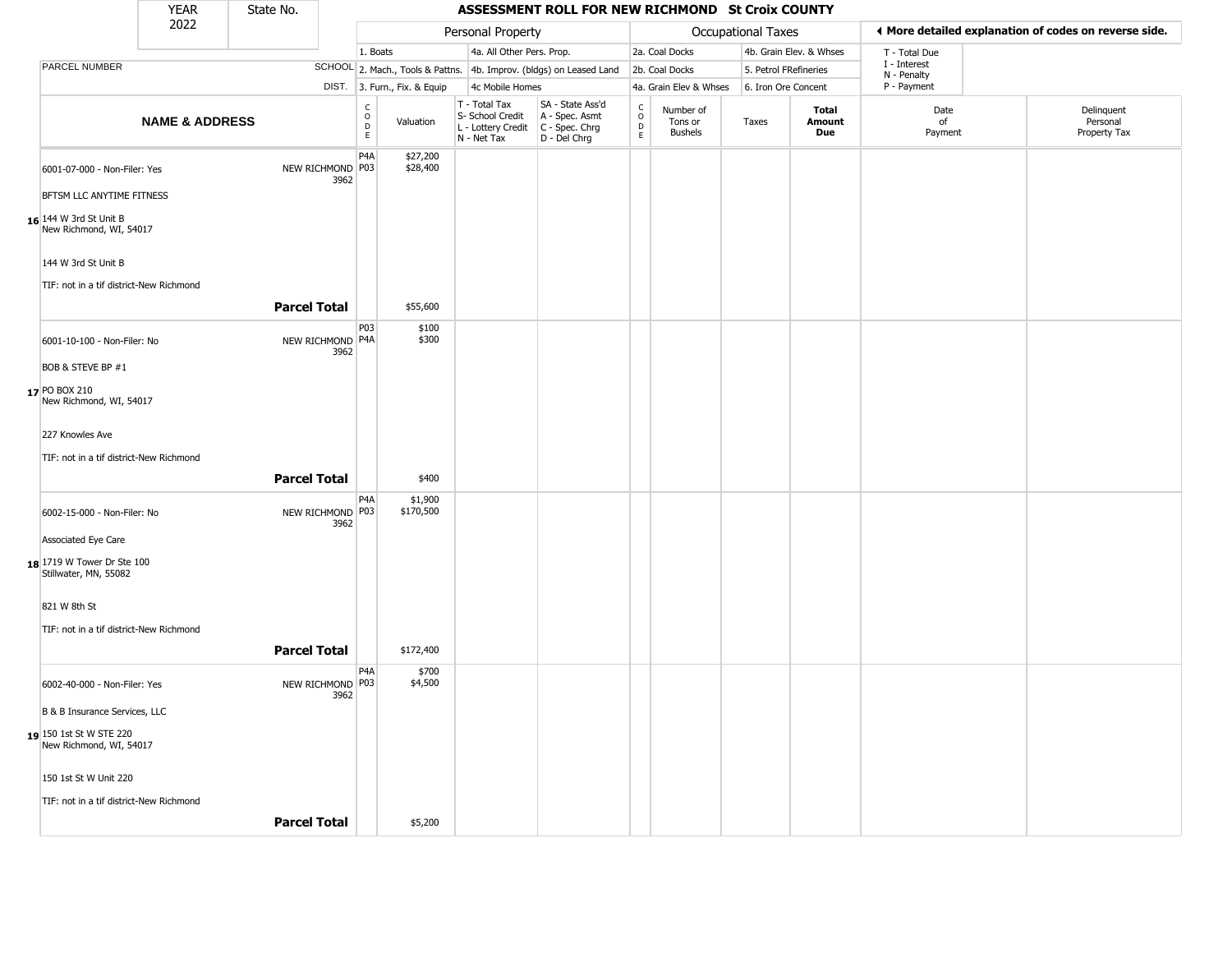|                                                                                                    | <b>YEAR</b>                                                            | State No.           |                          |                         |                              |                                                                                         | ASSESSMENT ROLL FOR NEW RICHMOND St Croix COUNTY                    |                                                |                                 |                           |                         |                             |                                                       |
|----------------------------------------------------------------------------------------------------|------------------------------------------------------------------------|---------------------|--------------------------|-------------------------|------------------------------|-----------------------------------------------------------------------------------------|---------------------------------------------------------------------|------------------------------------------------|---------------------------------|---------------------------|-------------------------|-----------------------------|-------------------------------------------------------|
|                                                                                                    | 2022                                                                   |                     |                          |                         |                              | Personal Property                                                                       |                                                                     |                                                |                                 | <b>Occupational Taxes</b> |                         |                             | ♦ More detailed explanation of codes on reverse side. |
|                                                                                                    |                                                                        |                     |                          | 1. Boats                |                              | 4a. All Other Pers. Prop.                                                               |                                                                     |                                                | 2a. Coal Docks                  |                           | 4b. Grain Elev. & Whses | T - Total Due               |                                                       |
| PARCEL NUMBER                                                                                      |                                                                        |                     |                          |                         |                              |                                                                                         | SCHOOL 2. Mach., Tools & Pattns. 4b. Improv. (bldgs) on Leased Land |                                                | 2b. Coal Docks                  |                           | 5. Petrol FRefineries   | I - Interest<br>N - Penalty |                                                       |
|                                                                                                    |                                                                        |                     |                          |                         | DIST. 3. Furn., Fix. & Equip | 4c Mobile Homes                                                                         |                                                                     |                                                | 4a. Grain Elev & Whses          |                           | 6. Iron Ore Concent     | P - Payment                 |                                                       |
|                                                                                                    | <b>NAME &amp; ADDRESS</b>                                              |                     |                          | $\frac{c}{0}$<br>D<br>E | Valuation                    | T - Total Tax<br>S- School Credit<br>L - Lottery Credit   C - Spec. Chrg<br>N - Net Tax | SA - State Ass'd<br>A - Spec. Asmt<br>D - Del Chrg                  | $\begin{matrix} 0 \\ 0 \\ D \end{matrix}$<br>E | Number of<br>Tons or<br>Bushels | Taxes                     | Total<br>Amount<br>Due  | Date<br>of<br>Payment       | Delinquent<br>Personal<br>Property Tax                |
| 6002-50-000 - Non-Filer: No                                                                        | AURORA RESIDENTIAL ALTERNATIVES INC                                    |                     | NEW RICHMOND<br>3962     | P03                     | \$1,100                      |                                                                                         |                                                                     |                                                |                                 |                           |                         |                             |                                                       |
| $20$ PO Box 68<br>Menomonie, WI, 54751                                                             |                                                                        |                     |                          |                         |                              |                                                                                         |                                                                     |                                                |                                 |                           |                         |                             |                                                       |
|                                                                                                    | 1477 S KNOWLES AVE, STE 103 & 104<br>TIF: CITY OF NEW RICHMOND TID 005 |                     |                          |                         |                              |                                                                                         |                                                                     |                                                |                                 |                           |                         |                             |                                                       |
| 6002-75-000 - Non-Filer: No                                                                        |                                                                        |                     | NEW RICHMOND<br>3962     | <b>P03</b>              | \$24,300                     |                                                                                         |                                                                     |                                                |                                 |                           |                         |                             |                                                       |
| Bakke Norman, S.C.<br>$21$ <sup>1200</sup> HERITAGE DR, PO Box 308<br>New Richmond, WI, 54017-0308 |                                                                        |                     |                          |                         |                              |                                                                                         |                                                                     |                                                |                                 |                           |                         |                             |                                                       |
| 1200 Heritage Dr                                                                                   |                                                                        |                     |                          |                         |                              |                                                                                         |                                                                     |                                                |                                 |                           |                         |                             |                                                       |
| 6003-60-000 - Non-Filer: No                                                                        | TIF: not in a tif district-New Richmond                                |                     | NEW RICHMOND             | <b>P03</b>              | \$3,500                      |                                                                                         |                                                                     |                                                |                                 |                           |                         |                             |                                                       |
|                                                                                                    | Baxter Healthcare Corp C/O RYAN LLC                                    |                     | 3962                     |                         |                              |                                                                                         |                                                                     |                                                |                                 |                           |                         |                             |                                                       |
| 22 PO Box 4900 DEPT 313<br>Scottsdale, AZ, 85261                                                   |                                                                        |                     |                          |                         |                              |                                                                                         |                                                                     |                                                |                                 |                           |                         |                             |                                                       |
| <b>VARIOUS</b>                                                                                     |                                                                        |                     |                          |                         |                              |                                                                                         |                                                                     |                                                |                                 |                           |                         |                             |                                                       |
| 6003-70-000 - Non-Filer: Yes                                                                       | TIF: not in a tif district-New Richmond                                |                     | NEW RICHMOND P4A         | P03                     | \$600<br>\$3,200             |                                                                                         |                                                                     |                                                |                                 |                           |                         |                             |                                                       |
| Bear Buddies Child Dev Center                                                                      |                                                                        |                     | 3962                     |                         |                              |                                                                                         |                                                                     |                                                |                                 |                           |                         |                             |                                                       |
| 23 245 W Paperjack Dr<br>New Richmond, WI, 54017                                                   |                                                                        |                     |                          |                         |                              |                                                                                         |                                                                     |                                                |                                 |                           |                         |                             |                                                       |
| 245 W Paperjack Dr                                                                                 | TIF: CITY OF NEW RICHMOND TID 005                                      |                     |                          |                         |                              |                                                                                         |                                                                     |                                                |                                 |                           |                         |                             |                                                       |
|                                                                                                    |                                                                        | <b>Parcel Total</b> |                          |                         | \$3,800                      |                                                                                         |                                                                     |                                                |                                 |                           |                         |                             |                                                       |
| 6003-75-000 - Non-Filer: No                                                                        |                                                                        |                     | NEW RICHMOND P03<br>3962 | P4A                     | \$1,000<br>\$120,700         |                                                                                         |                                                                     |                                                |                                 |                           |                         |                             |                                                       |
|                                                                                                    | BAKKEN-YOUNG FUNERAL & CREMATION SERVICES                              |                     |                          |                         |                              |                                                                                         |                                                                     |                                                |                                 |                           |                         |                             |                                                       |
| 24 728 Knowles Ave S<br>NEW RICHMOND, WI, 54017                                                    |                                                                        |                     |                          |                         |                              |                                                                                         |                                                                     |                                                |                                 |                           |                         |                             |                                                       |
| 728 Knowles Ave S                                                                                  |                                                                        |                     |                          |                         |                              |                                                                                         |                                                                     |                                                |                                 |                           |                         |                             |                                                       |
|                                                                                                    | TIF: not in a tif district-New Richmond                                | <b>Parcel Total</b> |                          |                         | \$121,700                    |                                                                                         |                                                                     |                                                |                                 |                           |                         |                             |                                                       |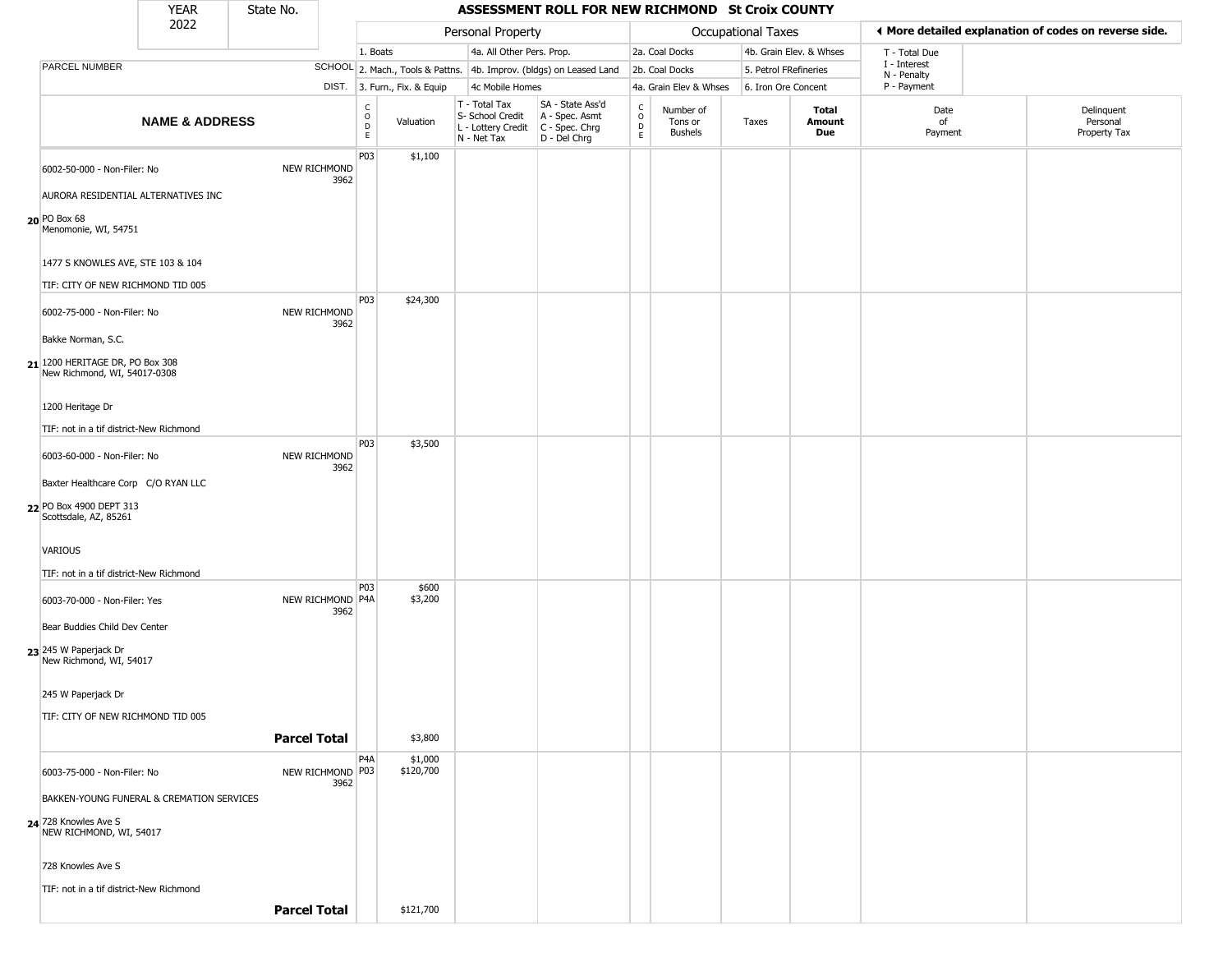|                                                                           | <b>YEAR</b>               | State No.           |                          |                         |                              |                                                                                                    | ASSESSMENT ROLL FOR NEW RICHMOND St Croix COUNTY                    |                                  |                                        |                           |                         |                             |                                                       |
|---------------------------------------------------------------------------|---------------------------|---------------------|--------------------------|-------------------------|------------------------------|----------------------------------------------------------------------------------------------------|---------------------------------------------------------------------|----------------------------------|----------------------------------------|---------------------------|-------------------------|-----------------------------|-------------------------------------------------------|
|                                                                           | 2022                      |                     |                          |                         |                              | Personal Property                                                                                  |                                                                     |                                  |                                        | <b>Occupational Taxes</b> |                         |                             | ♦ More detailed explanation of codes on reverse side. |
|                                                                           |                           |                     |                          | 1. Boats                |                              | 4a. All Other Pers. Prop.                                                                          |                                                                     |                                  | 2a. Coal Docks                         |                           | 4b. Grain Elev. & Whses | T - Total Due               |                                                       |
| PARCEL NUMBER                                                             |                           |                     |                          |                         |                              |                                                                                                    | SCHOOL 2. Mach., Tools & Pattns. 4b. Improv. (bldgs) on Leased Land |                                  | 2b. Coal Docks                         | 5. Petrol FRefineries     |                         | I - Interest<br>N - Penalty |                                                       |
|                                                                           |                           |                     |                          |                         | DIST. 3. Furn., Fix. & Equip | 4c Mobile Homes                                                                                    |                                                                     |                                  | 4a. Grain Elev & Whses                 | 6. Iron Ore Concent       |                         | P - Payment                 |                                                       |
|                                                                           | <b>NAME &amp; ADDRESS</b> |                     |                          | $\frac{c}{0}$<br>D<br>E | Valuation                    | T - Total Tax<br>S- School Credit<br>L - Lottery Credit C - Spec. Chrg<br>N - Net Tax D - Del Chrg | SA - State Ass'd<br>A - Spec. Asmt                                  | C<br>$\circ$<br>$\mathsf D$<br>E | Number of<br>Tons or<br><b>Bushels</b> | Taxes                     | Total<br>Amount<br>Due  | Date<br>of<br>Payment       | Delinquent<br>Personal<br>Property Tax                |
| 6003-95-000 - Non-Filer: No                                               |                           |                     | NEW RICHMOND P03<br>3962 | P <sub>4</sub> A        | \$1,500<br>\$4,000           |                                                                                                    |                                                                     |                                  |                                        |                           |                         |                             |                                                       |
| AMERICAN FAMILY INSURANCE Tammy Belisle, Agent                            |                           |                     |                          |                         |                              |                                                                                                    |                                                                     |                                  |                                        |                           |                         |                             |                                                       |
| 25 228 Paperjack Dr Ste 5<br>New Richmond, WI, 54017                      |                           |                     |                          |                         |                              |                                                                                                    |                                                                     |                                  |                                        |                           |                         |                             |                                                       |
| 228 Paperjack Dr Unit 5<br>TIF: not in a tif district-New Richmond        |                           |                     |                          |                         |                              |                                                                                                    |                                                                     |                                  |                                        |                           |                         |                             |                                                       |
|                                                                           |                           | <b>Parcel Total</b> |                          |                         | \$5,500                      |                                                                                                    |                                                                     |                                  |                                        |                           |                         |                             |                                                       |
| 6004-00-000 - Non-Filer: No                                               |                           |                     | NEW RICHMOND P4A<br>3962 | P <sub>0</sub> 3        | \$23,400<br>\$152,800        |                                                                                                    |                                                                     |                                  |                                        |                           |                         |                             |                                                       |
| Bernards Northtown Inc                                                    |                           |                     |                          |                         |                              |                                                                                                    |                                                                     |                                  |                                        |                           |                         |                             |                                                       |
| 26 510 Deere Dr<br>New Richmond, WI, 54017                                |                           |                     |                          |                         |                              |                                                                                                    |                                                                     |                                  |                                        |                           |                         |                             |                                                       |
| 510 Deere Dr                                                              |                           |                     |                          |                         |                              |                                                                                                    |                                                                     |                                  |                                        |                           |                         |                             |                                                       |
| TIF: CITY OF NEW RICHMOND TID 008                                         |                           | <b>Parcel Total</b> |                          |                         | \$176,200                    |                                                                                                    |                                                                     |                                  |                                        |                           |                         |                             |                                                       |
| 6004-25-000 - Non-Filer: Yes                                              |                           | NEW RICHMOND        |                          | P03                     | \$300                        |                                                                                                    |                                                                     |                                  |                                        |                           |                         |                             |                                                       |
| BERQUIST INSURANCE AGENCY INC                                             |                           |                     | 3962                     |                         |                              |                                                                                                    |                                                                     |                                  |                                        |                           |                         |                             |                                                       |
| 27 PO BOX 261<br>New Richmond, WI, 54017                                  |                           |                     |                          |                         |                              |                                                                                                    |                                                                     |                                  |                                        |                           |                         |                             |                                                       |
| 210 W 4th St                                                              |                           |                     |                          |                         |                              |                                                                                                    |                                                                     |                                  |                                        |                           |                         |                             |                                                       |
| TIF: CITY OF NEW RICHMOND TID 009                                         |                           |                     |                          |                         |                              |                                                                                                    |                                                                     |                                  |                                        |                           |                         |                             |                                                       |
| 6004-26-000 - Non-Filer: No                                               |                           |                     | NEW RICHMOND P03<br>3962 | P4A                     | \$200<br>\$2,500             |                                                                                                    |                                                                     |                                  |                                        |                           |                         |                             |                                                       |
| RONDA'S HOME AWAY FROM HOME Bierbrauer, Ronda A.<br>28 523 North Shore Dr |                           |                     |                          |                         |                              |                                                                                                    |                                                                     |                                  |                                        |                           |                         |                             |                                                       |
| New Richmond, WI, 54017                                                   |                           |                     |                          |                         |                              |                                                                                                    |                                                                     |                                  |                                        |                           |                         |                             |                                                       |
| 523 N Shore Dr                                                            |                           |                     |                          |                         |                              |                                                                                                    |                                                                     |                                  |                                        |                           |                         |                             |                                                       |
| TIF: not in a tif district-New Richmond                                   |                           | <b>Parcel Total</b> |                          |                         | \$2,700                      |                                                                                                    |                                                                     |                                  |                                        |                           |                         |                             |                                                       |
| 6004-50-000 - Non-Filer: No                                               |                           |                     | NEW RICHMOND P03<br>3962 | P4A                     | \$12,600<br>\$41,200         |                                                                                                    |                                                                     |                                  |                                        |                           |                         |                             |                                                       |
| Bremer Bank NA                                                            |                           |                     |                          |                         |                              |                                                                                                    |                                                                     |                                  |                                        |                           |                         |                             |                                                       |
| 29 372 St Peter St<br>St Paul, MN, 55102                                  |                           |                     |                          |                         |                              |                                                                                                    |                                                                     |                                  |                                        |                           |                         |                             |                                                       |
| 532 S Knowles Ave                                                         |                           |                     |                          |                         |                              |                                                                                                    |                                                                     |                                  |                                        |                           |                         |                             |                                                       |
| TIF: not in a tif district-New Richmond                                   |                           |                     |                          |                         |                              |                                                                                                    |                                                                     |                                  |                                        |                           |                         |                             |                                                       |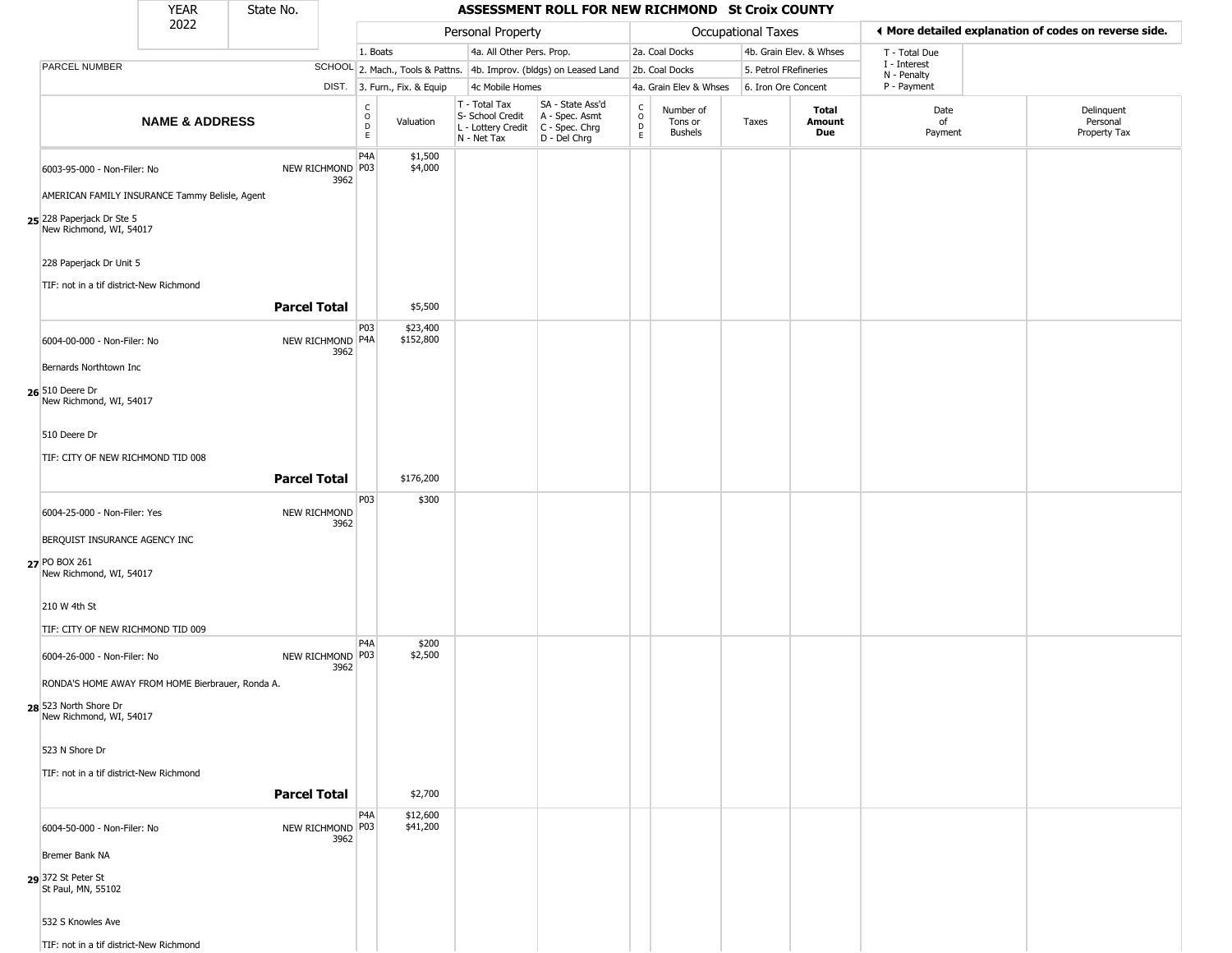|                                                                                     | <b>YEAR</b>               | State No.           |                          |                                                                    |                              |                                                                                         | ASSESSMENT ROLL FOR NEW RICHMOND St Croix COUNTY                    |                                                |                                        |                           |                         |                             |                                                       |
|-------------------------------------------------------------------------------------|---------------------------|---------------------|--------------------------|--------------------------------------------------------------------|------------------------------|-----------------------------------------------------------------------------------------|---------------------------------------------------------------------|------------------------------------------------|----------------------------------------|---------------------------|-------------------------|-----------------------------|-------------------------------------------------------|
|                                                                                     | 2022                      |                     |                          |                                                                    |                              | Personal Property                                                                       |                                                                     |                                                |                                        | <b>Occupational Taxes</b> |                         |                             | ◀ More detailed explanation of codes on reverse side. |
|                                                                                     |                           |                     |                          | 1. Boats                                                           |                              | 4a. All Other Pers. Prop.                                                               |                                                                     |                                                | 2a. Coal Docks                         |                           | 4b. Grain Elev. & Whses | T - Total Due               |                                                       |
| PARCEL NUMBER                                                                       |                           |                     |                          |                                                                    |                              |                                                                                         | SCHOOL 2. Mach., Tools & Pattns. 4b. Improv. (bldgs) on Leased Land |                                                | 2b. Coal Docks                         | 5. Petrol FRefineries     |                         | I - Interest<br>N - Penalty |                                                       |
|                                                                                     |                           |                     |                          |                                                                    | DIST. 3. Furn., Fix. & Equip | 4c Mobile Homes                                                                         |                                                                     |                                                | 4a. Grain Elev & Whses                 | 6. Iron Ore Concent       |                         | P - Payment                 |                                                       |
|                                                                                     | <b>NAME &amp; ADDRESS</b> |                     |                          | $\begin{smallmatrix} C \\ O \\ D \end{smallmatrix}$<br>$\mathsf E$ | Valuation                    | T - Total Tax<br>S- School Credit<br>L - Lottery Credit   C - Spec. Chrg<br>N - Net Tax | SA - State Ass'd<br>A - Spec. Asmt<br>D - Del Chrg                  | $\begin{matrix} 0 \\ 0 \\ D \end{matrix}$<br>E | Number of<br>Tons or<br><b>Bushels</b> | Taxes                     | Total<br>Amount<br>Due  | Date<br>of<br>Payment       | Delinquent<br>Personal<br>Property Tax                |
|                                                                                     |                           | <b>Parcel Total</b> |                          |                                                                    | \$53,800                     |                                                                                         |                                                                     |                                                |                                        |                           |                         |                             |                                                       |
| 6005-00-000 - Non-Filer: Yes                                                        |                           |                     | NEW RICHMOND<br>3962     | P03                                                                | \$3,300                      |                                                                                         |                                                                     |                                                |                                        |                           |                         |                             |                                                       |
| <b>Brown Chiropractic</b>                                                           |                           |                     |                          |                                                                    |                              |                                                                                         |                                                                     |                                                |                                        |                           |                         |                             |                                                       |
| 30 228 Paperjack Dr Ste 3B<br>New Richmond, WI, 54017                               |                           |                     |                          |                                                                    |                              |                                                                                         |                                                                     |                                                |                                        |                           |                         |                             |                                                       |
| 228 Paperjack Dr Unit 3B                                                            |                           |                     |                          |                                                                    |                              |                                                                                         |                                                                     |                                                |                                        |                           |                         |                             |                                                       |
| TIF: not in a tif district-New Richmond                                             |                           |                     |                          | <b>P03</b>                                                         | \$8,400                      |                                                                                         |                                                                     |                                                |                                        |                           |                         |                             |                                                       |
| 6005-20-000 - Non-Filer: No                                                         |                           |                     | NEW RICHMOND P4A<br>3962 |                                                                    | \$36,000                     |                                                                                         |                                                                     |                                                |                                        |                           |                         |                             |                                                       |
| The Oral Surgery Center P.A. ATTN MELISSA OLSON                                     |                           |                     |                          |                                                                    |                              |                                                                                         |                                                                     |                                                |                                        |                           |                         |                             |                                                       |
| 31 8401 Seasons Pkwy<br>Woodbury, MN, 55125                                         |                           |                     |                          |                                                                    |                              |                                                                                         |                                                                     |                                                |                                        |                           |                         |                             |                                                       |
| 1244 N 4TH ST                                                                       |                           |                     |                          |                                                                    |                              |                                                                                         |                                                                     |                                                |                                        |                           |                         |                             |                                                       |
| TIF: not in a tif district-New Richmond                                             |                           |                     |                          |                                                                    |                              |                                                                                         |                                                                     |                                                |                                        |                           |                         |                             |                                                       |
|                                                                                     |                           | <b>Parcel Total</b> |                          |                                                                    | \$44,400                     |                                                                                         |                                                                     |                                                |                                        |                           |                         |                             |                                                       |
| 6005-20-010 - Non-Filer: Yes                                                        |                           |                     | NEW RICHMOND<br>3962     | P03                                                                | \$17,600                     |                                                                                         |                                                                     |                                                |                                        |                           |                         |                             |                                                       |
| The Press Room Fitness Center                                                       |                           |                     |                          |                                                                    |                              |                                                                                         |                                                                     |                                                |                                        |                           |                         |                             |                                                       |
| 32 1500 Madison Ave<br>New Richmond, WI, 54017                                      |                           |                     |                          |                                                                    |                              |                                                                                         |                                                                     |                                                |                                        |                           |                         |                             |                                                       |
| 1500 Madison Ave                                                                    |                           |                     |                          |                                                                    |                              |                                                                                         |                                                                     |                                                |                                        |                           |                         |                             |                                                       |
| TIF: CITY OF NEW RICHMOND TID 006                                                   |                           |                     |                          |                                                                    |                              |                                                                                         |                                                                     |                                                |                                        |                           |                         |                             |                                                       |
| 6005-70-000 - Non-Filer: No                                                         |                           |                     | NEW RICHMOND P03<br>3962 | P <sub>4</sub> A                                                   | \$2,500<br>\$2,800           |                                                                                         |                                                                     |                                                |                                        |                           |                         |                             |                                                       |
| Advance America, CAC of WI Inc ADVANCE AMERICA #4325 GINA<br><b>BALLEW TAX DEPT</b> |                           |                     |                          |                                                                    |                              |                                                                                         |                                                                     |                                                |                                        |                           |                         |                             |                                                       |
| 33 PO Box 3058<br>Spartanburg, SC, 29304-3058                                       |                           |                     |                          |                                                                    |                              |                                                                                         |                                                                     |                                                |                                        |                           |                         |                             |                                                       |
| 575 N Knowles Ave Unit C                                                            |                           |                     |                          |                                                                    |                              |                                                                                         |                                                                     |                                                |                                        |                           |                         |                             |                                                       |
| TIF: CITY OF NEW RICHMOND TID 007                                                   |                           |                     |                          |                                                                    |                              |                                                                                         |                                                                     |                                                |                                        |                           |                         |                             |                                                       |
|                                                                                     |                           | <b>Parcel Total</b> |                          |                                                                    | \$5,300                      |                                                                                         |                                                                     |                                                |                                        |                           |                         |                             |                                                       |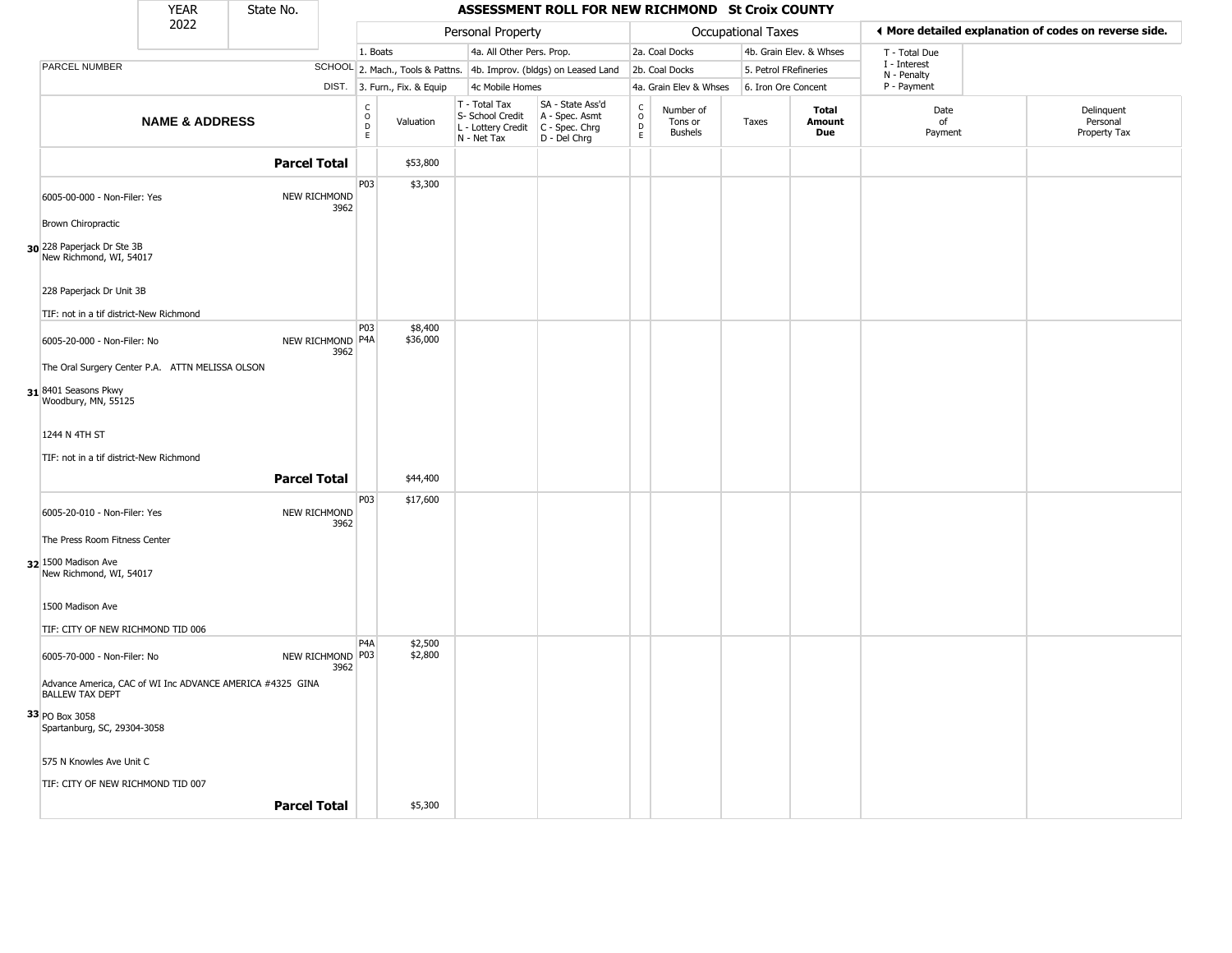|                                                        | <b>YEAR</b>               | State No.           |                          |                         |                              |                                                                        | ASSESSMENT ROLL FOR NEW RICHMOND St Croix COUNTY                       |                                |                                        |                    |                         |                             |                                                       |
|--------------------------------------------------------|---------------------------|---------------------|--------------------------|-------------------------|------------------------------|------------------------------------------------------------------------|------------------------------------------------------------------------|--------------------------------|----------------------------------------|--------------------|-------------------------|-----------------------------|-------------------------------------------------------|
|                                                        | 2022                      |                     |                          |                         |                              | Personal Property                                                      |                                                                        |                                |                                        | Occupational Taxes |                         |                             | I More detailed explanation of codes on reverse side. |
|                                                        |                           |                     |                          | 1. Boats                |                              | 4a. All Other Pers. Prop.                                              |                                                                        |                                | 2a. Coal Docks                         |                    | 4b. Grain Elev. & Whses | T - Total Due               |                                                       |
| PARCEL NUMBER                                          |                           |                     |                          |                         |                              |                                                                        | SCHOOL 2. Mach., Tools & Pattns. 4b. Improv. (bldgs) on Leased Land    |                                | 2b. Coal Docks                         |                    | 5. Petrol FRefineries   | I - Interest<br>N - Penalty |                                                       |
|                                                        |                           |                     |                          |                         | DIST. 3. Furn., Fix. & Equip | 4c Mobile Homes                                                        |                                                                        |                                | 4a. Grain Elev & Whses                 |                    | 6. Iron Ore Concent     | P - Payment                 |                                                       |
|                                                        | <b>NAME &amp; ADDRESS</b> |                     |                          | C<br>$\circ$<br>D<br>E. | Valuation                    | T - Total Tax<br>S- School Credit<br>L - Lottery Credit<br>N - Net Tax | SA - State Ass'd<br>A - Spec. Asmt<br>$C - Spec. Chrg$<br>D - Del Chrg | $\frac{c}{0}$<br>$\frac{D}{E}$ | Number of<br>Tons or<br><b>Bushels</b> | Taxes              | Total<br>Amount<br>Due  | Date<br>of<br>Payment       | Delinquent<br>Personal<br>Property Tax                |
| 6006-25-200 - Non-Filer: Yes                           |                           |                     | NEW RICHMOND<br>3962     | P4A                     | \$3,200                      |                                                                        |                                                                        |                                |                                        |                    |                         |                             |                                                       |
| Cellotti, Mark T & Kathie A                            |                           |                     |                          |                         |                              |                                                                        |                                                                        |                                |                                        |                    |                         |                             |                                                       |
| 34 1155 15th Ave<br>Deer Park, WI, 54007               |                           |                     |                          |                         |                              |                                                                        |                                                                        |                                |                                        |                    |                         |                             |                                                       |
| 824 E 11th St                                          |                           |                     |                          |                         |                              |                                                                        |                                                                        |                                |                                        |                    |                         |                             |                                                       |
| TIF: not in a tif district-New Richmond                |                           |                     |                          |                         |                              |                                                                        |                                                                        |                                |                                        |                    |                         |                             |                                                       |
| 6006-50-000 - Non-Filer: No                            |                           |                     | NEW RICHMOND<br>3962     | P03                     | \$1,000                      |                                                                        |                                                                        |                                |                                        |                    |                         |                             |                                                       |
| Chickadee Doo-Da LLC                                   |                           |                     |                          |                         |                              |                                                                        |                                                                        |                                |                                        |                    |                         |                             |                                                       |
| 35 208 S Knowles Ave<br>NEW RICHMOND, WI, 54017        |                           |                     |                          |                         |                              |                                                                        |                                                                        |                                |                                        |                    |                         |                             |                                                       |
| 208 S Knowles Ave                                      |                           |                     |                          |                         |                              |                                                                        |                                                                        |                                |                                        |                    |                         |                             |                                                       |
| TIF: not in a tif district-New Richmond                |                           |                     |                          |                         |                              |                                                                        |                                                                        |                                |                                        |                    |                         |                             |                                                       |
| 6006-55-100 - Non-Filer: No                            |                           |                     | NEW RICHMOND<br>3962     | P4A                     | \$5,400                      |                                                                        |                                                                        |                                |                                        |                    |                         |                             |                                                       |
| The Coca-Cola Company FOUNTANIN PROPERTY TAX - NAT 8   |                           |                     |                          |                         |                              |                                                                        |                                                                        |                                |                                        |                    |                         |                             |                                                       |
| 36 PO BOX 1734<br>ATLANTA, GA, 30301                   |                           |                     |                          |                         |                              |                                                                        |                                                                        |                                |                                        |                    |                         |                             |                                                       |
| <b>VARIOUS</b>                                         |                           |                     |                          |                         |                              |                                                                        |                                                                        |                                |                                        |                    |                         |                             |                                                       |
| TIF: not in a tif district-New Richmond                |                           |                     |                          |                         |                              |                                                                        |                                                                        |                                |                                        |                    |                         |                             |                                                       |
| 6006-70-000 - Non-Filer: No                            |                           |                     | NEW RICHMOND<br>3962     | P03                     | \$2,900                      |                                                                        |                                                                        |                                |                                        |                    |                         |                             |                                                       |
| National Entertainment Network LLC                     |                           |                     |                          |                         |                              |                                                                        |                                                                        |                                |                                        |                    |                         |                             |                                                       |
| 37 246 S TAYLOR AVE #200<br>LOUISVILLE, CO, 80027      |                           |                     |                          |                         |                              |                                                                        |                                                                        |                                |                                        |                    |                         |                             |                                                       |
| <b>VARIOUS</b>                                         |                           |                     |                          |                         |                              |                                                                        |                                                                        |                                |                                        |                    |                         |                             |                                                       |
| TIF: not in a tif district-New Richmond                |                           |                     |                          |                         |                              |                                                                        |                                                                        |                                |                                        |                    |                         |                             |                                                       |
| 6006-80-000 - Non-Filer: No                            |                           |                     | NEW RICHMOND P03<br>3962 | P <sub>4</sub> A        | \$2,100<br>\$2,500           |                                                                        |                                                                        |                                |                                        |                    |                         |                             |                                                       |
| THE CASH STORE #224 Cottonwood Financial Wisconsin LLC |                           |                     |                          |                         |                              |                                                                        |                                                                        |                                |                                        |                    |                         |                             |                                                       |
| 38 2100 W WALNUT HILL LN, STE 300<br>Irving, TX, 75038 |                           |                     |                          |                         |                              |                                                                        |                                                                        |                                |                                        |                    |                         |                             |                                                       |
| 1621 Dorset Ln Unit D                                  |                           |                     |                          |                         |                              |                                                                        |                                                                        |                                |                                        |                    |                         |                             |                                                       |
| TIF: not in a tif district-New Richmond                |                           |                     |                          |                         |                              |                                                                        |                                                                        |                                |                                        |                    |                         |                             |                                                       |
|                                                        |                           | <b>Parcel Total</b> |                          |                         | \$4,600                      |                                                                        |                                                                        |                                |                                        |                    |                         |                             |                                                       |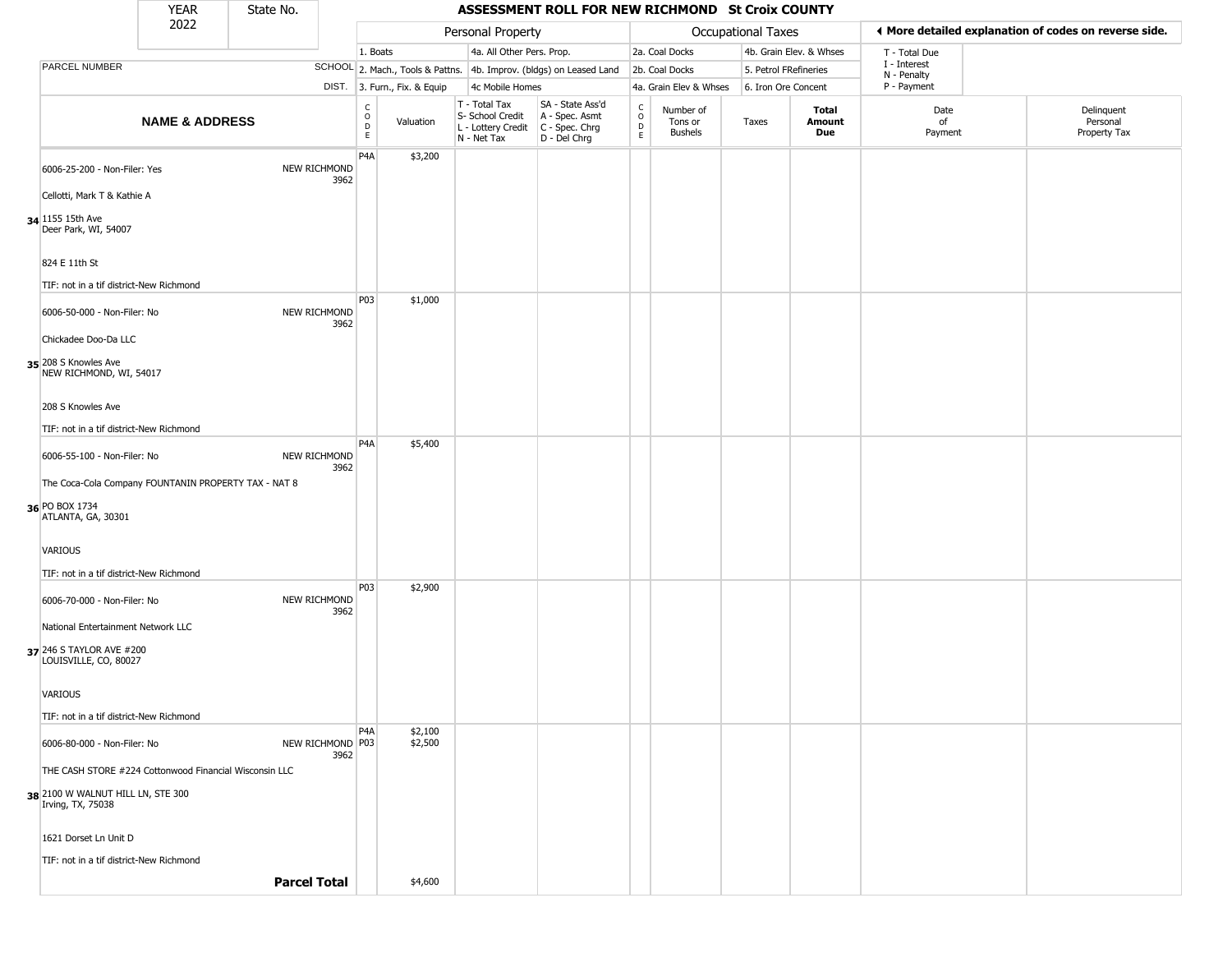|                                                                    | YEAR                      | State No.           |                          |                                             |                              |                                                                                       | ASSESSMENT ROLL FOR NEW RICHMOND St Croix COUNTY                    |                         |                                        |                       |                         |                             |                                                       |
|--------------------------------------------------------------------|---------------------------|---------------------|--------------------------|---------------------------------------------|------------------------------|---------------------------------------------------------------------------------------|---------------------------------------------------------------------|-------------------------|----------------------------------------|-----------------------|-------------------------|-----------------------------|-------------------------------------------------------|
|                                                                    | 2022                      |                     |                          |                                             |                              | Personal Property                                                                     |                                                                     |                         |                                        | Occupational Taxes    |                         |                             | ♦ More detailed explanation of codes on reverse side. |
|                                                                    |                           |                     |                          | 1. Boats                                    |                              | 4a. All Other Pers. Prop.                                                             |                                                                     |                         | 2a. Coal Docks                         |                       | 4b. Grain Elev. & Whses | T - Total Due               |                                                       |
| <b>PARCEL NUMBER</b>                                               |                           |                     |                          |                                             |                              |                                                                                       | SCHOOL 2. Mach., Tools & Pattns. 4b. Improv. (bldgs) on Leased Land |                         | 2b. Coal Docks                         | 5. Petrol FRefineries |                         | I - Interest<br>N - Penalty |                                                       |
|                                                                    |                           |                     |                          |                                             | DIST. 3. Furn., Fix. & Equip | 4c Mobile Homes                                                                       |                                                                     |                         | 4a. Grain Elev & Whses                 | 6. Iron Ore Concent   |                         | P - Payment                 |                                                       |
|                                                                    | <b>NAME &amp; ADDRESS</b> |                     |                          | $\frac{c}{0}$<br>$\mathsf D$<br>$\mathsf E$ | Valuation                    | T - Total Tax<br>S- School Credit<br>L - Lottery Credit C - Spec. Chrg<br>N - Net Tax | SA - State Ass'd<br>A - Spec. Asmt<br>D - Del Chrg                  | $\frac{c}{0}$<br>D<br>E | Number of<br>Tons or<br><b>Bushels</b> | Taxes                 | Total<br>Amount<br>Due  | Date<br>of<br>Payment       | Delinquent<br>Personal<br>Property Tax                |
| 6007-30-000 - Non-Filer: Yes                                       |                           |                     | NEW RICHMOND P4A<br>3962 | P03                                         | \$4,000<br>\$4,200           |                                                                                       |                                                                     |                         |                                        |                       |                         |                             |                                                       |
| China House Restaurant                                             |                           |                     |                          |                                             |                              |                                                                                       |                                                                     |                         |                                        |                       |                         |                             |                                                       |
| 39 250 Paperjack Dr Unit 1<br>New Richmond, WI, 54017              |                           |                     |                          |                                             |                              |                                                                                       |                                                                     |                         |                                        |                       |                         |                             |                                                       |
| 250 Paperjack Dr Unit 1<br>TIF: not in a tif district-New Richmond |                           |                     |                          |                                             |                              |                                                                                       |                                                                     |                         |                                        |                       |                         |                             |                                                       |
|                                                                    |                           | <b>Parcel Total</b> |                          |                                             | \$8,200                      |                                                                                       |                                                                     |                         |                                        |                       |                         |                             |                                                       |
| 6007-37-000 - Non-Filer: No                                        |                           |                     | NEW RICHMOND P03<br>3962 | P <sub>4</sub> A                            | \$71,200<br>\$758,000        |                                                                                       |                                                                     |                         |                                        |                       |                         |                             |                                                       |
| <b>WESTFIELDS HOSPITAL &amp; CLINIC</b>                            |                           |                     |                          |                                             |                              |                                                                                       |                                                                     |                         |                                        |                       |                         |                             |                                                       |
| 40 535 Hospital Rd<br>New Richmond, WI, 54017                      |                           |                     |                          |                                             |                              |                                                                                       |                                                                     |                         |                                        |                       |                         |                             |                                                       |
| 535 Hospital Rd                                                    |                           |                     |                          |                                             |                              |                                                                                       |                                                                     |                         |                                        |                       |                         |                             |                                                       |
| TIF: not in a tif district-New Richmond                            |                           |                     |                          |                                             |                              |                                                                                       |                                                                     |                         |                                        |                       |                         |                             |                                                       |
|                                                                    |                           | <b>Parcel Total</b> |                          |                                             | \$829,200                    |                                                                                       |                                                                     |                         |                                        |                       |                         |                             |                                                       |
|                                                                    |                           |                     |                          | P <sub>4</sub> A                            | \$700                        |                                                                                       |                                                                     |                         |                                        |                       |                         |                             |                                                       |
| 6008-41-000 - Non-Filer: Yes                                       |                           |                     | NEW RICHMOND<br>3962     |                                             |                              |                                                                                       |                                                                     |                         |                                        |                       |                         |                             |                                                       |
| Pharma-Smart International, Inc.                                   |                           |                     |                          |                                             |                              |                                                                                       |                                                                     |                         |                                        |                       |                         |                             |                                                       |
| 41 773 Elmgrove Rd<br>Rochester, NY, 14624-6200                    |                           |                     |                          |                                             |                              |                                                                                       |                                                                     |                         |                                        |                       |                         |                             |                                                       |
| 110 W 4th St                                                       |                           |                     |                          |                                             |                              |                                                                                       |                                                                     |                         |                                        |                       |                         |                             |                                                       |
| TIF: CITY OF NEW RICHMOND TID 009                                  |                           |                     |                          |                                             |                              |                                                                                       |                                                                     |                         |                                        |                       |                         |                             |                                                       |
| 6008-52-010 - Non-Filer: No                                        |                           |                     | NEW RICHMOND P4A<br>3962 | P03                                         | \$14,600<br>\$20,000         |                                                                                       |                                                                     |                         |                                        |                       |                         |                             |                                                       |
| AKA Wireless Inc C/O MARVIN F POER AND COMPANY                     |                           |                     |                          |                                             |                              |                                                                                       |                                                                     |                         |                                        |                       |                         |                             |                                                       |
| 42 PO Box 802206<br>Dallas, TX, 75380                              |                           |                     |                          |                                             |                              |                                                                                       |                                                                     |                         |                                        |                       |                         |                             |                                                       |
| 210 N Knowles Ave                                                  |                           |                     |                          |                                             |                              |                                                                                       |                                                                     |                         |                                        |                       |                         |                             |                                                       |
| TIF: not in a tif district-New Richmond                            |                           |                     |                          |                                             |                              |                                                                                       |                                                                     |                         |                                        |                       |                         |                             |                                                       |
|                                                                    |                           | <b>Parcel Total</b> |                          |                                             | \$34,600                     |                                                                                       |                                                                     |                         |                                        |                       |                         |                             |                                                       |
| 6008-55-002 - Non-Filer: No                                        |                           |                     | NEW RICHMOND<br>3962     | P03                                         | \$60,300                     |                                                                                       |                                                                     |                         |                                        |                       |                         |                             |                                                       |
| Freedom Value Centers                                              |                           |                     |                          |                                             |                              |                                                                                       |                                                                     |                         |                                        |                       |                         |                             |                                                       |
| 43 PO Box 385<br>Allentown, PA, 18105-0385                         |                           |                     |                          |                                             |                              |                                                                                       |                                                                     |                         |                                        |                       |                         |                             |                                                       |
| 120 Meridian Dr                                                    |                           |                     |                          |                                             |                              |                                                                                       |                                                                     |                         |                                        |                       |                         |                             |                                                       |
| TIF: not in a tif district-New Richmond                            |                           |                     |                          |                                             |                              |                                                                                       |                                                                     |                         |                                        |                       |                         |                             |                                                       |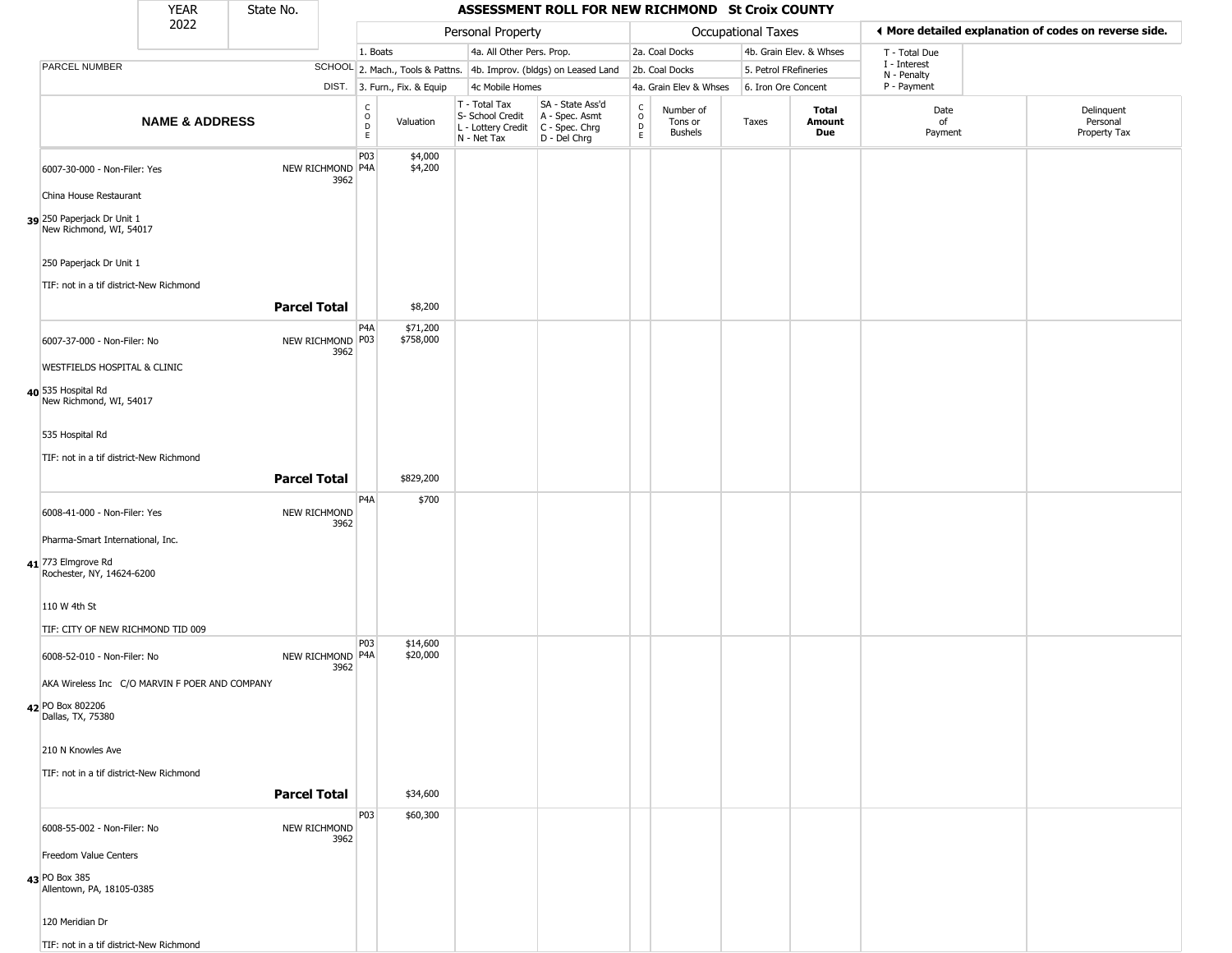|                                                                                                             | <b>YEAR</b>               | State No.           |                             |                                        |                              |                                                                        | ASSESSMENT ROLL FOR NEW RICHMOND St Croix COUNTY                     |                  |                                        |                       |                         |                             |                                                       |
|-------------------------------------------------------------------------------------------------------------|---------------------------|---------------------|-----------------------------|----------------------------------------|------------------------------|------------------------------------------------------------------------|----------------------------------------------------------------------|------------------|----------------------------------------|-----------------------|-------------------------|-----------------------------|-------------------------------------------------------|
|                                                                                                             | 2022                      |                     |                             |                                        |                              | Personal Property                                                      |                                                                      |                  |                                        | Occupational Taxes    |                         |                             | ♦ More detailed explanation of codes on reverse side. |
|                                                                                                             |                           |                     |                             | 1. Boats                               |                              | 4a. All Other Pers. Prop.                                              |                                                                      |                  | 2a. Coal Docks                         |                       | 4b. Grain Elev. & Whses | T - Total Due               |                                                       |
| PARCEL NUMBER                                                                                               |                           |                     |                             |                                        |                              |                                                                        | SCHOOL 2. Mach., Tools & Pattns. 4b. Improv. (bldgs) on Leased Land  |                  | 2b. Coal Docks                         | 5. Petrol FRefineries |                         | I - Interest<br>N - Penalty |                                                       |
|                                                                                                             |                           |                     |                             |                                        | DIST. 3. Furn., Fix. & Equip | 4c Mobile Homes                                                        |                                                                      |                  | 4a. Grain Elev & Whses                 | 6. Iron Ore Concent   |                         | P - Payment                 |                                                       |
|                                                                                                             | <b>NAME &amp; ADDRESS</b> |                     |                             | $_{\rm o}^{\rm c}$<br>D<br>$\mathsf E$ | Valuation                    | T - Total Tax<br>S- School Credit<br>L - Lottery Credit<br>N - Net Tax | SA - State Ass'd<br>A - Spec. Asmt<br>C - Spec. Chrg<br>D - Del Chrg | C<br>D<br>D<br>E | Number of<br>Tons or<br><b>Bushels</b> | Taxes                 | Total<br>Amount<br>Due  | Date<br>of<br>Payment       | Delinquent<br>Personal<br>Property Tax                |
| 6009-00-000 - Non-Filer: No<br>FIRST-CITIZENS BANK & TRUST COMPANY C/O RYAN TAX COMPLIANCE<br>SERVICES, LLC |                           |                     | NEW RICHMOND<br>3962        | P03                                    | \$5,400                      |                                                                        |                                                                      |                  |                                        |                       |                         |                             |                                                       |
| 44 PO BOX 460709<br>HOUSTON, TX, 77056                                                                      |                           |                     |                             |                                        |                              |                                                                        |                                                                      |                  |                                        |                       |                         |                             |                                                       |
| 1657 DOMAN DR                                                                                               |                           |                     |                             |                                        |                              |                                                                        |                                                                      |                  |                                        |                       |                         |                             |                                                       |
| TIF: not in a tif district-New Richmond                                                                     |                           |                     |                             | P03                                    | \$2,400                      |                                                                        |                                                                      |                  |                                        |                       |                         |                             |                                                       |
| 6009-20-000 - Non-Filer: Yes                                                                                |                           |                     | <b>NEW RICHMOND</b><br>3962 |                                        |                              |                                                                        |                                                                      |                  |                                        |                       |                         |                             |                                                       |
| Cooper Motors                                                                                               |                           |                     |                             |                                        |                              |                                                                        |                                                                      |                  |                                        |                       |                         |                             |                                                       |
| 45 1243 North Knowles Avenue<br>NEW RICHMOND, WI, 54017                                                     |                           |                     |                             |                                        |                              |                                                                        |                                                                      |                  |                                        |                       |                         |                             |                                                       |
| 1243 North Knowles Avenue                                                                                   |                           |                     |                             |                                        |                              |                                                                        |                                                                      |                  |                                        |                       |                         |                             |                                                       |
| TIF: not in a tif district-New Richmond                                                                     |                           |                     |                             | P <sub>4</sub> A                       | \$700                        |                                                                        |                                                                      |                  |                                        |                       |                         |                             |                                                       |
| 6009-25-000 - Non-Filer: Yes                                                                                |                           |                     | NEW RICHMOND P03<br>3962    |                                        | \$11,800                     |                                                                        |                                                                      |                  |                                        |                       |                         |                             |                                                       |
| J.A. Counter & Associates, Inc.                                                                             |                           |                     |                             |                                        |                              |                                                                        |                                                                      |                  |                                        |                       |                         |                             |                                                       |
| 46 1477 S Knowles Ave<br>New Richmond, WI, 54017                                                            |                           |                     |                             |                                        |                              |                                                                        |                                                                      |                  |                                        |                       |                         |                             |                                                       |
| 1477 S Knowles Ave Unit 200                                                                                 |                           |                     |                             |                                        |                              |                                                                        |                                                                      |                  |                                        |                       |                         |                             |                                                       |
| TIF: CITY OF NEW RICHMOND TID 005                                                                           |                           |                     |                             |                                        |                              |                                                                        |                                                                      |                  |                                        |                       |                         |                             |                                                       |
|                                                                                                             |                           | <b>Parcel Total</b> |                             |                                        | \$12,500                     |                                                                        |                                                                      |                  |                                        |                       |                         |                             |                                                       |
| 6009-50-000 - Non-Filer: No                                                                                 |                           |                     | NEW RICHMOND<br>3962        | P03                                    | \$12,000                     |                                                                        |                                                                      |                  |                                        |                       |                         |                             |                                                       |
| Countryside Plumbing & Heating, Inc.                                                                        |                           |                     |                             |                                        |                              |                                                                        |                                                                      |                  |                                        |                       |                         |                             |                                                       |
| 47 321 Wisconsin Dr<br>New Richmond, WI, 54017                                                              |                           |                     |                             |                                        |                              |                                                                        |                                                                      |                  |                                        |                       |                         |                             |                                                       |
| 321 Wisconsin Dr                                                                                            |                           |                     |                             |                                        |                              |                                                                        |                                                                      |                  |                                        |                       |                         |                             |                                                       |
| TIF: CITY OF NEW RICHMOND TID 005                                                                           |                           |                     |                             |                                        |                              |                                                                        |                                                                      |                  |                                        |                       |                         |                             |                                                       |
| 6009-75-000 - Non-Filer: Yes                                                                                |                           |                     | NEW RICHMOND P03<br>3962    | P <sub>4</sub> A                       | \$400<br>\$43,300            |                                                                        |                                                                      |                  |                                        |                       |                         |                             |                                                       |
| Countryside Vet Clinic                                                                                      |                           |                     |                             |                                        |                              |                                                                        |                                                                      |                  |                                        |                       |                         |                             |                                                       |
| 48 1231 N Knowles Ave<br>New Richmond, WI, 54017                                                            |                           |                     |                             |                                        |                              |                                                                        |                                                                      |                  |                                        |                       |                         |                             |                                                       |
| 1231 N Knowles Ave                                                                                          |                           |                     |                             |                                        |                              |                                                                        |                                                                      |                  |                                        |                       |                         |                             |                                                       |
| TIF: CITY OF NEW RICHMOND TID 008                                                                           |                           |                     |                             |                                        |                              |                                                                        |                                                                      |                  |                                        |                       |                         |                             |                                                       |
|                                                                                                             |                           | <b>Parcel Total</b> |                             |                                        | \$43,700                     |                                                                        |                                                                      |                  |                                        |                       |                         |                             |                                                       |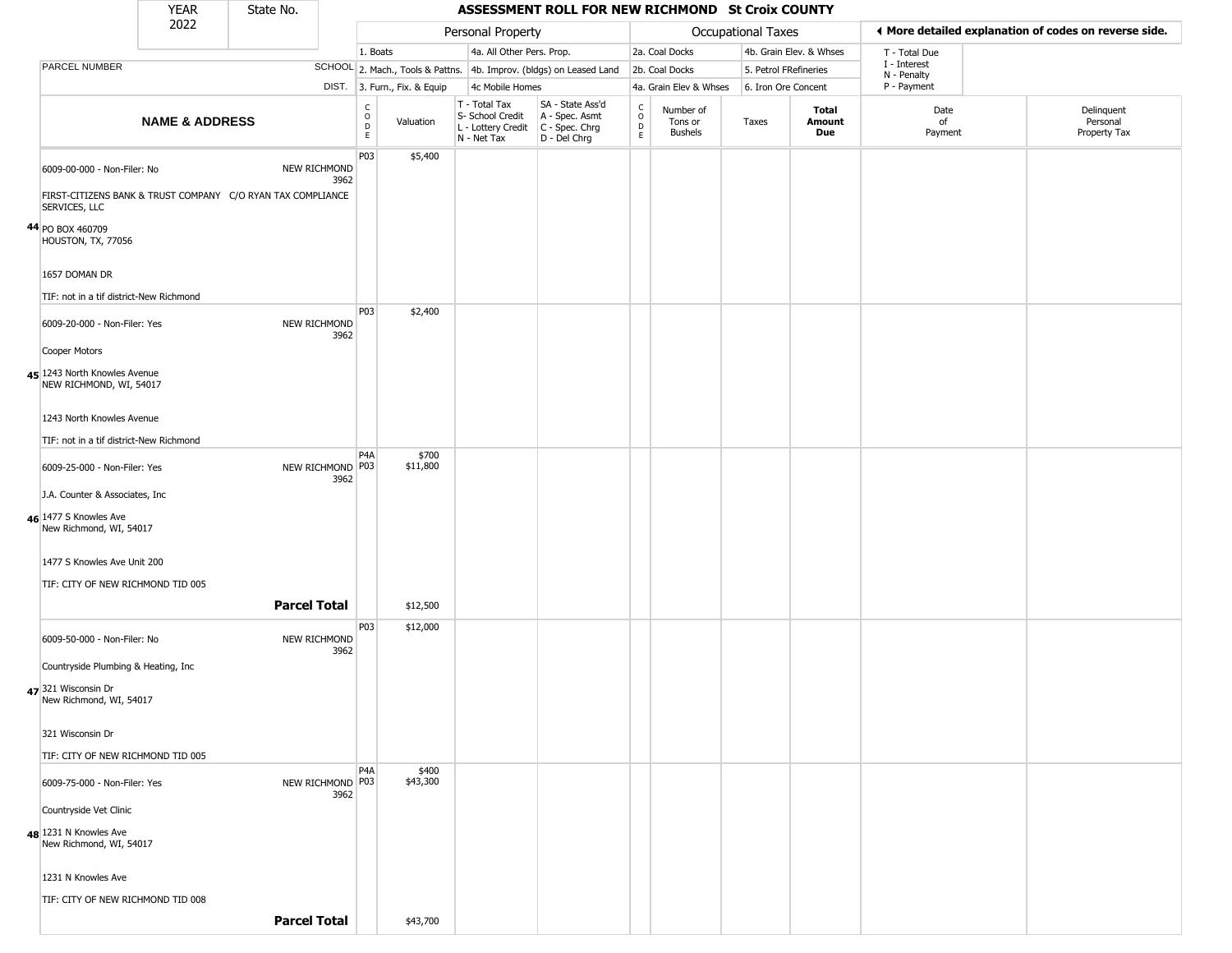| 2022<br>♦ More detailed explanation of codes on reverse side.<br>Personal Property<br>Occupational Taxes<br>4a. All Other Pers. Prop.<br>2a. Coal Docks<br>4b. Grain Elev. & Whses<br>1. Boats<br>T - Total Due<br>I - Interest<br>PARCEL NUMBER<br>SCHOOL 2. Mach., Tools & Pattns. 4b. Improv. (bldgs) on Leased Land<br>2b. Coal Docks<br>5. Petrol FRefineries<br>N - Penalty<br>P - Payment<br>DIST. 3. Furn., Fix. & Equip<br>4c Mobile Homes<br>4a. Grain Elev & Whses<br>6. Iron Ore Concent<br>T - Total Tax<br>SA - State Ass'd<br>$\rm _o^C$<br>$\begin{matrix} 0 \\ 0 \\ D \end{matrix}$<br>Delinquent<br>Total<br>Date<br>Number of<br>S- School Credit<br>A - Spec. Asmt<br><b>NAME &amp; ADDRESS</b><br>Personal<br>Valuation<br>Amount<br>of<br>Tons or<br>Taxes<br>$\mathsf D$<br>L - Lottery Credit<br>$C - Spec. Chrg$<br>Property Tax<br><b>Bushels</b><br>Due<br>Payment<br>$\mathsf E$<br>E<br>D - Del Chrg<br>N - Net Tax<br>P03<br>\$8,500<br>NEW RICHMOND<br>6009-80-000 - Non-Filer: No<br>3962<br>Heska Corporation<br>49 3760 Rocky Mountain Ave<br>Loveland, CO, 80538<br>1231 N Knowles Ave<br>TIF: CITY OF NEW RICHMOND TID 008<br>P03<br>\$6,500<br>6009-80-010 - Non-Filer: No<br>NEW RICHMOND<br>3962<br>Heska Corporation<br>50 3760 Rocky Mountain Ave<br>Loveland, CO, 80538<br>1656 Doreset Ln<br>TIF: not in a tif district-New Richmond<br>P03<br>\$116,100<br>6010-60-000 - Non-Filer: No<br>NEW RICHMOND<br>3962<br>Croft Place Apartments LP<br>51 310 E 96TH ST STE 400<br>Indianapolis, IN, 46240<br>233 Croft St<br>TIF: not in a tif district-New Richmond<br>P03<br>\$7,300<br>NEW RICHMOND<br>6010-70-100 - Non-Filer: No<br>3962<br>CS Apartments LLC<br>52 PO BOX 2068<br>STILLWATER, MN, 55082<br>350 W 9th St<br>TIF: not in a tif district-New Richmond<br>P03<br>\$14,400<br>6010-70-200 - Non-Filer: No<br>NEW RICHMOND<br>3962<br>CS Apartments LLC<br><b>53 PO BOX 2068</b><br>STILLWATER, MN, 55082<br>304 W 9th St |  | <b>YEAR</b> | State No. |  |  | ASSESSMENT ROLL FOR NEW RICHMOND St Croix COUNTY |  |  |  |
|--------------------------------------------------------------------------------------------------------------------------------------------------------------------------------------------------------------------------------------------------------------------------------------------------------------------------------------------------------------------------------------------------------------------------------------------------------------------------------------------------------------------------------------------------------------------------------------------------------------------------------------------------------------------------------------------------------------------------------------------------------------------------------------------------------------------------------------------------------------------------------------------------------------------------------------------------------------------------------------------------------------------------------------------------------------------------------------------------------------------------------------------------------------------------------------------------------------------------------------------------------------------------------------------------------------------------------------------------------------------------------------------------------------------------------------------------------------------------------------------------------------------------------------------------------------------------------------------------------------------------------------------------------------------------------------------------------------------------------------------------------------------------------------------------------------------------------------------------------------------------------------------------------------------------------------------------------------------------------|--|-------------|-----------|--|--|--------------------------------------------------|--|--|--|
|                                                                                                                                                                                                                                                                                                                                                                                                                                                                                                                                                                                                                                                                                                                                                                                                                                                                                                                                                                                                                                                                                                                                                                                                                                                                                                                                                                                                                                                                                                                                                                                                                                                                                                                                                                                                                                                                                                                                                                                |  |             |           |  |  |                                                  |  |  |  |
|                                                                                                                                                                                                                                                                                                                                                                                                                                                                                                                                                                                                                                                                                                                                                                                                                                                                                                                                                                                                                                                                                                                                                                                                                                                                                                                                                                                                                                                                                                                                                                                                                                                                                                                                                                                                                                                                                                                                                                                |  |             |           |  |  |                                                  |  |  |  |
|                                                                                                                                                                                                                                                                                                                                                                                                                                                                                                                                                                                                                                                                                                                                                                                                                                                                                                                                                                                                                                                                                                                                                                                                                                                                                                                                                                                                                                                                                                                                                                                                                                                                                                                                                                                                                                                                                                                                                                                |  |             |           |  |  |                                                  |  |  |  |
|                                                                                                                                                                                                                                                                                                                                                                                                                                                                                                                                                                                                                                                                                                                                                                                                                                                                                                                                                                                                                                                                                                                                                                                                                                                                                                                                                                                                                                                                                                                                                                                                                                                                                                                                                                                                                                                                                                                                                                                |  |             |           |  |  |                                                  |  |  |  |
|                                                                                                                                                                                                                                                                                                                                                                                                                                                                                                                                                                                                                                                                                                                                                                                                                                                                                                                                                                                                                                                                                                                                                                                                                                                                                                                                                                                                                                                                                                                                                                                                                                                                                                                                                                                                                                                                                                                                                                                |  |             |           |  |  |                                                  |  |  |  |
|                                                                                                                                                                                                                                                                                                                                                                                                                                                                                                                                                                                                                                                                                                                                                                                                                                                                                                                                                                                                                                                                                                                                                                                                                                                                                                                                                                                                                                                                                                                                                                                                                                                                                                                                                                                                                                                                                                                                                                                |  |             |           |  |  |                                                  |  |  |  |
|                                                                                                                                                                                                                                                                                                                                                                                                                                                                                                                                                                                                                                                                                                                                                                                                                                                                                                                                                                                                                                                                                                                                                                                                                                                                                                                                                                                                                                                                                                                                                                                                                                                                                                                                                                                                                                                                                                                                                                                |  |             |           |  |  |                                                  |  |  |  |
|                                                                                                                                                                                                                                                                                                                                                                                                                                                                                                                                                                                                                                                                                                                                                                                                                                                                                                                                                                                                                                                                                                                                                                                                                                                                                                                                                                                                                                                                                                                                                                                                                                                                                                                                                                                                                                                                                                                                                                                |  |             |           |  |  |                                                  |  |  |  |
|                                                                                                                                                                                                                                                                                                                                                                                                                                                                                                                                                                                                                                                                                                                                                                                                                                                                                                                                                                                                                                                                                                                                                                                                                                                                                                                                                                                                                                                                                                                                                                                                                                                                                                                                                                                                                                                                                                                                                                                |  |             |           |  |  |                                                  |  |  |  |
|                                                                                                                                                                                                                                                                                                                                                                                                                                                                                                                                                                                                                                                                                                                                                                                                                                                                                                                                                                                                                                                                                                                                                                                                                                                                                                                                                                                                                                                                                                                                                                                                                                                                                                                                                                                                                                                                                                                                                                                |  |             |           |  |  |                                                  |  |  |  |
|                                                                                                                                                                                                                                                                                                                                                                                                                                                                                                                                                                                                                                                                                                                                                                                                                                                                                                                                                                                                                                                                                                                                                                                                                                                                                                                                                                                                                                                                                                                                                                                                                                                                                                                                                                                                                                                                                                                                                                                |  |             |           |  |  |                                                  |  |  |  |
|                                                                                                                                                                                                                                                                                                                                                                                                                                                                                                                                                                                                                                                                                                                                                                                                                                                                                                                                                                                                                                                                                                                                                                                                                                                                                                                                                                                                                                                                                                                                                                                                                                                                                                                                                                                                                                                                                                                                                                                |  |             |           |  |  |                                                  |  |  |  |
|                                                                                                                                                                                                                                                                                                                                                                                                                                                                                                                                                                                                                                                                                                                                                                                                                                                                                                                                                                                                                                                                                                                                                                                                                                                                                                                                                                                                                                                                                                                                                                                                                                                                                                                                                                                                                                                                                                                                                                                |  |             |           |  |  |                                                  |  |  |  |
|                                                                                                                                                                                                                                                                                                                                                                                                                                                                                                                                                                                                                                                                                                                                                                                                                                                                                                                                                                                                                                                                                                                                                                                                                                                                                                                                                                                                                                                                                                                                                                                                                                                                                                                                                                                                                                                                                                                                                                                |  |             |           |  |  |                                                  |  |  |  |
|                                                                                                                                                                                                                                                                                                                                                                                                                                                                                                                                                                                                                                                                                                                                                                                                                                                                                                                                                                                                                                                                                                                                                                                                                                                                                                                                                                                                                                                                                                                                                                                                                                                                                                                                                                                                                                                                                                                                                                                |  |             |           |  |  |                                                  |  |  |  |
|                                                                                                                                                                                                                                                                                                                                                                                                                                                                                                                                                                                                                                                                                                                                                                                                                                                                                                                                                                                                                                                                                                                                                                                                                                                                                                                                                                                                                                                                                                                                                                                                                                                                                                                                                                                                                                                                                                                                                                                |  |             |           |  |  |                                                  |  |  |  |
|                                                                                                                                                                                                                                                                                                                                                                                                                                                                                                                                                                                                                                                                                                                                                                                                                                                                                                                                                                                                                                                                                                                                                                                                                                                                                                                                                                                                                                                                                                                                                                                                                                                                                                                                                                                                                                                                                                                                                                                |  |             |           |  |  |                                                  |  |  |  |
|                                                                                                                                                                                                                                                                                                                                                                                                                                                                                                                                                                                                                                                                                                                                                                                                                                                                                                                                                                                                                                                                                                                                                                                                                                                                                                                                                                                                                                                                                                                                                                                                                                                                                                                                                                                                                                                                                                                                                                                |  |             |           |  |  |                                                  |  |  |  |
|                                                                                                                                                                                                                                                                                                                                                                                                                                                                                                                                                                                                                                                                                                                                                                                                                                                                                                                                                                                                                                                                                                                                                                                                                                                                                                                                                                                                                                                                                                                                                                                                                                                                                                                                                                                                                                                                                                                                                                                |  |             |           |  |  |                                                  |  |  |  |
|                                                                                                                                                                                                                                                                                                                                                                                                                                                                                                                                                                                                                                                                                                                                                                                                                                                                                                                                                                                                                                                                                                                                                                                                                                                                                                                                                                                                                                                                                                                                                                                                                                                                                                                                                                                                                                                                                                                                                                                |  |             |           |  |  |                                                  |  |  |  |
|                                                                                                                                                                                                                                                                                                                                                                                                                                                                                                                                                                                                                                                                                                                                                                                                                                                                                                                                                                                                                                                                                                                                                                                                                                                                                                                                                                                                                                                                                                                                                                                                                                                                                                                                                                                                                                                                                                                                                                                |  |             |           |  |  |                                                  |  |  |  |
| TIF: not in a tif district-New Richmond                                                                                                                                                                                                                                                                                                                                                                                                                                                                                                                                                                                                                                                                                                                                                                                                                                                                                                                                                                                                                                                                                                                                                                                                                                                                                                                                                                                                                                                                                                                                                                                                                                                                                                                                                                                                                                                                                                                                        |  |             |           |  |  |                                                  |  |  |  |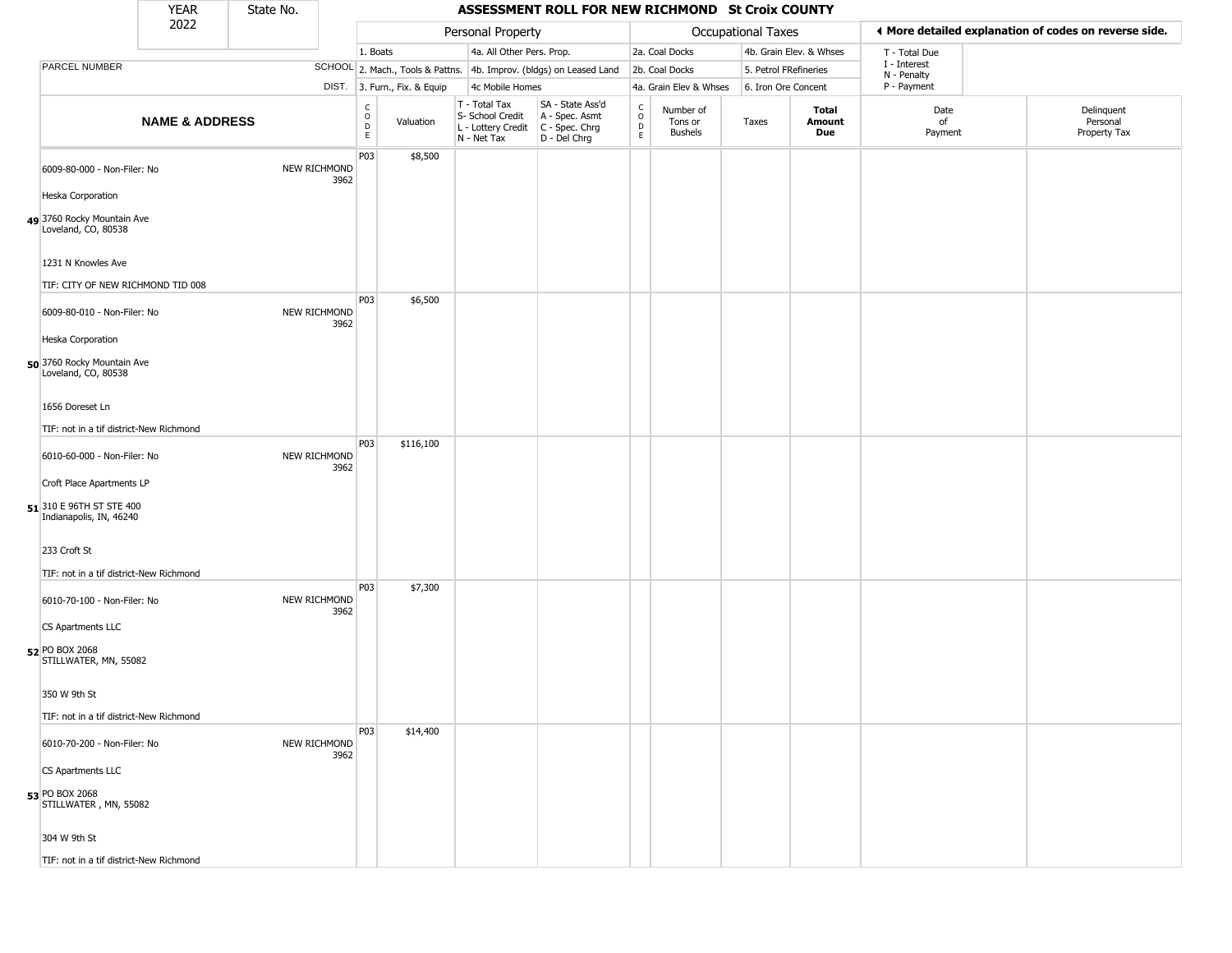|                                                             | <b>YEAR</b>               | State No.           |                          |                                                 |                              |                                                                        | ASSESSMENT ROLL FOR NEW RICHMOND St Croix COUNTY                     |                  |                                 |                       |                         |                             |                                                       |
|-------------------------------------------------------------|---------------------------|---------------------|--------------------------|-------------------------------------------------|------------------------------|------------------------------------------------------------------------|----------------------------------------------------------------------|------------------|---------------------------------|-----------------------|-------------------------|-----------------------------|-------------------------------------------------------|
|                                                             | 2022                      |                     |                          |                                                 |                              | Personal Property                                                      |                                                                      |                  |                                 | Occupational Taxes    |                         |                             | ♦ More detailed explanation of codes on reverse side. |
|                                                             |                           |                     |                          | 1. Boats                                        |                              | 4a. All Other Pers. Prop.                                              |                                                                      |                  | 2a. Coal Docks                  |                       | 4b. Grain Elev. & Whses | T - Total Due               |                                                       |
| PARCEL NUMBER                                               |                           |                     |                          |                                                 |                              |                                                                        | SCHOOL 2. Mach., Tools & Pattns. 4b. Improv. (bldgs) on Leased Land  |                  | 2b. Coal Docks                  | 5. Petrol FRefineries |                         | I - Interest<br>N - Penalty |                                                       |
|                                                             |                           |                     |                          |                                                 | DIST. 3. Furn., Fix. & Equip | 4c Mobile Homes                                                        |                                                                      |                  | 4a. Grain Elev & Whses          | 6. Iron Ore Concent   |                         | P - Payment                 |                                                       |
|                                                             | <b>NAME &amp; ADDRESS</b> |                     |                          | $\begin{array}{c} C \\ O \\ D \\ E \end{array}$ | Valuation                    | T - Total Tax<br>S- School Credit<br>L - Lottery Credit<br>N - Net Tax | SA - State Ass'd<br>A - Spec. Asmt<br>C - Spec. Chrg<br>D - Del Chrg | C<br>D<br>D<br>E | Number of<br>Tons or<br>Bushels | Taxes                 | Total<br>Amount<br>Due  | Date<br>of<br>Payment       | Delinquent<br>Personal<br>Property Tax                |
| 6011-00-000 - Non-Filer: No<br>CULLEN CREA FUNERAL HOME LLC |                           |                     | NEW RICHMOND<br>3962     | P03                                             | \$83,600                     |                                                                        |                                                                      |                  |                                 |                       |                         |                             |                                                       |
| 54 307 S Arch Ave                                           |                           |                     |                          |                                                 |                              |                                                                        |                                                                      |                  |                                 |                       |                         |                             |                                                       |
| New Richmond, WI, 54017                                     |                           |                     |                          |                                                 |                              |                                                                        |                                                                      |                  |                                 |                       |                         |                             |                                                       |
| 307 S Arch Ave                                              |                           |                     |                          |                                                 |                              |                                                                        |                                                                      |                  |                                 |                       |                         |                             |                                                       |
| TIF: not in a tif district-New Richmond                     |                           |                     |                          | P03                                             | \$12,800                     |                                                                        |                                                                      |                  |                                 |                       |                         |                             |                                                       |
| 6011-10-000 - Non-Filer: No                                 |                           |                     | NEW RICHMOND P4A<br>3962 |                                                 | \$83,100                     |                                                                        |                                                                      |                  |                                 |                       |                         |                             |                                                       |
| NEW RICHMOND CULVERS BURGER BROTHERS LLC                    |                           |                     |                          |                                                 |                              |                                                                        |                                                                      |                  |                                 |                       |                         |                             |                                                       |
| 55 1321 Parkview Dr<br>New Richmond, WI, 54017              |                           |                     |                          |                                                 |                              |                                                                        |                                                                      |                  |                                 |                       |                         |                             |                                                       |
| 124 Grant Way                                               |                           |                     |                          |                                                 |                              |                                                                        |                                                                      |                  |                                 |                       |                         |                             |                                                       |
| TIF: CITY OF NEW RICHMOND TID 006                           |                           |                     |                          |                                                 |                              |                                                                        |                                                                      |                  |                                 |                       |                         |                             |                                                       |
|                                                             |                           | <b>Parcel Total</b> |                          |                                                 | \$95,900                     |                                                                        |                                                                      |                  |                                 |                       |                         |                             |                                                       |
| 6011-20-000 - Non-Filer: No                                 |                           |                     | NEW RICHMOND             | P4A                                             | \$100                        |                                                                        |                                                                      |                  |                                 |                       |                         |                             |                                                       |
| Cunningham Cycle Service LLC                                |                           |                     | 3962                     |                                                 |                              |                                                                        |                                                                      |                  |                                 |                       |                         |                             |                                                       |
| 56 227 N 5th St<br>NEW RICHMOND, WI, 54017                  |                           |                     |                          |                                                 |                              |                                                                        |                                                                      |                  |                                 |                       |                         |                             |                                                       |
| 227 N 5th St                                                |                           |                     |                          |                                                 |                              |                                                                        |                                                                      |                  |                                 |                       |                         |                             |                                                       |
| TIF: not in a tif district-New Richmond                     |                           |                     |                          |                                                 |                              |                                                                        |                                                                      |                  |                                 |                       |                         |                             |                                                       |
| 6011-38-000 - Non-Filer: Yes                                |                           |                     | NEW RICHMOND<br>3962     | P03                                             | \$7,800                      |                                                                        |                                                                      |                  |                                 |                       |                         |                             |                                                       |
| Dadez Physical Therapy Inc.                                 |                           |                     |                          |                                                 |                              |                                                                        |                                                                      |                  |                                 |                       |                         |                             |                                                       |
| 57 941 WEST RIVER RD<br>New Richmond, WI, 54017             |                           |                     |                          |                                                 |                              |                                                                        |                                                                      |                  |                                 |                       |                         |                             |                                                       |
| 471 S Arch Ave                                              |                           |                     |                          |                                                 |                              |                                                                        |                                                                      |                  |                                 |                       |                         |                             |                                                       |
| TIF: not in a tif district-New Richmond                     |                           |                     |                          |                                                 |                              |                                                                        |                                                                      |                  |                                 |                       |                         |                             |                                                       |
| 6011-40-050 - Non-Filer: No                                 |                           |                     | NEW RICHMOND<br>3962     | P03                                             | \$1,600                      |                                                                        |                                                                      |                  |                                 |                       |                         |                             |                                                       |
| DATA SALES CO INC                                           |                           |                     |                          |                                                 |                              |                                                                        |                                                                      |                  |                                 |                       |                         |                             |                                                       |
| 58 3450 W BURNSVILLE PKWY<br>BURNSVILLE, MN, 55337          |                           |                     |                          |                                                 |                              |                                                                        |                                                                      |                  |                                 |                       |                         |                             |                                                       |
| VARIOUS                                                     |                           |                     |                          |                                                 |                              |                                                                        |                                                                      |                  |                                 |                       |                         |                             |                                                       |
| TIF: not in a tif district-New Richmond                     |                           |                     |                          |                                                 |                              |                                                                        |                                                                      |                  |                                 |                       |                         |                             |                                                       |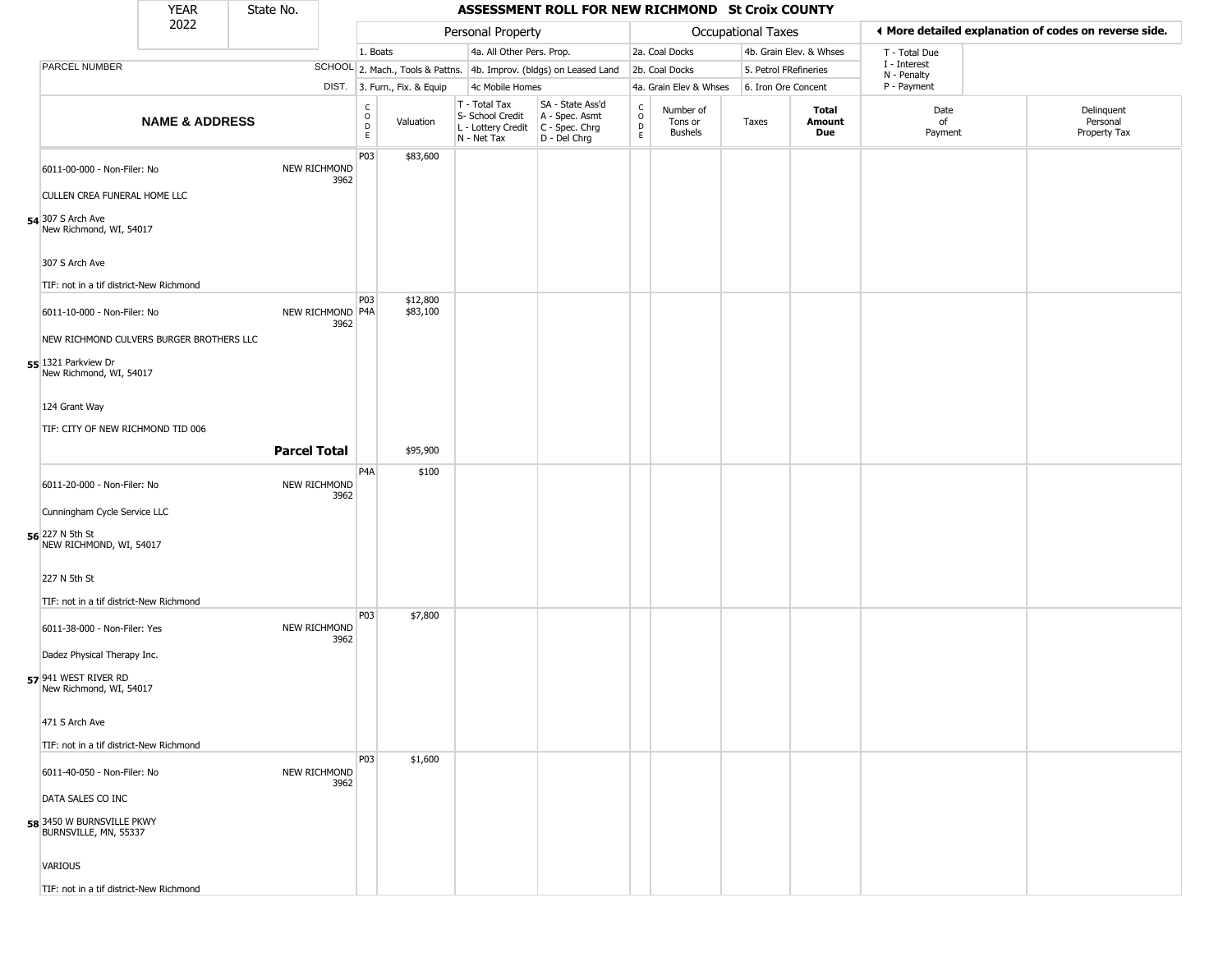|                                                                                          | <b>YEAR</b>               | State No.           |      |                                                          |                              |                                                                                         | ASSESSMENT ROLL FOR NEW RICHMOND St Croix COUNTY                    |                         |                                 |                       |                         |                             |                                                       |
|------------------------------------------------------------------------------------------|---------------------------|---------------------|------|----------------------------------------------------------|------------------------------|-----------------------------------------------------------------------------------------|---------------------------------------------------------------------|-------------------------|---------------------------------|-----------------------|-------------------------|-----------------------------|-------------------------------------------------------|
|                                                                                          | 2022                      |                     |      |                                                          |                              | Personal Property                                                                       |                                                                     |                         |                                 | Occupational Taxes    |                         |                             | ♦ More detailed explanation of codes on reverse side. |
|                                                                                          |                           |                     |      | 1. Boats                                                 |                              | 4a. All Other Pers. Prop.                                                               |                                                                     |                         | 2a. Coal Docks                  |                       | 4b. Grain Elev. & Whses | T - Total Due               |                                                       |
| PARCEL NUMBER                                                                            |                           |                     |      |                                                          |                              |                                                                                         | SCHOOL 2. Mach., Tools & Pattns. 4b. Improv. (bldgs) on Leased Land |                         | 2b. Coal Docks                  | 5. Petrol FRefineries |                         | I - Interest<br>N - Penalty |                                                       |
|                                                                                          |                           |                     |      |                                                          | DIST. 3. Furn., Fix. & Equip | 4c Mobile Homes                                                                         |                                                                     |                         | 4a. Grain Elev & Whses          | 6. Iron Ore Concent   |                         | P - Payment                 |                                                       |
|                                                                                          | <b>NAME &amp; ADDRESS</b> |                     |      | $\begin{smallmatrix} C \\ O \\ D \end{smallmatrix}$<br>E | Valuation                    | T - Total Tax<br>S- School Credit<br>L - Lottery Credit   C - Spec. Chrg<br>N - Net Tax | SA - State Ass'd<br>A - Spec. Asmt<br>D - Del Chrg                  | C<br>$\circ$<br>D<br>E. | Number of<br>Tons or<br>Bushels | Taxes                 | Total<br>Amount<br>Due  | Date<br>of<br>Payment       | Delinquent<br>Personal<br>Property Tax                |
| 6011-50-000 - Non-Filer: Yes<br>Gibson Inc DQ                                            |                           | NEW RICHMOND P4A    | 3962 | P03                                                      | \$20,900<br>\$22,900         |                                                                                         |                                                                     |                         |                                 |                       |                         |                             |                                                       |
| 59 1712 W Church Rd<br>Star Prairie, WI, 54026                                           |                           |                     |      |                                                          |                              |                                                                                         |                                                                     |                         |                                 |                       |                         |                             |                                                       |
| 475 Knowles Ave N<br>TIF: CITY OF NEW RICHMOND TID 007                                   |                           |                     |      |                                                          |                              |                                                                                         |                                                                     |                         |                                 |                       |                         |                             |                                                       |
|                                                                                          |                           | <b>Parcel Total</b> |      | P <sub>4</sub> A                                         | \$43,800                     |                                                                                         |                                                                     |                         |                                 |                       |                         |                             |                                                       |
| 6012-10-000 - Non-Filer: No<br>DANCE EXPLOSION Wisemiller, Shannon                       |                           | NEW RICHMOND P03    | 3962 |                                                          | \$100<br>\$7,700             |                                                                                         |                                                                     |                         |                                 |                       |                         |                             |                                                       |
| 60 1107 192nd Ave<br>New Richmond, WI, 54017                                             |                           |                     |      |                                                          |                              |                                                                                         |                                                                     |                         |                                 |                       |                         |                             |                                                       |
| 410 ST CROIX AVE                                                                         |                           |                     |      |                                                          |                              |                                                                                         |                                                                     |                         |                                 |                       |                         |                             |                                                       |
| TIF: CITY OF NEW RICHMOND TID 005                                                        |                           | <b>Parcel Total</b> |      |                                                          | \$7,800                      |                                                                                         |                                                                     |                         |                                 |                       |                         |                             |                                                       |
|                                                                                          |                           |                     |      | P03                                                      | \$11,400                     |                                                                                         |                                                                     |                         |                                 |                       |                         |                             |                                                       |
| 6012-30-000 - Non-Filer: Yes                                                             |                           | NEW RICHMOND        | 3962 |                                                          |                              |                                                                                         |                                                                     |                         |                                 |                       |                         |                             |                                                       |
| DE LAGE LANDEN FINANCIAL SERVICES INC<br>61 1111 OLD EAGLE SCHOOL RD<br>WAYNE, PA, 19087 |                           |                     |      |                                                          |                              |                                                                                         |                                                                     |                         |                                 |                       |                         |                             |                                                       |
| 1477 S KNOWLES AVE, STE 200                                                              |                           |                     |      |                                                          |                              |                                                                                         |                                                                     |                         |                                 |                       |                         |                             |                                                       |
|                                                                                          |                           |                     |      |                                                          |                              |                                                                                         |                                                                     |                         |                                 |                       |                         |                             |                                                       |
| TIF: CITY OF NEW RICHMOND TID 005<br>6012-45-000 - Non-Filer: No                         |                           | NEW RICHMOND        |      | P03                                                      | \$2,600                      |                                                                                         |                                                                     |                         |                                 |                       |                         |                             |                                                       |
| DIGITAL CINEMA DISTRIBUTION COALITION                                                    |                           |                     | 3962 |                                                          |                              |                                                                                         |                                                                     |                         |                                 |                       |                         |                             |                                                       |
| 62 1840 CENTURY PARK EAST, STE 550<br>LOS ANGELES, CA, 90067                             |                           |                     |      |                                                          |                              |                                                                                         |                                                                     |                         |                                 |                       |                         |                             |                                                       |
| 1261 HERITAGE DR                                                                         |                           |                     |      |                                                          |                              |                                                                                         |                                                                     |                         |                                 |                       |                         |                             |                                                       |
| TIF: not in a tif district-New Richmond                                                  |                           |                     |      |                                                          |                              |                                                                                         |                                                                     |                         |                                 |                       |                         |                             |                                                       |
| 6012-49-000 - Non-Filer: No                                                              |                           | <b>NEW RICHMOND</b> | 3962 | <b>P03</b>                                               | \$15,300                     |                                                                                         |                                                                     |                         |                                 |                       |                         |                             |                                                       |
| DIRECTV, LLC C/O KROLL LLC<br>63 PO BOX 2789                                             |                           |                     |      |                                                          |                              |                                                                                         |                                                                     |                         |                                 |                       |                         |                             |                                                       |
| ADDISON, TX, 75001                                                                       |                           |                     |      |                                                          |                              |                                                                                         |                                                                     |                         |                                 |                       |                         |                             |                                                       |
| VARIOUS                                                                                  |                           |                     |      |                                                          |                              |                                                                                         |                                                                     |                         |                                 |                       |                         |                             |                                                       |
| TIF: not in a tif district-New Richmond                                                  |                           |                     |      |                                                          |                              |                                                                                         |                                                                     |                         |                                 |                       |                         |                             |                                                       |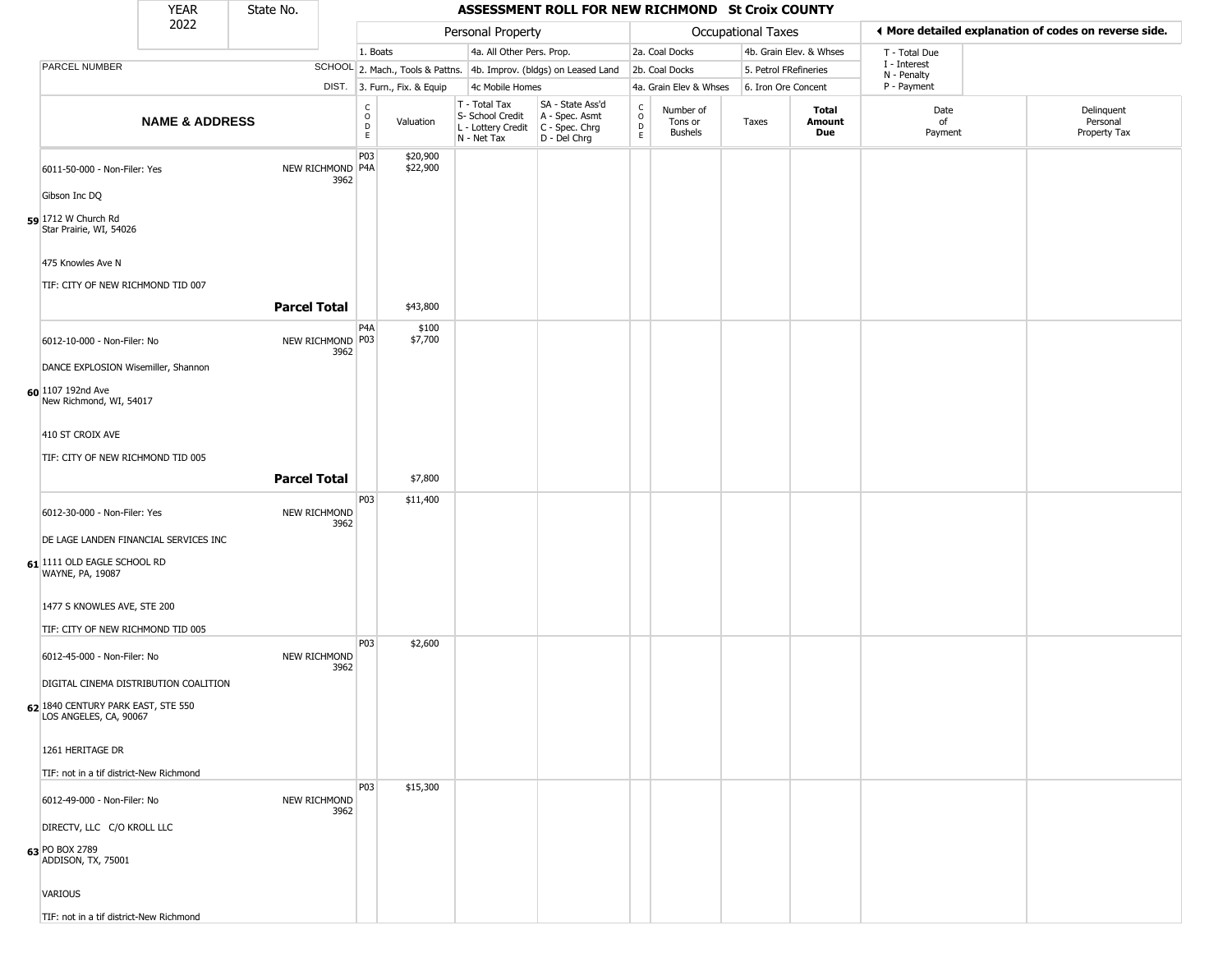|                                                              | <b>YEAR</b>               | State No.           |      |                                                           |                              |                                                                                         | ASSESSMENT ROLL FOR NEW RICHMOND St Croix COUNTY                    |                                                          |                                        |                       |                         |                             |                                                       |
|--------------------------------------------------------------|---------------------------|---------------------|------|-----------------------------------------------------------|------------------------------|-----------------------------------------------------------------------------------------|---------------------------------------------------------------------|----------------------------------------------------------|----------------------------------------|-----------------------|-------------------------|-----------------------------|-------------------------------------------------------|
|                                                              | 2022                      |                     |      |                                                           |                              | Personal Property                                                                       |                                                                     |                                                          |                                        | Occupational Taxes    |                         |                             | ♦ More detailed explanation of codes on reverse side. |
|                                                              |                           |                     |      | 1. Boats                                                  |                              | 4a. All Other Pers. Prop.                                                               |                                                                     |                                                          | 2a. Coal Docks                         |                       | 4b. Grain Elev. & Whses | T - Total Due               |                                                       |
| PARCEL NUMBER                                                |                           |                     |      |                                                           |                              |                                                                                         | SCHOOL 2. Mach., Tools & Pattns. 4b. Improv. (bldgs) on Leased Land |                                                          | 2b. Coal Docks                         | 5. Petrol FRefineries |                         | I - Interest<br>N - Penalty |                                                       |
|                                                              |                           |                     |      |                                                           | DIST. 3. Furn., Fix. & Equip | 4c Mobile Homes                                                                         |                                                                     |                                                          | 4a. Grain Elev & Whses                 | 6. Iron Ore Concent   |                         | P - Payment                 |                                                       |
|                                                              | <b>NAME &amp; ADDRESS</b> |                     |      | $\begin{matrix} 0 \\ 0 \\ D \end{matrix}$<br>$\mathsf{E}$ | Valuation                    | T - Total Tax<br>S- School Credit<br>L - Lottery Credit   C - Spec. Chrg<br>N - Net Tax | SA - State Ass'd<br>A - Spec. Asmt<br>D - Del Chrg                  | $\begin{smallmatrix} C \\ O \\ D \end{smallmatrix}$<br>E | Number of<br>Tons or<br><b>Bushels</b> | Taxes                 | Total<br>Amount<br>Due  | Date<br>of<br>Payment       | Delinquent<br>Personal<br>Property Tax                |
| 6012-50-000 - Non-Filer: No<br>Doar Drill and Skow S.C.      |                           | NEW RICHMOND P03    | 3962 | P <sub>4</sub> A                                          | \$1,000<br>\$37,100          |                                                                                         |                                                                     |                                                          |                                        |                       |                         |                             |                                                       |
| 64 PO Box 388<br>New Richmond, WI, 54017                     |                           |                     |      |                                                           |                              |                                                                                         |                                                                     |                                                          |                                        |                       |                         |                             |                                                       |
| 103 N Knowles Ave<br>TIF: not in a tif district-New Richmond |                           |                     |      |                                                           |                              |                                                                                         |                                                                     |                                                          |                                        |                       |                         |                             |                                                       |
|                                                              |                           | <b>Parcel Total</b> |      |                                                           | \$38,100                     |                                                                                         |                                                                     |                                                          |                                        |                       |                         |                             |                                                       |
| 6012-55-000 - Non-Filer: No<br>DOCUSYSTEMS INC               |                           | NEW RICHMOND        | 3962 | P03                                                       | \$8,600                      |                                                                                         |                                                                     |                                                          |                                        |                       |                         |                             |                                                       |
| 65 PO Box 1271<br>MyrtleBeach, SC, 29578-1271                |                           |                     |      |                                                           |                              |                                                                                         |                                                                     |                                                          |                                        |                       |                         |                             |                                                       |
| 606 Knowles Ave N                                            |                           |                     |      |                                                           |                              |                                                                                         |                                                                     |                                                          |                                        |                       |                         |                             |                                                       |
| TIF: not in a tif district-New Richmond                      |                           |                     |      | P <sub>4</sub> A                                          | \$300                        |                                                                                         |                                                                     |                                                          |                                        |                       |                         |                             |                                                       |
| 6012-60-000 - Non-Filer: No                                  |                           | NEW RICHMOND P03    | 3962 |                                                           | \$2,700                      |                                                                                         |                                                                     |                                                          |                                        |                       |                         |                             |                                                       |
| Doherty Staffing Solutions                                   |                           |                     |      |                                                           |                              |                                                                                         |                                                                     |                                                          |                                        |                       |                         |                             |                                                       |
| 66 7625 PARKLAWN AVE<br>Edina, MN, 55435                     |                           |                     |      |                                                           |                              |                                                                                         |                                                                     |                                                          |                                        |                       |                         |                             |                                                       |
| 150 W 1st St, STE 110                                        |                           |                     |      |                                                           |                              |                                                                                         |                                                                     |                                                          |                                        |                       |                         |                             |                                                       |
| TIF: not in a tif district-New Richmond                      |                           |                     |      |                                                           |                              |                                                                                         |                                                                     |                                                          |                                        |                       |                         |                             |                                                       |
|                                                              |                           | <b>Parcel Total</b> |      |                                                           | \$3,000                      |                                                                                         |                                                                     |                                                          |                                        |                       |                         |                             |                                                       |
| 6012-95-000 - Non-Filer: Yes                                 |                           | NEW RICHMOND        | 3962 | P03                                                       | \$1,000                      |                                                                                         |                                                                     |                                                          |                                        |                       |                         |                             |                                                       |
| Sweet Beet Bakery LLC                                        |                           |                     |      |                                                           |                              |                                                                                         |                                                                     |                                                          |                                        |                       |                         |                             |                                                       |
| 67 137 S Knowles Ave<br>New Richmond, WI, 54017              |                           |                     |      |                                                           |                              |                                                                                         |                                                                     |                                                          |                                        |                       |                         |                             |                                                       |
| 137 S Knowles Ave                                            |                           |                     |      |                                                           |                              |                                                                                         |                                                                     |                                                          |                                        |                       |                         |                             |                                                       |
| TIF: not in a tif district-New Richmond                      |                           |                     |      |                                                           |                              |                                                                                         |                                                                     |                                                          |                                        |                       |                         |                             |                                                       |
| 6013-00-000 - Non-Filer: No                                  |                           | <b>NEW RICHMOND</b> | 3962 | <b>P03</b>                                                | \$1,800                      |                                                                                         |                                                                     |                                                          |                                        |                       |                         |                             |                                                       |
| ANSAY & ASSOCIATES LLC                                       |                           |                     |      |                                                           |                              |                                                                                         |                                                                     |                                                          |                                        |                       |                         |                             |                                                       |
| $68$ 101 E GRAND AVE<br>PORT WASHINGTON, WI, 53074           |                           |                     |      |                                                           |                              |                                                                                         |                                                                     |                                                          |                                        |                       |                         |                             |                                                       |
| 1383 Campus Dr                                               |                           |                     |      |                                                           |                              |                                                                                         |                                                                     |                                                          |                                        |                       |                         |                             |                                                       |
| TIF: CITY OF NEW RICHMOND TID 005                            |                           |                     |      |                                                           |                              |                                                                                         |                                                                     |                                                          |                                        |                       |                         |                             |                                                       |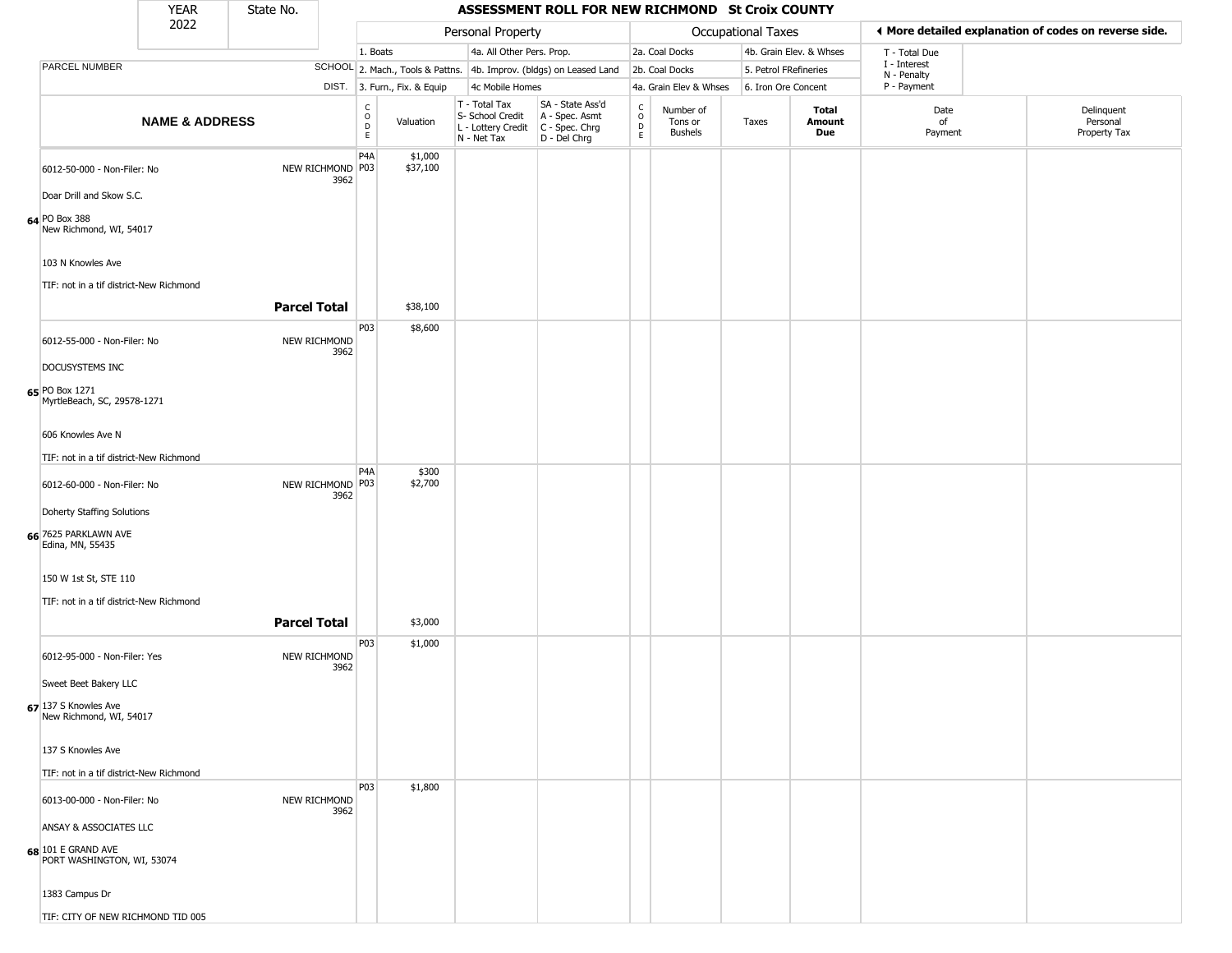|                                                            | <b>YEAR</b>               | State No.           |                          |                                       |                              |                                                                        | ASSESSMENT ROLL FOR NEW RICHMOND St Croix COUNTY                     |                             |                                        |                       |                         |                             |                                                       |
|------------------------------------------------------------|---------------------------|---------------------|--------------------------|---------------------------------------|------------------------------|------------------------------------------------------------------------|----------------------------------------------------------------------|-----------------------------|----------------------------------------|-----------------------|-------------------------|-----------------------------|-------------------------------------------------------|
|                                                            | 2022                      |                     |                          |                                       |                              | Personal Property                                                      |                                                                      |                             |                                        | Occupational Taxes    |                         |                             | ◀ More detailed explanation of codes on reverse side. |
|                                                            |                           |                     |                          | 1. Boats                              |                              | 4a. All Other Pers. Prop.                                              |                                                                      |                             | 2a. Coal Docks                         |                       | 4b. Grain Elev. & Whses | T - Total Due               |                                                       |
| PARCEL NUMBER                                              |                           |                     |                          |                                       |                              |                                                                        | SCHOOL 2. Mach., Tools & Pattns. 4b. Improv. (bldgs) on Leased Land  |                             | 2b. Coal Docks                         | 5. Petrol FRefineries |                         | I - Interest<br>N - Penalty |                                                       |
|                                                            |                           |                     |                          |                                       | DIST. 3. Furn., Fix. & Equip | 4c Mobile Homes                                                        |                                                                      |                             | 4a. Grain Elev & Whses                 | 6. Iron Ore Concent   |                         | P - Payment                 |                                                       |
|                                                            | <b>NAME &amp; ADDRESS</b> |                     |                          | $\rm ^c_{\rm o}$<br>$\mathsf{D}$<br>E | Valuation                    | T - Total Tax<br>S- School Credit<br>L - Lottery Credit<br>N - Net Tax | SA - State Ass'd<br>A - Spec. Asmt<br>C - Spec. Chrg<br>D - Del Chrg | $\rm _o^C$<br>$\frac{D}{E}$ | Number of<br>Tons or<br><b>Bushels</b> | Taxes                 | Total<br>Amount<br>Due  | Date<br>of<br>Payment       | Delinquent<br>Personal<br>Property Tax                |
| 6013-50-000 - Non-Filer: Yes                               |                           |                     | NEW RICHMOND<br>3962     | P03                                   | \$2,400                      |                                                                        |                                                                      |                             |                                        |                       |                         |                             |                                                       |
| <b>DPB Investments Limited</b>                             |                           |                     |                          |                                       |                              |                                                                        |                                                                      |                             |                                        |                       |                         |                             |                                                       |
| 69 727 12st St<br>Hudson, WI, 54016                        |                           |                     |                          |                                       |                              |                                                                        |                                                                      |                             |                                        |                       |                         |                             |                                                       |
| 611 W 4th St                                               |                           |                     |                          |                                       |                              |                                                                        |                                                                      |                             |                                        |                       |                         |                             |                                                       |
| TIF: not in a tif district-New Richmond                    |                           |                     |                          |                                       |                              |                                                                        |                                                                      |                             |                                        |                       |                         |                             |                                                       |
| 6013-60-000 - Non-Filer: No                                |                           |                     | NEW RICHMOND P03<br>3962 | P <sub>4</sub> A                      | \$200<br>\$4,700             |                                                                        |                                                                      |                             |                                        |                       |                         |                             |                                                       |
| D. W. Miller, CPA SC                                       |                           |                     |                          |                                       |                              |                                                                        |                                                                      |                             |                                        |                       |                         |                             |                                                       |
| 70 405 S Dakota Ave<br>New Richmond, WI, 54017             |                           |                     |                          |                                       |                              |                                                                        |                                                                      |                             |                                        |                       |                         |                             |                                                       |
| 405 S Dakota Ave Unit 5                                    |                           |                     |                          |                                       |                              |                                                                        |                                                                      |                             |                                        |                       |                         |                             |                                                       |
| TIF: not in a tif district-New Richmond                    |                           |                     |                          |                                       |                              |                                                                        |                                                                      |                             |                                        |                       |                         |                             |                                                       |
|                                                            |                           | <b>Parcel Total</b> |                          |                                       | \$4,900                      |                                                                        |                                                                      |                             |                                        |                       |                         |                             |                                                       |
| 6013-75-000 - Non-Filer: Yes                               |                           |                     | NEW RICHMOND P4A<br>3962 | P03                                   | \$400<br>\$8,800             |                                                                        |                                                                      |                             |                                        |                       |                         |                             |                                                       |
| Tri City Foods of Wisconsin, LLC                           |                           |                     |                          |                                       |                              |                                                                        |                                                                      |                             |                                        |                       |                         |                             |                                                       |
| 71 4415 Highway 6<br>Sugar Land, TX, 77478                 |                           |                     |                          |                                       |                              |                                                                        |                                                                      |                             |                                        |                       |                         |                             |                                                       |
| 120 Meridian Dr                                            |                           |                     |                          |                                       |                              |                                                                        |                                                                      |                             |                                        |                       |                         |                             |                                                       |
| TIF: not in a tif district-New Richmond                    |                           |                     |                          |                                       |                              |                                                                        |                                                                      |                             |                                        |                       |                         |                             |                                                       |
|                                                            |                           | <b>Parcel Total</b> |                          |                                       | \$9,200                      |                                                                        |                                                                      |                             |                                        |                       |                         |                             |                                                       |
| 6013-95-000 - Non-Filer: No                                |                           |                     | NEW RICHMOND<br>3962     | P03                                   | \$25,200                     |                                                                        |                                                                      |                             |                                        |                       |                         |                             |                                                       |
| <b>DISH Network, LLC</b>                                   |                           |                     |                          |                                       |                              |                                                                        |                                                                      |                             |                                        |                       |                         |                             |                                                       |
| 72 PO Box 6623<br>Englewood, CO, 80155                     |                           |                     |                          |                                       |                              |                                                                        |                                                                      |                             |                                        |                       |                         |                             |                                                       |
| <b>VARIOUS</b>                                             |                           |                     |                          |                                       |                              |                                                                        |                                                                      |                             |                                        |                       |                         |                             |                                                       |
| TIF: not in a tif district-New Richmond                    |                           |                     |                          |                                       |                              |                                                                        |                                                                      |                             |                                        |                       |                         |                             |                                                       |
| 6014-20-000 - Non-Filer: Yes                               |                           |                     | NEW RICHMOND<br>3962     | P03                                   | \$6,100                      |                                                                        |                                                                      |                             |                                        |                       |                         |                             |                                                       |
| <b>Edina Realty</b>                                        |                           |                     |                          |                                       |                              |                                                                        |                                                                      |                             |                                        |                       |                         |                             |                                                       |
| 73 1656 Dorset Lane; Suite 200A<br>NEW RICHMOND, WI, 54017 |                           |                     |                          |                                       |                              |                                                                        |                                                                      |                             |                                        |                       |                         |                             |                                                       |
| 1656 Dorset Lane; Suite 200A                               |                           |                     |                          |                                       |                              |                                                                        |                                                                      |                             |                                        |                       |                         |                             |                                                       |
| TIF: not in a tif district-New Richmond                    |                           |                     |                          |                                       |                              |                                                                        |                                                                      |                             |                                        |                       |                         |                             |                                                       |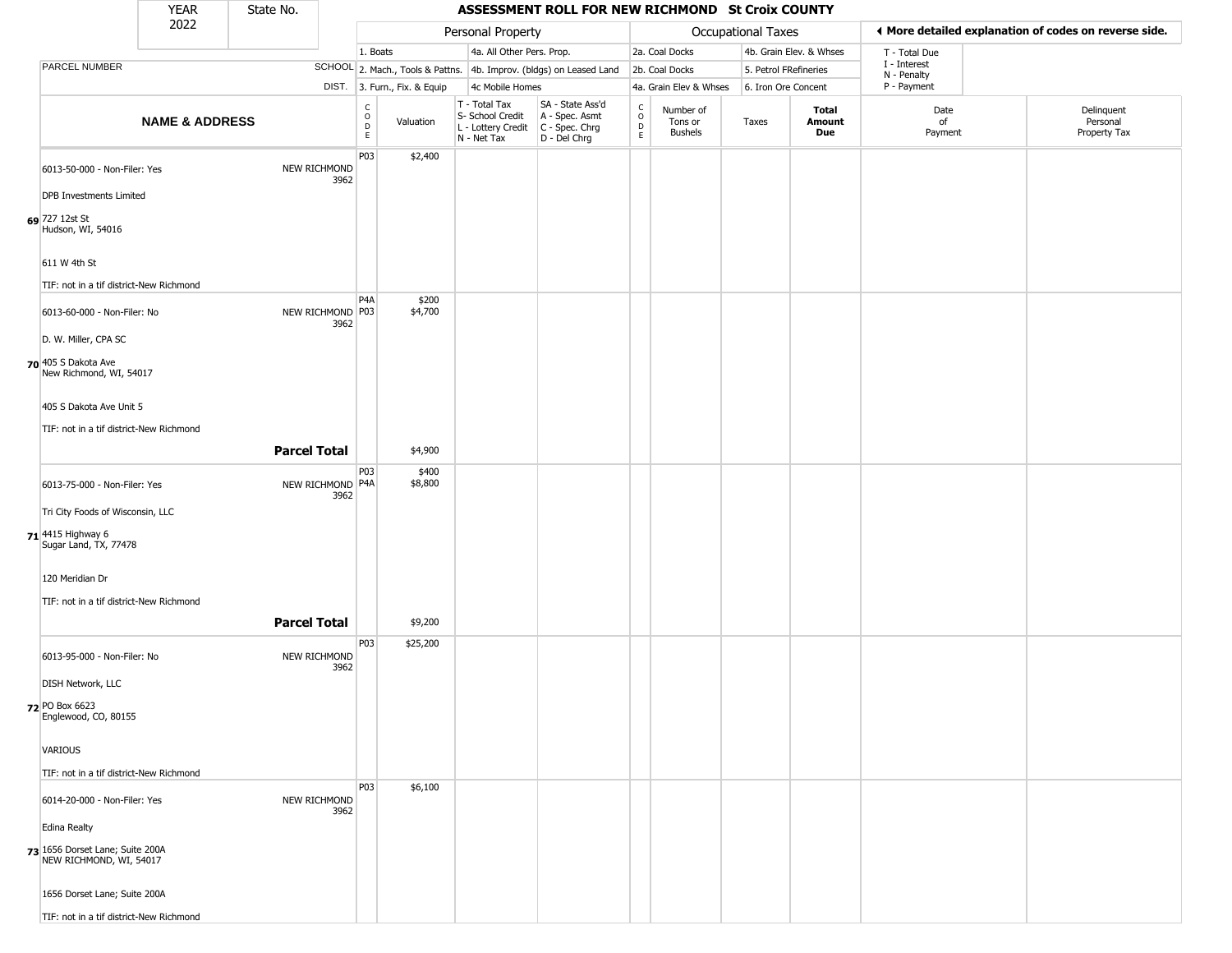|                                             | <b>YEAR</b>               | State No.           |                          |                         |                              |                                                  | ASSESSMENT ROLL FOR NEW RICHMOND St Croix COUNTY                                            |                                                 |                                        |                    |                         |                             |                                                       |
|---------------------------------------------|---------------------------|---------------------|--------------------------|-------------------------|------------------------------|--------------------------------------------------|---------------------------------------------------------------------------------------------|-------------------------------------------------|----------------------------------------|--------------------|-------------------------|-----------------------------|-------------------------------------------------------|
|                                             | 2022                      |                     |                          |                         |                              | Personal Property                                |                                                                                             |                                                 |                                        | Occupational Taxes |                         |                             | ♦ More detailed explanation of codes on reverse side. |
|                                             |                           |                     |                          | 1. Boats                |                              | 4a. All Other Pers. Prop.                        |                                                                                             |                                                 | 2a. Coal Docks                         |                    | 4b. Grain Elev. & Whses | T - Total Due               |                                                       |
| PARCEL NUMBER                               |                           |                     |                          |                         |                              |                                                  | SCHOOL 2. Mach., Tools & Pattns. 4b. Improv. (bldgs) on Leased Land                         |                                                 | 2b. Coal Docks                         |                    | 5. Petrol FRefineries   | I - Interest<br>N - Penalty |                                                       |
|                                             |                           |                     |                          |                         | DIST. 3. Furn., Fix. & Equip | 4c Mobile Homes                                  |                                                                                             |                                                 | 4a. Grain Elev & Whses                 |                    | 6. Iron Ore Concent     | P - Payment                 |                                                       |
|                                             | <b>NAME &amp; ADDRESS</b> |                     |                          | $\frac{c}{0}$<br>D<br>E | Valuation                    | T - Total Tax<br>S- School Credit<br>N - Net Tax | SA - State Ass'd<br>A - Spec. Asmt<br>$L$ - Lottery Credit $C$ - Spec. Chrg<br>D - Del Chrg | $\begin{array}{c} C \\ O \\ D \\ E \end{array}$ | Number of<br>Tons or<br><b>Bushels</b> | Taxes              | Total<br>Amount<br>Due  | Date<br>of<br>Payment       | Delinquent<br>Personal<br>Property Tax                |
| 6014-30-000 - Non-Filer: No                 |                           |                     | NEW RICHMOND P03<br>3962 | P <sub>4</sub> A        | \$2,300<br>\$5,900           |                                                  |                                                                                             |                                                 |                                        |                    |                         |                             |                                                       |
| EDWARD D JONES & CO LP BRANCH TAX 98196     |                           |                     |                          |                         |                              |                                                  |                                                                                             |                                                 |                                        |                    |                         |                             |                                                       |
| 74 PO BOX 66528<br>ST LOUIS, MO, 63166-6528 |                           |                     |                          |                         |                              |                                                  |                                                                                             |                                                 |                                        |                    |                         |                             |                                                       |
| 575 N KNOWLES AVE, STE E                    |                           |                     |                          |                         |                              |                                                  |                                                                                             |                                                 |                                        |                    |                         |                             |                                                       |
| TIF: CITY OF NEW RICHMOND TID 007           |                           |                     |                          |                         |                              |                                                  |                                                                                             |                                                 |                                        |                    |                         |                             |                                                       |
|                                             |                           | <b>Parcel Total</b> |                          |                         | \$8,200                      |                                                  |                                                                                             |                                                 |                                        |                    |                         |                             |                                                       |
| 6014-40-000 - Non-Filer: No                 |                           |                     | NEW RICHMOND P03<br>3962 | P4A                     | \$2,100<br>\$2,600           |                                                  |                                                                                             |                                                 |                                        |                    |                         |                             |                                                       |
| Edward D Jones & Co., LP #18191             |                           |                     |                          |                         |                              |                                                  |                                                                                             |                                                 |                                        |                    |                         |                             |                                                       |
| 75 PO Box 66528<br>St Louis, MO, 63166-6528 |                           |                     |                          |                         |                              |                                                  |                                                                                             |                                                 |                                        |                    |                         |                             |                                                       |
| 114 E 6th St Unit A                         |                           |                     |                          |                         |                              |                                                  |                                                                                             |                                                 |                                        |                    |                         |                             |                                                       |
| TIF: not in a tif district-New Richmond     |                           |                     |                          |                         |                              |                                                  |                                                                                             |                                                 |                                        |                    |                         |                             |                                                       |
|                                             |                           | <b>Parcel Total</b> |                          |                         | \$4,700                      |                                                  |                                                                                             |                                                 |                                        |                    |                         |                             |                                                       |
| 6014-40-100 - Non-Filer: No                 |                           |                     | NEW RICHMOND P03<br>3962 | P <sub>4</sub> A        | \$2,300<br>\$10,100          |                                                  |                                                                                             |                                                 |                                        |                    |                         |                             |                                                       |
| Edward D Jones & Co., LP #38198             |                           |                     |                          |                         |                              |                                                  |                                                                                             |                                                 |                                        |                    |                         |                             |                                                       |
| 76 PO Box 66528<br>St Louis, MO, 63166-6528 |                           |                     |                          |                         |                              |                                                  |                                                                                             |                                                 |                                        |                    |                         |                             |                                                       |
| 227 Meridian Dr Unit 3                      |                           |                     |                          |                         |                              |                                                  |                                                                                             |                                                 |                                        |                    |                         |                             |                                                       |
| TIF: not in a tif district-New Richmond     |                           |                     |                          |                         |                              |                                                  |                                                                                             |                                                 |                                        |                    |                         |                             |                                                       |
|                                             |                           | <b>Parcel Total</b> |                          |                         | \$12,400                     |                                                  |                                                                                             |                                                 |                                        |                    |                         |                             |                                                       |
|                                             |                           |                     |                          | P <sub>4</sub> A        | \$800                        |                                                  |                                                                                             |                                                 |                                        |                    |                         |                             |                                                       |
| 6014-50-000 - Non-Filer: No                 |                           |                     | NEW RICHMOND P03<br>3962 |                         | \$1,400                      |                                                  |                                                                                             |                                                 |                                        |                    |                         |                             |                                                       |
| Edward D Jones & Co., LP #08199             |                           |                     |                          |                         |                              |                                                  |                                                                                             |                                                 |                                        |                    |                         |                             |                                                       |
| 77 PO Box 66528<br>St Louis, MO, 63166-6528 |                           |                     |                          |                         |                              |                                                  |                                                                                             |                                                 |                                        |                    |                         |                             |                                                       |
| 227 S Arch Ave                              |                           |                     |                          |                         |                              |                                                  |                                                                                             |                                                 |                                        |                    |                         |                             |                                                       |
| TIF: not in a tif district-New Richmond     |                           |                     |                          |                         |                              |                                                  |                                                                                             |                                                 |                                        |                    |                         |                             |                                                       |
|                                             |                           | <b>Parcel Total</b> |                          |                         | \$2,200                      |                                                  |                                                                                             |                                                 |                                        |                    |                         |                             |                                                       |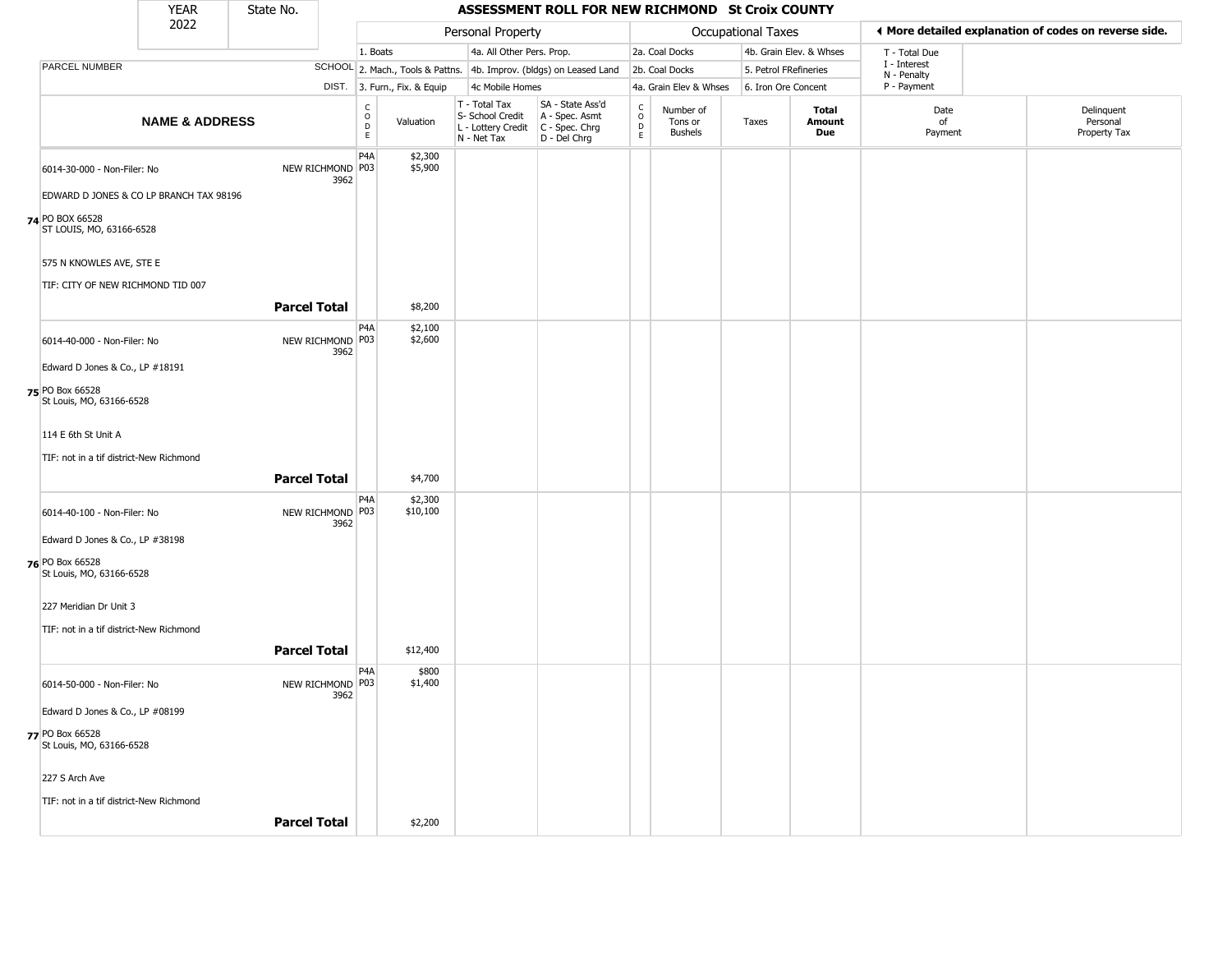|                                                            | <b>YEAR</b>                             | State No.           |      |                          |                              |                                                  | ASSESSMENT ROLL FOR NEW RICHMOND St Croix COUNTY                                          |                        |                                        |                           |                         |                             |                                                       |
|------------------------------------------------------------|-----------------------------------------|---------------------|------|--------------------------|------------------------------|--------------------------------------------------|-------------------------------------------------------------------------------------------|------------------------|----------------------------------------|---------------------------|-------------------------|-----------------------------|-------------------------------------------------------|
|                                                            | 2022                                    |                     |      |                          |                              | Personal Property                                |                                                                                           |                        |                                        | <b>Occupational Taxes</b> |                         |                             | ♦ More detailed explanation of codes on reverse side. |
|                                                            |                                         |                     |      | 1. Boats                 |                              | 4a. All Other Pers. Prop.                        |                                                                                           |                        | 2a. Coal Docks                         |                           | 4b. Grain Elev. & Whses | T - Total Due               |                                                       |
| <b>PARCEL NUMBER</b>                                       |                                         |                     |      |                          |                              |                                                  | SCHOOL 2. Mach., Tools & Pattns. 4b. Improv. (bldgs) on Leased Land                       |                        | 2b. Coal Docks                         | 5. Petrol FRefineries     |                         | I - Interest<br>N - Penalty |                                                       |
|                                                            |                                         |                     |      |                          | DIST. 3. Furn., Fix. & Equip | 4c Mobile Homes                                  |                                                                                           |                        | 4a. Grain Elev & Whses                 | 6. Iron Ore Concent       |                         | P - Payment                 |                                                       |
|                                                            | <b>NAME &amp; ADDRESS</b>               |                     |      | $\frac{c}{0}$<br>D<br>E. | Valuation                    | T - Total Tax<br>S- School Credit<br>N - Net Tax | SA - State Ass'd<br>A - Spec. Asmt<br>L - Lottery Credit   C - Spec. Chrg<br>D - Del Chrg | C<br>$\circ$<br>D<br>E | Number of<br>Tons or<br><b>Bushels</b> | Taxes                     | Total<br>Amount<br>Due  | Date<br>of<br>Payment       | Delinquent<br>Personal<br>Property Tax                |
| 6014-50-010 - Non-Filer: No<br>Educate-WI                  |                                         | NEW RICHMOND P03    | 3962 | P <sub>4</sub> A         | \$100<br>\$26,300            |                                                  |                                                                                           |                        |                                        |                           |                         |                             |                                                       |
| 78 1482 ST CROIX AVE, UNIT 2<br>New Richmond, WI, 54017    |                                         |                     |      |                          |                              |                                                  |                                                                                           |                        |                                        |                           |                         |                             |                                                       |
| 1482 ST CROIX AVE, UNIT 2                                  | TIF: CITY OF NEW RICHMOND TID 006       |                     |      |                          |                              |                                                  |                                                                                           |                        |                                        |                           |                         |                             |                                                       |
|                                                            |                                         | <b>Parcel Total</b> |      |                          | \$26,400                     |                                                  |                                                                                           |                        |                                        |                           |                         |                             |                                                       |
| 6014-60-000 - Non-Filer: Yes<br>EF5 BAR                    |                                         | NEW RICHMOND        | 3962 | P03                      | \$17,600                     |                                                  |                                                                                           |                        |                                        |                           |                         |                             |                                                       |
| 79 157 S KNOWLES AVE<br>NEW RICHMOND, WI, 54017            |                                         |                     |      |                          |                              |                                                  |                                                                                           |                        |                                        |                           |                         |                             |                                                       |
| 157 S KNOWLES AVE                                          |                                         |                     |      |                          |                              |                                                  |                                                                                           |                        |                                        |                           |                         |                             |                                                       |
|                                                            | TIF: not in a tif district-New Richmond |                     |      | P <sub>4</sub> A         | \$600                        |                                                  |                                                                                           |                        |                                        |                           |                         |                             |                                                       |
| 6016-18-000 - Non-Filer: No                                |                                         | NEW RICHMOND P03    | 3962 |                          | \$16,800                     |                                                  |                                                                                           |                        |                                        |                           |                         |                             |                                                       |
| <b>Fastenal Company</b>                                    |                                         |                     |      |                          |                              |                                                  |                                                                                           |                        |                                        |                           |                         |                             |                                                       |
| 80 PO Box 1206<br>Winona, MN, 55987                        |                                         |                     |      |                          |                              |                                                  |                                                                                           |                        |                                        |                           |                         |                             |                                                       |
| 1433 Cernohous Ave Unit J&K                                |                                         |                     |      |                          |                              |                                                  |                                                                                           |                        |                                        |                           |                         |                             |                                                       |
|                                                            | TIF: CITY OF NEW RICHMOND TID 006       |                     |      |                          |                              |                                                  |                                                                                           |                        |                                        |                           |                         |                             |                                                       |
|                                                            |                                         | <b>Parcel Total</b> |      |                          | \$17,400                     |                                                  |                                                                                           |                        |                                        |                           |                         |                             |                                                       |
| 6016-18-050 - Non-Filer: No                                |                                         | NEW RICHMOND        | 3962 | P03                      | \$4,400                      |                                                  |                                                                                           |                        |                                        |                           |                         |                             |                                                       |
|                                                            | FARMER BROS CO TAX DEPARTMENT           |                     |      |                          |                              |                                                  |                                                                                           |                        |                                        |                           |                         |                             |                                                       |
| 81 1912 FARMER BROTHERS DR<br>NORTHLAKE, TX, 76262         |                                         |                     |      |                          |                              |                                                  |                                                                                           |                        |                                        |                           |                         |                             |                                                       |
| 240 Paperjack Dr                                           |                                         |                     |      |                          |                              |                                                  |                                                                                           |                        |                                        |                           |                         |                             |                                                       |
|                                                            | TIF: CITY OF NEW RICHMOND TID 006       |                     |      |                          |                              |                                                  |                                                                                           |                        |                                        |                           |                         |                             |                                                       |
| 6016-20-000 - Non-Filer: Yes                               |                                         | <b>NEW RICHMOND</b> | 3962 | <b>P03</b>               | \$7,300                      |                                                  |                                                                                           |                        |                                        |                           |                         |                             |                                                       |
| Farmers Insurance                                          |                                         |                     |      |                          |                              |                                                  |                                                                                           |                        |                                        |                           |                         |                             |                                                       |
| 82 704 West 4th Street; Suite B<br>NEW RICHMOND, WI, 54017 |                                         |                     |      |                          |                              |                                                  |                                                                                           |                        |                                        |                           |                         |                             |                                                       |
| 704 West 4th Street; Suite B                               |                                         |                     |      |                          |                              |                                                  |                                                                                           |                        |                                        |                           |                         |                             |                                                       |
|                                                            | TIF: not in a tif district-New Richmond |                     |      |                          |                              |                                                  |                                                                                           |                        |                                        |                           |                         |                             |                                                       |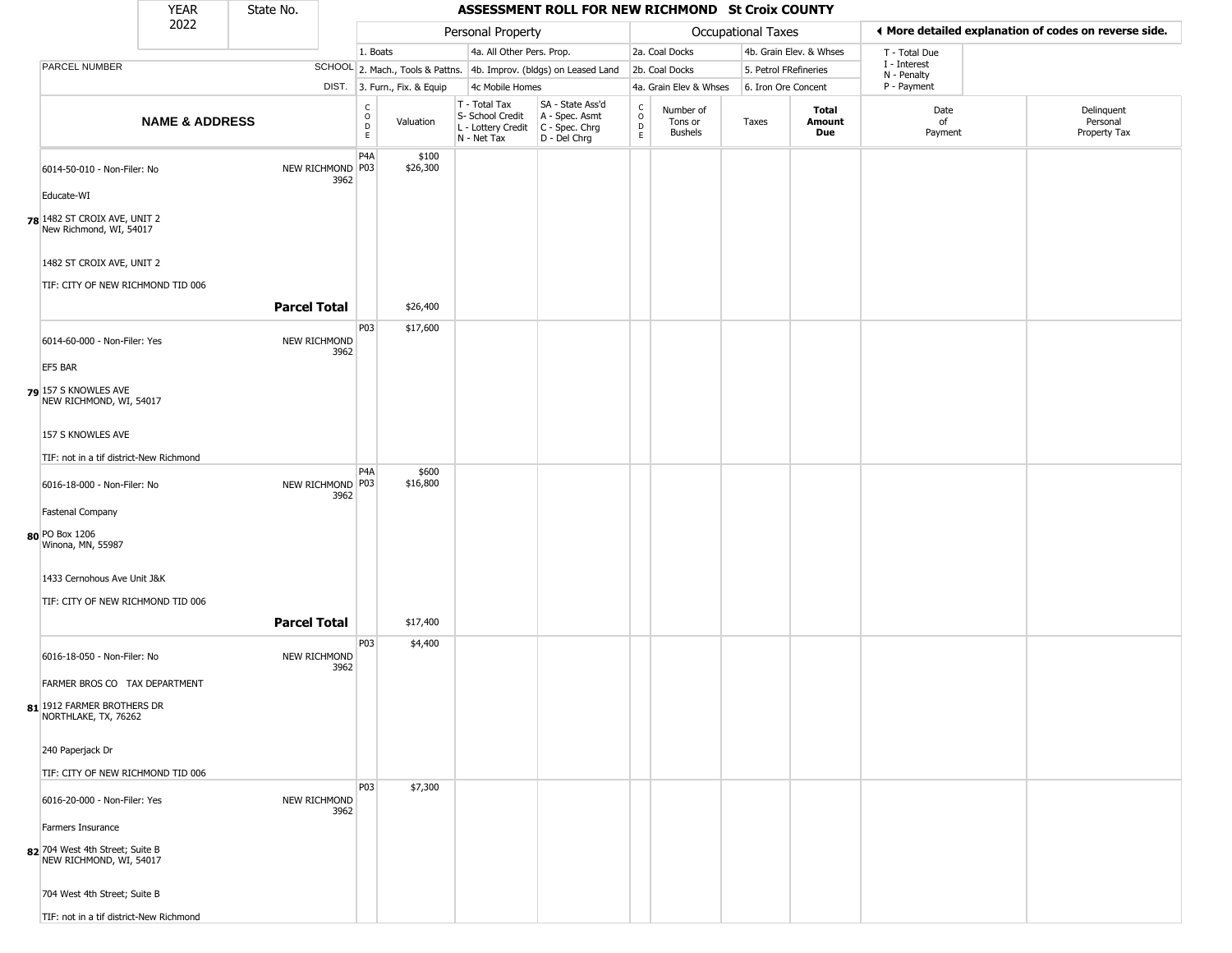|                                                     | <b>YEAR</b>               | State No.           |                                                 |                              |                                                                        | ASSESSMENT ROLL FOR NEW RICHMOND St Croix COUNTY                     |                                            |                                        |                       |                         |                            |                                                       |
|-----------------------------------------------------|---------------------------|---------------------|-------------------------------------------------|------------------------------|------------------------------------------------------------------------|----------------------------------------------------------------------|--------------------------------------------|----------------------------------------|-----------------------|-------------------------|----------------------------|-------------------------------------------------------|
|                                                     | 2022                      |                     |                                                 |                              | Personal Property                                                      |                                                                      |                                            |                                        | Occupational Taxes    |                         |                            | ♦ More detailed explanation of codes on reverse side. |
|                                                     |                           |                     |                                                 | 1. Boats                     | 4a. All Other Pers. Prop.                                              |                                                                      |                                            | 2a. Coal Docks                         |                       | 4b. Grain Elev. & Whses | T - Total Due              |                                                       |
| PARCEL NUMBER                                       |                           |                     |                                                 |                              |                                                                        | SCHOOL 2. Mach., Tools & Pattns. 4b. Improv. (bldgs) on Leased Land  |                                            | 2b. Coal Docks                         | 5. Petrol FRefineries |                         | I - Interest               |                                                       |
|                                                     |                           |                     |                                                 | DIST. 3. Furn., Fix. & Equip | 4c Mobile Homes                                                        |                                                                      |                                            | 4a. Grain Elev & Whses                 | 6. Iron Ore Concent   |                         | N - Penalty<br>P - Payment |                                                       |
|                                                     | <b>NAME &amp; ADDRESS</b> |                     | $\begin{array}{c} C \\ O \\ D \\ E \end{array}$ | Valuation                    | T - Total Tax<br>S- School Credit<br>L - Lottery Credit<br>N - Net Tax | SA - State Ass'd<br>A - Spec. Asmt<br>C - Spec. Chrg<br>D - Del Chrg | $\begin{array}{c} C \\ O \\ E \end{array}$ | Number of<br>Tons or<br><b>Bushels</b> | Taxes                 | Total<br>Amount<br>Due  | Date<br>of<br>Payment      | Delinquent<br>Personal<br>Property Tax                |
| 6016-25-000 - Non-Filer: No                         |                           |                     | P03<br>NEW RICHMOND<br>3962                     | \$71,600                     |                                                                        |                                                                      |                                            |                                        |                       |                         |                            |                                                       |
| Freedom Value Centers                               |                           |                     |                                                 |                              |                                                                        |                                                                      |                                            |                                        |                       |                         |                            |                                                       |
| 83 PO Box 385<br>Allentown, PA, 18105-0385          |                           |                     |                                                 |                              |                                                                        |                                                                      |                                            |                                        |                       |                         |                            |                                                       |
| 455 S Knowles Ave                                   |                           |                     |                                                 |                              |                                                                        |                                                                      |                                            |                                        |                       |                         |                            |                                                       |
| TIF: CITY OF NEW RICHMOND TID 009                   |                           |                     |                                                 |                              |                                                                        |                                                                      |                                            |                                        |                       |                         |                            |                                                       |
| 6016-30-000 - Non-Filer: Yes                        |                           |                     | P <sub>4</sub> A<br>NEW RICHMOND P03<br>3962    | \$3,000<br>\$4,700           |                                                                        |                                                                      |                                            |                                        |                       |                         |                            |                                                       |
| Eye Care Center of St Croix                         |                           |                     |                                                 |                              |                                                                        |                                                                      |                                            |                                        |                       |                         |                            |                                                       |
| 84 302 S Knowles Ave<br>New Richmond, WI, 54017     |                           |                     |                                                 |                              |                                                                        |                                                                      |                                            |                                        |                       |                         |                            |                                                       |
| 302 S Knowles Ave                                   |                           |                     |                                                 |                              |                                                                        |                                                                      |                                            |                                        |                       |                         |                            |                                                       |
| TIF: not in a tif district-New Richmond             |                           |                     |                                                 |                              |                                                                        |                                                                      |                                            |                                        |                       |                         |                            |                                                       |
|                                                     |                           | <b>Parcel Total</b> |                                                 | \$7,700                      |                                                                        |                                                                      |                                            |                                        |                       |                         |                            |                                                       |
| 6016-32-000 - Non-Filer: No                         |                           |                     | P03<br>NEW RICHMOND P4A<br>3962                 | \$800<br>\$800               |                                                                        |                                                                      |                                            |                                        |                       |                         |                            |                                                       |
| Express Lube & Rental LLC                           |                           |                     |                                                 |                              |                                                                        |                                                                      |                                            |                                        |                       |                         |                            |                                                       |
| 85 121 W North Shore Dr<br>New Richmond, WI, 54017  |                           |                     |                                                 |                              |                                                                        |                                                                      |                                            |                                        |                       |                         |                            |                                                       |
| 121 W North Shore Dr                                |                           |                     |                                                 |                              |                                                                        |                                                                      |                                            |                                        |                       |                         |                            |                                                       |
| TIF: not in a tif district-New Richmond             |                           |                     |                                                 |                              |                                                                        |                                                                      |                                            |                                        |                       |                         |                            |                                                       |
|                                                     |                           | <b>Parcel Total</b> |                                                 | \$1,600                      |                                                                        |                                                                      |                                            |                                        |                       |                         |                            |                                                       |
| 6016-35-000 - Non-Filer: No                         |                           |                     | P4A<br>NEW RICHMOND P03<br>3962                 | \$400<br>\$41,900            |                                                                        |                                                                      |                                            |                                        |                       |                         |                            |                                                       |
| Family Therapy Associates, LLC                      |                           |                     |                                                 |                              |                                                                        |                                                                      |                                            |                                        |                       |                         |                            |                                                       |
| 86 150 W 1st St, STE 270<br>New Richmond, WI, 54017 |                           |                     |                                                 |                              |                                                                        |                                                                      |                                            |                                        |                       |                         |                            |                                                       |
| 150 W 1st St, STE 270                               |                           |                     |                                                 |                              |                                                                        |                                                                      |                                            |                                        |                       |                         |                            |                                                       |
| TIF: not in a tif district-New Richmond             |                           |                     |                                                 |                              |                                                                        |                                                                      |                                            |                                        |                       |                         |                            |                                                       |
|                                                     |                           | <b>Parcel Total</b> |                                                 | \$42,300                     |                                                                        |                                                                      |                                            |                                        |                       |                         |                            |                                                       |
| 6016-50-000 - Non-Filer: No                         |                           |                     | P <sub>4</sub> A<br>NEW RICHMOND P03<br>3962    | \$5,900<br>\$23,600          |                                                                        |                                                                      |                                            |                                        |                       |                         |                            |                                                       |
| Doyles Farm & Home, Inc PAT DOYLE                   |                           |                     |                                                 |                              |                                                                        |                                                                      |                                            |                                        |                       |                         |                            |                                                       |
| 87 560 Deere Dr<br>New Richmond, WI, 54017          |                           |                     |                                                 |                              |                                                                        |                                                                      |                                            |                                        |                       |                         |                            |                                                       |
| 560 Deere Dr                                        |                           |                     |                                                 |                              |                                                                        |                                                                      |                                            |                                        |                       |                         |                            |                                                       |
| TIF: CITY OF NEW RICHMOND TID 008                   |                           |                     |                                                 |                              |                                                                        |                                                                      |                                            |                                        |                       |                         |                            |                                                       |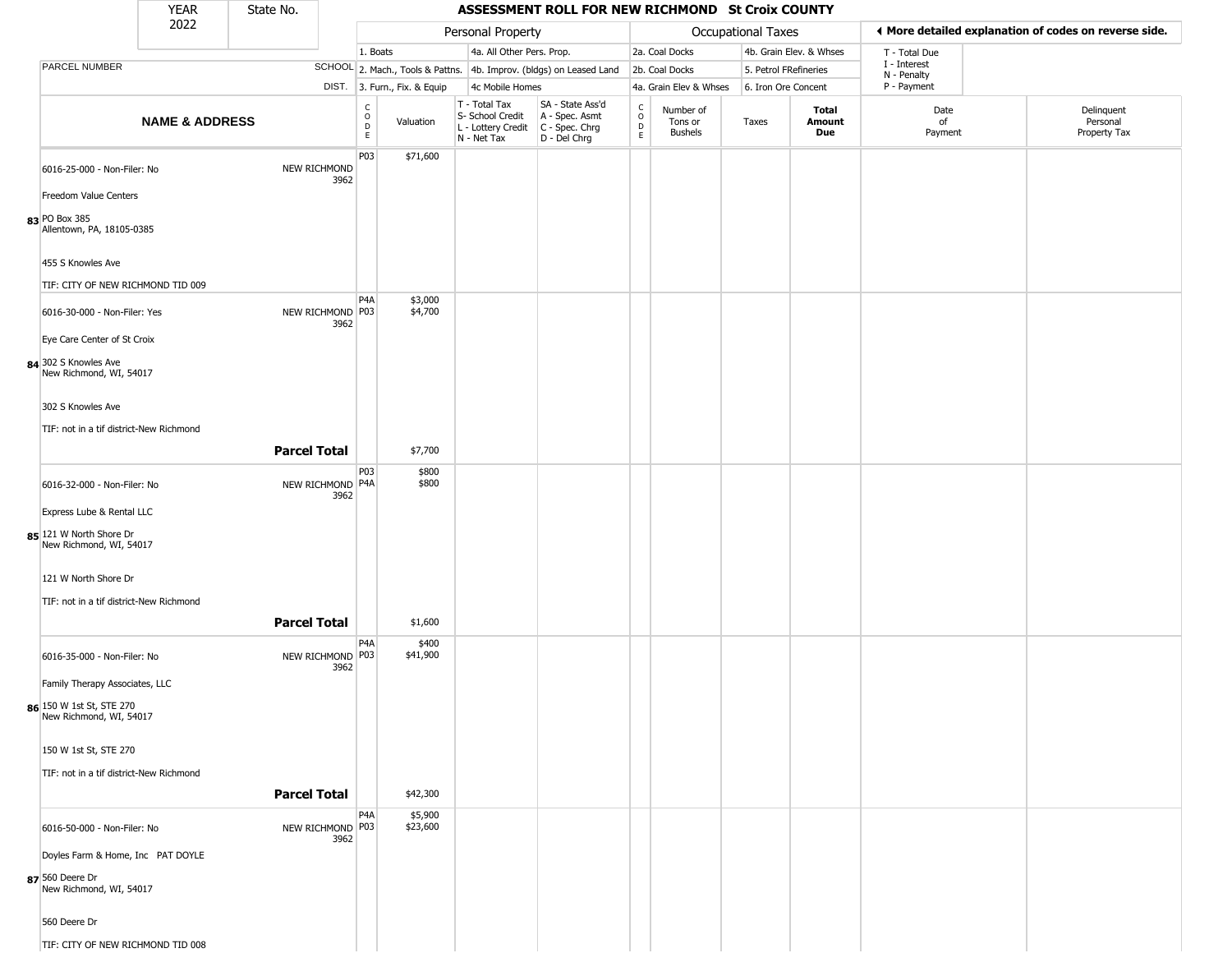|                                                                          | <b>YEAR</b>               | State No.           |                              |                                  |                                                                        | ASSESSMENT ROLL FOR NEW RICHMOND St Croix COUNTY                     |                                                   |                                        |                    |                         |                             |                                                       |
|--------------------------------------------------------------------------|---------------------------|---------------------|------------------------------|----------------------------------|------------------------------------------------------------------------|----------------------------------------------------------------------|---------------------------------------------------|----------------------------------------|--------------------|-------------------------|-----------------------------|-------------------------------------------------------|
|                                                                          | 2022                      |                     |                              |                                  | Personal Property                                                      |                                                                      |                                                   |                                        | Occupational Taxes |                         |                             | ♦ More detailed explanation of codes on reverse side. |
|                                                                          |                           |                     |                              | 1. Boats                         | 4a. All Other Pers. Prop.                                              |                                                                      |                                                   | 2a. Coal Docks                         |                    | 4b. Grain Elev. & Whses | T - Total Due               |                                                       |
| PARCEL NUMBER                                                            |                           |                     |                              | SCHOOL 2. Mach., Tools & Pattns. |                                                                        | 4b. Improv. (bldgs) on Leased Land                                   |                                                   | 2b. Coal Docks                         |                    | 5. Petrol FRefineries   | I - Interest<br>N - Penalty |                                                       |
|                                                                          |                           |                     |                              | DIST. 3. Furn., Fix. & Equip     | 4c Mobile Homes                                                        |                                                                      |                                                   | 4a. Grain Elev & Whses                 |                    | 6. Iron Ore Concent     | P - Payment                 |                                                       |
|                                                                          | <b>NAME &amp; ADDRESS</b> |                     | C<br>$_{\rm D}^{\rm O}$<br>E | Valuation                        | T - Total Tax<br>S- School Credit<br>L - Lottery Credit<br>N - Net Tax | SA - State Ass'd<br>A - Spec. Asmt<br>C - Spec. Chrg<br>D - Del Chrg | $\begin{array}{c}\nC \\ O \\ D \\ E\n\end{array}$ | Number of<br>Tons or<br><b>Bushels</b> | Taxes              | Total<br>Amount<br>Due  | Date<br>of<br>Payment       | Delinquent<br>Personal<br>Property Tax                |
|                                                                          |                           | <b>Parcel Total</b> |                              | \$29,500                         |                                                                        |                                                                      |                                                   |                                        |                    |                         |                             |                                                       |
| 6018-25-000 - Non-Filer: No                                              |                           | NEW RICHMOND P03    | P4A<br>3962                  | \$10,000<br>\$259,800            |                                                                        |                                                                      |                                                   |                                        |                    |                         |                             |                                                       |
| First National Community Bank<br>88 PO Box 89<br>New Richmond, WI, 54017 |                           |                     |                              |                                  |                                                                        |                                                                      |                                                   |                                        |                    |                         |                             |                                                       |
| 109 E 2nd St                                                             |                           |                     |                              |                                  |                                                                        |                                                                      |                                                   |                                        |                    |                         |                             |                                                       |
| TIF: not in a tif district-New Richmond                                  |                           | <b>Parcel Total</b> |                              | \$269,800                        |                                                                        |                                                                      |                                                   |                                        |                    |                         |                             |                                                       |
| 6018-40-000 - Non-Filer: Yes                                             |                           | NEW RICHMOND P03    | P4A                          | \$3,900<br>\$4,300               |                                                                        |                                                                      |                                                   |                                        |                    |                         |                             |                                                       |
| Five Loaves Food Shelf                                                   |                           |                     | 3962                         |                                  |                                                                        |                                                                      |                                                   |                                        |                    |                         |                             |                                                       |
| 89 144 3rd St W<br>New Richmond, WI, 54017                               |                           |                     |                              |                                  |                                                                        |                                                                      |                                                   |                                        |                    |                         |                             |                                                       |
| 144 W 3th St                                                             |                           |                     |                              |                                  |                                                                        |                                                                      |                                                   |                                        |                    |                         |                             |                                                       |
| TIF: not in a tif district-New Richmond                                  |                           | <b>Parcel Total</b> |                              | \$8,200                          |                                                                        |                                                                      |                                                   |                                        |                    |                         |                             |                                                       |
| 6018-50-000 - Non-Filer: No                                              |                           | NEW RICHMOND P03    | P4A                          | \$100<br>\$23,800                |                                                                        |                                                                      |                                                   |                                        |                    |                         |                             |                                                       |
| Forefront Managment LLC DBA FOREFRONT DERMATOLOGY                        |                           |                     | 3962                         |                                  |                                                                        |                                                                      |                                                   |                                        |                    |                         |                             |                                                       |
| 90 801 York St<br>Manitowoc, WI, 54220                                   |                           |                     |                              |                                  |                                                                        |                                                                      |                                                   |                                        |                    |                         |                             |                                                       |
| 1656 Dorset Ln                                                           |                           |                     |                              |                                  |                                                                        |                                                                      |                                                   |                                        |                    |                         |                             |                                                       |
| TIF: not in a tif district-New Richmond                                  |                           |                     |                              |                                  |                                                                        |                                                                      |                                                   |                                        |                    |                         |                             |                                                       |
|                                                                          |                           | <b>Parcel Total</b> |                              | \$23,900                         |                                                                        |                                                                      |                                                   |                                        |                    |                         |                             |                                                       |
| 6018-80-000 - Non-Filer: Yes                                             |                           | NEW RICHMOND        | P <sub>0</sub> 3<br>3962     | \$4,200                          |                                                                        |                                                                      |                                                   |                                        |                    |                         |                             |                                                       |
| Garibaldi's Mexican Restaurant                                           |                           |                     |                              |                                  |                                                                        |                                                                      |                                                   |                                        |                    |                         |                             |                                                       |
| 91875 S DAKOTA AVE, APT 5<br>New Richmond, WI, 54017                     |                           |                     |                              |                                  |                                                                        |                                                                      |                                                   |                                        |                    |                         |                             |                                                       |
| 1621 Dorset Ln Unit E                                                    |                           |                     |                              |                                  |                                                                        |                                                                      |                                                   |                                        |                    |                         |                             |                                                       |
| TIF: not in a tif district-New Richmond                                  |                           |                     |                              |                                  |                                                                        |                                                                      |                                                   |                                        |                    |                         |                             |                                                       |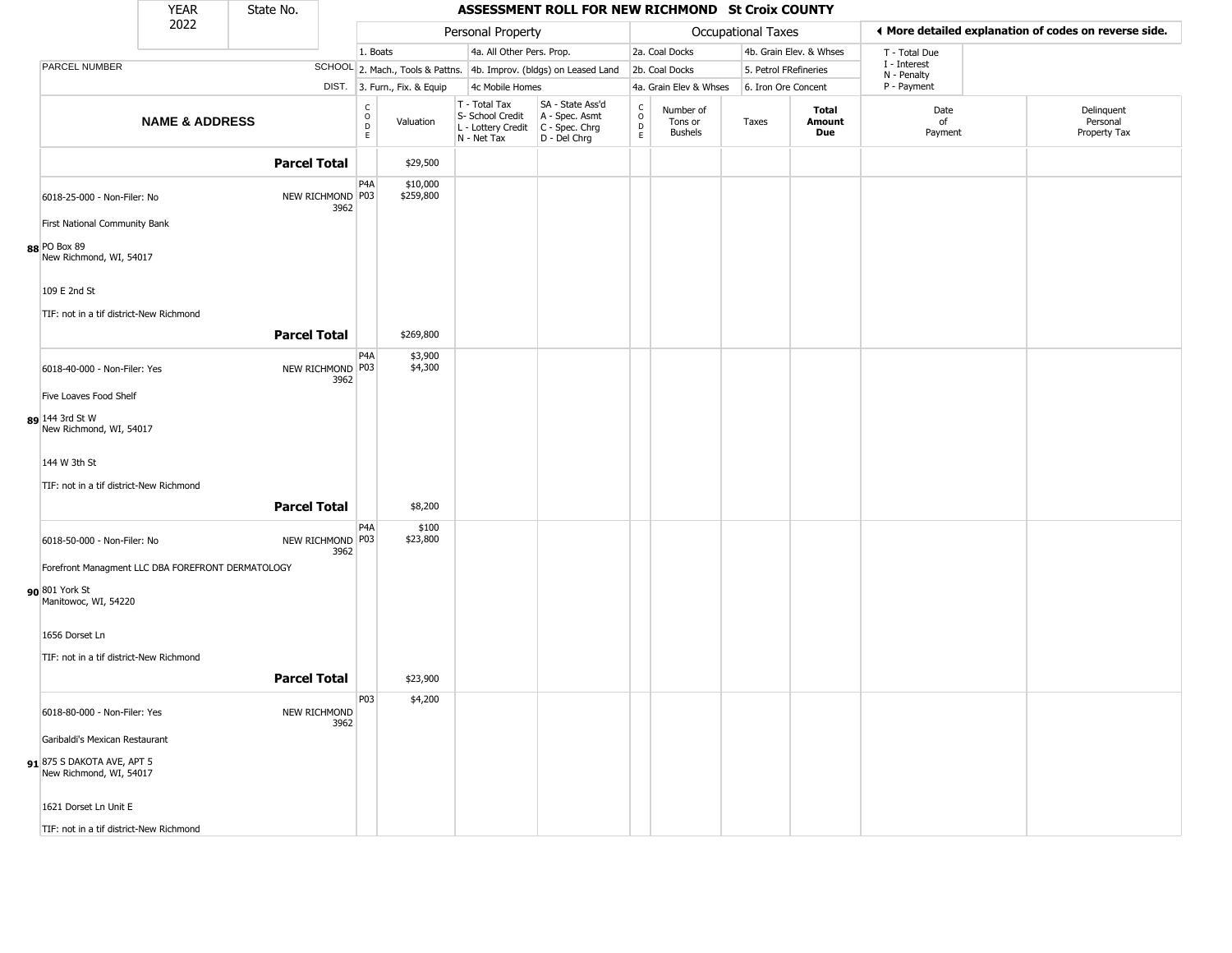|                                                    | <b>YEAR</b>               | State No.                                                                                |                                                 |                              |                                                  | ASSESSMENT ROLL FOR NEW RICHMOND St Croix COUNTY                                          |                                                          |                                        |                       |                         |                             |                                                        |
|----------------------------------------------------|---------------------------|------------------------------------------------------------------------------------------|-------------------------------------------------|------------------------------|--------------------------------------------------|-------------------------------------------------------------------------------------------|----------------------------------------------------------|----------------------------------------|-----------------------|-------------------------|-----------------------------|--------------------------------------------------------|
|                                                    | 2022                      |                                                                                          |                                                 |                              | Personal Property                                |                                                                                           |                                                          |                                        | Occupational Taxes    |                         |                             | If More detailed explanation of codes on reverse side. |
|                                                    |                           |                                                                                          | 1. Boats                                        |                              | 4a. All Other Pers. Prop.                        |                                                                                           |                                                          | 2a. Coal Docks                         |                       | 4b. Grain Elev. & Whses | T - Total Due               |                                                        |
| PARCEL NUMBER                                      |                           |                                                                                          |                                                 |                              |                                                  | SCHOOL 2. Mach., Tools & Pattns. 4b. Improv. (bldgs) on Leased Land                       |                                                          | 2b. Coal Docks                         | 5. Petrol FRefineries |                         | I - Interest<br>N - Penalty |                                                        |
|                                                    |                           |                                                                                          |                                                 | DIST. 3. Furn., Fix. & Equip | 4c Mobile Homes                                  |                                                                                           |                                                          | 4a. Grain Elev & Whses                 | 6. Iron Ore Concent   |                         | P - Payment                 |                                                        |
|                                                    | <b>NAME &amp; ADDRESS</b> |                                                                                          | $\begin{array}{c} C \\ O \\ D \\ E \end{array}$ | Valuation                    | T - Total Tax<br>S- School Credit<br>N - Net Tax | SA - State Ass'd<br>A - Spec. Asmt<br>L - Lottery Credit   C - Spec. Chrg<br>D - Del Chrg | $\begin{smallmatrix} C \\ O \\ D \end{smallmatrix}$<br>E | Number of<br>Tons or<br><b>Bushels</b> | Taxes                 | Total<br>Amount<br>Due  | Date<br>of<br>Payment       | Delinquent<br>Personal<br>Property Tax                 |
| 6019-27-000 - Non-Filer: No                        |                           | NEW RICHMOND<br>3962<br>Wells Fargo Vendor Financial Service LLC PROPERTY TAX COMPLIANCE | P03                                             | \$16,200                     |                                                  |                                                                                           |                                                          |                                        |                       |                         |                             |                                                        |
| 92 PO Box 36200<br>Billings, MT, 59107-6200        |                           |                                                                                          |                                                 |                              |                                                  |                                                                                           |                                                          |                                        |                       |                         |                             |                                                        |
| VARIOUS                                            |                           |                                                                                          |                                                 |                              |                                                  |                                                                                           |                                                          |                                        |                       |                         |                             |                                                        |
| TIF: not in a tif district-New Richmond            |                           |                                                                                          | P03                                             | \$4,900                      |                                                  |                                                                                           |                                                          |                                        |                       |                         |                             |                                                        |
| 6019-27-100 - Non-Filer: No                        |                           | NEW RICHMOND<br>3962<br>Wells Fargo Vendor Financial Service LLC PROPERTY TAX COMPLIANCE |                                                 |                              |                                                  |                                                                                           |                                                          |                                        |                       |                         |                             |                                                        |
| 93 PO Box 36200<br>Billings, MT, 59107-6200        |                           |                                                                                          |                                                 |                              |                                                  |                                                                                           |                                                          |                                        |                       |                         |                             |                                                        |
| 245 W Paparjack Dr                                 |                           |                                                                                          |                                                 |                              |                                                  |                                                                                           |                                                          |                                        |                       |                         |                             |                                                        |
| TIF: CITY OF NEW RICHMOND TID 005                  |                           |                                                                                          |                                                 |                              |                                                  |                                                                                           |                                                          |                                        |                       |                         |                             |                                                        |
| 6019-40-000 - Non-Filer: No                        |                           | NEW RICHMOND<br>3962                                                                     | P <sub>4</sub> A                                | \$100                        |                                                  |                                                                                           |                                                          |                                        |                       |                         |                             |                                                        |
| Gartner's Investment Service                       |                           |                                                                                          |                                                 |                              |                                                  |                                                                                           |                                                          |                                        |                       |                         |                             |                                                        |
| 94 326 S Pierson Ave<br>New Richmond, WI, 54017    |                           |                                                                                          |                                                 |                              |                                                  |                                                                                           |                                                          |                                        |                       |                         |                             |                                                        |
| 326 S Pierson Ave                                  |                           |                                                                                          |                                                 |                              |                                                  |                                                                                           |                                                          |                                        |                       |                         |                             |                                                        |
| TIF: not in a tif district-New Richmond            |                           |                                                                                          | P <sub>4</sub> A                                | \$3,200                      |                                                  |                                                                                           |                                                          |                                        |                       |                         |                             |                                                        |
| 6019-60-000 - Non-Filer: Yes                       |                           | NEW RICHMOND P03<br>3962                                                                 |                                                 | \$9,300                      |                                                  |                                                                                           |                                                          |                                        |                       |                         |                             |                                                        |
| Gibby's Inc.                                       |                           |                                                                                          |                                                 |                              |                                                  |                                                                                           |                                                          |                                        |                       |                         |                             |                                                        |
| 95 546 W North Shore Dr<br>New Richmond, WI, 54017 |                           |                                                                                          |                                                 |                              |                                                  |                                                                                           |                                                          |                                        |                       |                         |                             |                                                        |
| 546 W North Shore Dr                               |                           |                                                                                          |                                                 |                              |                                                  |                                                                                           |                                                          |                                        |                       |                         |                             |                                                        |
| TIF: CITY OF NEW RICHMOND TID 008                  |                           | <b>Parcel Total</b>                                                                      |                                                 | \$12,500                     |                                                  |                                                                                           |                                                          |                                        |                       |                         |                             |                                                        |
|                                                    |                           |                                                                                          |                                                 |                              |                                                  |                                                                                           |                                                          |                                        |                       |                         |                             |                                                        |
| 6019-65-000 - Non-Filer: No                        |                           | NEW RICHMOND<br>3962                                                                     | P4A                                             | \$15,900                     |                                                  |                                                                                           |                                                          |                                        |                       |                         |                             |                                                        |
|                                                    |                           | GM-DI Leasing LLC C/O RYAN TAX COMPLIANCE SERVICES, LLC                                  |                                                 |                              |                                                  |                                                                                           |                                                          |                                        |                       |                         |                             |                                                        |
| 96 PO Box 460169 DEPT 851<br>Houston, TX, 77056    |                           |                                                                                          |                                                 |                              |                                                  |                                                                                           |                                                          |                                        |                       |                         |                             |                                                        |
| 620 Deere Dr                                       |                           |                                                                                          |                                                 |                              |                                                  |                                                                                           |                                                          |                                        |                       |                         |                             |                                                        |
| TIF: CITY OF NEW RICHMOND TID 008                  |                           |                                                                                          |                                                 |                              |                                                  |                                                                                           |                                                          |                                        |                       |                         |                             |                                                        |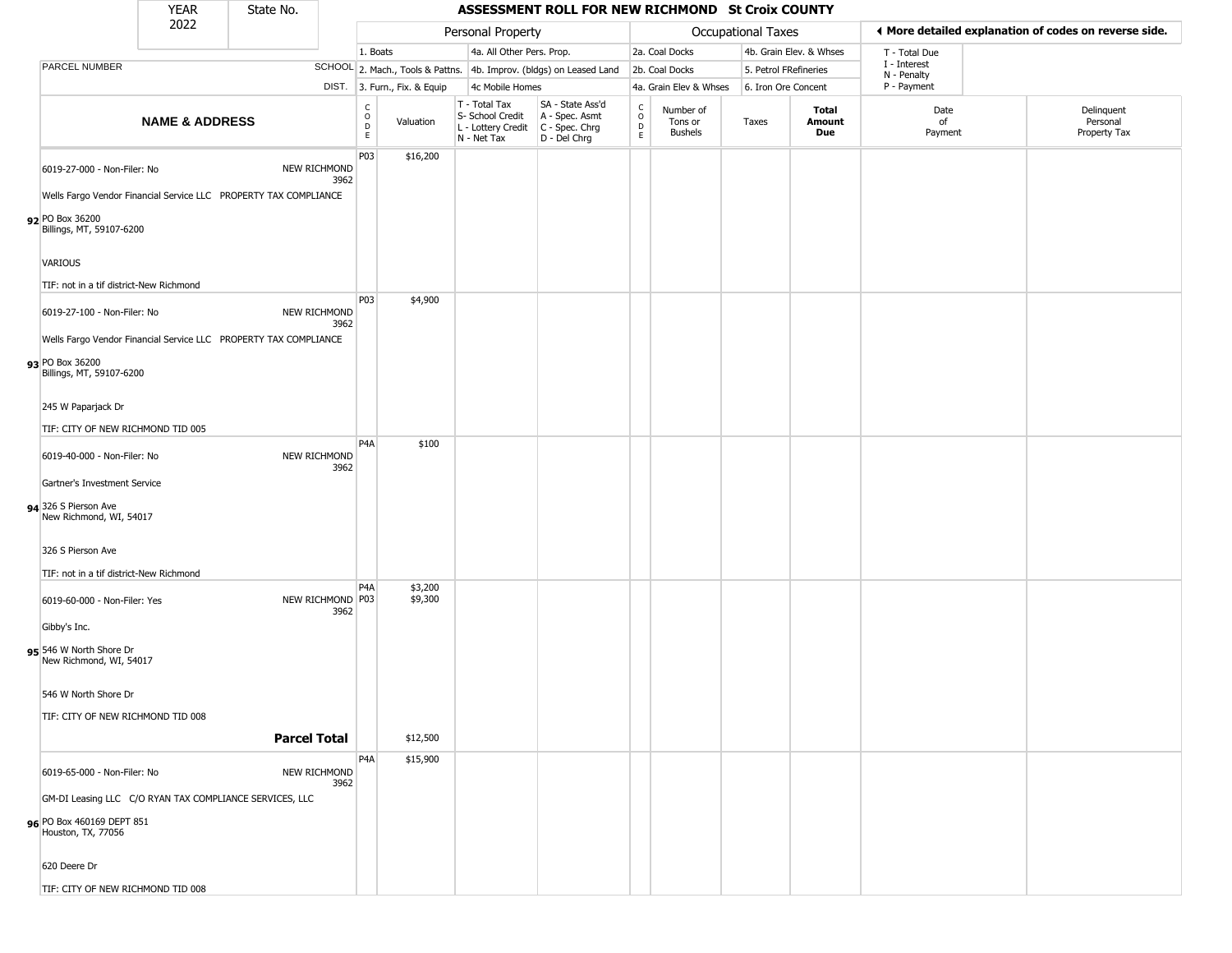|                                                            | <b>YEAR</b>               | State No.           |                          |                              |                              |                                                                        | ASSESSMENT ROLL FOR NEW RICHMOND St Croix COUNTY                     |                                                 |                                 |                       |                         |                             |                                                       |
|------------------------------------------------------------|---------------------------|---------------------|--------------------------|------------------------------|------------------------------|------------------------------------------------------------------------|----------------------------------------------------------------------|-------------------------------------------------|---------------------------------|-----------------------|-------------------------|-----------------------------|-------------------------------------------------------|
|                                                            | 2022                      |                     |                          |                              |                              | Personal Property                                                      |                                                                      |                                                 |                                 | Occupational Taxes    |                         |                             | ♦ More detailed explanation of codes on reverse side. |
|                                                            |                           |                     |                          | 1. Boats                     |                              | 4a. All Other Pers. Prop.                                              |                                                                      |                                                 | 2a. Coal Docks                  |                       | 4b. Grain Elev. & Whses | T - Total Due               |                                                       |
| PARCEL NUMBER                                              |                           |                     |                          |                              |                              |                                                                        | SCHOOL 2. Mach., Tools & Pattns. 4b. Improv. (bldgs) on Leased Land  |                                                 | 2b. Coal Docks                  | 5. Petrol FRefineries |                         | I - Interest<br>N - Penalty |                                                       |
|                                                            |                           |                     |                          |                              | DIST. 3. Furn., Fix. & Equip | 4c Mobile Homes                                                        |                                                                      |                                                 | 4a. Grain Elev & Whses          | 6. Iron Ore Concent   |                         | P - Payment                 |                                                       |
|                                                            | <b>NAME &amp; ADDRESS</b> |                     |                          | $_{\rm o}^{\rm c}$<br>D<br>E | Valuation                    | T - Total Tax<br>S- School Credit<br>L - Lottery Credit<br>N - Net Tax | SA - State Ass'd<br>A - Spec. Asmt<br>C - Spec. Chrg<br>D - Del Chrg | $\begin{array}{c} C \\ O \\ D \\ E \end{array}$ | Number of<br>Tons or<br>Bushels | Taxes                 | Total<br>Amount<br>Due  | Date<br>of<br>Payment       | Delinquent<br>Personal<br>Property Tax                |
| 6019-68-000 - Non-Filer: No                                |                           |                     | NEW RICHMOND<br>3962     | P03                          | \$10,900                     |                                                                        |                                                                      |                                                 |                                 |                       |                         |                             |                                                       |
| <b>GRAYHAWK LEASING LLC</b>                                |                           |                     |                          |                              |                              |                                                                        |                                                                      |                                                 |                                 |                       |                         |                             |                                                       |
| 97 1412 MAIN ST, STE 1500<br>Dallas, TX, 75202             |                           |                     |                          |                              |                              |                                                                        |                                                                      |                                                 |                                 |                       |                         |                             |                                                       |
| <b>VARIOUS</b>                                             |                           |                     |                          |                              |                              |                                                                        |                                                                      |                                                 |                                 |                       |                         |                             |                                                       |
| TIF: not in a tif district-New Richmond                    |                           |                     |                          |                              |                              |                                                                        |                                                                      |                                                 |                                 |                       |                         |                             |                                                       |
| 6019-68-100 - Non-Filer: No<br><b>GRAYHAWK LEASING LLC</b> |                           |                     | NEW RICHMOND<br>3962     | P03                          | \$4,400                      |                                                                        |                                                                      |                                                 |                                 |                       |                         |                             |                                                       |
| 98 1412 MAIN ST, STE 1500<br>DALLAS, TX, 75202             |                           |                     |                          |                              |                              |                                                                        |                                                                      |                                                 |                                 |                       |                         |                             |                                                       |
| 475 N KNOWLES AVE                                          |                           |                     |                          |                              |                              |                                                                        |                                                                      |                                                 |                                 |                       |                         |                             |                                                       |
| TIF: CITY OF NEW RICHMOND TID 007                          |                           |                     |                          |                              |                              |                                                                        |                                                                      |                                                 |                                 |                       |                         |                             |                                                       |
| 6019-85-000 - Non-Filer: No                                |                           |                     | NEW RICHMOND P03<br>3962 | P <sub>4</sub> A             | \$7,600<br>\$115,100         |                                                                        |                                                                      |                                                 |                                 |                       |                         |                             |                                                       |
| GOODWILL GOODWILL INDUSTRIES INC<br>99 553 Fairview Ave N  |                           |                     |                          |                              |                              |                                                                        |                                                                      |                                                 |                                 |                       |                         |                             |                                                       |
| St Paul, MN, 55107                                         |                           |                     |                          |                              |                              |                                                                        |                                                                      |                                                 |                                 |                       |                         |                             |                                                       |
| 1475 Hamilton Ave Unit 1                                   |                           |                     |                          |                              |                              |                                                                        |                                                                      |                                                 |                                 |                       |                         |                             |                                                       |
| TIF: CITY OF NEW RICHMOND TID 006                          |                           |                     |                          |                              |                              |                                                                        |                                                                      |                                                 |                                 |                       |                         |                             |                                                       |
|                                                            |                           | <b>Parcel Total</b> |                          |                              | \$122,700                    |                                                                        |                                                                      |                                                 |                                 |                       |                         |                             |                                                       |
| 6019-90-000 - Non-Filer: No                                |                           |                     | NEW RICHMOND<br>3962     | P03                          | \$2,100                      |                                                                        |                                                                      |                                                 |                                 |                       |                         |                             |                                                       |
| GORDON FLESCH COMPANY INC/GFC LEASING                      |                           |                     |                          |                              |                              |                                                                        |                                                                      |                                                 |                                 |                       |                         |                             |                                                       |
| 100 2675 Research Park Dr<br>Madison, WI, 53711            |                           |                     |                          |                              |                              |                                                                        |                                                                      |                                                 |                                 |                       |                         |                             |                                                       |
| 1310 CIRCLE PINE DR                                        |                           |                     |                          |                              |                              |                                                                        |                                                                      |                                                 |                                 |                       |                         |                             |                                                       |
| TIF: not in a tif district-New Richmond                    |                           |                     |                          |                              |                              |                                                                        |                                                                      |                                                 |                                 |                       |                         |                             |                                                       |
| 6020-20-000 - Non-Filer: No                                |                           |                     | NEW RICHMOND<br>3962     | <b>P03</b>                   | \$123,400                    |                                                                        |                                                                      |                                                 |                                 |                       |                         |                             |                                                       |
| GREATAMERICA FINANCIAL SERVICES CORPORATION                |                           |                     |                          |                              |                              |                                                                        |                                                                      |                                                 |                                 |                       |                         |                             |                                                       |
| 101 625 1ST SE, STE 800<br>Cedar Rapids, IA, 52401         |                           |                     |                          |                              |                              |                                                                        |                                                                      |                                                 |                                 |                       |                         |                             |                                                       |
| <b>VARIOUS</b>                                             |                           |                     |                          |                              |                              |                                                                        |                                                                      |                                                 |                                 |                       |                         |                             |                                                       |
| TIF: not in a tif district-New Richmond                    |                           |                     |                          |                              |                              |                                                                        |                                                                      |                                                 |                                 |                       |                         |                             |                                                       |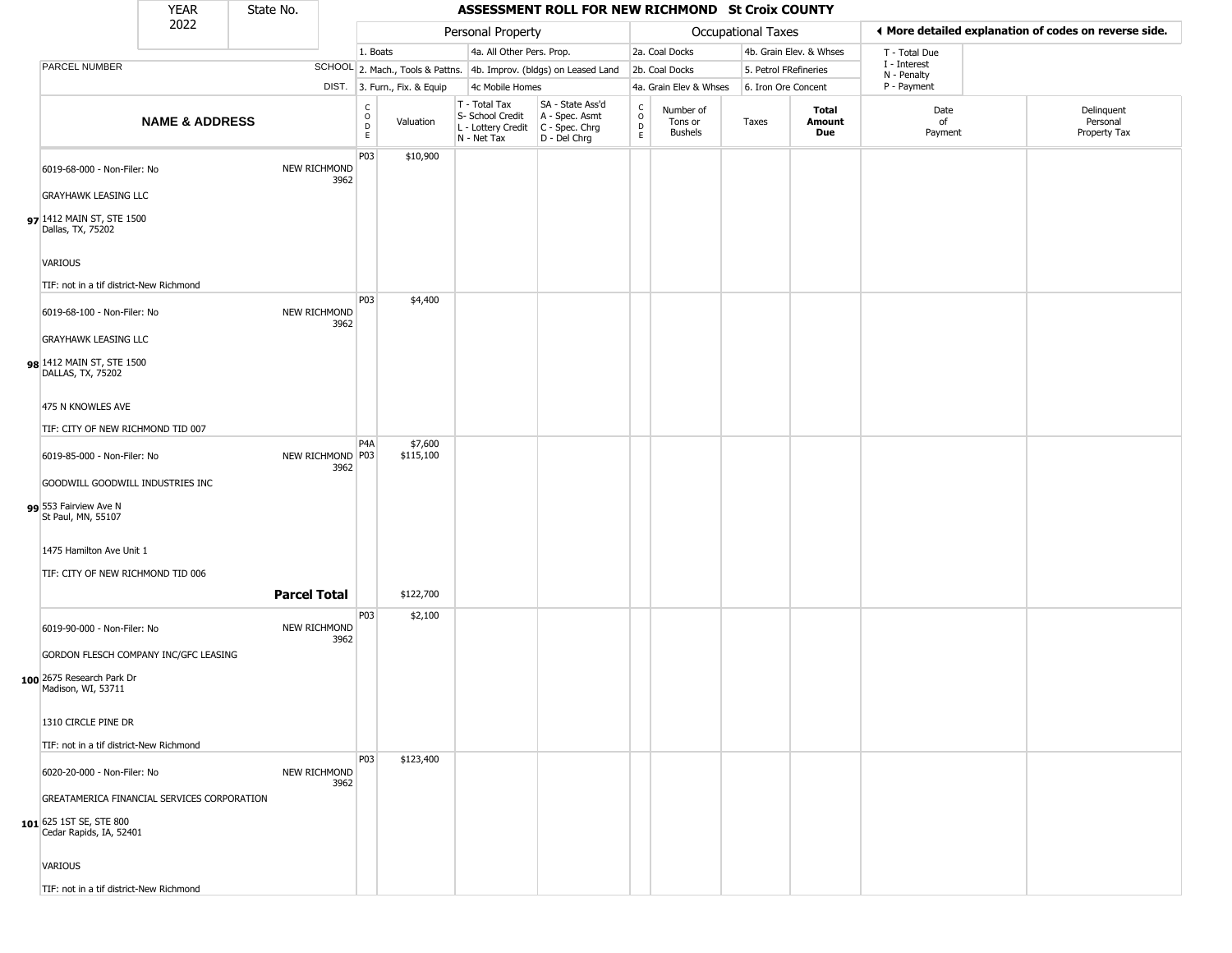|                                                                                                                                      | <b>YEAR</b>               | State No. |                          |                         |                              |                                                                        | ASSESSMENT ROLL FOR NEW RICHMOND St Croix COUNTY                     |                                              |                                        |                       |                         |                                                       |                                        |
|--------------------------------------------------------------------------------------------------------------------------------------|---------------------------|-----------|--------------------------|-------------------------|------------------------------|------------------------------------------------------------------------|----------------------------------------------------------------------|----------------------------------------------|----------------------------------------|-----------------------|-------------------------|-------------------------------------------------------|----------------------------------------|
|                                                                                                                                      | 2022                      |           |                          |                         |                              | Personal Property                                                      |                                                                      |                                              |                                        | Occupational Taxes    |                         | ◀ More detailed explanation of codes on reverse side. |                                        |
|                                                                                                                                      |                           |           |                          | 1. Boats                |                              | 4a. All Other Pers. Prop.                                              |                                                                      |                                              | 2a. Coal Docks                         |                       | 4b. Grain Elev. & Whses | T - Total Due                                         |                                        |
| PARCEL NUMBER                                                                                                                        |                           |           |                          |                         |                              |                                                                        | SCHOOL 2. Mach., Tools & Pattns. 4b. Improv. (bldgs) on Leased Land  |                                              | 2b. Coal Docks                         | 5. Petrol FRefineries |                         | I - Interest<br>N - Penalty                           |                                        |
|                                                                                                                                      |                           |           |                          |                         | DIST. 3. Furn., Fix. & Equip | 4c Mobile Homes                                                        |                                                                      |                                              | 4a. Grain Elev & Whses                 | 6. Iron Ore Concent   |                         | P - Payment                                           |                                        |
|                                                                                                                                      | <b>NAME &amp; ADDRESS</b> |           |                          | C<br>$\circ$<br>D<br>E. | Valuation                    | T - Total Tax<br>S- School Credit<br>L - Lottery Credit<br>N - Net Tax | SA - State Ass'd<br>A - Spec. Asmt<br>C - Spec. Chrg<br>D - Del Chrg | $\mathsf{C}$<br>$\circ$<br>$\mathsf{D}$<br>E | Number of<br>Tons or<br><b>Bushels</b> | Taxes                 | Total<br>Amount<br>Due  | Date<br>of<br>Payment                                 | Delinquent<br>Personal<br>Property Tax |
| 6020-20-100 - Non-Filer: No<br>GREATAMERICA FINANCIAL SERVICES CORPORATION<br>102 625 1ST SE, STE 800                                |                           |           | NEW RICHMOND<br>3962     | P03                     | \$18,400                     |                                                                        |                                                                      |                                              |                                        |                       |                         |                                                       |                                        |
| CEDAR RAPIDS, IA, 52401<br>VARIOUS<br>TIF: CITY OF NEW RICHMOND TID 008                                                              |                           |           |                          |                         |                              |                                                                        |                                                                      |                                              |                                        |                       |                         |                                                       |                                        |
| 6020-23-000 - Non-Filer: No<br>Great Clips W PEYTON COMPANY INC<br>103 5832 Lincoln Dr, #285<br>Edina, MN, 55436                     |                           |           | NEW RICHMOND P03<br>3962 | P <sub>4</sub> A        | \$500<br>\$10,400            |                                                                        |                                                                      |                                              |                                        |                       |                         |                                                       |                                        |
| 1655 Dorset Ln Unit 400<br>TIF: not in a tif district-New Richmond                                                                   |                           |           | <b>Parcel Total</b>      | P03                     | \$10,900<br>\$1,000          |                                                                        |                                                                      |                                              |                                        |                       |                         |                                                       |                                        |
| 6020-30-000 - Non-Filer: Yes<br>RNH FBO LLC<br>104 625 Hangar Rd, Hgr 11-12<br>New Richmond, WI, 54017                               |                           |           | NEW RICHMOND<br>3962     |                         |                              |                                                                        |                                                                      |                                              |                                        |                       |                         |                                                       |                                        |
| 111 AIRPORT RD<br>TIF: not in a tif district-New Richmond                                                                            |                           |           |                          | P03                     | \$13,700                     |                                                                        |                                                                      |                                              |                                        |                       |                         |                                                       |                                        |
| 6020-75-000 - Non-Filer: No<br>Guinn, Vinopal & Zahradka, LLP<br>105 110 E 3rd St<br>New Richmond, WI, 54017                         |                           |           | NEW RICHMOND<br>3962     |                         |                              |                                                                        |                                                                      |                                              |                                        |                       |                         |                                                       |                                        |
| 110 E 3rd St<br>TIF: not in a tif district-New Richmond                                                                              |                           |           |                          |                         |                              |                                                                        |                                                                      |                                              |                                        |                       |                         |                                                       |                                        |
| 6020-85-000 - Non-Filer: Yes<br>CHAMPS BAR L & G Associates<br>106 220 S Knowles Ave<br>New Richmond, WI, 54017<br>220 S Knowles Ave |                           |           | NEW RICHMOND<br>3962     | P03                     | \$52,800                     |                                                                        |                                                                      |                                              |                                        |                       |                         |                                                       |                                        |
| TIF: not in a tif district-New Richmond                                                                                              |                           |           |                          |                         |                              |                                                                        |                                                                      |                                              |                                        |                       |                         |                                                       |                                        |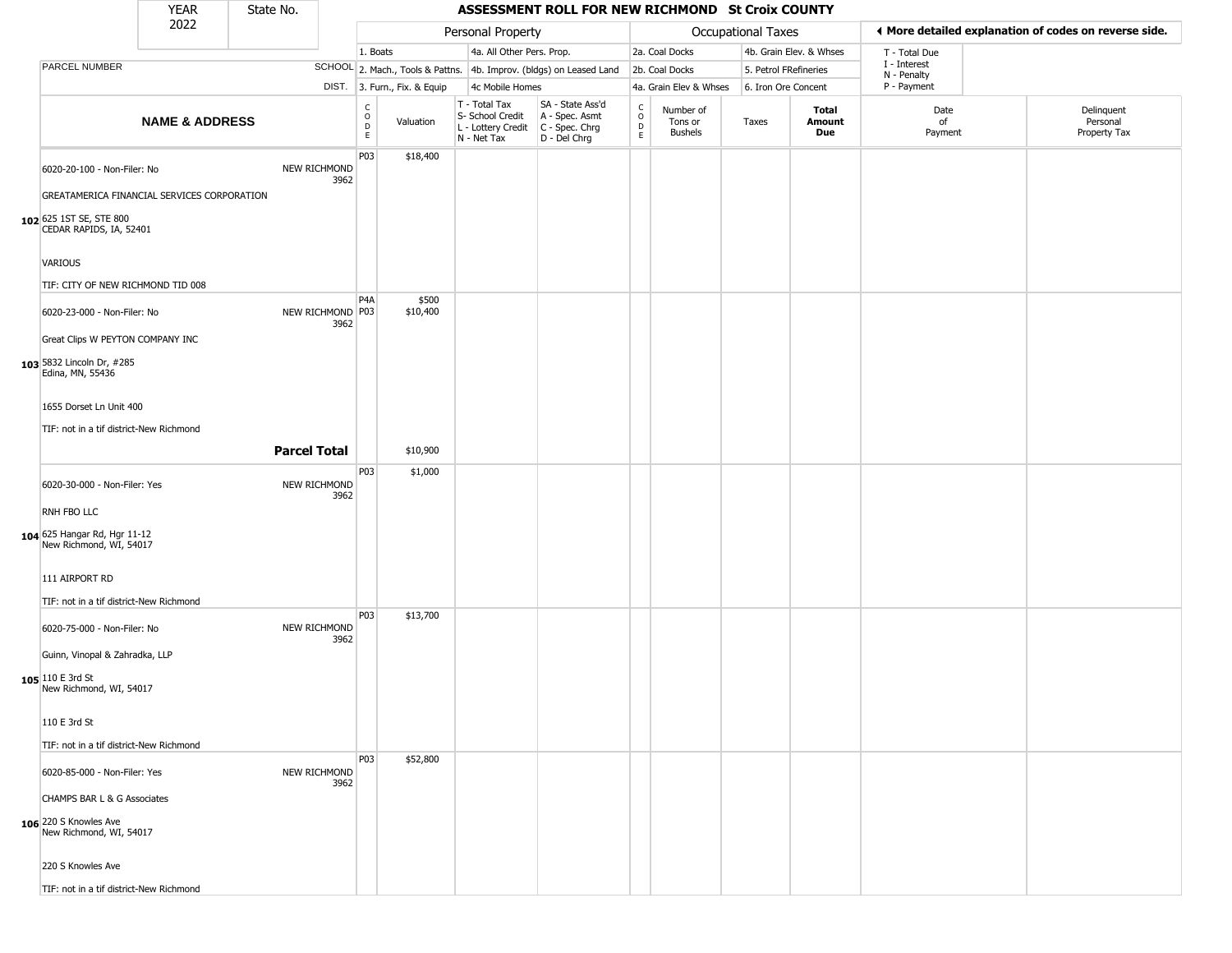|                                                                                              | <b>YEAR</b>               | State No.           |      |                                                  |                              |                                                                                                          | ASSESSMENT ROLL FOR NEW RICHMOND St Croix COUNTY                    |                                    |                                        |                       |                         |                             |                                                       |
|----------------------------------------------------------------------------------------------|---------------------------|---------------------|------|--------------------------------------------------|------------------------------|----------------------------------------------------------------------------------------------------------|---------------------------------------------------------------------|------------------------------------|----------------------------------------|-----------------------|-------------------------|-----------------------------|-------------------------------------------------------|
|                                                                                              | 2022                      |                     |      |                                                  |                              | Personal Property                                                                                        |                                                                     |                                    |                                        | Occupational Taxes    |                         |                             | ♦ More detailed explanation of codes on reverse side. |
|                                                                                              |                           |                     |      | 1. Boats                                         |                              | 4a. All Other Pers. Prop.                                                                                |                                                                     |                                    | 2a. Coal Docks                         |                       | 4b. Grain Elev. & Whses | T - Total Due               |                                                       |
| PARCEL NUMBER                                                                                |                           |                     |      |                                                  |                              |                                                                                                          | SCHOOL 2. Mach., Tools & Pattns. 4b. Improv. (bldgs) on Leased Land |                                    | 2b. Coal Docks                         | 5. Petrol FRefineries |                         | I - Interest<br>N - Penalty |                                                       |
|                                                                                              |                           |                     |      |                                                  | DIST. 3. Furn., Fix. & Equip | 4c Mobile Homes                                                                                          |                                                                     |                                    | 4a. Grain Elev & Whses                 | 6. Iron Ore Concent   |                         | P - Payment                 |                                                       |
|                                                                                              | <b>NAME &amp; ADDRESS</b> |                     |      | $_{\rm o}^{\rm c}$<br>$\mathsf D$<br>$\mathsf E$ | Valuation                    | T - Total Tax<br>S- School Credit   A - Spec. Asmt<br>L - Lottery Credit   C - Spec. Chrg<br>N - Net Tax | SA - State Ass'd<br>D - Del Chrg                                    | $\int_{0}^{c}$<br>$\mathsf D$<br>E | Number of<br>Tons or<br><b>Bushels</b> | Taxes                 | Total<br>Amount<br>Due  | Date<br>of<br>Payment       | Delinquent<br>Personal<br>Property Tax                |
| 6021-20-000 - Non-Filer: Yes<br>Haasch Real Estate Services LLC                              |                           | NEW RICHMOND P4A    | 3962 | P03                                              | \$200<br>\$400               |                                                                                                          |                                                                     |                                    |                                        |                       |                         |                             |                                                       |
| 107 1477 S Knowles Ave Ste 102<br>New Richmond, WI, 54017                                    |                           |                     |      |                                                  |                              |                                                                                                          |                                                                     |                                    |                                        |                       |                         |                             |                                                       |
| 1477 S Knowles Ave, STE 102<br>TIF: CITY OF NEW RICHMOND TID 005                             |                           |                     |      |                                                  |                              |                                                                                                          |                                                                     |                                    |                                        |                       |                         |                             |                                                       |
|                                                                                              |                           | <b>Parcel Total</b> |      |                                                  | \$600                        |                                                                                                          |                                                                     |                                    |                                        |                       |                         |                             |                                                       |
| 6021-60-000 - Non-Filer: Yes                                                                 |                           | NEW RICHMOND P03    | 3962 | P4A                                              | \$400<br>\$800               |                                                                                                          |                                                                     |                                    |                                        |                       |                         |                             |                                                       |
| Split Endz LLC<br>108 1273 202nd Ave<br>New Richmond, WI, 54017                              |                           |                     |      |                                                  |                              |                                                                                                          |                                                                     |                                    |                                        |                       |                         |                             |                                                       |
| 708 W 4th St                                                                                 |                           |                     |      |                                                  |                              |                                                                                                          |                                                                     |                                    |                                        |                       |                         |                             |                                                       |
| TIF: not in a tif district-New Richmond                                                      |                           |                     |      |                                                  |                              |                                                                                                          |                                                                     |                                    |                                        |                       |                         |                             |                                                       |
|                                                                                              |                           | <b>Parcel Total</b> |      |                                                  | \$1,200                      |                                                                                                          |                                                                     |                                    |                                        |                       |                         |                             |                                                       |
| 6022-00-000 - Non-Filer: No                                                                  |                           | NEW RICHMOND        | 3962 | P03                                              | \$5,800                      |                                                                                                          |                                                                     |                                    |                                        |                       |                         |                             |                                                       |
| Hallmark Marketing Company LLC<br>109 PO Box 419479, Tax #407<br>Kansas City, MO, 64141-6479 |                           |                     |      |                                                  |                              |                                                                                                          |                                                                     |                                    |                                        |                       |                         |                             |                                                       |
| <b>VARIOUS</b><br>TIF: not in a tif district-New Richmond                                    |                           |                     |      |                                                  |                              |                                                                                                          |                                                                     |                                    |                                        |                       |                         |                             |                                                       |
| 6022-40-000 - Non-Filer: No                                                                  |                           | NEW RICHMOND        | 3962 | P03                                              | \$2,300                      |                                                                                                          |                                                                     |                                    |                                        |                       |                         |                             |                                                       |
| Hawkins, Rodney W & Linda M                                                                  |                           |                     |      |                                                  |                              |                                                                                                          |                                                                     |                                    |                                        |                       |                         |                             |                                                       |
| 110 611 Paperjack Dr<br>New Richmond, WI, 54017                                              |                           |                     |      |                                                  |                              |                                                                                                          |                                                                     |                                    |                                        |                       |                         |                             |                                                       |
| 325 W 9th St                                                                                 |                           |                     |      |                                                  |                              |                                                                                                          |                                                                     |                                    |                                        |                       |                         |                             |                                                       |
| TIF: not in a tif district-New Richmond                                                      |                           |                     |      | P03                                              | \$4,300                      |                                                                                                          |                                                                     |                                    |                                        |                       |                         |                             |                                                       |
| 6022-60-000 - Non-Filer: Yes                                                                 |                           | NEW RICHMOND        | 3962 |                                                  |                              |                                                                                                          |                                                                     |                                    |                                        |                       |                         |                             |                                                       |
| HC SPA Inc<br>111 1461 Cernohous Ave<br>New Richmond, WI, 54017                              |                           |                     |      |                                                  |                              |                                                                                                          |                                                                     |                                    |                                        |                       |                         |                             |                                                       |
| 1461 Cernohous Ave                                                                           |                           |                     |      |                                                  |                              |                                                                                                          |                                                                     |                                    |                                        |                       |                         |                             |                                                       |
| TIF: CITY OF NEW RICHMOND TID 006                                                            |                           |                     |      |                                                  |                              |                                                                                                          |                                                                     |                                    |                                        |                       |                         |                             |                                                       |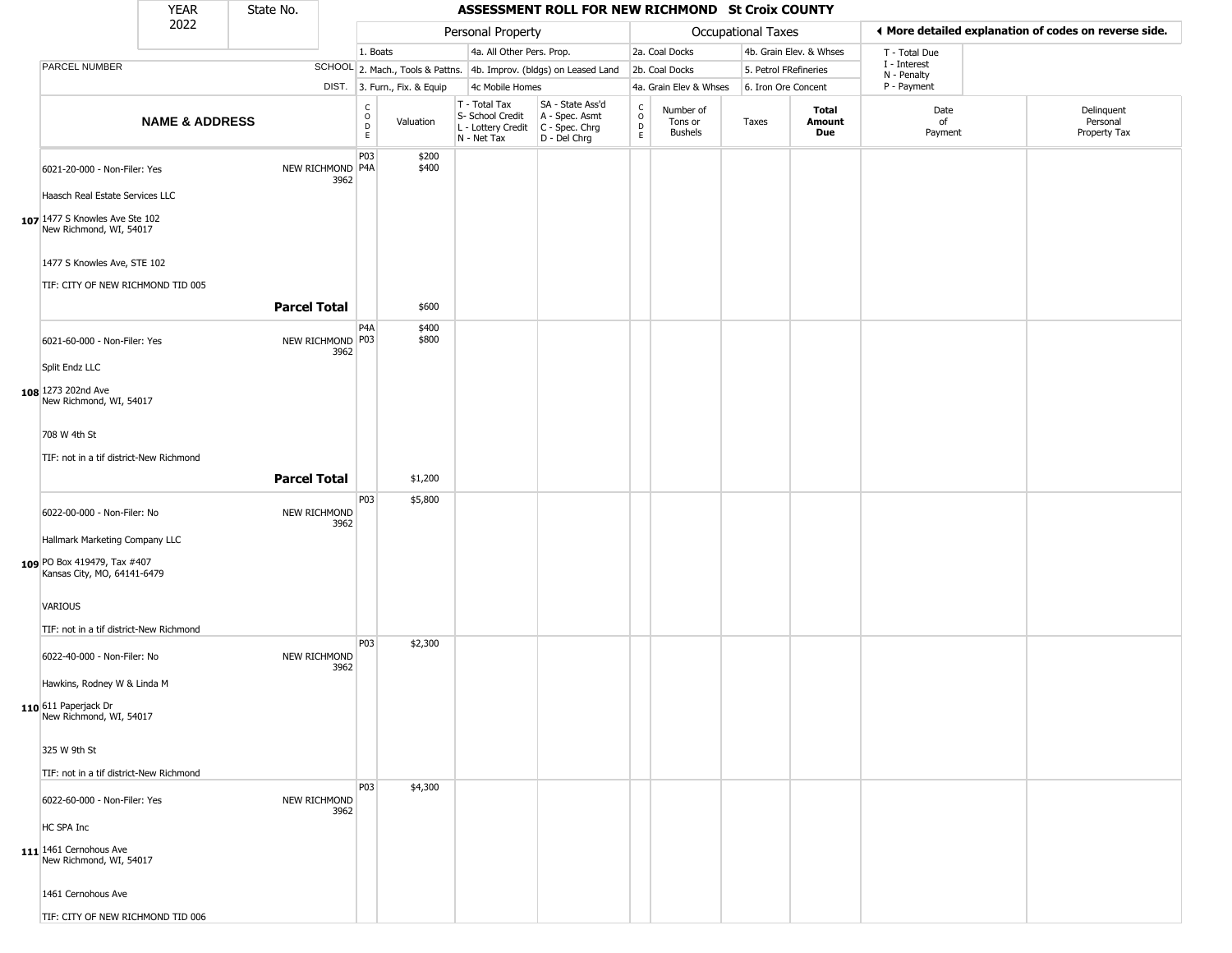|                                                           | YEAR                      | State No.           |                          |                                          |                              |                                                                        | ASSESSMENT ROLL FOR NEW RICHMOND St Croix COUNTY                     |                                   |                                        |                           |                         |                             |                                                       |
|-----------------------------------------------------------|---------------------------|---------------------|--------------------------|------------------------------------------|------------------------------|------------------------------------------------------------------------|----------------------------------------------------------------------|-----------------------------------|----------------------------------------|---------------------------|-------------------------|-----------------------------|-------------------------------------------------------|
|                                                           | 2022                      |                     |                          |                                          |                              | Personal Property                                                      |                                                                      |                                   |                                        | <b>Occupational Taxes</b> |                         |                             | ◀ More detailed explanation of codes on reverse side. |
|                                                           |                           |                     |                          | 1. Boats                                 |                              | 4a. All Other Pers. Prop.                                              |                                                                      |                                   | 2a. Coal Docks                         |                           | 4b. Grain Elev. & Whses | T - Total Due               |                                                       |
| PARCEL NUMBER                                             |                           |                     |                          |                                          |                              |                                                                        | SCHOOL 2. Mach., Tools & Pattns. 4b. Improv. (bldgs) on Leased Land  |                                   | 2b. Coal Docks                         | 5. Petrol FRefineries     |                         | I - Interest<br>N - Penalty |                                                       |
|                                                           |                           |                     |                          |                                          | DIST. 3. Furn., Fix. & Equip | 4c Mobile Homes                                                        |                                                                      |                                   | 4a. Grain Elev & Whses                 | 6. Iron Ore Concent       |                         | P - Payment                 |                                                       |
|                                                           | <b>NAME &amp; ADDRESS</b> |                     |                          | $\rm _o^C$<br>$\mathsf D$<br>$\mathsf E$ | Valuation                    | T - Total Tax<br>S- School Credit<br>L - Lottery Credit<br>N - Net Tax | SA - State Ass'd<br>A - Spec. Asmt<br>C - Spec. Chrg<br>D - Del Chrg | $\frac{c}{0}$<br>$\mathsf D$<br>E | Number of<br>Tons or<br><b>Bushels</b> | Taxes                     | Total<br>Amount<br>Due  | Date<br>of<br>Payment       | Delinquent<br>Personal<br>Property Tax                |
| 6022-68-000 - Non-Filer: Yes                              |                           |                     | NEW RICHMOND<br>3962     | P03                                      | \$600                        |                                                                        |                                                                      |                                   |                                        |                           |                         |                             |                                                       |
| Hidden Lane Apartments LLC                                |                           |                     |                          |                                          |                              |                                                                        |                                                                      |                                   |                                        |                           |                         |                             |                                                       |
| 112 1009 99th St<br>Roberts, WI, 54023                    |                           |                     |                          |                                          |                              |                                                                        |                                                                      |                                   |                                        |                           |                         |                             |                                                       |
| 1233 Hidden Ln<br>TIF: not in a tif district-New Richmond |                           |                     |                          |                                          |                              |                                                                        |                                                                      |                                   |                                        |                           |                         |                             |                                                       |
|                                                           |                           |                     |                          | P03                                      | \$700                        |                                                                        |                                                                      |                                   |                                        |                           |                         |                             |                                                       |
| 6024-50-000 - Non-Filer: Yes<br>Huey's Bar Inc            |                           |                     | NEW RICHMOND<br>3962     |                                          |                              |                                                                        |                                                                      |                                   |                                        |                           |                         |                             |                                                       |
| 113 5635 RIVERVIEW DR<br>RHINELANDER, WI, 54501           |                           |                     |                          |                                          |                              |                                                                        |                                                                      |                                   |                                        |                           |                         |                             |                                                       |
| 404 N Knowles Ave                                         |                           |                     |                          |                                          |                              |                                                                        |                                                                      |                                   |                                        |                           |                         |                             |                                                       |
| TIF: not in a tif district-New Richmond                   |                           |                     |                          | P03                                      | \$6,000                      |                                                                        |                                                                      |                                   |                                        |                           |                         |                             |                                                       |
| 6024-60-000 - Non-Filer: No                               |                           |                     | NEW RICHMOND<br>3962     |                                          |                              |                                                                        |                                                                      |                                   |                                        |                           |                         |                             |                                                       |
| Huntington Technology Finance                             |                           |                     |                          |                                          |                              |                                                                        |                                                                      |                                   |                                        |                           |                         |                             |                                                       |
| 114 2285 Frankiln Rd<br>Bloomfield Hills, MI, 48302       |                           |                     |                          |                                          |                              |                                                                        |                                                                      |                                   |                                        |                           |                         |                             |                                                       |
| VARIOUS                                                   |                           |                     |                          |                                          |                              |                                                                        |                                                                      |                                   |                                        |                           |                         |                             |                                                       |
| TIF: not in a tif district-New Richmond                   |                           |                     |                          |                                          |                              |                                                                        |                                                                      |                                   |                                        |                           |                         |                             |                                                       |
| 6024-80-000 - Non-Filer: No                               |                           |                     | NEW RICHMOND P4A<br>3962 | P03                                      | \$500<br>\$2,200             |                                                                        |                                                                      |                                   |                                        |                           |                         |                             |                                                       |
| Indianhead Glass Inc                                      |                           |                     |                          |                                          |                              |                                                                        |                                                                      |                                   |                                        |                           |                         |                             |                                                       |
| 115 PO Box 578<br>St Croix Falls, WI, 54024               |                           |                     |                          |                                          |                              |                                                                        |                                                                      |                                   |                                        |                           |                         |                             |                                                       |
| 130 E 1st St                                              |                           |                     |                          |                                          |                              |                                                                        |                                                                      |                                   |                                        |                           |                         |                             |                                                       |
| TIF: not in a tif district-New Richmond                   |                           |                     |                          |                                          |                              |                                                                        |                                                                      |                                   |                                        |                           |                         |                             |                                                       |
|                                                           |                           | <b>Parcel Total</b> |                          |                                          | \$2,700                      |                                                                        |                                                                      |                                   |                                        |                           |                         |                             |                                                       |
| 6024-90-000 - Non-Filer: Yes                              |                           |                     | NEW RICHMOND<br>3962     | P03                                      | \$9,700                      |                                                                        |                                                                      |                                   |                                        |                           |                         |                             |                                                       |
| <b>INDULGE SALON STUDIOS</b>                              |                           |                     |                          |                                          |                              |                                                                        |                                                                      |                                   |                                        |                           |                         |                             |                                                       |
| <b>116</b> 117 W 2NS ST<br>NEW RICHMOND, WI, 54017        |                           |                     |                          |                                          |                              |                                                                        |                                                                      |                                   |                                        |                           |                         |                             |                                                       |
| 117 W 2NS ST                                              |                           |                     |                          |                                          |                              |                                                                        |                                                                      |                                   |                                        |                           |                         |                             |                                                       |
| TIF: not in a tif district-New Richmond                   |                           |                     |                          |                                          |                              |                                                                        |                                                                      |                                   |                                        |                           |                         |                             |                                                       |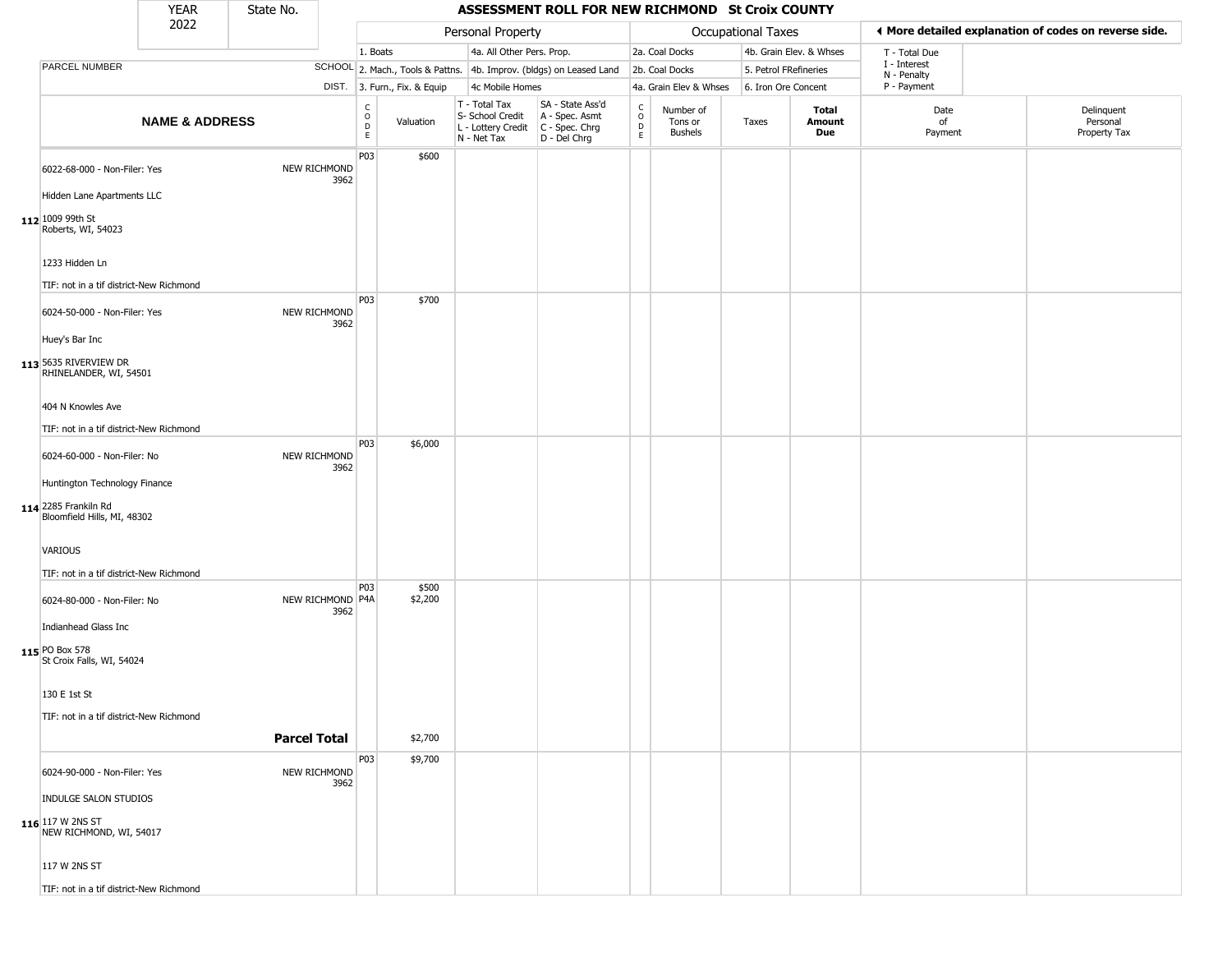|                                                             | <b>YEAR</b>               | State No.           |                          |                                    |                              |                                                                        | ASSESSMENT ROLL FOR NEW RICHMOND St Croix COUNTY                     |                                 |                                        |                       |                               |                             |                                                       |
|-------------------------------------------------------------|---------------------------|---------------------|--------------------------|------------------------------------|------------------------------|------------------------------------------------------------------------|----------------------------------------------------------------------|---------------------------------|----------------------------------------|-----------------------|-------------------------------|-----------------------------|-------------------------------------------------------|
|                                                             | 2022                      |                     |                          |                                    |                              | Personal Property                                                      |                                                                      |                                 |                                        | Occupational Taxes    |                               |                             | ◀ More detailed explanation of codes on reverse side. |
|                                                             |                           |                     |                          | 1. Boats                           |                              | 4a. All Other Pers. Prop.                                              |                                                                      |                                 | 2a. Coal Docks                         |                       | 4b. Grain Elev. & Whses       | T - Total Due               |                                                       |
| <b>PARCEL NUMBER</b>                                        |                           |                     |                          |                                    |                              |                                                                        | SCHOOL 2. Mach., Tools & Pattns. 4b. Improv. (bldgs) on Leased Land  |                                 | 2b. Coal Docks                         | 5. Petrol FRefineries |                               | I - Interest<br>N - Penalty |                                                       |
|                                                             |                           |                     |                          |                                    | DIST. 3. Furn., Fix. & Equip | 4c Mobile Homes                                                        |                                                                      |                                 | 4a. Grain Elev & Whses                 | 6. Iron Ore Concent   |                               | P - Payment                 |                                                       |
|                                                             | <b>NAME &amp; ADDRESS</b> |                     |                          | $\frac{c}{0}$<br>$\mathsf{D}$<br>E | Valuation                    | T - Total Tax<br>S- School Credit<br>L - Lottery Credit<br>N - Net Tax | SA - State Ass'd<br>A - Spec. Asmt<br>C - Spec. Chrg<br>D - Del Chrg | $\rm ^c_o$<br>$\mathsf{D}$<br>E | Number of<br>Tons or<br><b>Bushels</b> | Taxes                 | <b>Total</b><br>Amount<br>Due | Date<br>of<br>Payment       | Delinquent<br>Personal<br>Property Tax                |
| 6025-50-000 - Non-Filer: No                                 |                           |                     | NEW RICHMOND<br>3962     | P03                                | \$77,300                     |                                                                        |                                                                      |                                 |                                        |                       |                               |                             |                                                       |
| J & R Tire, Service & Auto Electric BRIAN BLIETZ            |                           |                     |                          |                                    |                              |                                                                        |                                                                      |                                 |                                        |                       |                               |                             |                                                       |
| 117 662 N Knowles Ave<br>New Richmond, WI, 54017            |                           |                     |                          |                                    |                              |                                                                        |                                                                      |                                 |                                        |                       |                               |                             |                                                       |
| 662 N Knowles Ave                                           |                           |                     |                          |                                    |                              |                                                                        |                                                                      |                                 |                                        |                       |                               |                             |                                                       |
| TIF: not in a tif district-New Richmond                     |                           |                     |                          |                                    |                              |                                                                        |                                                                      |                                 |                                        |                       |                               |                             |                                                       |
| 6025-85-000 - Non-Filer: No                                 |                           |                     | NEW RICHMOND P4A<br>3962 | P03                                | \$72,400<br>\$192,900        |                                                                        |                                                                      |                                 |                                        |                       |                               |                             |                                                       |
| New Richmond Subs LLC                                       |                           |                     |                          |                                    |                              |                                                                        |                                                                      |                                 |                                        |                       |                               |                             |                                                       |
| 118 PO Box 277<br>Somerset, WI, 54025-0336                  |                           |                     |                          |                                    |                              |                                                                        |                                                                      |                                 |                                        |                       |                               |                             |                                                       |
| 1716 Dorset Ln                                              |                           |                     |                          |                                    |                              |                                                                        |                                                                      |                                 |                                        |                       |                               |                             |                                                       |
| TIF: not in a tif district-New Richmond                     |                           |                     |                          |                                    |                              |                                                                        |                                                                      |                                 |                                        |                       |                               |                             |                                                       |
|                                                             |                           | <b>Parcel Total</b> |                          |                                    | \$265,300                    |                                                                        |                                                                      |                                 |                                        |                       |                               |                             |                                                       |
| 6026-00-000 - Non-Filer: No                                 |                           |                     | NEW RICHMOND<br>3962     | P03                                | \$2,400                      |                                                                        |                                                                      |                                 |                                        |                       |                               |                             |                                                       |
| Jewelry Shop The                                            |                           |                     |                          |                                    |                              |                                                                        |                                                                      |                                 |                                        |                       |                               |                             |                                                       |
| 119 1621C Dorset Ln Ste 400<br>New Richmond, WI, 54017-2445 |                           |                     |                          |                                    |                              |                                                                        |                                                                      |                                 |                                        |                       |                               |                             |                                                       |
| 1621C Dorset Ln Ste 400                                     |                           |                     |                          |                                    |                              |                                                                        |                                                                      |                                 |                                        |                       |                               |                             |                                                       |
| TIF: not in a tif district-New Richmond                     |                           |                     |                          |                                    |                              |                                                                        |                                                                      |                                 |                                        |                       |                               |                             |                                                       |
| 6027-00-000 - Non-Filer: Yes                                |                           |                     | NEW RICHMOND<br>3962     | P03                                | \$1,200                      |                                                                        |                                                                      |                                 |                                        |                       |                               |                             |                                                       |
| Johnson Collision                                           |                           |                     |                          |                                    |                              |                                                                        |                                                                      |                                 |                                        |                       |                               |                             |                                                       |
| 120 243 Paperjack Drive<br>NEW RICHMOND, WI, 54017          |                           |                     |                          |                                    |                              |                                                                        |                                                                      |                                 |                                        |                       |                               |                             |                                                       |
| 243 Paperjack Drive                                         |                           |                     |                          |                                    |                              |                                                                        |                                                                      |                                 |                                        |                       |                               |                             |                                                       |
| TIF: not in a tif district-New Richmond                     |                           |                     |                          |                                    |                              |                                                                        |                                                                      |                                 |                                        |                       |                               |                             |                                                       |
| 6027-25-000 - Non-Filer: Yes                                |                           |                     | NEW RICHMOND<br>3962     | P03                                | \$52,600                     |                                                                        |                                                                      |                                 |                                        |                       |                               |                             |                                                       |
| Johnson Motor Sales                                         |                           |                     |                          |                                    |                              |                                                                        |                                                                      |                                 |                                        |                       |                               |                             |                                                       |
| 121 620 Deere Dr<br>New Richmond, WI, 54017                 |                           |                     |                          |                                    |                              |                                                                        |                                                                      |                                 |                                        |                       |                               |                             |                                                       |
| 620 Deere Dr                                                |                           |                     |                          |                                    |                              |                                                                        |                                                                      |                                 |                                        |                       |                               |                             |                                                       |
| TIF: CITY OF NEW RICHMOND TID 008                           |                           |                     |                          |                                    |                              |                                                                        |                                                                      |                                 |                                        |                       |                               |                             |                                                       |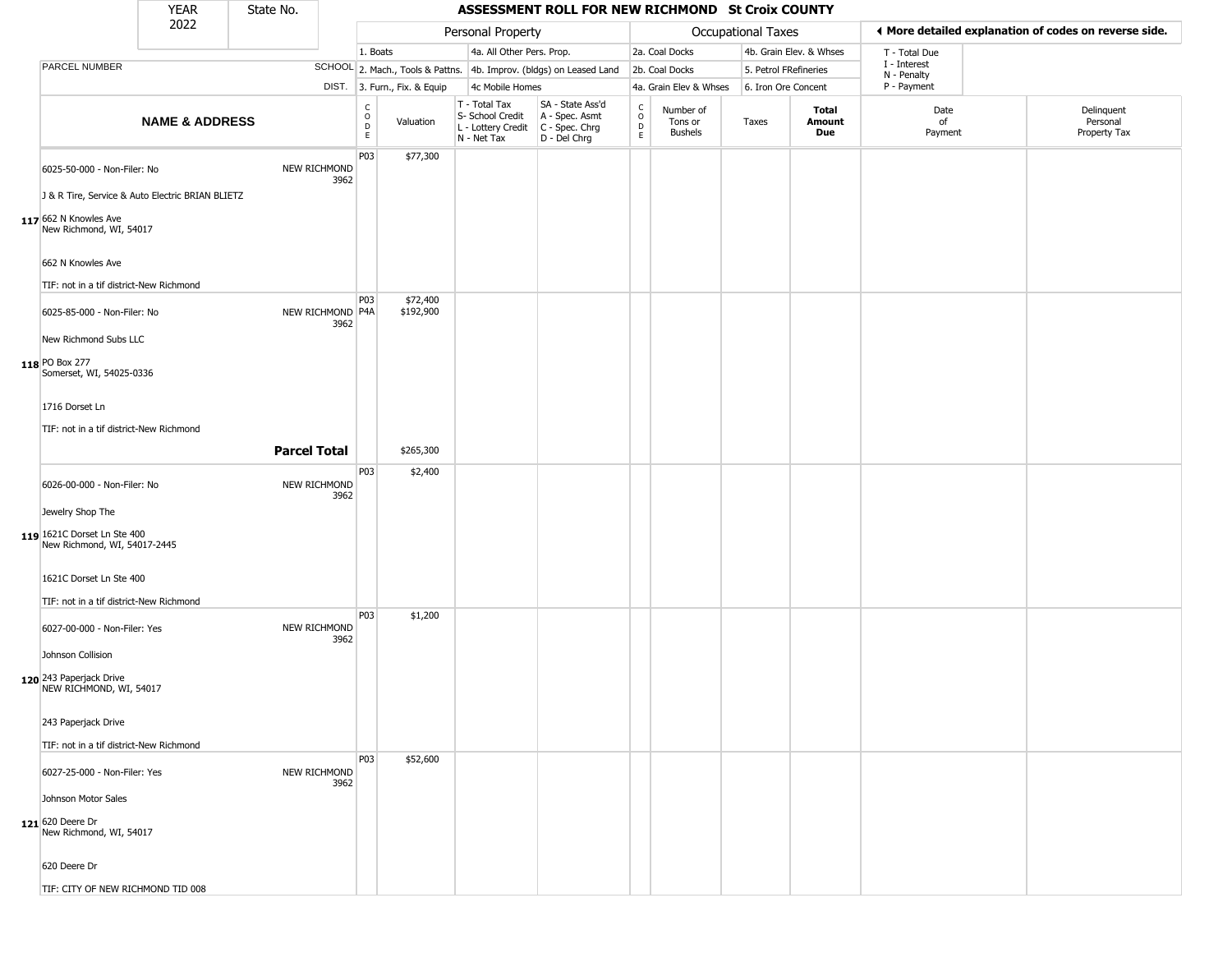|                                                  | <b>YEAR</b>               | State No.           |                          |                         |                              |                                                                        | ASSESSMENT ROLL FOR NEW RICHMOND St Croix COUNTY                       |                         |                                        |                    |                         |                             |                                                       |
|--------------------------------------------------|---------------------------|---------------------|--------------------------|-------------------------|------------------------------|------------------------------------------------------------------------|------------------------------------------------------------------------|-------------------------|----------------------------------------|--------------------|-------------------------|-----------------------------|-------------------------------------------------------|
|                                                  | 2022                      |                     |                          |                         |                              | Personal Property                                                      |                                                                        |                         |                                        | Occupational Taxes |                         |                             | ◀ More detailed explanation of codes on reverse side. |
|                                                  |                           |                     |                          | 1. Boats                |                              | 4a. All Other Pers. Prop.                                              |                                                                        |                         | 2a. Coal Docks                         |                    | 4b. Grain Elev. & Whses | T - Total Due               |                                                       |
| PARCEL NUMBER                                    |                           |                     |                          |                         |                              |                                                                        | SCHOOL 2. Mach., Tools & Pattns. 4b. Improv. (bldgs) on Leased Land    |                         | 2b. Coal Docks                         |                    | 5. Petrol FRefineries   | I - Interest<br>N - Penalty |                                                       |
|                                                  |                           |                     |                          |                         | DIST. 3. Furn., Fix. & Equip | 4c Mobile Homes                                                        |                                                                        |                         | 4a. Grain Elev & Whses                 |                    | 6. Iron Ore Concent     | P - Payment                 |                                                       |
|                                                  | <b>NAME &amp; ADDRESS</b> |                     |                          | $\frac{c}{0}$<br>D<br>E | Valuation                    | T - Total Tax<br>S- School Credit<br>L - Lottery Credit<br>N - Net Tax | SA - State Ass'd<br>A - Spec. Asmt<br>C - Spec. Chrg<br>$D - Del Chrg$ | $\frac{c}{0}$<br>D<br>E | Number of<br>Tons or<br><b>Bushels</b> | Taxes              | Total<br>Amount<br>Due  | Date<br>of<br>Payment       | Delinquent<br>Personal<br>Property Tax                |
| 6027-30-000 - Non-Filer: Yes                     |                           |                     | NEW RICHMOND P03<br>3962 | P <sub>4</sub> A        | \$35,400<br>\$118,100        |                                                                        |                                                                        |                         |                                        |                    |                         |                             |                                                       |
| JOHNSON FORD OF NEW RICHMOND INC                 |                           |                     |                          |                         |                              |                                                                        |                                                                        |                         |                                        |                    |                         |                             |                                                       |
| 122 812 Nobel Rd<br>New Richmond, WI, 54017      |                           |                     |                          |                         |                              |                                                                        |                                                                        |                         |                                        |                    |                         |                             |                                                       |
| 812 Nobel Rd                                     |                           |                     |                          |                         |                              |                                                                        |                                                                        |                         |                                        |                    |                         |                             |                                                       |
| TIF: not in a tif district-New Richmond          |                           |                     |                          |                         |                              |                                                                        |                                                                        |                         |                                        |                    |                         |                             |                                                       |
|                                                  |                           | <b>Parcel Total</b> |                          |                         | \$153,500                    |                                                                        |                                                                        |                         |                                        |                    |                         |                             |                                                       |
| 6027-55-000 - Non-Filer: Yes                     |                           |                     | NEW RICHMOND<br>3962     | P03                     | \$2,400                      |                                                                        |                                                                        |                         |                                        |                    |                         |                             |                                                       |
| <b>KBA Technology</b>                            |                           |                     |                          |                         |                              |                                                                        |                                                                        |                         |                                        |                    |                         |                             |                                                       |
| 123 155 S Knowles Ave<br>New Richmond, WI, 54017 |                           |                     |                          |                         |                              |                                                                        |                                                                        |                         |                                        |                    |                         |                             |                                                       |
| 155 Knowles Ave S                                |                           |                     |                          |                         |                              |                                                                        |                                                                        |                         |                                        |                    |                         |                             |                                                       |
| TIF: not in a tif district-New Richmond          |                           |                     |                          |                         |                              |                                                                        |                                                                        |                         |                                        |                    |                         |                             |                                                       |
| 6027-60-000 - Non-Filer: Yes                     |                           |                     | NEW RICHMOND<br>3962     | P03                     | \$500                        |                                                                        |                                                                        |                         |                                        |                    |                         |                             |                                                       |
| Karl E Hackett                                   |                           |                     |                          |                         |                              |                                                                        |                                                                        |                         |                                        |                    |                         |                             |                                                       |
| 124 123 W 2nd St<br>New Richmond, WI, 54017      |                           |                     |                          |                         |                              |                                                                        |                                                                        |                         |                                        |                    |                         |                             |                                                       |
| 123 W 2nd St                                     |                           |                     |                          |                         |                              |                                                                        |                                                                        |                         |                                        |                    |                         |                             |                                                       |
| TIF: not in a tif district-New Richmond          |                           |                     |                          |                         |                              |                                                                        |                                                                        |                         |                                        |                    |                         |                             |                                                       |
| 6028-40-000 - Non-Filer: Yes                     |                           |                     | NEW RICHMOND<br>3962     | P <sub>4</sub> A        | \$600                        |                                                                        |                                                                        |                         |                                        |                    |                         |                             |                                                       |
| Kirby Co of NR                                   |                           |                     |                          |                         |                              |                                                                        |                                                                        |                         |                                        |                    |                         |                             |                                                       |
| 125 505 S Knowles Ave<br>New Richmond, WI, 54017 |                           |                     |                          |                         |                              |                                                                        |                                                                        |                         |                                        |                    |                         |                             |                                                       |
| 505 S Knowles Ave                                |                           |                     |                          |                         |                              |                                                                        |                                                                        |                         |                                        |                    |                         |                             |                                                       |
| TIF: CITY OF NEW RICHMOND TID 009                |                           |                     |                          |                         |                              |                                                                        |                                                                        |                         |                                        |                    |                         |                             |                                                       |
| 6029-25-000 - Non-Filer: Yes                     |                           |                     | NEW RICHMOND<br>3962     | <b>P03</b>              | \$4,500                      |                                                                        |                                                                        |                         |                                        |                    |                         |                             |                                                       |
| Krueger, Stuart J                                |                           |                     |                          |                         |                              |                                                                        |                                                                        |                         |                                        |                    |                         |                             |                                                       |
| 126 W10861 E Lake Dr<br>Stockholm, WI, 54769     |                           |                     |                          |                         |                              |                                                                        |                                                                        |                         |                                        |                    |                         |                             |                                                       |
| 660 Monette Ave                                  |                           |                     |                          |                         |                              |                                                                        |                                                                        |                         |                                        |                    |                         |                             |                                                       |
| TIF: not in a tif district-New Richmond          |                           |                     |                          |                         |                              |                                                                        |                                                                        |                         |                                        |                    |                         |                             |                                                       |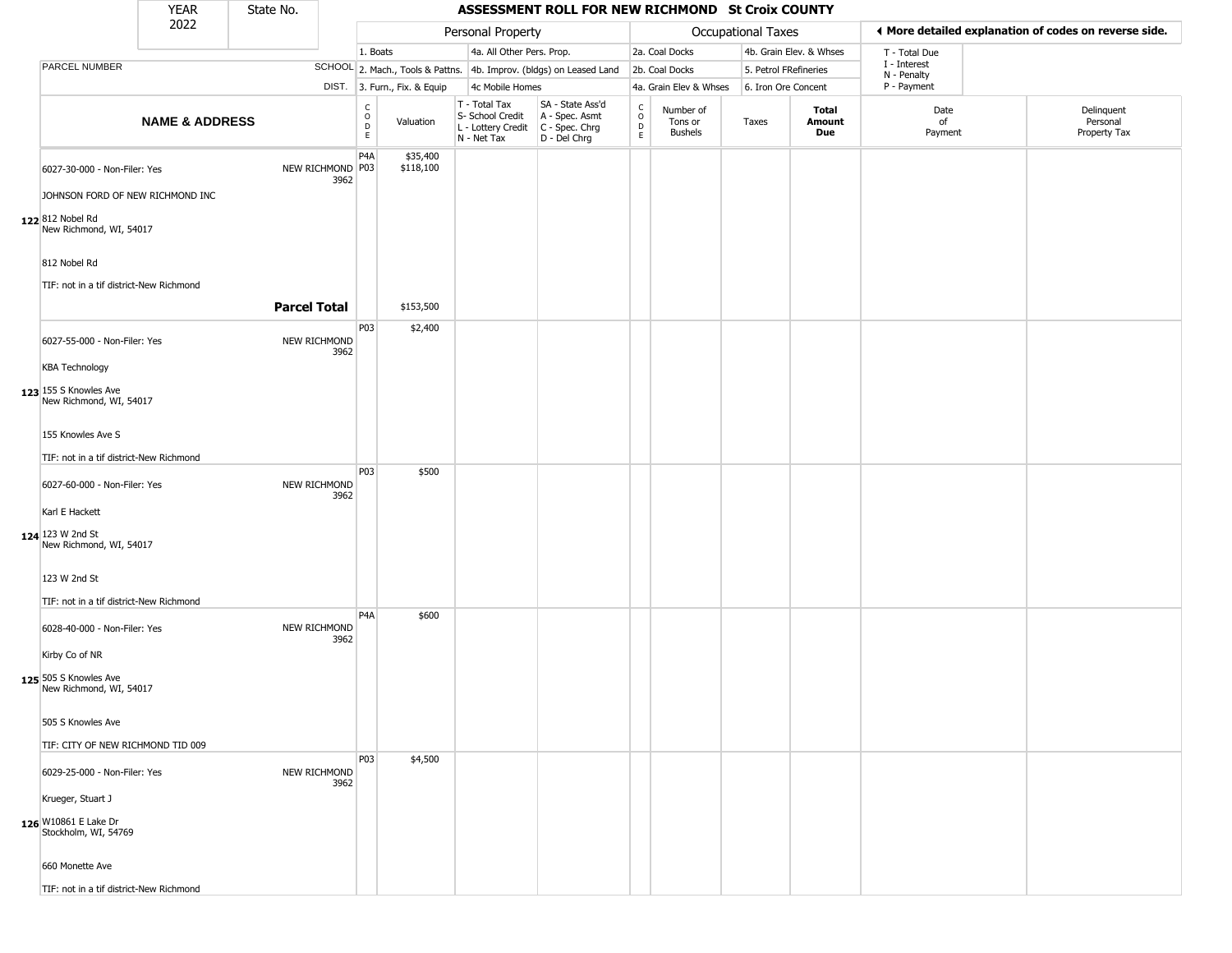|                                                  | <b>YEAR</b>               | State No.           |      |                         |                              |                                                                                                          | ASSESSMENT ROLL FOR NEW RICHMOND St Croix COUNTY                    |                                               |                                 |                    |                         |                             |                                                       |
|--------------------------------------------------|---------------------------|---------------------|------|-------------------------|------------------------------|----------------------------------------------------------------------------------------------------------|---------------------------------------------------------------------|-----------------------------------------------|---------------------------------|--------------------|-------------------------|-----------------------------|-------------------------------------------------------|
|                                                  | 2022                      |                     |      |                         |                              | Personal Property                                                                                        |                                                                     |                                               |                                 | Occupational Taxes |                         |                             | ◀ More detailed explanation of codes on reverse side. |
|                                                  |                           |                     |      | 1. Boats                |                              | 4a. All Other Pers. Prop.                                                                                |                                                                     |                                               | 2a. Coal Docks                  |                    | 4b. Grain Elev. & Whses | T - Total Due               |                                                       |
| PARCEL NUMBER                                    |                           |                     |      |                         |                              |                                                                                                          | SCHOOL 2. Mach., Tools & Pattns. 4b. Improv. (bldgs) on Leased Land |                                               | 2b. Coal Docks                  |                    | 5. Petrol FRefineries   | I - Interest<br>N - Penalty |                                                       |
|                                                  |                           |                     |      |                         | DIST. 3. Furn., Fix. & Equip | 4c Mobile Homes                                                                                          |                                                                     |                                               | 4a. Grain Elev & Whses          |                    | 6. Iron Ore Concent     | P - Payment                 |                                                       |
|                                                  | <b>NAME &amp; ADDRESS</b> |                     |      | C<br>$\circ$<br>D<br>E. | Valuation                    | T - Total Tax<br>S- School Credit   A - Spec. Asmt<br>L - Lottery Credit   C - Spec. Chrg<br>N - Net Tax | SA - State Ass'd<br>D - Del Chrg                                    | $\int_{0}^{c}$<br>$\mathsf{D}$<br>$\mathsf E$ | Number of<br>Tons or<br>Bushels | Taxes              | Total<br>Amount<br>Due  | Date<br>of<br>Payment       | Delinquent<br>Personal<br>Property Tax                |
| 6029-26-000 - Non-Filer: Yes                     |                           | NEW RICHMOND        | 3962 | P03                     | \$8,500                      |                                                                                                          |                                                                     |                                               |                                 |                    |                         |                             |                                                       |
| Krumm Siding & Windows Inc                       |                           |                     |      |                         |                              |                                                                                                          |                                                                     |                                               |                                 |                    |                         |                             |                                                       |
| 127 1940 Hwy 64<br>New Richmond, WI, 54017       |                           |                     |      |                         |                              |                                                                                                          |                                                                     |                                               |                                 |                    |                         |                             |                                                       |
| 1424 WI HWY 64                                   |                           |                     |      |                         |                              |                                                                                                          |                                                                     |                                               |                                 |                    |                         |                             |                                                       |
| TIF: not in a tif district-New Richmond          |                           |                     |      | P4A                     | \$30,400                     |                                                                                                          |                                                                     |                                               |                                 |                    |                         |                             |                                                       |
| 6029-27-000 - Non-Filer: No                      |                           | NEW RICHMOND P03    | 3962 |                         | \$81,600                     |                                                                                                          |                                                                     |                                               |                                 |                    |                         |                             |                                                       |
| Kwik Trip, Inc #337                              |                           |                     |      |                         |                              |                                                                                                          |                                                                     |                                               |                                 |                    |                         |                             |                                                       |
| 128 1626 OAK STREET<br>La Crosse, WI, 54602      |                           |                     |      |                         |                              |                                                                                                          |                                                                     |                                               |                                 |                    |                         |                             |                                                       |
| 124 Paperjack Dr                                 |                           |                     |      |                         |                              |                                                                                                          |                                                                     |                                               |                                 |                    |                         |                             |                                                       |
| TIF: not in a tif district-New Richmond          |                           |                     |      |                         |                              |                                                                                                          |                                                                     |                                               |                                 |                    |                         |                             |                                                       |
|                                                  |                           | <b>Parcel Total</b> |      |                         | \$112,000                    |                                                                                                          |                                                                     |                                               |                                 |                    |                         |                             |                                                       |
| 6029-50-000 - Non-Filer: Yes                     |                           | NEW RICHMOND        | 3962 | P03                     | \$6,300                      |                                                                                                          |                                                                     |                                               |                                 |                    |                         |                             |                                                       |
| Larson's Appliance Center                        |                           |                     |      |                         |                              |                                                                                                          |                                                                     |                                               |                                 |                    |                         |                             |                                                       |
| 129 115 S Knowles Ave<br>New Richmond, WI, 54017 |                           |                     |      |                         |                              |                                                                                                          |                                                                     |                                               |                                 |                    |                         |                             |                                                       |
| 115 S Knowles Ave                                |                           |                     |      |                         |                              |                                                                                                          |                                                                     |                                               |                                 |                    |                         |                             |                                                       |
| TIF: not in a tif district-New Richmond          |                           |                     |      | P <sub>4</sub> A        | \$5,100                      |                                                                                                          |                                                                     |                                               |                                 |                    |                         |                             |                                                       |
| 6030-00-000 - Non-Filer: Yes<br>WH Laundry       |                           | NEW RICHMOND        | 3962 |                         |                              |                                                                                                          |                                                                     |                                               |                                 |                    |                         |                             |                                                       |
|                                                  |                           |                     |      |                         |                              |                                                                                                          |                                                                     |                                               |                                 |                    |                         |                             |                                                       |
| 130 363 N Knowles Ave<br>New Richmond, WI, 54017 |                           |                     |      |                         |                              |                                                                                                          |                                                                     |                                               |                                 |                    |                         |                             |                                                       |
| 363 N Knowles Ave                                |                           |                     |      |                         |                              |                                                                                                          |                                                                     |                                               |                                 |                    |                         |                             |                                                       |
| TIF: not in a tif district-New Richmond          |                           |                     |      |                         |                              |                                                                                                          |                                                                     |                                               |                                 |                    |                         |                             |                                                       |
| 6030-40-000 - Non-Filer: Yes                     |                           | NEW RICHMOND P03    | 3962 | P <sub>4</sub> A        | \$17,100<br>\$94,200         |                                                                                                          |                                                                     |                                               |                                 |                    |                         |                             |                                                       |
| DUNN BROTHERS COFFEE SNS Management LLC          |                           |                     |      |                         |                              |                                                                                                          |                                                                     |                                               |                                 |                    |                         |                             |                                                       |
| 131 2521 HANLEY RD, STE 100<br>HUDSON, WI, 54016 |                           |                     |      |                         |                              |                                                                                                          |                                                                     |                                               |                                 |                    |                         |                             |                                                       |
| 1716 Doreset Ln Unit 100                         |                           |                     |      |                         |                              |                                                                                                          |                                                                     |                                               |                                 |                    |                         |                             |                                                       |
| TIF: not in a tif district-New Richmond          |                           |                     |      |                         |                              |                                                                                                          |                                                                     |                                               |                                 |                    |                         |                             |                                                       |
|                                                  |                           | <b>Parcel Total</b> |      |                         | \$111,300                    |                                                                                                          |                                                                     |                                               |                                 |                    |                         |                             |                                                       |
|                                                  |                           |                     |      |                         |                              |                                                                                                          |                                                                     |                                               |                                 |                    |                         |                             |                                                       |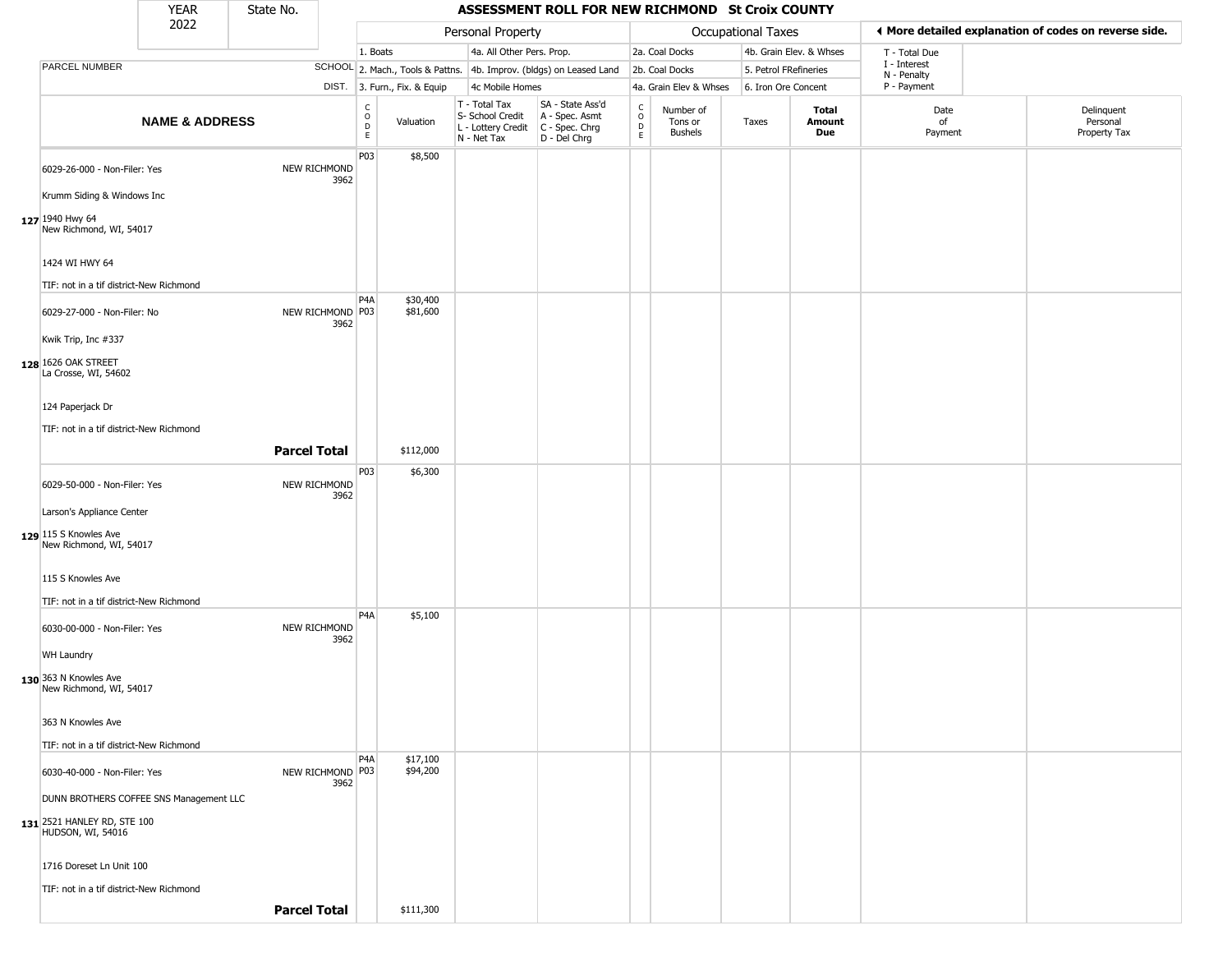|                                                                         | <b>YEAR</b>               | State No.           |                      |                                              |                              |                                                                        | ASSESSMENT ROLL FOR NEW RICHMOND St Croix COUNTY                     |                                        |                                        |                    |                         |                             |                                                       |
|-------------------------------------------------------------------------|---------------------------|---------------------|----------------------|----------------------------------------------|------------------------------|------------------------------------------------------------------------|----------------------------------------------------------------------|----------------------------------------|----------------------------------------|--------------------|-------------------------|-----------------------------|-------------------------------------------------------|
|                                                                         | 2022                      |                     |                      |                                              |                              | Personal Property                                                      |                                                                      |                                        |                                        | Occupational Taxes |                         |                             | I More detailed explanation of codes on reverse side. |
|                                                                         |                           |                     |                      | 1. Boats                                     |                              | 4a. All Other Pers. Prop.                                              |                                                                      |                                        | 2a. Coal Docks                         |                    | 4b. Grain Elev. & Whses | T - Total Due               |                                                       |
| PARCEL NUMBER                                                           |                           |                     |                      |                                              |                              |                                                                        | SCHOOL 2. Mach., Tools & Pattns. 4b. Improv. (bldgs) on Leased Land  |                                        | 2b. Coal Docks                         |                    | 5. Petrol FRefineries   | I - Interest<br>N - Penalty |                                                       |
|                                                                         |                           |                     |                      |                                              | DIST. 3. Furn., Fix. & Equip | 4c Mobile Homes                                                        |                                                                      |                                        | 4a. Grain Elev & Whses                 |                    | 6. Iron Ore Concent     | P - Payment                 |                                                       |
|                                                                         | <b>NAME &amp; ADDRESS</b> |                     |                      | $\int_{0}^{c}$<br>$\mathsf D$<br>$\mathsf E$ | Valuation                    | T - Total Tax<br>S- School Credit<br>L - Lottery Credit<br>N - Net Tax | SA - State Ass'd<br>A - Spec. Asmt<br>C - Spec. Chrg<br>D - Del Chrg | $_{\rm o}^{\rm c}$<br>$\mathsf D$<br>E | Number of<br>Tons or<br><b>Bushels</b> | Taxes              | Total<br>Amount<br>Due  | Date<br>of<br>Payment       | Delinquent<br>Personal<br>Property Tax                |
| 6030-50-000 - Non-Filer: No                                             |                           |                     | NEW RICHMOND<br>3962 | P03                                          | \$9,500                      |                                                                        |                                                                      |                                        |                                        |                    |                         |                             |                                                       |
| Dr David D Lee                                                          |                           |                     |                      |                                              |                              |                                                                        |                                                                      |                                        |                                        |                    |                         |                             |                                                       |
| 132 PO Box 29<br>New Richmond, WI, 54017-0029                           |                           |                     |                      |                                              |                              |                                                                        |                                                                      |                                        |                                        |                    |                         |                             |                                                       |
| 133 S Knowles Ave                                                       |                           |                     |                      |                                              |                              |                                                                        |                                                                      |                                        |                                        |                    |                         |                             |                                                       |
| TIF: not in a tif district-New Richmond<br>6030-70-002 - Non-Filer: No  |                           |                     | NEW RICHMOND P03     | P <sub>4</sub> A                             | \$1,900<br>\$6,800           |                                                                        |                                                                      |                                        |                                        |                    |                         |                             |                                                       |
| H & R BLOCK EASTERN ENTERPRISES INC PP TAX #14418                       |                           |                     | 3962                 |                                              |                              |                                                                        |                                                                      |                                        |                                        |                    |                         |                             |                                                       |
| 133 ONE H&R BLOCK WAY<br>KANSAS CITY, MO, 64105                         |                           |                     |                      |                                              |                              |                                                                        |                                                                      |                                        |                                        |                    |                         |                             |                                                       |
| 1656 Dorset Ln Unit 500                                                 |                           |                     |                      |                                              |                              |                                                                        |                                                                      |                                        |                                        |                    |                         |                             |                                                       |
| TIF: not in a tif district-New Richmond                                 |                           | <b>Parcel Total</b> |                      |                                              | \$8,700                      |                                                                        |                                                                      |                                        |                                        |                    |                         |                             |                                                       |
|                                                                         |                           |                     |                      | P03                                          | \$3,600                      |                                                                        |                                                                      |                                        |                                        |                    |                         |                             |                                                       |
| 6031-00-000 - Non-Filer: Yes                                            |                           |                     | NEW RICHMOND<br>3962 |                                              |                              |                                                                        |                                                                      |                                        |                                        |                    |                         |                             |                                                       |
| <b>LSI Property Management</b><br>134 250 Paperjack Drive; Suite 4      |                           |                     |                      |                                              |                              |                                                                        |                                                                      |                                        |                                        |                    |                         |                             |                                                       |
| NEW RICHMOND, WI, 54017                                                 |                           |                     |                      |                                              |                              |                                                                        |                                                                      |                                        |                                        |                    |                         |                             |                                                       |
| 250 Paperjack Drive; Suite 4<br>TIF: not in a tif district-New Richmond |                           |                     |                      |                                              |                              |                                                                        |                                                                      |                                        |                                        |                    |                         |                             |                                                       |
|                                                                         |                           |                     |                      | P03                                          | \$14,300                     |                                                                        |                                                                      |                                        |                                        |                    |                         |                             |                                                       |
| 6031-20-000 - Non-Filer: Yes<br>Mallards                                |                           |                     | NEW RICHMOND<br>3962 |                                              |                              |                                                                        |                                                                      |                                        |                                        |                    |                         |                             |                                                       |
| 135 230 S Knowles Avenue<br>NEW RICHMOND, WI, 54017                     |                           |                     |                      |                                              |                              |                                                                        |                                                                      |                                        |                                        |                    |                         |                             |                                                       |
| 230 S Knowles Avenue                                                    |                           |                     |                      |                                              |                              |                                                                        |                                                                      |                                        |                                        |                    |                         |                             |                                                       |
| TIF: not in a tif district-New Richmond                                 |                           |                     |                      | P03                                          | \$9,700                      |                                                                        |                                                                      |                                        |                                        |                    |                         |                             |                                                       |
| 6031-20-020 - Non-Filer: Yes                                            |                           |                     | NEW RICHMOND<br>3962 |                                              |                              |                                                                        |                                                                      |                                        |                                        |                    |                         |                             |                                                       |
| Mason Specific Chiropractic                                             |                           |                     |                      |                                              |                              |                                                                        |                                                                      |                                        |                                        |                    |                         |                             |                                                       |
| 136 539 South Knowles Avenue<br>NEW RICHMOND, WI, 54017                 |                           |                     |                      |                                              |                              |                                                                        |                                                                      |                                        |                                        |                    |                         |                             |                                                       |
| 539 South Knowles Avenue                                                |                           |                     |                      |                                              |                              |                                                                        |                                                                      |                                        |                                        |                    |                         |                             |                                                       |
|                                                                         |                           |                     |                      |                                              |                              |                                                                        |                                                                      |                                        |                                        |                    |                         |                             |                                                       |

TIF: not in a tif district-New Richmond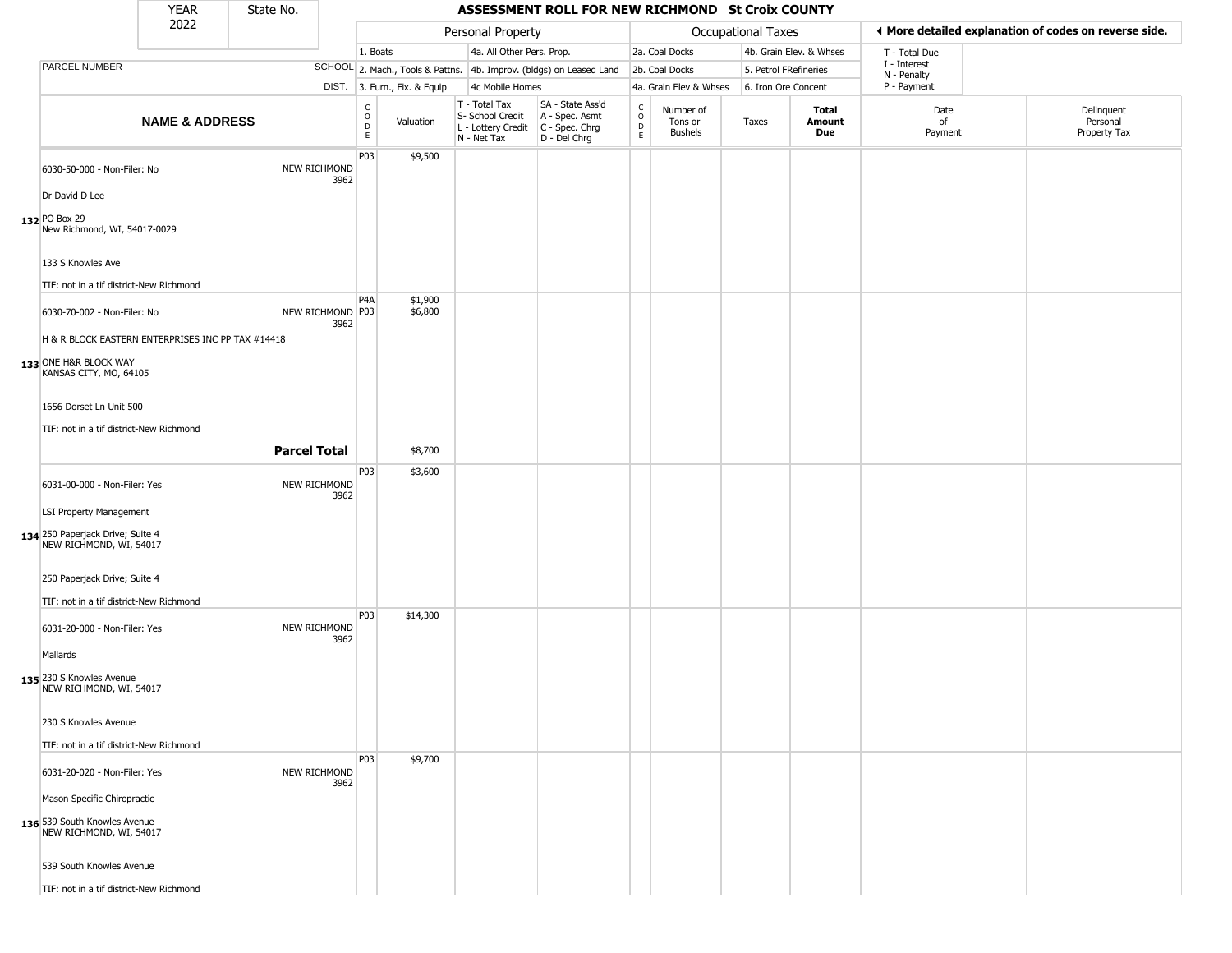|                                                                               | <b>YEAR</b>               | State No.           |                          |                                                              |                                                                                         | ASSESSMENT ROLL FOR NEW RICHMOND St Croix COUNTY                    |                                            |                                        |                       |                         |                             |                                                       |
|-------------------------------------------------------------------------------|---------------------------|---------------------|--------------------------|--------------------------------------------------------------|-----------------------------------------------------------------------------------------|---------------------------------------------------------------------|--------------------------------------------|----------------------------------------|-----------------------|-------------------------|-----------------------------|-------------------------------------------------------|
|                                                                               | 2022                      |                     |                          |                                                              | Personal Property                                                                       |                                                                     |                                            |                                        | Occupational Taxes    |                         |                             | ♦ More detailed explanation of codes on reverse side. |
|                                                                               |                           |                     |                          | 1. Boats                                                     | 4a. All Other Pers. Prop.                                                               |                                                                     |                                            | 2a. Coal Docks                         |                       | 4b. Grain Elev. & Whses | T - Total Due               |                                                       |
| PARCEL NUMBER                                                                 |                           |                     |                          |                                                              |                                                                                         | SCHOOL 2. Mach., Tools & Pattns. 4b. Improv. (bldgs) on Leased Land |                                            | 2b. Coal Docks                         | 5. Petrol FRefineries |                         | I - Interest<br>N - Penalty |                                                       |
|                                                                               |                           |                     |                          | DIST. 3. Furn., Fix. & Equip                                 | 4c Mobile Homes                                                                         |                                                                     |                                            | 4a. Grain Elev & Whses                 | 6. Iron Ore Concent   |                         | P - Payment                 |                                                       |
|                                                                               | <b>NAME &amp; ADDRESS</b> |                     |                          | $\begin{array}{c} C \\ O \\ D \\ E \end{array}$<br>Valuation | T - Total Tax<br>S- School Credit<br>L - Lottery Credit   C - Spec. Chrg<br>N - Net Tax | SA - State Ass'd<br>A - Spec. Asmt<br>D - Del Chrg                  | $\begin{array}{c} C \\ O \\ E \end{array}$ | Number of<br>Tons or<br><b>Bushels</b> | Taxes                 | Total<br>Amount<br>Due  | Date<br>of<br>Payment       | Delinquent<br>Personal<br>Property Tax                |
| 6031-27-000 - Non-Filer: No                                                   |                           |                     | NEW RICHMOND P4A<br>3962 | P03<br>\$100<br>\$300                                        |                                                                                         |                                                                     |                                            |                                        |                       |                         |                             |                                                       |
| Lumberjack Liquors Inc                                                        |                           |                     |                          |                                                              |                                                                                         |                                                                     |                                            |                                        |                       |                         |                             |                                                       |
| 137 220 N Knowles Ave<br>New Richmond, WI, 54017                              |                           |                     |                          |                                                              |                                                                                         |                                                                     |                                            |                                        |                       |                         |                             |                                                       |
| 220 N Knowles Ave                                                             |                           |                     |                          |                                                              |                                                                                         |                                                                     |                                            |                                        |                       |                         |                             |                                                       |
| TIF: not in a tif district-New Richmond                                       |                           |                     |                          |                                                              |                                                                                         |                                                                     |                                            |                                        |                       |                         |                             |                                                       |
|                                                                               |                           | <b>Parcel Total</b> |                          | \$400                                                        |                                                                                         |                                                                     |                                            |                                        |                       |                         |                             |                                                       |
| 6031-40-000 - Non-Filer: No                                                   |                           |                     | NEW RICHMOND P4A<br>3962 | P03<br>\$100<br>\$300                                        |                                                                                         |                                                                     |                                            |                                        |                       |                         |                             |                                                       |
| BOB & STEVE'S BP #3                                                           |                           |                     |                          |                                                              |                                                                                         |                                                                     |                                            |                                        |                       |                         |                             |                                                       |
| 138 PO BOX 210<br>New Richmond, WI, 54017                                     |                           |                     |                          |                                                              |                                                                                         |                                                                     |                                            |                                        |                       |                         |                             |                                                       |
| 736 W 4th St                                                                  |                           |                     |                          |                                                              |                                                                                         |                                                                     |                                            |                                        |                       |                         |                             |                                                       |
| TIF: not in a tif district-New Richmond                                       |                           |                     |                          |                                                              |                                                                                         |                                                                     |                                            |                                        |                       |                         |                             |                                                       |
|                                                                               |                           | <b>Parcel Total</b> |                          | \$400                                                        |                                                                                         |                                                                     |                                            |                                        |                       |                         |                             |                                                       |
| 6031-50-000 - Non-Filer: Yes                                                  |                           |                     | NEW RICHMOND P03<br>3962 | P4A<br>\$400<br>\$1,000                                      |                                                                                         |                                                                     |                                            |                                        |                       |                         |                             |                                                       |
| Michels & Jerlow Investments LLP<br>139 PO Box 210<br>New Richmond, WI, 54017 |                           |                     |                          |                                                              |                                                                                         |                                                                     |                                            |                                        |                       |                         |                             |                                                       |
| 227 N Knowles Ave<br>TIF: not in a tif district-New Richmond                  |                           |                     |                          |                                                              |                                                                                         |                                                                     |                                            |                                        |                       |                         |                             |                                                       |
|                                                                               |                           | <b>Parcel Total</b> |                          | \$1,400                                                      |                                                                                         |                                                                     |                                            |                                        |                       |                         |                             |                                                       |
| 6032-40-000 - Non-Filer: No                                                   |                           |                     | NEW RICHMOND P03<br>3962 | P4A<br>\$10,000<br>\$19,700                                  |                                                                                         |                                                                     |                                            |                                        |                       |                         |                             |                                                       |
| Maurices, Inc #2053                                                           |                           |                     |                          |                                                              |                                                                                         |                                                                     |                                            |                                        |                       |                         |                             |                                                       |
| 140 425 W SUPERIOR ST<br>Duluth, MN, 55802                                    |                           |                     |                          |                                                              |                                                                                         |                                                                     |                                            |                                        |                       |                         |                             |                                                       |
| 1495 Hamilton Ave                                                             |                           |                     |                          |                                                              |                                                                                         |                                                                     |                                            |                                        |                       |                         |                             |                                                       |
| TIF: not in a tif district-New Richmond                                       |                           |                     |                          |                                                              |                                                                                         |                                                                     |                                            |                                        |                       |                         |                             |                                                       |
|                                                                               |                           | <b>Parcel Total</b> |                          | \$29,700                                                     |                                                                                         |                                                                     |                                            |                                        |                       |                         |                             |                                                       |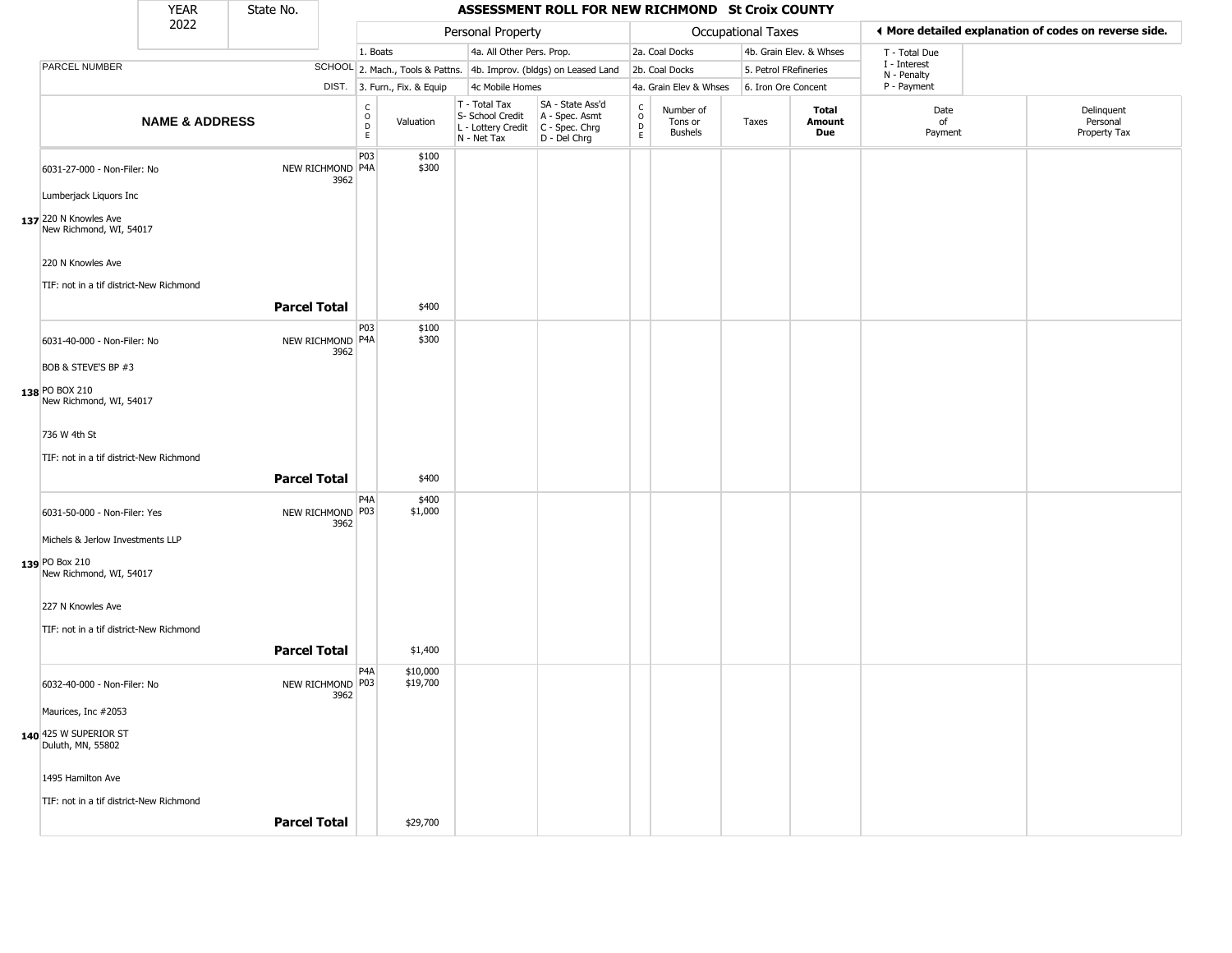|                                                                        | <b>YEAR</b>               | State No.           |                            |                                    |                              |                                                                        | ASSESSMENT ROLL FOR NEW RICHMOND St Croix COUNTY                     |                                   |                                 |                       |                         |                             |                                                       |
|------------------------------------------------------------------------|---------------------------|---------------------|----------------------------|------------------------------------|------------------------------|------------------------------------------------------------------------|----------------------------------------------------------------------|-----------------------------------|---------------------------------|-----------------------|-------------------------|-----------------------------|-------------------------------------------------------|
|                                                                        | 2022                      |                     |                            |                                    |                              | Personal Property                                                      |                                                                      |                                   |                                 | Occupational Taxes    |                         |                             | ◀ More detailed explanation of codes on reverse side. |
|                                                                        |                           |                     |                            | 1. Boats                           |                              | 4a. All Other Pers. Prop.                                              |                                                                      |                                   | 2a. Coal Docks                  |                       | 4b. Grain Elev. & Whses | T - Total Due               |                                                       |
| PARCEL NUMBER                                                          |                           |                     |                            |                                    |                              |                                                                        | SCHOOL 2. Mach., Tools & Pattns. 4b. Improv. (bldgs) on Leased Land  |                                   | 2b. Coal Docks                  | 5. Petrol FRefineries |                         | I - Interest<br>N - Penalty |                                                       |
|                                                                        |                           |                     |                            |                                    | DIST. 3. Furn., Fix. & Equip | 4c Mobile Homes                                                        |                                                                      |                                   | 4a. Grain Elev & Whses          | 6. Iron Ore Concent   |                         | P - Payment                 |                                                       |
|                                                                        | <b>NAME &amp; ADDRESS</b> |                     |                            | $\int_{0}^{c}$<br>D<br>$\mathsf E$ | Valuation                    | T - Total Tax<br>S- School Credit<br>L - Lottery Credit<br>N - Net Tax | SA - State Ass'd<br>A - Spec. Asmt<br>C - Spec. Chrg<br>D - Del Chrg | $\mathsf{C}$<br>$\circ$<br>D<br>E | Number of<br>Tons or<br>Bushels | Taxes                 | Total<br>Amount<br>Due  | Date<br>of<br>Payment       | Delinquent<br>Personal<br>Property Tax                |
| 6032-50-000 - Non-Filer: Yes<br>ST CROIX GUNSMITHING Mc Dermott, Terry |                           |                     | NEW RICHMOND<br>3962       | P03                                | \$100                        |                                                                        |                                                                      |                                   |                                 |                       |                         |                             |                                                       |
| 141 429 S Montana Ave<br>New Richmond, WI, 54017                       |                           |                     |                            |                                    |                              |                                                                        |                                                                      |                                   |                                 |                       |                         |                             |                                                       |
| 429 S Montana Ave                                                      |                           |                     |                            |                                    |                              |                                                                        |                                                                      |                                   |                                 |                       |                         |                             |                                                       |
| TIF: not in a tif district-New Richmond                                |                           |                     |                            |                                    |                              |                                                                        |                                                                      |                                   |                                 |                       |                         |                             |                                                       |
| 6032-55-000 - Non-Filer: Yes<br>MDI, LP #83                            |                           |                     | NEW RICHMOND<br>3962       | P03                                | \$6,200                      |                                                                        |                                                                      |                                   |                                 |                       |                         |                             |                                                       |
| 142 938 Monette Ave # 1000<br>New Richmond, WI, 54017                  |                           |                     |                            |                                    |                              |                                                                        |                                                                      |                                   |                                 |                       |                         |                             |                                                       |
| 938 Monette Ave                                                        |                           |                     |                            |                                    |                              |                                                                        |                                                                      |                                   |                                 |                       |                         |                             |                                                       |
| TIF: not in a tif district-New Richmond                                |                           |                     |                            | P <sub>4</sub> A                   |                              |                                                                        |                                                                      |                                   |                                 |                       |                         |                             |                                                       |
| 6032-72-000 - Non-Filer: No                                            |                           |                     | NEW RICHMOND   P03<br>3962 |                                    | \$5,300<br>\$75,600          |                                                                        |                                                                      |                                   |                                 |                       |                         |                             |                                                       |
| Midwest Dental Care, Mondovi Inc C/O MARVIN F POER AND COMPANY         |                           |                     |                            |                                    |                              |                                                                        |                                                                      |                                   |                                 |                       |                         |                             |                                                       |
| 143 PO Box 802206<br>Dallas, TX, 75380-2206                            |                           |                     |                            |                                    |                              |                                                                        |                                                                      |                                   |                                 |                       |                         |                             |                                                       |
| 227 Meridian Dr Unit 1                                                 |                           |                     |                            |                                    |                              |                                                                        |                                                                      |                                   |                                 |                       |                         |                             |                                                       |
| TIF: not in a tif district-New Richmond                                |                           | <b>Parcel Total</b> |                            |                                    | \$80,900                     |                                                                        |                                                                      |                                   |                                 |                       |                         |                             |                                                       |
| 6032-74-000 - Non-Filer: Yes                                           |                           |                     | NEW RICHMOND               | P03                                | \$3,000                      |                                                                        |                                                                      |                                   |                                 |                       |                         |                             |                                                       |
| Miller, Jill                                                           |                           |                     | 3962                       |                                    |                              |                                                                        |                                                                      |                                   |                                 |                       |                         |                             |                                                       |
| 144 1356 Egard St<br>Holten, WI, 54082                                 |                           |                     |                            |                                    |                              |                                                                        |                                                                      |                                   |                                 |                       |                         |                             |                                                       |
| 1096 W 8th St                                                          |                           |                     |                            |                                    |                              |                                                                        |                                                                      |                                   |                                 |                       |                         |                             |                                                       |
| TIF: not in a tif district-New Richmond                                |                           |                     |                            |                                    |                              |                                                                        |                                                                      |                                   |                                 |                       |                         |                             |                                                       |
| 6032-75-000 - Non-Filer: No                                            |                           |                     | NEW RICHMOND P03<br>3962   | P <sub>4</sub> A                   | \$600<br>\$56,900            |                                                                        |                                                                      |                                   |                                 |                       |                         |                             |                                                       |
| Family Dentistry S.C. Kellie Lindquist                                 |                           |                     |                            |                                    |                              |                                                                        |                                                                      |                                   |                                 |                       |                         |                             |                                                       |
| 145 PO BOX 55<br>NEW RICHMOND, WI, 54017                               |                           |                     |                            |                                    |                              |                                                                        |                                                                      |                                   |                                 |                       |                         |                             |                                                       |
| 135 W 2nd St                                                           |                           |                     |                            |                                    |                              |                                                                        |                                                                      |                                   |                                 |                       |                         |                             |                                                       |
| TIF: not in a tif district-New Richmond                                |                           |                     |                            |                                    |                              |                                                                        |                                                                      |                                   |                                 |                       |                         |                             |                                                       |
|                                                                        |                           | <b>Parcel Total</b> |                            |                                    | \$57,500                     |                                                                        |                                                                      |                                   |                                 |                       |                         |                             |                                                       |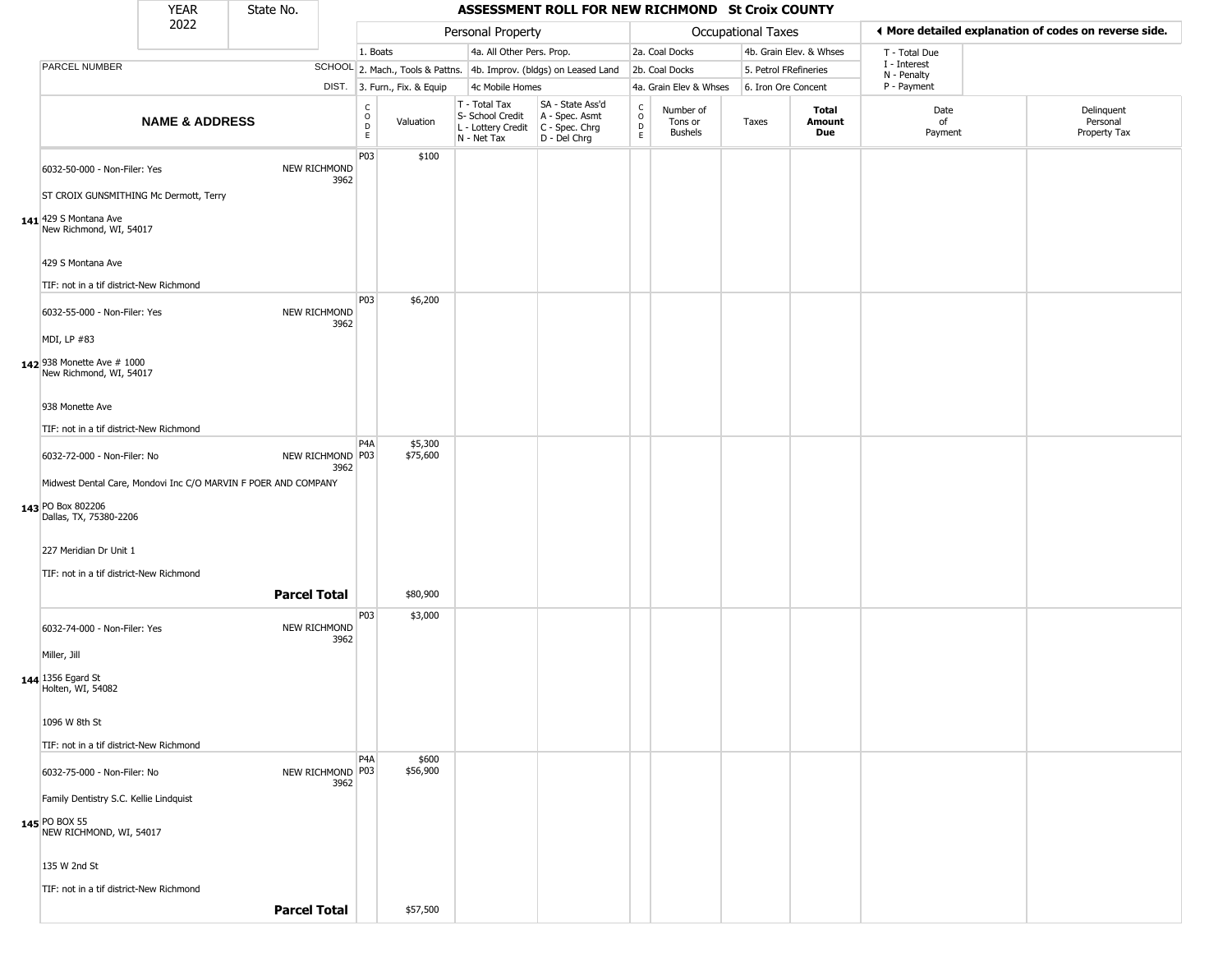|                                                                        | <b>YEAR</b>               | State No.                |                                  |                              |                                                                                                       | ASSESSMENT ROLL FOR NEW RICHMOND St Croix COUNTY                    |                        |                                        |                       |                         |                             |                                                       |
|------------------------------------------------------------------------|---------------------------|--------------------------|----------------------------------|------------------------------|-------------------------------------------------------------------------------------------------------|---------------------------------------------------------------------|------------------------|----------------------------------------|-----------------------|-------------------------|-----------------------------|-------------------------------------------------------|
|                                                                        | 2022                      |                          |                                  |                              | Personal Property                                                                                     |                                                                     |                        |                                        | Occupational Taxes    |                         |                             | ◀ More detailed explanation of codes on reverse side. |
|                                                                        |                           |                          |                                  | 1. Boats                     | 4a. All Other Pers. Prop.                                                                             |                                                                     |                        | 2a. Coal Docks                         |                       | 4b. Grain Elev. & Whses | T - Total Due               |                                                       |
| PARCEL NUMBER                                                          |                           |                          |                                  |                              |                                                                                                       | SCHOOL 2. Mach., Tools & Pattns. 4b. Improv. (bldgs) on Leased Land |                        | 2b. Coal Docks                         | 5. Petrol FRefineries |                         | I - Interest<br>N - Penalty |                                                       |
|                                                                        |                           |                          |                                  | DIST. 3. Furn., Fix. & Equip | 4c Mobile Homes                                                                                       |                                                                     |                        | 4a. Grain Elev & Whses                 | 6. Iron Ore Concent   |                         | P - Payment                 |                                                       |
|                                                                        | <b>NAME &amp; ADDRESS</b> |                          | C<br>$\circ$<br>$\mathsf D$<br>E | Valuation                    | T - Total Tax<br>S- School Credit<br>$\vert$ L - Lottery Credit $\vert$ C - Spec. Chrg<br>N - Net Tax | SA - State Ass'd<br>A - Spec. Asmt<br>D - Del Chrg                  | C<br>$\circ$<br>D<br>E | Number of<br>Tons or<br><b>Bushels</b> | Taxes                 | Total<br>Amount<br>Due  | Date<br>of<br>Payment       | Delinquent<br>Personal<br>Property Tax                |
| 6033-50-005 - Non-Filer: Yes<br>MOORE IMPRINTS Nathaniel Fisher        |                           | NEW RICHMOND P4A<br>3962 | P03                              | \$2,800<br>\$4,300           |                                                                                                       |                                                                     |                        |                                        |                       |                         |                             |                                                       |
| 146 219 Knowles Ave S<br>New Richmond, WI, 54017                       |                           |                          |                                  |                              |                                                                                                       |                                                                     |                        |                                        |                       |                         |                             |                                                       |
| 219 Knowles Ave S<br>TIF: not in a tif district-New Richmond           |                           |                          |                                  |                              |                                                                                                       |                                                                     |                        |                                        |                       |                         |                             |                                                       |
|                                                                        |                           | <b>Parcel Total</b>      |                                  | \$7,100                      |                                                                                                       |                                                                     |                        |                                        |                       |                         |                             |                                                       |
| 6033-55-000 - Non-Filer: No                                            |                           | NEW RICHMOND<br>3962     | P03                              | \$9,000                      |                                                                                                       |                                                                     |                        |                                        |                       |                         |                             |                                                       |
| Morrow Partners Inc<br>147 PO BOX 2068<br>STILLWATER, MN, 55082        |                           |                          |                                  |                              |                                                                                                       |                                                                     |                        |                                        |                       |                         |                             |                                                       |
| 365 W 9th St                                                           |                           |                          |                                  |                              |                                                                                                       |                                                                     |                        |                                        |                       |                         |                             |                                                       |
| TIF: not in a tif district-New Richmond                                |                           |                          |                                  |                              |                                                                                                       |                                                                     |                        |                                        |                       |                         |                             |                                                       |
| 6033-55-100 - Non-Filer: No                                            |                           | NEW RICHMOND<br>3962     | P03                              | \$33,600                     |                                                                                                       |                                                                     |                        |                                        |                       |                         |                             |                                                       |
| Morrow Partners Inc<br>148 PO BOX 2068<br>STILLWATER, MN, 55082        |                           |                          |                                  |                              |                                                                                                       |                                                                     |                        |                                        |                       |                         |                             |                                                       |
| 345 W 9th St                                                           |                           |                          |                                  |                              |                                                                                                       |                                                                     |                        |                                        |                       |                         |                             |                                                       |
| TIF: not in a tif district-New Richmond                                |                           |                          |                                  |                              |                                                                                                       |                                                                     |                        |                                        |                       |                         |                             |                                                       |
| 6033-60-015 - Non-Filer: Yes                                           |                           | NEW RICHMOND<br>3962     | P4A                              | \$20,000                     |                                                                                                       |                                                                     |                        |                                        |                       |                         |                             |                                                       |
| Munson Plumbing                                                        |                           |                          |                                  |                              |                                                                                                       |                                                                     |                        |                                        |                       |                         |                             |                                                       |
| 149 PO Box 265<br>New Richmond, WI, 54017                              |                           |                          |                                  |                              |                                                                                                       |                                                                     |                        |                                        |                       |                         |                             |                                                       |
| 753 S Knowles Ave                                                      |                           |                          |                                  |                              |                                                                                                       |                                                                     |                        |                                        |                       |                         |                             |                                                       |
| TIF: not in a tif district-New Richmond<br>6034-25-000 - Non-Filer: No |                           | NEW RICHMOND P03         | P4A                              | \$1,200<br>\$33,400          |                                                                                                       |                                                                     |                        |                                        |                       |                         |                             |                                                       |
| Erickson's Diversified Corporation 33210100 TAX DEPARTMENT             |                           | 3962                     |                                  |                              |                                                                                                       |                                                                     |                        |                                        |                       |                         |                             |                                                       |
| 150 7600 France Ave S<br>Edina, MN, 55435                              |                           |                          |                                  |                              |                                                                                                       |                                                                     |                        |                                        |                       |                         |                             |                                                       |
| 110 W 4th St                                                           |                           |                          |                                  |                              |                                                                                                       |                                                                     |                        |                                        |                       |                         |                             |                                                       |
| TIF: CITY OF NEW RICHMOND TID 009                                      |                           | <b>Parcel Total</b>      |                                  | \$34,600                     |                                                                                                       |                                                                     |                        |                                        |                       |                         |                             |                                                       |
|                                                                        |                           |                          |                                  |                              |                                                                                                       |                                                                     |                        |                                        |                       |                         |                             |                                                       |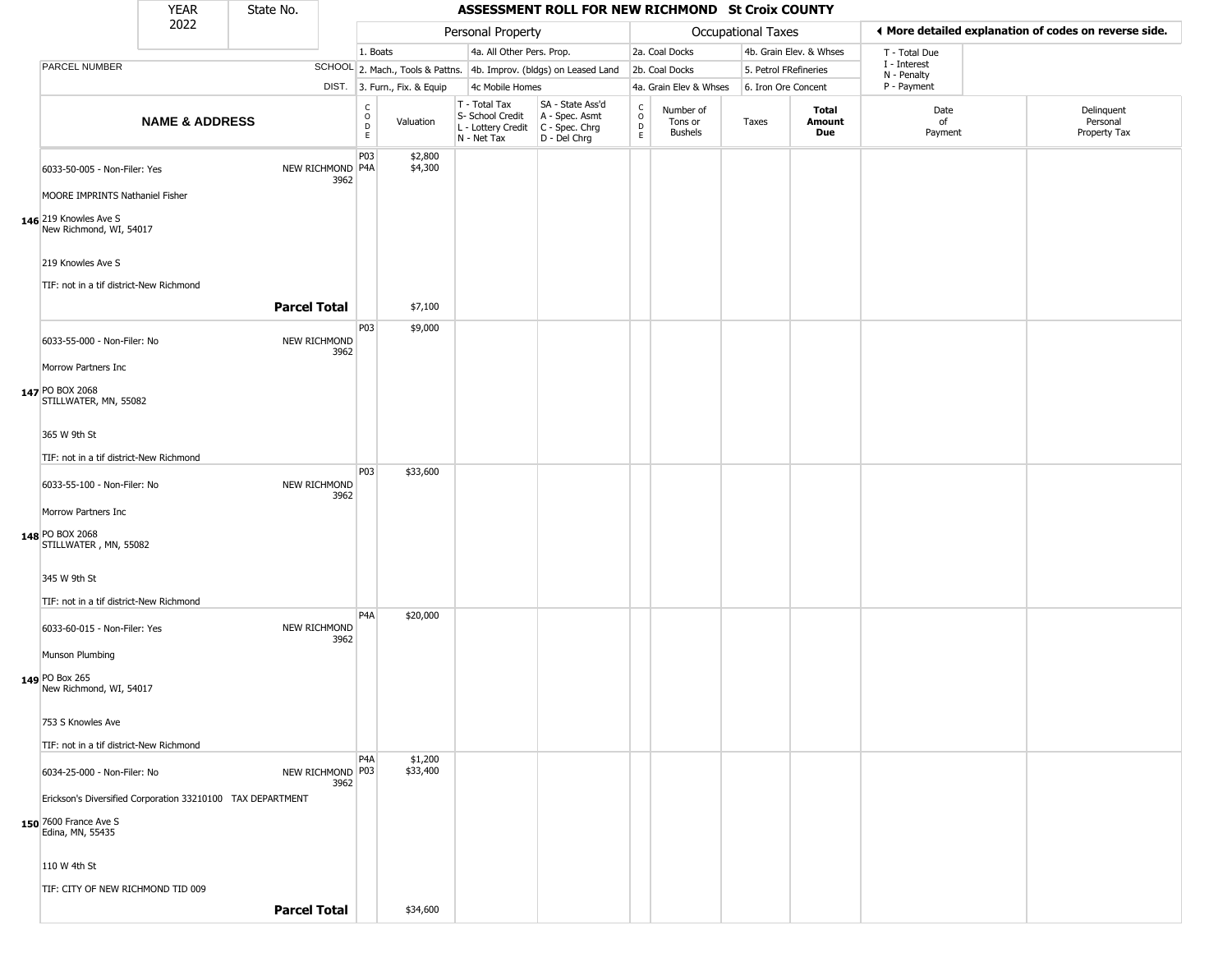|            |                                                                                        | <b>YEAR</b>               | State No.                                                        |                          |                                        |                              |                                                                                       | ASSESSMENT ROLL FOR NEW RICHMOND St Croix COUNTY                    |                        |                                        |                       |                         |                             |                                                       |
|------------|----------------------------------------------------------------------------------------|---------------------------|------------------------------------------------------------------|--------------------------|----------------------------------------|------------------------------|---------------------------------------------------------------------------------------|---------------------------------------------------------------------|------------------------|----------------------------------------|-----------------------|-------------------------|-----------------------------|-------------------------------------------------------|
|            |                                                                                        | 2022                      |                                                                  |                          |                                        |                              | Personal Property                                                                     |                                                                     |                        |                                        | Occupational Taxes    |                         |                             | I More detailed explanation of codes on reverse side. |
|            |                                                                                        |                           |                                                                  |                          | 1. Boats                               |                              | 4a. All Other Pers. Prop.                                                             |                                                                     |                        | 2a. Coal Docks                         |                       | 4b. Grain Elev. & Whses | T - Total Due               |                                                       |
|            | PARCEL NUMBER                                                                          |                           |                                                                  |                          |                                        |                              |                                                                                       | SCHOOL 2. Mach., Tools & Pattns. 4b. Improv. (bldgs) on Leased Land |                        | 2b. Coal Docks                         | 5. Petrol FRefineries |                         | I - Interest<br>N - Penalty |                                                       |
|            |                                                                                        |                           |                                                                  |                          |                                        | DIST. 3. Furn., Fix. & Equip | 4c Mobile Homes                                                                       |                                                                     |                        | 4a. Grain Elev & Whses                 | 6. Iron Ore Concent   |                         | P - Payment                 |                                                       |
|            |                                                                                        | <b>NAME &amp; ADDRESS</b> |                                                                  |                          | $_{\rm o}^{\rm c}$<br>$\mathsf D$<br>E | Valuation                    | T - Total Tax<br>S- School Credit<br>L - Lottery Credit C - Spec. Chrg<br>N - Net Tax | SA - State Ass'd<br>A - Spec. Asmt<br>D - Del Chrg                  | C<br>$\circ$<br>D<br>E | Number of<br>Tons or<br><b>Bushels</b> | Taxes                 | Total<br>Amount<br>Due  | Date<br>of<br>Payment       | Delinquent<br>Personal<br>Property Tax                |
|            | 6034-50-000 - Non-Filer: No<br>National Refund & Marketing Svcs INC Summer Seidenkranz |                           |                                                                  | NEW RICHMOND P03<br>3962 | P4A                                    | \$1,800<br>\$4,800           |                                                                                       |                                                                     |                        |                                        |                       |                         |                             |                                                       |
|            | 151 511 Wisconsin Dr<br>New Richmond, WI, 54017                                        |                           |                                                                  |                          |                                        |                              |                                                                                       |                                                                     |                        |                                        |                       |                         |                             |                                                       |
|            | 511 Wisconsin Dr                                                                       |                           |                                                                  |                          |                                        |                              |                                                                                       |                                                                     |                        |                                        |                       |                         |                             |                                                       |
|            | TIF: CITY OF NEW RICHMOND TID 005                                                      |                           | <b>Parcel Total</b>                                              |                          |                                        | \$6,600                      |                                                                                       |                                                                     |                        |                                        |                       |                         |                             |                                                       |
|            | 6035-11-100 - Non-Filer: No                                                            |                           |                                                                  | NEW RICHMOND             | P03                                    | \$900                        |                                                                                       |                                                                     |                        |                                        |                       |                         |                             |                                                       |
|            | QUADIENT INC FKA NEOPOST USA INC TAX DEPARTMENT                                        |                           |                                                                  | 3962                     |                                        |                              |                                                                                       |                                                                     |                        |                                        |                       |                         |                             |                                                       |
|            | 152 478 Wheelers Farms Rd<br>Milford, CT, 06461                                        |                           |                                                                  |                          |                                        |                              |                                                                                       |                                                                     |                        |                                        |                       |                         |                             |                                                       |
|            | VARIOUS                                                                                |                           |                                                                  |                          |                                        |                              |                                                                                       |                                                                     |                        |                                        |                       |                         |                             |                                                       |
|            | TIF: not in a tif district-New Richmond                                                |                           |                                                                  |                          |                                        |                              |                                                                                       |                                                                     |                        |                                        |                       |                         |                             |                                                       |
|            | 6035-12-000 - Non-Filer: No                                                            |                           |                                                                  | NEW RICHMOND<br>3962     | P03                                    | \$18,000                     |                                                                                       |                                                                     |                        |                                        |                       |                         |                             |                                                       |
|            | 153 478 Wheelers Farms Rd<br>Milford, CT, 06461                                        |                           | QUADIENT LEASING USA INC FKA MAILFINANCE TAX DEPARTMENT          |                          |                                        |                              |                                                                                       |                                                                     |                        |                                        |                       |                         |                             |                                                       |
|            |                                                                                        |                           |                                                                  |                          |                                        |                              |                                                                                       |                                                                     |                        |                                        |                       |                         |                             |                                                       |
|            | VARIOUS                                                                                |                           |                                                                  |                          |                                        |                              |                                                                                       |                                                                     |                        |                                        |                       |                         |                             |                                                       |
|            | TIF: not in a tif district-New Richmond                                                |                           |                                                                  |                          | P <sub>4</sub> A                       | \$100                        |                                                                                       |                                                                     |                        |                                        |                       |                         |                             |                                                       |
|            | 6035-21-000 - Non-Filer: Yes                                                           |                           |                                                                  | NEW RICHMOND P03<br>3962 |                                        | \$19,100                     |                                                                                       |                                                                     |                        |                                        |                       |                         |                             |                                                       |
|            | New Richmond 8 Theatre                                                                 |                           |                                                                  |                          |                                        |                              |                                                                                       |                                                                     |                        |                                        |                       |                         |                             |                                                       |
|            | 154 PO Box 266<br>New Richmond, WI, 54017                                              |                           |                                                                  |                          |                                        |                              |                                                                                       |                                                                     |                        |                                        |                       |                         |                             |                                                       |
|            | 1261 Heritage Dr                                                                       |                           |                                                                  |                          |                                        |                              |                                                                                       |                                                                     |                        |                                        |                       |                         |                             |                                                       |
|            | TIF: not in a tif district-New Richmond                                                |                           | <b>Parcel Total</b>                                              |                          |                                        | \$19,200                     |                                                                                       |                                                                     |                        |                                        |                       |                         |                             |                                                       |
|            | 6035-78-005 - Non-Filer: Yes                                                           |                           |                                                                  | NEW RICHMOND P4A<br>3962 | P03                                    | \$26,600<br>\$81,300         |                                                                                       |                                                                     |                        |                                        |                       |                         |                             |                                                       |
| <b>BUS</b> |                                                                                        |                           | Illinois Central School Bus LLC DBA NORTH AMERICA CENTRAL SCHOOL |                          |                                        |                              |                                                                                       |                                                                     |                        |                                        |                       |                         |                             |                                                       |
|            | 155 78 N CHICAGO ST<br>JOLIET, IL, 60432                                               |                           |                                                                  |                          |                                        |                              |                                                                                       |                                                                     |                        |                                        |                       |                         |                             |                                                       |
|            | 785 Noble Rd                                                                           |                           |                                                                  |                          |                                        |                              |                                                                                       |                                                                     |                        |                                        |                       |                         |                             |                                                       |
|            | TIF: not in a tif district-New Richmond                                                |                           |                                                                  |                          |                                        |                              |                                                                                       |                                                                     |                        |                                        |                       |                         |                             |                                                       |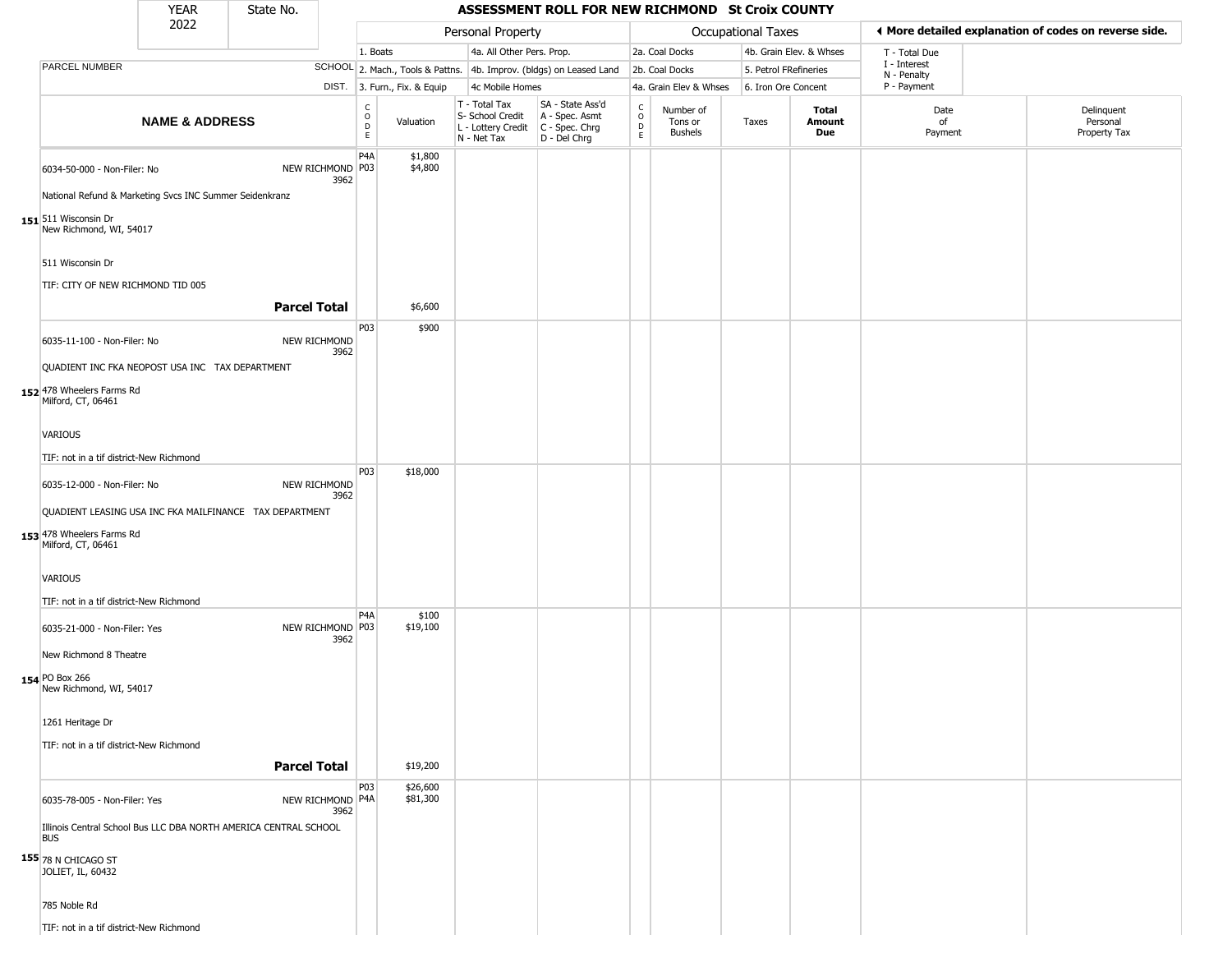|                                                                                          | <b>YEAR</b>               | State No.           |      |                                                  |                              |                                                                                       | ASSESSMENT ROLL FOR NEW RICHMOND St Croix COUNTY                    |                        |                                        |                           |                         |                             |                                                       |
|------------------------------------------------------------------------------------------|---------------------------|---------------------|------|--------------------------------------------------|------------------------------|---------------------------------------------------------------------------------------|---------------------------------------------------------------------|------------------------|----------------------------------------|---------------------------|-------------------------|-----------------------------|-------------------------------------------------------|
|                                                                                          | 2022                      |                     |      |                                                  |                              | Personal Property                                                                     |                                                                     |                        |                                        | <b>Occupational Taxes</b> |                         |                             | ◀ More detailed explanation of codes on reverse side. |
|                                                                                          |                           |                     |      | 1. Boats                                         |                              | 4a. All Other Pers. Prop.                                                             |                                                                     |                        | 2a. Coal Docks                         |                           | 4b. Grain Elev. & Whses | T - Total Due               |                                                       |
| PARCEL NUMBER                                                                            |                           |                     |      |                                                  |                              |                                                                                       | SCHOOL 2. Mach., Tools & Pattns. 4b. Improv. (bldgs) on Leased Land |                        | 2b. Coal Docks                         | 5. Petrol FRefineries     |                         | I - Interest<br>N - Penalty |                                                       |
|                                                                                          |                           |                     |      |                                                  | DIST. 3. Furn., Fix. & Equip | 4c Mobile Homes                                                                       |                                                                     |                        | 4a. Grain Elev & Whses                 | 6. Iron Ore Concent       |                         | P - Payment                 |                                                       |
|                                                                                          | <b>NAME &amp; ADDRESS</b> |                     |      | $_{\rm o}^{\rm c}$<br>$\mathsf D$<br>$\mathsf E$ | Valuation                    | T - Total Tax<br>S- School Credit<br>L - Lottery Credit C - Spec. Chrg<br>N - Net Tax | SA - State Ass'd<br>$A - Spec.$ Asmt<br>D - Del Chrg                | C<br>$\circ$<br>D<br>E | Number of<br>Tons or<br><b>Bushels</b> | Taxes                     | Total<br>Amount<br>Due  | Date<br>of<br>Payment       | Delinquent<br>Personal<br>Property Tax                |
|                                                                                          |                           | <b>Parcel Total</b> |      |                                                  | \$107,900                    |                                                                                       |                                                                     |                        |                                        |                           |                         |                             |                                                       |
| 6035-80-000 - Non-Filer: Yes                                                             |                           | NEW RICHMOND        | 3962 | P03                                              | \$3,000                      |                                                                                       |                                                                     |                        |                                        |                           |                         |                             |                                                       |
| New Richmond Car Wash                                                                    |                           |                     |      |                                                  |                              |                                                                                       |                                                                     |                        |                                        |                           |                         |                             |                                                       |
| 156 655 N Knowles Ave<br>New Richmond, WI, 54017                                         |                           |                     |      |                                                  |                              |                                                                                       |                                                                     |                        |                                        |                           |                         |                             |                                                       |
| 655 N Knowles Ave<br>TIF: CITY OF NEW RICHMOND TID 007                                   |                           |                     |      |                                                  |                              |                                                                                       |                                                                     |                        |                                        |                           |                         |                             |                                                       |
| 6036-60-000 - Non-Filer: No                                                              |                           | NEW RICHMOND P03    | 3962 | P <sub>4</sub> A                                 | \$500<br>\$109,300           |                                                                                       |                                                                     |                        |                                        |                           |                         |                             |                                                       |
| New Richmond Dental LLC<br>157 4607 Royal Dr<br>Eau Claire, WI, 54701                    |                           |                     |      |                                                  |                              |                                                                                       |                                                                     |                        |                                        |                           |                         |                             |                                                       |
| 1367 Campus Dr<br>TIF: CITY OF NEW RICHMOND TID 005                                      |                           |                     |      |                                                  |                              |                                                                                       |                                                                     |                        |                                        |                           |                         |                             |                                                       |
|                                                                                          |                           | <b>Parcel Total</b> |      |                                                  | \$109,800                    |                                                                                       |                                                                     |                        |                                        |                           |                         |                             |                                                       |
| 6037-00-000 - Non-Filer: Yes                                                             |                           | NEW RICHMOND        | 3962 | P03                                              | \$1,900                      |                                                                                       |                                                                     |                        |                                        |                           |                         |                             |                                                       |
| NEW RICHMOND ELECTRONICS RADIO SHACK<br>158 336 S KNOWLES AVE<br>NEW RICHMOND, WI, 54017 |                           |                     |      |                                                  |                              |                                                                                       |                                                                     |                        |                                        |                           |                         |                             |                                                       |
| 336 S KNOWLES AVE                                                                        |                           |                     |      |                                                  |                              |                                                                                       |                                                                     |                        |                                        |                           |                         |                             |                                                       |
| TIF: not in a tif district-New Richmond<br>6037-35-000 - Non-Filer: No                   |                           | NEW RICHMOND        | 3962 | P03                                              | \$12,600                     |                                                                                       |                                                                     |                        |                                        |                           |                         |                             |                                                       |
| NEW RICHMOND GOLF ASSN                                                                   |                           |                     |      |                                                  |                              |                                                                                       |                                                                     |                        |                                        |                           |                         |                             |                                                       |
| 159 1226 GEORGE NORMAN DR<br>New Richmond, WI, 54017                                     |                           |                     |      |                                                  |                              |                                                                                       |                                                                     |                        |                                        |                           |                         |                             |                                                       |
| 1226 GEORGE NORMAN DR                                                                    |                           |                     |      |                                                  |                              |                                                                                       |                                                                     |                        |                                        |                           |                         |                             |                                                       |
| TIF: not in a tif district-New Richmond                                                  |                           |                     |      |                                                  |                              |                                                                                       |                                                                     |                        |                                        |                           |                         |                             |                                                       |
| 6037-36-000 - Non-Filer: Yes                                                             |                           | NEW RICHMOND        | 3962 | <b>P03</b>                                       | \$61,800                     |                                                                                       |                                                                     |                        |                                        |                           |                         |                             |                                                       |
| <b>TCF National Bank</b><br>160 11000 Wayzata Blvd Ste 801<br>Minnetonka, MN, 55305      |                           |                     |      |                                                  |                              |                                                                                       |                                                                     |                        |                                        |                           |                         |                             |                                                       |
| 1226 180th Ave                                                                           |                           |                     |      |                                                  |                              |                                                                                       |                                                                     |                        |                                        |                           |                         |                             |                                                       |
| TIF: not in a tif district-New Richmond                                                  |                           |                     |      |                                                  |                              |                                                                                       |                                                                     |                        |                                        |                           |                         |                             |                                                       |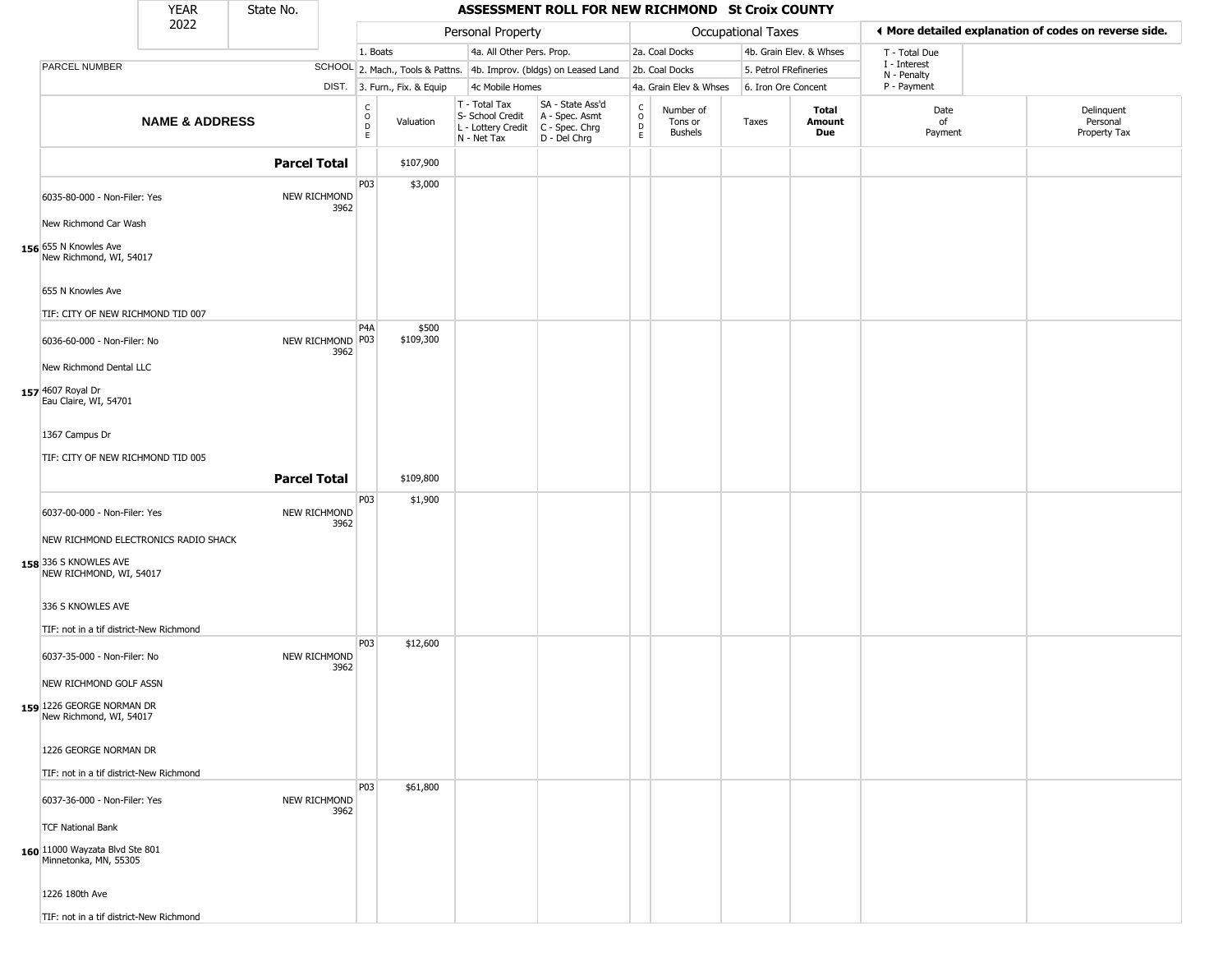|                                                                                                    | <b>YEAR</b>               | State No. |                             |                                                  |                              |                                                                        | ASSESSMENT ROLL FOR NEW RICHMOND St Croix COUNTY                       |                             |                                        |                    |                         |                             |                                                       |
|----------------------------------------------------------------------------------------------------|---------------------------|-----------|-----------------------------|--------------------------------------------------|------------------------------|------------------------------------------------------------------------|------------------------------------------------------------------------|-----------------------------|----------------------------------------|--------------------|-------------------------|-----------------------------|-------------------------------------------------------|
|                                                                                                    | 2022                      |           |                             |                                                  |                              | Personal Property                                                      |                                                                        |                             |                                        | Occupational Taxes |                         |                             | ◀ More detailed explanation of codes on reverse side. |
|                                                                                                    |                           |           |                             | 1. Boats                                         |                              | 4a. All Other Pers. Prop.                                              |                                                                        |                             | 2a. Coal Docks                         |                    | 4b. Grain Elev. & Whses | T - Total Due               |                                                       |
| PARCEL NUMBER                                                                                      |                           |           |                             |                                                  |                              |                                                                        | SCHOOL 2. Mach., Tools & Pattns. 4b. Improv. (bldgs) on Leased Land    |                             | 2b. Coal Docks                         |                    | 5. Petrol FRefineries   | I - Interest<br>N - Penalty |                                                       |
|                                                                                                    |                           |           |                             |                                                  | DIST. 3. Furn., Fix. & Equip | 4c Mobile Homes                                                        |                                                                        |                             | 4a. Grain Elev & Whses                 |                    | 6. Iron Ore Concent     | P - Payment                 |                                                       |
|                                                                                                    | <b>NAME &amp; ADDRESS</b> |           |                             | $_{\rm o}^{\rm c}$<br>$\mathsf D$<br>$\mathsf E$ | Valuation                    | T - Total Tax<br>S- School Credit<br>L - Lottery Credit<br>N - Net Tax | SA - State Ass'd<br>A - Spec. Asmt<br>C - Spec. Chrg<br>$D - Del Chrg$ | $\rm _o^C$<br>$\frac{D}{E}$ | Number of<br>Tons or<br><b>Bushels</b> | Taxes              | Total<br>Amount<br>Due  | Date<br>of<br>Payment       | Delinquent<br>Personal<br>Property Tax                |
| 6037-75-000 - Non-Filer: Yes<br>BURSTAD INSURANCE AGENCY                                           |                           |           | NEW RICHMOND<br>3962        | P03                                              | \$6,100                      |                                                                        |                                                                        |                             |                                        |                    |                         |                             |                                                       |
| 161 420 MAIN ST E<br>MENOMONIE, WI, 54751                                                          |                           |           |                             |                                                  |                              |                                                                        |                                                                        |                             |                                        |                    |                         |                             |                                                       |
| 1225 N Knowles Ave<br>TIF: not in a tif district-New Richmond                                      |                           |           |                             |                                                  |                              |                                                                        |                                                                        |                             |                                        |                    |                         |                             |                                                       |
| 6037-90-000 - Non-Filer: Yes<br>AmericInn J & J Hospitality Inc                                    |                           |           | NEW RICHMOND<br>3962        | P03                                              | \$87,600                     |                                                                        |                                                                        |                             |                                        |                    |                         |                             |                                                       |
| 162 1020 Knowles Ave S<br>New Richmond, WI, 54017-6540                                             |                           |           |                             |                                                  |                              |                                                                        |                                                                        |                             |                                        |                    |                         |                             |                                                       |
| 1020 S Knowles Ave                                                                                 |                           |           |                             |                                                  |                              |                                                                        |                                                                        |                             |                                        |                    |                         |                             |                                                       |
| TIF: not in a tif district-New Richmond                                                            |                           |           |                             |                                                  |                              |                                                                        |                                                                        |                             |                                        |                    |                         |                             |                                                       |
| 6038-00-200 - Non-Filer: Yes                                                                       |                           |           | NEW RICHMOND<br>3962        | P03                                              | \$7,500                      |                                                                        |                                                                        |                             |                                        |                    |                         |                             |                                                       |
| New Richmond Properties LLC<br>163 1353 Awatukee Trl<br>Hudson, WI, 54016                          |                           |           |                             |                                                  |                              |                                                                        |                                                                        |                             |                                        |                    |                         |                             |                                                       |
| 1271 Pine Wood Trl<br>TIF: not in a tif district-New Richmond                                      |                           |           |                             |                                                  |                              |                                                                        |                                                                        |                             |                                        |                    |                         |                             |                                                       |
| 6038-00-300 - Non-Filer: Yes                                                                       |                           |           | <b>NEW RICHMOND</b><br>3962 | P03                                              | \$12,100                     |                                                                        |                                                                        |                             |                                        |                    |                         |                             |                                                       |
| New Richmond Veterinary Clinic<br>164 1656 Dorset Lane; Suite 300<br>NEW RICHMOND, WI, 54017       |                           |           |                             |                                                  |                              |                                                                        |                                                                        |                             |                                        |                    |                         |                             |                                                       |
| 1656 Dorset Lane; Suite 300<br>TIF: not in a tif district-New Richmond                             |                           |           |                             |                                                  |                              |                                                                        |                                                                        |                             |                                        |                    |                         |                             |                                                       |
| 6038-25-000 - Non-Filer: Yes                                                                       |                           |           | NEW RICHMOND P03<br>3962    | P <sub>4</sub> A                                 | \$100<br>\$600               |                                                                        |                                                                        |                             |                                        |                    |                         |                             |                                                       |
| KARL'S ULTIMATE DISCOUNT STORE Thomas P Tellin<br>165 732 N Knowles Ave<br>New Richmond, WI, 54017 |                           |           |                             |                                                  |                              |                                                                        |                                                                        |                             |                                        |                    |                         |                             |                                                       |
| 732 N Knowles Ave<br>TIF: not in a tif district-New Richmond                                       |                           |           |                             |                                                  |                              |                                                                        |                                                                        |                             |                                        |                    |                         |                             |                                                       |
|                                                                                                    |                           |           | <b>Parcel Total</b>         |                                                  | \$700                        |                                                                        |                                                                        |                             |                                        |                    |                         |                             |                                                       |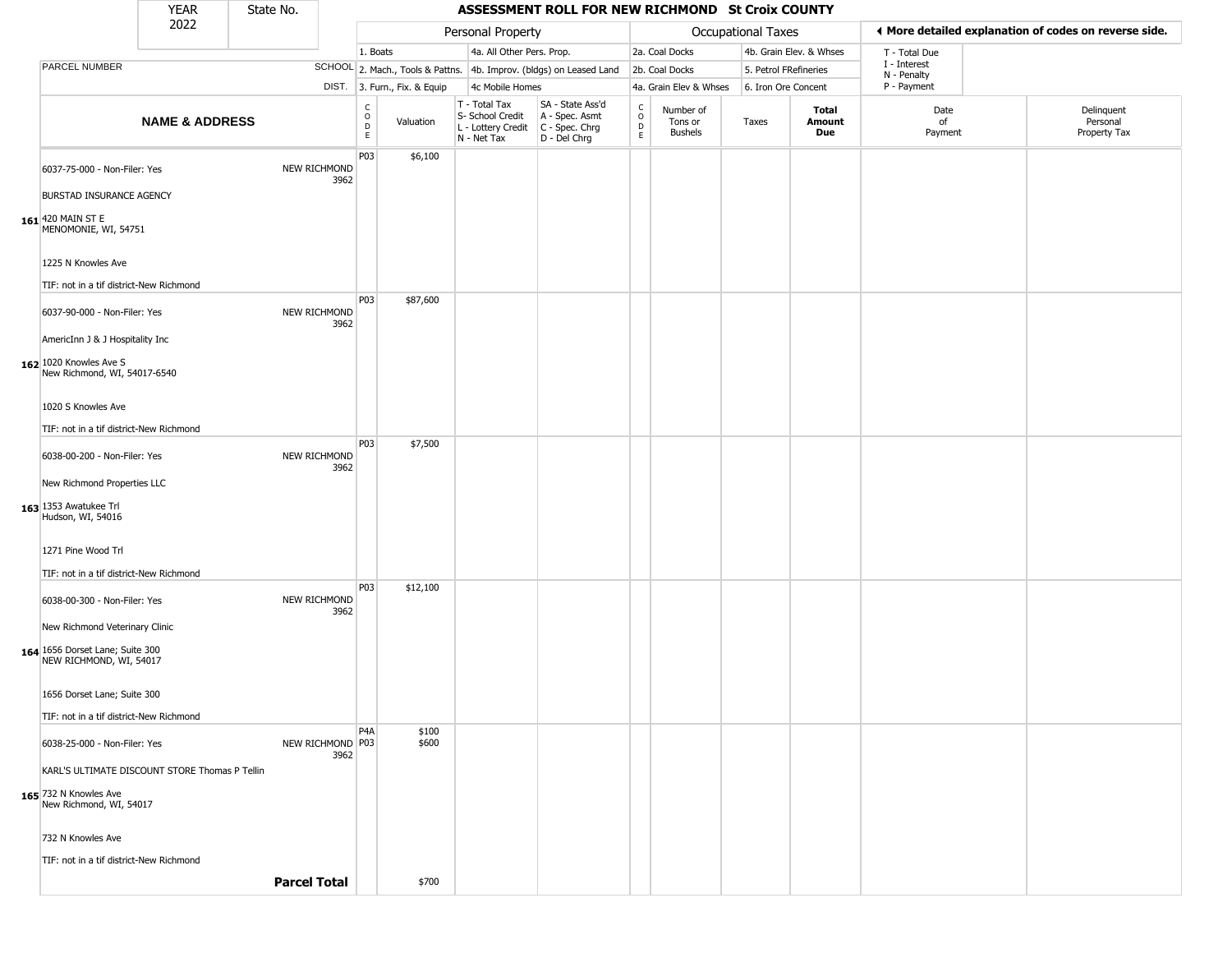|                                                                                            | <b>YEAR</b>               | State No.           |                          |                                        |                              |                                                                        | ASSESSMENT ROLL FOR NEW RICHMOND St Croix COUNTY                     |                                   |                                        |                       |                               |                             |                                                       |
|--------------------------------------------------------------------------------------------|---------------------------|---------------------|--------------------------|----------------------------------------|------------------------------|------------------------------------------------------------------------|----------------------------------------------------------------------|-----------------------------------|----------------------------------------|-----------------------|-------------------------------|-----------------------------|-------------------------------------------------------|
|                                                                                            | 2022                      |                     |                          |                                        |                              | Personal Property                                                      |                                                                      |                                   |                                        | Occupational Taxes    |                               |                             | ♦ More detailed explanation of codes on reverse side. |
|                                                                                            |                           |                     |                          | 1. Boats                               |                              | 4a. All Other Pers. Prop.                                              |                                                                      |                                   | 2a. Coal Docks                         |                       | 4b. Grain Elev. & Whses       | T - Total Due               |                                                       |
| PARCEL NUMBER                                                                              |                           |                     |                          |                                        |                              |                                                                        | SCHOOL 2. Mach., Tools & Pattns. 4b. Improv. (bldgs) on Leased Land  |                                   | 2b. Coal Docks                         | 5. Petrol FRefineries |                               | I - Interest<br>N - Penalty |                                                       |
|                                                                                            |                           |                     |                          |                                        | DIST. 3. Furn., Fix. & Equip | 4c Mobile Homes                                                        |                                                                      |                                   | 4a. Grain Elev & Whses                 | 6. Iron Ore Concent   |                               | P - Payment                 |                                                       |
|                                                                                            | <b>NAME &amp; ADDRESS</b> |                     |                          | $_{\rm o}^{\rm c}$<br>$\mathsf D$<br>E | Valuation                    | T - Total Tax<br>S- School Credit<br>L - Lottery Credit<br>N - Net Tax | SA - State Ass'd<br>A - Spec. Asmt<br>C - Spec. Chrg<br>D - Del Chrg | $\frac{c}{0}$<br>D<br>$\mathsf E$ | Number of<br>Tons or<br><b>Bushels</b> | Taxes                 | <b>Total</b><br>Amount<br>Due | Date<br>of<br>Payment       | Delinquent<br>Personal<br>Property Tax                |
| 6038-90-000 - Non-Filer: No                                                                |                           |                     | NEW RICHMOND P4A<br>3962 | <b>P03</b>                             | \$3,900<br>\$5,300           |                                                                        |                                                                      |                                   |                                        |                       |                               |                             |                                                       |
| <b>SUBWAY UpNorth Eats</b><br>166 PO Box 720<br>River Falls, W, 54022                      |                           |                     |                          |                                        |                              |                                                                        |                                                                      |                                   |                                        |                       |                               |                             |                                                       |
| 215 N Knowles Ave<br>TIF: not in a tif district-New Richmond                               |                           |                     |                          |                                        |                              |                                                                        |                                                                      |                                   |                                        |                       |                               |                             |                                                       |
|                                                                                            |                           | <b>Parcel Total</b> |                          |                                        | \$9,200                      |                                                                        |                                                                      |                                   |                                        |                       |                               |                             |                                                       |
| 6039-75-000 - Non-Filer: No                                                                |                           |                     | NEW RICHMOND<br>3962     | P03                                    | \$22,200                     |                                                                        |                                                                      |                                   |                                        |                       |                               |                             |                                                       |
| NP Design & Photography& High Point Framing<br>167 145 W 2nd St<br>New Richmond, WI, 54017 |                           |                     |                          |                                        |                              |                                                                        |                                                                      |                                   |                                        |                       |                               |                             |                                                       |
| 145 W 2nd St                                                                               |                           |                     |                          |                                        |                              |                                                                        |                                                                      |                                   |                                        |                       |                               |                             |                                                       |
| TIF: not in a tif district-New Richmond                                                    |                           |                     |                          |                                        |                              |                                                                        |                                                                      |                                   |                                        |                       |                               |                             |                                                       |
| 6039-80-000 - Non-Filer: No                                                                |                           |                     | NEW RICHMOND P03<br>3962 | P <sub>4</sub> A                       | \$3,100<br>\$10,100          |                                                                        |                                                                      |                                   |                                        |                       |                               |                             |                                                       |
| O'Reilly Automotive Stores Inc 1546<br>168 PO Box 9167<br>Springfield, MO, 65801-9167      |                           |                     |                          |                                        |                              |                                                                        |                                                                      |                                   |                                        |                       |                               |                             |                                                       |
| 468 N Knowles Ave                                                                          |                           |                     |                          |                                        |                              |                                                                        |                                                                      |                                   |                                        |                       |                               |                             |                                                       |
| TIF: not in a tif district-New Richmond                                                    |                           |                     |                          |                                        |                              |                                                                        |                                                                      |                                   |                                        |                       |                               |                             |                                                       |
|                                                                                            |                           | <b>Parcel Total</b> |                          |                                        | \$13,200                     |                                                                        |                                                                      |                                   |                                        |                       |                               |                             |                                                       |
| 6039-90-000 - Non-Filer: No                                                                |                           |                     | NEW RICHMOND<br>3962     | P03                                    | \$2,500                      |                                                                        |                                                                      |                                   |                                        |                       |                               |                             |                                                       |
| MERWIN LONG TERM CARE, LLC OMNICARE INC C/O ALTUS GROUP                                    |                           |                     |                          |                                        |                              |                                                                        |                                                                      |                                   |                                        |                       |                               |                             |                                                       |
| 169 PO Box 72000<br>PHOENIX, AZ, 85050                                                     |                           |                     |                          |                                        |                              |                                                                        |                                                                      |                                   |                                        |                       |                               |                             |                                                       |
| 1127 8th St W                                                                              |                           |                     |                          |                                        |                              |                                                                        |                                                                      |                                   |                                        |                       |                               |                             |                                                       |
| TIF: not in a tif district-New Richmond                                                    |                           |                     |                          |                                        |                              |                                                                        |                                                                      |                                   |                                        |                       |                               |                             |                                                       |
| 6040-15-000 - Non-Filer: Yes                                                               |                           |                     | NEW RICHMOND<br>3962     | <b>P03</b>                             | \$1,500                      |                                                                        |                                                                      |                                   |                                        |                       |                               |                             |                                                       |
| Old Gem Theater LLC                                                                        |                           |                     |                          |                                        |                              |                                                                        |                                                                      |                                   |                                        |                       |                               |                             |                                                       |
| 170 116 S Knowles Ave<br>New Richmond, WI, 54017                                           |                           |                     |                          |                                        |                              |                                                                        |                                                                      |                                   |                                        |                       |                               |                             |                                                       |
| 116 S Knowles Ave                                                                          |                           |                     |                          |                                        |                              |                                                                        |                                                                      |                                   |                                        |                       |                               |                             |                                                       |
| TIF: not in a tif district-New Richmond                                                    |                           |                     |                          |                                        |                              |                                                                        |                                                                      |                                   |                                        |                       |                               |                             |                                                       |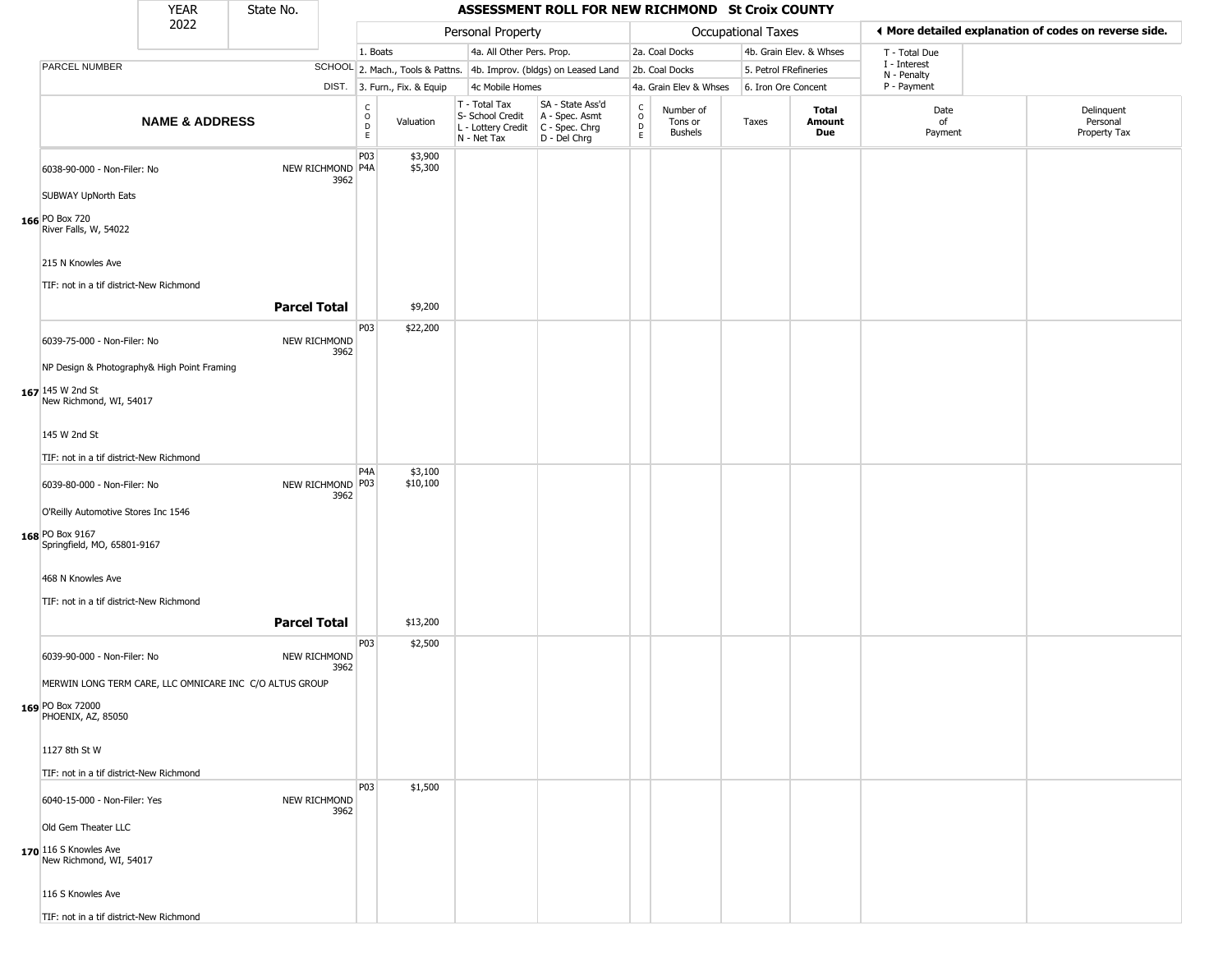|                                                         | <b>YEAR</b>               | State No.           |                             |                         |                              |                                                                        | ASSESSMENT ROLL FOR NEW RICHMOND St Croix COUNTY                     |                         |                                        |                       |                         |                             |                                                       |
|---------------------------------------------------------|---------------------------|---------------------|-----------------------------|-------------------------|------------------------------|------------------------------------------------------------------------|----------------------------------------------------------------------|-------------------------|----------------------------------------|-----------------------|-------------------------|-----------------------------|-------------------------------------------------------|
|                                                         | 2022                      |                     |                             |                         |                              | Personal Property                                                      |                                                                      |                         |                                        | Occupational Taxes    |                         |                             | ◀ More detailed explanation of codes on reverse side. |
|                                                         |                           |                     |                             | 1. Boats                |                              | 4a. All Other Pers. Prop.                                              |                                                                      |                         | 2a. Coal Docks                         |                       | 4b. Grain Elev. & Whses | T - Total Due               |                                                       |
| PARCEL NUMBER                                           |                           |                     |                             |                         |                              |                                                                        | SCHOOL 2. Mach., Tools & Pattns. 4b. Improv. (bldgs) on Leased Land  |                         | 2b. Coal Docks                         | 5. Petrol FRefineries |                         | I - Interest<br>N - Penalty |                                                       |
|                                                         |                           |                     |                             |                         | DIST. 3. Furn., Fix. & Equip | 4c Mobile Homes                                                        |                                                                      |                         | 4a. Grain Elev & Whses                 | 6. Iron Ore Concent   |                         | P - Payment                 |                                                       |
|                                                         | <b>NAME &amp; ADDRESS</b> |                     |                             | C<br>$\circ$<br>D<br>E. | Valuation                    | T - Total Tax<br>S- School Credit<br>L - Lottery Credit<br>N - Net Tax | SA - State Ass'd<br>A - Spec. Asmt<br>C - Spec. Chrg<br>D - Del Chrg | $\frac{c}{0}$<br>D<br>E | Number of<br>Tons or<br><b>Bushels</b> | Taxes                 | Total<br>Amount<br>Due  | Date<br>of<br>Payment       | Delinquent<br>Personal<br>Property Tax                |
| 6040-25-000 - Non-Filer: Yes<br>Old Saloon              |                           |                     | <b>NEW RICHMOND</b><br>3962 | P03                     | \$33,800                     |                                                                        |                                                                      |                         |                                        |                       |                         |                             |                                                       |
| 171 1356 Egard St<br>Holten, WI, 54082                  |                           |                     |                             |                         |                              |                                                                        |                                                                      |                         |                                        |                       |                         |                             |                                                       |
| 145 S Knowles Ave                                       |                           |                     |                             |                         |                              |                                                                        |                                                                      |                         |                                        |                       |                         |                             |                                                       |
| TIF: not in a tif district-New Richmond                 |                           |                     |                             | P4A                     | \$200                        |                                                                        |                                                                      |                         |                                        |                       |                         |                             |                                                       |
| 6040-30-000 - Non-Filer: Yes                            |                           |                     | NEW RICHMOND<br>3962        |                         |                              |                                                                        |                                                                      |                         |                                        |                       |                         |                             |                                                       |
| OLIEN FAMILY CHIROPRACTIC DAN OLIEN                     |                           |                     |                             |                         |                              |                                                                        |                                                                      |                         |                                        |                       |                         |                             |                                                       |
| 172 706 W 4TH ST<br>NEW RICHMOND, WI, 54017             |                           |                     |                             |                         |                              |                                                                        |                                                                      |                         |                                        |                       |                         |                             |                                                       |
| 706 W 4TH ST                                            |                           |                     |                             |                         |                              |                                                                        |                                                                      |                         |                                        |                       |                         |                             |                                                       |
| TIF: not in a tif district-New Richmond                 |                           |                     |                             |                         |                              |                                                                        |                                                                      |                         |                                        |                       |                         |                             |                                                       |
| 6040-80-000 - Non-Filer: No                             |                           |                     | NEW RICHMOND P03<br>3962    | P4A                     | \$800<br>\$25,300            |                                                                        |                                                                      |                         |                                        |                       |                         |                             |                                                       |
| Keystone New Richmond LLC                               |                           |                     |                             |                         |                              |                                                                        |                                                                      |                         |                                        |                       |                         |                             |                                                       |
| 173 3965 Airport Dr<br>Indianapolis, IN, 46254          |                           |                     |                             |                         |                              |                                                                        |                                                                      |                         |                                        |                       |                         |                             |                                                       |
| 1310 Circle Pine Dr                                     |                           |                     |                             |                         |                              |                                                                        |                                                                      |                         |                                        |                       |                         |                             |                                                       |
| TIF: not in a tif district-New Richmond                 |                           |                     |                             |                         |                              |                                                                        |                                                                      |                         |                                        |                       |                         |                             |                                                       |
|                                                         |                           | <b>Parcel Total</b> |                             |                         | \$26,100                     |                                                                        |                                                                      |                         |                                        |                       |                         |                             |                                                       |
| 6040-84-000 - Non-Filer: Yes                            |                           |                     | NEW RICHMOND<br>3962        | P03                     | \$4,300                      |                                                                        |                                                                      |                         |                                        |                       |                         |                             |                                                       |
| Oevering Homes LLC                                      |                           |                     |                             |                         |                              |                                                                        |                                                                      |                         |                                        |                       |                         |                             |                                                       |
| 174 1433 Cernohous Ave Ste a<br>New Richmond, WI, 54017 |                           |                     |                             |                         |                              |                                                                        |                                                                      |                         |                                        |                       |                         |                             |                                                       |
| 1433 Cernohous Ave Unit A                               |                           |                     |                             |                         |                              |                                                                        |                                                                      |                         |                                        |                       |                         |                             |                                                       |
| TIF: CITY OF NEW RICHMOND TID 006                       |                           |                     |                             | P <sub>4</sub> A        | \$4,000                      |                                                                        |                                                                      |                         |                                        |                       |                         |                             |                                                       |
| 6041-30-000 - Non-Filer: No                             |                           |                     | NEW RICHMOND P03<br>3962    |                         | \$5,800                      |                                                                        |                                                                      |                         |                                        |                       |                         |                             |                                                       |
| Up North Papa Murphys Inc                               |                           |                     |                             |                         |                              |                                                                        |                                                                      |                         |                                        |                       |                         |                             |                                                       |
| 175 PO Box 720<br>River Falls, WI, 54022                |                           |                     |                             |                         |                              |                                                                        |                                                                      |                         |                                        |                       |                         |                             |                                                       |
| 1621 Dorset Ln                                          |                           |                     |                             |                         |                              |                                                                        |                                                                      |                         |                                        |                       |                         |                             |                                                       |
| TIF: not in a tif district-New Richmond                 |                           |                     |                             |                         |                              |                                                                        |                                                                      |                         |                                        |                       |                         |                             |                                                       |
|                                                         |                           | <b>Parcel Total</b> |                             |                         | \$9,800                      |                                                                        |                                                                      |                         |                                        |                       |                         |                             |                                                       |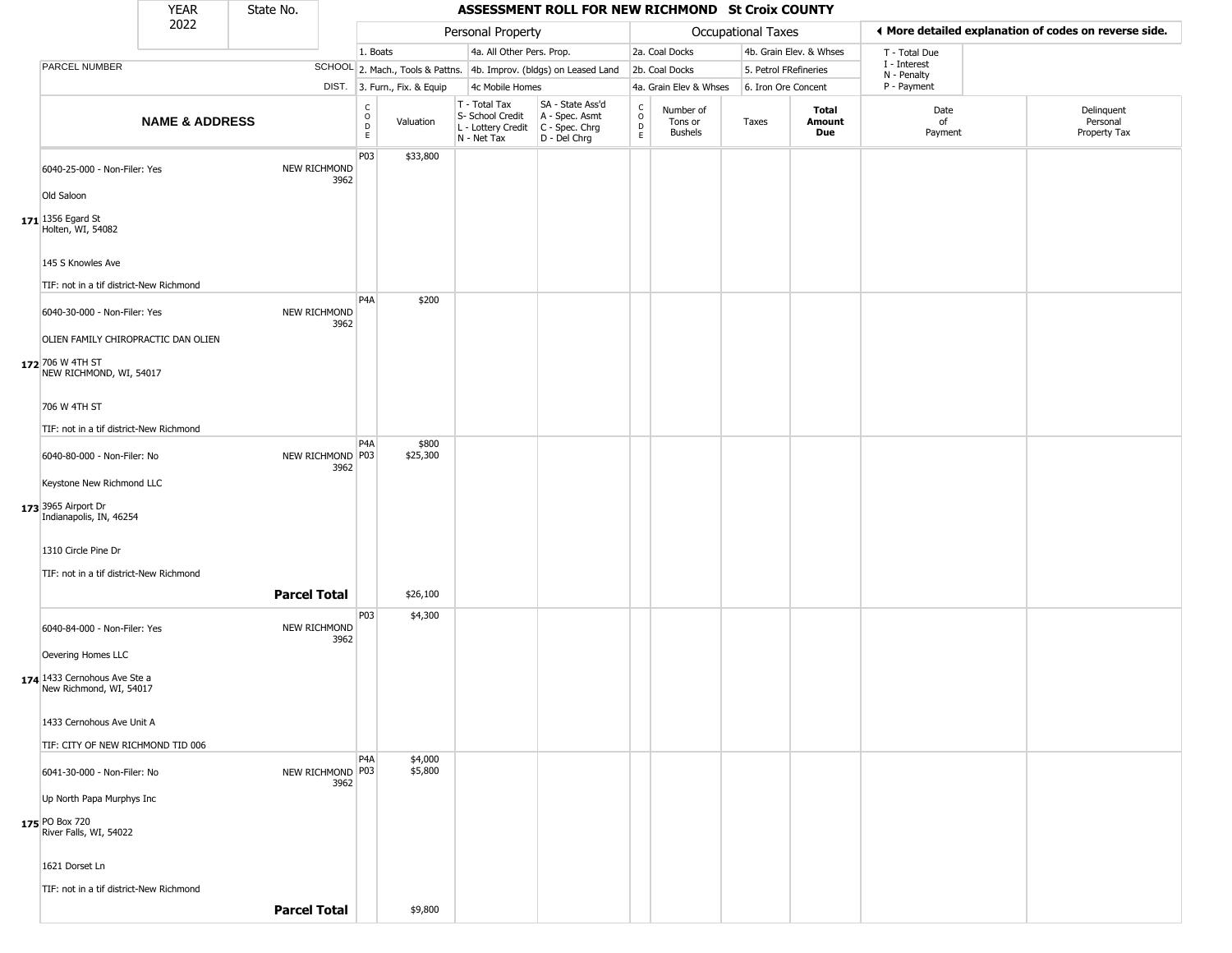|                                                                   | <b>YEAR</b>               | State No. |                      |                         |                              |                                                                        | ASSESSMENT ROLL FOR NEW RICHMOND St Croix COUNTY                     |                                   |                                 |                       |                         |                             |                                                       |
|-------------------------------------------------------------------|---------------------------|-----------|----------------------|-------------------------|------------------------------|------------------------------------------------------------------------|----------------------------------------------------------------------|-----------------------------------|---------------------------------|-----------------------|-------------------------|-----------------------------|-------------------------------------------------------|
|                                                                   | 2022                      |           |                      |                         |                              | Personal Property                                                      |                                                                      |                                   |                                 | Occupational Taxes    |                         |                             | ◀ More detailed explanation of codes on reverse side. |
|                                                                   |                           |           |                      | 1. Boats                |                              | 4a. All Other Pers. Prop.                                              |                                                                      |                                   | 2a. Coal Docks                  |                       | 4b. Grain Elev. & Whses | T - Total Due               |                                                       |
| PARCEL NUMBER                                                     |                           |           |                      |                         |                              |                                                                        | SCHOOL 2. Mach., Tools & Pattns. 4b. Improv. (bldgs) on Leased Land  |                                   | 2b. Coal Docks                  | 5. Petrol FRefineries |                         | I - Interest<br>N - Penalty |                                                       |
|                                                                   |                           |           |                      |                         | DIST. 3. Furn., Fix. & Equip | 4c Mobile Homes                                                        |                                                                      |                                   | 4a. Grain Elev & Whses          | 6. Iron Ore Concent   |                         | P - Payment                 |                                                       |
|                                                                   | <b>NAME &amp; ADDRESS</b> |           |                      | C<br>$\circ$<br>D<br>E. | Valuation                    | T - Total Tax<br>S- School Credit<br>L - Lottery Credit<br>N - Net Tax | SA - State Ass'd<br>A - Spec. Asmt<br>C - Spec. Chrg<br>D - Del Chrg | $\mathsf{C}$<br>$\circ$<br>D<br>E | Number of<br>Tons or<br>Bushels | Taxes                 | Total<br>Amount<br>Due  | Date<br>of<br>Payment       | Delinquent<br>Personal<br>Property Tax                |
| 6041-75-000 - Non-Filer: Yes<br>Pete's Pizza of New Richmond, Inc |                           |           | NEW RICHMOND<br>3962 | P03                     | \$25,000                     |                                                                        |                                                                      |                                   |                                 |                       |                         |                             |                                                       |
| 176 1230 N Knowles Ave<br>New Richmond, WI, 54017                 |                           |           |                      |                         |                              |                                                                        |                                                                      |                                   |                                 |                       |                         |                             |                                                       |
| 1230 N Knowles Ave                                                |                           |           |                      |                         |                              |                                                                        |                                                                      |                                   |                                 |                       |                         |                             |                                                       |
| TIF: CITY OF NEW RICHMOND TID 008                                 |                           |           |                      | P03                     | \$600                        |                                                                        |                                                                      |                                   |                                 |                       |                         |                             |                                                       |
| 6042-40-000 - Non-Filer: No                                       |                           |           | NEW RICHMOND<br>3962 |                         |                              |                                                                        |                                                                      |                                   |                                 |                       |                         |                             |                                                       |
| Pitney Bowes, Inc.                                                |                           |           |                      |                         |                              |                                                                        |                                                                      |                                   |                                 |                       |                         |                             |                                                       |
| 177 5310 Cypress Center Dr Ste 110<br>Tampa, FL, 33609            |                           |           |                      |                         |                              |                                                                        |                                                                      |                                   |                                 |                       |                         |                             |                                                       |
| VARIOUS                                                           |                           |           |                      |                         |                              |                                                                        |                                                                      |                                   |                                 |                       |                         |                             |                                                       |
| TIF: not in a tif district-New Richmond                           |                           |           |                      |                         |                              |                                                                        |                                                                      |                                   |                                 |                       |                         |                             |                                                       |
| 6042-40-200 - Non-Filer: No                                       |                           |           | NEW RICHMOND<br>3962 | P03                     | \$0                          |                                                                        |                                                                      |                                   |                                 |                       |                         |                             |                                                       |
| Pitney Bowes, Inc.                                                |                           |           |                      |                         |                              |                                                                        |                                                                      |                                   |                                 |                       |                         |                             |                                                       |
| 178 5310 Cypress Center Dr Ste 110<br>Tampa, FL, 33609            |                           |           |                      |                         |                              |                                                                        |                                                                      |                                   |                                 |                       |                         |                             |                                                       |
| VARIOUS                                                           |                           |           |                      |                         |                              |                                                                        |                                                                      |                                   |                                 |                       |                         |                             |                                                       |
| TIF: CITY OF NEW RICHMOND TID 005                                 |                           |           |                      |                         |                              |                                                                        |                                                                      |                                   |                                 |                       |                         |                             |                                                       |
| 6042-50-000 - Non-Filer: No                                       |                           |           | NEW RICHMOND<br>3962 | P03                     | \$9,600                      |                                                                        |                                                                      |                                   |                                 |                       |                         |                             |                                                       |
| Pitney Bowes Global Financial Svcs, LLC                           |                           |           |                      |                         |                              |                                                                        |                                                                      |                                   |                                 |                       |                         |                             |                                                       |
| 179 5310 Cypress Center Dr<br>Tampa, FL, 33609                    |                           |           |                      |                         |                              |                                                                        |                                                                      |                                   |                                 |                       |                         |                             |                                                       |
| <b>VARIOUS</b>                                                    |                           |           |                      |                         |                              |                                                                        |                                                                      |                                   |                                 |                       |                         |                             |                                                       |
| TIF: not in a tif district-New Richmond                           |                           |           |                      |                         |                              |                                                                        |                                                                      |                                   |                                 |                       |                         |                             |                                                       |
| 6042-50-100 - Non-Filer: No                                       |                           |           | NEW RICHMOND<br>3962 | P03                     | \$4,900                      |                                                                        |                                                                      |                                   |                                 |                       |                         |                             |                                                       |
| Pitney Bowes Global Financial Svcs, LLC                           |                           |           |                      |                         |                              |                                                                        |                                                                      |                                   |                                 |                       |                         |                             |                                                       |
| 180 5310 Cypress Center Dr<br>Tampa, FL, 33609                    |                           |           |                      |                         |                              |                                                                        |                                                                      |                                   |                                 |                       |                         |                             |                                                       |
| <b>VARIOUS</b>                                                    |                           |           |                      |                         |                              |                                                                        |                                                                      |                                   |                                 |                       |                         |                             |                                                       |
| TIF: CITY OF NEW RICHMOND TID 008                                 |                           |           |                      |                         |                              |                                                                        |                                                                      |                                   |                                 |                       |                         |                             |                                                       |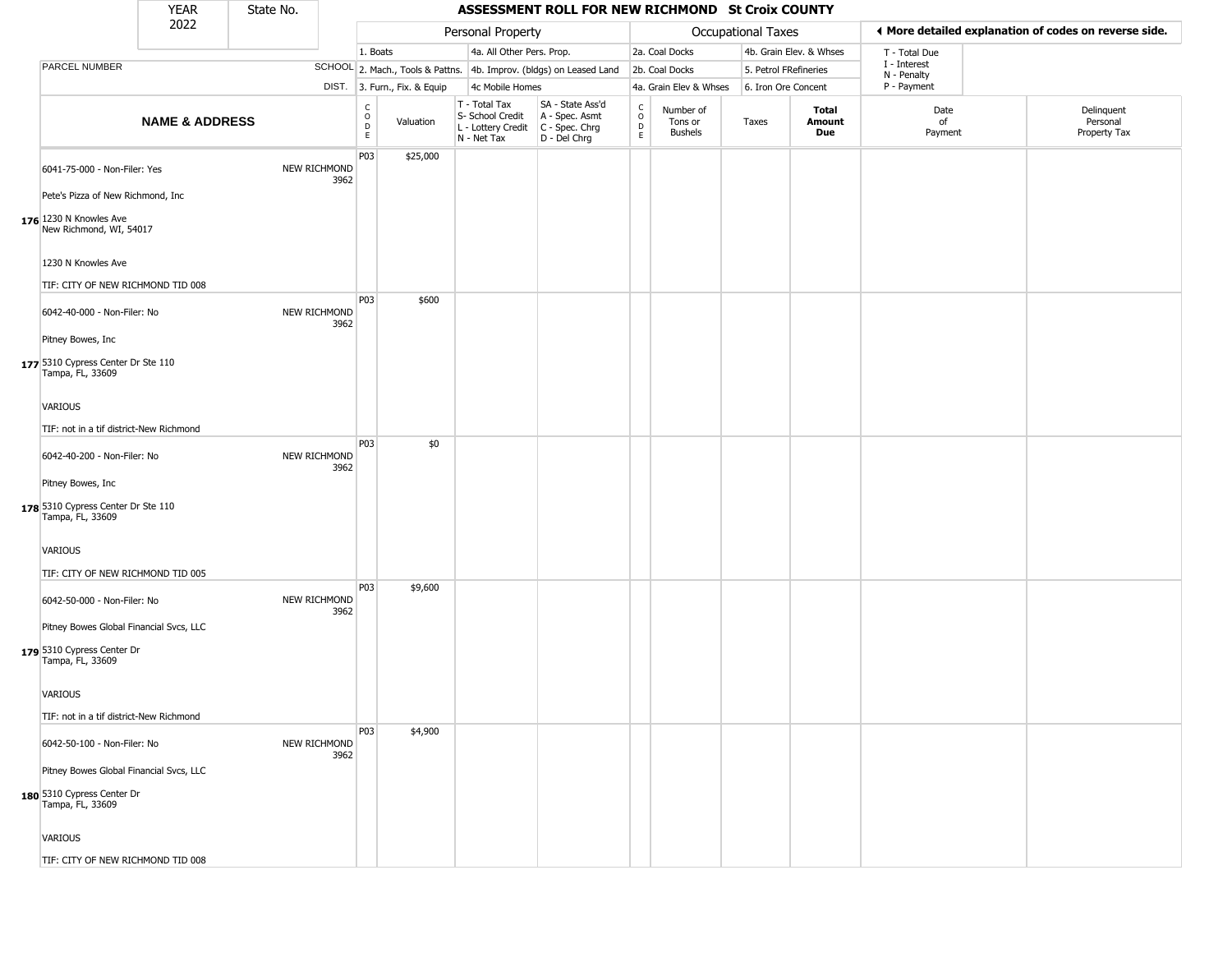|                                                           | <b>YEAR</b>               | State No.           |                          |                            |                              |                                                                                         | ASSESSMENT ROLL FOR NEW RICHMOND St Croix COUNTY                    |                                       |                                        |                       |                         |                             |                                                       |
|-----------------------------------------------------------|---------------------------|---------------------|--------------------------|----------------------------|------------------------------|-----------------------------------------------------------------------------------------|---------------------------------------------------------------------|---------------------------------------|----------------------------------------|-----------------------|-------------------------|-----------------------------|-------------------------------------------------------|
|                                                           | 2022                      |                     |                          |                            |                              | Personal Property                                                                       |                                                                     |                                       |                                        | Occupational Taxes    |                         |                             | ♦ More detailed explanation of codes on reverse side. |
|                                                           |                           |                     |                          | 1. Boats                   |                              | 4a. All Other Pers. Prop.                                                               |                                                                     |                                       | 2a. Coal Docks                         |                       | 4b. Grain Elev. & Whses | T - Total Due               |                                                       |
| PARCEL NUMBER                                             |                           |                     |                          |                            |                              |                                                                                         | SCHOOL 2. Mach., Tools & Pattns. 4b. Improv. (bldgs) on Leased Land |                                       | 2b. Coal Docks                         | 5. Petrol FRefineries |                         | I - Interest<br>N - Penalty |                                                       |
|                                                           |                           |                     |                          |                            | DIST. 3. Furn., Fix. & Equip | 4c Mobile Homes                                                                         |                                                                     |                                       | 4a. Grain Elev & Whses                 | 6. Iron Ore Concent   |                         | P - Payment                 |                                                       |
|                                                           | <b>NAME &amp; ADDRESS</b> |                     |                          | C<br>$\mathsf O$<br>D<br>E | Valuation                    | T - Total Tax<br>S- School Credit<br>L - Lottery Credit   C - Spec. Chrg<br>N - Net Tax | SA - State Ass'd<br>A - Spec. Asmt<br>D - Del Chrg                  | $\mathsf{C}$<br>$\mathsf O$<br>D<br>E | Number of<br>Tons or<br><b>Bushels</b> | Taxes                 | Total<br>Amount<br>Due  | Date<br>of<br>Payment       | Delinquent<br>Personal<br>Property Tax                |
| 6042-50-300 - Non-Filer: No                               |                           |                     | NEW RICHMOND<br>3962     | P03                        | \$300                        |                                                                                         |                                                                     |                                       |                                        |                       |                         |                             |                                                       |
| Pitney Bowes Global Financial Svcs, LLC                   |                           |                     |                          |                            |                              |                                                                                         |                                                                     |                                       |                                        |                       |                         |                             |                                                       |
| 181 5310 Cypress Center Dr<br>Tampa, FL, 33609            |                           |                     |                          |                            |                              |                                                                                         |                                                                     |                                       |                                        |                       |                         |                             |                                                       |
| 321 Wisconsin Dr                                          |                           |                     |                          |                            |                              |                                                                                         |                                                                     |                                       |                                        |                       |                         |                             |                                                       |
| TIF: CITY OF NEW RICHMOND TID 005                         |                           |                     |                          |                            |                              |                                                                                         |                                                                     |                                       |                                        |                       |                         |                             |                                                       |
| 6042-60-000 - Non-Filer: No                               |                           |                     | NEW RICHMOND mpt<br>3962 | Exe                        | \$0                          |                                                                                         |                                                                     |                                       |                                        |                       |                         |                             |                                                       |
| Praxair Leased Equipment                                  |                           |                     |                          |                            |                              |                                                                                         |                                                                     |                                       |                                        |                       |                         |                             |                                                       |
| 182 10 Riverview Dr<br>Danbury, CT, 6810                  |                           |                     |                          |                            |                              |                                                                                         |                                                                     |                                       |                                        |                       |                         |                             |                                                       |
| 525 Hospital Rd                                           |                           |                     |                          |                            |                              |                                                                                         |                                                                     |                                       |                                        |                       |                         |                             |                                                       |
| TIF: not in a tif district-New Richmond                   |                           |                     |                          |                            |                              |                                                                                         |                                                                     |                                       |                                        |                       |                         |                             |                                                       |
| 6042-70-000 - Non-Filer: Yes                              |                           |                     | NEW RICHMOND<br>3962     | P03                        | \$6,100                      |                                                                                         |                                                                     |                                       |                                        |                       |                         |                             |                                                       |
| Premier Complex Gymnastics - South Campus                 |                           |                     |                          |                            |                              |                                                                                         |                                                                     |                                       |                                        |                       |                         |                             |                                                       |
| 183 102 W North Shore Drive<br>NEW RICHMOND, WI, 54017    |                           |                     |                          |                            |                              |                                                                                         |                                                                     |                                       |                                        |                       |                         |                             |                                                       |
| 102 W North Shore Drive                                   |                           |                     |                          |                            |                              |                                                                                         |                                                                     |                                       |                                        |                       |                         |                             |                                                       |
| TIF: CITY OF NEW RICHMOND TID 008                         |                           |                     |                          |                            |                              |                                                                                         |                                                                     |                                       |                                        |                       |                         |                             |                                                       |
| 6042-80-000 - Non-Filer: No                               |                           |                     | NEW RICHMOND<br>3962     | P03                        | \$2,900                      |                                                                                         |                                                                     |                                       |                                        |                       |                         |                             |                                                       |
| DS SERVICES OF AMERICA, INC DBA PRIMO WATER NORTH AMERICA |                           |                     |                          |                            |                              |                                                                                         |                                                                     |                                       |                                        |                       |                         |                             |                                                       |
| 184 4221 W BOY SCOUT BLVD, STE 400<br>Tampa, FL, 33607    |                           |                     |                          |                            |                              |                                                                                         |                                                                     |                                       |                                        |                       |                         |                             |                                                       |
| 250 RICHMOND WAY                                          |                           |                     |                          |                            |                              |                                                                                         |                                                                     |                                       |                                        |                       |                         |                             |                                                       |
| TIF: not in a tif district-New Richmond                   |                           |                     |                          |                            |                              |                                                                                         |                                                                     |                                       |                                        |                       |                         |                             |                                                       |
| 6042-82-000 - Non-Filer: No                               |                           |                     | NEW RICHMOND P03<br>3962 | P4A                        | \$2,400<br>\$43,600          |                                                                                         |                                                                     |                                       |                                        |                       |                         |                             |                                                       |
| KRISTO ORTHODONTICS                                       |                           |                     |                          |                            |                              |                                                                                         |                                                                     |                                       |                                        |                       |                         |                             |                                                       |
| 185 3902 Oakwood Hills Pkwy<br>Eau Claire, WI, 54701      |                           |                     |                          |                            |                              |                                                                                         |                                                                     |                                       |                                        |                       |                         |                             |                                                       |
| 227 Meridian Dr Unit 2                                    |                           |                     |                          |                            |                              |                                                                                         |                                                                     |                                       |                                        |                       |                         |                             |                                                       |
| TIF: not in a tif district-New Richmond                   |                           |                     |                          |                            |                              |                                                                                         |                                                                     |                                       |                                        |                       |                         |                             |                                                       |
|                                                           |                           | <b>Parcel Total</b> |                          |                            | \$46,000                     |                                                                                         |                                                                     |                                       |                                        |                       |                         |                             |                                                       |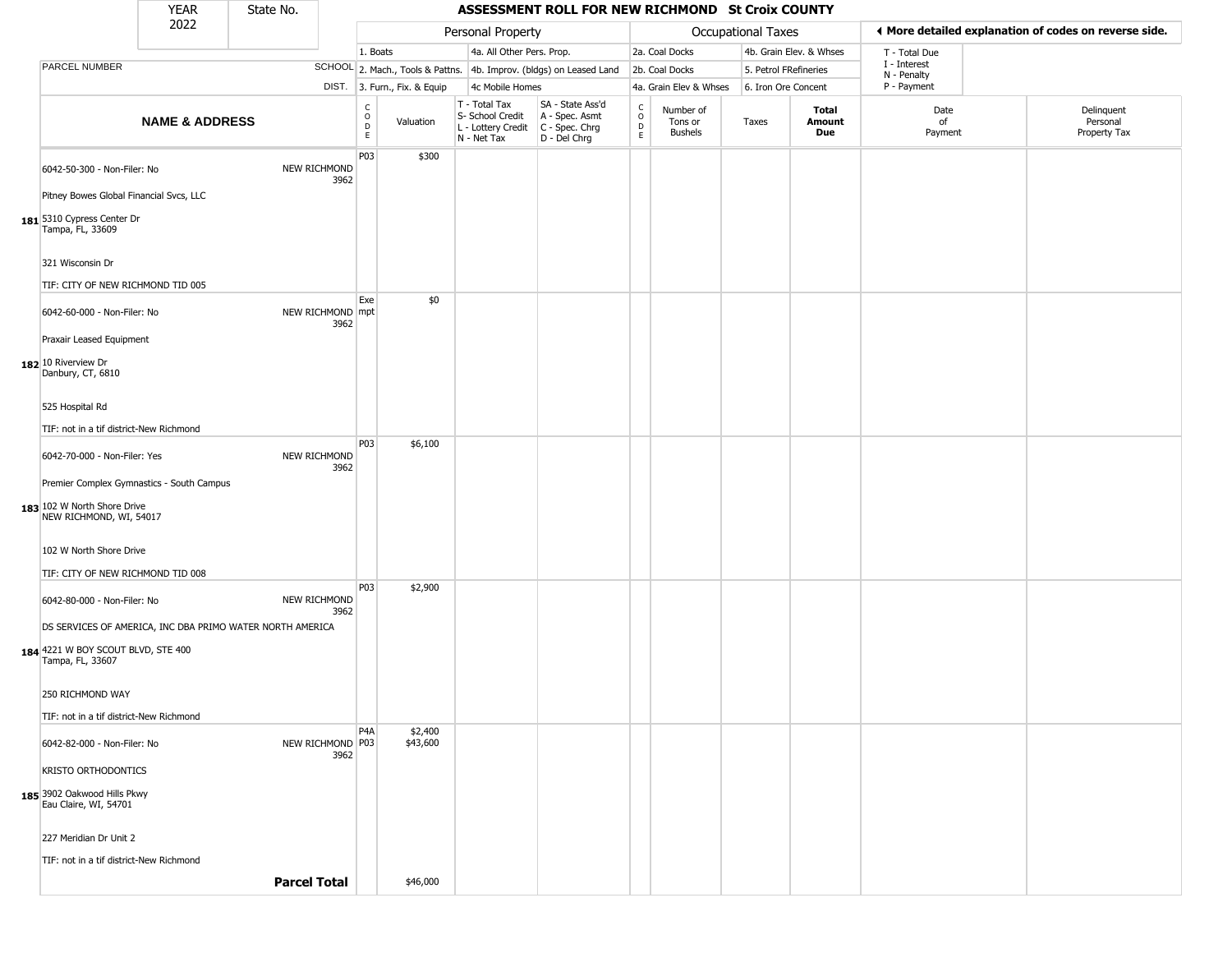|                                                                       | <b>YEAR</b>               | State No.           |                             |                         |                              |                                                                        | ASSESSMENT ROLL FOR NEW RICHMOND St Croix COUNTY                     |                                 |                                        |                    |                               |                             |                                                       |
|-----------------------------------------------------------------------|---------------------------|---------------------|-----------------------------|-------------------------|------------------------------|------------------------------------------------------------------------|----------------------------------------------------------------------|---------------------------------|----------------------------------------|--------------------|-------------------------------|-----------------------------|-------------------------------------------------------|
|                                                                       | 2022                      |                     |                             |                         |                              | Personal Property                                                      |                                                                      |                                 |                                        | Occupational Taxes |                               |                             | ♦ More detailed explanation of codes on reverse side. |
|                                                                       |                           |                     |                             | 1. Boats                |                              | 4a. All Other Pers. Prop.                                              |                                                                      |                                 | 2a. Coal Docks                         |                    | 4b. Grain Elev. & Whses       | T - Total Due               |                                                       |
| PARCEL NUMBER                                                         |                           |                     |                             |                         |                              |                                                                        | SCHOOL 2. Mach., Tools & Pattns. 4b. Improv. (bldgs) on Leased Land  |                                 | 2b. Coal Docks                         |                    | 5. Petrol FRefineries         | I - Interest<br>N - Penalty |                                                       |
|                                                                       |                           |                     |                             |                         | DIST. 3. Furn., Fix. & Equip | 4c Mobile Homes                                                        |                                                                      |                                 | 4a. Grain Elev & Whses                 |                    | 6. Iron Ore Concent           | P - Payment                 |                                                       |
|                                                                       | <b>NAME &amp; ADDRESS</b> |                     |                             | $\frac{c}{0}$<br>D<br>E | Valuation                    | T - Total Tax<br>S- School Credit<br>L - Lottery Credit<br>N - Net Tax | SA - State Ass'd<br>A - Spec. Asmt<br>C - Spec. Chrg<br>D - Del Chrg | $\rm ^c_o$<br>$\mathsf{D}$<br>E | Number of<br>Tons or<br><b>Bushels</b> | Taxes              | <b>Total</b><br>Amount<br>Due | Date<br>of<br>Payment       | Delinquent<br>Personal<br>Property Tax                |
| 6042-85-000 - Non-Filer: Yes                                          |                           |                     | NEW RICHMOND P03<br>3962    | P <sub>4</sub> A        | \$300<br>\$29,500            |                                                                        |                                                                      |                                 |                                        |                    |                               |                             |                                                       |
| Frontier Inc                                                          |                           |                     |                             |                         |                              |                                                                        |                                                                      |                                 |                                        |                    |                               |                             |                                                       |
| 186 730 Deere Dr<br>New Richmond, WI, 54017                           |                           |                     |                             |                         |                              |                                                                        |                                                                      |                                 |                                        |                    |                               |                             |                                                       |
| 730 Deere Dr                                                          |                           |                     |                             |                         |                              |                                                                        |                                                                      |                                 |                                        |                    |                               |                             |                                                       |
| TIF: CITY OF NEW RICHMOND TID 008                                     |                           |                     |                             |                         |                              |                                                                        |                                                                      |                                 |                                        |                    |                               |                             |                                                       |
|                                                                       |                           | <b>Parcel Total</b> |                             |                         | \$29,800                     |                                                                        |                                                                      |                                 |                                        |                    |                               |                             |                                                       |
| 6043-05-000 - Non-Filer: Yes                                          |                           |                     | NEW RICHMOND<br>3962        | P03                     | \$16,000                     |                                                                        |                                                                      |                                 |                                        |                    |                               |                             |                                                       |
| Daren J. Powers, CPA, SC,                                             |                           |                     |                             |                         |                              |                                                                        |                                                                      |                                 |                                        |                    |                               |                             |                                                       |
| 187 246 Tierney Dr Unit 1<br>New Richmond, WI, 54017                  |                           |                     |                             |                         |                              |                                                                        |                                                                      |                                 |                                        |                    |                               |                             |                                                       |
| 246 Tierney Dr Unit 1                                                 |                           |                     |                             |                         |                              |                                                                        |                                                                      |                                 |                                        |                    |                               |                             |                                                       |
| TIF: not in a tif district-New Richmond                               |                           |                     |                             |                         |                              |                                                                        |                                                                      |                                 |                                        |                    |                               |                             |                                                       |
| 6044-30-000 - Non-Filer: Yes                                          |                           |                     | NEW RICHMOND<br>3962        | P03                     | \$1,400                      |                                                                        |                                                                      |                                 |                                        |                    |                               |                             |                                                       |
| Ronald A. Raedeke                                                     |                           |                     |                             |                         |                              |                                                                        |                                                                      |                                 |                                        |                    |                               |                             |                                                       |
| 188 3936 River Rd S<br>Afton, MN, 5501                                |                           |                     |                             |                         |                              |                                                                        |                                                                      |                                 |                                        |                    |                               |                             |                                                       |
| 533 Marshall Rd                                                       |                           |                     |                             |                         |                              |                                                                        |                                                                      |                                 |                                        |                    |                               |                             |                                                       |
| TIF: not in a tif district-New Richmond                               |                           |                     |                             |                         |                              |                                                                        |                                                                      |                                 |                                        |                    |                               |                             |                                                       |
| 6044-40-000 - Non-Filer: No                                           |                           |                     | NEW RICHMOND<br>3962        | P <sub>4</sub> A        | \$700                        |                                                                        |                                                                      |                                 |                                        |                    |                               |                             |                                                       |
| Revive Electronics LLC<br>189 PO Box 80615<br>Indianapolis, IN, 46280 |                           |                     |                             |                         |                              |                                                                        |                                                                      |                                 |                                        |                    |                               |                             |                                                       |
| 210 Knowles Ave N                                                     |                           |                     |                             |                         |                              |                                                                        |                                                                      |                                 |                                        |                    |                               |                             |                                                       |
| TIF: not in a tif district-New Richmond                               |                           |                     |                             |                         |                              |                                                                        |                                                                      |                                 |                                        |                    |                               |                             |                                                       |
| 6044-65-500 - Non-Filer: No                                           |                           |                     | <b>NEW RICHMOND</b><br>3962 | P <sub>4</sub> A        | \$700                        |                                                                        |                                                                      |                                 |                                        |                    |                               |                             |                                                       |
| Redbox Automated Retail LLC                                           |                           |                     |                             |                         |                              |                                                                        |                                                                      |                                 |                                        |                    |                               |                             |                                                       |
| 190 PO Box 72210<br>Phoenix, AZ, 85050                                |                           |                     |                             |                         |                              |                                                                        |                                                                      |                                 |                                        |                    |                               |                             |                                                       |
| 250 W Richmond Way                                                    |                           |                     |                             |                         |                              |                                                                        |                                                                      |                                 |                                        |                    |                               |                             |                                                       |
| TIF: not in a tif district-New Richmond                               |                           |                     |                             |                         |                              |                                                                        |                                                                      |                                 |                                        |                    |                               |                             |                                                       |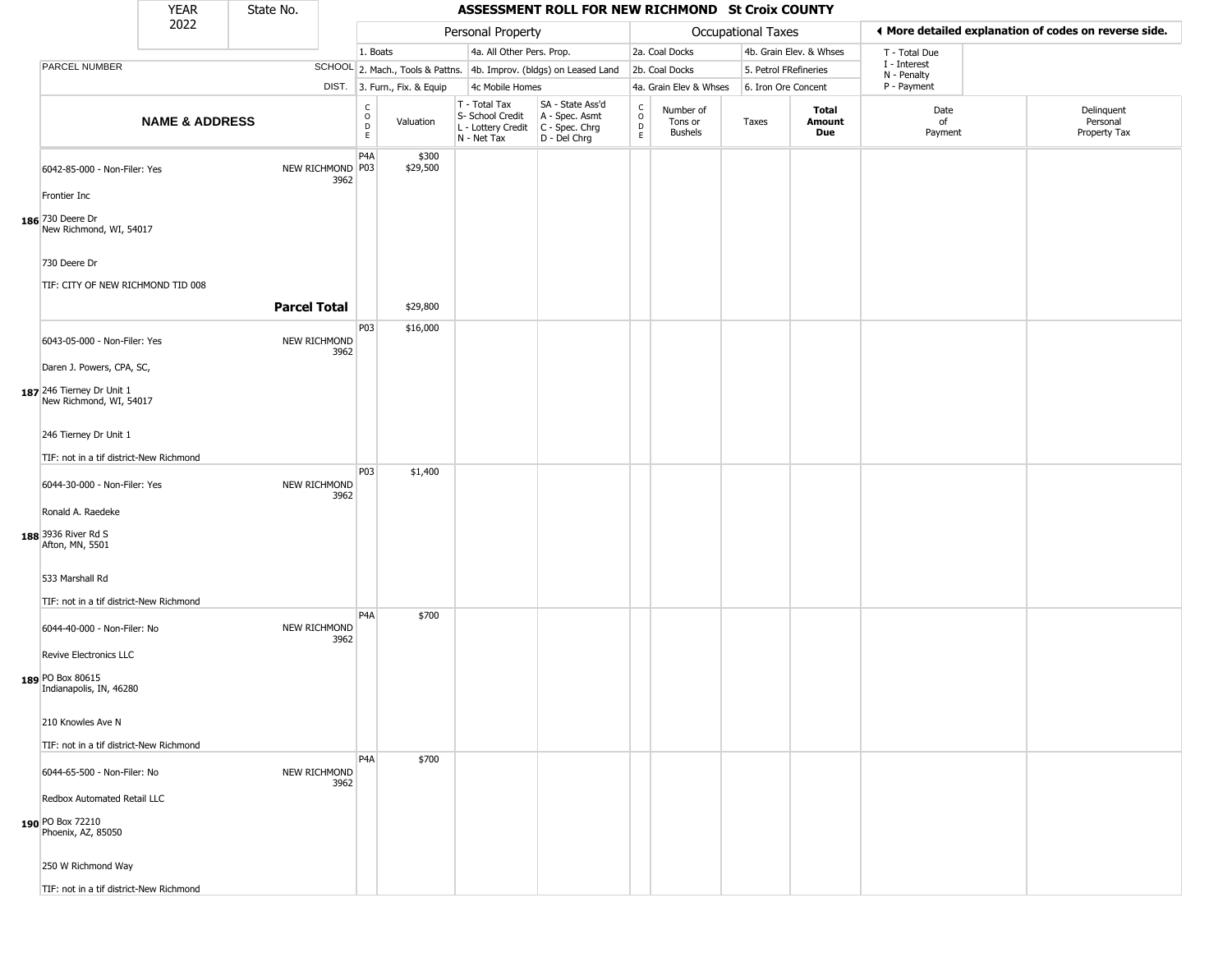|                                                                          | <b>YEAR</b>               | State No.           |      |                                                |                              |                                                                                       | ASSESSMENT ROLL FOR NEW RICHMOND St Croix COUNTY                    |                         |                                        |                           |                         |                             |                                                       |
|--------------------------------------------------------------------------|---------------------------|---------------------|------|------------------------------------------------|------------------------------|---------------------------------------------------------------------------------------|---------------------------------------------------------------------|-------------------------|----------------------------------------|---------------------------|-------------------------|-----------------------------|-------------------------------------------------------|
|                                                                          | 2022                      |                     |      |                                                |                              | Personal Property                                                                     |                                                                     |                         |                                        | <b>Occupational Taxes</b> |                         |                             | ◀ More detailed explanation of codes on reverse side. |
|                                                                          |                           |                     |      | 1. Boats                                       |                              | 4a. All Other Pers. Prop.                                                             |                                                                     |                         | 2a. Coal Docks                         |                           | 4b. Grain Elev. & Whses | T - Total Due               |                                                       |
| PARCEL NUMBER                                                            |                           |                     |      |                                                |                              |                                                                                       | SCHOOL 2. Mach., Tools & Pattns. 4b. Improv. (bldgs) on Leased Land |                         | 2b. Coal Docks                         | 5. Petrol FRefineries     |                         | I - Interest<br>N - Penalty |                                                       |
|                                                                          |                           |                     |      |                                                | DIST. 3. Furn., Fix. & Equip | 4c Mobile Homes                                                                       |                                                                     |                         | 4a. Grain Elev & Whses                 | 6. Iron Ore Concent       |                         | P - Payment                 |                                                       |
|                                                                          | <b>NAME &amp; ADDRESS</b> |                     |      | $\begin{matrix} 0 \\ 0 \\ D \end{matrix}$<br>E | Valuation                    | T - Total Tax<br>S- School Credit<br>L - Lottery Credit C - Spec. Chrg<br>N - Net Tax | SA - State Ass'd<br>A - Spec. Asmt<br>D - Del Chrg                  | $\frac{c}{0}$<br>D<br>E | Number of<br>Tons or<br><b>Bushels</b> | Taxes                     | Total<br>Amount<br>Due  | Date<br>of<br>Payment       | Delinquent<br>Personal<br>Property Tax                |
| 6044-65-600 - Non-Filer: Yes<br>Table 65                                 |                           | NEW RICHMOND P4A    | 3962 | P03                                            | \$1,300<br>\$2,400           |                                                                                       |                                                                     |                         |                                        |                           |                         |                             |                                                       |
| 191 729 N Knowles Ave Unit A<br>New Richmond, WI, 54017-1276             |                           |                     |      |                                                |                              |                                                                                       |                                                                     |                         |                                        |                           |                         |                             |                                                       |
| 729 N Knowles Ave Unit A<br>TIF: CITY OF NEW RICHMOND TID 007            |                           |                     |      |                                                |                              |                                                                                       |                                                                     |                         |                                        |                           |                         |                             |                                                       |
|                                                                          |                           | <b>Parcel Total</b> |      | P <sub>4</sub> A                               | \$3,700                      |                                                                                       |                                                                     |                         |                                        |                           |                         |                             |                                                       |
| 6044-70-000 - Non-Filer: No<br>Remington Law Office LLC                  |                           | NEW RICHMOND P03    | 3962 |                                                | \$100<br>\$6,000             |                                                                                       |                                                                     |                         |                                        |                           |                         |                             |                                                       |
| 192 126 S Knowles Ave<br>New Richmond, WI, 54017                         |                           |                     |      |                                                |                              |                                                                                       |                                                                     |                         |                                        |                           |                         |                             |                                                       |
| 126 S Knowles Ave                                                        |                           |                     |      |                                                |                              |                                                                                       |                                                                     |                         |                                        |                           |                         |                             |                                                       |
| TIF: not in a tif district-New Richmond                                  |                           |                     |      |                                                |                              |                                                                                       |                                                                     |                         |                                        |                           |                         |                             |                                                       |
|                                                                          |                           | <b>Parcel Total</b> |      |                                                | \$6,100                      |                                                                                       |                                                                     |                         |                                        |                           |                         |                             |                                                       |
|                                                                          |                           |                     |      |                                                |                              |                                                                                       |                                                                     |                         |                                        |                           |                         |                             |                                                       |
| 6044-95-000 - Non-Filer: Yes<br>AmeriVu Inn and Suites - New Richmond    |                           | NEW RICHMOND        | 3962 | P03                                            | \$19,400                     |                                                                                       |                                                                     |                         |                                        |                           |                         |                             |                                                       |
| 193 814 N Knowles Ave<br>New Richmond, WI, 54017                         |                           |                     |      |                                                |                              |                                                                                       |                                                                     |                         |                                        |                           |                         |                             |                                                       |
| 814 N Knowles Ave                                                        |                           |                     |      |                                                |                              |                                                                                       |                                                                     |                         |                                        |                           |                         |                             |                                                       |
| TIF: not in a tif district-New Richmond                                  |                           |                     |      | P03                                            | \$1,100                      |                                                                                       |                                                                     |                         |                                        |                           |                         |                             |                                                       |
| 6045-20-000 - Non-Filer: Yes<br>Le, Kelvin                               |                           | NEW RICHMOND        | 3962 |                                                |                              |                                                                                       |                                                                     |                         |                                        |                           |                         |                             |                                                       |
| 194 729 N Knowles Ave Ste c<br>New Richmond, WI, 54017                   |                           |                     |      |                                                |                              |                                                                                       |                                                                     |                         |                                        |                           |                         |                             |                                                       |
| 729 N Knowles Ave Unit C                                                 |                           |                     |      |                                                |                              |                                                                                       |                                                                     |                         |                                        |                           |                         |                             |                                                       |
| TIF: CITY OF NEW RICHMOND TID 007                                        |                           |                     |      | <b>P03</b>                                     | \$2,600                      |                                                                                       |                                                                     |                         |                                        |                           |                         |                             |                                                       |
| 6045-25-000 - Non-Filer: No                                              |                           | NEW RICHMOND        | 3962 |                                                |                              |                                                                                       |                                                                     |                         |                                        |                           |                         |                             |                                                       |
| SCHOLL'S WELLNESS CO, LLC<br>195 PO BOX 80615<br>INDIANAPOLIS, IN, 46280 |                           |                     |      |                                                |                              |                                                                                       |                                                                     |                         |                                        |                           |                         |                             |                                                       |
| 250 RICHMOND WAY                                                         |                           |                     |      |                                                |                              |                                                                                       |                                                                     |                         |                                        |                           |                         |                             |                                                       |
| TIF: not in a tif district-New Richmond                                  |                           |                     |      |                                                |                              |                                                                                       |                                                                     |                         |                                        |                           |                         |                             |                                                       |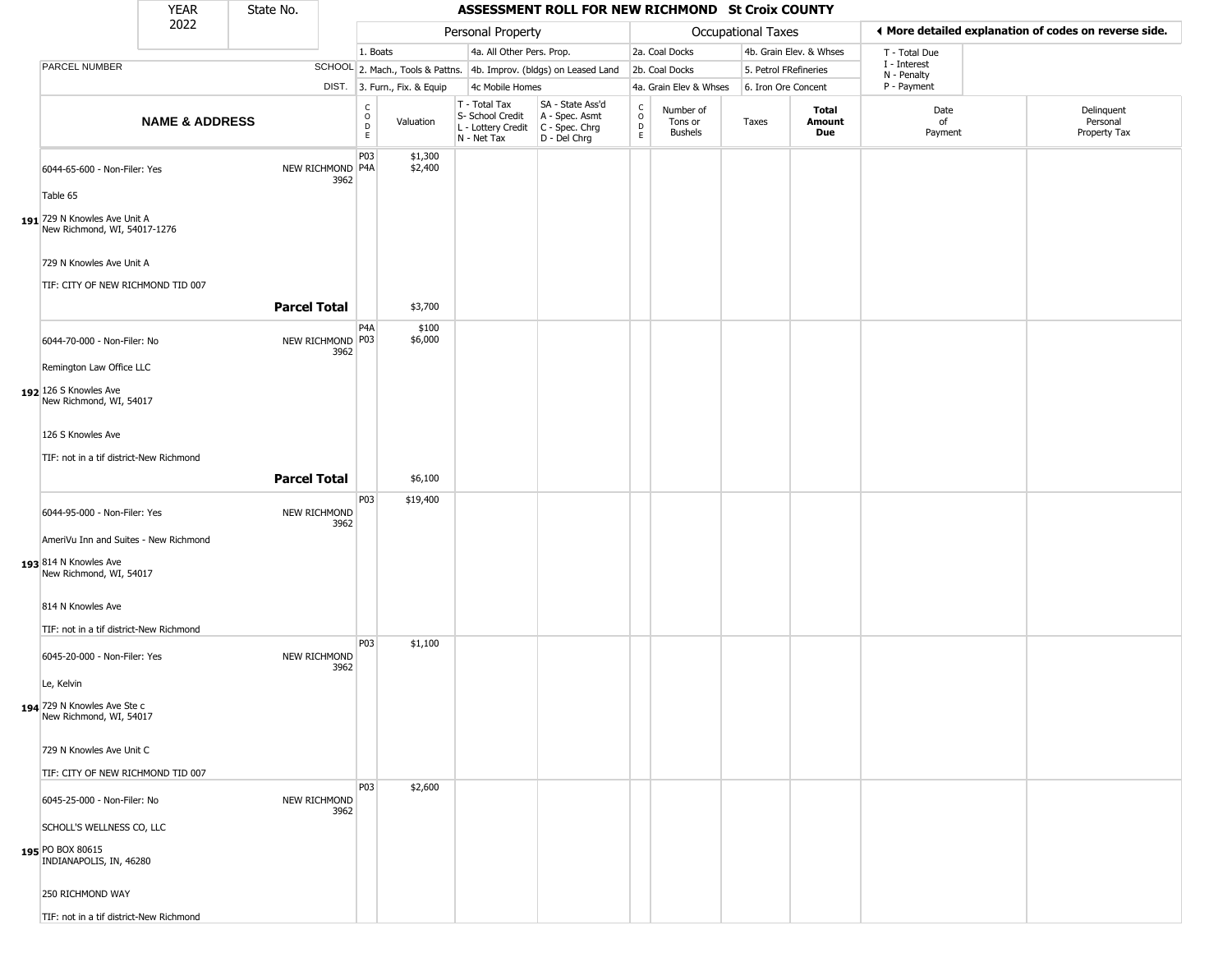|                                                               | YEAR                      | State No.           |                          |                                   |                              |                                                                                           | ASSESSMENT ROLL FOR NEW RICHMOND St Croix COUNTY                    |                                   |                                        |                           |                         |                             |                                                       |
|---------------------------------------------------------------|---------------------------|---------------------|--------------------------|-----------------------------------|------------------------------|-------------------------------------------------------------------------------------------|---------------------------------------------------------------------|-----------------------------------|----------------------------------------|---------------------------|-------------------------|-----------------------------|-------------------------------------------------------|
|                                                               | 2022                      |                     |                          |                                   |                              | Personal Property                                                                         |                                                                     |                                   |                                        | <b>Occupational Taxes</b> |                         |                             | ◀ More detailed explanation of codes on reverse side. |
|                                                               |                           |                     |                          | 1. Boats                          |                              | 4a. All Other Pers. Prop.                                                                 |                                                                     |                                   | 2a. Coal Docks                         |                           | 4b. Grain Elev. & Whses | T - Total Due               |                                                       |
| PARCEL NUMBER                                                 |                           |                     |                          |                                   |                              |                                                                                           | SCHOOL 2. Mach., Tools & Pattns. 4b. Improv. (bldgs) on Leased Land |                                   | 2b. Coal Docks                         | 5. Petrol FRefineries     |                         | I - Interest<br>N - Penalty |                                                       |
|                                                               |                           |                     |                          |                                   | DIST. 3. Furn., Fix. & Equip | 4c Mobile Homes                                                                           |                                                                     |                                   | 4a. Grain Elev & Whses                 | 6. Iron Ore Concent       |                         | P - Payment                 |                                                       |
|                                                               | <b>NAME &amp; ADDRESS</b> |                     |                          | C<br>$\circ$<br>$\mathsf{D}$<br>E | Valuation                    | T - Total Tax<br>S- School Credit<br>$L$ - Lottery Credit $C$ - Spec. Chrg<br>N - Net Tax | SA - State Ass'd<br>A - Spec. Asmt<br>D - Del Chrg                  | $\rm_{o}^{c}$<br>$\mathsf D$<br>E | Number of<br>Tons or<br><b>Bushels</b> | Taxes                     | Total<br>Amount<br>Due  | Date<br>of<br>Payment       | Delinquent<br>Personal<br>Property Tax                |
| 6045-30-000 - Non-Filer: No                                   |                           |                     | NEW RICHMOND P03<br>3962 | P <sub>4</sub> A                  | \$300<br>\$11,300            |                                                                                           |                                                                     |                                   |                                        |                           |                         |                             |                                                       |
| St Croix Cty Abstract & Title                                 |                           |                     |                          |                                   |                              |                                                                                           |                                                                     |                                   |                                        |                           |                         |                             |                                                       |
| 196 359 W Main<br>Ellsworth, WI, 54011                        |                           |                     |                          |                                   |                              |                                                                                           |                                                                     |                                   |                                        |                           |                         |                             |                                                       |
| 575 Knowles Ave N Unit B<br>TIF: CITY OF NEW RICHMOND TID 007 |                           |                     |                          |                                   |                              |                                                                                           |                                                                     |                                   |                                        |                           |                         |                             |                                                       |
|                                                               |                           | <b>Parcel Total</b> |                          |                                   | \$11,600                     |                                                                                           |                                                                     |                                   |                                        |                           |                         |                             |                                                       |
| 6045-40-000 - Non-Filer: No                                   |                           |                     | NEW RICHMOND P03<br>3962 | P <sub>4</sub> A                  | \$500<br>\$7,700             |                                                                                           |                                                                     |                                   |                                        |                           |                         |                             |                                                       |
| ST CROIX CHIROPRACTIC Susan Johnson                           |                           |                     |                          |                                   |                              |                                                                                           |                                                                     |                                   |                                        |                           |                         |                             |                                                       |
| 197 446 S Knowles Ave<br>New Richmond, WI, 54017              |                           |                     |                          |                                   |                              |                                                                                           |                                                                     |                                   |                                        |                           |                         |                             |                                                       |
| 446 S Knowles Ave                                             |                           |                     |                          |                                   |                              |                                                                                           |                                                                     |                                   |                                        |                           |                         |                             |                                                       |
| TIF: CITY OF NEW RICHMOND TID 009                             |                           |                     |                          |                                   |                              |                                                                                           |                                                                     |                                   |                                        |                           |                         |                             |                                                       |
|                                                               |                           | <b>Parcel Total</b> |                          |                                   | \$8,200                      |                                                                                           |                                                                     |                                   |                                        |                           |                         |                             |                                                       |
| 6045-50-000 - Non-Filer: Yes                                  |                           |                     | NEW RICHMOND P4A<br>3962 | P03                               | \$500<br>\$1,400             |                                                                                           |                                                                     |                                   |                                        |                           |                         |                             |                                                       |
| St Croix Financial Srvcs Inc                                  |                           |                     |                          |                                   |                              |                                                                                           |                                                                     |                                   |                                        |                           |                         |                             |                                                       |
| 198 248 S Knowles Ave<br>New Richmond, WI, 54017              |                           |                     |                          |                                   |                              |                                                                                           |                                                                     |                                   |                                        |                           |                         |                             |                                                       |
| 248 S Knowles Ave                                             |                           |                     |                          |                                   |                              |                                                                                           |                                                                     |                                   |                                        |                           |                         |                             |                                                       |
| TIF: not in a tif district-New Richmond                       |                           |                     |                          |                                   |                              |                                                                                           |                                                                     |                                   |                                        |                           |                         |                             |                                                       |
|                                                               |                           | <b>Parcel Total</b> |                          |                                   | \$1,900                      |                                                                                           |                                                                     |                                   |                                        |                           |                         |                             |                                                       |
|                                                               |                           |                     |                          | P03                               | \$6,800                      |                                                                                           |                                                                     |                                   |                                        |                           |                         |                             |                                                       |
| 6045-76-000 - Non-Filer: Yes                                  |                           |                     | NEW RICHMOND<br>3962     |                                   |                              |                                                                                           |                                                                     |                                   |                                        |                           |                         |                             |                                                       |
| JMS Foodservice Inc                                           |                           |                     |                          |                                   |                              |                                                                                           |                                                                     |                                   |                                        |                           |                         |                             |                                                       |
| 199 PO Box 3576<br>Chicago, IL, 60654                         |                           |                     |                          |                                   |                              |                                                                                           |                                                                     |                                   |                                        |                           |                         |                             |                                                       |
| 1127 W 8th St                                                 |                           |                     |                          |                                   |                              |                                                                                           |                                                                     |                                   |                                        |                           |                         |                             |                                                       |
| TIF: not in a tif district-New Richmond                       |                           |                     |                          |                                   |                              |                                                                                           |                                                                     |                                   |                                        |                           |                         |                             |                                                       |
| 6046-00-000 - Non-Filer: No                                   |                           |                     | NEW RICHMOND<br>3962     | P03                               | \$400                        |                                                                                           |                                                                     |                                   |                                        |                           |                         |                             |                                                       |
| Simma, Flottemesch & Orenstein, Ltd                           |                           |                     |                          |                                   |                              |                                                                                           |                                                                     |                                   |                                        |                           |                         |                             |                                                       |
| 200 901 Marquette Ave - Ste 2800<br>Minneapolis, MN, 55402    |                           |                     |                          |                                   |                              |                                                                                           |                                                                     |                                   |                                        |                           |                         |                             |                                                       |
| 111 N Knowles Ave                                             |                           |                     |                          |                                   |                              |                                                                                           |                                                                     |                                   |                                        |                           |                         |                             |                                                       |
| TIF: not in a tif district-New Richmond                       |                           |                     |                          |                                   |                              |                                                                                           |                                                                     |                                   |                                        |                           |                         |                             |                                                       |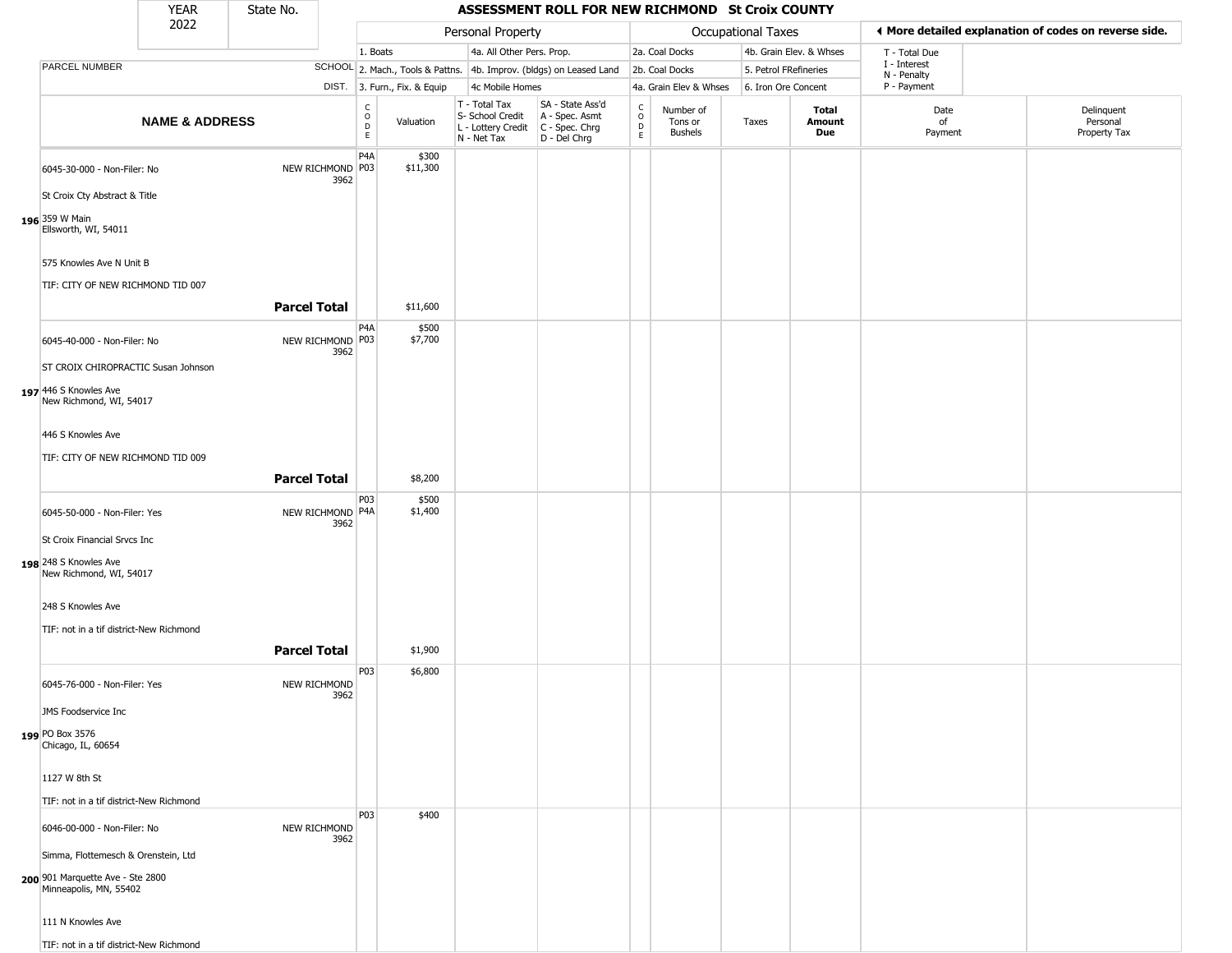|                                                                                                                | <b>YEAR</b>               | State No.           |                          |                                        |                              |                                                                        | ASSESSMENT ROLL FOR NEW RICHMOND St Croix COUNTY                     |                                   |                                        |                       |                         |                             |                                                       |
|----------------------------------------------------------------------------------------------------------------|---------------------------|---------------------|--------------------------|----------------------------------------|------------------------------|------------------------------------------------------------------------|----------------------------------------------------------------------|-----------------------------------|----------------------------------------|-----------------------|-------------------------|-----------------------------|-------------------------------------------------------|
|                                                                                                                | 2022                      |                     |                          |                                        |                              | Personal Property                                                      |                                                                      |                                   |                                        | Occupational Taxes    |                         |                             | ◀ More detailed explanation of codes on reverse side. |
|                                                                                                                |                           |                     |                          | 1. Boats                               |                              | 4a. All Other Pers. Prop.                                              |                                                                      |                                   | 2a. Coal Docks                         |                       | 4b. Grain Elev. & Whses | T - Total Due               |                                                       |
| PARCEL NUMBER                                                                                                  |                           |                     |                          |                                        |                              |                                                                        | SCHOOL 2. Mach., Tools & Pattns. 4b. Improv. (bldgs) on Leased Land  |                                   | 2b. Coal Docks                         | 5. Petrol FRefineries |                         | I - Interest<br>N - Penalty |                                                       |
|                                                                                                                |                           |                     |                          |                                        | DIST. 3. Furn., Fix. & Equip | 4c Mobile Homes                                                        |                                                                      |                                   | 4a. Grain Elev & Whses                 | 6. Iron Ore Concent   |                         | P - Payment                 |                                                       |
|                                                                                                                | <b>NAME &amp; ADDRESS</b> |                     |                          | $_{\rm o}^{\rm c}$<br>D<br>$\mathsf E$ | Valuation                    | T - Total Tax<br>S- School Credit<br>L - Lottery Credit<br>N - Net Tax | SA - State Ass'd<br>A - Spec. Asmt<br>C - Spec. Chrg<br>D - Del Chrg | $\mathsf{C}$<br>$\circ$<br>D<br>E | Number of<br>Tons or<br><b>Bushels</b> | Taxes                 | Total<br>Amount<br>Due  | Date<br>of<br>Payment       | Delinquent<br>Personal<br>Property Tax                |
| 6046-20-000 - Non-Filer: Yes<br>Shamrock Club of New Richmond<br>$201$ 123 W 3rd St<br>New Richmond, WI, 54017 |                           |                     | NEW RICHMOND<br>3962     | P03                                    | \$12,100                     |                                                                        |                                                                      |                                   |                                        |                       |                         |                             |                                                       |
| 123 W 3rd St<br>TIF: not in a tif district-New Richmond                                                        |                           |                     |                          |                                        |                              |                                                                        |                                                                      |                                   |                                        |                       |                         |                             |                                                       |
| 6046-50-000 - Non-Filer: Yes<br>Short Dance Studios                                                            |                           |                     | NEW RICHMOND P03<br>3962 | P <sub>4</sub> A                       | \$1,400<br>\$9,900           |                                                                        |                                                                      |                                   |                                        |                       |                         |                             |                                                       |
| 202 7595 Cahill Ct<br>Invergrove Height, MN, 55076<br>152 E 4th St<br>TIF: not in a tif district-New Richmond  |                           | <b>Parcel Total</b> |                          |                                        | \$11,300                     |                                                                        |                                                                      |                                   |                                        |                       |                         |                             |                                                       |
| 6046-55-000 - Non-Filer: Yes                                                                                   |                           |                     | NEW RICHMOND             | P <sub>03</sub>                        | \$600                        |                                                                        |                                                                      |                                   |                                        |                       |                         |                             |                                                       |
| Shoots and Stems                                                                                               |                           |                     | 3962                     |                                        |                              |                                                                        |                                                                      |                                   |                                        |                       |                         |                             |                                                       |
| 203 228 Paperjack Dr Ste 2<br>New Richmond, WI, 54017                                                          |                           |                     |                          |                                        |                              |                                                                        |                                                                      |                                   |                                        |                       |                         |                             |                                                       |
| 228 Paperjack Dr Ste 2                                                                                         |                           |                     |                          |                                        |                              |                                                                        |                                                                      |                                   |                                        |                       |                         |                             |                                                       |
| TIF: not in a tif district-New Richmond                                                                        |                           |                     |                          |                                        |                              |                                                                        |                                                                      |                                   |                                        |                       |                         |                             |                                                       |
| 6046-60-000 - Non-Filer: No<br>Short Elliott Hendrickson, Inc.                                                 |                           |                     | NEW RICHMOND P03<br>3962 | P <sub>4</sub> A                       | \$500<br>\$15,500            |                                                                        |                                                                      |                                   |                                        |                       |                         |                             |                                                       |
| 204 3535 Vadnais Center Dr<br>St. Paul, MN, 55110                                                              |                           |                     |                          |                                        |                              |                                                                        |                                                                      |                                   |                                        |                       |                         |                             |                                                       |
| 156 High St Unit 300<br>TIF: not in a tif district-New Richmond                                                |                           |                     |                          |                                        |                              |                                                                        |                                                                      |                                   |                                        |                       |                         |                             |                                                       |
|                                                                                                                |                           | <b>Parcel Total</b> |                          |                                        | \$16,000                     |                                                                        |                                                                      |                                   |                                        |                       |                         |                             |                                                       |
| 6046-80-000 - Non-Filer: No<br>Simon Electric Construction Co., Inc Judy Simon                                 |                           |                     | NEW RICHMOND P03<br>3962 | P4A                                    | \$400<br>\$5,400             |                                                                        |                                                                      |                                   |                                        |                       |                         |                             |                                                       |
| 205 345 St Croix Ave<br>New Richmond, WI, 54017                                                                |                           |                     |                          |                                        |                              |                                                                        |                                                                      |                                   |                                        |                       |                         |                             |                                                       |
| 345 St Croix Ave                                                                                               |                           |                     |                          |                                        |                              |                                                                        |                                                                      |                                   |                                        |                       |                         |                             |                                                       |
| TIF: CITY OF NEW RICHMOND TID 005                                                                              |                           |                     |                          |                                        |                              |                                                                        |                                                                      |                                   |                                        |                       |                         |                             |                                                       |
|                                                                                                                |                           | <b>Parcel Total</b> |                          |                                        | \$5,800                      |                                                                        |                                                                      |                                   |                                        |                       |                         |                             |                                                       |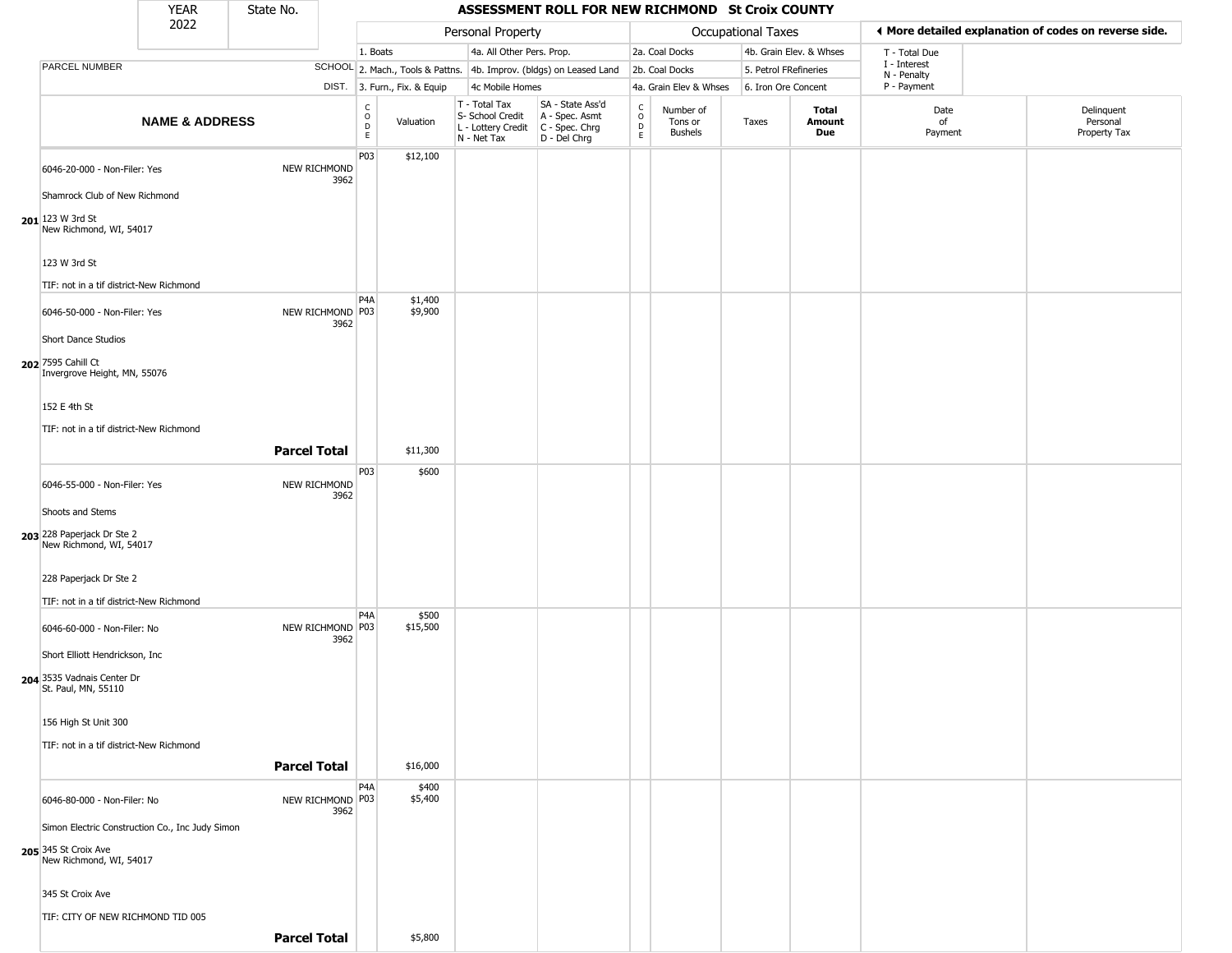|                                                                                   | <b>YEAR</b>               | State No.           |                          |                                    |                              |                                                                        | ASSESSMENT ROLL FOR NEW RICHMOND St Croix COUNTY                     |                         |                                        |                       |                         |                                                       |                                        |
|-----------------------------------------------------------------------------------|---------------------------|---------------------|--------------------------|------------------------------------|------------------------------|------------------------------------------------------------------------|----------------------------------------------------------------------|-------------------------|----------------------------------------|-----------------------|-------------------------|-------------------------------------------------------|----------------------------------------|
|                                                                                   | 2022                      |                     |                          |                                    |                              | Personal Property                                                      |                                                                      |                         |                                        | Occupational Taxes    |                         | ◀ More detailed explanation of codes on reverse side. |                                        |
|                                                                                   |                           |                     |                          | 1. Boats                           |                              | 4a. All Other Pers. Prop.                                              |                                                                      |                         | 2a. Coal Docks                         |                       | 4b. Grain Elev. & Whses | T - Total Due                                         |                                        |
| PARCEL NUMBER                                                                     |                           |                     |                          |                                    |                              |                                                                        | SCHOOL 2. Mach., Tools & Pattns. 4b. Improv. (bldgs) on Leased Land  |                         | 2b. Coal Docks                         | 5. Petrol FRefineries |                         | I - Interest<br>N - Penalty                           |                                        |
|                                                                                   |                           |                     |                          |                                    | DIST. 3. Furn., Fix. & Equip | 4c Mobile Homes                                                        |                                                                      |                         | 4a. Grain Elev & Whses                 | 6. Iron Ore Concent   |                         | P - Payment                                           |                                        |
|                                                                                   | <b>NAME &amp; ADDRESS</b> |                     |                          | $\int_{0}^{c}$<br>$\mathsf D$<br>E | Valuation                    | T - Total Tax<br>S- School Credit<br>L - Lottery Credit<br>N - Net Tax | SA - State Ass'd<br>A - Spec. Asmt<br>C - Spec. Chrg<br>D - Del Chrg | $\frac{C}{O}$<br>D<br>E | Number of<br>Tons or<br><b>Bushels</b> | Taxes                 | Total<br>Amount<br>Due  | Date<br>of<br>Payment                                 | Delinquent<br>Personal<br>Property Tax |
| 6047-00-000 - Non-Filer: Yes                                                      |                           |                     | NEW RICHMOND<br>3962     | P03                                | \$6,100                      |                                                                        |                                                                      |                         |                                        |                       |                         |                                                       |                                        |
| Skatrud, Arne, Attorney                                                           |                           |                     |                          |                                    |                              |                                                                        |                                                                      |                         |                                        |                       |                         |                                                       |                                        |
| 206 539 South Knowles Avenue<br>NEW RICHMOND, WI, 54017                           |                           |                     |                          |                                    |                              |                                                                        |                                                                      |                         |                                        |                       |                         |                                                       |                                        |
| 539 South Knowles Avenue                                                          |                           |                     |                          |                                    |                              |                                                                        |                                                                      |                         |                                        |                       |                         |                                                       |                                        |
| TIF: not in a tif district-New Richmond                                           |                           |                     |                          | P <sub>4</sub> A                   |                              |                                                                        |                                                                      |                         |                                        |                       |                         |                                                       |                                        |
| 6047-26-000 - Non-Filer: Yes                                                      |                           |                     | NEW RICHMOND P03<br>3962 |                                    | \$9,700<br>\$86,300          |                                                                        |                                                                      |                         |                                        |                       |                         |                                                       |                                        |
| <b>Skoglund Properties</b><br>207 1985 145th St<br>New Richmond, WI, 54017        |                           |                     |                          |                                    |                              |                                                                        |                                                                      |                         |                                        |                       |                         |                                                       |                                        |
| 753 N Knowles Ave                                                                 |                           |                     |                          |                                    |                              |                                                                        |                                                                      |                         |                                        |                       |                         |                                                       |                                        |
| TIF: CITY OF NEW RICHMOND TID 007                                                 |                           | <b>Parcel Total</b> |                          |                                    | \$96,000                     |                                                                        |                                                                      |                         |                                        |                       |                         |                                                       |                                        |
| 6047-35-000 - Non-Filer: Yes                                                      |                           |                     | NEW RICHMOND<br>3962     | P03                                | \$1,100                      |                                                                        |                                                                      |                         |                                        |                       |                         |                                                       |                                        |
| Smallidge Family Trust                                                            |                           |                     |                          |                                    |                              |                                                                        |                                                                      |                         |                                        |                       |                         |                                                       |                                        |
| 208 1308 Falcon Pl<br>New Richmond, WI, 54017                                     |                           |                     |                          |                                    |                              |                                                                        |                                                                      |                         |                                        |                       |                         |                                                       |                                        |
| 875 S Dakota Ave                                                                  |                           |                     |                          |                                    |                              |                                                                        |                                                                      |                         |                                        |                       |                         |                                                       |                                        |
| TIF: not in a tif district-New Richmond                                           |                           |                     |                          |                                    |                              |                                                                        |                                                                      |                         |                                        |                       |                         |                                                       |                                        |
| 6047-70-000 - Non-Filer: Yes                                                      |                           |                     | NEW RICHMOND<br>3962     | P03                                | \$2,800                      |                                                                        |                                                                      |                         |                                        |                       |                         |                                                       |                                        |
| <b>Smallidge Properties</b><br>209 315 Greaton Rd<br>New Richmond, WI, 54017      |                           |                     |                          |                                    |                              |                                                                        |                                                                      |                         |                                        |                       |                         |                                                       |                                        |
| 835 E 6th St                                                                      |                           |                     |                          |                                    |                              |                                                                        |                                                                      |                         |                                        |                       |                         |                                                       |                                        |
| TIF: not in a tif district-New Richmond                                           |                           |                     |                          | <b>P03</b>                         | \$3,000                      |                                                                        |                                                                      |                         |                                        |                       |                         |                                                       |                                        |
| 6047-70-100 - Non-Filer: Yes                                                      |                           |                     | NEW RICHMOND<br>3962     |                                    |                              |                                                                        |                                                                      |                         |                                        |                       |                         |                                                       |                                        |
| Smallidge, Daniel & Warren R Jr.<br>210 315 Greaton Rd<br>New Richmond, WI, 54017 |                           |                     |                          |                                    |                              |                                                                        |                                                                      |                         |                                        |                       |                         |                                                       |                                        |
| 840 E 6th St                                                                      |                           |                     |                          |                                    |                              |                                                                        |                                                                      |                         |                                        |                       |                         |                                                       |                                        |
| TIF: not in a tif district-New Richmond                                           |                           |                     |                          |                                    |                              |                                                                        |                                                                      |                         |                                        |                       |                         |                                                       |                                        |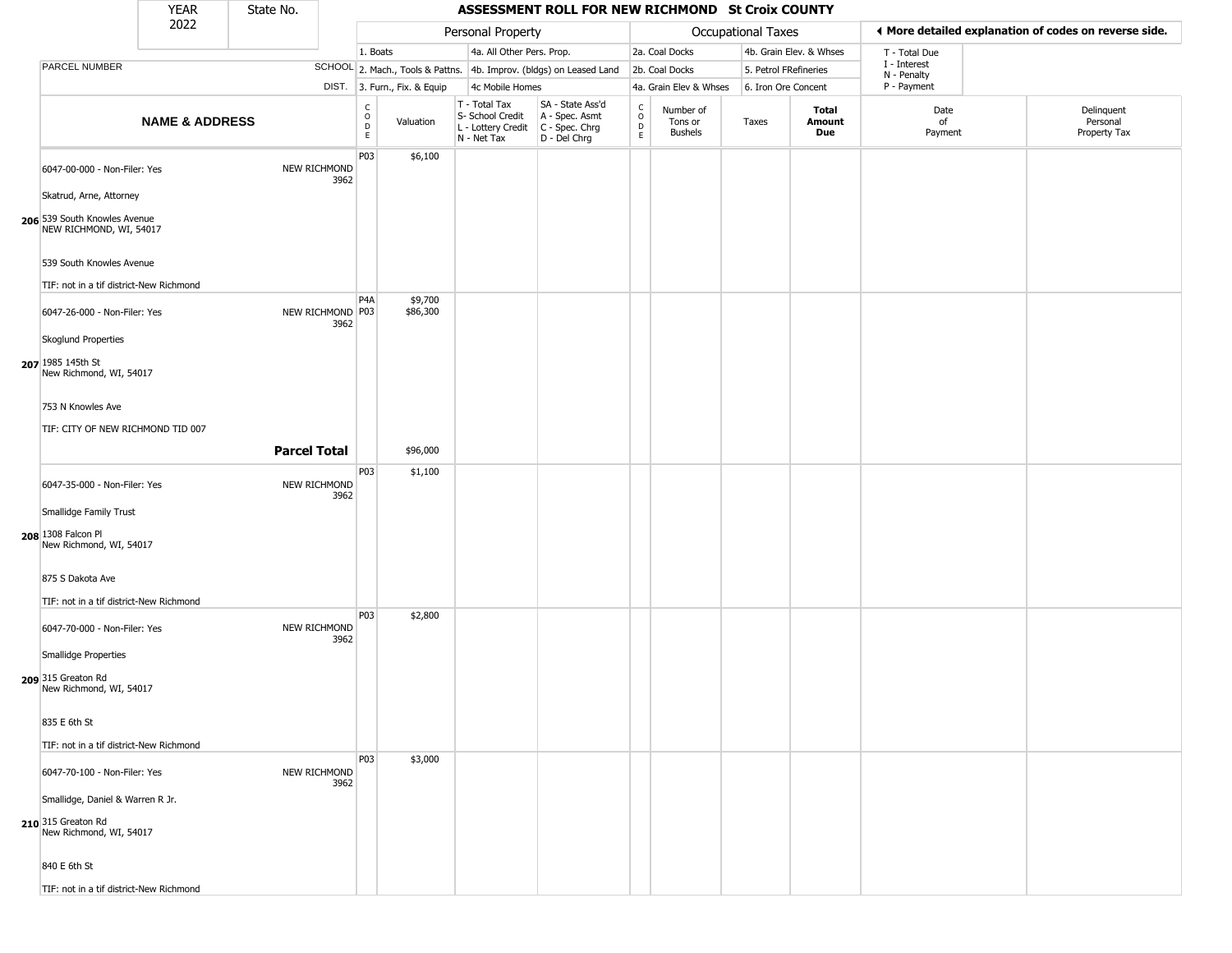|                                                    | <b>YEAR</b>               | State No.           |                          |                                                  |                              |                                                                        | ASSESSMENT ROLL FOR NEW RICHMOND St Croix COUNTY                     |                                        |                                 |                       |                         |                             |                                                       |
|----------------------------------------------------|---------------------------|---------------------|--------------------------|--------------------------------------------------|------------------------------|------------------------------------------------------------------------|----------------------------------------------------------------------|----------------------------------------|---------------------------------|-----------------------|-------------------------|-----------------------------|-------------------------------------------------------|
|                                                    | 2022                      |                     |                          |                                                  |                              | Personal Property                                                      |                                                                      |                                        |                                 | Occupational Taxes    |                         |                             | ◀ More detailed explanation of codes on reverse side. |
|                                                    |                           |                     |                          | 1. Boats                                         |                              | 4a. All Other Pers. Prop.                                              |                                                                      |                                        | 2a. Coal Docks                  |                       | 4b. Grain Elev. & Whses | T - Total Due               |                                                       |
| PARCEL NUMBER                                      |                           |                     |                          |                                                  |                              |                                                                        | SCHOOL 2. Mach., Tools & Pattns. 4b. Improv. (bldgs) on Leased Land  |                                        | 2b. Coal Docks                  | 5. Petrol FRefineries |                         | I - Interest<br>N - Penalty |                                                       |
|                                                    |                           |                     |                          |                                                  | DIST. 3. Furn., Fix. & Equip | 4c Mobile Homes                                                        |                                                                      |                                        | 4a. Grain Elev & Whses          | 6. Iron Ore Concent   |                         | P - Payment                 |                                                       |
|                                                    | <b>NAME &amp; ADDRESS</b> |                     |                          | $_{\rm o}^{\rm c}$<br>$\mathsf D$<br>$\mathsf E$ | Valuation                    | T - Total Tax<br>S- School Credit<br>L - Lottery Credit<br>N - Net Tax | SA - State Ass'd<br>A - Spec. Asmt<br>C - Spec. Chrg<br>D - Del Chrg | $\frac{c}{0}$<br>$\mathsf D$<br>$\,$ E | Number of<br>Tons or<br>Bushels | Taxes                 | Total<br>Amount<br>Due  | Date<br>of<br>Payment       | Delinquent<br>Personal<br>Property Tax                |
| 6047-80-000 - Non-Filer: No                        |                           | NEW RICHMOND        | 3962                     | P03                                              | \$8,000                      |                                                                        |                                                                      |                                        |                                 |                       |                         |                             |                                                       |
| SmuckerFoodservice, Inc                            |                           |                     |                          |                                                  |                              |                                                                        |                                                                      |                                        |                                 |                       |                         |                             |                                                       |
| 211 PO Box 3576<br>Chicago, IL, 60654              |                           |                     |                          |                                                  |                              |                                                                        |                                                                      |                                        |                                 |                       |                         |                             |                                                       |
| 1127 W 8th St                                      |                           |                     |                          |                                                  |                              |                                                                        |                                                                      |                                        |                                 |                       |                         |                             |                                                       |
| TIF: not in a tif district-New Richmond            |                           |                     |                          |                                                  |                              |                                                                        |                                                                      |                                        |                                 |                       |                         |                             |                                                       |
| 6048-00-000 - Non-Filer: Yes<br>SPINAL KINETICS    |                           |                     | NEW RICHMOND<br>3962     | P03                                              | \$6,100                      |                                                                        |                                                                      |                                        |                                 |                       |                         |                             |                                                       |
| 212 246 TIERNEY DR<br>NEW RICHMOND, WI, 54017      |                           |                     |                          |                                                  |                              |                                                                        |                                                                      |                                        |                                 |                       |                         |                             |                                                       |
| 246 TIERNEY DR                                     |                           |                     |                          |                                                  |                              |                                                                        |                                                                      |                                        |                                 |                       |                         |                             |                                                       |
| TIF: not in a tif district-New Richmond            |                           |                     |                          | P03                                              | \$3,600                      |                                                                        |                                                                      |                                        |                                 |                       |                         |                             |                                                       |
| 6048-50-000 - Non-Filer: Yes                       |                           |                     | NEW RICHMOND<br>3962     |                                                  |                              |                                                                        |                                                                      |                                        |                                 |                       |                         |                             |                                                       |
| Staff Management/ SMX                              |                           |                     |                          |                                                  |                              |                                                                        |                                                                      |                                        |                                 |                       |                         |                             |                                                       |
| 213 705 Wisconsin Drive<br>NEW RICHMOND, WI, 54017 |                           |                     |                          |                                                  |                              |                                                                        |                                                                      |                                        |                                 |                       |                         |                             |                                                       |
| 705 Wisconsin Drive                                |                           |                     |                          |                                                  |                              |                                                                        |                                                                      |                                        |                                 |                       |                         |                             |                                                       |
| TIF: not in a tif district-New Richmond            |                           |                     |                          |                                                  |                              |                                                                        |                                                                      |                                        |                                 |                       |                         |                             |                                                       |
| 6048-50-110 - Non-Filer: Yes                       |                           |                     | NEW RICHMOND P03<br>3962 | P <sub>4</sub> A                                 | \$4,700<br>\$5,400           |                                                                        |                                                                      |                                        |                                 |                       |                         |                             |                                                       |
| St Croix Power Sports Inc                          |                           |                     |                          |                                                  |                              |                                                                        |                                                                      |                                        |                                 |                       |                         |                             |                                                       |
| 214 1178 County Rd H<br>New Richmond, WI, 54017    |                           |                     |                          |                                                  |                              |                                                                        |                                                                      |                                        |                                 |                       |                         |                             |                                                       |
| 1075 N 4th St                                      |                           |                     |                          |                                                  |                              |                                                                        |                                                                      |                                        |                                 |                       |                         |                             |                                                       |
| TIF: CITY OF NEW RICHMOND TID 008                  |                           |                     |                          |                                                  |                              |                                                                        |                                                                      |                                        |                                 |                       |                         |                             |                                                       |
|                                                    |                           | <b>Parcel Total</b> |                          |                                                  | \$10,100                     |                                                                        |                                                                      |                                        |                                 |                       |                         |                             |                                                       |
| 6048-51-000 - Non-Filer: Yes                       |                           |                     | NEW RICHMOND<br>3962     | P03                                              | \$1,400                      |                                                                        |                                                                      |                                        |                                 |                       |                         |                             |                                                       |
| S & S Service Parts                                |                           |                     |                          |                                                  |                              |                                                                        |                                                                      |                                        |                                 |                       |                         |                             |                                                       |
| 215 409 St Croix Ave<br>New Richmond, WI, 54017    |                           |                     |                          |                                                  |                              |                                                                        |                                                                      |                                        |                                 |                       |                         |                             |                                                       |
| 409 St Croix Ave                                   |                           |                     |                          |                                                  |                              |                                                                        |                                                                      |                                        |                                 |                       |                         |                             |                                                       |
| TIF: CITY OF NEW RICHMOND TID 005                  |                           |                     |                          |                                                  |                              |                                                                        |                                                                      |                                        |                                 |                       |                         |                             |                                                       |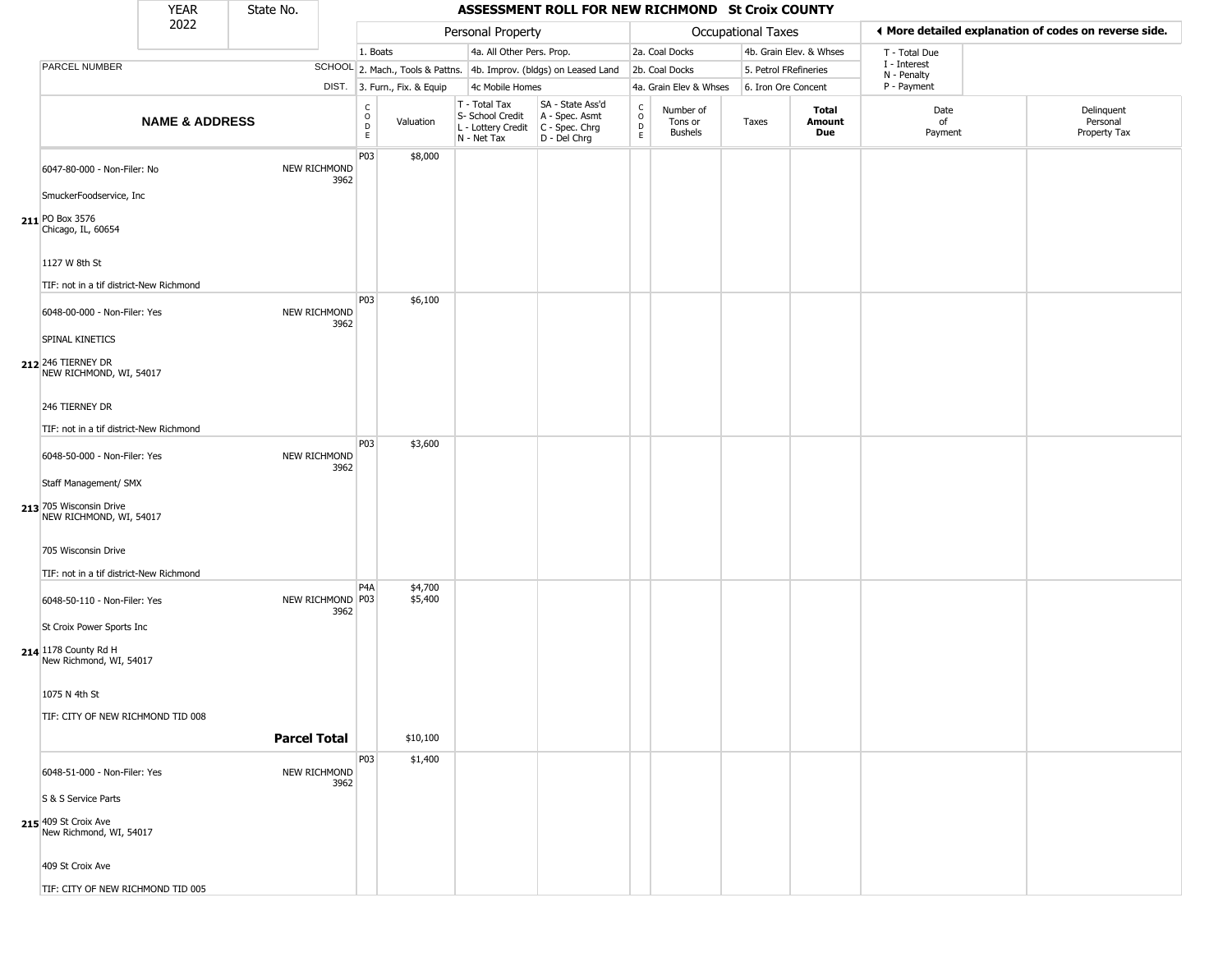|                                                                                           | <b>YEAR</b>               | State No.           |                          |                                                          |                              |                                                                                         | ASSESSMENT ROLL FOR NEW RICHMOND St Croix COUNTY                    |                   |                                 |                       |                         |                             |                                                       |
|-------------------------------------------------------------------------------------------|---------------------------|---------------------|--------------------------|----------------------------------------------------------|------------------------------|-----------------------------------------------------------------------------------------|---------------------------------------------------------------------|-------------------|---------------------------------|-----------------------|-------------------------|-----------------------------|-------------------------------------------------------|
|                                                                                           | 2022                      |                     |                          |                                                          |                              | Personal Property                                                                       |                                                                     |                   |                                 | Occupational Taxes    |                         |                             | ◀ More detailed explanation of codes on reverse side. |
|                                                                                           |                           |                     |                          | 1. Boats                                                 |                              | 4a. All Other Pers. Prop.                                                               |                                                                     |                   | 2a. Coal Docks                  |                       | 4b. Grain Elev. & Whses | T - Total Due               |                                                       |
| PARCEL NUMBER                                                                             |                           |                     |                          |                                                          |                              |                                                                                         | SCHOOL 2. Mach., Tools & Pattns. 4b. Improv. (bldgs) on Leased Land |                   | 2b. Coal Docks                  | 5. Petrol FRefineries |                         | I - Interest<br>N - Penalty |                                                       |
|                                                                                           |                           |                     |                          |                                                          | DIST. 3. Furn., Fix. & Equip | 4c Mobile Homes                                                                         |                                                                     |                   | 4a. Grain Elev & Whses          | 6. Iron Ore Concent   |                         | P - Payment                 |                                                       |
|                                                                                           | <b>NAME &amp; ADDRESS</b> |                     |                          | $\begin{matrix} 0 \\ 0 \\ D \end{matrix}$<br>$\mathsf E$ | Valuation                    | T - Total Tax<br>S- School Credit<br>L - Lottery Credit   C - Spec. Chrg<br>N - Net Tax | SA - State Ass'd<br>A - Spec. Asmt<br>D - Del Chrg                  | C<br>0<br>D<br>E. | Number of<br>Tons or<br>Bushels | Taxes                 | Total<br>Amount<br>Due  | Date<br>of<br>Payment       | Delinquent<br>Personal<br>Property Tax                |
| 6048-52-000 - Non-Filer: No<br>THE SPACE FOR CREATIVITY, INC ATTN WILLIAM BUELL           |                           |                     | NEW RICHMOND<br>3962     | P03                                                      | \$2,000                      |                                                                                         |                                                                     |                   |                                 |                       |                         |                             |                                                       |
| 216 2015 HIGHLAND CIR<br>HUDSON, WI, 54016                                                |                           |                     |                          |                                                          |                              |                                                                                         |                                                                     |                   |                                 |                       |                         |                             |                                                       |
| 156 High St Unit 200                                                                      |                           |                     |                          |                                                          |                              |                                                                                         |                                                                     |                   |                                 |                       |                         |                             |                                                       |
| TIF: not in a tif district-New Richmond                                                   |                           |                     |                          | <b>P03</b>                                               | \$2,468,300                  |                                                                                         |                                                                     |                   |                                 |                       |                         |                             |                                                       |
| 6048-54-000 - Non-Filer: No<br>TJADER & HIGHSTROM UTILITY SERVICES LLC TAX DEPARTMENT     |                           |                     | NEW RICHMOND<br>3962     |                                                          |                              |                                                                                         |                                                                     |                   |                                 |                       |                         |                             |                                                       |
| 217 3980 RCA BLVD, STE 8000<br>PALM BEACH GARDENS, FL, 33410                              |                           |                     |                          |                                                          |                              |                                                                                         |                                                                     |                   |                                 |                       |                         |                             |                                                       |
| 541 Industrial Blvd                                                                       |                           |                     |                          |                                                          |                              |                                                                                         |                                                                     |                   |                                 |                       |                         |                             |                                                       |
| TIF: CITY OF NEW RICHMOND TID 008                                                         |                           |                     |                          |                                                          |                              |                                                                                         |                                                                     |                   |                                 |                       |                         |                             |                                                       |
| 6048-73-000 - Non-Filer: Yes                                                              |                           |                     | NEW RICHMOND P03<br>3962 | P <sub>4</sub> A                                         | \$100<br>\$700               |                                                                                         |                                                                     |                   |                                 |                       |                         |                             |                                                       |
| Matt Berquam State Farm Agent                                                             |                           |                     |                          |                                                          |                              |                                                                                         |                                                                     |                   |                                 |                       |                         |                             |                                                       |
| 218 1482 St Croix Ave<br>New Richmond, WI, 54017                                          |                           |                     |                          |                                                          |                              |                                                                                         |                                                                     |                   |                                 |                       |                         |                             |                                                       |
| 1482 St Croix Ave Unit B<br>TIF: CITY OF NEW RICHMOND TID 006                             |                           |                     |                          |                                                          |                              |                                                                                         |                                                                     |                   |                                 |                       |                         |                             |                                                       |
|                                                                                           |                           | <b>Parcel Total</b> |                          |                                                          | \$800                        |                                                                                         |                                                                     |                   |                                 |                       |                         |                             |                                                       |
| 6048-77-000 - Non-Filer: No                                                               |                           |                     | NEW RICHMOND<br>3962     | P03                                                      | \$1,800                      |                                                                                         |                                                                     |                   |                                 |                       |                         |                             |                                                       |
| State Farm Mutual Auto Ins Co New Richmond TAX<br>COMPLIANCE_PROPERTY TAX                 |                           |                     |                          |                                                          |                              |                                                                                         |                                                                     |                   |                                 |                       |                         |                             |                                                       |
| 219 PO BOX 2155<br>Bloomington, IL, 61702                                                 |                           |                     |                          |                                                          |                              |                                                                                         |                                                                     |                   |                                 |                       |                         |                             |                                                       |
| 245 S Knowles Ave Unit B                                                                  |                           |                     |                          |                                                          |                              |                                                                                         |                                                                     |                   |                                 |                       |                         |                             |                                                       |
| TIF: not in a tif district-New Richmond                                                   |                           |                     |                          | P03                                                      | \$800                        |                                                                                         |                                                                     |                   |                                 |                       |                         |                             |                                                       |
| 6048-79-000 - Non-Filer: Yes                                                              |                           |                     | NEW RICHMOND<br>3962     |                                                          |                              |                                                                                         |                                                                     |                   |                                 |                       |                         |                             |                                                       |
| Frank Steward STATE FARM AGENT<br>220 245 S Knowles Ave Unit B<br>New Richmond, WI, 54017 |                           |                     |                          |                                                          |                              |                                                                                         |                                                                     |                   |                                 |                       |                         |                             |                                                       |
| 245 S Knowles Ave Unit B                                                                  |                           |                     |                          |                                                          |                              |                                                                                         |                                                                     |                   |                                 |                       |                         |                             |                                                       |
| TIF: not in a tif district-New Richmond                                                   |                           |                     |                          |                                                          |                              |                                                                                         |                                                                     |                   |                                 |                       |                         |                             |                                                       |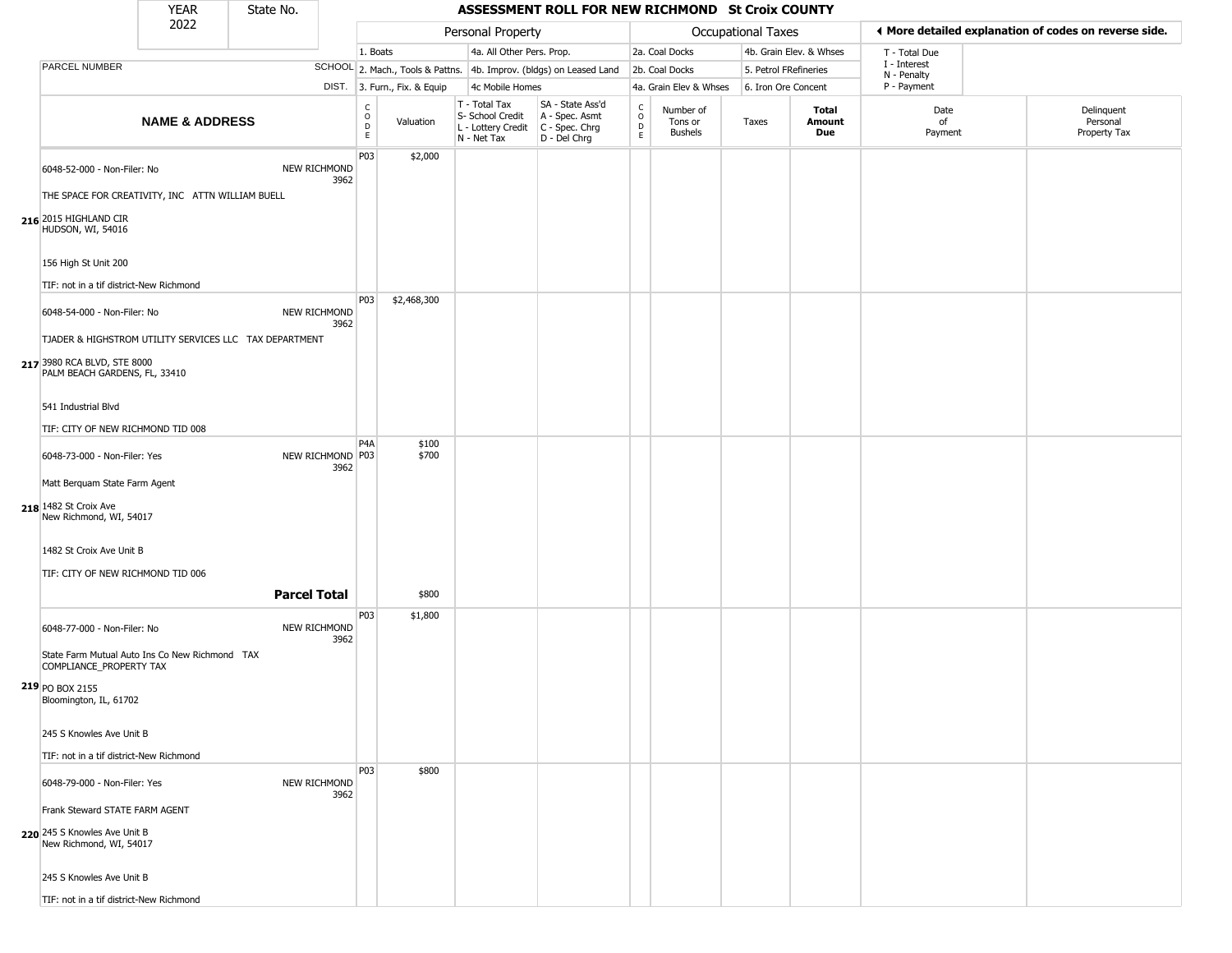YEAR **ASSESSMENT ROLL FOR NEW RICHMOND St Croix COUNTY** 2022 DIST. 3. Furn., Fix. & Equip PARCEL NUMBER **NAME & ADDRESS** State No. C O D E Valuation T - Total Tax S- School Credit A - Spec. Asmt L - Lottery Credit C - Spec. Chrg N - Net Tax SA - State Ass'd D - Del Chrg C O D E Number of Tons or Bushels Taxes **Total Amount Due** Date of Payment Delinquent Personal Property Tax Personal Property **Calculational Taxes** 1. Boats **4a. All Other Pers. Prop.** 2a. Coal Docks 4b. Grain Elev. & Whses SCHOOL 2. Mach., Tools & Pattns. 4b. Improv. (bldgs) on Leased Land 2b. Coal Docks 5. Petrol FRefineries 4c Mobile Homes 4a. Grain Elev & Whses 6. Iron Ore Concent T - Total Due I - Interest N - Penalty P - Payment 3**More detailed explanation of codes on reverse side. 221** PO Box 720 6048-81-000 - Non-Filer: No NEW RICHMOND 3962 SUBWAY UpNorth Eats River Falls, WI, 54022 250 W Richmond Way TIF: not in a tif district-New Richmond P03 \$4,800 **222** PO BOX 592809 6049-25-000 - Non-Filer: Yes 3962 SUPERAMERICA FRANCHISING LLC SAN ANTONIO, TX, 78259 753 N Knowles Ave TIF: CITY OF NEW RICHMOND TID 007 P03 NEW RICHMOND P4A \$300 \$26,600 **Parcel Total** | \$26,900 **223** 1561 Dorset Ln 6049-36-000 - Non-Filer: Yes 3962 Coratel Inn & Suites New Richmond, WI, 54017 1561 Dorset Ln TIF: not in a tif district-New Richmond P4A NEW RICHMOND P03 \$1,100 \$64,800 **Parcel Total 1 \$65,900 224** 214 S Knowles Ave 6049-75-000 - Non-Filer: No NEW RICHMOND 3962 SF Insurance Group LLC New Richmond, WI, 54017 214 S Knowles Ave TIF: not in a tif district-New Richmond P03 \$1,600 **225** 5425 Boone Ave N 6050-00-000 - Non-Filer: No 3962 TACO BELL #32290 New Hope, MN, 55428 1705 Doreset Ln TIF: not in a tif district-New Richmond P4A NEW RICHMOND P03 \$28,800 \$158,400

**Parcel Total** \$187,200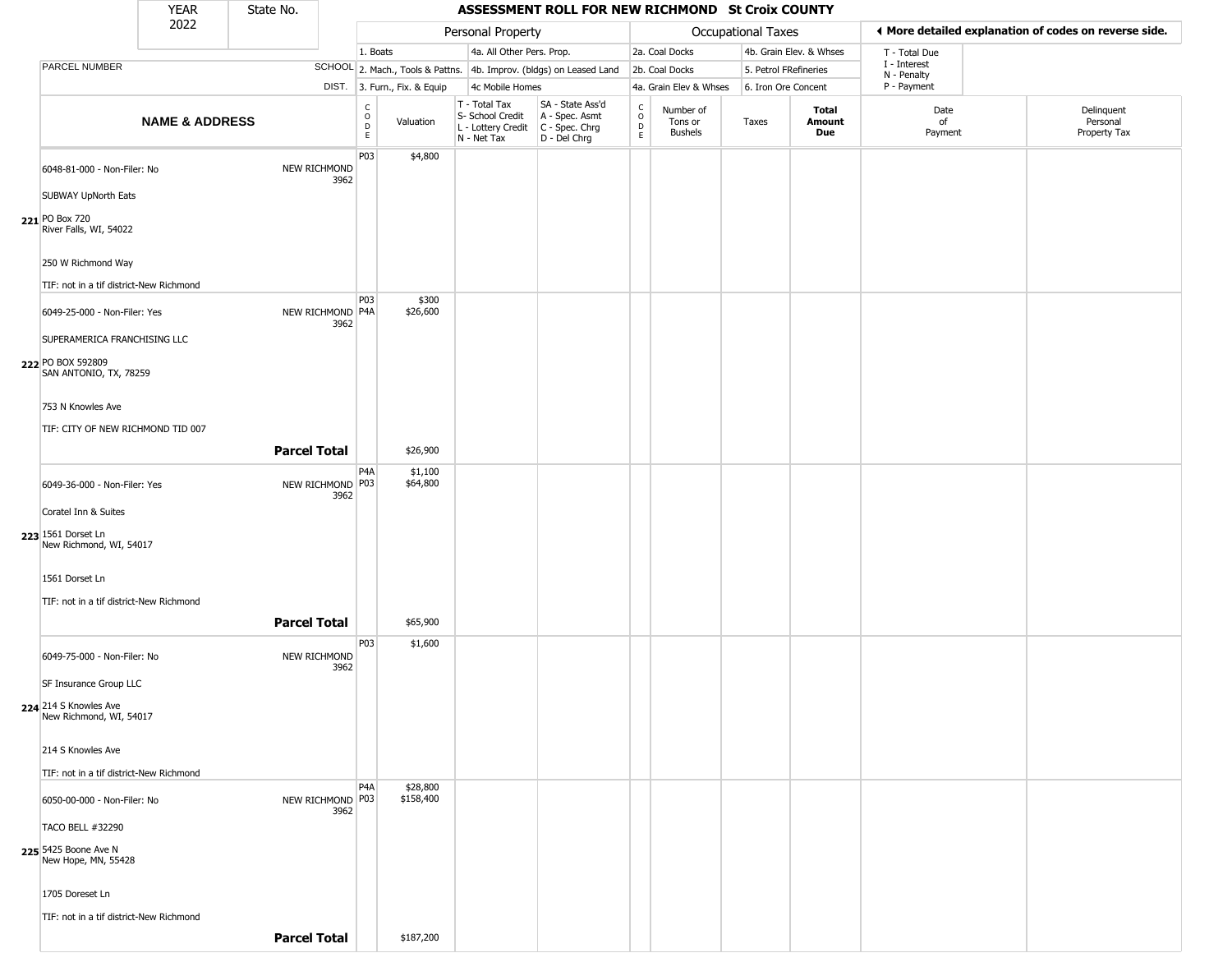|                                                                                                          | <b>YEAR</b>               | State No.           |      |                                                |                              |                                                                        | ASSESSMENT ROLL FOR NEW RICHMOND St Croix COUNTY                     |                         |                                        |                       |                         |                             |                                                       |
|----------------------------------------------------------------------------------------------------------|---------------------------|---------------------|------|------------------------------------------------|------------------------------|------------------------------------------------------------------------|----------------------------------------------------------------------|-------------------------|----------------------------------------|-----------------------|-------------------------|-----------------------------|-------------------------------------------------------|
|                                                                                                          | 2022                      |                     |      |                                                |                              | Personal Property                                                      |                                                                      |                         |                                        | Occupational Taxes    |                         |                             | ◀ More detailed explanation of codes on reverse side. |
|                                                                                                          |                           |                     |      | 1. Boats                                       |                              | 4a. All Other Pers. Prop.                                              |                                                                      |                         | 2a. Coal Docks                         |                       | 4b. Grain Elev. & Whses | T - Total Due               |                                                       |
| PARCEL NUMBER                                                                                            |                           |                     |      |                                                |                              |                                                                        | SCHOOL 2. Mach., Tools & Pattns. 4b. Improv. (bldgs) on Leased Land  |                         | 2b. Coal Docks                         | 5. Petrol FRefineries |                         | I - Interest<br>N - Penalty |                                                       |
|                                                                                                          |                           |                     |      |                                                | DIST. 3. Furn., Fix. & Equip | 4c Mobile Homes                                                        |                                                                      |                         | 4a. Grain Elev & Whses                 | 6. Iron Ore Concent   |                         | P - Payment                 |                                                       |
|                                                                                                          | <b>NAME &amp; ADDRESS</b> |                     |      | $\begin{matrix} 0 \\ 0 \\ 0 \end{matrix}$<br>E | Valuation                    | T - Total Tax<br>S- School Credit<br>L - Lottery Credit<br>N - Net Tax | SA - State Ass'd<br>A - Spec. Asmt<br>C - Spec. Chrg<br>D - Del Chrg | C<br>$\circ$<br>D<br>E. | Number of<br>Tons or<br><b>Bushels</b> | Taxes                 | Total<br>Amount<br>Due  | Date<br>of<br>Payment       | Delinquent<br>Personal<br>Property Tax                |
| 6050-05-000 - Non-Filer: Yes<br>Tamarack Materials, Inc                                                  |                           | NEW RICHMOND P03    | 3962 | P4A                                            | \$300<br>\$12,400            |                                                                        |                                                                      |                         |                                        |                       |                         |                             |                                                       |
| 226 9300 S James Ave<br>Bloomington, MN, 55412                                                           |                           |                     |      |                                                |                              |                                                                        |                                                                      |                         |                                        |                       |                         |                             |                                                       |
| 901 N Knowles Ave                                                                                        |                           |                     |      |                                                |                              |                                                                        |                                                                      |                         |                                        |                       |                         |                             |                                                       |
| TIF: not in a tif district-New Richmond                                                                  |                           | <b>Parcel Total</b> |      |                                                | \$12,700                     |                                                                        |                                                                      |                         |                                        |                       |                         |                             |                                                       |
| 6050-06-000 - Non-Filer: Yes                                                                             |                           | NEW RICHMOND        | 3962 | P03                                            | \$1,100                      |                                                                        |                                                                      |                         |                                        |                       |                         |                             |                                                       |
| Tangles<br>227 250 Paperjack Dr Unit 4<br>New Richmond, WI, 54017                                        |                           |                     |      |                                                |                              |                                                                        |                                                                      |                         |                                        |                       |                         |                             |                                                       |
| 250 Paperjack Dr Unit 4                                                                                  |                           |                     |      |                                                |                              |                                                                        |                                                                      |                         |                                        |                       |                         |                             |                                                       |
| TIF: not in a tif district-New Richmond                                                                  |                           |                     |      |                                                |                              |                                                                        |                                                                      |                         |                                        |                       |                         |                             |                                                       |
| 6050-60-000 - Non-Filer: Yes                                                                             |                           | NEW RICHMOND        | 3962 | P03                                            | \$6,400                      |                                                                        |                                                                      |                         |                                        |                       |                         |                             |                                                       |
| <b>ST CROIX FINANCIAL CONSULTANTS</b>                                                                    |                           |                     |      |                                                |                              |                                                                        |                                                                      |                         |                                        |                       |                         |                             |                                                       |
| 228 1857 RALEIGH RD<br>New Richmond, WI, 54017                                                           |                           |                     |      |                                                |                              |                                                                        |                                                                      |                         |                                        |                       |                         |                             |                                                       |
| 460 S Knowles Ave                                                                                        |                           |                     |      |                                                |                              |                                                                        |                                                                      |                         |                                        |                       |                         |                             |                                                       |
| TIF: CITY OF NEW RICHMOND TID 009                                                                        |                           |                     |      |                                                |                              |                                                                        |                                                                      |                         |                                        |                       |                         |                             |                                                       |
| 6050-70-000 - Non-Filer: Yes                                                                             |                           | NEW RICHMOND        | 3962 | P03                                            | \$2,400                      |                                                                        |                                                                      |                         |                                        |                       |                         |                             |                                                       |
| Ti Voglio Bene- Bed and Breakfast/ Massage Therapy<br>229 313 West 2nd Street<br>NEW RICHMOND, WI, 54017 |                           |                     |      |                                                |                              |                                                                        |                                                                      |                         |                                        |                       |                         |                             |                                                       |
| 313 West 2nd Street                                                                                      |                           |                     |      |                                                |                              |                                                                        |                                                                      |                         |                                        |                       |                         |                             |                                                       |
| TIF: not in a tif district-New Richmond                                                                  |                           |                     |      | P4A                                            |                              |                                                                        |                                                                      |                         |                                        |                       |                         |                             |                                                       |
| 6051-35-000 - Non-Filer: Yes                                                                             |                           | NEW RICHMOND P03    | 3962 |                                                | \$1,400<br>\$2,800           |                                                                        |                                                                      |                         |                                        |                       |                         |                             |                                                       |
| Travel Now, Inc                                                                                          |                           |                     |      |                                                |                              |                                                                        |                                                                      |                         |                                        |                       |                         |                             |                                                       |
| 230 255 S Knowles Ave<br>New Richmond, WI, 54017                                                         |                           |                     |      |                                                |                              |                                                                        |                                                                      |                         |                                        |                       |                         |                             |                                                       |
| 255 S Knowles Ave                                                                                        |                           |                     |      |                                                |                              |                                                                        |                                                                      |                         |                                        |                       |                         |                             |                                                       |
| TIF: not in a tif district-New Richmond                                                                  |                           | <b>Parcel Total</b> |      |                                                | \$4,200                      |                                                                        |                                                                      |                         |                                        |                       |                         |                             |                                                       |
|                                                                                                          |                           |                     |      |                                                |                              |                                                                        |                                                                      |                         |                                        |                       |                         |                             |                                                       |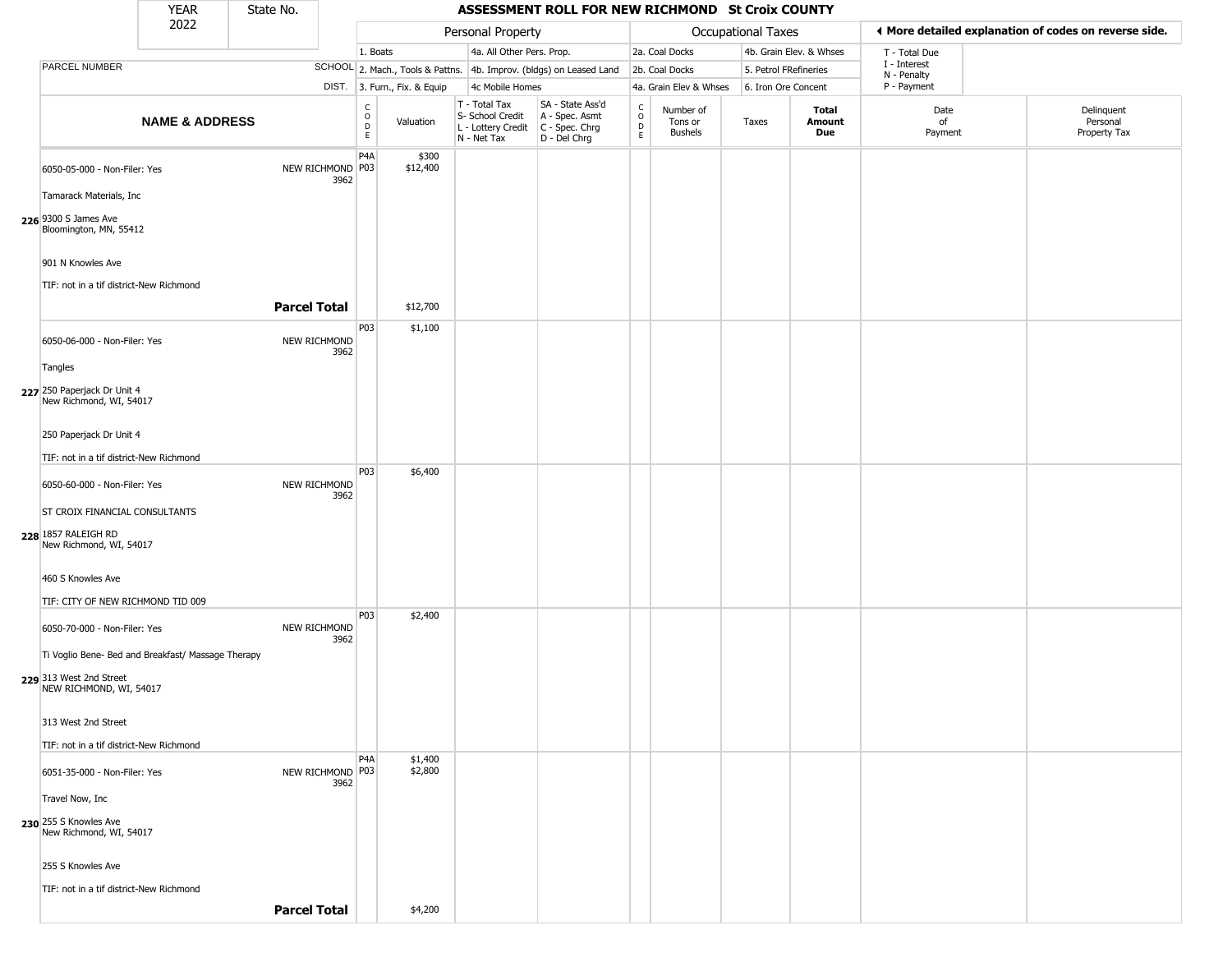|                                                                                        | <b>YEAR</b>               | State No.           |                          |                         |                              |                                                                        | ASSESSMENT ROLL FOR NEW RICHMOND St Croix COUNTY                     |                                              |                                        |                       |                         |                             |                                                       |
|----------------------------------------------------------------------------------------|---------------------------|---------------------|--------------------------|-------------------------|------------------------------|------------------------------------------------------------------------|----------------------------------------------------------------------|----------------------------------------------|----------------------------------------|-----------------------|-------------------------|-----------------------------|-------------------------------------------------------|
|                                                                                        | 2022                      |                     |                          |                         |                              | Personal Property                                                      |                                                                      |                                              |                                        | Occupational Taxes    |                         |                             | 4 More detailed explanation of codes on reverse side. |
|                                                                                        |                           |                     |                          | 1. Boats                |                              | 4a. All Other Pers. Prop.                                              |                                                                      |                                              | 2a. Coal Docks                         |                       | 4b. Grain Elev. & Whses | T - Total Due               |                                                       |
| PARCEL NUMBER                                                                          |                           |                     |                          |                         |                              |                                                                        | SCHOOL 2. Mach., Tools & Pattns. 4b. Improv. (bldgs) on Leased Land  |                                              | 2b. Coal Docks                         | 5. Petrol FRefineries |                         | I - Interest<br>N - Penalty |                                                       |
|                                                                                        |                           |                     |                          |                         | DIST. 3. Furn., Fix. & Equip | 4c Mobile Homes                                                        |                                                                      |                                              | 4a. Grain Elev & Whses                 | 6. Iron Ore Concent   |                         | P - Payment                 |                                                       |
|                                                                                        | <b>NAME &amp; ADDRESS</b> |                     |                          | C<br>$\circ$<br>D<br>E. | Valuation                    | T - Total Tax<br>S- School Credit<br>L - Lottery Credit<br>N - Net Tax | SA - State Ass'd<br>A - Spec. Asmt<br>C - Spec. Chrg<br>D - Del Chrg | $\mathsf{C}$<br>$\circ$<br>$\mathsf{D}$<br>E | Number of<br>Tons or<br><b>Bushels</b> | Taxes                 | Total<br>Amount<br>Due  | Date<br>of<br>Payment       | Delinquent<br>Personal<br>Property Tax                |
| 6051-40-000 - Non-Filer: Yes                                                           |                           |                     | NEW RICHMOND<br>3962     | P03                     | \$2,800                      |                                                                        |                                                                      |                                              |                                        |                       |                         |                             |                                                       |
| Calm Chaos Crystals LLC                                                                |                           |                     |                          |                         |                              |                                                                        |                                                                      |                                              |                                        |                       |                         |                             |                                                       |
| 231 335 N 4TH ST, STE 2<br>NEW RICHMOND, WI, 54017                                     |                           |                     |                          |                         |                              |                                                                        |                                                                      |                                              |                                        |                       |                         |                             |                                                       |
| 335 N 4TH ST, STE 2                                                                    |                           |                     |                          |                         |                              |                                                                        |                                                                      |                                              |                                        |                       |                         |                             |                                                       |
| TIF: not in a tif district-New Richmond                                                |                           |                     |                          |                         |                              |                                                                        |                                                                      |                                              |                                        |                       |                         |                             |                                                       |
| 6051-75-000 - Non-Filer: No<br>BFS GROUP LLC RYAN LLC                                  |                           |                     | NEW RICHMOND P4A<br>3962 | P03                     | \$3,900<br>\$71,500          |                                                                        |                                                                      |                                              |                                        |                       |                         |                             |                                                       |
| 232 PO BOX 56607<br>ATLANTA, GA, 30343                                                 |                           |                     |                          |                         |                              |                                                                        |                                                                      |                                              |                                        |                       |                         |                             |                                                       |
| 606 N Knowles Ave<br>TIF: not in a tif district-New Richmond                           |                           |                     |                          |                         |                              |                                                                        |                                                                      |                                              |                                        |                       |                         |                             |                                                       |
|                                                                                        |                           | <b>Parcel Total</b> |                          |                         | \$75,400                     |                                                                        |                                                                      |                                              |                                        |                       |                         |                             |                                                       |
| 6051-76-100 - Non-Filer: No<br>US Bank National Association                            |                           |                     | NEW RICHMOND<br>3962     | P03                     | \$73,400                     |                                                                        |                                                                      |                                              |                                        |                       |                         |                             |                                                       |
| 233 1310 Madrid St Ste 100<br>Marshall, MN, 56258                                      |                           |                     |                          |                         |                              |                                                                        |                                                                      |                                              |                                        |                       |                         |                             |                                                       |
| VARIOUS<br>TIF: not in a tif district-New Richmond                                     |                           |                     |                          |                         |                              |                                                                        |                                                                      |                                              |                                        |                       |                         |                             |                                                       |
| 6051-76-300 - Non-Filer: No                                                            |                           |                     | NEW RICHMOND<br>3962     | P03                     | \$3,200                      |                                                                        |                                                                      |                                              |                                        |                       |                         |                             |                                                       |
| US Bank National Association<br><b>234</b> 1310 Madrid St # 100<br>Marshall, MN, 56258 |                           |                     |                          |                         |                              |                                                                        |                                                                      |                                              |                                        |                       |                         |                             |                                                       |
| 650 ST CROIX AVE                                                                       |                           |                     |                          |                         |                              |                                                                        |                                                                      |                                              |                                        |                       |                         |                             |                                                       |
| TIF: CITY OF NEW RICHMOND TID 010                                                      |                           |                     |                          |                         |                              |                                                                        |                                                                      |                                              |                                        |                       |                         |                             |                                                       |
| 6051-76-400 - Non-Filer: No                                                            |                           |                     | NEW RICHMOND<br>3962     | P03                     | \$9,200                      |                                                                        |                                                                      |                                              |                                        |                       |                         |                             |                                                       |
| US Bank National Association<br>235 1310 Madrid St # 100<br>Marshall, MN, 56258        |                           |                     |                          |                         |                              |                                                                        |                                                                      |                                              |                                        |                       |                         |                             |                                                       |
| VARIOUS                                                                                |                           |                     |                          |                         |                              |                                                                        |                                                                      |                                              |                                        |                       |                         |                             |                                                       |
| TIF: CITY OF NEW RICHMOND TID 008                                                      |                           |                     |                          |                         |                              |                                                                        |                                                                      |                                              |                                        |                       |                         |                             |                                                       |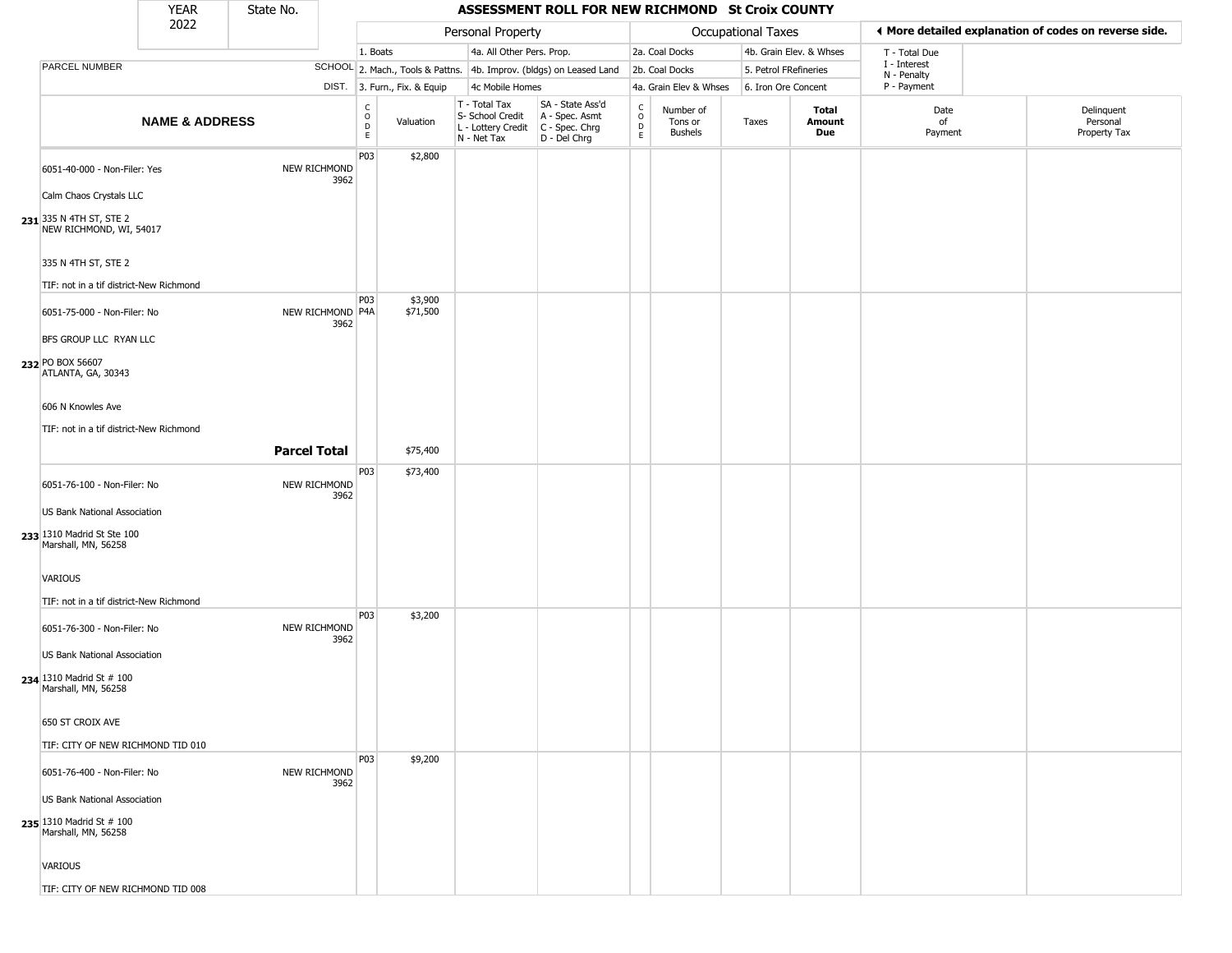|                                                       | <b>YEAR</b>               | State No.                                                |                          |                              |                              |                                                                        | ASSESSMENT ROLL FOR NEW RICHMOND St Croix COUNTY                     |                                                |                                 |                           |                         |                             |                                                       |
|-------------------------------------------------------|---------------------------|----------------------------------------------------------|--------------------------|------------------------------|------------------------------|------------------------------------------------------------------------|----------------------------------------------------------------------|------------------------------------------------|---------------------------------|---------------------------|-------------------------|-----------------------------|-------------------------------------------------------|
|                                                       | 2022                      |                                                          |                          |                              |                              | Personal Property                                                      |                                                                      |                                                |                                 | <b>Occupational Taxes</b> |                         |                             | ◀ More detailed explanation of codes on reverse side. |
|                                                       |                           |                                                          |                          | 1. Boats                     |                              | 4a. All Other Pers. Prop.                                              |                                                                      |                                                | 2a. Coal Docks                  |                           | 4b. Grain Elev. & Whses | T - Total Due               |                                                       |
| PARCEL NUMBER                                         |                           |                                                          |                          |                              |                              |                                                                        | SCHOOL 2. Mach., Tools & Pattns. 4b. Improv. (bldgs) on Leased Land  |                                                | 2b. Coal Docks                  | 5. Petrol FRefineries     |                         | I - Interest<br>N - Penalty |                                                       |
|                                                       |                           |                                                          |                          |                              | DIST. 3. Furn., Fix. & Equip | 4c Mobile Homes                                                        |                                                                      |                                                | 4a. Grain Elev & Whses          | 6. Iron Ore Concent       |                         | P - Payment                 |                                                       |
|                                                       | <b>NAME &amp; ADDRESS</b> |                                                          |                          | $_{\rm o}^{\rm c}$<br>D<br>E | Valuation                    | T - Total Tax<br>S- School Credit<br>L - Lottery Credit<br>N - Net Tax | SA - State Ass'd<br>A - Spec. Asmt<br>C - Spec. Chrg<br>D - Del Chrg | $\frac{C}{O}$<br>$\overline{D}$<br>$\mathsf E$ | Number of<br>Tons or<br>Bushels | Taxes                     | Total<br>Amount<br>Due  | Date<br>of<br>Payment       | Delinquent<br>Personal<br>Property Tax                |
| 6051-77-000 - Non-Filer: Yes                          |                           |                                                          | NEW RICHMOND P03<br>3962 | P <sub>4</sub> A             | \$200<br>\$7,500             |                                                                        |                                                                      |                                                |                                 |                           |                         |                             |                                                       |
| Williamson & Siler SC                                 |                           |                                                          |                          |                              |                              |                                                                        |                                                                      |                                                |                                 |                           |                         |                             |                                                       |
| 236 201 S Knowles Ave<br>New Richmond, WI, 54017-1728 |                           |                                                          |                          |                              |                              |                                                                        |                                                                      |                                                |                                 |                           |                         |                             |                                                       |
| 201 S Knowles Ave                                     |                           |                                                          |                          |                              |                              |                                                                        |                                                                      |                                                |                                 |                           |                         |                             |                                                       |
| TIF: not in a tif district-New Richmond               |                           |                                                          |                          |                              |                              |                                                                        |                                                                      |                                                |                                 |                           |                         |                             |                                                       |
|                                                       |                           | <b>Parcel Total</b>                                      |                          |                              | \$7,700                      |                                                                        |                                                                      |                                                |                                 |                           |                         |                             |                                                       |
| 6052-00-000 - Non-Filer: Yes                          |                           | NEW RICHMOND                                             | 3962                     | P <sub>4</sub> A             | \$200                        |                                                                        |                                                                      |                                                |                                 |                           |                         |                             |                                                       |
| Up Your Alley Vintage                                 |                           |                                                          |                          |                              |                              |                                                                        |                                                                      |                                                |                                 |                           |                         |                             |                                                       |
| 237 320 S Knowles Ave<br>New Richmond, WI, 54017      |                           |                                                          |                          |                              |                              |                                                                        |                                                                      |                                                |                                 |                           |                         |                             |                                                       |
| 320 S Knowles Ave                                     |                           |                                                          |                          |                              |                              |                                                                        |                                                                      |                                                |                                 |                           |                         |                             |                                                       |
| TIF: not in a tif district-New Richmond               |                           |                                                          |                          |                              |                              |                                                                        |                                                                      |                                                |                                 |                           |                         |                             |                                                       |
| 6052-25-000 - Non-Filer: Yes                          |                           | NEW RICHMOND                                             | 3962                     | P03                          | \$2,400                      |                                                                        |                                                                      |                                                |                                 |                           |                         |                             |                                                       |
| A&G Auto                                              |                           |                                                          |                          |                              |                              |                                                                        |                                                                      |                                                |                                 |                           |                         |                             |                                                       |
| 238 922 WALL STREET<br>NEW RICHMOND, WI, 54017        |                           |                                                          |                          |                              |                              |                                                                        |                                                                      |                                                |                                 |                           |                         |                             |                                                       |
| 922 WALL STREET                                       |                           |                                                          |                          |                              |                              |                                                                        |                                                                      |                                                |                                 |                           |                         |                             |                                                       |
| TIF: not in a tif district-New Richmond               |                           |                                                          |                          |                              |                              |                                                                        |                                                                      |                                                |                                 |                           |                         |                             |                                                       |
| 6052-30-000 - Non-Filer: No                           |                           | NEW RICHMOND                                             | 3962                     | P4A                          | \$1,500                      |                                                                        |                                                                      |                                                |                                 |                           |                         |                             |                                                       |
|                                                       |                           | VITALITY FOODSERVICE INC LAKESIDE FOODS C/O PROPERTY TAX |                          |                              |                              |                                                                        |                                                                      |                                                |                                 |                           |                         |                             |                                                       |
| 239 PO BOX 330219<br>NASHVILLE, TN, 37203             |                           |                                                          |                          |                              |                              |                                                                        |                                                                      |                                                |                                 |                           |                         |                             |                                                       |
| 660 N 2ND ST                                          |                           |                                                          |                          |                              |                              |                                                                        |                                                                      |                                                |                                 |                           |                         |                             |                                                       |
| TIF: not in a tif district-New Richmond               |                           |                                                          |                          |                              |                              |                                                                        |                                                                      |                                                |                                 |                           |                         |                             |                                                       |
|                                                       |                           |                                                          |                          | P03                          | \$700                        |                                                                        |                                                                      |                                                |                                 |                           |                         |                             |                                                       |
| 6052-50-000 - Non-Filer: No                           |                           | NEW RICHMOND                                             | 3962                     |                              |                              |                                                                        |                                                                      |                                                |                                 |                           |                         |                             |                                                       |
| Vrieze Chiropractic Office                            |                           |                                                          |                          |                              |                              |                                                                        |                                                                      |                                                |                                 |                           |                         |                             |                                                       |
| 240 PO Box 303<br>New Richmond, WI, 54017             |                           |                                                          |                          |                              |                              |                                                                        |                                                                      |                                                |                                 |                           |                         |                             |                                                       |
| 706 W 4th St                                          |                           |                                                          |                          |                              |                              |                                                                        |                                                                      |                                                |                                 |                           |                         |                             |                                                       |
| TIF: not in a tif district-New Richmond               |                           |                                                          |                          |                              |                              |                                                                        |                                                                      |                                                |                                 |                           |                         |                             |                                                       |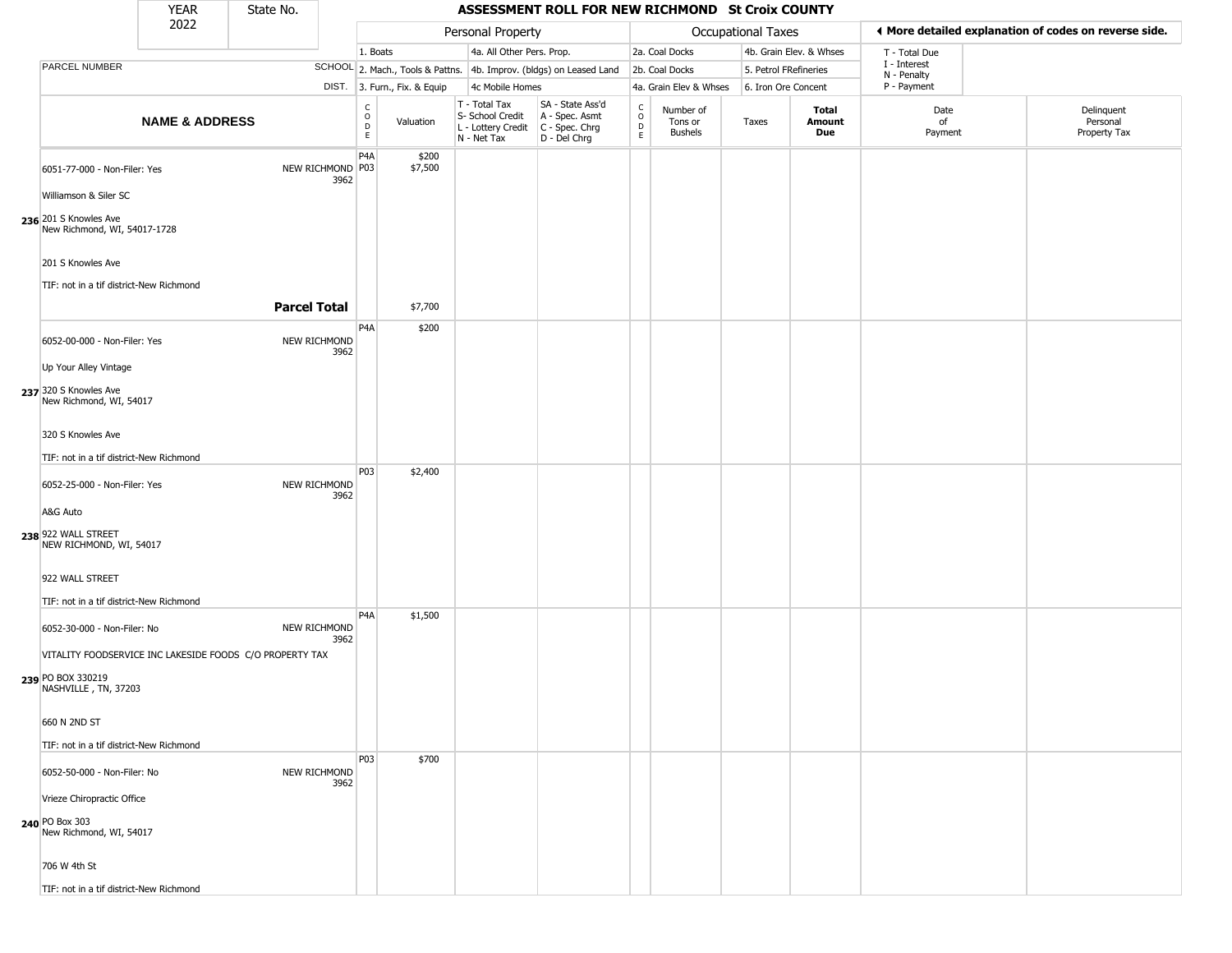|                                                                    | <b>YEAR</b>               | State No. |                      |                                                |                              |                                                                        | ASSESSMENT ROLL FOR NEW RICHMOND St Croix COUNTY                     |                                              |                                        |                       |                         |                             |                                                       |
|--------------------------------------------------------------------|---------------------------|-----------|----------------------|------------------------------------------------|------------------------------|------------------------------------------------------------------------|----------------------------------------------------------------------|----------------------------------------------|----------------------------------------|-----------------------|-------------------------|-----------------------------|-------------------------------------------------------|
|                                                                    | 2022                      |           |                      |                                                |                              | Personal Property                                                      |                                                                      |                                              |                                        | Occupational Taxes    |                         |                             | ◀ More detailed explanation of codes on reverse side. |
|                                                                    |                           |           |                      | 1. Boats                                       |                              | 4a. All Other Pers. Prop.                                              |                                                                      |                                              | 2a. Coal Docks                         |                       | 4b. Grain Elev. & Whses | T - Total Due               |                                                       |
| <b>PARCEL NUMBER</b>                                               |                           |           |                      |                                                |                              |                                                                        | SCHOOL 2. Mach., Tools & Pattns. 4b. Improv. (bldgs) on Leased Land  |                                              | 2b. Coal Docks                         | 5. Petrol FRefineries |                         | I - Interest<br>N - Penalty |                                                       |
|                                                                    |                           |           |                      |                                                | DIST. 3. Furn., Fix. & Equip | 4c Mobile Homes                                                        |                                                                      |                                              | 4a. Grain Elev & Whses                 | 6. Iron Ore Concent   |                         | P - Payment                 |                                                       |
|                                                                    | <b>NAME &amp; ADDRESS</b> |           |                      | c<br>$\mathsf O$<br>$\mathsf D$<br>$\mathsf E$ | Valuation                    | T - Total Tax<br>S- School Credit<br>L - Lottery Credit<br>N - Net Tax | SA - State Ass'd<br>A - Spec. Asmt<br>C - Spec. Chrg<br>D - Del Chrg | $\begin{array}{c}\nC \\ O \\ D\n\end{array}$ | Number of<br>Tons or<br><b>Bushels</b> | Taxes                 | Total<br>Amount<br>Due  | Date<br>of<br>Payment       | Delinquent<br>Personal<br>Property Tax                |
| 6052-65-000 - Non-Filer: No                                        |                           |           | NEW RICHMOND<br>3962 | P03                                            | \$10,300                     |                                                                        |                                                                      |                                              |                                        |                       |                         |                             |                                                       |
| Wabasha Leasing LLC<br>241 PO Box 80615<br>Indianapolis, IN, 46280 |                           |           |                      |                                                |                              |                                                                        |                                                                      |                                              |                                        |                       |                         |                             |                                                       |
| VARIOUS                                                            |                           |           |                      |                                                |                              |                                                                        |                                                                      |                                              |                                        |                       |                         |                             |                                                       |
| TIF: not in a tif district-New Richmond                            |                           |           |                      | P03                                            | \$4,300                      |                                                                        |                                                                      |                                              |                                        |                       |                         |                             |                                                       |
| 6052-65-100 - Non-Filer: No<br>Wabasha Leasing LLC                 |                           |           | NEW RICHMOND<br>3962 |                                                |                              |                                                                        |                                                                      |                                              |                                        |                       |                         |                             |                                                       |
| 242 PO Box 80615<br>Indianapolis, IN, 46280                        |                           |           |                      |                                                |                              |                                                                        |                                                                      |                                              |                                        |                       |                         |                             |                                                       |
| VARIOUS                                                            |                           |           |                      |                                                |                              |                                                                        |                                                                      |                                              |                                        |                       |                         |                             |                                                       |
| TIF: CITY OF NEW RICHMOND TID 008                                  |                           |           |                      |                                                |                              |                                                                        |                                                                      |                                              |                                        |                       |                         |                             |                                                       |
| 6052-65-200 - Non-Filer: No                                        |                           |           | NEW RICHMOND<br>3962 | P03                                            | \$200                        |                                                                        |                                                                      |                                              |                                        |                       |                         |                             |                                                       |
| Wabasha Leasing LLC                                                |                           |           |                      |                                                |                              |                                                                        |                                                                      |                                              |                                        |                       |                         |                             |                                                       |
| 243 PO Box 80615<br>Indianapolis, IN, 46280                        |                           |           |                      |                                                |                              |                                                                        |                                                                      |                                              |                                        |                       |                         |                             |                                                       |
| 245 W Paperjack Dr                                                 |                           |           |                      |                                                |                              |                                                                        |                                                                      |                                              |                                        |                       |                         |                             |                                                       |
| TIF: CITY OF NEW RICHMOND TID 005                                  |                           |           |                      | P03                                            |                              |                                                                        |                                                                      |                                              |                                        |                       |                         |                             |                                                       |
| 6052-65-300 - Non-Filer: No                                        |                           |           | NEW RICHMOND<br>3962 |                                                | \$200                        |                                                                        |                                                                      |                                              |                                        |                       |                         |                             |                                                       |
| Wabasha Leasing LLC<br>244 PO Box 80615<br>Indianapolis, IN, 46280 |                           |           |                      |                                                |                              |                                                                        |                                                                      |                                              |                                        |                       |                         |                             |                                                       |
| 124 GRANT WAY                                                      |                           |           |                      |                                                |                              |                                                                        |                                                                      |                                              |                                        |                       |                         |                             |                                                       |
| TIF: CITY OF NEW RICHMOND TID 006                                  |                           |           |                      |                                                |                              |                                                                        |                                                                      |                                              |                                        |                       |                         |                             |                                                       |
| 6052-75-000 - Non-Filer: Yes                                       |                           |           | NEW RICHMOND<br>3962 | P03                                            | \$900                        |                                                                        |                                                                      |                                              |                                        |                       |                         |                             |                                                       |
| Walker Chiropractic Office                                         |                           |           |                      |                                                |                              |                                                                        |                                                                      |                                              |                                        |                       |                         |                             |                                                       |
| 245 228 Paperjack Dr Unit 8<br>New Richmond, WI, 54017             |                           |           |                      |                                                |                              |                                                                        |                                                                      |                                              |                                        |                       |                         |                             |                                                       |
| 228 Paperjack Dr Unit 8                                            |                           |           |                      |                                                |                              |                                                                        |                                                                      |                                              |                                        |                       |                         |                             |                                                       |
| TIF: not in a tif district-New Richmond                            |                           |           |                      |                                                |                              |                                                                        |                                                                      |                                              |                                        |                       |                         |                             |                                                       |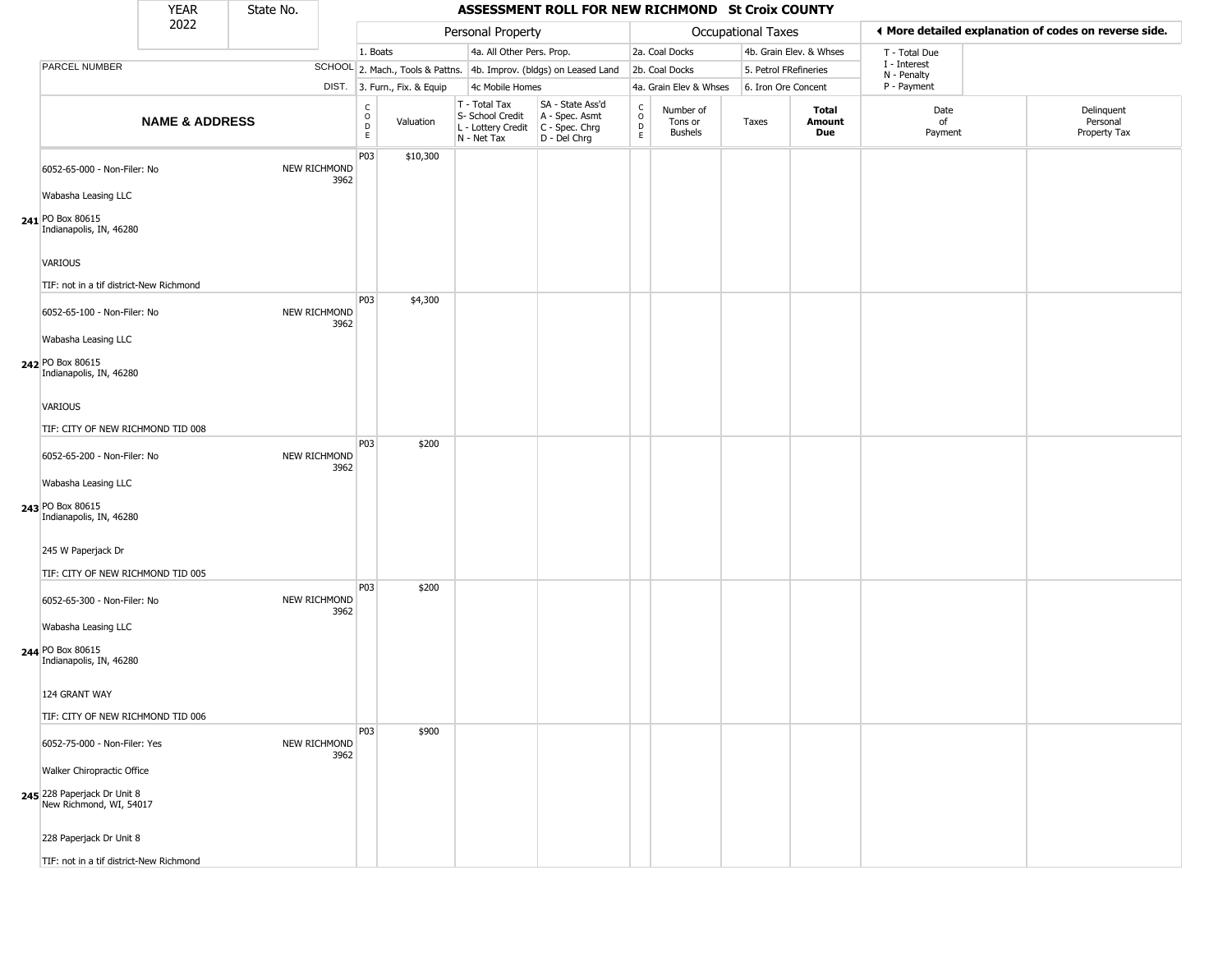|                                                                                                                                                                                 | <b>YEAR</b>               | State No.           |                          |                        |                              |                                                                        | ASSESSMENT ROLL FOR NEW RICHMOND St Croix COUNTY                     |                                                 |                                        |                       |                         |                            |                                                       |
|---------------------------------------------------------------------------------------------------------------------------------------------------------------------------------|---------------------------|---------------------|--------------------------|------------------------|------------------------------|------------------------------------------------------------------------|----------------------------------------------------------------------|-------------------------------------------------|----------------------------------------|-----------------------|-------------------------|----------------------------|-------------------------------------------------------|
|                                                                                                                                                                                 | 2022                      |                     |                          |                        |                              | Personal Property                                                      |                                                                      |                                                 |                                        | Occupational Taxes    |                         |                            | ◀ More detailed explanation of codes on reverse side. |
|                                                                                                                                                                                 |                           |                     |                          | 1. Boats               |                              | 4a. All Other Pers. Prop.                                              |                                                                      |                                                 | 2a. Coal Docks                         |                       | 4b. Grain Elev. & Whses | T - Total Due              |                                                       |
| <b>PARCEL NUMBER</b>                                                                                                                                                            |                           |                     |                          |                        |                              |                                                                        | SCHOOL 2. Mach., Tools & Pattns. 4b. Improv. (bldgs) on Leased Land  |                                                 | 2b. Coal Docks                         | 5. Petrol FRefineries |                         | I - Interest               |                                                       |
|                                                                                                                                                                                 |                           |                     |                          |                        | DIST. 3. Furn., Fix. & Equip | 4c Mobile Homes                                                        |                                                                      |                                                 | 4a. Grain Elev & Whses                 | 6. Iron Ore Concent   |                         | N - Penalty<br>P - Payment |                                                       |
|                                                                                                                                                                                 | <b>NAME &amp; ADDRESS</b> |                     |                          | C<br>$\circ$<br>D<br>E | Valuation                    | T - Total Tax<br>S- School Credit<br>L - Lottery Credit<br>N - Net Tax | SA - State Ass'd<br>A - Spec. Asmt<br>C - Spec. Chrg<br>D - Del Chrg | $_{\rm o}^{\rm c}$<br>$\mathsf{D}_{\mathsf{E}}$ | Number of<br>Tons or<br><b>Bushels</b> | Taxes                 | Total<br>Amount<br>Due  | Date<br>of<br>Payment      | Delinquent<br>Personal<br>Property Tax                |
| 6052-77-000 - Non-Filer: No<br>Wal Mart Stores East LP 5423-1-18252<br>246 PO Box 8050<br>Bentonville, AR, 72716-0555                                                           |                           |                     | NEW RICHMOND P03<br>3962 | P4A                    | \$118,500<br>\$896,400       |                                                                        |                                                                      |                                                 |                                        |                       |                         |                            |                                                       |
| 250 W Richmond Way<br>TIF: not in a tif district-New Richmond                                                                                                                   |                           | <b>Parcel Total</b> |                          |                        | \$1,014,900                  |                                                                        |                                                                      |                                                 |                                        |                       |                         |                            |                                                       |
|                                                                                                                                                                                 |                           |                     |                          |                        |                              |                                                                        |                                                                      |                                                 |                                        |                       |                         |                            |                                                       |
| 6053-25-000 - Non-Filer: Yes<br>Warners Dock Inc<br>247 1020 N Knowles Ave<br>New Richmond, WI, 54017-1278                                                                      |                           |                     | NEW RICHMOND P4A<br>3962 | P03                    | \$16,700<br>\$18,000         |                                                                        |                                                                      |                                                 |                                        |                       |                         |                            |                                                       |
| 1020 N Knowles Ave<br>TIF: not in a tif district-New Richmond                                                                                                                   |                           | <b>Parcel Total</b> |                          |                        | \$34,700                     |                                                                        |                                                                      |                                                 |                                        |                       |                         |                            |                                                       |
|                                                                                                                                                                                 |                           |                     |                          | P4A                    | \$27,900                     |                                                                        |                                                                      |                                                 |                                        |                       |                         |                            |                                                       |
| 6053-35-001 - Non-Filer: No<br>Waste Management of Wisconsin Inc C/O MARVIN F POER AND<br><b>COMPANY</b><br>248 PO Box 802206<br>Dallas, TX, 75380-2206                         |                           |                     | NEW RICHMOND<br>3962     |                        |                              |                                                                        |                                                                      |                                                 |                                        |                       |                         |                            |                                                       |
| <b>VARIOUS</b>                                                                                                                                                                  |                           |                     |                          |                        |                              |                                                                        |                                                                      |                                                 |                                        |                       |                         |                            |                                                       |
| TIF: not in a tif district-New Richmond<br>6054-06-000 - Non-Filer: No<br>Wells Fargo Financial Leasing, Inc PROPERTY TAX COMPLIANCE<br>249 PO BOX 36200<br>BILLINGS, MT, 59107 |                           |                     | NEW RICHMOND<br>3962     | P03                    | \$3,700                      |                                                                        |                                                                      |                                                 |                                        |                       |                         |                            |                                                       |
| 785 Noble Rd<br>TIF: not in a tif district-New Richmond                                                                                                                         |                           |                     |                          |                        |                              |                                                                        |                                                                      |                                                 |                                        |                       |                         |                            |                                                       |
| 6054-22-000 - Non-Filer: No<br>DOMINO'S PIZZA Western Wisconsin Pizza Inc.<br>250 1657 Doman Dr<br>New Richmond, WI, 54017                                                      |                           |                     | NEW RICHMOND P4A<br>3962 | P03                    | \$1,200<br>\$3,400           |                                                                        |                                                                      |                                                 |                                        |                       |                         |                            |                                                       |
| 1657 Doman Dr<br>TIF: not in a tif district-New Richmond                                                                                                                        |                           |                     |                          |                        |                              |                                                                        |                                                                      |                                                 |                                        |                       |                         |                            |                                                       |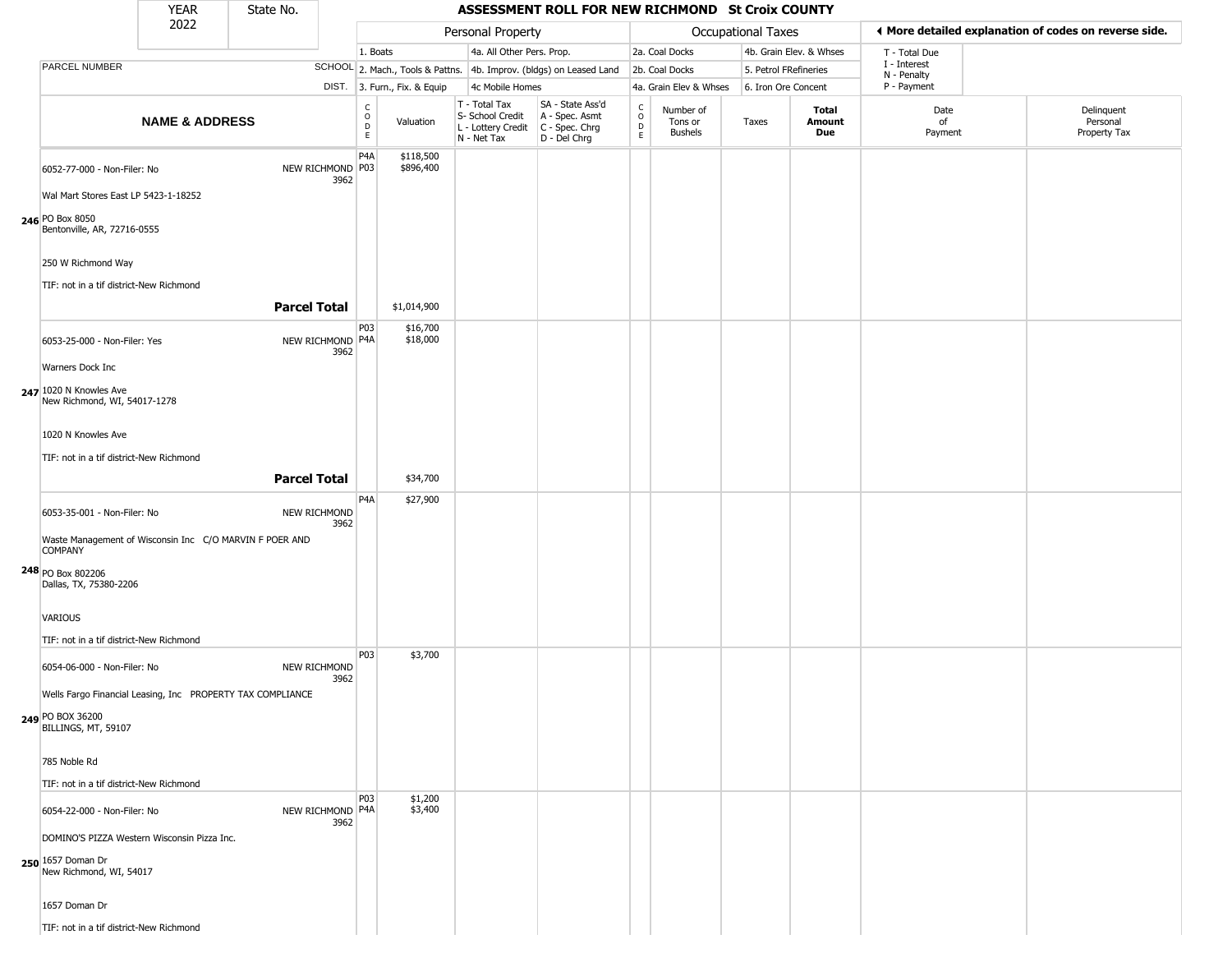|                                                                            | <b>YEAR</b>               | State No.           |                          |                                        |                              |                                                                                         | ASSESSMENT ROLL FOR NEW RICHMOND St Croix COUNTY                    |                        |                                        |                    |                         |                             |                                                       |
|----------------------------------------------------------------------------|---------------------------|---------------------|--------------------------|----------------------------------------|------------------------------|-----------------------------------------------------------------------------------------|---------------------------------------------------------------------|------------------------|----------------------------------------|--------------------|-------------------------|-----------------------------|-------------------------------------------------------|
|                                                                            | 2022                      |                     |                          |                                        |                              | Personal Property                                                                       |                                                                     |                        |                                        | Occupational Taxes |                         |                             | ◀ More detailed explanation of codes on reverse side. |
|                                                                            |                           |                     |                          | 1. Boats                               |                              | 4a. All Other Pers. Prop.                                                               |                                                                     |                        | 2a. Coal Docks                         |                    | 4b. Grain Elev. & Whses | T - Total Due               |                                                       |
| PARCEL NUMBER                                                              |                           |                     |                          |                                        |                              |                                                                                         | SCHOOL 2. Mach., Tools & Pattns. 4b. Improv. (bldgs) on Leased Land |                        | 2b. Coal Docks                         |                    | 5. Petrol FRefineries   | I - Interest<br>N - Penalty |                                                       |
|                                                                            |                           |                     |                          |                                        | DIST. 3. Furn., Fix. & Equip | 4c Mobile Homes                                                                         |                                                                     |                        | 4a. Grain Elev & Whses                 |                    | 6. Iron Ore Concent     | P - Payment                 |                                                       |
|                                                                            | <b>NAME &amp; ADDRESS</b> |                     |                          | $_{\rm o}^{\rm c}$<br>$\mathsf D$<br>E | Valuation                    | T - Total Tax<br>S- School Credit<br>L - Lottery Credit   C - Spec. Chrg<br>N - Net Tax | SA - State Ass'd<br>A - Spec. Asmt<br>D - Del Chrg                  | C<br>$\circ$<br>D<br>E | Number of<br>Tons or<br><b>Bushels</b> | Taxes              | Total<br>Amount<br>Due  | Date<br>of<br>Payment       | Delinquent<br>Personal<br>Property Tax                |
|                                                                            |                           | <b>Parcel Total</b> |                          |                                        | \$4,600                      |                                                                                         |                                                                     |                        |                                        |                    |                         |                             |                                                       |
| 6054-25-000 - Non-Filer: No                                                |                           |                     | NEW RICHMOND P03<br>3962 | P <sub>4</sub> A                       | \$37,900<br>\$98,700         |                                                                                         |                                                                     |                        |                                        |                    |                         |                             |                                                       |
| <b>WESTconsin Credit Union</b><br>$251$ PO Box 160<br>Menomonie, WI, 54751 |                           |                     |                          |                                        |                              |                                                                                         |                                                                     |                        |                                        |                    |                         |                             |                                                       |
| 121 Meridian Dr<br>TIF: not in a tif district-New Richmond                 |                           | <b>Parcel Total</b> |                          |                                        | \$136,600                    |                                                                                         |                                                                     |                        |                                        |                    |                         |                             |                                                       |
| 6054-35-000 - Non-Filer: Yes                                               |                           |                     | NEW RICHMOND             | P03                                    | \$21,500                     |                                                                                         |                                                                     |                        |                                        |                    |                         |                             |                                                       |
| Wild Badger Sports Saloon                                                  |                           |                     | 3962                     |                                        |                              |                                                                                         |                                                                     |                        |                                        |                    |                         |                             |                                                       |
| 252 240 S Knowles Ave<br>New Richmond, WI, 54017                           |                           |                     |                          |                                        |                              |                                                                                         |                                                                     |                        |                                        |                    |                         |                             |                                                       |
| 240 S Knowles Ave<br>TIF: not in a tif district-New Richmond               |                           |                     |                          |                                        |                              |                                                                                         |                                                                     |                        |                                        |                    |                         |                             |                                                       |
| 6054-40-000 - Non-Filer: Yes                                               |                           |                     | NEW RICHMOND P03<br>3962 | P <sub>4</sub> A                       | \$1,300<br>\$203,400         |                                                                                         |                                                                     |                        |                                        |                    |                         |                             |                                                       |
| Willow Medspa & Fitness                                                    |                           |                     |                          |                                        |                              |                                                                                         |                                                                     |                        |                                        |                    |                         |                             |                                                       |
| 253 102 W North Shore Dr<br>NEW RICHMOND, WI, 54017                        |                           |                     |                          |                                        |                              |                                                                                         |                                                                     |                        |                                        |                    |                         |                             |                                                       |
| 102 W North Shore Dr                                                       |                           |                     |                          |                                        |                              |                                                                                         |                                                                     |                        |                                        |                    |                         |                             |                                                       |
| TIF: CITY OF NEW RICHMOND TID 008                                          |                           | <b>Parcel Total</b> |                          |                                        | \$204,700                    |                                                                                         |                                                                     |                        |                                        |                    |                         |                             |                                                       |
| 6054-50-000 - Non-Filer: No                                                |                           |                     | NEW RICHMOND P03         | P <sub>4</sub> A                       | \$400<br>\$4,200             |                                                                                         |                                                                     |                        |                                        |                    |                         |                             |                                                       |
| Wisconsin Lighting, Inc                                                    |                           |                     | 3962                     |                                        |                              |                                                                                         |                                                                     |                        |                                        |                    |                         |                             |                                                       |
| 254 155 W 3rd St<br>New Richmond, WI, 54017-1703                           |                           |                     |                          |                                        |                              |                                                                                         |                                                                     |                        |                                        |                    |                         |                             |                                                       |
| 155 W 3rd St                                                               |                           |                     |                          |                                        |                              |                                                                                         |                                                                     |                        |                                        |                    |                         |                             |                                                       |
| TIF: not in a tif district-New Richmond                                    |                           | <b>Parcel Total</b> |                          |                                        | \$4,600                      |                                                                                         |                                                                     |                        |                                        |                    |                         |                             |                                                       |
|                                                                            |                           |                     |                          |                                        |                              |                                                                                         |                                                                     |                        |                                        |                    |                         |                             |                                                       |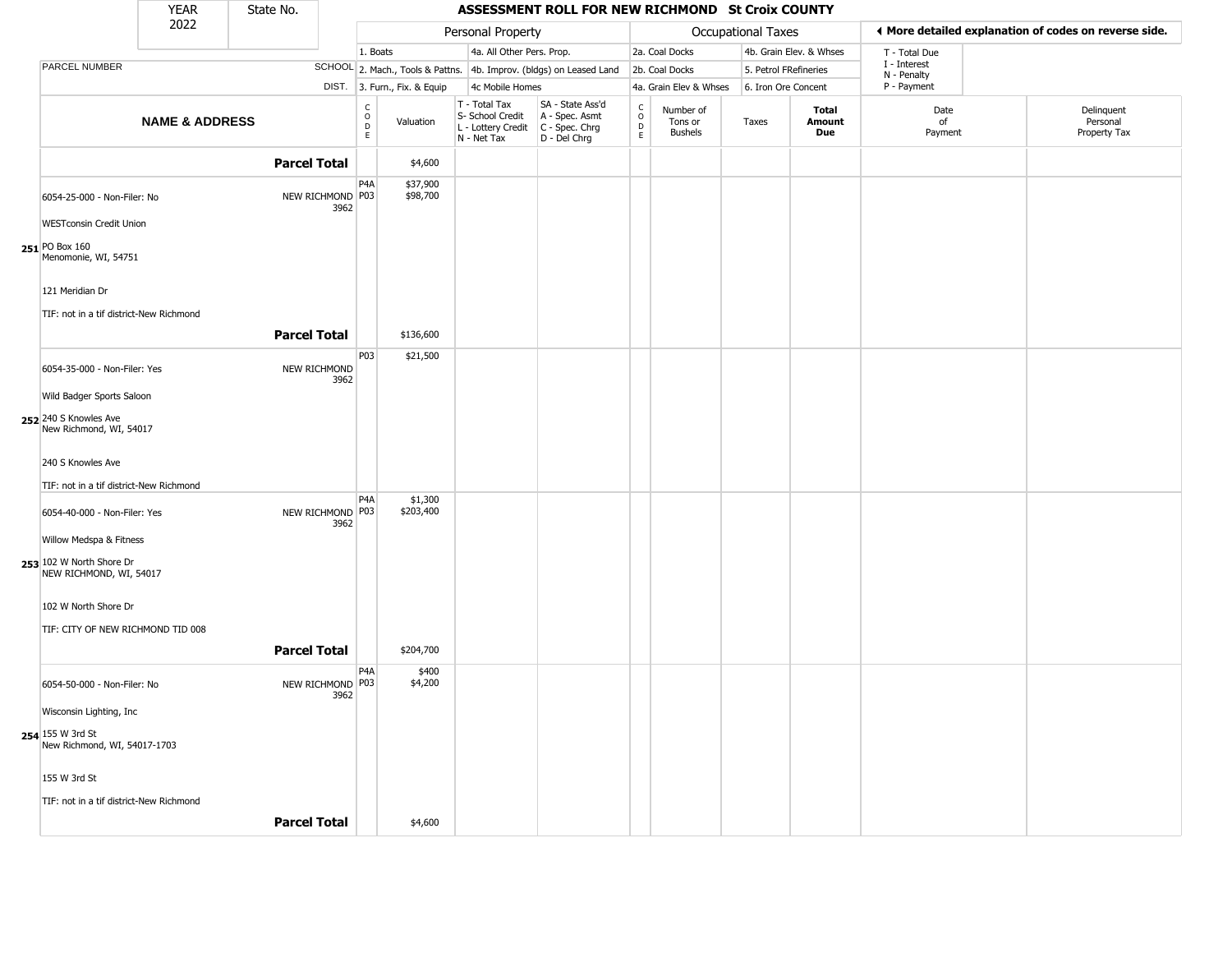YEAR **ASSESSMENT ROLL FOR NEW RICHMOND St Croix COUNTY** 2022 DIST. 3. Furn., Fix. & Equip PARCEL NUMBER **NAME & ADDRESS** State No. C O D E Valuation T - Total Tax S- School Credit A - Spec. Asmt L - Lottery Credit C - Spec. Chrg N - Net Tax SA - State Ass'd D - Del Chrg C O D E Number of Tons or Bushels Taxes **Total Amount Due** Date of Payment Delinquent Personal Property Tax Personal Property **Calculational Taxes** 1. Boats **4a. All Other Pers. Prop.** 2a. Coal Docks 4b. Grain Elev. & Whses SCHOOL 2. Mach., Tools & Pattns. 4b. Improv. (bldgs) on Leased Land 2b. Coal Docks 5. Petrol FRefineries 4c Mobile Homes 4a. Grain Elev & Whses 6. Iron Ore Concent T - Total Due I - Interest N - Penalty P - Payment 3**More detailed explanation of codes on reverse side. 255** 152 W 2nd St 6055-50-000 - Non-Filer: Yes NEW RICHMOND 3962 Warren W Wood, LTD New Richmond, WI, 54017 152 W 2nd St TIF: not in a tif district-New Richmond P03 \$200 **256** 125 E.Third Street, Ste. 5 6060-00-000 - Non-Filer: Yes 3962 You've Got Maids MOORE EXCEPTIONAL LLC NEW RICHMOND, WI, 54017 125 E.Third Street, Ste. 5 TIF: not in a tif district-New Richmond P03 NEW RICHMOND P4A \$200 \$1,800 **Parcel Total** | \$2,000 **257** 453 Wisconsin Dr 6070-00-000 - Non-Filer: Yes 3962 Zaxx Cabinets LLC New Richmond, WI, 54017 453 Wisconsin Dr TIF: CITY OF NEW RICHMOND TID 005 P03 NEW RICHMOND P4A \$3,100 \$3,900 **Parcel Total** 1 \$7,000 **258** 9916 Elkhorn Rd 6070-90-000 - Non-Filer: Yes NEW RICHMOND 3962 DISCOUNT SMOKES LLC BFR LLC Tomah, WI, 54660 729 N Knowles Ave Unit B TIF: CITY OF NEW RICHMOND TID 007 P03 \$500 **259** 215 S Knowles Ave 6080-50-000 - Non-Filer: Yes 3962 The Box Smoke Shop New Richmond, WI, 54017 215 S Knowles Ave TIF: not in a tif district-New Richmond P4A NEW RICHMOND P03 \$100 \$700 **Parcel Total** \$800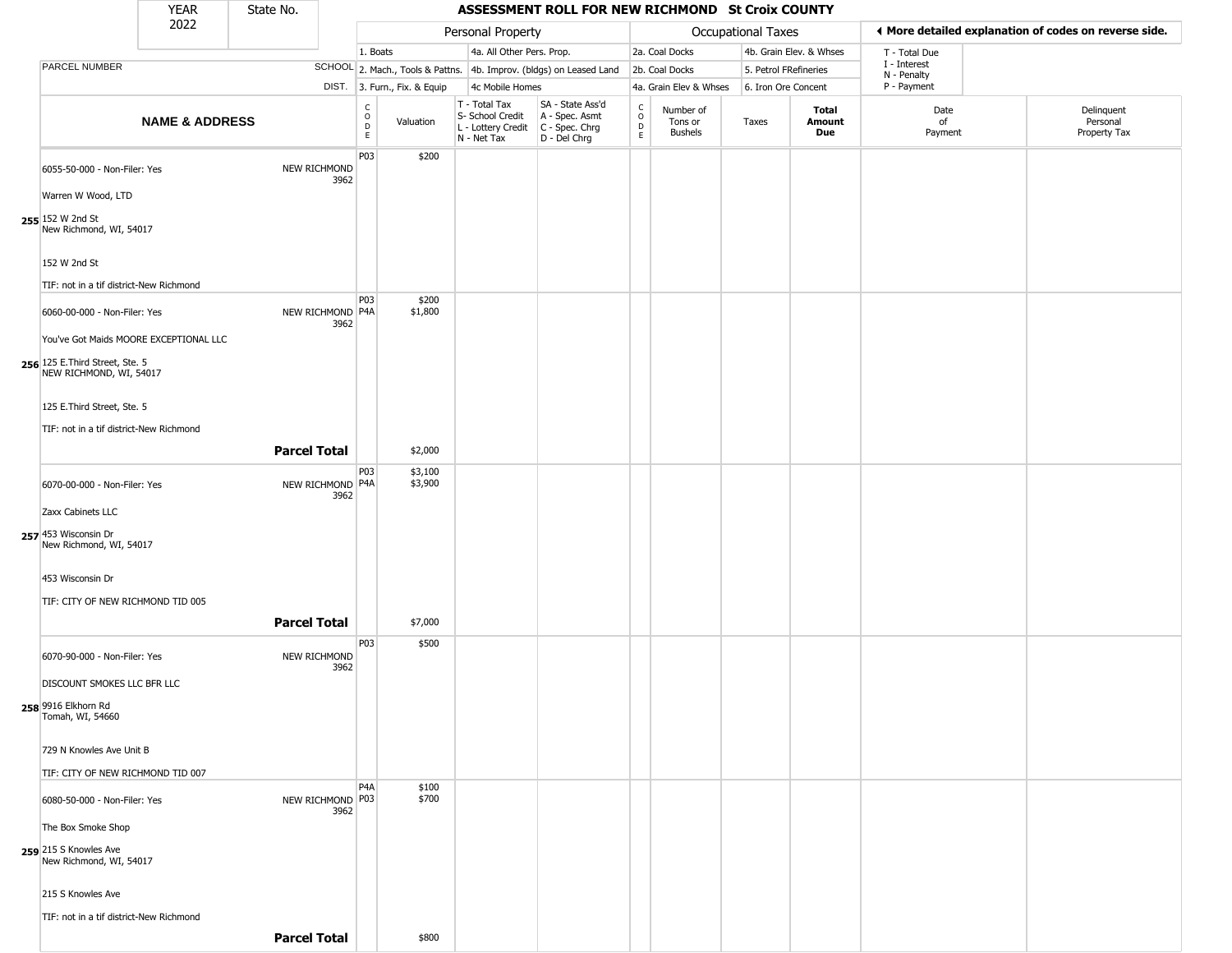|                                                                            | <b>YEAR</b>               | State No.           |                                    |                              |                                                                                         | ASSESSMENT ROLL FOR NEW RICHMOND St Croix COUNTY                    |                         |                                        |                       |                         |                             |                                                        |
|----------------------------------------------------------------------------|---------------------------|---------------------|------------------------------------|------------------------------|-----------------------------------------------------------------------------------------|---------------------------------------------------------------------|-------------------------|----------------------------------------|-----------------------|-------------------------|-----------------------------|--------------------------------------------------------|
|                                                                            | 2022                      |                     |                                    |                              | Personal Property                                                                       |                                                                     |                         |                                        | Occupational Taxes    |                         |                             | If More detailed explanation of codes on reverse side. |
|                                                                            |                           |                     |                                    | 1. Boats                     | 4a. All Other Pers. Prop.                                                               |                                                                     |                         | 2a. Coal Docks                         |                       | 4b. Grain Elev. & Whses | T - Total Due               |                                                        |
| PARCEL NUMBER                                                              |                           |                     |                                    |                              |                                                                                         | SCHOOL 2. Mach., Tools & Pattns. 4b. Improv. (bldgs) on Leased Land |                         | 2b. Coal Docks                         | 5. Petrol FRefineries |                         | I - Interest<br>N - Penalty |                                                        |
|                                                                            |                           |                     |                                    | DIST. 3. Furn., Fix. & Equip | 4c Mobile Homes                                                                         |                                                                     |                         | 4a. Grain Elev & Whses                 | 6. Iron Ore Concent   |                         | P - Payment                 |                                                        |
|                                                                            | <b>NAME &amp; ADDRESS</b> |                     | $\frac{c}{0}$<br>$\mathsf D$<br>E. | Valuation                    | T - Total Tax<br>S- School Credit<br>L - Lottery Credit   C - Spec. Chrg<br>N - Net Tax | SA - State Ass'd<br>A - Spec. Asmt<br>D - Del Chrg                  | C<br>$\circ$<br>D<br>E. | Number of<br>Tons or<br><b>Bushels</b> | Taxes                 | Total<br>Amount<br>Due  | Date<br>of<br>Payment       | Delinquent<br>Personal<br>Property Tax                 |
| 6080-70-000 - Non-Filer: No<br>POSITIVE ACTION THERAPEUTIC LLC Kathy Duval |                           | NEW RICHMOND        | P03<br>3962                        | \$4,400                      |                                                                                         |                                                                     |                         |                                        |                       |                         |                             |                                                        |
| 260 1477 S Knowles Ave Unit 110<br>New Richmond, WI, 54017                 |                           |                     |                                    |                              |                                                                                         |                                                                     |                         |                                        |                       |                         |                             |                                                        |
| 1477 S Knowles Ave Unit 110                                                |                           |                     |                                    |                              |                                                                                         |                                                                     |                         |                                        |                       |                         |                             |                                                        |
| TIF: CITY OF NEW RICHMOND TID 005                                          |                           |                     | P4A                                | \$900                        |                                                                                         |                                                                     |                         |                                        |                       |                         |                             |                                                        |
| 6090-30-000 - Non-Filer: Yes                                               |                           | NEW RICHMOND P03    | 3962                               | \$6,900                      |                                                                                         |                                                                     |                         |                                        |                       |                         |                             |                                                        |
| Not Justa Cafe Inc<br>261 850 N Knowles Ave                                |                           |                     |                                    |                              |                                                                                         |                                                                     |                         |                                        |                       |                         |                             |                                                        |
| New Richmond, WI, 54017                                                    |                           |                     |                                    |                              |                                                                                         |                                                                     |                         |                                        |                       |                         |                             |                                                        |
| 850 N Knowles Ave                                                          |                           |                     |                                    |                              |                                                                                         |                                                                     |                         |                                        |                       |                         |                             |                                                        |
| TIF: not in a tif district-New Richmond                                    |                           | <b>Parcel Total</b> |                                    | \$7,800                      |                                                                                         |                                                                     |                         |                                        |                       |                         |                             |                                                        |
| 6090-40-000 - Non-Filer: Yes                                               |                           | NEW RICHMOND        | P03<br>3962                        | \$200                        |                                                                                         |                                                                     |                         |                                        |                       |                         |                             |                                                        |
| J Rose Massage                                                             |                           |                     |                                    |                              |                                                                                         |                                                                     |                         |                                        |                       |                         |                             |                                                        |
| 262 338 S Arch<br>New Richmond, WI, 54017                                  |                           |                     |                                    |                              |                                                                                         |                                                                     |                         |                                        |                       |                         |                             |                                                        |
| 338 Arch Ave S                                                             |                           |                     |                                    |                              |                                                                                         |                                                                     |                         |                                        |                       |                         |                             |                                                        |
| TIF: CITY OF NEW RICHMOND TID 008                                          |                           |                     | P <sub>4</sub> A                   | \$200                        |                                                                                         |                                                                     |                         |                                        |                       |                         |                             |                                                        |
| 6090-65-000 - Non-Filer: No                                                |                           | NEW RICHMOND        | 3962                               |                              |                                                                                         |                                                                     |                         |                                        |                       |                         |                             |                                                        |
| Amerigas Propane LLP                                                       |                           |                     |                                    |                              |                                                                                         |                                                                     |                         |                                        |                       |                         |                             |                                                        |
| 263 PO BOX 1240<br>MANCHESTER, NH, 03105                                   |                           |                     |                                    |                              |                                                                                         |                                                                     |                         |                                        |                       |                         |                             |                                                        |
| <b>VARIOUS</b>                                                             |                           |                     |                                    |                              |                                                                                         |                                                                     |                         |                                        |                       |                         |                             |                                                        |
| TIF: not in a tif district-New Richmond                                    |                           |                     | P <sub>4</sub> A                   | \$100                        |                                                                                         |                                                                     |                         |                                        |                       |                         |                             |                                                        |
| 6090-68-000 - Non-Filer: Yes                                               |                           | NEW RICHMOND P03    | 3962                               | \$4,100                      |                                                                                         |                                                                     |                         |                                        |                       |                         |                             |                                                        |
| TAX SERVICES OF AMERICA JACKSON HEWITT TAX SERVICE<br>264 PO BOX 941290    |                           |                     |                                    |                              |                                                                                         |                                                                     |                         |                                        |                       |                         |                             |                                                        |
| MAITLAND, FL, 32794                                                        |                           |                     |                                    |                              |                                                                                         |                                                                     |                         |                                        |                       |                         |                             |                                                        |
| 250 W Richmond Way                                                         |                           |                     |                                    |                              |                                                                                         |                                                                     |                         |                                        |                       |                         |                             |                                                        |
| TIF: not in a tif district-New Richmond                                    |                           | <b>Parcel Total</b> |                                    | \$4,200                      |                                                                                         |                                                                     |                         |                                        |                       |                         |                             |                                                        |
|                                                                            |                           |                     |                                    |                              |                                                                                         |                                                                     |                         |                                        |                       |                         |                             |                                                        |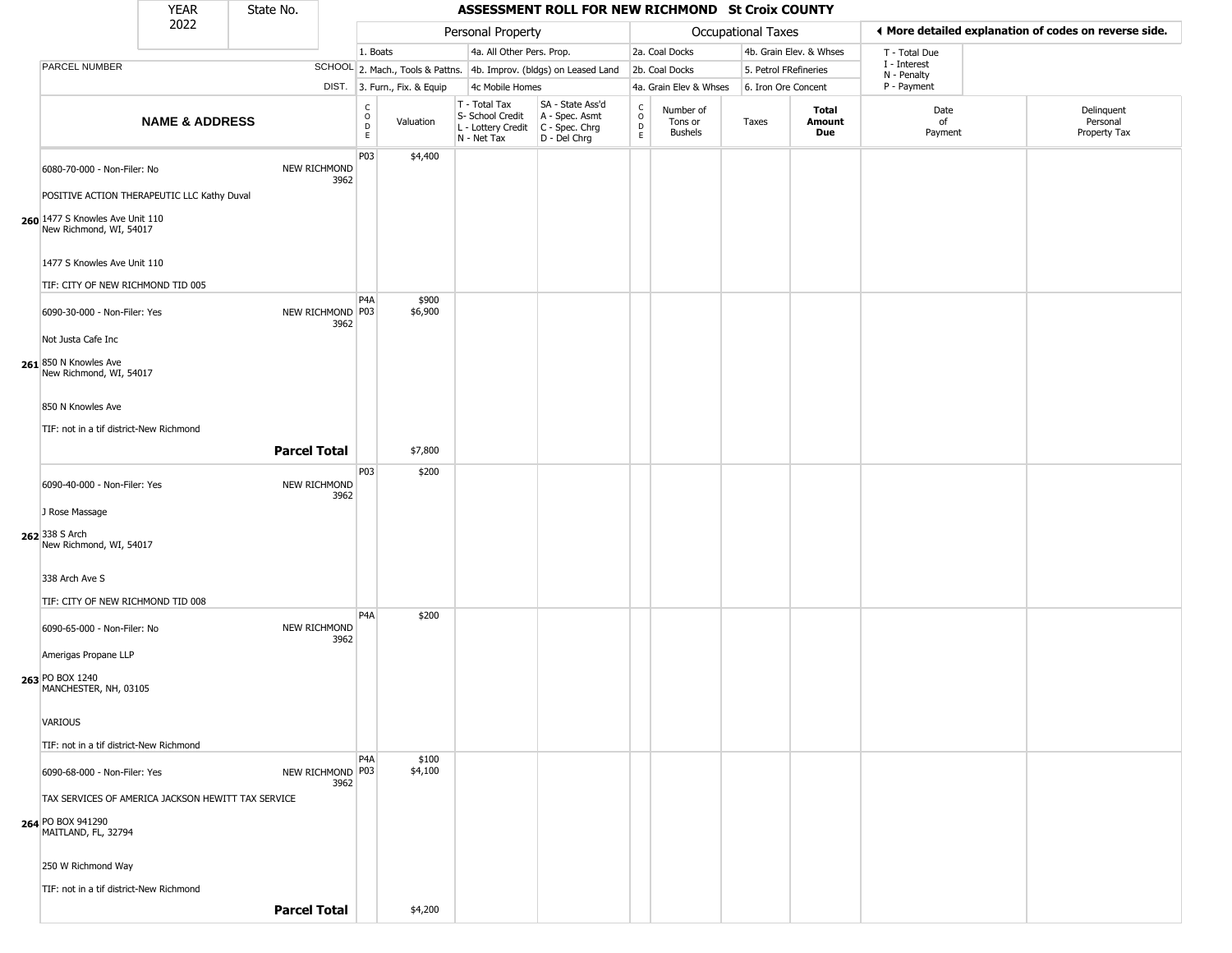|                                                                   | <b>YEAR</b>               | State No.           |                          |                        |                              |                                                                        | ASSESSMENT ROLL FOR NEW RICHMOND St Croix COUNTY                     |                                   |                                        |                           |                         |                             |                                                       |
|-------------------------------------------------------------------|---------------------------|---------------------|--------------------------|------------------------|------------------------------|------------------------------------------------------------------------|----------------------------------------------------------------------|-----------------------------------|----------------------------------------|---------------------------|-------------------------|-----------------------------|-------------------------------------------------------|
|                                                                   | 2022                      |                     |                          |                        |                              | Personal Property                                                      |                                                                      |                                   |                                        | <b>Occupational Taxes</b> |                         |                             | ♦ More detailed explanation of codes on reverse side. |
|                                                                   |                           |                     |                          | 1. Boats               |                              | 4a. All Other Pers. Prop.                                              |                                                                      |                                   | 2a. Coal Docks                         |                           | 4b. Grain Elev. & Whses | T - Total Due               |                                                       |
| <b>PARCEL NUMBER</b>                                              |                           |                     |                          |                        |                              |                                                                        | SCHOOL 2. Mach., Tools & Pattns. 4b. Improv. (bldgs) on Leased Land  |                                   | 2b. Coal Docks                         |                           | 5. Petrol FRefineries   | I - Interest<br>N - Penalty |                                                       |
|                                                                   |                           |                     |                          |                        | DIST. 3. Furn., Fix. & Equip | 4c Mobile Homes                                                        |                                                                      |                                   | 4a. Grain Elev & Whses                 |                           | 6. Iron Ore Concent     | P - Payment                 |                                                       |
|                                                                   | <b>NAME &amp; ADDRESS</b> |                     |                          | C<br>$\circ$<br>D<br>E | Valuation                    | T - Total Tax<br>S- School Credit<br>L - Lottery Credit<br>N - Net Tax | SA - State Ass'd<br>A - Spec. Asmt<br>C - Spec. Chrg<br>D - Del Chrg | $\frac{c}{0}$<br>$\mathsf D$<br>E | Number of<br>Tons or<br><b>Bushels</b> | Taxes                     | Total<br>Amount<br>Due  | Date<br>of<br>Payment       | Delinquent<br>Personal<br>Property Tax                |
| 6090-74-000 - Non-Filer: No                                       |                           |                     | NEW RICHMOND<br>3962     | P03                    | \$1,400                      |                                                                        |                                                                      |                                   |                                        |                           |                         |                             |                                                       |
| Rug Doctor Inc                                                    |                           |                     |                          |                        |                              |                                                                        |                                                                      |                                   |                                        |                           |                         |                             |                                                       |
| 265 2201 W PLANO PARKWAY ST, 100<br>Plano, TX, 75075              |                           |                     |                          |                        |                              |                                                                        |                                                                      |                                   |                                        |                           |                         |                             |                                                       |
| <b>VARIOUS</b>                                                    |                           |                     |                          |                        |                              |                                                                        |                                                                      |                                   |                                        |                           |                         |                             |                                                       |
| TIF: not in a tif district-New Richmond                           |                           |                     |                          | P03                    | \$1,100                      |                                                                        |                                                                      |                                   |                                        |                           |                         |                             |                                                       |
| 6090-75-000 - Non-Filer: No                                       |                           |                     | NEW RICHMOND<br>3962     |                        |                              |                                                                        |                                                                      |                                   |                                        |                           |                         |                             |                                                       |
| NEW RICHMOND PUBLIC TRANSIT RUNNING INC                           |                           |                     |                          |                        |                              |                                                                        |                                                                      |                                   |                                        |                           |                         |                             |                                                       |
| 266 318 W Decker St<br>Viroqua, WI, 54665                         |                           |                     |                          |                        |                              |                                                                        |                                                                      |                                   |                                        |                           |                         |                             |                                                       |
| 118 Homestead Ave                                                 |                           |                     |                          |                        |                              |                                                                        |                                                                      |                                   |                                        |                           |                         |                             |                                                       |
| TIF: not in a tif district-New Richmond                           |                           |                     |                          | P03                    | \$4,200                      |                                                                        |                                                                      |                                   |                                        |                           |                         |                             |                                                       |
| 6090-76-000 - Non-Filer: No                                       |                           |                     | NEW RICHMOND<br>3962     |                        |                              |                                                                        |                                                                      |                                   |                                        |                           |                         |                             |                                                       |
| Accelerated Care Plus Leasing Inc                                 |                           |                     |                          |                        |                              |                                                                        |                                                                      |                                   |                                        |                           |                         |                             |                                                       |
| 267 4999 Aircenter Cir #103<br>Reno, NV, 89502                    |                           |                     |                          |                        |                              |                                                                        |                                                                      |                                   |                                        |                           |                         |                             |                                                       |
| 1445 N 4th St                                                     |                           |                     |                          |                        |                              |                                                                        |                                                                      |                                   |                                        |                           |                         |                             |                                                       |
| TIF: CITY OF NEW RICHMOND TID 008                                 |                           |                     |                          | P <sub>4</sub> A       | \$10,200                     |                                                                        |                                                                      |                                   |                                        |                           |                         |                             |                                                       |
| 6090-82-000 - Non-Filer: No<br>Advance Stores Company, Inc 107239 |                           |                     | NEW RICHMOND P03<br>3962 |                        | \$23,200                     |                                                                        |                                                                      |                                   |                                        |                           |                         |                             |                                                       |
| 268 PO Box 56607<br>Atlanta, GA, 30343                            |                           |                     |                          |                        |                              |                                                                        |                                                                      |                                   |                                        |                           |                         |                             |                                                       |
| 468 Knowles Ave S                                                 |                           |                     |                          |                        |                              |                                                                        |                                                                      |                                   |                                        |                           |                         |                             |                                                       |
| TIF: not in a tif district-New Richmond                           |                           | <b>Parcel Total</b> |                          |                        | \$33,400                     |                                                                        |                                                                      |                                   |                                        |                           |                         |                             |                                                       |
|                                                                   |                           |                     |                          | P03                    | \$900                        |                                                                        |                                                                      |                                   |                                        |                           |                         |                             |                                                       |
| 6090-88-000 - Non-Filer: Yes                                      |                           |                     | NEW RICHMOND<br>3962     |                        |                              |                                                                        |                                                                      |                                   |                                        |                           |                         |                             |                                                       |
| St Croix Automotive LLC                                           |                           |                     |                          |                        |                              |                                                                        |                                                                      |                                   |                                        |                           |                         |                             |                                                       |
| 269 440 W North Shore Dr<br>New Richmond, WI, 54017               |                           |                     |                          |                        |                              |                                                                        |                                                                      |                                   |                                        |                           |                         |                             |                                                       |
| 440 W North Shore Dr<br>TIE: CITY OF NEW DICHMOND TID 000         |                           |                     |                          |                        |                              |                                                                        |                                                                      |                                   |                                        |                           |                         |                             |                                                       |

TIF: CITY OF NEW RICHMOND TID 008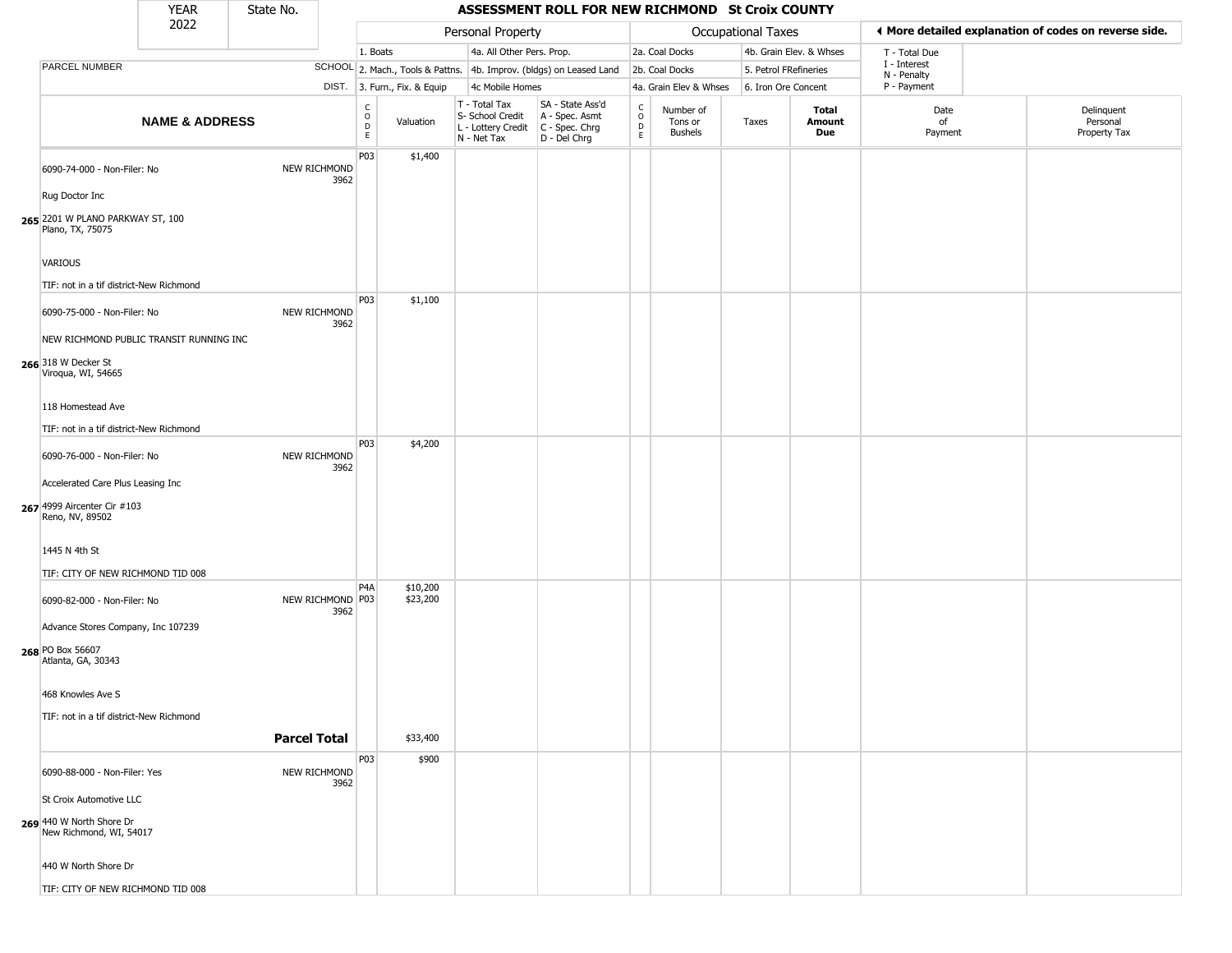|                                                                     | <b>YEAR</b>               | State No.           |      |                      |                              |                                                                        | ASSESSMENT ROLL FOR NEW RICHMOND St Croix COUNTY                       |                                                 |                                 |                       |                         |                             |                                                       |
|---------------------------------------------------------------------|---------------------------|---------------------|------|----------------------|------------------------------|------------------------------------------------------------------------|------------------------------------------------------------------------|-------------------------------------------------|---------------------------------|-----------------------|-------------------------|-----------------------------|-------------------------------------------------------|
|                                                                     | 2022                      |                     |      |                      |                              | Personal Property                                                      |                                                                        |                                                 |                                 | Occupational Taxes    |                         |                             | ♦ More detailed explanation of codes on reverse side. |
|                                                                     |                           |                     |      | 1. Boats             |                              | 4a. All Other Pers. Prop.                                              |                                                                        |                                                 | 2a. Coal Docks                  |                       | 4b. Grain Elev. & Whses | T - Total Due               |                                                       |
| PARCEL NUMBER                                                       |                           |                     |      |                      |                              |                                                                        | SCHOOL 2. Mach., Tools & Pattns. 4b. Improv. (bldgs) on Leased Land    |                                                 | 2b. Coal Docks                  | 5. Petrol FRefineries |                         | I - Interest<br>N - Penalty |                                                       |
|                                                                     |                           |                     |      |                      | DIST. 3. Furn., Fix. & Equip | 4c Mobile Homes                                                        |                                                                        |                                                 | 4a. Grain Elev & Whses          | 6. Iron Ore Concent   |                         | P - Payment                 |                                                       |
|                                                                     | <b>NAME &amp; ADDRESS</b> |                     |      | $\rm _o^c$<br>D<br>E | Valuation                    | T - Total Tax<br>S- School Credit<br>L - Lottery Credit<br>N - Net Tax | SA - State Ass'd<br>A - Spec. Asmt<br>$C - Spec. Chrg$<br>D - Del Chrg | $\begin{array}{c} C \\ O \\ D \\ E \end{array}$ | Number of<br>Tons or<br>Bushels | Taxes                 | Total<br>Amount<br>Due  | Date<br>of<br>Payment       | Delinquent<br>Personal<br>Property Tax                |
| 6090-90-000 - Non-Filer: Yes                                        |                           | NEW RICHMOND P03    | 3962 | P4A                  | \$900<br>\$4,600             |                                                                        |                                                                        |                                                 |                                 |                       |                         |                             |                                                       |
| New Richmond Area Chamber of Commerce                               |                           |                     |      |                      |                              |                                                                        |                                                                        |                                                 |                                 |                       |                         |                             |                                                       |
| 270 245 S Knowles Ave Unit A<br>New Richmond, WI, 54017             |                           |                     |      |                      |                              |                                                                        |                                                                        |                                                 |                                 |                       |                         |                             |                                                       |
| 245 S Knowles Ave Unit A<br>TIF: not in a tif district-New Richmond |                           |                     |      |                      |                              |                                                                        |                                                                        |                                                 |                                 |                       |                         |                             |                                                       |
|                                                                     |                           | <b>Parcel Total</b> |      |                      | \$5,500                      |                                                                        |                                                                        |                                                 |                                 |                       |                         |                             |                                                       |
| 6090-92-000 - Non-Filer: Yes                                        |                           | NEW RICHMOND        | 3962 | P03                  | \$1,300                      |                                                                        |                                                                        |                                                 |                                 |                       |                         |                             |                                                       |
| <b>NDT Solutions LLC</b>                                            |                           |                     |      |                      |                              |                                                                        |                                                                        |                                                 |                                 |                       |                         |                             |                                                       |
| 271 10-1 AIRPORT RD<br>New Richmond, WI, 54017                      |                           |                     |      |                      |                              |                                                                        |                                                                        |                                                 |                                 |                       |                         |                             |                                                       |
| 111 Airport Rd Unit 10-1                                            |                           |                     |      |                      |                              |                                                                        |                                                                        |                                                 |                                 |                       |                         |                             |                                                       |
| TIF: not in a tif district-New Richmond                             |                           |                     |      | P <sub>4</sub> A     | \$1,400                      |                                                                        |                                                                        |                                                 |                                 |                       |                         |                             |                                                       |
| 6090-94-000 - Non-Filer: Yes                                        |                           | NEW RICHMOND P03    | 3962 |                      | \$3,600                      |                                                                        |                                                                        |                                                 |                                 |                       |                         |                             |                                                       |
| RMF Auto Service Inc                                                |                           |                     |      |                      |                              |                                                                        |                                                                        |                                                 |                                 |                       |                         |                             |                                                       |
| 272 592 Schommer Dr<br>Hudson, WI, 54016                            |                           |                     |      |                      |                              |                                                                        |                                                                        |                                                 |                                 |                       |                         |                             |                                                       |
| 725 Industrial Blvd                                                 |                           |                     |      |                      |                              |                                                                        |                                                                        |                                                 |                                 |                       |                         |                             |                                                       |
| TIF: CITY OF NEW RICHMOND TID 008                                   |                           |                     |      |                      |                              |                                                                        |                                                                        |                                                 |                                 |                       |                         |                             |                                                       |
|                                                                     |                           | <b>Parcel Total</b> |      |                      | \$5,000                      |                                                                        |                                                                        |                                                 |                                 |                       |                         |                             |                                                       |
| 6091-06-000 - Non-Filer: No                                         |                           | NEW RICHMOND        | 3962 | P <sub>4</sub> A     | \$300                        |                                                                        |                                                                        |                                                 |                                 |                       |                         |                             |                                                       |
| New Richmond Computers, LLC                                         |                           |                     |      |                      |                              |                                                                        |                                                                        |                                                 |                                 |                       |                         |                             |                                                       |
| 273 258 S Knowles Ave<br>New Richmond, WI, 54017                    |                           |                     |      |                      |                              |                                                                        |                                                                        |                                                 |                                 |                       |                         |                             |                                                       |
| 258 S Knowles Ave                                                   |                           |                     |      |                      |                              |                                                                        |                                                                        |                                                 |                                 |                       |                         |                             |                                                       |
| TIF: not in a tif district-New Richmond                             |                           |                     |      |                      |                              |                                                                        |                                                                        |                                                 |                                 |                       |                         |                             |                                                       |
| 6091-14-000 - Non-Filer: Yes                                        |                           | NEW RICHMOND P4A    | 3962 | P03                  | \$800<br>\$2,300             |                                                                        |                                                                        |                                                 |                                 |                       |                         |                             |                                                       |
| <b>Permanent Cosmetics</b>                                          |                           |                     |      |                      |                              |                                                                        |                                                                        |                                                 |                                 |                       |                         |                             |                                                       |
| 274 117 W 2ND ST<br>New Richmond, WI, 54017                         |                           |                     |      |                      |                              |                                                                        |                                                                        |                                                 |                                 |                       |                         |                             |                                                       |
| 117 W 2ND ST                                                        |                           |                     |      |                      |                              |                                                                        |                                                                        |                                                 |                                 |                       |                         |                             |                                                       |
| TIF: not in a tif district-New Richmond                             |                           | <b>Parcel Total</b> |      |                      | \$3,100                      |                                                                        |                                                                        |                                                 |                                 |                       |                         |                             |                                                       |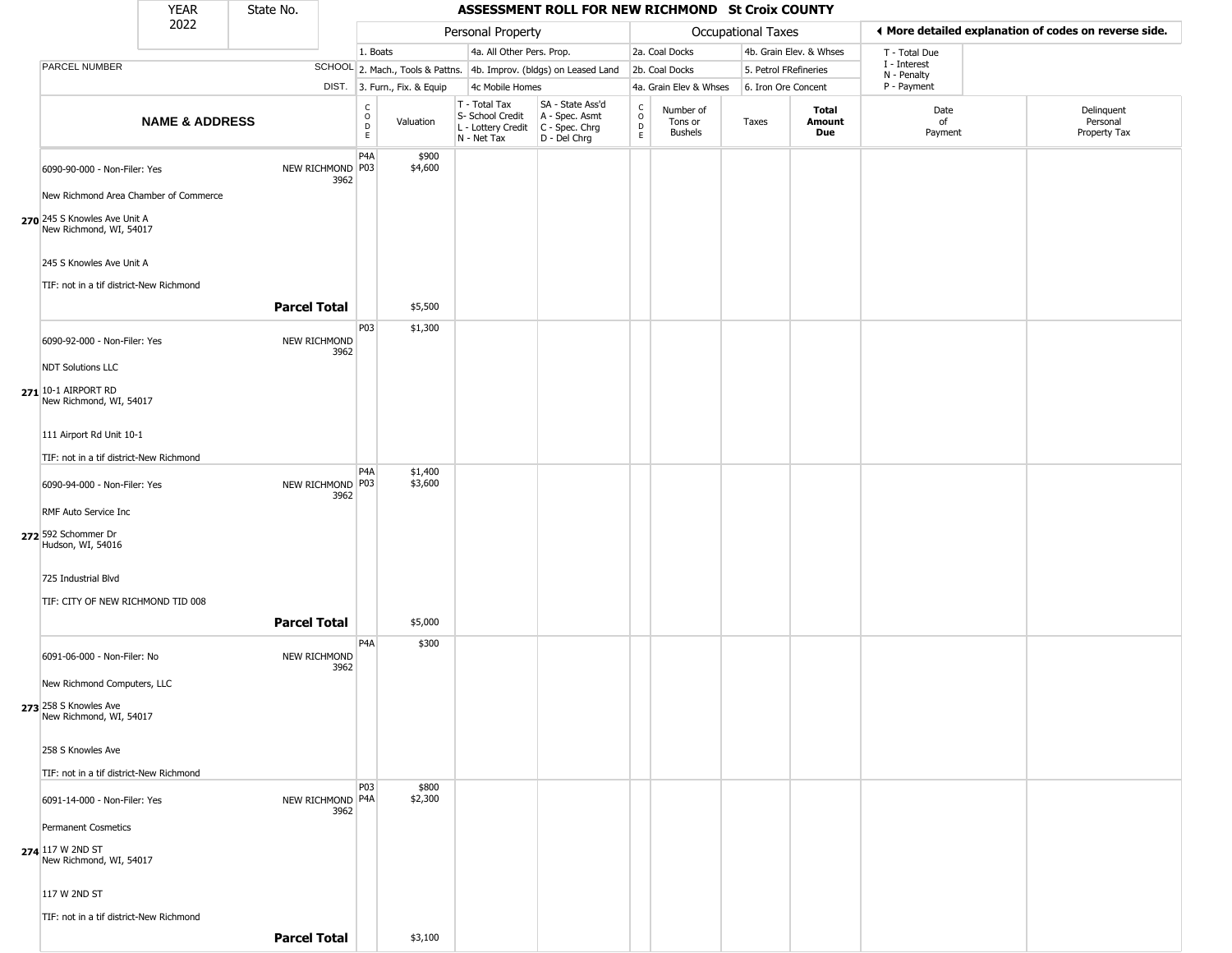|                                                                                                                                                   | <b>YEAR</b>               | State No.           |                          |                              |                              |                                                                        | ASSESSMENT ROLL FOR NEW RICHMOND St Croix COUNTY                     |                  |                                        |                       |                         |                             |                                                       |
|---------------------------------------------------------------------------------------------------------------------------------------------------|---------------------------|---------------------|--------------------------|------------------------------|------------------------------|------------------------------------------------------------------------|----------------------------------------------------------------------|------------------|----------------------------------------|-----------------------|-------------------------|-----------------------------|-------------------------------------------------------|
|                                                                                                                                                   | 2022                      |                     |                          |                              |                              | Personal Property                                                      |                                                                      |                  |                                        | Occupational Taxes    |                         |                             | ◀ More detailed explanation of codes on reverse side. |
|                                                                                                                                                   |                           |                     |                          | 1. Boats                     |                              | 4a. All Other Pers. Prop.                                              |                                                                      |                  | 2a. Coal Docks                         |                       | 4b. Grain Elev. & Whses | T - Total Due               |                                                       |
| PARCEL NUMBER                                                                                                                                     |                           |                     |                          |                              |                              |                                                                        | SCHOOL 2. Mach., Tools & Pattns. 4b. Improv. (bldgs) on Leased Land  |                  | 2b. Coal Docks                         | 5. Petrol FRefineries |                         | I - Interest<br>N - Penalty |                                                       |
|                                                                                                                                                   |                           |                     |                          |                              | DIST. 3. Furn., Fix. & Equip | 4c Mobile Homes                                                        |                                                                      |                  | 4a. Grain Elev & Whses                 | 6. Iron Ore Concent   |                         | P - Payment                 |                                                       |
|                                                                                                                                                   | <b>NAME &amp; ADDRESS</b> |                     |                          | $_{\rm o}^{\rm c}$<br>D<br>E | Valuation                    | T - Total Tax<br>S- School Credit<br>L - Lottery Credit<br>N - Net Tax | SA - State Ass'd<br>A - Spec. Asmt<br>C - Spec. Chrg<br>D - Del Chrg | C<br>D<br>E<br>E | Number of<br>Tons or<br><b>Bushels</b> | Taxes                 | Total<br>Amount<br>Due  | Date<br>of<br>Payment       | Delinquent<br>Personal<br>Property Tax                |
| 6091-25-000 - Non-Filer: No<br>HEARTLAND VETERINARY PARTNERS                                                                                      |                           |                     | NEW RICHMOND<br>3962     | P03                          | \$38,200                     |                                                                        |                                                                      |                  |                                        |                       |                         |                             |                                                       |
| 275 10 SOUTH LASALLE ST #2120<br>CHICAGO, IL, 60603                                                                                               |                           |                     |                          |                              |                              |                                                                        |                                                                      |                  |                                        |                       |                         |                             |                                                       |
| 1656 Dorset Ln Unit 300<br>TIF: not in a tif district-New Richmond                                                                                |                           |                     |                          |                              |                              |                                                                        |                                                                      |                  |                                        |                       |                         |                             |                                                       |
| 6091-27-000 - Non-Filer: Yes<br>Steven R. Talmage                                                                                                 |                           |                     | NEW RICHMOND<br>3962     | P03                          | \$4,000                      |                                                                        |                                                                      |                  |                                        |                       |                         |                             |                                                       |
| 276 1656 Dorset Ln Ste 200A<br>New Richmond, WI, 54017<br>1656 Dorset Ln Unit 200 A                                                               |                           |                     |                          |                              |                              |                                                                        |                                                                      |                  |                                        |                       |                         |                             |                                                       |
| TIF: not in a tif district-New Richmond                                                                                                           |                           |                     |                          |                              |                              |                                                                        |                                                                      |                  |                                        |                       |                         |                             |                                                       |
| 6091-29-000 - Non-Filer: Yes                                                                                                                      |                           |                     | NEW RICHMOND P03<br>3962 | P <sub>4</sub> A             | \$300<br>\$6,700             |                                                                        |                                                                      |                  |                                        |                       |                         |                             |                                                       |
| Dianna's Nail Spa<br>277 228 Paperjack Dr Unit 7<br>New Richmond, WI, 54017<br>228 Paperjack Dr Unit 7<br>TIF: not in a tif district-New Richmond |                           |                     |                          |                              |                              |                                                                        |                                                                      |                  |                                        |                       |                         |                             |                                                       |
|                                                                                                                                                   |                           | <b>Parcel Total</b> |                          |                              | \$7,000                      |                                                                        |                                                                      |                  |                                        |                       |                         |                             |                                                       |
| 6091-31-000 - Non-Filer: No<br>KINGDOM BUSINESS, LLC FANTASTIC SAMS<br>278 11236 86TH AVE NORTH<br>MAPLE GROVE, MN, 55369                         |                           |                     | NEW RICHMOND P03<br>3962 | P4A                          | \$1,500<br>\$79,400          |                                                                        |                                                                      |                  |                                        |                       |                         |                             |                                                       |
| 228 Paperjack Dr #9<br>TIF: not in a tif district-New Richmond                                                                                    |                           |                     |                          |                              |                              |                                                                        |                                                                      |                  |                                        |                       |                         |                             |                                                       |
|                                                                                                                                                   |                           | <b>Parcel Total</b> |                          |                              | \$80,900                     |                                                                        |                                                                      |                  |                                        |                       |                         |                             |                                                       |
| 6091-37-000 - Non-Filer: No                                                                                                                       |                           |                     | NEW RICHMOND P03         | P <sub>4</sub> A             | \$500<br>\$20,800            |                                                                        |                                                                      |                  |                                        |                       |                         |                             |                                                       |
| Dollar Tree Stores Inc                                                                                                                            |                           |                     | 3962                     |                              |                              |                                                                        |                                                                      |                  |                                        |                       |                         |                             |                                                       |
|                                                                                                                                                   |                           |                     |                          |                              |                              |                                                                        |                                                                      |                  |                                        |                       |                         |                             |                                                       |
| 279 PO Box 460389 DEPT 120<br>HOUSTON, TX, 77056                                                                                                  |                           |                     |                          |                              |                              |                                                                        |                                                                      |                  |                                        |                       |                         |                             |                                                       |
| 1485 Hamilton Ave                                                                                                                                 |                           |                     |                          |                              |                              |                                                                        |                                                                      |                  |                                        |                       |                         |                             |                                                       |
| TIF: CITY OF NEW RICHMOND TID 006                                                                                                                 |                           | <b>Parcel Total</b> |                          |                              | \$21,300                     |                                                                        |                                                                      |                  |                                        |                       |                         |                             |                                                       |
|                                                                                                                                                   |                           |                     |                          |                              |                              |                                                                        |                                                                      |                  |                                        |                       |                         |                             |                                                       |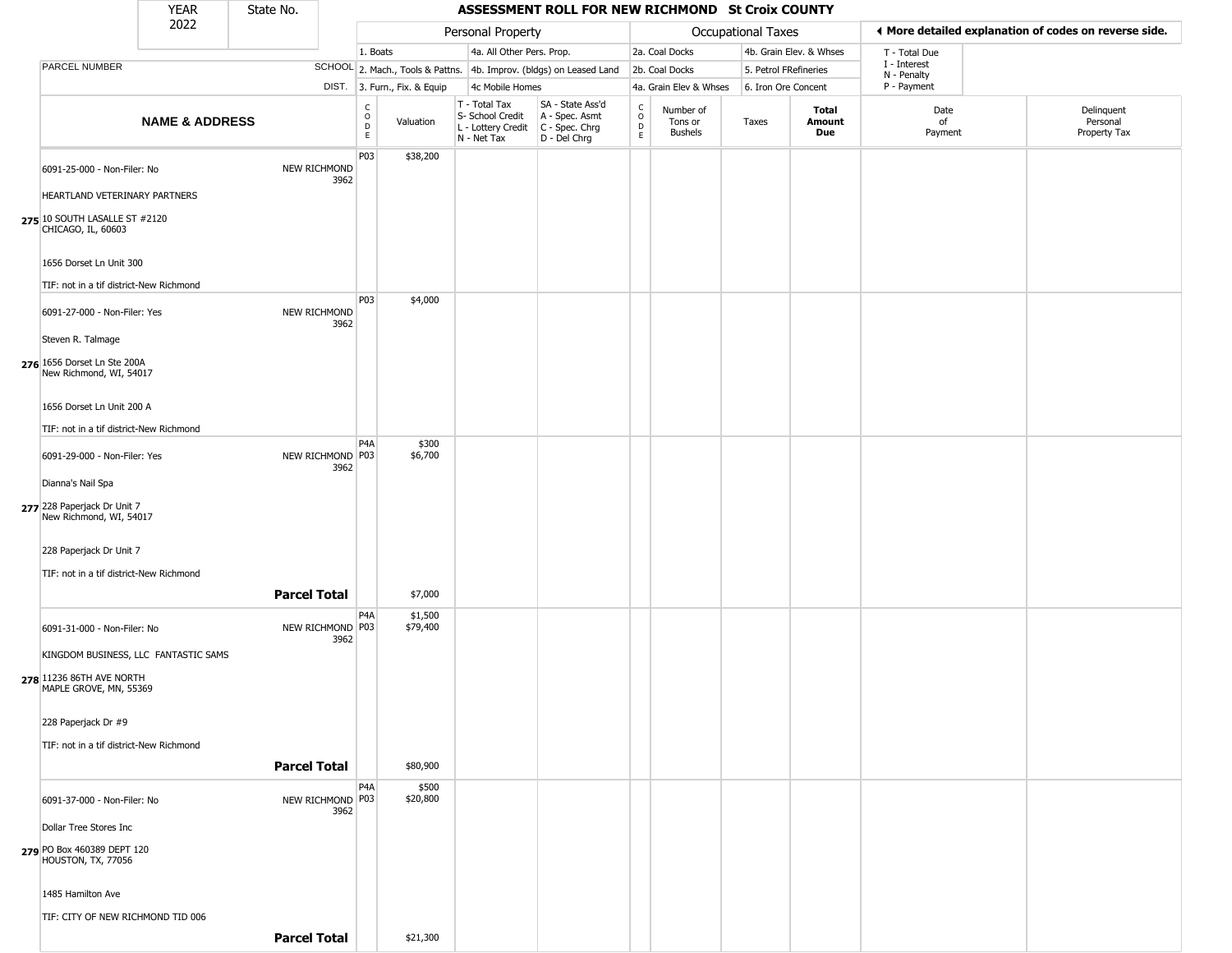|                                                                                           | <b>YEAR</b>               | State No.           |      |                                                 |                              |                                                                                         | ASSESSMENT ROLL FOR NEW RICHMOND St Croix COUNTY                    |                                                                    |                                 |                       |                         |                             |                                                       |
|-------------------------------------------------------------------------------------------|---------------------------|---------------------|------|-------------------------------------------------|------------------------------|-----------------------------------------------------------------------------------------|---------------------------------------------------------------------|--------------------------------------------------------------------|---------------------------------|-----------------------|-------------------------|-----------------------------|-------------------------------------------------------|
|                                                                                           | 2022                      |                     |      |                                                 |                              | Personal Property                                                                       |                                                                     |                                                                    |                                 | Occupational Taxes    |                         |                             | ♦ More detailed explanation of codes on reverse side. |
|                                                                                           |                           |                     |      | 1. Boats                                        |                              | 4a. All Other Pers. Prop.                                                               |                                                                     |                                                                    | 2a. Coal Docks                  |                       | 4b. Grain Elev. & Whses | T - Total Due               |                                                       |
| PARCEL NUMBER                                                                             |                           |                     |      |                                                 |                              |                                                                                         | SCHOOL 2. Mach., Tools & Pattns. 4b. Improv. (bldgs) on Leased Land |                                                                    | 2b. Coal Docks                  | 5. Petrol FRefineries |                         | I - Interest<br>N - Penalty |                                                       |
|                                                                                           |                           |                     |      |                                                 | DIST. 3. Furn., Fix. & Equip | 4c Mobile Homes                                                                         |                                                                     |                                                                    | 4a. Grain Elev & Whses          | 6. Iron Ore Concent   |                         | P - Payment                 |                                                       |
|                                                                                           | <b>NAME &amp; ADDRESS</b> |                     |      | $\begin{matrix} 0 \\ 0 \\ D \end{matrix}$<br>E. | Valuation                    | T - Total Tax<br>S- School Credit<br>L - Lottery Credit   C - Spec. Chrg<br>N - Net Tax | SA - State Ass'd<br>A - Spec. Asmt<br>D - Del Chrg                  | $\begin{smallmatrix} C \\ O \\ D \end{smallmatrix}$<br>$\mathsf E$ | Number of<br>Tons or<br>Bushels | Taxes                 | Total<br>Amount<br>Due  | Date<br>of<br>Payment       | Delinquent<br>Personal<br>Property Tax                |
| 6091-39-000 - Non-Filer: Yes<br>Boards to Doors                                           |                           | NEW RICHMOND P03    | 3962 | P <sub>4</sub> A                                | \$500<br>\$1,500             |                                                                                         |                                                                     |                                                                    |                                 |                       |                         |                             |                                                       |
| 280 457 St Croix Ave<br>New Richmond, WI, 54017                                           |                           |                     |      |                                                 |                              |                                                                                         |                                                                     |                                                                    |                                 |                       |                         |                             |                                                       |
| 457 St Croix Ave<br>TIF: CITY OF NEW RICHMOND TID 005                                     |                           |                     |      |                                                 |                              |                                                                                         |                                                                     |                                                                    |                                 |                       |                         |                             |                                                       |
|                                                                                           |                           | <b>Parcel Total</b> |      |                                                 | \$2,000                      |                                                                                         |                                                                     |                                                                    |                                 |                       |                         |                             |                                                       |
| 6091-43-000 - Non-Filer: Yes                                                              |                           | NEW RICHMOND        | 3962 | P03                                             | \$200                        |                                                                                         |                                                                     |                                                                    |                                 |                       |                         |                             |                                                       |
| Northern Oasis Massage & Bodywork LLC<br>281 446 S Knowles Ave<br>New Richmond, WI, 54017 |                           |                     |      |                                                 |                              |                                                                                         |                                                                     |                                                                    |                                 |                       |                         |                             |                                                       |
| 446 S Knowles Ave                                                                         |                           |                     |      |                                                 |                              |                                                                                         |                                                                     |                                                                    |                                 |                       |                         |                             |                                                       |
| TIF: CITY OF NEW RICHMOND TID 009                                                         |                           |                     |      |                                                 |                              |                                                                                         |                                                                     |                                                                    |                                 |                       |                         |                             |                                                       |
| 6091-46-000 - Non-Filer: No                                                               |                           | NEW RICHMOND        | 3962 | P03                                             | \$22,600                     |                                                                                         |                                                                     |                                                                    |                                 |                       |                         |                             |                                                       |
| APH Stores, Inc.                                                                          |                           |                     |      |                                                 |                              |                                                                                         |                                                                     |                                                                    |                                 |                       |                         |                             |                                                       |
| 282 PO Box 1338<br>St Cloud, MN, 56302                                                    |                           |                     |      |                                                 |                              |                                                                                         |                                                                     |                                                                    |                                 |                       |                         |                             |                                                       |
| 1041 N Knowles Ave                                                                        |                           |                     |      |                                                 |                              |                                                                                         |                                                                     |                                                                    |                                 |                       |                         |                             |                                                       |
| TIF: not in a tif district-New Richmond                                                   |                           |                     |      | P03                                             | \$2,400                      |                                                                                         |                                                                     |                                                                    |                                 |                       |                         |                             |                                                       |
| 6091-49-000 - Non-Filer: Yes<br>A Little Piece of Mind Quilt Shop                         |                           | NEW RICHMOND        | 3962 |                                                 |                              |                                                                                         |                                                                     |                                                                    |                                 |                       |                         |                             |                                                       |
| 283 1027 N Knowles Ave<br>New Richmond, WI, 54017                                         |                           |                     |      |                                                 |                              |                                                                                         |                                                                     |                                                                    |                                 |                       |                         |                             |                                                       |
| 1027 N Knowles Ave                                                                        |                           |                     |      |                                                 |                              |                                                                                         |                                                                     |                                                                    |                                 |                       |                         |                             |                                                       |
| TIF: not in a tif district-New Richmond                                                   |                           |                     |      | P03                                             | \$100                        |                                                                                         |                                                                     |                                                                    |                                 |                       |                         |                             |                                                       |
| 6091-63-000 - Non-Filer: Yes                                                              |                           | NEW RICHMOND P4A    | 3962 |                                                 | \$300                        |                                                                                         |                                                                     |                                                                    |                                 |                       |                         |                             |                                                       |
| Hudson Staffing                                                                           |                           |                     |      |                                                 |                              |                                                                                         |                                                                     |                                                                    |                                 |                       |                         |                             |                                                       |
| 284 2260 BADGER DR<br>Hudson, WI, 54016                                                   |                           |                     |      |                                                 |                              |                                                                                         |                                                                     |                                                                    |                                 |                       |                         |                             |                                                       |
| 550 Knowles Ave S                                                                         |                           |                     |      |                                                 |                              |                                                                                         |                                                                     |                                                                    |                                 |                       |                         |                             |                                                       |
| TIF: not in a tif district-New Richmond                                                   |                           | <b>Parcel Total</b> |      |                                                 | \$400                        |                                                                                         |                                                                     |                                                                    |                                 |                       |                         |                             |                                                       |
|                                                                                           |                           |                     |      |                                                 |                              |                                                                                         |                                                                     |                                                                    |                                 |                       |                         |                             |                                                       |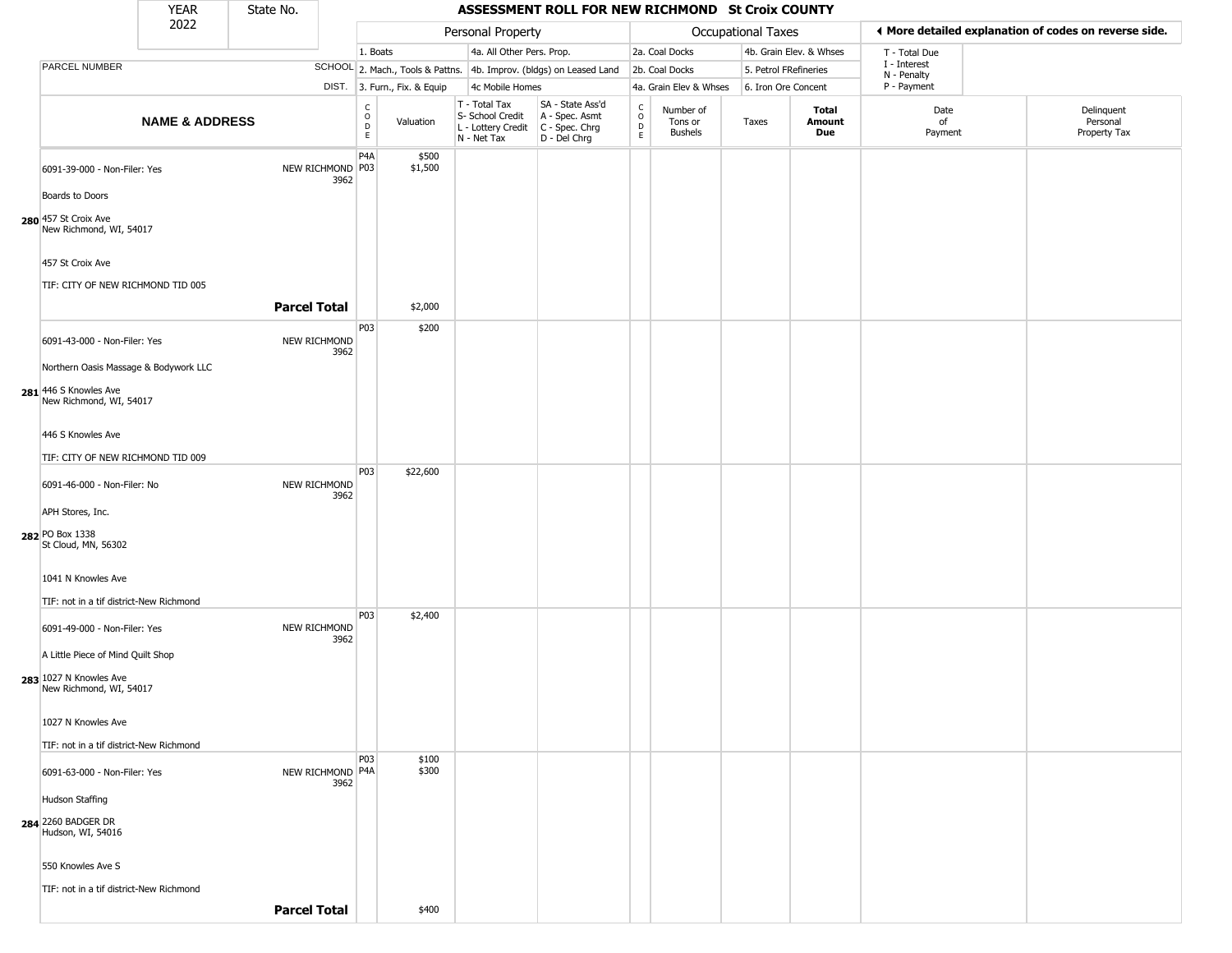|                                                        | <b>YEAR</b>               | State No.           |                          |                                                  |                              |                                                                        | ASSESSMENT ROLL FOR NEW RICHMOND St Croix COUNTY                     |                                   |                                        |                    |                         |                             |                                                       |
|--------------------------------------------------------|---------------------------|---------------------|--------------------------|--------------------------------------------------|------------------------------|------------------------------------------------------------------------|----------------------------------------------------------------------|-----------------------------------|----------------------------------------|--------------------|-------------------------|-----------------------------|-------------------------------------------------------|
|                                                        | 2022                      |                     |                          |                                                  |                              | Personal Property                                                      |                                                                      |                                   |                                        | Occupational Taxes |                         |                             | ◀ More detailed explanation of codes on reverse side. |
|                                                        |                           |                     |                          | 1. Boats                                         |                              | 4a. All Other Pers. Prop.                                              |                                                                      |                                   | 2a. Coal Docks                         |                    | 4b. Grain Elev. & Whses | T - Total Due               |                                                       |
| PARCEL NUMBER                                          |                           |                     |                          |                                                  |                              |                                                                        | SCHOOL 2. Mach., Tools & Pattns. 4b. Improv. (bldgs) on Leased Land  |                                   | 2b. Coal Docks                         |                    | 5. Petrol FRefineries   | I - Interest<br>N - Penalty |                                                       |
|                                                        |                           |                     |                          |                                                  | DIST. 3. Furn., Fix. & Equip | 4c Mobile Homes                                                        |                                                                      |                                   | 4a. Grain Elev & Whses                 |                    | 6. Iron Ore Concent     | P - Payment                 |                                                       |
|                                                        | <b>NAME &amp; ADDRESS</b> |                     |                          | $\mathsf{C}$<br>$\mathsf{o}$<br>$\mathsf D$<br>E | Valuation                    | T - Total Tax<br>S- School Credit<br>L - Lottery Credit<br>N - Net Tax | SA - State Ass'd<br>A - Spec. Asmt<br>C - Spec. Chrg<br>D - Del Chrg | C<br>$\circ$<br>$\mathsf{D}$<br>E | Number of<br>Tons or<br><b>Bushels</b> | Taxes              | Total<br>Amount<br>Due  | Date<br>of<br>Payment       | Delinquent<br>Personal<br>Property Tax                |
| 6091-69-000 - Non-Filer: Yes                           |                           |                     | NEW RICHMOND<br>3962     | P03                                              | \$2,900                      |                                                                        |                                                                      |                                   |                                        |                    |                         |                             |                                                       |
| The Next Door Cafe M Klint 66, LLC                     |                           |                     |                          |                                                  |                              |                                                                        |                                                                      |                                   |                                        |                    |                         |                             |                                                       |
| 285 206 S Knowles Ave<br>New Richmond, WI, 54017       |                           |                     |                          |                                                  |                              |                                                                        |                                                                      |                                   |                                        |                    |                         |                             |                                                       |
| 206 S Knowles Ave                                      |                           |                     |                          |                                                  |                              |                                                                        |                                                                      |                                   |                                        |                    |                         |                             |                                                       |
| TIF: not in a tif district-New Richmond                |                           |                     |                          |                                                  |                              |                                                                        |                                                                      |                                   |                                        |                    |                         |                             |                                                       |
| 6092-09-000 - Non-Filer: Yes                           |                           |                     | NEW RICHMOND<br>3962     | P03                                              | \$5,000                      |                                                                        |                                                                      |                                   |                                        |                    |                         |                             |                                                       |
| Mattress Galaxy Express                                |                           |                     |                          |                                                  |                              |                                                                        |                                                                      |                                   |                                        |                    |                         |                             |                                                       |
| 286 1655 Dorset Ln Unit 200<br>NEW RICHMOND, WI, 54017 |                           |                     |                          |                                                  |                              |                                                                        |                                                                      |                                   |                                        |                    |                         |                             |                                                       |
| 1655 Dorset Ln Unit 200                                |                           |                     |                          |                                                  |                              |                                                                        |                                                                      |                                   |                                        |                    |                         |                             |                                                       |
| TIF: not in a tif district-New Richmond                |                           |                     |                          |                                                  |                              |                                                                        |                                                                      |                                   |                                        |                    |                         |                             |                                                       |
| 6092-13-000 - Non-Filer: Yes                           |                           |                     | NEW RICHMOND P4A<br>3962 | P03                                              | \$200<br>\$300               |                                                                        |                                                                      |                                   |                                        |                    |                         |                             |                                                       |
| Loganberry Interiors                                   |                           |                     |                          |                                                  |                              |                                                                        |                                                                      |                                   |                                        |                    |                         |                             |                                                       |
| 287 330 S Knowles Ave<br>New Richmond, WI, 54017       |                           |                     |                          |                                                  |                              |                                                                        |                                                                      |                                   |                                        |                    |                         |                             |                                                       |
| 330 Knowles Ave S                                      |                           |                     |                          |                                                  |                              |                                                                        |                                                                      |                                   |                                        |                    |                         |                             |                                                       |
| TIF: not in a tif district-New Richmond                |                           |                     |                          |                                                  |                              |                                                                        |                                                                      |                                   |                                        |                    |                         |                             |                                                       |
|                                                        |                           | <b>Parcel Total</b> |                          |                                                  | \$500                        |                                                                        |                                                                      |                                   |                                        |                    |                         |                             |                                                       |
| 6092-21-000 - Non-Filer: Yes                           |                           |                     | NEW RICHMOND<br>3962     | P4A                                              | \$3,100                      |                                                                        |                                                                      |                                   |                                        |                    |                         |                             |                                                       |
| <b>Willow River Chiropractic</b>                       |                           |                     |                          |                                                  |                              |                                                                        |                                                                      |                                   |                                        |                    |                         |                             |                                                       |
| 288 1655 Dorset Ln Unit 300<br>New Richmond, WI, 54017 |                           |                     |                          |                                                  |                              |                                                                        |                                                                      |                                   |                                        |                    |                         |                             |                                                       |
| 1655 Dorset Ln Unit 300                                |                           |                     |                          |                                                  |                              |                                                                        |                                                                      |                                   |                                        |                    |                         |                             |                                                       |
| TIF: not in a tif district-New Richmond                |                           |                     |                          |                                                  |                              |                                                                        |                                                                      |                                   |                                        |                    |                         |                             |                                                       |
| 6100-02-000 - Non-Filer: Yes                           |                           |                     | NEW RICHMOND<br>3962     | P03                                              | \$1,200                      |                                                                        |                                                                      |                                   |                                        |                    |                         |                             |                                                       |
| DREYER'S GRAND ICE CREAM                               |                           |                     |                          |                                                  |                              |                                                                        |                                                                      |                                   |                                        |                    |                         |                             |                                                       |
| 289 PO BOX 4900, DEPT 660<br>SCOTTSDALE, AZ, 85261     |                           |                     |                          |                                                  |                              |                                                                        |                                                                      |                                   |                                        |                    |                         |                             |                                                       |
| VARIOUS                                                |                           |                     |                          |                                                  |                              |                                                                        |                                                                      |                                   |                                        |                    |                         |                             |                                                       |
| TIF: not in a tif district-New Richmond                |                           |                     |                          |                                                  |                              |                                                                        |                                                                      |                                   |                                        |                    |                         |                             |                                                       |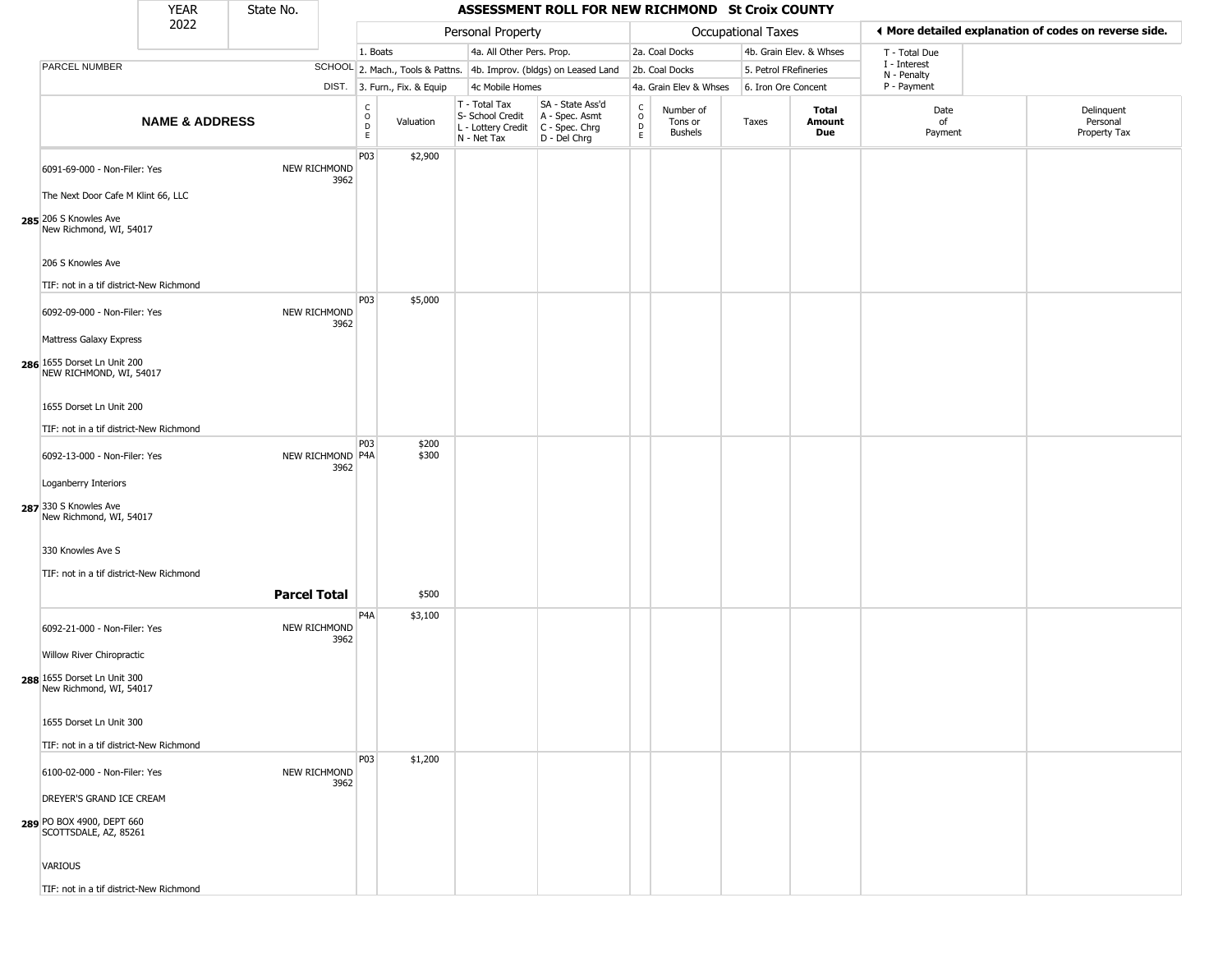|                                                                                                 | <b>YEAR</b>               | State No.           |                          |                        |                              |                                                                        | ASSESSMENT ROLL FOR NEW RICHMOND St Croix COUNTY                     |                                   |                                        |                       |                         |                             |                                                       |
|-------------------------------------------------------------------------------------------------|---------------------------|---------------------|--------------------------|------------------------|------------------------------|------------------------------------------------------------------------|----------------------------------------------------------------------|-----------------------------------|----------------------------------------|-----------------------|-------------------------|-----------------------------|-------------------------------------------------------|
|                                                                                                 | 2022                      |                     |                          |                        |                              | Personal Property                                                      |                                                                      |                                   |                                        | Occupational Taxes    |                         |                             | ♦ More detailed explanation of codes on reverse side. |
|                                                                                                 |                           |                     |                          | 1. Boats               |                              | 4a. All Other Pers. Prop.                                              |                                                                      |                                   | 2a. Coal Docks                         |                       | 4b. Grain Elev. & Whses | T - Total Due               |                                                       |
| PARCEL NUMBER                                                                                   |                           |                     |                          |                        |                              |                                                                        | SCHOOL 2. Mach., Tools & Pattns. 4b. Improv. (bldgs) on Leased Land  |                                   | 2b. Coal Docks                         | 5. Petrol FRefineries |                         | I - Interest<br>N - Penalty |                                                       |
|                                                                                                 |                           |                     |                          |                        | DIST. 3. Furn., Fix. & Equip | 4c Mobile Homes                                                        |                                                                      |                                   | 4a. Grain Elev & Whses                 | 6. Iron Ore Concent   |                         | P - Payment                 |                                                       |
|                                                                                                 | <b>NAME &amp; ADDRESS</b> |                     |                          | C<br>$\circ$<br>D<br>E | Valuation                    | T - Total Tax<br>S- School Credit<br>L - Lottery Credit<br>N - Net Tax | SA - State Ass'd<br>A - Spec. Asmt<br>C - Spec. Chrg<br>D - Del Chrg | C<br>$\circ$<br>$\mathsf{D}$<br>E | Number of<br>Tons or<br><b>Bushels</b> | Taxes                 | Total<br>Amount<br>Due  | Date<br>of<br>Payment       | Delinquent<br>Personal<br>Property Tax                |
| 6100-03-000 - Non-Filer: No                                                                     |                           |                     | NEW RICHMOND<br>3962     | P <sub>4</sub> A       | \$223,000                    |                                                                        |                                                                      |                                   |                                        |                       |                         |                             |                                                       |
| CHEP CONTAINER AND POOLING SOLUTIONS INC                                                        |                           |                     |                          |                        |                              |                                                                        |                                                                      |                                   |                                        |                       |                         |                             |                                                       |
| 290 5897 WINDWARD PARKWAY<br>ALPHARETTA, GA, 30005                                              |                           |                     |                          |                        |                              |                                                                        |                                                                      |                                   |                                        |                       |                         |                             |                                                       |
| 600 WISCONSIN DR                                                                                |                           |                     |                          |                        |                              |                                                                        |                                                                      |                                   |                                        |                       |                         |                             |                                                       |
| TIF: CITY OF NEW RICHMOND TID 006                                                               |                           |                     |                          |                        |                              |                                                                        |                                                                      |                                   |                                        |                       |                         |                             |                                                       |
| 6100-04-000 - Non-Filer: Yes                                                                    |                           |                     | NEW RICHMOND<br>3962     | P <sub>4</sub> A       | \$12,900                     |                                                                        |                                                                      |                                   |                                        |                       |                         |                             |                                                       |
| <b>BANK OF THE WEST</b><br>291 1625 W FOUNTAINHEAD PKWY, AZ-FTN-10B-A<br>Tempe, AZ, 85282       |                           |                     |                          |                        |                              |                                                                        |                                                                      |                                   |                                        |                       |                         |                             |                                                       |
| 345 ST CROIX AVE                                                                                |                           |                     |                          |                        |                              |                                                                        |                                                                      |                                   |                                        |                       |                         |                             |                                                       |
| TIF: CITY OF NEW RICHMOND TID 005                                                               |                           |                     |                          |                        |                              |                                                                        |                                                                      |                                   |                                        |                       |                         |                             |                                                       |
| 6100-05-000 - Non-Filer: No                                                                     |                           |                     | NEW RICHMOND P03<br>3962 | P4A                    | \$3,300<br>\$171,800         |                                                                        |                                                                      |                                   |                                        |                       |                         |                             |                                                       |
| NEW RICHMOND KIDDS PEDIATRIC DENTISTRY<br>292 1244 N 4TH ST, STE 300<br>NEW RICHMOND, WI, 54017 |                           |                     |                          |                        |                              |                                                                        |                                                                      |                                   |                                        |                       |                         |                             |                                                       |
| 1244 N 4TH ST STE 300                                                                           |                           |                     |                          |                        |                              |                                                                        |                                                                      |                                   |                                        |                       |                         |                             |                                                       |
| TIF: CITY OF NEW RICHMOND TID 008                                                               |                           |                     |                          |                        |                              |                                                                        |                                                                      |                                   |                                        |                       |                         |                             |                                                       |
|                                                                                                 |                           | <b>Parcel Total</b> |                          |                        | \$175,100                    |                                                                        |                                                                      |                                   |                                        |                       |                         |                             |                                                       |
| 6100-06-000 - Non-Filer: No                                                                     |                           |                     | NEW RICHMOND<br>3962     | P03                    | \$8,500                      |                                                                        |                                                                      |                                   |                                        |                       |                         |                             |                                                       |
| TIAA COMMERCIAL FINANCE, INC<br>293 630 N Central Expy Ste A<br>Plano, TX, 75074                |                           |                     |                          |                        |                              |                                                                        |                                                                      |                                   |                                        |                       |                         |                             |                                                       |
| <b>VARIOUS</b>                                                                                  |                           |                     |                          |                        |                              |                                                                        |                                                                      |                                   |                                        |                       |                         |                             |                                                       |
| TIF: not in a tif district-New Richmond                                                         |                           |                     |                          | P03                    | \$4,500                      |                                                                        |                                                                      |                                   |                                        |                       |                         |                             |                                                       |
| 6100-06-001 - Non-Filer: No                                                                     |                           |                     | NEW RICHMOND<br>3962     |                        |                              |                                                                        |                                                                      |                                   |                                        |                       |                         |                             |                                                       |
| TIAA COMMERCIAL FINANCE, INC                                                                    |                           |                     |                          |                        |                              |                                                                        |                                                                      |                                   |                                        |                       |                         |                             |                                                       |
| 294 630 N Central Expy Ste A<br>Plano, TX, 75074                                                |                           |                     |                          |                        |                              |                                                                        |                                                                      |                                   |                                        |                       |                         |                             |                                                       |
| <b>VARIOUS</b>                                                                                  |                           |                     |                          |                        |                              |                                                                        |                                                                      |                                   |                                        |                       |                         |                             |                                                       |
| TIF: CITY OF NEW RICHMOND TID 006                                                               |                           |                     |                          |                        |                              |                                                                        |                                                                      |                                   |                                        |                       |                         |                             |                                                       |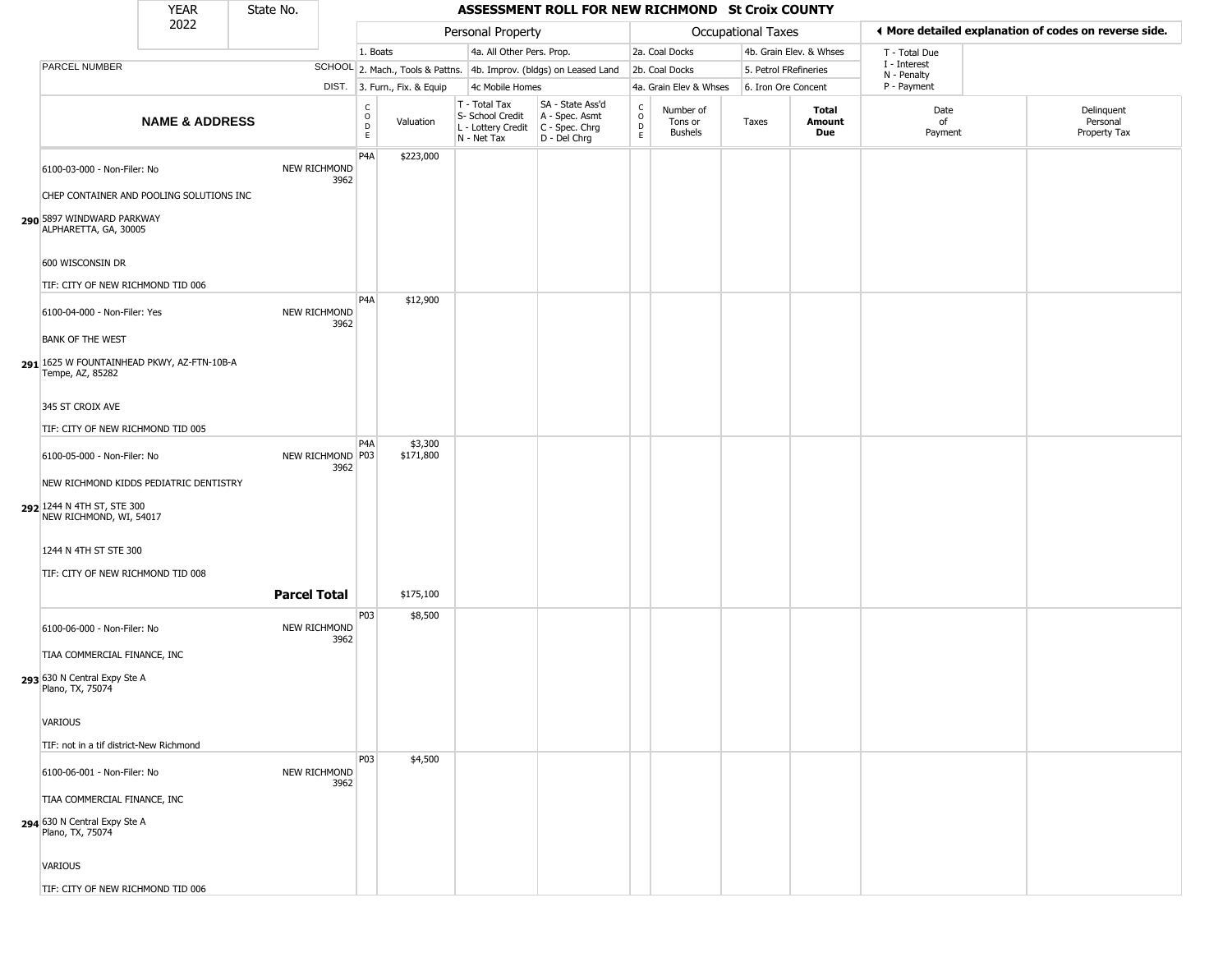|                                                             | <b>YEAR</b>               | State No.           |                             |                                        |                              |                                                                                         | ASSESSMENT ROLL FOR NEW RICHMOND St Croix COUNTY                    |                                                      |                                        |                    |                         |                             |                                                       |
|-------------------------------------------------------------|---------------------------|---------------------|-----------------------------|----------------------------------------|------------------------------|-----------------------------------------------------------------------------------------|---------------------------------------------------------------------|------------------------------------------------------|----------------------------------------|--------------------|-------------------------|-----------------------------|-------------------------------------------------------|
|                                                             | 2022                      |                     |                             |                                        |                              | Personal Property                                                                       |                                                                     |                                                      |                                        | Occupational Taxes |                         |                             | ◀ More detailed explanation of codes on reverse side. |
|                                                             |                           |                     |                             | 1. Boats                               |                              | 4a. All Other Pers. Prop.                                                               |                                                                     |                                                      | 2a. Coal Docks                         |                    | 4b. Grain Elev. & Whses | T - Total Due               |                                                       |
| PARCEL NUMBER                                               |                           |                     |                             |                                        |                              |                                                                                         | SCHOOL 2. Mach., Tools & Pattns. 4b. Improv. (bldgs) on Leased Land |                                                      | 2b. Coal Docks                         |                    | 5. Petrol FRefineries   | I - Interest<br>N - Penalty |                                                       |
|                                                             |                           |                     |                             |                                        | DIST. 3. Furn., Fix. & Equip | 4c Mobile Homes                                                                         |                                                                     |                                                      | 4a. Grain Elev & Whses                 |                    | 6. Iron Ore Concent     | P - Payment                 |                                                       |
|                                                             | <b>NAME &amp; ADDRESS</b> |                     |                             | $_{\rm o}^{\rm c}$<br>$\mathsf D$<br>E | Valuation                    | T - Total Tax<br>S- School Credit<br>L - Lottery Credit   C - Spec. Chrg<br>N - Net Tax | SA - State Ass'd<br>A - Spec. Asmt<br>D - Del Chrg                  | $\mathsf C$<br>$\circ$<br>$\mathsf D$<br>$\mathsf E$ | Number of<br>Tons or<br><b>Bushels</b> | Taxes              | Total<br>Amount<br>Due  | Date<br>of<br>Payment       | Delinquent<br>Personal<br>Property Tax                |
| 6100-06-002 - Non-Filer: No<br>TIAA COMMERCIAL FINANCE, INC |                           |                     | NEW RICHMOND<br>3962        | P03                                    | \$2,300                      |                                                                                         |                                                                     |                                                      |                                        |                    |                         |                             |                                                       |
| 295 630 N Central Expy Ste A<br>Plano, TX, 75074            |                           |                     |                             |                                        |                              |                                                                                         |                                                                     |                                                      |                                        |                    |                         |                             |                                                       |
| VARIOUS                                                     |                           |                     |                             |                                        |                              |                                                                                         |                                                                     |                                                      |                                        |                    |                         |                             |                                                       |
| TIF: CITY OF NEW RICHMOND TID 009                           |                           |                     |                             | P03                                    | \$1,700                      |                                                                                         |                                                                     |                                                      |                                        |                    |                         |                             |                                                       |
| 6100-07-000 - Non-Filer: No                                 |                           |                     | <b>NEW RICHMOND</b><br>3962 |                                        |                              |                                                                                         |                                                                     |                                                      |                                        |                    |                         |                             |                                                       |
| COINSTAR ASSET HOLDINGS, LLC                                |                           |                     |                             |                                        |                              |                                                                                         |                                                                     |                                                      |                                        |                    |                         |                             |                                                       |
| 296 PO Box 72210<br>Phoenix, AZ, 85050                      |                           |                     |                             |                                        |                              |                                                                                         |                                                                     |                                                      |                                        |                    |                         |                             |                                                       |
| 250 W RICHMOND WAY                                          |                           |                     |                             |                                        |                              |                                                                                         |                                                                     |                                                      |                                        |                    |                         |                             |                                                       |
| TIF: not in a tif district-New Richmond                     |                           |                     |                             |                                        |                              |                                                                                         |                                                                     |                                                      |                                        |                    |                         |                             |                                                       |
| 6100-08-000 - Non-Filer: Yes                                |                           |                     | NEW RICHMOND<br>3962        | P03                                    | \$12,400                     |                                                                                         |                                                                     |                                                      |                                        |                    |                         |                             |                                                       |
| COINSTAR ASSET HOLDINGS, LLC                                |                           |                     |                             |                                        |                              |                                                                                         |                                                                     |                                                      |                                        |                    |                         |                             |                                                       |
| 297 PO BOX 72210<br>Phoenix, AZ, 85050                      |                           |                     |                             |                                        |                              |                                                                                         |                                                                     |                                                      |                                        |                    |                         |                             |                                                       |
| 110 W 4TH ST                                                |                           |                     |                             |                                        |                              |                                                                                         |                                                                     |                                                      |                                        |                    |                         |                             |                                                       |
| TIF: CITY OF NEW RICHMOND TID 009                           |                           |                     |                             |                                        |                              |                                                                                         |                                                                     |                                                      |                                        |                    |                         |                             |                                                       |
| 6100-10-000 - Non-Filer: No                                 |                           |                     | NEW RICHMOND P03<br>3962    | P4A                                    | \$2,200<br>\$8,500           |                                                                                         |                                                                     |                                                      |                                        |                    |                         |                             |                                                       |
| EDWARD D JONES & CO, LP DBA: BRANCH TAX 59431 BRANCH TAX    |                           |                     |                             |                                        |                              |                                                                                         |                                                                     |                                                      |                                        |                    |                         |                             |                                                       |
| 298 PO BOX 66528<br>St Louis, MO, 63166-6528                |                           |                     |                             |                                        |                              |                                                                                         |                                                                     |                                                      |                                        |                    |                         |                             |                                                       |
| 150 W 1ST ST, STE 280                                       |                           |                     |                             |                                        |                              |                                                                                         |                                                                     |                                                      |                                        |                    |                         |                             |                                                       |
| TIF: not in a tif district-New Richmond                     |                           |                     |                             |                                        |                              |                                                                                         |                                                                     |                                                      |                                        |                    |                         |                             |                                                       |
|                                                             |                           | <b>Parcel Total</b> |                             |                                        | \$10,700                     |                                                                                         |                                                                     |                                                      |                                        |                    |                         |                             |                                                       |
| 6100-11-000 - Non-Filer: No                                 |                           |                     | NEW RICHMOND P03<br>3962    | P <sub>4</sub> A                       | \$45,600<br>\$206,500        |                                                                                         |                                                                     |                                                      |                                        |                    |                         |                             |                                                       |
| KWIK TRIP, INC #1040                                        |                           |                     |                             |                                        |                              |                                                                                         |                                                                     |                                                      |                                        |                    |                         |                             |                                                       |
| 299 1626 OAK ST<br>LA CROSSE, WI, 54602                     |                           |                     |                             |                                        |                              |                                                                                         |                                                                     |                                                      |                                        |                    |                         |                             |                                                       |
| 1132 N KNOWLES ST                                           |                           |                     |                             |                                        |                              |                                                                                         |                                                                     |                                                      |                                        |                    |                         |                             |                                                       |
| TIF: not in a tif district-New Richmond                     |                           |                     |                             |                                        |                              |                                                                                         |                                                                     |                                                      |                                        |                    |                         |                             |                                                       |
|                                                             |                           | <b>Parcel Total</b> |                             |                                        | \$252,100                    |                                                                                         |                                                                     |                                                      |                                        |                    |                         |                             |                                                       |
|                                                             |                           |                     |                             |                                        |                              |                                                                                         |                                                                     |                                                      |                                        |                    |                         |                             |                                                       |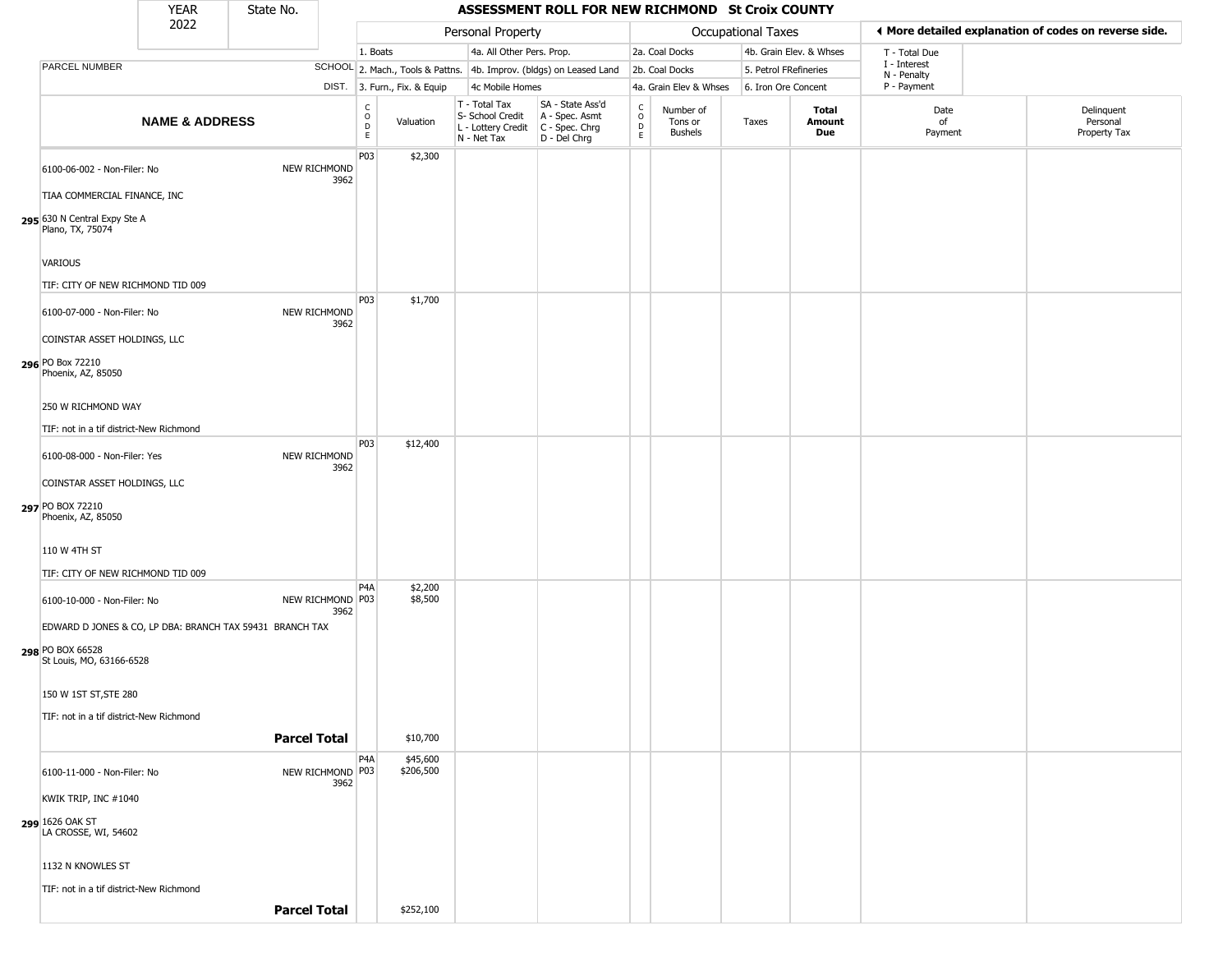|                                                                       | <b>YEAR</b>               | State No.           |                                          |                              |                                                                                         | ASSESSMENT ROLL FOR NEW RICHMOND St Croix COUNTY                    |                         |                                 |                       |                         |                             |                                                       |
|-----------------------------------------------------------------------|---------------------------|---------------------|------------------------------------------|------------------------------|-----------------------------------------------------------------------------------------|---------------------------------------------------------------------|-------------------------|---------------------------------|-----------------------|-------------------------|-----------------------------|-------------------------------------------------------|
|                                                                       | 2022                      |                     |                                          |                              | Personal Property                                                                       |                                                                     |                         |                                 | Occupational Taxes    |                         |                             | ♦ More detailed explanation of codes on reverse side. |
|                                                                       |                           |                     | 1. Boats                                 |                              | 4a. All Other Pers. Prop.                                                               |                                                                     |                         | 2a. Coal Docks                  |                       | 4b. Grain Elev. & Whses | T - Total Due               |                                                       |
| PARCEL NUMBER                                                         |                           |                     |                                          |                              |                                                                                         | SCHOOL 2. Mach., Tools & Pattns. 4b. Improv. (bldgs) on Leased Land |                         | 2b. Coal Docks                  | 5. Petrol FRefineries |                         | I - Interest<br>N - Penalty |                                                       |
|                                                                       |                           |                     |                                          | DIST. 3. Furn., Fix. & Equip | 4c Mobile Homes                                                                         |                                                                     |                         | 4a. Grain Elev & Whses          | 6. Iron Ore Concent   |                         | P - Payment                 |                                                       |
|                                                                       | <b>NAME &amp; ADDRESS</b> |                     | $\frac{c}{0}$<br>$\overline{D}$<br>E     | Valuation                    | T - Total Tax<br>S- School Credit<br>L - Lottery Credit   C - Spec. Chrg<br>N - Net Tax | SA - State Ass'd<br>A - Spec. Asmt<br>D - Del Chrg                  | C<br>$\circ$<br>D<br>E. | Number of<br>Tons or<br>Bushels | Taxes                 | Total<br>Amount<br>Due  | Date<br>of<br>Payment       | Delinquent<br>Personal<br>Property Tax                |
| 6100-12-000 - Non-Filer: Yes<br>TMS TIRE & AUTO                       |                           |                     | P03<br>NEW RICHMOND P4A<br>3962          | \$600<br>\$600               |                                                                                         |                                                                     |                         |                                 |                       |                         |                             |                                                       |
| 300 100 W N SOUTH DR<br>NEW RICHMOND, WI, 54017                       |                           |                     |                                          |                              |                                                                                         |                                                                     |                         |                                 |                       |                         |                             |                                                       |
| 100 W N SOUTH DR                                                      |                           |                     |                                          |                              |                                                                                         |                                                                     |                         |                                 |                       |                         |                             |                                                       |
| TIF: not in a tif district-New Richmond                               |                           | <b>Parcel Total</b> |                                          | \$1,200                      |                                                                                         |                                                                     |                         |                                 |                       |                         |                             |                                                       |
| 6100-13-000 - Non-Filer: Yes                                          |                           |                     | P <sub>4</sub> A<br>NEW RICHMOND<br>3962 | \$1,100                      |                                                                                         |                                                                     |                         |                                 |                       |                         |                             |                                                       |
| SOLUM CAR WASH                                                        |                           |                     |                                          |                              |                                                                                         |                                                                     |                         |                                 |                       |                         |                             |                                                       |
| 301 PO Box 36<br>St Croix Falls, WI, 54024                            |                           |                     |                                          |                              |                                                                                         |                                                                     |                         |                                 |                       |                         |                             |                                                       |
| 101 W N SHORE DR                                                      |                           |                     |                                          |                              |                                                                                         |                                                                     |                         |                                 |                       |                         |                             |                                                       |
| TIF: CITY OF NEW RICHMOND TID 008                                     |                           |                     | P03                                      | \$600                        |                                                                                         |                                                                     |                         |                                 |                       |                         |                             |                                                       |
| 6100-14-000 - Non-Filer: Yes                                          |                           |                     | NEW RICHMOND P4A<br>3962                 | \$600                        |                                                                                         |                                                                     |                         |                                 |                       |                         |                             |                                                       |
| POSEL WOOD FLOORS<br>302 104 S Knowles Ave<br>New Richmond, WI, 54017 |                           |                     |                                          |                              |                                                                                         |                                                                     |                         |                                 |                       |                         |                             |                                                       |
| 104 S Knowles Ave                                                     |                           |                     |                                          |                              |                                                                                         |                                                                     |                         |                                 |                       |                         |                             |                                                       |
| TIF: not in a tif district-New Richmond                               |                           |                     |                                          |                              |                                                                                         |                                                                     |                         |                                 |                       |                         |                             |                                                       |
|                                                                       |                           | <b>Parcel Total</b> | P <sub>4</sub> A                         | \$1,200<br>\$600             |                                                                                         |                                                                     |                         |                                 |                       |                         |                             |                                                       |
| 6100-15-000 - Non-Filer: Yes                                          |                           |                     | NEW RICHMOND P03<br>3962                 | \$2,200                      |                                                                                         |                                                                     |                         |                                 |                       |                         |                             |                                                       |
| ALL EXTERIORS, LLC - Home Improvements & Outdoor Living               |                           |                     |                                          |                              |                                                                                         |                                                                     |                         |                                 |                       |                         |                             |                                                       |
| 303 1051 N Dakota Ave<br>New Richmond, WI, 54017                      |                           |                     |                                          |                              |                                                                                         |                                                                     |                         |                                 |                       |                         |                             |                                                       |
| 1051 N Dakota Ave                                                     |                           |                     |                                          |                              |                                                                                         |                                                                     |                         |                                 |                       |                         |                             |                                                       |
| TIF: CITY OF NEW RICHMOND TID 008                                     |                           | <b>Parcel Total</b> |                                          | \$2,800                      |                                                                                         |                                                                     |                         |                                 |                       |                         |                             |                                                       |
| 6100-16-000 - Non-Filer: Yes                                          |                           |                     | P <sub>4</sub> A<br>NEW RICHMOND P03     | \$600<br>\$2,200             |                                                                                         |                                                                     |                         |                                 |                       |                         |                             |                                                       |
| <b>LAUNDRY BASKET</b>                                                 |                           |                     | 3962                                     |                              |                                                                                         |                                                                     |                         |                                 |                       |                         |                             |                                                       |
| 304 107 S Knowles Ave<br>New Richmond, WI, 54017                      |                           |                     |                                          |                              |                                                                                         |                                                                     |                         |                                 |                       |                         |                             |                                                       |
| 107 S Knowles Ave                                                     |                           |                     |                                          |                              |                                                                                         |                                                                     |                         |                                 |                       |                         |                             |                                                       |
| TIF: not in a tif district-New Richmond                               |                           |                     |                                          |                              |                                                                                         |                                                                     |                         |                                 |                       |                         |                             |                                                       |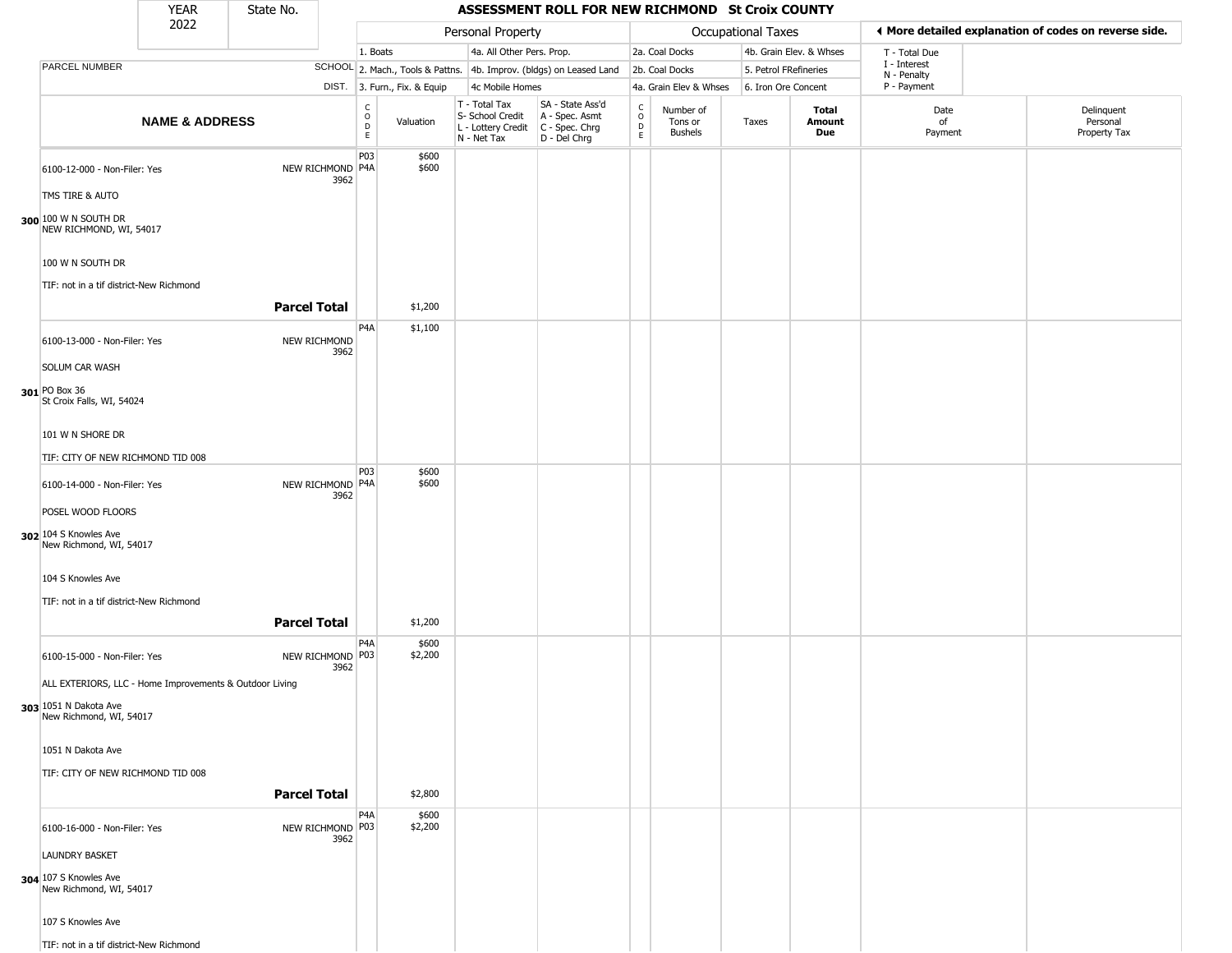|                                                                                  | <b>YEAR</b>               | State No.           |                          |                                                          |                              |                                                                                       | ASSESSMENT ROLL FOR NEW RICHMOND St Croix COUNTY                    |                                              |                                        |                       |                         |                             |                                                       |
|----------------------------------------------------------------------------------|---------------------------|---------------------|--------------------------|----------------------------------------------------------|------------------------------|---------------------------------------------------------------------------------------|---------------------------------------------------------------------|----------------------------------------------|----------------------------------------|-----------------------|-------------------------|-----------------------------|-------------------------------------------------------|
|                                                                                  | 2022                      |                     |                          |                                                          |                              | Personal Property                                                                     |                                                                     |                                              |                                        | Occupational Taxes    |                         |                             | ♦ More detailed explanation of codes on reverse side. |
|                                                                                  |                           |                     |                          | 1. Boats                                                 |                              | 4a. All Other Pers. Prop.                                                             |                                                                     |                                              | 2a. Coal Docks                         |                       | 4b. Grain Elev. & Whses | T - Total Due               |                                                       |
| PARCEL NUMBER                                                                    |                           |                     |                          |                                                          |                              |                                                                                       | SCHOOL 2. Mach., Tools & Pattns. 4b. Improv. (bldgs) on Leased Land |                                              | 2b. Coal Docks                         | 5. Petrol FRefineries |                         | I - Interest<br>N - Penalty |                                                       |
|                                                                                  |                           |                     |                          |                                                          | DIST. 3. Furn., Fix. & Equip | 4c Mobile Homes                                                                       |                                                                     |                                              | 4a. Grain Elev & Whses                 | 6. Iron Ore Concent   |                         | P - Payment                 |                                                       |
|                                                                                  | <b>NAME &amp; ADDRESS</b> |                     |                          | $\begin{matrix} 0 \\ 0 \\ D \end{matrix}$<br>$\mathsf E$ | Valuation                    | T - Total Tax<br>S- School Credit<br>L - Lottery Credit C - Spec. Chrg<br>N - Net Tax | SA - State Ass'd<br>A - Spec. Asmt<br>D - Del Chrg                  | $\rm_{o}^{c}$<br>$\mathsf{D}$<br>$\mathsf E$ | Number of<br>Tons or<br><b>Bushels</b> | Taxes                 | Total<br>Amount<br>Due  | Date<br>of<br>Payment       | Delinquent<br>Personal<br>Property Tax                |
|                                                                                  |                           | <b>Parcel Total</b> |                          |                                                          | \$2,800                      |                                                                                       |                                                                     |                                              |                                        |                       |                         |                             |                                                       |
| 6100-17-000 - Non-Filer: Yes                                                     |                           |                     | NEW RICHMOND P03<br>3962 | P4A                                                      | \$600<br>\$5,500             |                                                                                       |                                                                     |                                              |                                        |                       |                         |                             |                                                       |
| 2 YOUTH GONE WILD TATTOOS CO<br>305 105 S Knowles Ave<br>New Richmond, WI, 54017 |                           |                     |                          |                                                          |                              |                                                                                       |                                                                     |                                              |                                        |                       |                         |                             |                                                       |
| 105 S Knowles Ave<br>TIF: not in a tif district-New Richmond                     |                           |                     |                          |                                                          |                              |                                                                                       |                                                                     |                                              |                                        |                       |                         |                             |                                                       |
|                                                                                  |                           | <b>Parcel Total</b> |                          |                                                          | \$6,100                      |                                                                                       |                                                                     |                                              |                                        |                       |                         |                             |                                                       |
| 6100-18-000 - Non-Filer: Yes                                                     |                           |                     | NEW RICHMOND P03<br>3962 | P <sub>4</sub> A                                         | \$600<br>\$2,200             |                                                                                       |                                                                     |                                              |                                        |                       |                         |                             |                                                       |
| BERNARD'S DETAIL CENTER                                                          |                           |                     |                          |                                                          |                              |                                                                                       |                                                                     |                                              |                                        |                       |                         |                             |                                                       |
| 306 110 W North Shore Dr<br>New Richmond, WI, 54017                              |                           |                     |                          |                                                          |                              |                                                                                       |                                                                     |                                              |                                        |                       |                         |                             |                                                       |
| 110 W North Shore Dr<br>TIF: CITY OF NEW RICHMOND TID 008                        |                           |                     |                          |                                                          |                              |                                                                                       |                                                                     |                                              |                                        |                       |                         |                             |                                                       |
|                                                                                  |                           | <b>Parcel Total</b> |                          |                                                          | \$2,800                      |                                                                                       |                                                                     |                                              |                                        |                       |                         |                             |                                                       |
| 6100-19-000 - Non-Filer: Yes                                                     |                           |                     | NEW RICHMOND P03<br>3962 | P <sub>4</sub> A                                         | \$600<br>\$2,200             |                                                                                       |                                                                     |                                              |                                        |                       |                         |                             |                                                       |
| CONNECT MEDICAL CORP<br>307 118 Homestead Dr<br>New Richmond, WI, 54017          |                           |                     |                          |                                                          |                              |                                                                                       |                                                                     |                                              |                                        |                       |                         |                             |                                                       |
| 118 Homestead Dr                                                                 |                           |                     |                          |                                                          |                              |                                                                                       |                                                                     |                                              |                                        |                       |                         |                             |                                                       |
| TIF: not in a tif district-New Richmond                                          |                           |                     |                          |                                                          |                              |                                                                                       |                                                                     |                                              |                                        |                       |                         |                             |                                                       |
|                                                                                  |                           | <b>Parcel Total</b> |                          |                                                          | \$2,800                      |                                                                                       |                                                                     |                                              |                                        |                       |                         |                             |                                                       |
| 6100-20-000 - Non-Filer: No                                                      |                           |                     | NEW RICHMOND<br>3962     | P <sub>0</sub> 3                                         | \$4,300                      |                                                                                       |                                                                     |                                              |                                        |                       |                         |                             |                                                       |
| LEADERSHIP MARTIAL ARTS                                                          |                           |                     |                          |                                                          |                              |                                                                                       |                                                                     |                                              |                                        |                       |                         |                             |                                                       |
| 308 118 Homestead Dr<br>New Richmond, WI, 54017                                  |                           |                     |                          |                                                          |                              |                                                                                       |                                                                     |                                              |                                        |                       |                         |                             |                                                       |
| 118 Homestead Dr                                                                 |                           |                     |                          |                                                          |                              |                                                                                       |                                                                     |                                              |                                        |                       |                         |                             |                                                       |
| TIF: not in a tif district-New Richmond                                          |                           |                     |                          |                                                          |                              |                                                                                       |                                                                     |                                              |                                        |                       |                         |                             |                                                       |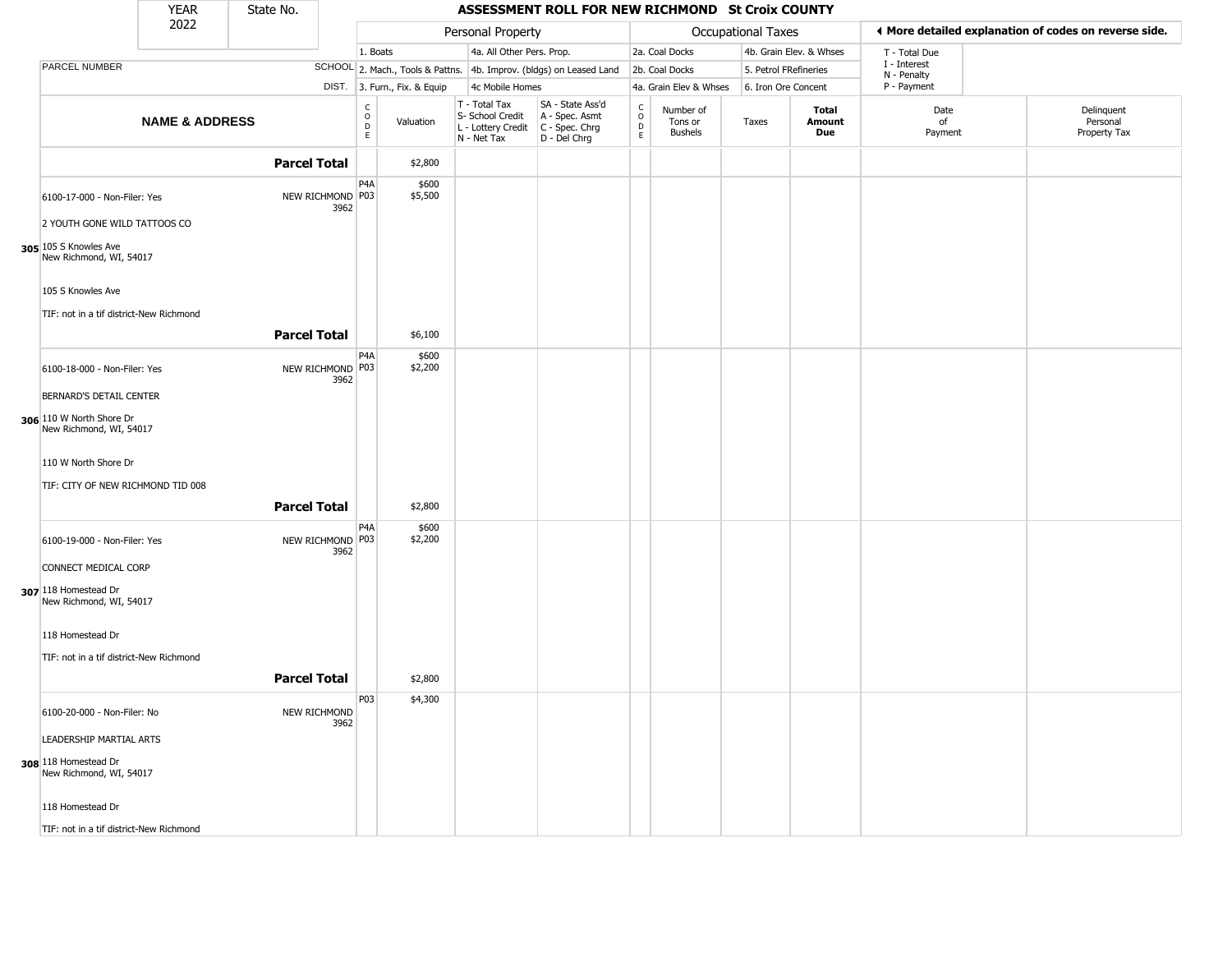|                                                         | <b>YEAR</b>               | State No.           |                          |                                                                     |                                                                        | ASSESSMENT ROLL FOR NEW RICHMOND St Croix COUNTY                     |                                              |                                        |                       |                         |                             |                                                       |
|---------------------------------------------------------|---------------------------|---------------------|--------------------------|---------------------------------------------------------------------|------------------------------------------------------------------------|----------------------------------------------------------------------|----------------------------------------------|----------------------------------------|-----------------------|-------------------------|-----------------------------|-------------------------------------------------------|
|                                                         | 2022                      |                     |                          |                                                                     | Personal Property                                                      |                                                                      |                                              |                                        | Occupational Taxes    |                         |                             | ◀ More detailed explanation of codes on reverse side. |
|                                                         |                           |                     |                          | 1. Boats                                                            | 4a. All Other Pers. Prop.                                              |                                                                      |                                              | 2a. Coal Docks                         |                       | 4b. Grain Elev. & Whses | T - Total Due               |                                                       |
| PARCEL NUMBER                                           |                           |                     |                          | SCHOOL 2. Mach., Tools & Pattns. 4b. Improv. (bldgs) on Leased Land |                                                                        |                                                                      |                                              | 2b. Coal Docks                         | 5. Petrol FRefineries |                         | I - Interest<br>N - Penalty |                                                       |
|                                                         |                           |                     |                          | DIST. 3. Furn., Fix. & Equip                                        | 4c Mobile Homes                                                        |                                                                      |                                              | 4a. Grain Elev & Whses                 | 6. Iron Ore Concent   |                         | P - Payment                 |                                                       |
|                                                         | <b>NAME &amp; ADDRESS</b> |                     |                          | $\rm _o^C$<br>Valuation<br>$\mathsf D$<br>E                         | T - Total Tax<br>S- School Credit<br>L - Lottery Credit<br>N - Net Tax | SA - State Ass'd<br>A - Spec. Asmt<br>C - Spec. Chrg<br>D - Del Chrg | $\begin{array}{c}\nC \\ D \\ E\n\end{array}$ | Number of<br>Tons or<br><b>Bushels</b> | Taxes                 | Total<br>Amount<br>Due  | Date<br>of<br>Payment       | Delinquent<br>Personal<br>Property Tax                |
| 6100-21-000 - Non-Filer: Yes                            |                           |                     | NEW RICHMOND P03<br>3962 | P <sub>4</sub> A<br>\$600<br>\$2,200                                |                                                                        |                                                                      |                                              |                                        |                       |                         |                             |                                                       |
| THE TITLE GROUP, INC                                    |                           |                     |                          |                                                                     |                                                                        |                                                                      |                                              |                                        |                       |                         |                             |                                                       |
| 309 118 Homestead Dr<br>New Richmond, WI, 54017         |                           |                     |                          |                                                                     |                                                                        |                                                                      |                                              |                                        |                       |                         |                             |                                                       |
| 118 Homestead Dr                                        |                           |                     |                          |                                                                     |                                                                        |                                                                      |                                              |                                        |                       |                         |                             |                                                       |
| TIF: not in a tif district-New Richmond                 |                           |                     |                          |                                                                     |                                                                        |                                                                      |                                              |                                        |                       |                         |                             |                                                       |
|                                                         |                           | <b>Parcel Total</b> |                          | \$2,800                                                             |                                                                        |                                                                      |                                              |                                        |                       |                         |                             |                                                       |
| 6100-22-000 - Non-Filer: Yes                            |                           |                     | NEW RICHMOND P03<br>3962 | P <sub>4</sub> A<br>\$600<br>\$1,100                                |                                                                        |                                                                      |                                              |                                        |                       |                         |                             |                                                       |
| MASONIC LODGE #195                                      |                           |                     |                          |                                                                     |                                                                        |                                                                      |                                              |                                        |                       |                         |                             |                                                       |
| 310 119 E 2ND ST<br>New Richmond, WI, 54017             |                           |                     |                          |                                                                     |                                                                        |                                                                      |                                              |                                        |                       |                         |                             |                                                       |
| 119 E 2ND ST                                            |                           |                     |                          |                                                                     |                                                                        |                                                                      |                                              |                                        |                       |                         |                             |                                                       |
| TIF: not in a tif district-New Richmond                 |                           |                     |                          |                                                                     |                                                                        |                                                                      |                                              |                                        |                       |                         |                             |                                                       |
|                                                         |                           | <b>Parcel Total</b> |                          | \$1,700                                                             |                                                                        |                                                                      |                                              |                                        |                       |                         |                             |                                                       |
| 6100-23-000 - Non-Filer: Yes                            |                           |                     | NEW RICHMOND P03<br>3962 | P4A<br>\$1,100<br>\$16,500                                          |                                                                        |                                                                      |                                              |                                        |                       |                         |                             |                                                       |
| <b>VUDU STREET FOOD</b>                                 |                           |                     |                          |                                                                     |                                                                        |                                                                      |                                              |                                        |                       |                         |                             |                                                       |
| 311 121 S KNOWLES AVE<br>New Richmond, WI, 54017-1278   |                           |                     |                          |                                                                     |                                                                        |                                                                      |                                              |                                        |                       |                         |                             |                                                       |
| 121 S KNOWLES AVE                                       |                           |                     |                          |                                                                     |                                                                        |                                                                      |                                              |                                        |                       |                         |                             |                                                       |
| TIF: not in a tif district-New Richmond                 |                           |                     |                          |                                                                     |                                                                        |                                                                      |                                              |                                        |                       |                         |                             |                                                       |
|                                                         |                           | <b>Parcel Total</b> |                          | \$17,600                                                            |                                                                        |                                                                      |                                              |                                        |                       |                         |                             |                                                       |
| 6100-24-000 - Non-Filer: Yes                            |                           |                     | NEW RICHMOND P03<br>3962 | P4A<br>\$1,100<br>\$8,800                                           |                                                                        |                                                                      |                                              |                                        |                       |                         |                             |                                                       |
| THE HAIR PARLOUR                                        |                           |                     |                          |                                                                     |                                                                        |                                                                      |                                              |                                        |                       |                         |                             |                                                       |
| 312 125 E 3RD Street, Ste. 6<br>New Richmond, WI, 54017 |                           |                     |                          |                                                                     |                                                                        |                                                                      |                                              |                                        |                       |                         |                             |                                                       |
| 125 E 3RD ST                                            |                           |                     |                          |                                                                     |                                                                        |                                                                      |                                              |                                        |                       |                         |                             |                                                       |
| TIF: not in a tif district-New Richmond                 |                           |                     |                          |                                                                     |                                                                        |                                                                      |                                              |                                        |                       |                         |                             |                                                       |
|                                                         |                           | <b>Parcel Total</b> |                          | \$9,900                                                             |                                                                        |                                                                      |                                              |                                        |                       |                         |                             |                                                       |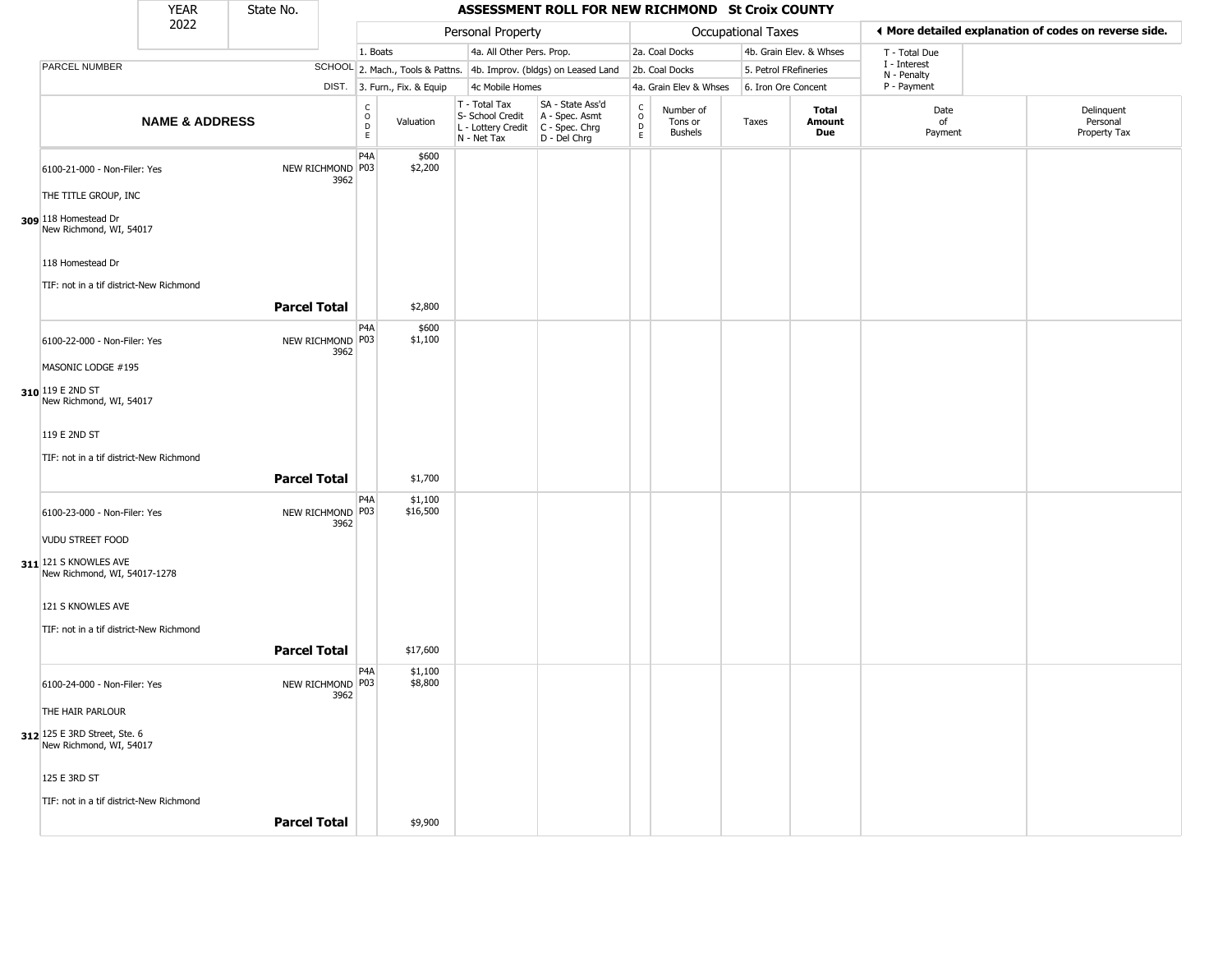|                                               | <b>YEAR</b>               | State No.           |                          |                                                                                 |                                                                        | ASSESSMENT ROLL FOR NEW RICHMOND St Croix COUNTY                     |                                            |                                        |                       |                         |                             |                                                       |
|-----------------------------------------------|---------------------------|---------------------|--------------------------|---------------------------------------------------------------------------------|------------------------------------------------------------------------|----------------------------------------------------------------------|--------------------------------------------|----------------------------------------|-----------------------|-------------------------|-----------------------------|-------------------------------------------------------|
|                                               | 2022                      |                     |                          |                                                                                 | Personal Property                                                      |                                                                      |                                            |                                        | Occupational Taxes    |                         |                             | ♦ More detailed explanation of codes on reverse side. |
|                                               |                           |                     |                          | 1. Boats                                                                        | 4a. All Other Pers. Prop.                                              |                                                                      |                                            | 2a. Coal Docks                         |                       | 4b. Grain Elev. & Whses | T - Total Due               |                                                       |
| PARCEL NUMBER                                 |                           |                     |                          | SCHOOL 2. Mach., Tools & Pattns. 4b. Improv. (bldgs) on Leased Land             |                                                                        |                                                                      |                                            | 2b. Coal Docks                         | 5. Petrol FRefineries |                         | I - Interest<br>N - Penalty |                                                       |
|                                               |                           |                     |                          | DIST. 3. Furn., Fix. & Equip                                                    | 4c Mobile Homes                                                        |                                                                      |                                            | 4a. Grain Elev & Whses                 | 6. Iron Ore Concent   |                         | P - Payment                 |                                                       |
|                                               | <b>NAME &amp; ADDRESS</b> |                     |                          | $\begin{smallmatrix} C \\ 0 \\ D \end{smallmatrix}$<br>Valuation<br>$\mathsf E$ | T - Total Tax<br>S- School Credit<br>L - Lottery Credit<br>N - Net Tax | SA - State Ass'd<br>A - Spec. Asmt<br>C - Spec. Chrg<br>D - Del Chrg | $\begin{array}{c} C \\ O \\ E \end{array}$ | Number of<br>Tons or<br><b>Bushels</b> | Taxes                 | Total<br>Amount<br>Due  | Date<br>of<br>Payment       | Delinquent<br>Personal<br>Property Tax                |
| 6100-25-000 - Non-Filer: Yes                  |                           |                     | NEW RICHMOND P03<br>3962 | P <sub>4</sub> A<br>\$600<br>\$27,500                                           |                                                                        |                                                                      |                                            |                                        |                       |                         |                             |                                                       |
| Schmiege Law Office, LLC                      |                           |                     |                          |                                                                                 |                                                                        |                                                                      |                                            |                                        |                       |                         |                             |                                                       |
| 313 127 W 2ND ST<br>New Richmond, WI, 54017   |                           |                     |                          |                                                                                 |                                                                        |                                                                      |                                            |                                        |                       |                         |                             |                                                       |
| 127 W 2nd St                                  |                           |                     |                          |                                                                                 |                                                                        |                                                                      |                                            |                                        |                       |                         |                             |                                                       |
| TIF: not in a tif district-New Richmond       |                           |                     |                          |                                                                                 |                                                                        |                                                                      |                                            |                                        |                       |                         |                             |                                                       |
|                                               |                           | <b>Parcel Total</b> |                          | \$28,100                                                                        |                                                                        |                                                                      |                                            |                                        |                       |                         |                             |                                                       |
| 6100-26-000 - Non-Filer: Yes                  |                           |                     | NEW RICHMOND P03<br>3962 | P4A<br>\$600<br>\$2,200                                                         |                                                                        |                                                                      |                                            |                                        |                       |                         |                             |                                                       |
| Dowd Reliance Insurance                       |                           |                     |                          |                                                                                 |                                                                        |                                                                      |                                            |                                        |                       |                         |                             |                                                       |
| 314 1383 Campus Dr<br>New Richmond, WI, 54017 |                           |                     |                          |                                                                                 |                                                                        |                                                                      |                                            |                                        |                       |                         |                             |                                                       |
| 1383 Campus Dr                                |                           |                     |                          |                                                                                 |                                                                        |                                                                      |                                            |                                        |                       |                         |                             |                                                       |
| TIF: CITY OF NEW RICHMOND TID 005             |                           |                     |                          |                                                                                 |                                                                        |                                                                      |                                            |                                        |                       |                         |                             |                                                       |
|                                               |                           | <b>Parcel Total</b> |                          | \$2,800                                                                         |                                                                        |                                                                      |                                            |                                        |                       |                         |                             |                                                       |
| 6100-27-000 - Non-Filer: Yes                  |                           |                     | NEW RICHMOND P03<br>3962 | P <sub>4</sub> A<br>\$600<br>\$2,200                                            |                                                                        |                                                                      |                                            |                                        |                       |                         |                             |                                                       |
| CDL DRIVING SCHOOL                            |                           |                     |                          |                                                                                 |                                                                        |                                                                      |                                            |                                        |                       |                         |                             |                                                       |
| 315 1400 Hwy 64<br>New Richmond, WI, 54017    |                           |                     |                          |                                                                                 |                                                                        |                                                                      |                                            |                                        |                       |                         |                             |                                                       |
| 1400 Hwy 64                                   |                           |                     |                          |                                                                                 |                                                                        |                                                                      |                                            |                                        |                       |                         |                             |                                                       |
| TIF: not in a tif district-New Richmond       |                           |                     |                          |                                                                                 |                                                                        |                                                                      |                                            |                                        |                       |                         |                             |                                                       |
|                                               |                           | <b>Parcel Total</b> |                          | \$2,800                                                                         |                                                                        |                                                                      |                                            |                                        |                       |                         |                             |                                                       |
| 6100-28-000 - Non-Filer: Yes                  |                           |                     | NEW RICHMOND P03<br>3962 | P4A<br>\$1,100<br>\$4,400                                                       |                                                                        |                                                                      |                                            |                                        |                       |                         |                             |                                                       |
| Noble's Tire Service                          |                           |                     |                          |                                                                                 |                                                                        |                                                                      |                                            |                                        |                       |                         |                             |                                                       |
| 316 1426 HWY 64<br>New Richmond, WI, 54017    |                           |                     |                          |                                                                                 |                                                                        |                                                                      |                                            |                                        |                       |                         |                             |                                                       |
| 1426 HWY 64                                   |                           |                     |                          |                                                                                 |                                                                        |                                                                      |                                            |                                        |                       |                         |                             |                                                       |
| TIF: not in a tif district-New Richmond       |                           |                     |                          |                                                                                 |                                                                        |                                                                      |                                            |                                        |                       |                         |                             |                                                       |
|                                               |                           | <b>Parcel Total</b> |                          | \$5,500                                                                         |                                                                        |                                                                      |                                            |                                        |                       |                         |                             |                                                       |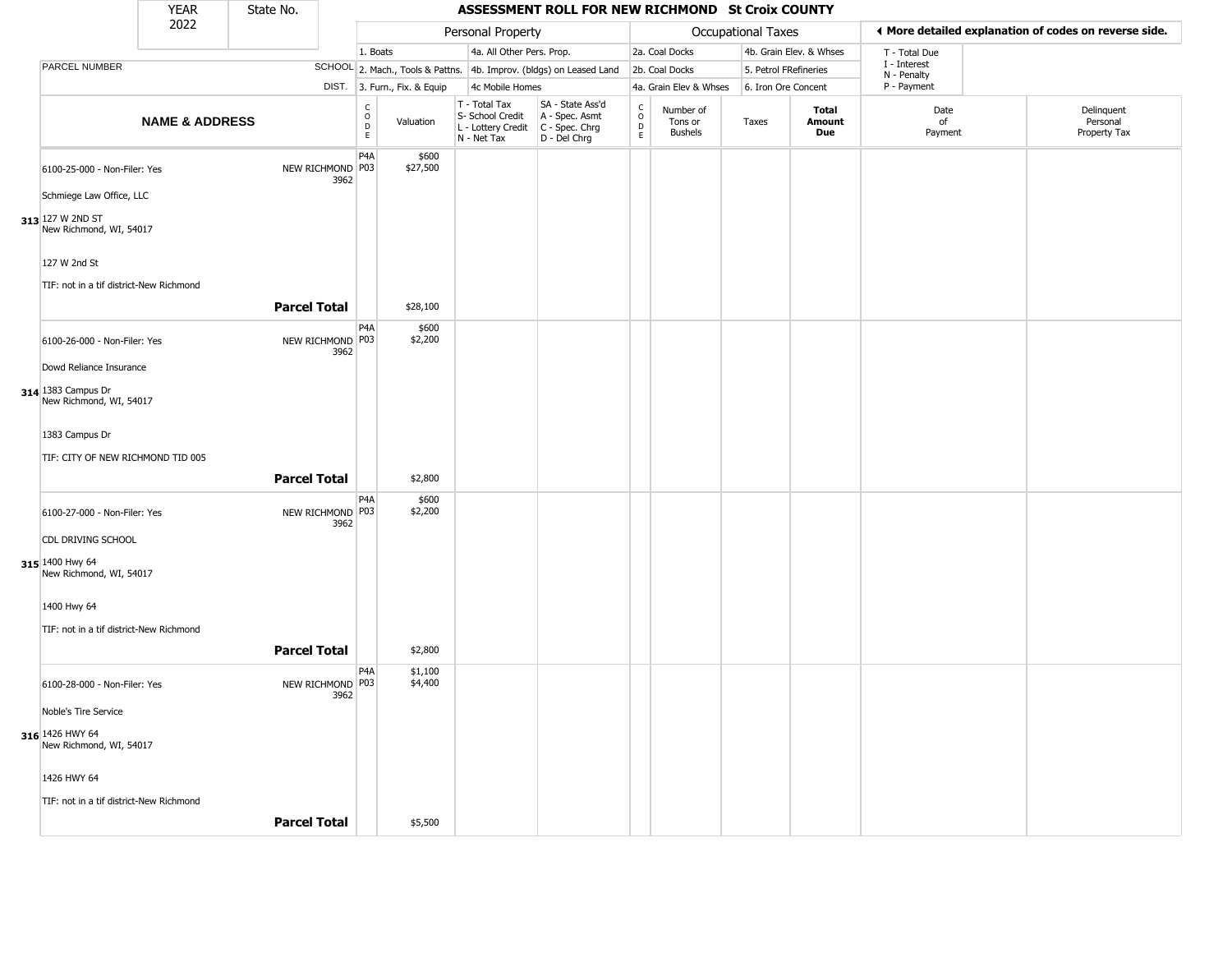|                                                           | <b>YEAR</b>               | State No.           |                          |                                                |                              |                                                                                         | ASSESSMENT ROLL FOR NEW RICHMOND St Croix COUNTY                    |                  |                                        |                       |                         |                             |                                                       |
|-----------------------------------------------------------|---------------------------|---------------------|--------------------------|------------------------------------------------|------------------------------|-----------------------------------------------------------------------------------------|---------------------------------------------------------------------|------------------|----------------------------------------|-----------------------|-------------------------|-----------------------------|-------------------------------------------------------|
|                                                           | 2022                      |                     |                          |                                                |                              | Personal Property                                                                       |                                                                     |                  |                                        | Occupational Taxes    |                         |                             | I More detailed explanation of codes on reverse side. |
|                                                           |                           |                     |                          | 1. Boats                                       |                              | 4a. All Other Pers. Prop.                                                               |                                                                     |                  | 2a. Coal Docks                         |                       | 4b. Grain Elev. & Whses | T - Total Due               |                                                       |
| PARCEL NUMBER                                             |                           |                     |                          |                                                |                              |                                                                                         | SCHOOL 2. Mach., Tools & Pattns. 4b. Improv. (bldgs) on Leased Land |                  | 2b. Coal Docks                         | 5. Petrol FRefineries |                         | I - Interest<br>N - Penalty |                                                       |
|                                                           |                           |                     |                          |                                                | DIST. 3. Furn., Fix. & Equip | 4c Mobile Homes                                                                         |                                                                     |                  | 4a. Grain Elev & Whses                 | 6. Iron Ore Concent   |                         | P - Payment                 |                                                       |
|                                                           | <b>NAME &amp; ADDRESS</b> |                     |                          | $\begin{matrix} 0 \\ 0 \\ 0 \end{matrix}$<br>E | Valuation                    | T - Total Tax<br>S- School Credit<br>L - Lottery Credit   C - Spec. Chrg<br>N - Net Tax | SA - State Ass'd<br>A - Spec. Asmt<br>D - Del Chrg                  | C<br>D<br>D<br>E | Number of<br>Tons or<br><b>Bushels</b> | Taxes                 | Total<br>Amount<br>Due  | Date<br>of<br>Payment       | Delinquent<br>Personal<br>Property Tax                |
| 6100-29-000 - Non-Filer: Yes                              |                           | NEW RICHMOND P03    | 3962                     | P <sub>4</sub> A                               | \$1,100<br>\$5,500           |                                                                                         |                                                                     |                  |                                        |                       |                         |                             |                                                       |
| Fitzgerald Lawn Care                                      |                           |                     |                          |                                                |                              |                                                                                         |                                                                     |                  |                                        |                       |                         |                             |                                                       |
| 317 1489 Cernohous Ave<br>New Richmond, WI, 54017         |                           |                     |                          |                                                |                              |                                                                                         |                                                                     |                  |                                        |                       |                         |                             |                                                       |
| 1489 Cernohous Ave<br>TIF: CITY OF NEW RICHMOND TID 006   |                           |                     |                          |                                                |                              |                                                                                         |                                                                     |                  |                                        |                       |                         |                             |                                                       |
|                                                           |                           | <b>Parcel Total</b> |                          |                                                | \$6,600                      |                                                                                         |                                                                     |                  |                                        |                       |                         |                             |                                                       |
| 6100-30-000 - Non-Filer: Yes                              |                           | NEW RICHMOND P03    | 3962                     | P4A                                            | \$600<br>\$5,500             |                                                                                         |                                                                     |                  |                                        |                       |                         |                             |                                                       |
| Moojo's Ice Cream and Coffee C/O MORALES & ASSOCIATES LLC |                           |                     |                          |                                                |                              |                                                                                         |                                                                     |                  |                                        |                       |                         |                             |                                                       |
| 318 W8050 CARLTON RD<br>SPOONER, WI, 54801                |                           |                     |                          |                                                |                              |                                                                                         |                                                                     |                  |                                        |                       |                         |                             |                                                       |
| 1621 Dorset Ln                                            |                           |                     |                          |                                                |                              |                                                                                         |                                                                     |                  |                                        |                       |                         |                             |                                                       |
| TIF: not in a tif district-New Richmond                   |                           |                     |                          |                                                |                              |                                                                                         |                                                                     |                  |                                        |                       |                         |                             |                                                       |
|                                                           |                           | <b>Parcel Total</b> |                          |                                                | \$6,100                      |                                                                                         |                                                                     |                  |                                        |                       |                         |                             |                                                       |
| 6100-31-000 - Non-Filer: Yes                              |                           |                     | NEW RICHMOND P03<br>3962 | P <sub>4</sub> A                               | \$600<br>\$2,200             |                                                                                         |                                                                     |                  |                                        |                       |                         |                             |                                                       |
| Piletich and Skokan, P.A.                                 |                           |                     |                          |                                                |                              |                                                                                         |                                                                     |                  |                                        |                       |                         |                             |                                                       |
| 319 204 S Knowles Ave<br>New Richmond, WI, 54017          |                           |                     |                          |                                                |                              |                                                                                         |                                                                     |                  |                                        |                       |                         |                             |                                                       |
| 204 S Knowles Ave                                         |                           |                     |                          |                                                |                              |                                                                                         |                                                                     |                  |                                        |                       |                         |                             |                                                       |
| TIF: not in a tif district-New Richmond                   |                           | <b>Parcel Total</b> |                          |                                                | \$2,800                      |                                                                                         |                                                                     |                  |                                        |                       |                         |                             |                                                       |
|                                                           |                           |                     |                          | P4A                                            | \$600                        |                                                                                         |                                                                     |                  |                                        |                       |                         |                             |                                                       |
| 6100-32-000 - Non-Filer: Yes                              |                           | NEW RICHMOND P03    | 3962                     |                                                | \$2,200                      |                                                                                         |                                                                     |                  |                                        |                       |                         |                             |                                                       |
| Halos Of The St. Croix Valley                             |                           |                     |                          |                                                |                              |                                                                                         |                                                                     |                  |                                        |                       |                         |                             |                                                       |
| 320 207 S Knowles Ave<br>New Richmond, WI, 54017          |                           |                     |                          |                                                |                              |                                                                                         |                                                                     |                  |                                        |                       |                         |                             |                                                       |
| 207 S Knowles Ave                                         |                           |                     |                          |                                                |                              |                                                                                         |                                                                     |                  |                                        |                       |                         |                             |                                                       |
| TIF: not in a tif district-New Richmond                   |                           |                     |                          |                                                |                              |                                                                                         |                                                                     |                  |                                        |                       |                         |                             |                                                       |
|                                                           |                           | <b>Parcel Total</b> |                          |                                                | \$2,800                      |                                                                                         |                                                                     |                  |                                        |                       |                         |                             |                                                       |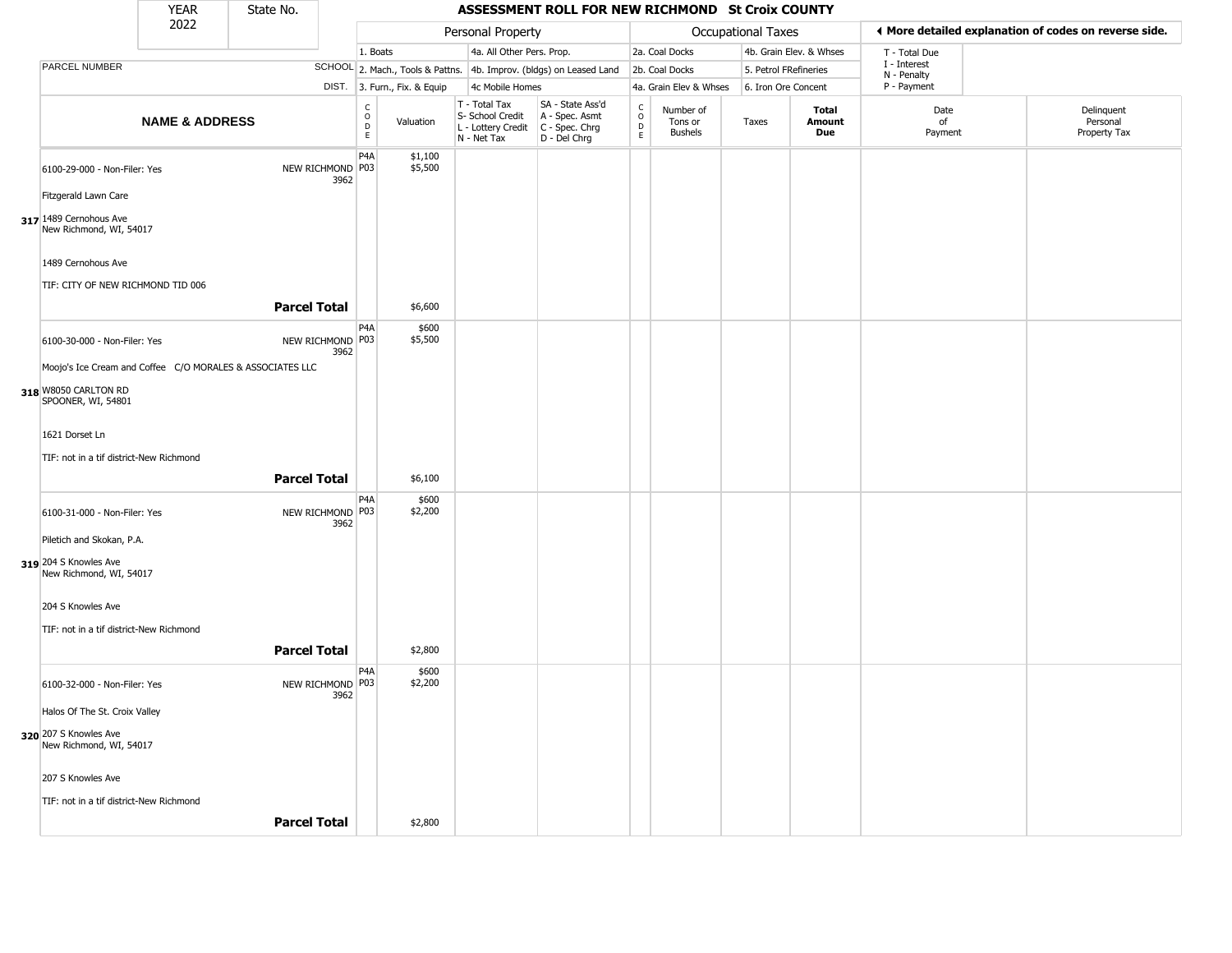|                                                  | <b>YEAR</b>               | State No.           |                          | ASSESSMENT ROLL FOR NEW RICHMOND St Croix COUNTY                      |                                                                        |                                                                      |                                            |                                        |                       |                         |                             |                                                       |
|--------------------------------------------------|---------------------------|---------------------|--------------------------|-----------------------------------------------------------------------|------------------------------------------------------------------------|----------------------------------------------------------------------|--------------------------------------------|----------------------------------------|-----------------------|-------------------------|-----------------------------|-------------------------------------------------------|
|                                                  | 2022                      |                     |                          |                                                                       | Personal Property                                                      |                                                                      |                                            |                                        | Occupational Taxes    |                         |                             | ♦ More detailed explanation of codes on reverse side. |
|                                                  |                           |                     |                          | 1. Boats                                                              | 4a. All Other Pers. Prop.                                              |                                                                      |                                            | 2a. Coal Docks                         |                       | 4b. Grain Elev. & Whses | T - Total Due               |                                                       |
| PARCEL NUMBER                                    |                           |                     |                          | SCHOOL 2. Mach., Tools & Pattns. 4b. Improv. (bldgs) on Leased Land   |                                                                        |                                                                      |                                            | 2b. Coal Docks                         | 5. Petrol FRefineries |                         | I - Interest<br>N - Penalty |                                                       |
|                                                  |                           |                     |                          | DIST. 3. Furn., Fix. & Equip                                          | 4c Mobile Homes                                                        |                                                                      |                                            | 4a. Grain Elev & Whses                 | 6. Iron Ore Concent   |                         | P - Payment                 |                                                       |
|                                                  | <b>NAME &amp; ADDRESS</b> |                     |                          | $\begin{smallmatrix} C \\ 0 \\ D \end{smallmatrix}$<br>Valuation<br>E | T - Total Tax<br>S- School Credit<br>L - Lottery Credit<br>N - Net Tax | SA - State Ass'd<br>A - Spec. Asmt<br>C - Spec. Chrg<br>D - Del Chrg | $\begin{array}{c} C \\ O \\ E \end{array}$ | Number of<br>Tons or<br><b>Bushels</b> | Taxes                 | Total<br>Amount<br>Due  | Date<br>of<br>Payment       | Delinquent<br>Personal<br>Property Tax                |
| 6100-33-000 - Non-Filer: Yes                     |                           |                     | NEW RICHMOND P03<br>3962 | P <sub>4</sub> A<br>\$600<br>\$1,100                                  |                                                                        |                                                                      |                                            |                                        |                       |                         |                             |                                                       |
| Inkjunki LLC                                     |                           |                     |                          |                                                                       |                                                                        |                                                                      |                                            |                                        |                       |                         |                             |                                                       |
| 321 223 S Knowles Ave<br>New Richmond, WI, 54017 |                           |                     |                          |                                                                       |                                                                        |                                                                      |                                            |                                        |                       |                         |                             |                                                       |
| 223 S Knowles Ave                                |                           |                     |                          |                                                                       |                                                                        |                                                                      |                                            |                                        |                       |                         |                             |                                                       |
| TIF: not in a tif district-New Richmond          |                           |                     |                          |                                                                       |                                                                        |                                                                      |                                            |                                        |                       |                         |                             |                                                       |
|                                                  |                           | <b>Parcel Total</b> |                          | \$1,700                                                               |                                                                        |                                                                      |                                            |                                        |                       |                         |                             |                                                       |
| 6100-34-000 - Non-Filer: Yes                     |                           |                     | NEW RICHMOND P03<br>3962 | P4A<br>\$600<br>\$2,200                                               |                                                                        |                                                                      |                                            |                                        |                       |                         |                             |                                                       |
| The Gathering Games                              |                           |                     |                          |                                                                       |                                                                        |                                                                      |                                            |                                        |                       |                         |                             |                                                       |
| 322 244 S Knowles Ave<br>New Richmond, WI, 54017 |                           |                     |                          |                                                                       |                                                                        |                                                                      |                                            |                                        |                       |                         |                             |                                                       |
| 244 S Knowles Ave                                |                           |                     |                          |                                                                       |                                                                        |                                                                      |                                            |                                        |                       |                         |                             |                                                       |
| TIF: not in a tif district-New Richmond          |                           |                     |                          |                                                                       |                                                                        |                                                                      |                                            |                                        |                       |                         |                             |                                                       |
|                                                  |                           | <b>Parcel Total</b> |                          | \$2,800                                                               |                                                                        |                                                                      |                                            |                                        |                       |                         |                             |                                                       |
| 6100-35-000 - Non-Filer: Yes                     |                           |                     | NEW RICHMOND P03<br>3962 | P <sub>4</sub> A<br>\$200<br>\$1,100                                  |                                                                        |                                                                      |                                            |                                        |                       |                         |                             |                                                       |
| Covet Gift Shop                                  |                           |                     |                          |                                                                       |                                                                        |                                                                      |                                            |                                        |                       |                         |                             |                                                       |
| 323 251 S Knowles Ave<br>New Richmond, WI, 54017 |                           |                     |                          |                                                                       |                                                                        |                                                                      |                                            |                                        |                       |                         |                             |                                                       |
| 251 S Knowles Ave                                |                           |                     |                          |                                                                       |                                                                        |                                                                      |                                            |                                        |                       |                         |                             |                                                       |
| TIF: not in a tif district-New Richmond          |                           |                     |                          |                                                                       |                                                                        |                                                                      |                                            |                                        |                       |                         |                             |                                                       |
|                                                  |                           | <b>Parcel Total</b> |                          | \$1,300                                                               |                                                                        |                                                                      |                                            |                                        |                       |                         |                             |                                                       |
| 6100-36-000 - Non-Filer: Yes                     |                           |                     | NEW RICHMOND P03<br>3962 | P4A<br>\$600<br>\$2,800                                               |                                                                        |                                                                      |                                            |                                        |                       |                         |                             |                                                       |
| Applegate Property Management                    |                           |                     |                          |                                                                       |                                                                        |                                                                      |                                            |                                        |                       |                         |                             |                                                       |
| 324 252 S Knowles Ave<br>New Richmond, WI, 54017 |                           |                     |                          |                                                                       |                                                                        |                                                                      |                                            |                                        |                       |                         |                             |                                                       |
| 252 S Knowles Ave                                |                           |                     |                          |                                                                       |                                                                        |                                                                      |                                            |                                        |                       |                         |                             |                                                       |
| TIF: not in a tif district-New Richmond          |                           |                     |                          |                                                                       |                                                                        |                                                                      |                                            |                                        |                       |                         |                             |                                                       |
|                                                  |                           | <b>Parcel Total</b> |                          | \$3,400                                                               |                                                                        |                                                                      |                                            |                                        |                       |                         |                             |                                                       |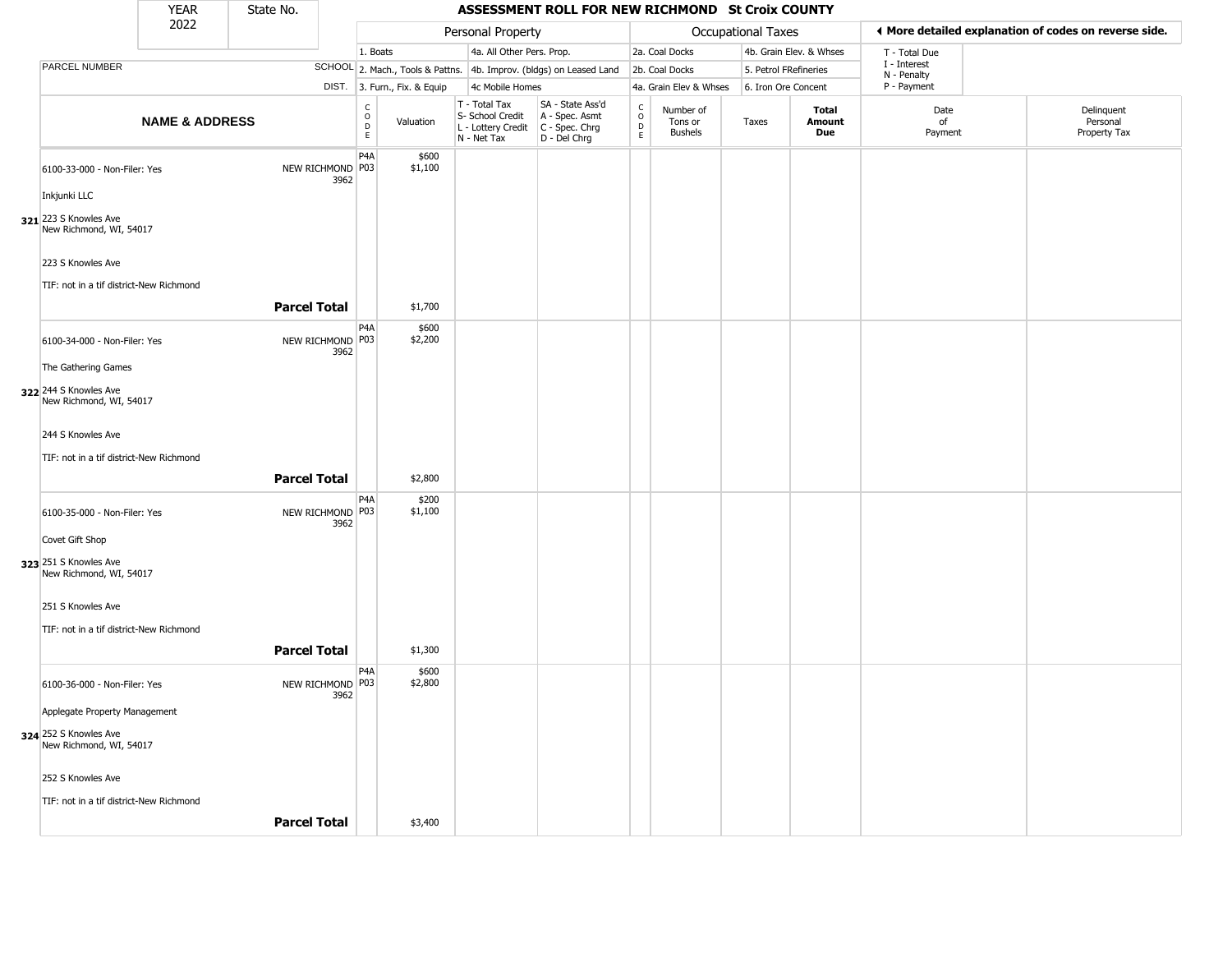|                                                                                         | <b>YEAR</b>               | State No.           |                          |                                   |                              |                                                                        | ASSESSMENT ROLL FOR NEW RICHMOND St Croix COUNTY                     |                                    |                                        |                       |                         |                             |                                                       |
|-----------------------------------------------------------------------------------------|---------------------------|---------------------|--------------------------|-----------------------------------|------------------------------|------------------------------------------------------------------------|----------------------------------------------------------------------|------------------------------------|----------------------------------------|-----------------------|-------------------------|-----------------------------|-------------------------------------------------------|
|                                                                                         | 2022                      |                     |                          |                                   |                              | Personal Property                                                      |                                                                      |                                    |                                        | Occupational Taxes    |                         |                             | ◀ More detailed explanation of codes on reverse side. |
|                                                                                         |                           |                     |                          | 1. Boats                          |                              | 4a. All Other Pers. Prop.                                              |                                                                      |                                    | 2a. Coal Docks                         |                       | 4b. Grain Elev. & Whses | T - Total Due               |                                                       |
| PARCEL NUMBER                                                                           |                           |                     |                          |                                   |                              |                                                                        | SCHOOL 2. Mach., Tools & Pattns. 4b. Improv. (bldgs) on Leased Land  |                                    | 2b. Coal Docks                         | 5. Petrol FRefineries |                         | I - Interest<br>N - Penalty |                                                       |
|                                                                                         |                           |                     |                          |                                   | DIST. 3. Furn., Fix. & Equip | 4c Mobile Homes                                                        |                                                                      |                                    | 4a. Grain Elev & Whses                 | 6. Iron Ore Concent   |                         | P - Payment                 |                                                       |
|                                                                                         | <b>NAME &amp; ADDRESS</b> |                     |                          | $\frac{c}{0}$<br>$\mathsf D$<br>E | Valuation                    | T - Total Tax<br>S- School Credit<br>L - Lottery Credit<br>N - Net Tax | SA - State Ass'd<br>A - Spec. Asmt<br>C - Spec. Chrg<br>D - Del Chrg | $\int_{0}^{c}$<br>$\mathsf D$<br>E | Number of<br>Tons or<br><b>Bushels</b> | Taxes                 | Total<br>Amount<br>Due  | Date<br>of<br>Payment       | Delinquent<br>Personal<br>Property Tax                |
| 6100-37-000 - Non-Filer: Yes                                                            |                           |                     | NEW RICHMOND P03<br>3962 | P4A                               | \$1,100<br>\$5,500           |                                                                        |                                                                      |                                    |                                        |                       |                         |                             |                                                       |
| Advance Auto Parts                                                                      |                           |                     |                          |                                   |                              |                                                                        |                                                                      |                                    |                                        |                       |                         |                             |                                                       |
| 325 346 S Knowles Ave<br>New Richmond, WI, 54017                                        |                           |                     |                          |                                   |                              |                                                                        |                                                                      |                                    |                                        |                       |                         |                             |                                                       |
| 346 S Knowles Ave                                                                       |                           |                     |                          |                                   |                              |                                                                        |                                                                      |                                    |                                        |                       |                         |                             |                                                       |
| TIF: CITY OF NEW RICHMOND TID 009                                                       |                           | <b>Parcel Total</b> |                          |                                   | \$6,600                      |                                                                        |                                                                      |                                    |                                        |                       |                         |                             |                                                       |
| 6100-38-000 - Non-Filer: Yes                                                            |                           |                     | NEW RICHMOND P03         | P <sub>4</sub> A                  | \$600<br>\$5,500             |                                                                        |                                                                      |                                    |                                        |                       |                         |                             |                                                       |
| MIDWEST FIBER SOLUTIONS                                                                 |                           |                     | 3962                     |                                   |                              |                                                                        |                                                                      |                                    |                                        |                       |                         |                             |                                                       |
| 326 475 Wisconsin Dr<br>New Richmond, WI, 54017                                         |                           |                     |                          |                                   |                              |                                                                        |                                                                      |                                    |                                        |                       |                         |                             |                                                       |
| 475 Wisconsin Dr                                                                        |                           |                     |                          |                                   |                              |                                                                        |                                                                      |                                    |                                        |                       |                         |                             |                                                       |
| TIF: CITY OF NEW RICHMOND TID 005                                                       |                           | <b>Parcel Total</b> |                          |                                   | \$6,100                      |                                                                        |                                                                      |                                    |                                        |                       |                         |                             |                                                       |
| 6100-39-000 - Non-Filer: Yes                                                            |                           |                     | NEW RICHMOND P03<br>3962 | P4A                               | \$600<br>\$1,100             |                                                                        |                                                                      |                                    |                                        |                       |                         |                             |                                                       |
| Special Effects Auto Body & Paint, LLC<br>327 439 S Arch Ave<br>New Richmond, WI, 54017 |                           |                     |                          |                                   |                              |                                                                        |                                                                      |                                    |                                        |                       |                         |                             |                                                       |
| 439 S Arch Ave<br>TIF: not in a tif district-New Richmond                               |                           |                     |                          |                                   |                              |                                                                        |                                                                      |                                    |                                        |                       |                         |                             |                                                       |
|                                                                                         |                           | <b>Parcel Total</b> |                          |                                   | \$1,700                      |                                                                        |                                                                      |                                    |                                        |                       |                         |                             |                                                       |
| 6100-40-000 - Non-Filer: Yes                                                            |                           |                     | NEW RICHMOND P4A<br>3962 | P03                               | \$600<br>\$600               |                                                                        |                                                                      |                                    |                                        |                       |                         |                             |                                                       |
| Kevin J Construction                                                                    |                           |                     |                          |                                   |                              |                                                                        |                                                                      |                                    |                                        |                       |                         |                             |                                                       |
| 328 511 Industrial Blvd<br>New Richmond, WI, 54017                                      |                           |                     |                          |                                   |                              |                                                                        |                                                                      |                                    |                                        |                       |                         |                             |                                                       |
| 511 Industrial Blvd                                                                     |                           |                     |                          |                                   |                              |                                                                        |                                                                      |                                    |                                        |                       |                         |                             |                                                       |
| TIF: CITY OF NEW RICHMOND TID 008                                                       |                           | <b>Parcel Total</b> |                          |                                   | \$1,200                      |                                                                        |                                                                      |                                    |                                        |                       |                         |                             |                                                       |
|                                                                                         |                           |                     |                          |                                   |                              |                                                                        |                                                                      |                                    |                                        |                       |                         |                             |                                                       |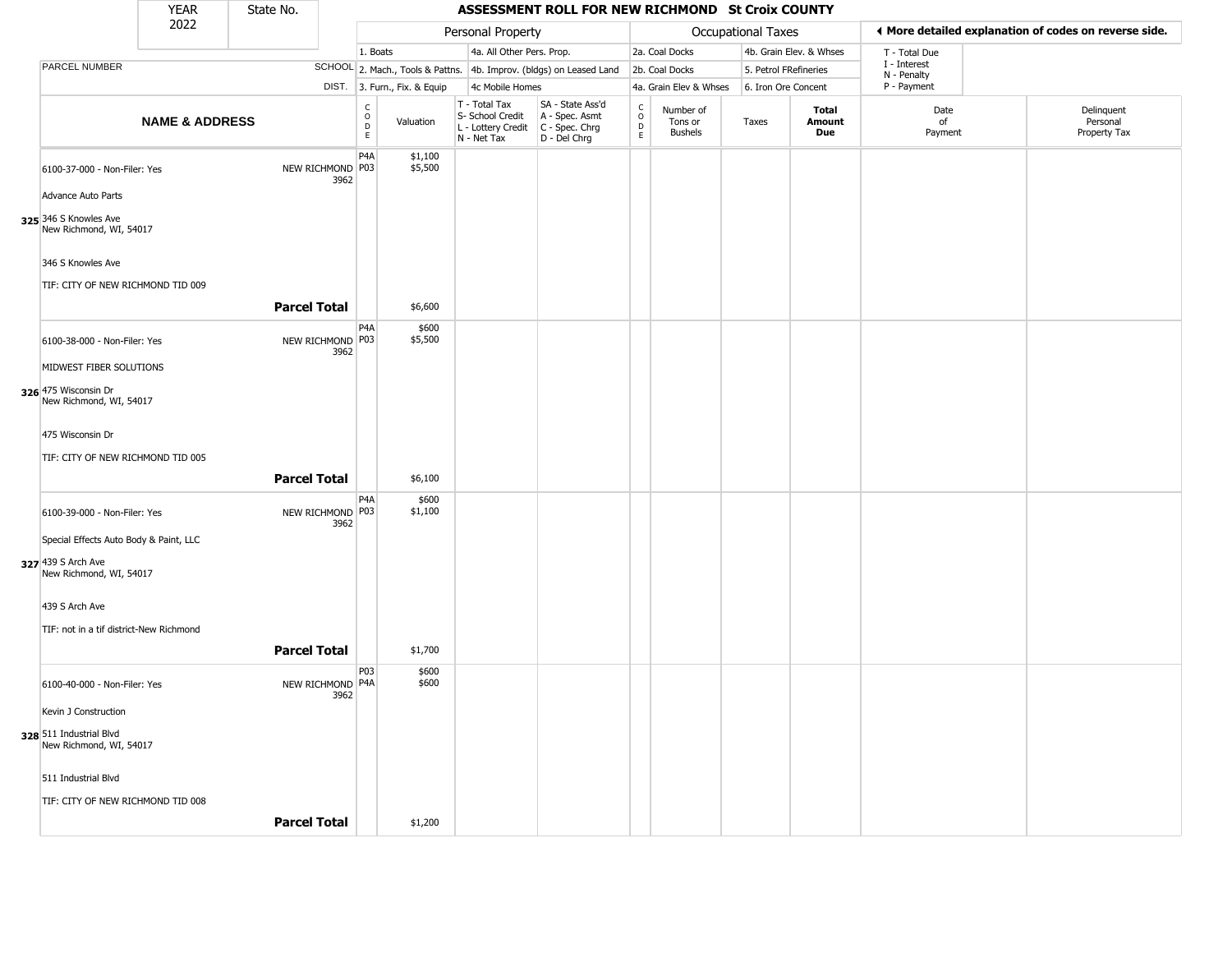|                                                                                                                   | <b>YEAR</b>               | State No.           |                            |                                   |                              |                                                                                         | ASSESSMENT ROLL FOR NEW RICHMOND St Croix COUNTY                    |                                                |                                        |                           |                         |                             |                                                       |
|-------------------------------------------------------------------------------------------------------------------|---------------------------|---------------------|----------------------------|-----------------------------------|------------------------------|-----------------------------------------------------------------------------------------|---------------------------------------------------------------------|------------------------------------------------|----------------------------------------|---------------------------|-------------------------|-----------------------------|-------------------------------------------------------|
|                                                                                                                   | 2022                      |                     |                            |                                   |                              | Personal Property                                                                       |                                                                     |                                                |                                        | <b>Occupational Taxes</b> |                         |                             | ♦ More detailed explanation of codes on reverse side. |
|                                                                                                                   |                           |                     |                            | 1. Boats                          |                              | 4a. All Other Pers. Prop.                                                               |                                                                     |                                                | 2a. Coal Docks                         |                           | 4b. Grain Elev. & Whses | T - Total Due               |                                                       |
| PARCEL NUMBER                                                                                                     |                           |                     |                            |                                   |                              |                                                                                         | SCHOOL 2. Mach., Tools & Pattns. 4b. Improv. (bldgs) on Leased Land |                                                | 2b. Coal Docks                         | 5. Petrol FRefineries     |                         | I - Interest<br>N - Penalty |                                                       |
|                                                                                                                   |                           |                     |                            |                                   | DIST. 3. Furn., Fix. & Equip | 4c Mobile Homes                                                                         |                                                                     |                                                | 4a. Grain Elev & Whses                 | 6. Iron Ore Concent       |                         | P - Payment                 |                                                       |
|                                                                                                                   | <b>NAME &amp; ADDRESS</b> |                     |                            | C<br>$\circ$<br>$\mathsf{D}$<br>E | Valuation                    | T - Total Tax<br>S- School Credit<br>L - Lottery Credit   C - Spec. Chrg<br>N - Net Tax | SA - State Ass'd<br>A - Spec. Asmt<br>D - Del Chrg                  | $\begin{matrix} 0 \\ 0 \\ D \end{matrix}$<br>E | Number of<br>Tons or<br><b>Bushels</b> | Taxes                     | Total<br>Amount<br>Due  | Date<br>of<br>Payment       | Delinquent<br>Personal<br>Property Tax                |
| 6100-41-000 - Non-Filer: Yes                                                                                      |                           |                     | NEW RICHMOND P03<br>3962   | P <sub>4</sub> A                  | \$2,200<br>\$11,000          |                                                                                         |                                                                     |                                                |                                        |                           |                         |                             |                                                       |
| Azul Tequila                                                                                                      |                           |                     |                            |                                   |                              |                                                                                         |                                                                     |                                                |                                        |                           |                         |                             |                                                       |
| 329 526 N Knowles Ave<br>New Richmond, WI, 54017                                                                  |                           |                     |                            |                                   |                              |                                                                                         |                                                                     |                                                |                                        |                           |                         |                             |                                                       |
| 526 N Knowles Ave<br>TIF: not in a tif district-New Richmond                                                      |                           |                     |                            |                                   |                              |                                                                                         |                                                                     |                                                |                                        |                           |                         |                             |                                                       |
|                                                                                                                   |                           | <b>Parcel Total</b> |                            |                                   | \$13,200                     |                                                                                         |                                                                     |                                                |                                        |                           |                         |                             |                                                       |
| 6100-42-000 - Non-Filer: Yes                                                                                      |                           |                     | NEW RICHMOND P03<br>3962   | P4A                               | \$1,100<br>\$6,600           |                                                                                         |                                                                     |                                                |                                        |                           |                         |                             |                                                       |
| Salon Sixteen14                                                                                                   |                           |                     |                            |                                   |                              |                                                                                         |                                                                     |                                                |                                        |                           |                         |                             |                                                       |
| 330 558 S Knowles Ave<br>New Richmond, WI, 54017                                                                  |                           |                     |                            |                                   |                              |                                                                                         |                                                                     |                                                |                                        |                           |                         |                             |                                                       |
| 558 S Knowles Ave                                                                                                 |                           |                     |                            |                                   |                              |                                                                                         |                                                                     |                                                |                                        |                           |                         |                             |                                                       |
| TIF: not in a tif district-New Richmond                                                                           |                           |                     |                            |                                   |                              |                                                                                         |                                                                     |                                                |                                        |                           |                         |                             |                                                       |
|                                                                                                                   |                           | <b>Parcel Total</b> |                            |                                   | \$7,700                      |                                                                                         |                                                                     |                                                |                                        |                           |                         |                             |                                                       |
| 6100-43-000 - Non-Filer: Yes                                                                                      |                           |                     | NEW RICHMOND P03<br>3962   | P4A                               | \$2,200<br>\$27,500          |                                                                                         |                                                                     |                                                |                                        |                           |                         |                             |                                                       |
| Snap Fitness New Richmond                                                                                         |                           |                     |                            |                                   |                              |                                                                                         |                                                                     |                                                |                                        |                           |                         |                             |                                                       |
| 331 1371 144TH ST<br>New Richmond, WI, 54017                                                                      |                           |                     |                            |                                   |                              |                                                                                         |                                                                     |                                                |                                        |                           |                         |                             |                                                       |
| 575 N KNOWLES AVE UNIT A                                                                                          |                           |                     |                            |                                   |                              |                                                                                         |                                                                     |                                                |                                        |                           |                         |                             |                                                       |
| TIF: CITY OF NEW RICHMOND TID 007                                                                                 |                           |                     |                            |                                   |                              |                                                                                         |                                                                     |                                                |                                        |                           |                         |                             |                                                       |
|                                                                                                                   |                           | <b>Parcel Total</b> |                            |                                   | \$29,700                     |                                                                                         |                                                                     |                                                |                                        |                           |                         |                             |                                                       |
| 6100-44-000 - Non-Filer: No                                                                                       |                           |                     | NEW RICHMOND<br>3962       | P <sub>4</sub> A                  | \$100                        |                                                                                         |                                                                     |                                                |                                        |                           |                         |                             |                                                       |
| Interstate Transmission                                                                                           |                           |                     |                            |                                   |                              |                                                                                         |                                                                     |                                                |                                        |                           |                         |                             |                                                       |
| 332 695 Industrial Blvd<br>New Richmond, WI, 54017                                                                |                           |                     |                            |                                   |                              |                                                                                         |                                                                     |                                                |                                        |                           |                         |                             |                                                       |
| 695 Industrial Blvd                                                                                               |                           |                     |                            |                                   |                              |                                                                                         |                                                                     |                                                |                                        |                           |                         |                             |                                                       |
| TIF: CITY OF NEW RICHMOND TID 008                                                                                 |                           |                     |                            |                                   |                              |                                                                                         |                                                                     |                                                |                                        |                           |                         |                             |                                                       |
| 6100-45-000 - Non-Filer: Yes                                                                                      |                           |                     | NEW RICHMOND   P03<br>3962 | P <sub>4</sub> A                  | \$600<br>\$2,200             |                                                                                         |                                                                     |                                                |                                        |                           |                         |                             |                                                       |
| Accessory Shop New Richmond WI   Truck Toppers, LINE-X & More<br>333 940 N Knowles Ave<br>New Richmond, WI, 54017 |                           |                     |                            |                                   |                              |                                                                                         |                                                                     |                                                |                                        |                           |                         |                             |                                                       |
| 940 N Knowles Ave                                                                                                 |                           |                     |                            |                                   |                              |                                                                                         |                                                                     |                                                |                                        |                           |                         |                             |                                                       |
| TIF: not in a tif district-New Richmond                                                                           |                           |                     |                            |                                   |                              |                                                                                         |                                                                     |                                                |                                        |                           |                         |                             |                                                       |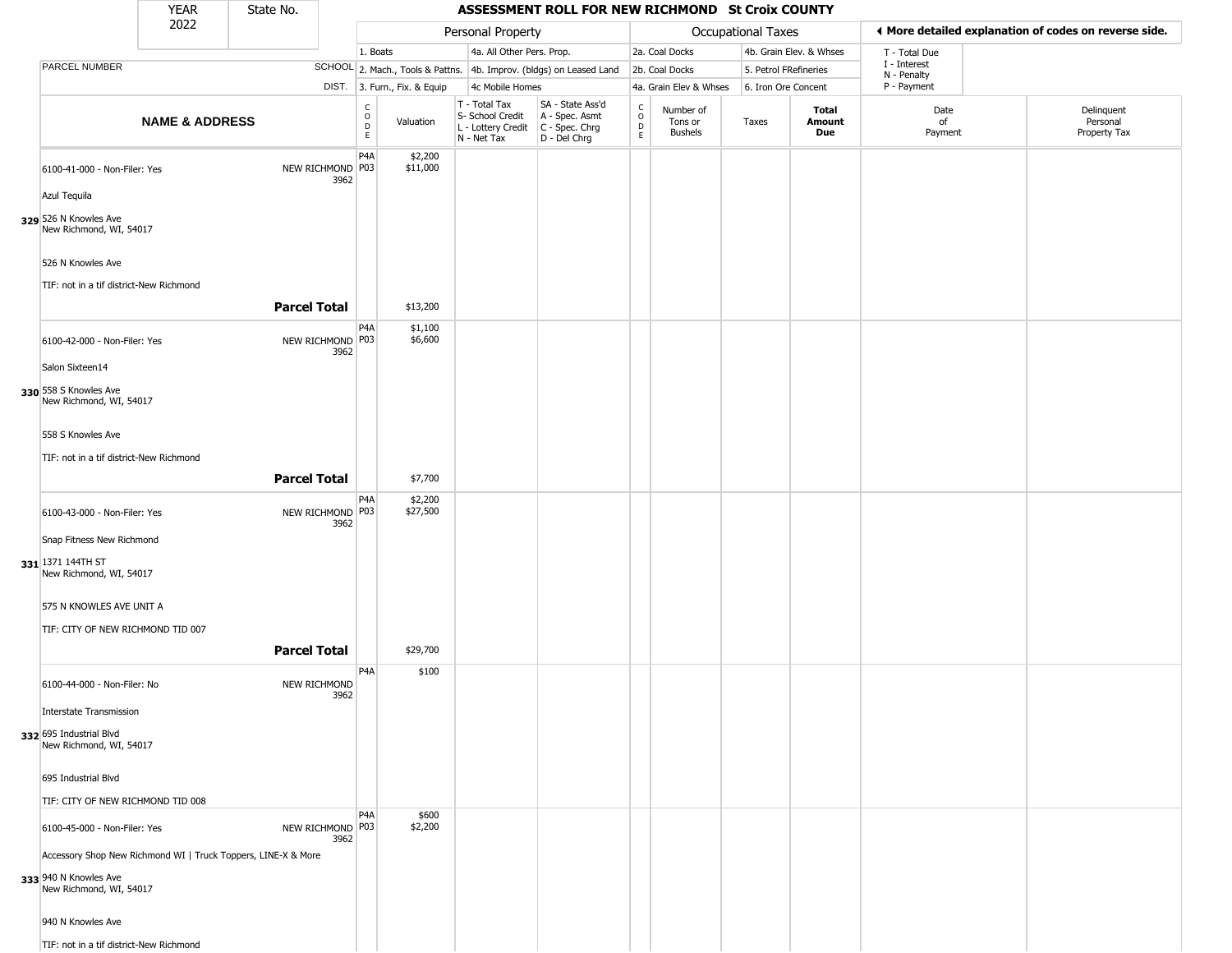|                                                                                   | <b>YEAR</b>               | State No.           |                          |                                                             |                                                                        | ASSESSMENT ROLL FOR NEW RICHMOND St Croix COUNTY                     |                                                         |                                        |                           |                         |                                                       |                                        |
|-----------------------------------------------------------------------------------|---------------------------|---------------------|--------------------------|-------------------------------------------------------------|------------------------------------------------------------------------|----------------------------------------------------------------------|---------------------------------------------------------|----------------------------------------|---------------------------|-------------------------|-------------------------------------------------------|----------------------------------------|
|                                                                                   | 2022                      |                     |                          |                                                             | Personal Property                                                      |                                                                      |                                                         |                                        | <b>Occupational Taxes</b> |                         | ♦ More detailed explanation of codes on reverse side. |                                        |
|                                                                                   |                           |                     |                          | 1. Boats                                                    | 4a. All Other Pers. Prop.                                              |                                                                      |                                                         | 2a. Coal Docks                         |                           | 4b. Grain Elev. & Whses | T - Total Due                                         |                                        |
| PARCEL NUMBER                                                                     |                           |                     |                          |                                                             |                                                                        | SCHOOL 2. Mach., Tools & Pattns. 4b. Improv. (bldgs) on Leased Land  |                                                         | 2b. Coal Docks                         | 5. Petrol FRefineries     |                         | I - Interest<br>N - Penalty                           |                                        |
|                                                                                   |                           |                     |                          | DIST. 3. Furn., Fix. & Equip                                | 4c Mobile Homes                                                        |                                                                      |                                                         | 4a. Grain Elev & Whses                 | 6. Iron Ore Concent       |                         | P - Payment                                           |                                        |
|                                                                                   | <b>NAME &amp; ADDRESS</b> |                     |                          | $\begin{matrix} 0 \\ 0 \\ D \end{matrix}$<br>Valuation<br>E | T - Total Tax<br>S- School Credit<br>L - Lottery Credit<br>N - Net Tax | SA - State Ass'd<br>A - Spec. Asmt<br>C - Spec. Chrg<br>D - Del Chrg | $\begin{smallmatrix}&&C\\0\\0\\D\end{smallmatrix}$<br>E | Number of<br>Tons or<br><b>Bushels</b> | Taxes                     | Total<br>Amount<br>Due  | Date<br>of<br>Payment                                 | Delinquent<br>Personal<br>Property Tax |
|                                                                                   |                           | <b>Parcel Total</b> |                          | \$2,800                                                     |                                                                        |                                                                      |                                                         |                                        |                           |                         |                                                       |                                        |
| 6100-46-000 - Non-Filer: Yes                                                      |                           |                     | NEW RICHMOND P03<br>3962 | P <sub>4</sub> A<br>\$600<br>\$5,500                        |                                                                        |                                                                      |                                                         |                                        |                           |                         |                                                       |                                        |
| <b>Shear Simplicity</b><br>334 150 W 1st St, Ste 130<br>New Richmond, WI, 54017   |                           |                     |                          |                                                             |                                                                        |                                                                      |                                                         |                                        |                           |                         |                                                       |                                        |
| 150 W 1st St, Ste 130<br>TIF: not in a tif district-New Richmond                  |                           |                     |                          |                                                             |                                                                        |                                                                      |                                                         |                                        |                           |                         |                                                       |                                        |
|                                                                                   |                           | <b>Parcel Total</b> |                          | \$6,100                                                     |                                                                        |                                                                      |                                                         |                                        |                           |                         |                                                       |                                        |
| 6100-47-000 - Non-Filer: Yes                                                      |                           |                     | NEW RICHMOND P03<br>3962 | P <sub>4</sub> A<br>\$600<br>\$2,200                        |                                                                        |                                                                      |                                                         |                                        |                           |                         |                                                       |                                        |
| <b>Barlow Tax Services</b><br>335 150 W 1st St Ste 224<br>NEW RICHMOND, WI, 54017 |                           |                     |                          |                                                             |                                                                        |                                                                      |                                                         |                                        |                           |                         |                                                       |                                        |
| 150 W 1st St Ste 224<br>TIF: not in a tif district-New Richmond                   |                           |                     |                          |                                                             |                                                                        |                                                                      |                                                         |                                        |                           |                         |                                                       |                                        |
|                                                                                   |                           | <b>Parcel Total</b> |                          | \$2,800                                                     |                                                                        |                                                                      |                                                         |                                        |                           |                         |                                                       |                                        |
| 6100-48-000 - Non-Filer: Yes                                                      |                           |                     | NEW RICHMOND P03<br>3962 | P4A<br>\$600<br>\$2,200                                     |                                                                        |                                                                      |                                                         |                                        |                           |                         |                                                       |                                        |
| Seeberger Law Office<br>336 150 W. 1st. St., Suite 240<br>New Richmond, WI, 54017 |                           |                     |                          |                                                             |                                                                        |                                                                      |                                                         |                                        |                           |                         |                                                       |                                        |
| 150 W. 1st. St., Suite 240                                                        |                           |                     |                          |                                                             |                                                                        |                                                                      |                                                         |                                        |                           |                         |                                                       |                                        |
| TIF: not in a tif district-New Richmond                                           |                           | <b>Parcel Total</b> |                          | \$2,800                                                     |                                                                        |                                                                      |                                                         |                                        |                           |                         |                                                       |                                        |
| 6100-49-000 - Non-Filer: Yes                                                      |                           |                     | NEW RICHMOND P03<br>3962 | P4A<br>\$600<br>\$3,300                                     |                                                                        |                                                                      |                                                         |                                        |                           |                         |                                                       |                                        |
| Spine Pro Chiropractic                                                            |                           |                     |                          |                                                             |                                                                        |                                                                      |                                                         |                                        |                           |                         |                                                       |                                        |
| 337 1500 Madison Ave suite 5a<br>New Richmond, WI, 54017                          |                           |                     |                          |                                                             |                                                                        |                                                                      |                                                         |                                        |                           |                         |                                                       |                                        |
| 1500 Madison Ave suite 5a                                                         |                           |                     |                          |                                                             |                                                                        |                                                                      |                                                         |                                        |                           |                         |                                                       |                                        |
| TIF: CITY OF NEW RICHMOND TID 006                                                 |                           | <b>Parcel Total</b> |                          | \$3,900                                                     |                                                                        |                                                                      |                                                         |                                        |                           |                         |                                                       |                                        |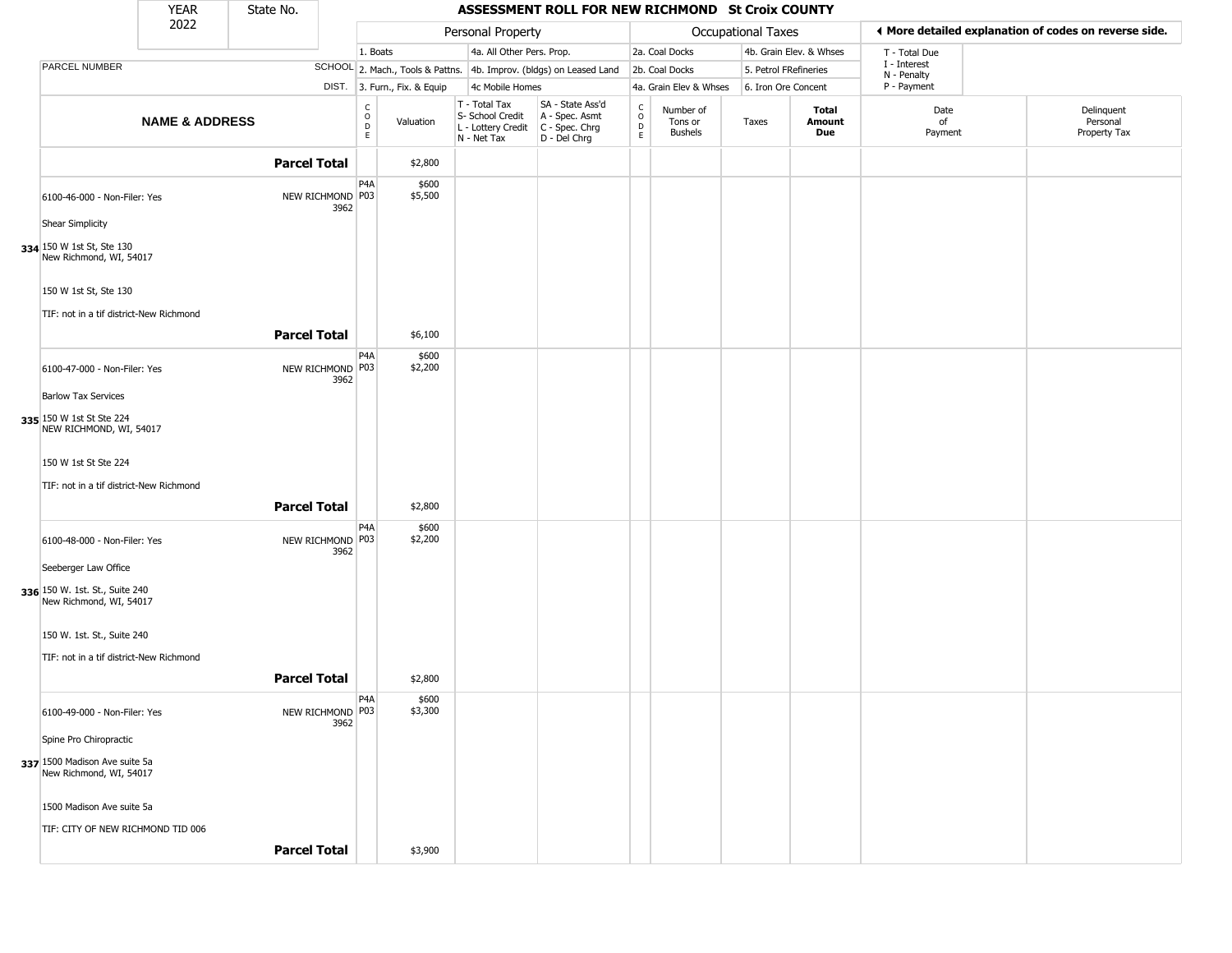|                                                                                     | <b>YEAR</b>               | State No.           |                          |                                             |                              |                                                  | ASSESSMENT ROLL FOR NEW RICHMOND St Croix COUNTY                                          |                                                          |                                        |                           |                         |                             |                                                       |
|-------------------------------------------------------------------------------------|---------------------------|---------------------|--------------------------|---------------------------------------------|------------------------------|--------------------------------------------------|-------------------------------------------------------------------------------------------|----------------------------------------------------------|----------------------------------------|---------------------------|-------------------------|-----------------------------|-------------------------------------------------------|
|                                                                                     | 2022                      |                     |                          |                                             |                              | Personal Property                                |                                                                                           |                                                          |                                        | <b>Occupational Taxes</b> |                         |                             | ◀ More detailed explanation of codes on reverse side. |
|                                                                                     |                           |                     |                          | 1. Boats                                    |                              | 4a. All Other Pers. Prop.                        |                                                                                           |                                                          | 2a. Coal Docks                         |                           | 4b. Grain Elev. & Whses | T - Total Due               |                                                       |
| <b>PARCEL NUMBER</b>                                                                |                           |                     |                          |                                             |                              |                                                  | SCHOOL 2. Mach., Tools & Pattns. 4b. Improv. (bldgs) on Leased Land                       |                                                          | 2b. Coal Docks                         | 5. Petrol FRefineries     |                         | I - Interest<br>N - Penalty |                                                       |
|                                                                                     |                           |                     |                          |                                             | DIST. 3. Furn., Fix. & Equip | 4c Mobile Homes                                  |                                                                                           |                                                          | 4a. Grain Elev & Whses                 | 6. Iron Ore Concent       |                         | P - Payment                 |                                                       |
|                                                                                     | <b>NAME &amp; ADDRESS</b> |                     |                          | $\frac{c}{0}$<br>$\mathsf D$<br>$\mathsf E$ | Valuation                    | T - Total Tax<br>S- School Credit<br>N - Net Tax | SA - State Ass'd<br>A - Spec. Asmt<br>L - Lottery Credit   C - Spec. Chrg<br>D - Del Chrg | $\begin{matrix} 0 \\ 0 \\ D \end{matrix}$<br>$\mathsf E$ | Number of<br>Tons or<br><b>Bushels</b> | Taxes                     | Total<br>Amount<br>Due  | Date<br>of<br>Payment       | Delinquent<br>Personal<br>Property Tax                |
| 6100-50-000 - Non-Filer: Yes                                                        |                           |                     | NEW RICHMOND P03<br>3962 | P4A                                         | \$600<br>\$2,200             |                                                  |                                                                                           |                                                          |                                        |                           |                         |                             |                                                       |
| Nicolet Law Accident & Injury Lawyers                                               |                           |                     |                          |                                             |                              |                                                  |                                                                                           |                                                          |                                        |                           |                         |                             |                                                       |
| 338 1500 Madison Ave Suite 220<br>New Richmond, WI, 54017                           |                           |                     |                          |                                             |                              |                                                  |                                                                                           |                                                          |                                        |                           |                         |                             |                                                       |
| 1500 Madison Ave Suite 220<br>TIF: not in a tif district-New Richmond               |                           |                     |                          |                                             |                              |                                                  |                                                                                           |                                                          |                                        |                           |                         |                             |                                                       |
|                                                                                     |                           | <b>Parcel Total</b> |                          |                                             | \$2,800                      |                                                  |                                                                                           |                                                          |                                        |                           |                         |                             |                                                       |
| 6100-51-000 - Non-Filer: Yes                                                        |                           | NEW RICHMOND P03    | 3962                     | P4A                                         | \$2,200<br>\$8,800           |                                                  |                                                                                           |                                                          |                                        |                           |                         |                             |                                                       |
| Royal Buffet                                                                        |                           |                     |                          |                                             |                              |                                                  |                                                                                           |                                                          |                                        |                           |                         |                             |                                                       |
| 339 1655 Dorset Ln #100<br>New Richmond, WI, 54017                                  |                           |                     |                          |                                             |                              |                                                  |                                                                                           |                                                          |                                        |                           |                         |                             |                                                       |
| 1655 Dorset Ln #100                                                                 |                           |                     |                          |                                             |                              |                                                  |                                                                                           |                                                          |                                        |                           |                         |                             |                                                       |
| TIF: not in a tif district-New Richmond                                             |                           |                     |                          |                                             |                              |                                                  |                                                                                           |                                                          |                                        |                           |                         |                             |                                                       |
|                                                                                     |                           | <b>Parcel Total</b> |                          |                                             | \$11,000                     |                                                  |                                                                                           |                                                          |                                        |                           |                         |                             |                                                       |
| 6100-52-000 - Non-Filer: Yes                                                        |                           |                     | NEW RICHMOND P03<br>3962 | P4A                                         | \$2,500<br>\$53,000          |                                                  |                                                                                           |                                                          |                                        |                           |                         |                             |                                                       |
| LIFT BRIDGE BREWERY NEW RICHMOND<br>340 1280 MADISON AVE<br>NEW RICHMOND, WI, 54017 |                           |                     |                          |                                             |                              |                                                  |                                                                                           |                                                          |                                        |                           |                         |                             |                                                       |
| 1280 MADISON AVE                                                                    |                           |                     |                          |                                             |                              |                                                  |                                                                                           |                                                          |                                        |                           |                         |                             |                                                       |
| TIF: CITY OF NEW RICHMOND TID 006                                                   |                           | <b>Parcel Total</b> |                          |                                             | \$55,500                     |                                                  |                                                                                           |                                                          |                                        |                           |                         |                             |                                                       |
| 6100-53-000 - Non-Filer: Yes                                                        |                           |                     | NEW RICHMOND P03<br>3962 | P <sub>4</sub> A                            | \$500<br>\$5,000             |                                                  |                                                                                           |                                                          |                                        |                           |                         |                             |                                                       |
| <b>FIVE WATT COFFEE</b>                                                             |                           |                     |                          |                                             |                              |                                                  |                                                                                           |                                                          |                                        |                           |                         |                             |                                                       |
| 341 1280 MADISON AVE<br>NEW RICHMOND, WI, 54017                                     |                           |                     |                          |                                             |                              |                                                  |                                                                                           |                                                          |                                        |                           |                         |                             |                                                       |
| 1280 MADISON AVE                                                                    |                           |                     |                          |                                             |                              |                                                  |                                                                                           |                                                          |                                        |                           |                         |                             |                                                       |
| TIF: CITY OF NEW RICHMOND TID 006                                                   |                           |                     |                          |                                             |                              |                                                  |                                                                                           |                                                          |                                        |                           |                         |                             |                                                       |
|                                                                                     |                           | <b>Parcel Total</b> |                          |                                             | \$5,500                      |                                                  |                                                                                           |                                                          |                                        |                           |                         |                             |                                                       |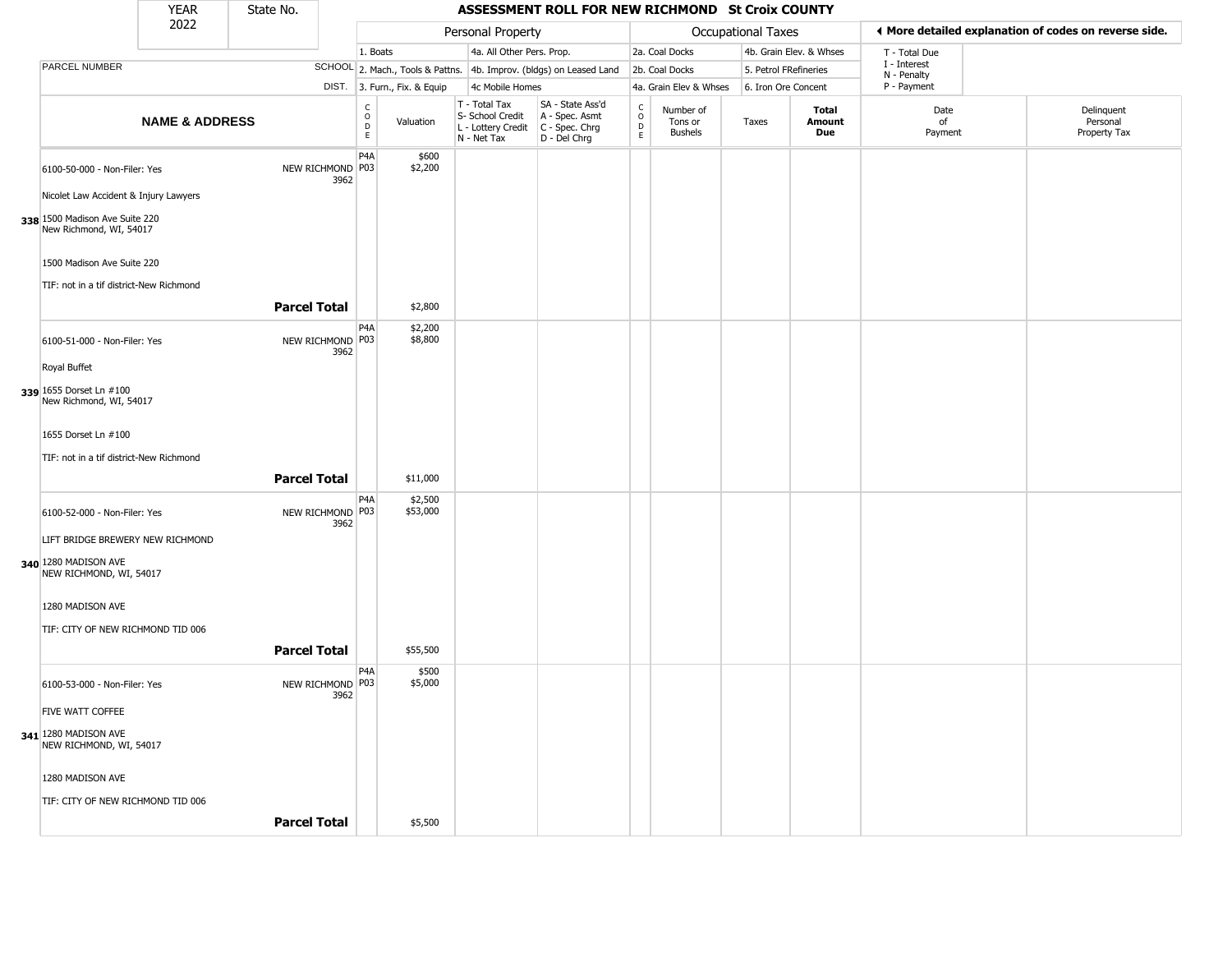| ◀ More detailed explanation of codes on reverse side.<br>Personal Property<br>Occupational Taxes<br>4a. All Other Pers. Prop.<br>2a. Coal Docks<br>4b. Grain Elev. & Whses<br>1. Boats<br>T - Total Due<br>I - Interest<br>PARCEL NUMBER<br>SCHOOL 2. Mach., Tools & Pattns. 4b. Improv. (bldgs) on Leased Land<br>2b. Coal Docks<br>5. Petrol FRefineries<br>N - Penalty<br>P - Payment<br>DIST. 3. Furn., Fix. & Equip<br>4c Mobile Homes<br>4a. Grain Elev & Whses<br>6. Iron Ore Concent<br>T - Total Tax<br>SA - State Ass'd<br>$_{\rm o}^{\rm c}$<br>$\begin{array}{c}\nC \\ D \\ E\n\end{array}$<br>Delinquent<br>Number of<br>Total<br>Date<br>S- School Credit<br>A - Spec. Asmt<br><b>NAME &amp; ADDRESS</b><br>Personal<br>Valuation<br>Tons or<br>Amount<br>of<br>Taxes<br>$\mathsf D$<br>C - Spec. Chrg<br>L - Lottery Credit<br>Property Tax<br><b>Bushels</b><br>Due<br>Payment<br>E<br>N - Net Tax<br>D - Del Chrg<br>P <sub>4</sub> A<br>\$500<br>NEW RICHMOND P03<br>\$5,000<br>6100-54-000 - Non-Filer: Yes<br>3962<br><b>BIZZY BEAN</b><br>342 655 N KNOWLES AVE<br>NEW RICHMOND, WI, 54017<br>655 N KNOWLES AVE<br>TIF: CITY OF NEW RICHMOND TID 007<br><b>Parcel Total</b><br>\$5,500<br>P <sub>4</sub> A<br>\$500<br>\$5,000<br>NEW RICHMOND P03<br>6100-56-000 - Non-Filer: Yes<br>3962<br>HAPPY HELPERS DAYCARE<br>343 308 S GREEN AVE<br>NEW RICHMOND, WI, 54017<br>308 S GREEN AVE<br>TIF: not in a tif district-New Richmond<br><b>Parcel Total</b><br>\$5,500<br>P4A<br>\$500<br>NEW RICHMOND P03<br>\$5,000<br>6100-57-000 - Non-Filer: Yes<br>3962<br>CARIBOU COFFEE<br>344 180 PAPERJACK DR<br>NEW RICHMOND, WI, 54017<br>180 PAPERJACK DR<br>TIF: not in a tif district-New Richmond<br><b>Parcel Total</b><br>\$5,500<br>P4A<br>\$500<br>\$5,000<br>NEW RICHMOND P03<br>6100-58-000 - Non-Filer: Yes<br>3962<br>LEGACY PINES ASSISTED LIVING<br>345 1164 HWY 64<br>NEW RICHMOND, WI, 54017<br>1164 HWY 64<br>TIF: not in a tif district-New Richmond<br><b>Parcel Total</b> |  | <b>YEAR</b> | State No. |         | ASSESSMENT ROLL FOR NEW RICHMOND St Croix COUNTY |  |  |  |  |
|---------------------------------------------------------------------------------------------------------------------------------------------------------------------------------------------------------------------------------------------------------------------------------------------------------------------------------------------------------------------------------------------------------------------------------------------------------------------------------------------------------------------------------------------------------------------------------------------------------------------------------------------------------------------------------------------------------------------------------------------------------------------------------------------------------------------------------------------------------------------------------------------------------------------------------------------------------------------------------------------------------------------------------------------------------------------------------------------------------------------------------------------------------------------------------------------------------------------------------------------------------------------------------------------------------------------------------------------------------------------------------------------------------------------------------------------------------------------------------------------------------------------------------------------------------------------------------------------------------------------------------------------------------------------------------------------------------------------------------------------------------------------------------------------------------------------------------------------------------------------------------------------------------------------------------------------------------------------------------------------------------------|--|-------------|-----------|---------|--------------------------------------------------|--|--|--|--|
|                                                                                                                                                                                                                                                                                                                                                                                                                                                                                                                                                                                                                                                                                                                                                                                                                                                                                                                                                                                                                                                                                                                                                                                                                                                                                                                                                                                                                                                                                                                                                                                                                                                                                                                                                                                                                                                                                                                                                                                                               |  | 2022        |           |         |                                                  |  |  |  |  |
|                                                                                                                                                                                                                                                                                                                                                                                                                                                                                                                                                                                                                                                                                                                                                                                                                                                                                                                                                                                                                                                                                                                                                                                                                                                                                                                                                                                                                                                                                                                                                                                                                                                                                                                                                                                                                                                                                                                                                                                                               |  |             |           |         |                                                  |  |  |  |  |
|                                                                                                                                                                                                                                                                                                                                                                                                                                                                                                                                                                                                                                                                                                                                                                                                                                                                                                                                                                                                                                                                                                                                                                                                                                                                                                                                                                                                                                                                                                                                                                                                                                                                                                                                                                                                                                                                                                                                                                                                               |  |             |           |         |                                                  |  |  |  |  |
|                                                                                                                                                                                                                                                                                                                                                                                                                                                                                                                                                                                                                                                                                                                                                                                                                                                                                                                                                                                                                                                                                                                                                                                                                                                                                                                                                                                                                                                                                                                                                                                                                                                                                                                                                                                                                                                                                                                                                                                                               |  |             |           |         |                                                  |  |  |  |  |
|                                                                                                                                                                                                                                                                                                                                                                                                                                                                                                                                                                                                                                                                                                                                                                                                                                                                                                                                                                                                                                                                                                                                                                                                                                                                                                                                                                                                                                                                                                                                                                                                                                                                                                                                                                                                                                                                                                                                                                                                               |  |             |           |         |                                                  |  |  |  |  |
|                                                                                                                                                                                                                                                                                                                                                                                                                                                                                                                                                                                                                                                                                                                                                                                                                                                                                                                                                                                                                                                                                                                                                                                                                                                                                                                                                                                                                                                                                                                                                                                                                                                                                                                                                                                                                                                                                                                                                                                                               |  |             |           |         |                                                  |  |  |  |  |
|                                                                                                                                                                                                                                                                                                                                                                                                                                                                                                                                                                                                                                                                                                                                                                                                                                                                                                                                                                                                                                                                                                                                                                                                                                                                                                                                                                                                                                                                                                                                                                                                                                                                                                                                                                                                                                                                                                                                                                                                               |  |             |           |         |                                                  |  |  |  |  |
|                                                                                                                                                                                                                                                                                                                                                                                                                                                                                                                                                                                                                                                                                                                                                                                                                                                                                                                                                                                                                                                                                                                                                                                                                                                                                                                                                                                                                                                                                                                                                                                                                                                                                                                                                                                                                                                                                                                                                                                                               |  |             |           |         |                                                  |  |  |  |  |
|                                                                                                                                                                                                                                                                                                                                                                                                                                                                                                                                                                                                                                                                                                                                                                                                                                                                                                                                                                                                                                                                                                                                                                                                                                                                                                                                                                                                                                                                                                                                                                                                                                                                                                                                                                                                                                                                                                                                                                                                               |  |             |           |         |                                                  |  |  |  |  |
|                                                                                                                                                                                                                                                                                                                                                                                                                                                                                                                                                                                                                                                                                                                                                                                                                                                                                                                                                                                                                                                                                                                                                                                                                                                                                                                                                                                                                                                                                                                                                                                                                                                                                                                                                                                                                                                                                                                                                                                                               |  |             |           |         |                                                  |  |  |  |  |
|                                                                                                                                                                                                                                                                                                                                                                                                                                                                                                                                                                                                                                                                                                                                                                                                                                                                                                                                                                                                                                                                                                                                                                                                                                                                                                                                                                                                                                                                                                                                                                                                                                                                                                                                                                                                                                                                                                                                                                                                               |  |             |           |         |                                                  |  |  |  |  |
|                                                                                                                                                                                                                                                                                                                                                                                                                                                                                                                                                                                                                                                                                                                                                                                                                                                                                                                                                                                                                                                                                                                                                                                                                                                                                                                                                                                                                                                                                                                                                                                                                                                                                                                                                                                                                                                                                                                                                                                                               |  |             |           |         |                                                  |  |  |  |  |
|                                                                                                                                                                                                                                                                                                                                                                                                                                                                                                                                                                                                                                                                                                                                                                                                                                                                                                                                                                                                                                                                                                                                                                                                                                                                                                                                                                                                                                                                                                                                                                                                                                                                                                                                                                                                                                                                                                                                                                                                               |  |             |           |         |                                                  |  |  |  |  |
|                                                                                                                                                                                                                                                                                                                                                                                                                                                                                                                                                                                                                                                                                                                                                                                                                                                                                                                                                                                                                                                                                                                                                                                                                                                                                                                                                                                                                                                                                                                                                                                                                                                                                                                                                                                                                                                                                                                                                                                                               |  |             |           |         |                                                  |  |  |  |  |
|                                                                                                                                                                                                                                                                                                                                                                                                                                                                                                                                                                                                                                                                                                                                                                                                                                                                                                                                                                                                                                                                                                                                                                                                                                                                                                                                                                                                                                                                                                                                                                                                                                                                                                                                                                                                                                                                                                                                                                                                               |  |             |           |         |                                                  |  |  |  |  |
|                                                                                                                                                                                                                                                                                                                                                                                                                                                                                                                                                                                                                                                                                                                                                                                                                                                                                                                                                                                                                                                                                                                                                                                                                                                                                                                                                                                                                                                                                                                                                                                                                                                                                                                                                                                                                                                                                                                                                                                                               |  |             |           |         |                                                  |  |  |  |  |
|                                                                                                                                                                                                                                                                                                                                                                                                                                                                                                                                                                                                                                                                                                                                                                                                                                                                                                                                                                                                                                                                                                                                                                                                                                                                                                                                                                                                                                                                                                                                                                                                                                                                                                                                                                                                                                                                                                                                                                                                               |  |             |           |         |                                                  |  |  |  |  |
|                                                                                                                                                                                                                                                                                                                                                                                                                                                                                                                                                                                                                                                                                                                                                                                                                                                                                                                                                                                                                                                                                                                                                                                                                                                                                                                                                                                                                                                                                                                                                                                                                                                                                                                                                                                                                                                                                                                                                                                                               |  |             |           |         |                                                  |  |  |  |  |
|                                                                                                                                                                                                                                                                                                                                                                                                                                                                                                                                                                                                                                                                                                                                                                                                                                                                                                                                                                                                                                                                                                                                                                                                                                                                                                                                                                                                                                                                                                                                                                                                                                                                                                                                                                                                                                                                                                                                                                                                               |  |             |           |         |                                                  |  |  |  |  |
|                                                                                                                                                                                                                                                                                                                                                                                                                                                                                                                                                                                                                                                                                                                                                                                                                                                                                                                                                                                                                                                                                                                                                                                                                                                                                                                                                                                                                                                                                                                                                                                                                                                                                                                                                                                                                                                                                                                                                                                                               |  |             |           |         |                                                  |  |  |  |  |
|                                                                                                                                                                                                                                                                                                                                                                                                                                                                                                                                                                                                                                                                                                                                                                                                                                                                                                                                                                                                                                                                                                                                                                                                                                                                                                                                                                                                                                                                                                                                                                                                                                                                                                                                                                                                                                                                                                                                                                                                               |  |             |           |         |                                                  |  |  |  |  |
|                                                                                                                                                                                                                                                                                                                                                                                                                                                                                                                                                                                                                                                                                                                                                                                                                                                                                                                                                                                                                                                                                                                                                                                                                                                                                                                                                                                                                                                                                                                                                                                                                                                                                                                                                                                                                                                                                                                                                                                                               |  |             |           |         |                                                  |  |  |  |  |
|                                                                                                                                                                                                                                                                                                                                                                                                                                                                                                                                                                                                                                                                                                                                                                                                                                                                                                                                                                                                                                                                                                                                                                                                                                                                                                                                                                                                                                                                                                                                                                                                                                                                                                                                                                                                                                                                                                                                                                                                               |  |             |           |         |                                                  |  |  |  |  |
|                                                                                                                                                                                                                                                                                                                                                                                                                                                                                                                                                                                                                                                                                                                                                                                                                                                                                                                                                                                                                                                                                                                                                                                                                                                                                                                                                                                                                                                                                                                                                                                                                                                                                                                                                                                                                                                                                                                                                                                                               |  |             |           |         |                                                  |  |  |  |  |
|                                                                                                                                                                                                                                                                                                                                                                                                                                                                                                                                                                                                                                                                                                                                                                                                                                                                                                                                                                                                                                                                                                                                                                                                                                                                                                                                                                                                                                                                                                                                                                                                                                                                                                                                                                                                                                                                                                                                                                                                               |  |             |           |         |                                                  |  |  |  |  |
|                                                                                                                                                                                                                                                                                                                                                                                                                                                                                                                                                                                                                                                                                                                                                                                                                                                                                                                                                                                                                                                                                                                                                                                                                                                                                                                                                                                                                                                                                                                                                                                                                                                                                                                                                                                                                                                                                                                                                                                                               |  |             |           |         |                                                  |  |  |  |  |
|                                                                                                                                                                                                                                                                                                                                                                                                                                                                                                                                                                                                                                                                                                                                                                                                                                                                                                                                                                                                                                                                                                                                                                                                                                                                                                                                                                                                                                                                                                                                                                                                                                                                                                                                                                                                                                                                                                                                                                                                               |  |             |           |         |                                                  |  |  |  |  |
|                                                                                                                                                                                                                                                                                                                                                                                                                                                                                                                                                                                                                                                                                                                                                                                                                                                                                                                                                                                                                                                                                                                                                                                                                                                                                                                                                                                                                                                                                                                                                                                                                                                                                                                                                                                                                                                                                                                                                                                                               |  |             |           |         |                                                  |  |  |  |  |
|                                                                                                                                                                                                                                                                                                                                                                                                                                                                                                                                                                                                                                                                                                                                                                                                                                                                                                                                                                                                                                                                                                                                                                                                                                                                                                                                                                                                                                                                                                                                                                                                                                                                                                                                                                                                                                                                                                                                                                                                               |  |             |           | \$5,500 |                                                  |  |  |  |  |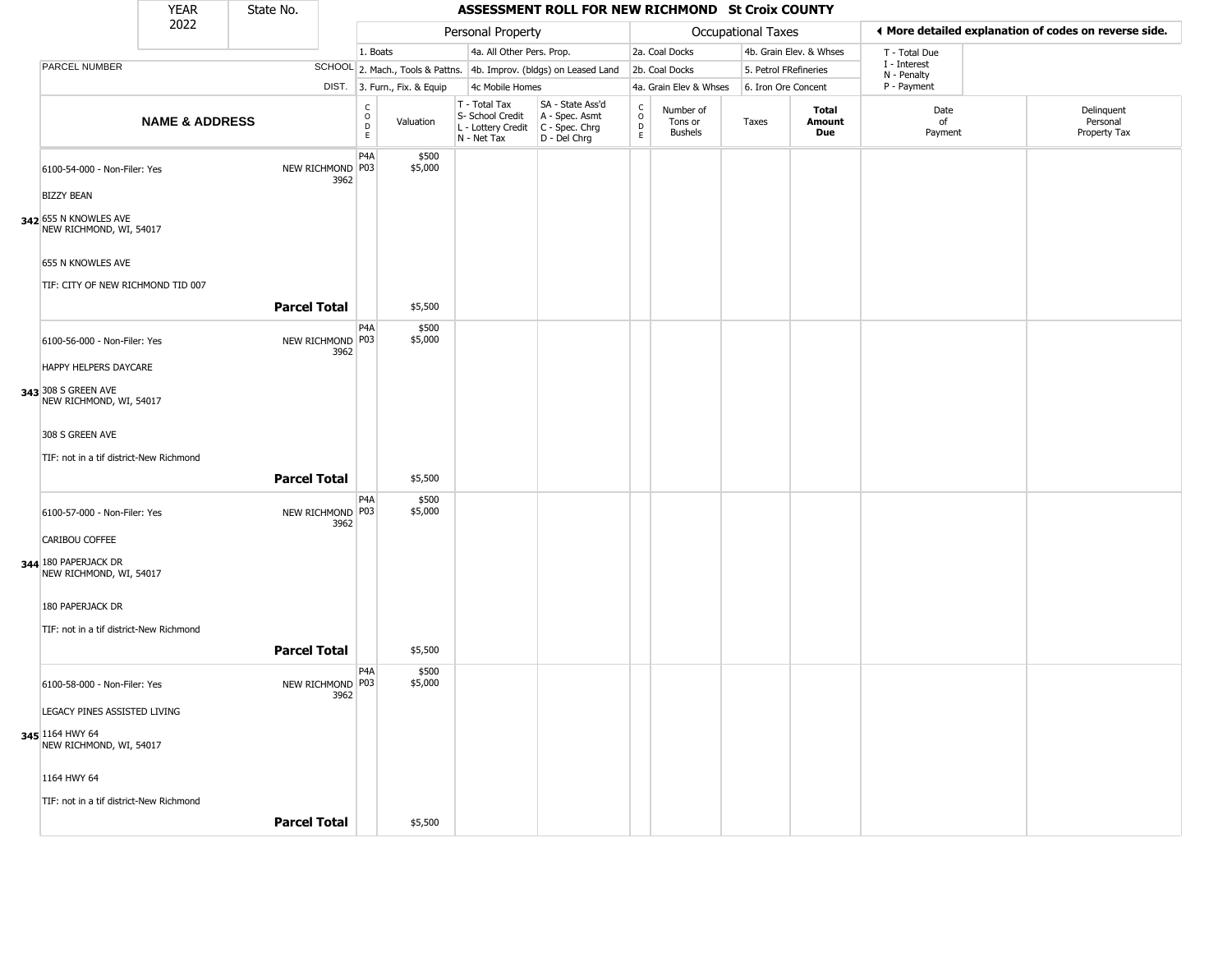|                                                               | <b>YEAR</b>               | State No.           |      |                                            |                              |                                                                                           | ASSESSMENT ROLL FOR NEW RICHMOND St Croix COUNTY                    |                                                 |                                        |                       |                         |                             |                                                       |  |
|---------------------------------------------------------------|---------------------------|---------------------|------|--------------------------------------------|------------------------------|-------------------------------------------------------------------------------------------|---------------------------------------------------------------------|-------------------------------------------------|----------------------------------------|-----------------------|-------------------------|-----------------------------|-------------------------------------------------------|--|
|                                                               | 2022                      |                     |      |                                            |                              | Personal Property                                                                         |                                                                     |                                                 |                                        | Occupational Taxes    |                         |                             | ♦ More detailed explanation of codes on reverse side. |  |
|                                                               |                           |                     |      | 1. Boats                                   |                              | 4a. All Other Pers. Prop.                                                                 |                                                                     |                                                 | 2a. Coal Docks                         |                       | 4b. Grain Elev. & Whses | T - Total Due               |                                                       |  |
| PARCEL NUMBER                                                 |                           |                     |      |                                            |                              |                                                                                           | SCHOOL 2. Mach., Tools & Pattns. 4b. Improv. (bldgs) on Leased Land |                                                 | 2b. Coal Docks                         | 5. Petrol FRefineries |                         | I - Interest<br>N - Penalty |                                                       |  |
|                                                               |                           |                     |      |                                            | DIST. 3. Furn., Fix. & Equip | 4c Mobile Homes                                                                           |                                                                     |                                                 | 4a. Grain Elev & Whses                 | 6. Iron Ore Concent   |                         | P - Payment                 |                                                       |  |
|                                                               | <b>NAME &amp; ADDRESS</b> |                     |      | C<br>$\circ$<br>$\mathsf D$<br>$\mathsf E$ | Valuation                    | T - Total Tax<br>S- School Credit<br>$L$ - Lottery Credit $C$ - Spec. Chrg<br>N - Net Tax | SA - State Ass'd<br>A - Spec. Asmt<br>D - Del Chrg                  | $\begin{array}{c} C \\ O \\ D \\ E \end{array}$ | Number of<br>Tons or<br><b>Bushels</b> | Taxes                 | Total<br>Amount<br>Due  | Date<br>of<br>Payment       | Delinquent<br>Personal<br>Property Tax                |  |
| 6100-59-000 - Non-Filer: Yes                                  |                           | NEW RICHMOND P03    | 3962 | P4A                                        | \$500<br>\$1,000             |                                                                                           |                                                                     |                                                 |                                        |                       |                         |                             |                                                       |  |
| <b>GARDEN CREATIONS BY PAM</b>                                |                           |                     |      |                                            |                              |                                                                                           |                                                                     |                                                 |                                        |                       |                         |                             |                                                       |  |
| 346 1133 SHARPTAIL RUN<br>NEW RICHMOND, WI, 54017             |                           |                     |      |                                            |                              |                                                                                           |                                                                     |                                                 |                                        |                       |                         |                             |                                                       |  |
| 1133 SHARPTAIL RUN<br>TIF: not in a tif district-New Richmond |                           |                     |      |                                            |                              |                                                                                           |                                                                     |                                                 |                                        |                       |                         |                             |                                                       |  |
|                                                               |                           | <b>Parcel Total</b> |      |                                            | \$1,500                      |                                                                                           |                                                                     |                                                 |                                        |                       |                         |                             |                                                       |  |
| 6100-60-000 - Non-Filer: Yes                                  |                           | NEW RICHMOND P03    | 3962 | P4A                                        | \$1,600<br>\$10,300          |                                                                                           |                                                                     |                                                 |                                        |                       |                         |                             |                                                       |  |
| <b>GUAC N' ROLL</b>                                           |                           |                     |      |                                            |                              |                                                                                           |                                                                     |                                                 |                                        |                       |                         |                             |                                                       |  |
| 347 228 PAPERJACK DR #1<br>NEW RICHMOND, WI, 54017            |                           |                     |      |                                            |                              |                                                                                           |                                                                     |                                                 |                                        |                       |                         |                             |                                                       |  |
| 228 PAPERJACK DR #1                                           |                           |                     |      |                                            |                              |                                                                                           |                                                                     |                                                 |                                        |                       |                         |                             |                                                       |  |
| TIF: not in a tif district-New Richmond                       |                           |                     |      |                                            |                              |                                                                                           |                                                                     |                                                 |                                        |                       |                         |                             |                                                       |  |
|                                                               |                           | <b>Parcel Total</b> |      |                                            | \$11,900                     |                                                                                           |                                                                     |                                                 |                                        |                       |                         |                             |                                                       |  |
| 6100-61-000 - Non-Filer: Yes                                  |                           | NEW RICHMOND P03    | 3962 | P4A                                        | \$500<br>\$2,000             |                                                                                           |                                                                     |                                                 |                                        |                       |                         |                             |                                                       |  |
| LIEDER'S LUSCIOUS NAILS & BEAUTY                              |                           |                     |      |                                            |                              |                                                                                           |                                                                     |                                                 |                                        |                       |                         |                             |                                                       |  |
| 348 102 W NORTH SHORE DR<br>NEW RICHMOND, WI, 54017           |                           |                     |      |                                            |                              |                                                                                           |                                                                     |                                                 |                                        |                       |                         |                             |                                                       |  |
| 102 W NORTH SHORE DR                                          |                           |                     |      |                                            |                              |                                                                                           |                                                                     |                                                 |                                        |                       |                         |                             |                                                       |  |
| TIF: CITY OF NEW RICHMOND TID 008                             |                           |                     |      |                                            |                              |                                                                                           |                                                                     |                                                 |                                        |                       |                         |                             |                                                       |  |
|                                                               |                           | <b>Parcel Total</b> |      |                                            | \$2,500                      |                                                                                           |                                                                     |                                                 |                                        |                       |                         |                             |                                                       |  |
| 6100-62-000 - Non-Filer: No                                   |                           | NEW RICHMOND P4A    | 3962 | P03                                        | \$10,800<br>\$14,500         |                                                                                           |                                                                     |                                                 |                                        |                       |                         |                             |                                                       |  |
| NEW RICHMOND FOODS DICK'S FRESH MARKET DOUGLAS RINEHART       |                           |                     |      |                                            |                              |                                                                                           |                                                                     |                                                 |                                        |                       |                         |                             |                                                       |  |
| 349 1050 RIVER PLACE MALL<br>AMERY, WI, 54001                 |                           |                     |      |                                            |                              |                                                                                           |                                                                     |                                                 |                                        |                       |                         |                             |                                                       |  |
| 110 W 4TH ST                                                  |                           |                     |      |                                            |                              |                                                                                           |                                                                     |                                                 |                                        |                       |                         |                             |                                                       |  |
| TIF: not in a tif district-New Richmond                       |                           |                     |      |                                            |                              |                                                                                           |                                                                     |                                                 |                                        |                       |                         |                             |                                                       |  |
|                                                               |                           | <b>Parcel Total</b> |      |                                            | \$25,300                     |                                                                                           |                                                                     |                                                 |                                        |                       |                         |                             |                                                       |  |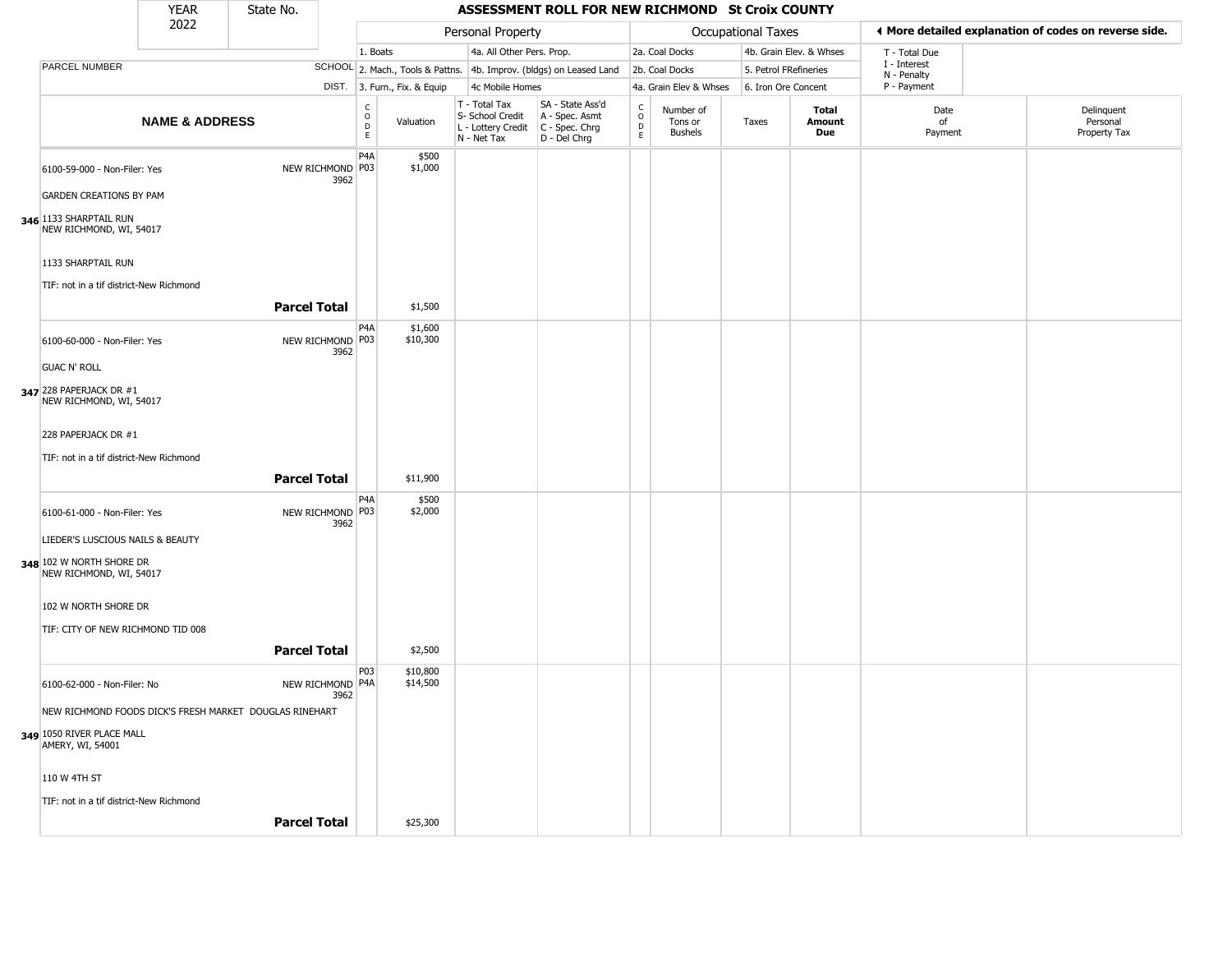|                                                      | <b>YEAR</b>               | State No.           |                          |                                    |                              |                                                                                         | ASSESSMENT ROLL FOR NEW RICHMOND St Croix COUNTY                    |                        |                                        |                       |                         |                             |                                                       |
|------------------------------------------------------|---------------------------|---------------------|--------------------------|------------------------------------|------------------------------|-----------------------------------------------------------------------------------------|---------------------------------------------------------------------|------------------------|----------------------------------------|-----------------------|-------------------------|-----------------------------|-------------------------------------------------------|
|                                                      | 2022                      |                     |                          |                                    |                              | Personal Property                                                                       |                                                                     |                        |                                        | Occupational Taxes    |                         |                             | ◀ More detailed explanation of codes on reverse side. |
|                                                      |                           |                     |                          | 1. Boats                           |                              | 4a. All Other Pers. Prop.                                                               |                                                                     |                        | 2a. Coal Docks                         |                       | 4b. Grain Elev. & Whses | T - Total Due               |                                                       |
| PARCEL NUMBER                                        |                           |                     |                          |                                    |                              |                                                                                         | SCHOOL 2. Mach., Tools & Pattns. 4b. Improv. (bldgs) on Leased Land |                        | 2b. Coal Docks                         | 5. Petrol FRefineries |                         | I - Interest<br>N - Penalty |                                                       |
|                                                      |                           |                     |                          |                                    | DIST. 3. Furn., Fix. & Equip | 4c Mobile Homes                                                                         |                                                                     |                        | 4a. Grain Elev & Whses                 | 6. Iron Ore Concent   |                         | P - Payment                 |                                                       |
|                                                      | <b>NAME &amp; ADDRESS</b> |                     |                          | $\int_{0}^{c}$<br>$\mathsf D$<br>E | Valuation                    | T - Total Tax<br>S- School Credit<br>L - Lottery Credit   C - Spec. Chrg<br>N - Net Tax | SA - State Ass'd<br>A - Spec. Asmt<br>D - Del Chrg                  | C<br>$\circ$<br>D<br>E | Number of<br>Tons or<br><b>Bushels</b> | Taxes                 | Total<br>Amount<br>Due  | Date<br>of<br>Payment       | Delinquent<br>Personal<br>Property Tax                |
| 6100-63-000 - Non-Filer: Yes                         |                           |                     | NEW RICHMOND P03<br>3962 | P4A                                | \$500<br>\$5,000             |                                                                                         |                                                                     |                        |                                        |                       |                         |                             |                                                       |
| SALON 5-0                                            |                           |                     |                          |                                    |                              |                                                                                         |                                                                     |                        |                                        |                       |                         |                             |                                                       |
| 350 12870 COUNTRYSIDE WAY<br>NEW RICHMOND, WI, 54017 |                           |                     |                          |                                    |                              |                                                                                         |                                                                     |                        |                                        |                       |                         |                             |                                                       |
| 12870 COUNTRYSIDE WAY                                |                           |                     |                          |                                    |                              |                                                                                         |                                                                     |                        |                                        |                       |                         |                             |                                                       |
| TIF: not in a tif district-New Richmond              |                           |                     |                          |                                    |                              |                                                                                         |                                                                     |                        |                                        |                       |                         |                             |                                                       |
|                                                      |                           | <b>Parcel Total</b> |                          |                                    | \$5,500                      |                                                                                         |                                                                     |                        |                                        |                       |                         |                             |                                                       |
| 6100-64-000 - Non-Filer: No                          |                           |                     | NEW RICHMOND<br>3962     | P03                                | \$12,100                     |                                                                                         |                                                                     |                        |                                        |                       |                         |                             |                                                       |
| GREATAMERICA FINANCIAL SERVICES CORP                 |                           |                     |                          |                                    |                              |                                                                                         |                                                                     |                        |                                        |                       |                         |                             |                                                       |
| 351 625 1ST ST SE STE 800<br>CEDAR RAPIDS, IA, 52401 |                           |                     |                          |                                    |                              |                                                                                         |                                                                     |                        |                                        |                       |                         |                             |                                                       |
| <b>VARIOUS</b>                                       |                           |                     |                          |                                    |                              |                                                                                         |                                                                     |                        |                                        |                       |                         |                             |                                                       |
| TIF: CITY OF NEW RICHMOND TID 009                    |                           |                     |                          | P03                                | \$12,500                     |                                                                                         |                                                                     |                        |                                        |                       |                         |                             |                                                       |
| 6100-65-000 - Non-Filer: No                          |                           |                     | NEW RICHMOND<br>3962     |                                    |                              |                                                                                         |                                                                     |                        |                                        |                       |                         |                             |                                                       |
| GREATAMERICA FINANCIAL SERVICES CORP                 |                           |                     |                          |                                    |                              |                                                                                         |                                                                     |                        |                                        |                       |                         |                             |                                                       |
| 352 625 1ST ST SE STE 800<br>CEDAR RAPIDS, IA, 52401 |                           |                     |                          |                                    |                              |                                                                                         |                                                                     |                        |                                        |                       |                         |                             |                                                       |
| <b>VARIOUS</b>                                       |                           |                     |                          |                                    |                              |                                                                                         |                                                                     |                        |                                        |                       |                         |                             |                                                       |
| TIF: CITY OF NEW RICHMOND TID 006                    |                           |                     |                          |                                    |                              |                                                                                         |                                                                     |                        |                                        |                       |                         |                             |                                                       |
| 6100-66-000 - Non-Filer: No                          |                           |                     | NEW RICHMOND<br>3962     | P <sub>4</sub> A                   | \$2,500                      |                                                                                         |                                                                     |                        |                                        |                       |                         |                             |                                                       |
| NUCO2 SUPPLY LLC TAX DEPARTMENT                      |                           |                     |                          |                                    |                              |                                                                                         |                                                                     |                        |                                        |                       |                         |                             |                                                       |
| 353 10 RIVERVIEW DRIVE<br>DANBURY, CT, 06810         |                           |                     |                          |                                    |                              |                                                                                         |                                                                     |                        |                                        |                       |                         |                             |                                                       |
| VARIOUS                                              |                           |                     |                          |                                    |                              |                                                                                         |                                                                     |                        |                                        |                       |                         |                             |                                                       |
| TIF: not in a tif district-New Richmond              |                           |                     |                          |                                    |                              |                                                                                         |                                                                     |                        |                                        |                       |                         |                             |                                                       |
| 6100-67-000 - Non-Filer: No                          |                           |                     | NEW RICHMOND<br>3962     | P03                                | \$2,800                      |                                                                                         |                                                                     |                        |                                        |                       |                         |                             |                                                       |
| HALLMARK GOLD CROWN MOGO'S                           |                           |                     |                          |                                    |                              |                                                                                         |                                                                     |                        |                                        |                       |                         |                             |                                                       |
| 354 W8050 CARLTON RD<br>SPOONER, WI, 54801           |                           |                     |                          |                                    |                              |                                                                                         |                                                                     |                        |                                        |                       |                         |                             |                                                       |
| 1621 DORSET LN STE 300                               |                           |                     |                          |                                    |                              |                                                                                         |                                                                     |                        |                                        |                       |                         |                             |                                                       |
| TIF: not in a tif district-New Richmond              |                           |                     |                          |                                    |                              |                                                                                         |                                                                     |                        |                                        |                       |                         |                             |                                                       |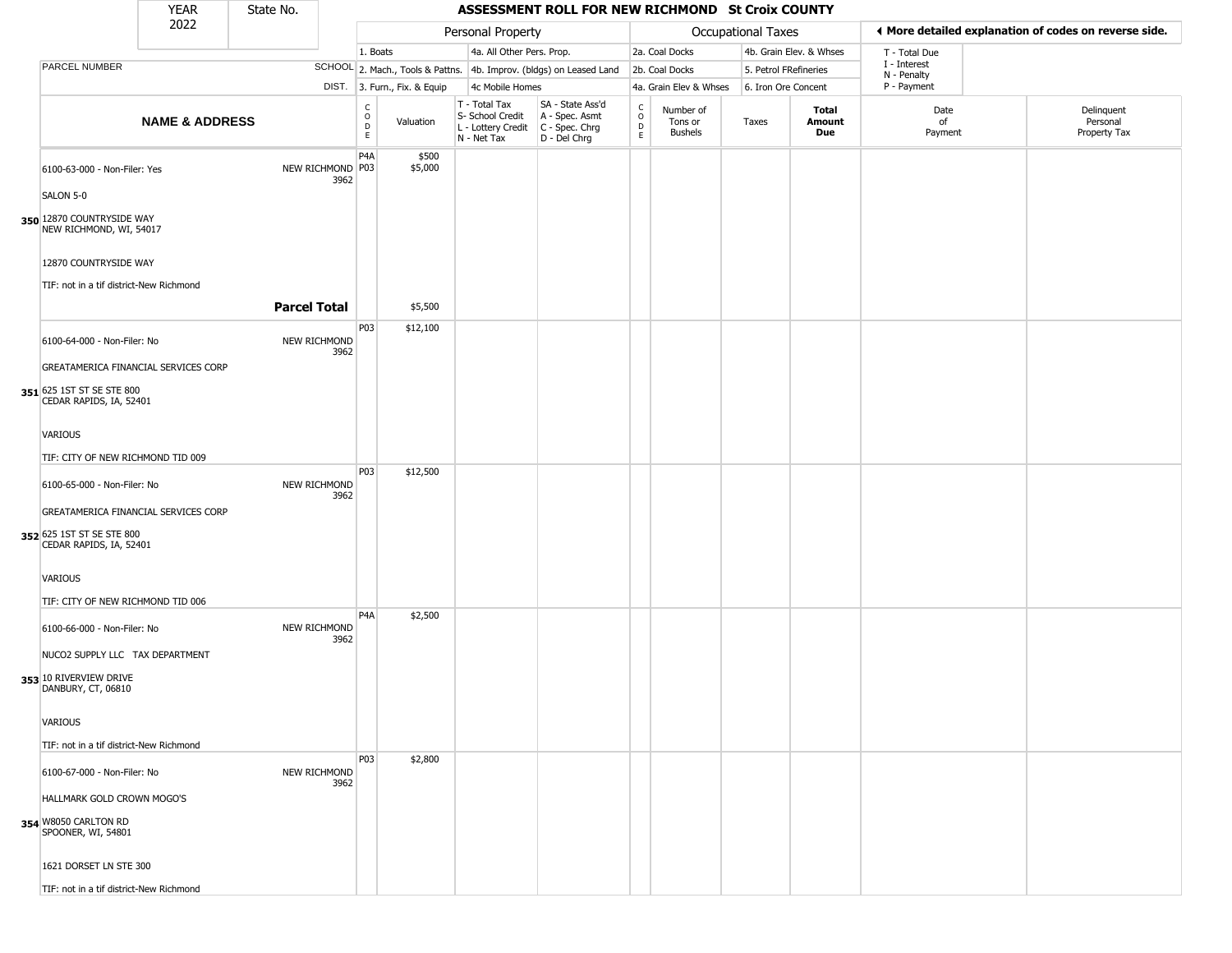|                                                                                                              | <b>YEAR</b>               | State No.           |                          |                                  |                              |                                                                        | ASSESSMENT ROLL FOR NEW RICHMOND St Croix COUNTY                       |                                   |                                        |                       |                         |                             |                                                       |
|--------------------------------------------------------------------------------------------------------------|---------------------------|---------------------|--------------------------|----------------------------------|------------------------------|------------------------------------------------------------------------|------------------------------------------------------------------------|-----------------------------------|----------------------------------------|-----------------------|-------------------------|-----------------------------|-------------------------------------------------------|
|                                                                                                              | 2022                      |                     |                          |                                  |                              | Personal Property                                                      |                                                                        |                                   |                                        | Occupational Taxes    |                         |                             | ◀ More detailed explanation of codes on reverse side. |
|                                                                                                              |                           |                     |                          | 1. Boats                         |                              | 4a. All Other Pers. Prop.                                              |                                                                        |                                   | 2a. Coal Docks                         |                       | 4b. Grain Elev. & Whses | T - Total Due               |                                                       |
| PARCEL NUMBER                                                                                                |                           |                     |                          |                                  |                              |                                                                        | SCHOOL 2. Mach., Tools & Pattns. 4b. Improv. (bldgs) on Leased Land    |                                   | 2b. Coal Docks                         | 5. Petrol FRefineries |                         | I - Interest<br>N - Penalty |                                                       |
|                                                                                                              |                           |                     |                          |                                  | DIST. 3. Furn., Fix. & Equip | 4c Mobile Homes                                                        |                                                                        |                                   | 4a. Grain Elev & Whses                 | 6. Iron Ore Concent   |                         | P - Payment                 |                                                       |
|                                                                                                              | <b>NAME &amp; ADDRESS</b> |                     |                          | $\mathsf C$<br>$\circ$<br>D<br>E | Valuation                    | T - Total Tax<br>S- School Credit<br>L - Lottery Credit<br>N - Net Tax | SA - State Ass'd<br>A - Spec. Asmt<br>$C - Spec. Chrg$<br>D - Del Chrg | $\mathsf{C}$<br>$\circ$<br>D<br>E | Number of<br>Tons or<br><b>Bushels</b> | Taxes                 | Total<br>Amount<br>Due  | Date<br>of<br>Payment       | Delinquent<br>Personal<br>Property Tax                |
| 6100-68-000 - Non-Filer: No<br>LAKES GAS COMPANY                                                             |                           | NEW RICHMOND        | 3962                     | P4A                              | \$200                        |                                                                        |                                                                        |                                   |                                        |                       |                         |                             |                                                       |
| 355 26777 FALLBROOK AVE<br>WYOMING, MN, 55092<br>VARIOUS                                                     |                           |                     |                          |                                  |                              |                                                                        |                                                                        |                                   |                                        |                       |                         |                             |                                                       |
| TIF: not in a tif district-New Richmond                                                                      |                           |                     |                          |                                  |                              |                                                                        |                                                                        |                                   |                                        |                       |                         |                             |                                                       |
| 6100-69-000 - Non-Filer: No<br>ADT COMMERCIAL LLC<br>356 PO BOX 54767                                        |                           | NEW RICHMOND        | 3962                     | P03                              | \$800                        |                                                                        |                                                                        |                                   |                                        |                       |                         |                             |                                                       |
| LEXINGTON, KY, 40555<br>VARIOUS<br>TIF: not in a tif district-New Richmond                                   |                           |                     |                          |                                  |                              |                                                                        |                                                                        |                                   |                                        |                       |                         |                             |                                                       |
| 6100-70-000 - Non-Filer: No<br>CSC LEASING CO<br>357 6802 PARAGON PLACE, STE 350<br>RICHMOND, VA, 23230-1650 |                           |                     | NEW RICHMOND<br>3962     | P03                              | \$200                        |                                                                        |                                                                        |                                   |                                        |                       |                         |                             |                                                       |
| 575 N KNOWLES AVE                                                                                            |                           |                     |                          |                                  |                              |                                                                        |                                                                        |                                   |                                        |                       |                         |                             |                                                       |
| TIF: CITY OF NEW RICHMOND TID 007                                                                            |                           |                     |                          |                                  |                              |                                                                        |                                                                        |                                   |                                        |                       |                         |                             |                                                       |
| 6100-71-000 - Non-Filer: No<br>HUNTINGTON NATIONAL BANK<br>358 1405 XENIUM LANE NORTH<br>PLYMOUTH, MN, 55441 |                           | <b>NEW RICHMOND</b> | 3962                     | P03                              | \$87,800                     |                                                                        |                                                                        |                                   |                                        |                       |                         |                             |                                                       |
| <b>VARIOUS</b><br>TIF: not in a tif district-New Richmond                                                    |                           |                     |                          |                                  |                              |                                                                        |                                                                        |                                   |                                        |                       |                         |                             |                                                       |
| 6100-72-000 - Non-Filer: No<br><b>KOBUSSEN BUSES</b><br>359 785 NOBLE RD<br>NEW RICHMOND, WI, 54017          |                           |                     | NEW RICHMOND P03<br>3962 | P4A                              | \$500<br>\$1,700             |                                                                        |                                                                        |                                   |                                        |                       |                         |                             |                                                       |
| 785 NOBLE RD<br>TIF: not in a tif district-New Richmond                                                      |                           | <b>Parcel Total</b> |                          |                                  | \$2,200                      |                                                                        |                                                                        |                                   |                                        |                       |                         |                             |                                                       |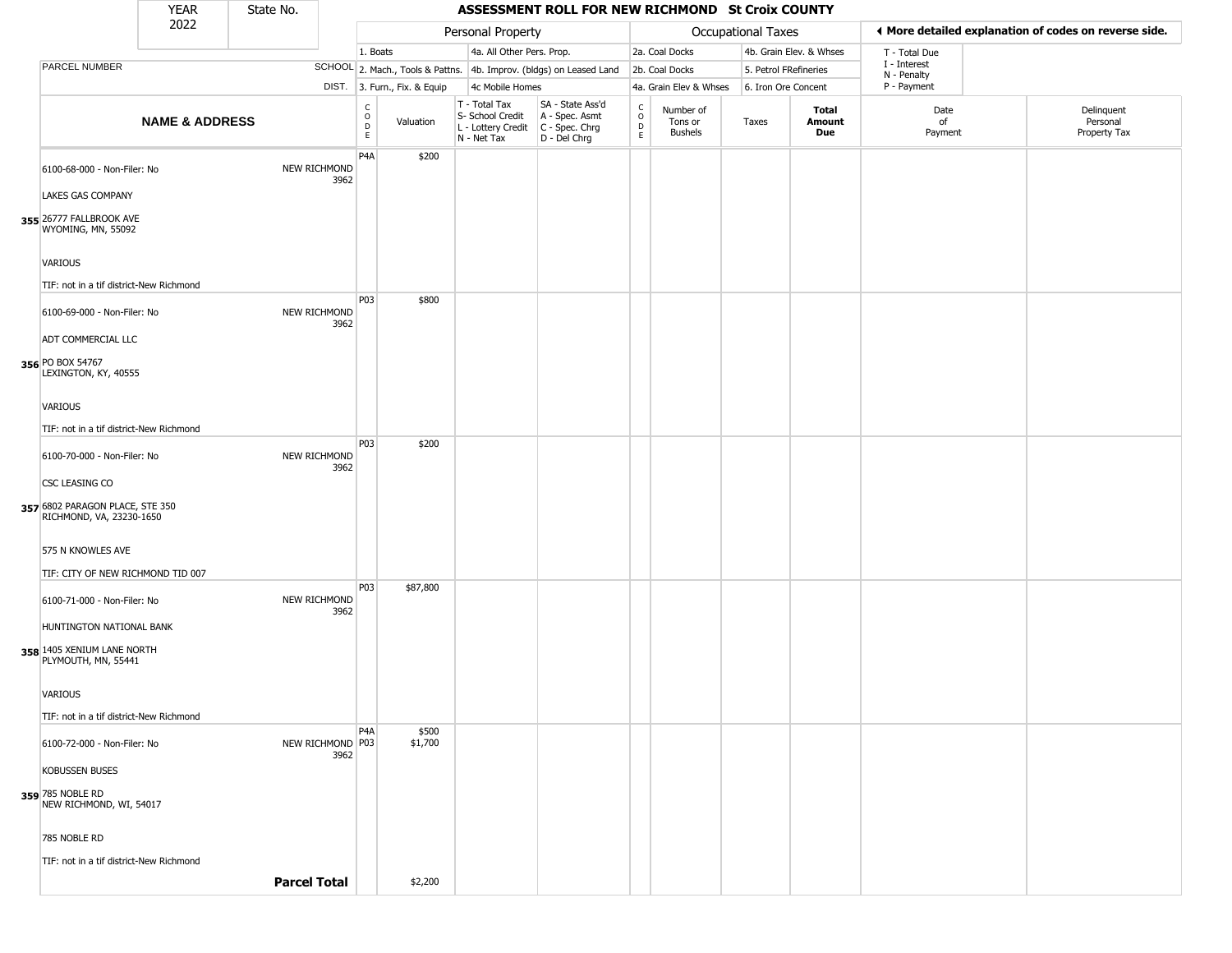|                                                                                                            | <b>YEAR</b>               | State No. |                          |                                                |                              |                                                                        | ASSESSMENT ROLL FOR NEW RICHMOND St Croix COUNTY                       |                                |                                        |                    |                         |                             |                                                       |
|------------------------------------------------------------------------------------------------------------|---------------------------|-----------|--------------------------|------------------------------------------------|------------------------------|------------------------------------------------------------------------|------------------------------------------------------------------------|--------------------------------|----------------------------------------|--------------------|-------------------------|-----------------------------|-------------------------------------------------------|
|                                                                                                            | 2022                      |           |                          |                                                |                              | Personal Property                                                      |                                                                        |                                |                                        | Occupational Taxes |                         |                             | ◀ More detailed explanation of codes on reverse side. |
|                                                                                                            |                           |           |                          | 1. Boats                                       |                              | 4a. All Other Pers. Prop.                                              |                                                                        |                                | 2a. Coal Docks                         |                    | 4b. Grain Elev. & Whses | T - Total Due               |                                                       |
| PARCEL NUMBER                                                                                              |                           |           |                          |                                                |                              |                                                                        | SCHOOL 2. Mach., Tools & Pattns. 4b. Improv. (bldgs) on Leased Land    |                                | 2b. Coal Docks                         |                    | 5. Petrol FRefineries   | I - Interest<br>N - Penalty |                                                       |
|                                                                                                            |                           |           |                          |                                                | DIST. 3. Furn., Fix. & Equip | 4c Mobile Homes                                                        |                                                                        |                                | 4a. Grain Elev & Whses                 |                    | 6. Iron Ore Concent     | P - Payment                 |                                                       |
|                                                                                                            | <b>NAME &amp; ADDRESS</b> |           |                          | C<br>$\mathsf O$<br>$\mathsf D$<br>$\mathsf E$ | Valuation                    | T - Total Tax<br>S- School Credit<br>L - Lottery Credit<br>N - Net Tax | SA - State Ass'd<br>A - Spec. Asmt<br>$C - Spec. Chrg$<br>D - Del Chrg | $\rm ^c_o$<br>$\mathsf D$<br>E | Number of<br>Tons or<br><b>Bushels</b> | Taxes              | Total<br>Amount<br>Due  | Date<br>of<br>Payment       | Delinquent<br>Personal<br>Property Tax                |
| 6100-73-000 - Non-Filer: No                                                                                |                           |           | NEW RICHMOND<br>3962     | P <sub>4</sub> A                               | \$200                        |                                                                        |                                                                        |                                |                                        |                    |                         |                             |                                                       |
| QUENCH USA, INC<br>360 PO BOX 5166<br>OAK BROOK, IL, 60522-5166                                            |                           |           |                          |                                                |                              |                                                                        |                                                                        |                                |                                        |                    |                         |                             |                                                       |
| 227 MERIDIAN DR                                                                                            |                           |           |                          |                                                |                              |                                                                        |                                                                        |                                |                                        |                    |                         |                             |                                                       |
| TIF: not in a tif district-New Richmond<br>6100-74-000 - Non-Filer: No                                     |                           |           | NEW RICHMOND<br>3962     | <b>P03</b>                                     | \$294,100                    |                                                                        |                                                                        |                                |                                        |                    |                         |                             |                                                       |
| WELLS FARGO FINANCIAL LEASING, INC PROPERTY TAX COMPLIANCE<br>361 PO BOX 36200<br>BILLINGS, MT, 59107-6200 |                           |           |                          |                                                |                              |                                                                        |                                                                        |                                |                                        |                    |                         |                             |                                                       |
| 1226 GEORGE NORMAN DR<br>TIF: not in a tif district-New Richmond                                           |                           |           |                          |                                                |                              |                                                                        |                                                                        |                                |                                        |                    |                         |                             |                                                       |
| 6100-75-000 - Non-Filer: No                                                                                |                           |           | NEW RICHMOND<br>3962     | P4A                                            | \$73,900                     |                                                                        |                                                                        |                                |                                        |                    |                         |                             |                                                       |
| LINDE GAS & EQUIPMENT INC TAX DEPARTMENT<br>362 10 RIVERVIEW DR<br>DANBURY, CT, 06810                      |                           |           |                          |                                                |                              |                                                                        |                                                                        |                                |                                        |                    |                         |                             |                                                       |
| VARIOUS<br>TIF: not in a tif district-New Richmond                                                         |                           |           |                          |                                                |                              |                                                                        |                                                                        |                                |                                        |                    |                         |                             |                                                       |
| 6100-76-000 - Non-Filer: No                                                                                |                           |           | NEW RICHMOND<br>3962     | P03                                            | \$10,400                     |                                                                        |                                                                        |                                |                                        |                    |                         |                             |                                                       |
| LINDE LEASED EQUIPMENT TAX DEPARTMENT<br>363 10 RIVERVIEW DR<br>DANBURY, CT, 06810                         |                           |           |                          |                                                |                              |                                                                        |                                                                        |                                |                                        |                    |                         |                             |                                                       |
| 869 S KNOWLES AVE<br>TIF: not in a tif district-New Richmond                                               |                           |           |                          |                                                |                              |                                                                        |                                                                        |                                |                                        |                    |                         |                             |                                                       |
| 6100-77-000 - Non-Filer: Yes                                                                               |                           |           | NEW RICHMOND P03<br>3962 | P <sub>4</sub> A                               | \$5,000<br>\$10,000          |                                                                        |                                                                        |                                |                                        |                    |                         |                             |                                                       |
| NEW RICHMOND AUTO MALL                                                                                     |                           |           |                          |                                                |                              |                                                                        |                                                                        |                                |                                        |                    |                         |                             |                                                       |
| 364 1243 N KNOWLES AVE<br>NEW RICHMOND, WI, 54017                                                          |                           |           |                          |                                                |                              |                                                                        |                                                                        |                                |                                        |                    |                         |                             |                                                       |
| 1243 N KNOWLES AVE                                                                                         |                           |           |                          |                                                |                              |                                                                        |                                                                        |                                |                                        |                    |                         |                             |                                                       |
| TIF: CITY OF NEW RICHMOND TID 008                                                                          |                           |           | <b>Parcel Total</b>      |                                                | \$15,000                     |                                                                        |                                                                        |                                |                                        |                    |                         |                             |                                                       |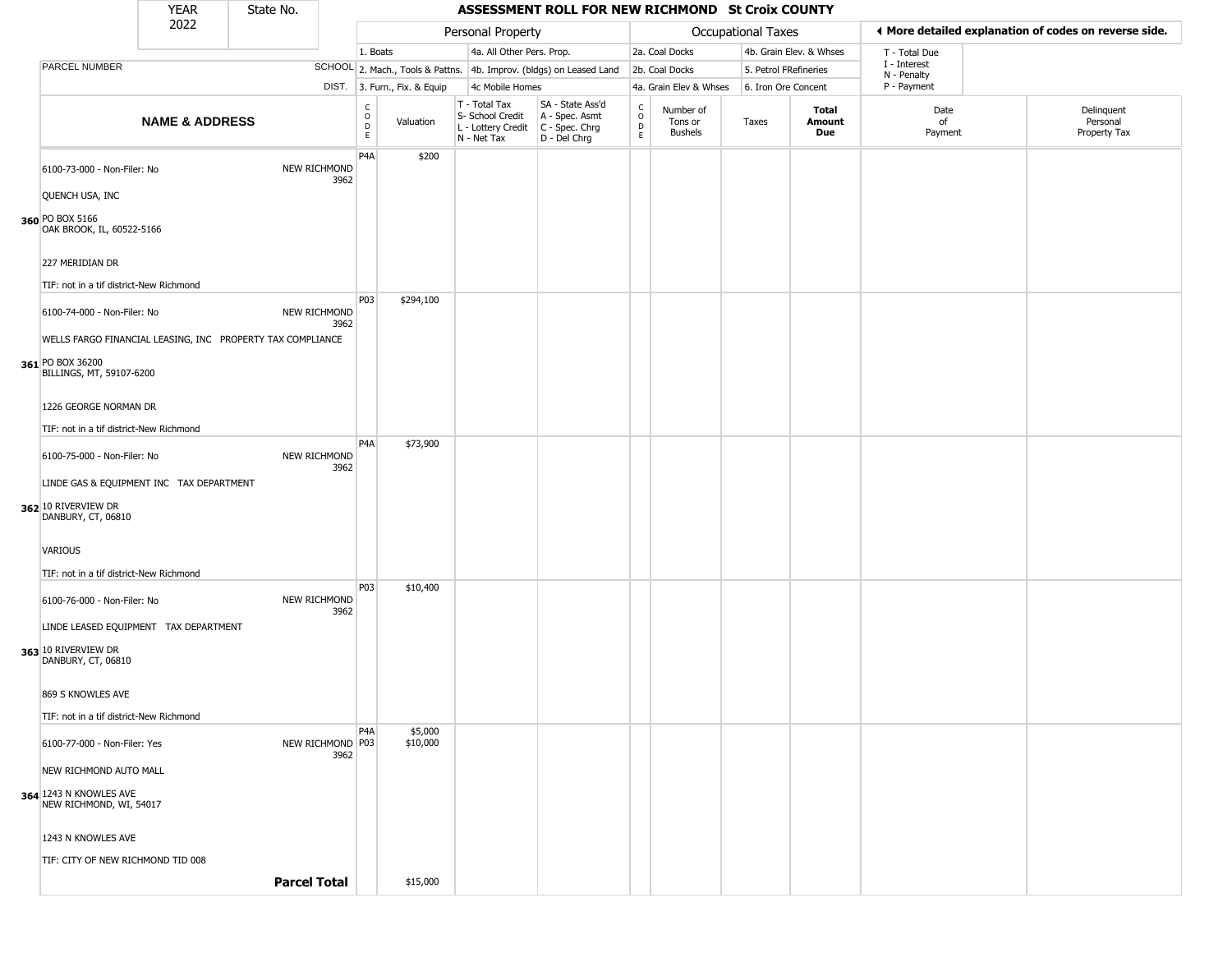|                                                                                                                                                 | <b>YEAR</b>               | State No.           |                          |                                              |                              |                                                                        | ASSESSMENT ROLL FOR NEW RICHMOND St Croix COUNTY                       |                                          |                                        |                           |                         |                             |                                                       |
|-------------------------------------------------------------------------------------------------------------------------------------------------|---------------------------|---------------------|--------------------------|----------------------------------------------|------------------------------|------------------------------------------------------------------------|------------------------------------------------------------------------|------------------------------------------|----------------------------------------|---------------------------|-------------------------|-----------------------------|-------------------------------------------------------|
|                                                                                                                                                 | 2022                      |                     |                          |                                              |                              | Personal Property                                                      |                                                                        |                                          |                                        | <b>Occupational Taxes</b> |                         |                             | ♦ More detailed explanation of codes on reverse side. |
|                                                                                                                                                 |                           |                     |                          | 1. Boats                                     |                              | 4a. All Other Pers. Prop.                                              |                                                                        |                                          | 2a. Coal Docks                         |                           | 4b. Grain Elev. & Whses | T - Total Due               |                                                       |
| PARCEL NUMBER                                                                                                                                   |                           |                     |                          |                                              |                              |                                                                        | SCHOOL 2. Mach., Tools & Pattns. 4b. Improv. (bldgs) on Leased Land    |                                          | 2b. Coal Docks                         | 5. Petrol FRefineries     |                         | I - Interest<br>N - Penalty |                                                       |
|                                                                                                                                                 |                           |                     |                          |                                              | DIST. 3. Furn., Fix. & Equip | 4c Mobile Homes                                                        |                                                                        |                                          | 4a. Grain Elev & Whses                 | 6. Iron Ore Concent       |                         | P - Payment                 |                                                       |
|                                                                                                                                                 | <b>NAME &amp; ADDRESS</b> |                     |                          | $\begin{array}{c}\nC \\ O \\ D\n\end{array}$ | Valuation                    | T - Total Tax<br>S- School Credit<br>L - Lottery Credit<br>N - Net Tax | SA - State Ass'd<br>A - Spec. Asmt<br>$C - Spec. Chrg$<br>D - Del Chrg | $\mathsf{C}$<br>$\circ$<br>$\frac{D}{E}$ | Number of<br>Tons or<br><b>Bushels</b> | Taxes                     | Total<br>Amount<br>Due  | Date<br>of<br>Payment       | Delinquent<br>Personal<br>Property Tax                |
| 6100-78-000 - Non-Filer: Yes<br>PREMIER FOSTER PLACE<br>365 801 W 8TH ST<br>NEW RICHMOND, WI, 54017                                             |                           |                     | NEW RICHMOND P03<br>3962 | P <sub>4</sub> A                             | \$5,000<br>\$50,000          |                                                                        |                                                                        |                                          |                                        |                           |                         |                             |                                                       |
| 801 W 8TH<br>TIF: not in a tif district-New Richmond                                                                                            |                           | <b>Parcel Total</b> |                          |                                              | \$55,000                     |                                                                        |                                                                        |                                          |                                        |                           |                         |                             |                                                       |
| 6100-79-000 - Non-Filer: Yes                                                                                                                    |                           |                     | NEW RICHMOND<br>3962     | P03                                          | \$50,000                     |                                                                        |                                                                        |                                          |                                        |                           |                         |                             |                                                       |
| <b>DAKOTA MEADOWS</b><br>366 611 S DAKOTA MEADOWS<br>NEW RICHMOND, WI, 54017<br>611 S DAKOTA MEADOWS<br>TIF: not in a tif district-New Richmond |                           |                     |                          |                                              |                              |                                                                        |                                                                        |                                          |                                        |                           |                         |                             |                                                       |
|                                                                                                                                                 |                           |                     |                          | P4A                                          | \$500                        |                                                                        |                                                                        |                                          |                                        |                           |                         |                             |                                                       |
| 6100-80-000 - Non-Filer: Yes<br>SONSHINE LEARNING CENTER<br>367 1345 CAMPUS DR<br>NEW RICHMOND, WI, 54017                                       |                           |                     | NEW RICHMOND P03<br>3962 |                                              | \$5,000                      |                                                                        |                                                                        |                                          |                                        |                           |                         |                             |                                                       |
| 1345 CAMPUS DR                                                                                                                                  |                           |                     |                          |                                              |                              |                                                                        |                                                                        |                                          |                                        |                           |                         |                             |                                                       |
| TIF: CITY OF NEW RICHMOND TID 005                                                                                                               |                           | <b>Parcel Total</b> |                          |                                              | \$5,500                      |                                                                        |                                                                        |                                          |                                        |                           |                         |                             |                                                       |
| 6100-81-000 - Non-Filer: Yes<br>ANNIE'S COUNTRY CURL AT THE BEAUTY BARN<br>368 1728 COUNTY RD A<br>NEW RICHMOND, WI, 54017                      |                           |                     | NEW RICHMOND P03<br>3962 | P4A                                          | \$500<br>\$2,500             |                                                                        |                                                                        |                                          |                                        |                           |                         |                             |                                                       |
| 1728 COUNTY RD A<br>TIF: not in a tif district-New Richmond                                                                                     |                           |                     |                          |                                              |                              |                                                                        |                                                                        |                                          |                                        |                           |                         |                             |                                                       |
|                                                                                                                                                 |                           | <b>Parcel Total</b> |                          |                                              | \$3,000                      |                                                                        |                                                                        |                                          |                                        |                           |                         |                             |                                                       |
| 6100-82-000 - Non-Filer: Yes<br>ARDENT SOUL MASSAGE                                                                                             |                           |                     | NEW RICHMOND P03<br>3962 | P4A                                          | \$1,000<br>\$5,500           |                                                                        |                                                                        |                                          |                                        |                           |                         |                             |                                                       |
| 369 1500 MADISON AVE STE 210<br>NEW RICHMOND, WI, 54017                                                                                         |                           |                     |                          |                                              |                              |                                                                        |                                                                        |                                          |                                        |                           |                         |                             |                                                       |
| 1500 MADISON AVE STE 210                                                                                                                        |                           |                     |                          |                                              |                              |                                                                        |                                                                        |                                          |                                        |                           |                         |                             |                                                       |
| TIF: CITY OF NEW RICHMOND TID 006                                                                                                               |                           |                     |                          |                                              |                              |                                                                        |                                                                        |                                          |                                        |                           |                         |                             |                                                       |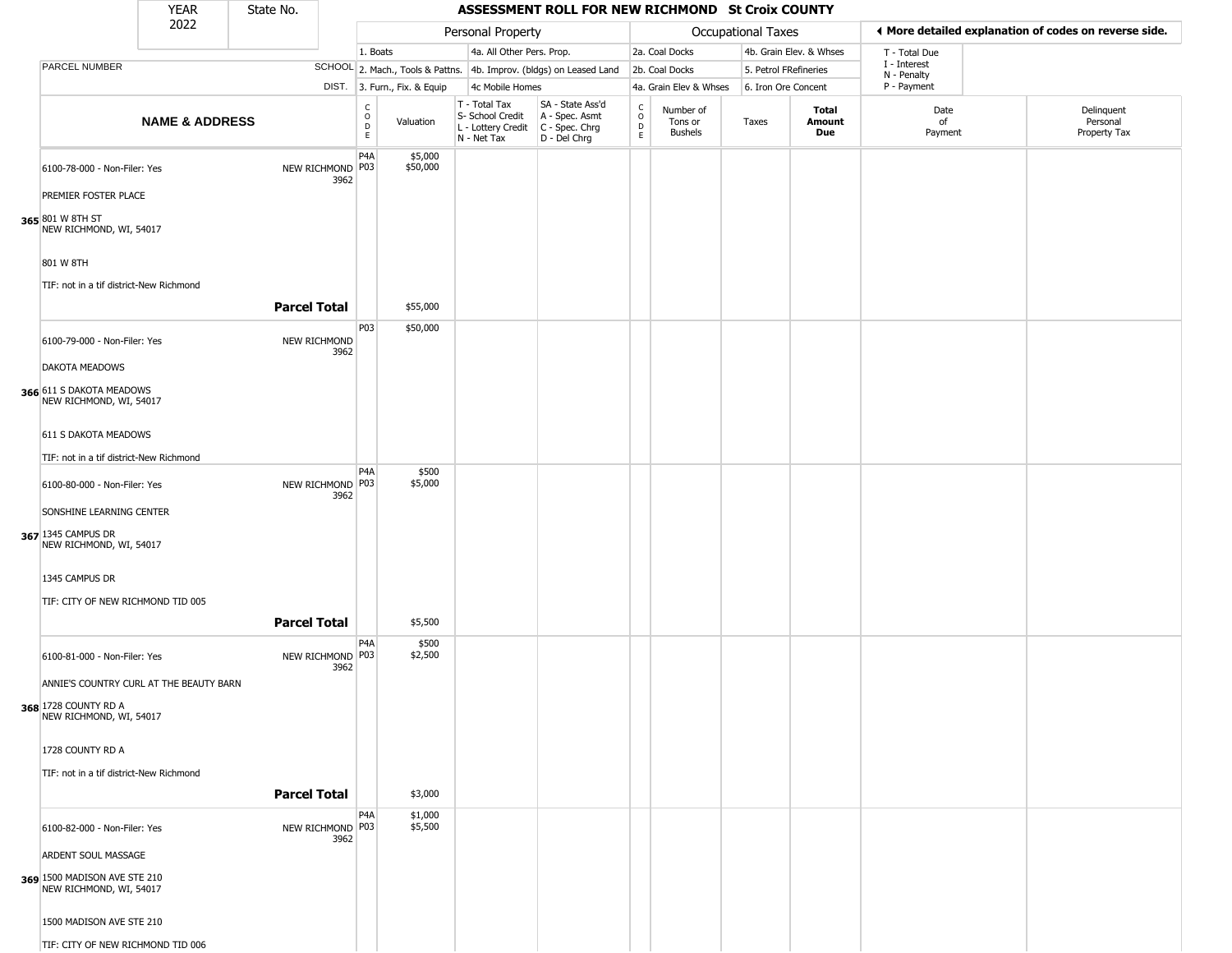|                                                                                        | <b>YEAR</b>               | State No.           |                          |                                              |                              |                                                                                         | ASSESSMENT ROLL FOR NEW RICHMOND St Croix COUNTY                    |                                                 |                                        |                    |                         |                             |                                                       |
|----------------------------------------------------------------------------------------|---------------------------|---------------------|--------------------------|----------------------------------------------|------------------------------|-----------------------------------------------------------------------------------------|---------------------------------------------------------------------|-------------------------------------------------|----------------------------------------|--------------------|-------------------------|-----------------------------|-------------------------------------------------------|
|                                                                                        | 2022                      |                     |                          |                                              |                              | Personal Property                                                                       |                                                                     |                                                 |                                        | Occupational Taxes |                         |                             | ♦ More detailed explanation of codes on reverse side. |
|                                                                                        |                           |                     |                          | 1. Boats                                     |                              | 4a. All Other Pers. Prop.                                                               |                                                                     |                                                 | 2a. Coal Docks                         |                    | 4b. Grain Elev. & Whses | T - Total Due               |                                                       |
| PARCEL NUMBER                                                                          |                           |                     |                          |                                              |                              |                                                                                         | SCHOOL 2. Mach., Tools & Pattns. 4b. Improv. (bldgs) on Leased Land |                                                 | 2b. Coal Docks                         |                    | 5. Petrol FRefineries   | I - Interest<br>N - Penalty |                                                       |
|                                                                                        |                           |                     |                          |                                              | DIST. 3. Furn., Fix. & Equip | 4c Mobile Homes                                                                         |                                                                     |                                                 | 4a. Grain Elev & Whses                 |                    | 6. Iron Ore Concent     | P - Payment                 |                                                       |
|                                                                                        | <b>NAME &amp; ADDRESS</b> |                     |                          | $\begin{array}{c}\nC \\ O \\ D\n\end{array}$ | Valuation                    | T - Total Tax<br>S- School Credit<br>L - Lottery Credit   C - Spec. Chrg<br>N - Net Tax | SA - State Ass'd<br>A - Spec. Asmt<br>D - Del Chrg                  | $\begin{matrix} 0 \\ 0 \\ D \end{matrix}$<br>E. | Number of<br>Tons or<br><b>Bushels</b> | Taxes              | Total<br>Amount<br>Due  | Date<br>of<br>Payment       | Delinquent<br>Personal<br>Property Tax                |
|                                                                                        |                           | <b>Parcel Total</b> |                          |                                              | \$6,500                      |                                                                                         |                                                                     |                                                 |                                        |                    |                         |                             |                                                       |
| 6100-83-000 - Non-Filer: Yes                                                           |                           |                     | NEW RICHMOND P03<br>3962 | P4A                                          | \$1,000<br>\$9,000           |                                                                                         |                                                                     |                                                 |                                        |                    |                         |                             |                                                       |
| PIVOTAL HEALTH CHIROPRACTIC<br>370 1500 MADISON AVE STE 205<br>NEW RICHMOND, WI, 54017 |                           |                     |                          |                                              |                              |                                                                                         |                                                                     |                                                 |                                        |                    |                         |                             |                                                       |
| 1500 MADISON AVE STE 205<br>TIF: CITY OF NEW RICHMOND TID 006                          |                           |                     |                          |                                              |                              |                                                                                         |                                                                     |                                                 |                                        |                    |                         |                             |                                                       |
|                                                                                        |                           | <b>Parcel Total</b> |                          |                                              | \$10,000                     |                                                                                         |                                                                     |                                                 |                                        |                    |                         |                             |                                                       |
| 6100-84-000 - Non-Filer: Yes                                                           |                           |                     | NEW RICHMOND P03<br>3962 | P <sub>4</sub> A                             | \$1,000<br>\$9,000           |                                                                                         |                                                                     |                                                 |                                        |                    |                         |                             |                                                       |
| VELOCITY PHYSICAL THERAPY                                                              |                           |                     |                          |                                              |                              |                                                                                         |                                                                     |                                                 |                                        |                    |                         |                             |                                                       |
| $371$ 1500 MADISON AVE STE 3<br>NEW RICHMOND, WI, 54017                                |                           |                     |                          |                                              |                              |                                                                                         |                                                                     |                                                 |                                        |                    |                         |                             |                                                       |
| 1500 MADISON AVE STE 3<br>TIF: CITY OF NEW RICHMOND TID 006                            |                           |                     |                          |                                              |                              |                                                                                         |                                                                     |                                                 |                                        |                    |                         |                             |                                                       |
|                                                                                        |                           | <b>Parcel Total</b> |                          |                                              | \$10,000                     |                                                                                         |                                                                     |                                                 |                                        |                    |                         |                             |                                                       |
| 6100-85-000 - Non-Filer: Yes                                                           |                           |                     | NEW RICHMOND P03<br>3962 | P <sub>4</sub> A                             | \$1,000<br>\$5,000           |                                                                                         |                                                                     |                                                 |                                        |                    |                         |                             |                                                       |
| DRAGO'S FRESH MEAT & DELI<br>372 1621 DORSET LN STE 300<br>NEW RICHMOND, WI, 54017     |                           |                     |                          |                                              |                              |                                                                                         |                                                                     |                                                 |                                        |                    |                         |                             |                                                       |
| 1621 DORSET LN, STE 300                                                                |                           |                     |                          |                                              |                              |                                                                                         |                                                                     |                                                 |                                        |                    |                         |                             |                                                       |
| TIF: not in a tif district-New Richmond                                                |                           | <b>Parcel Total</b> |                          |                                              |                              |                                                                                         |                                                                     |                                                 |                                        |                    |                         |                             |                                                       |
|                                                                                        |                           |                     |                          |                                              | \$6,000                      |                                                                                         |                                                                     |                                                 |                                        |                    |                         |                             |                                                       |
| 7000-01-001 - Non-Filer: No                                                            |                           |                     | NEW RICHMOND<br>3962     | P4B                                          | \$32,300                     |                                                                                         |                                                                     |                                                 |                                        |                    |                         |                             |                                                       |
| Menier, Bob                                                                            |                           |                     |                          |                                              |                              |                                                                                         |                                                                     |                                                 |                                        |                    |                         |                             |                                                       |
| 373 PO Box 268<br>Miltown, WI, 54858                                                   |                           |                     |                          |                                              |                              |                                                                                         |                                                                     |                                                 |                                        |                    |                         |                             |                                                       |
| 111 Airport Rd Unit 1-1, HANGAR                                                        |                           |                     |                          |                                              |                              |                                                                                         |                                                                     |                                                 |                                        |                    |                         |                             |                                                       |
| TIF: not in a tif district-New Richmond                                                |                           |                     |                          |                                              |                              |                                                                                         |                                                                     |                                                 |                                        |                    |                         |                             |                                                       |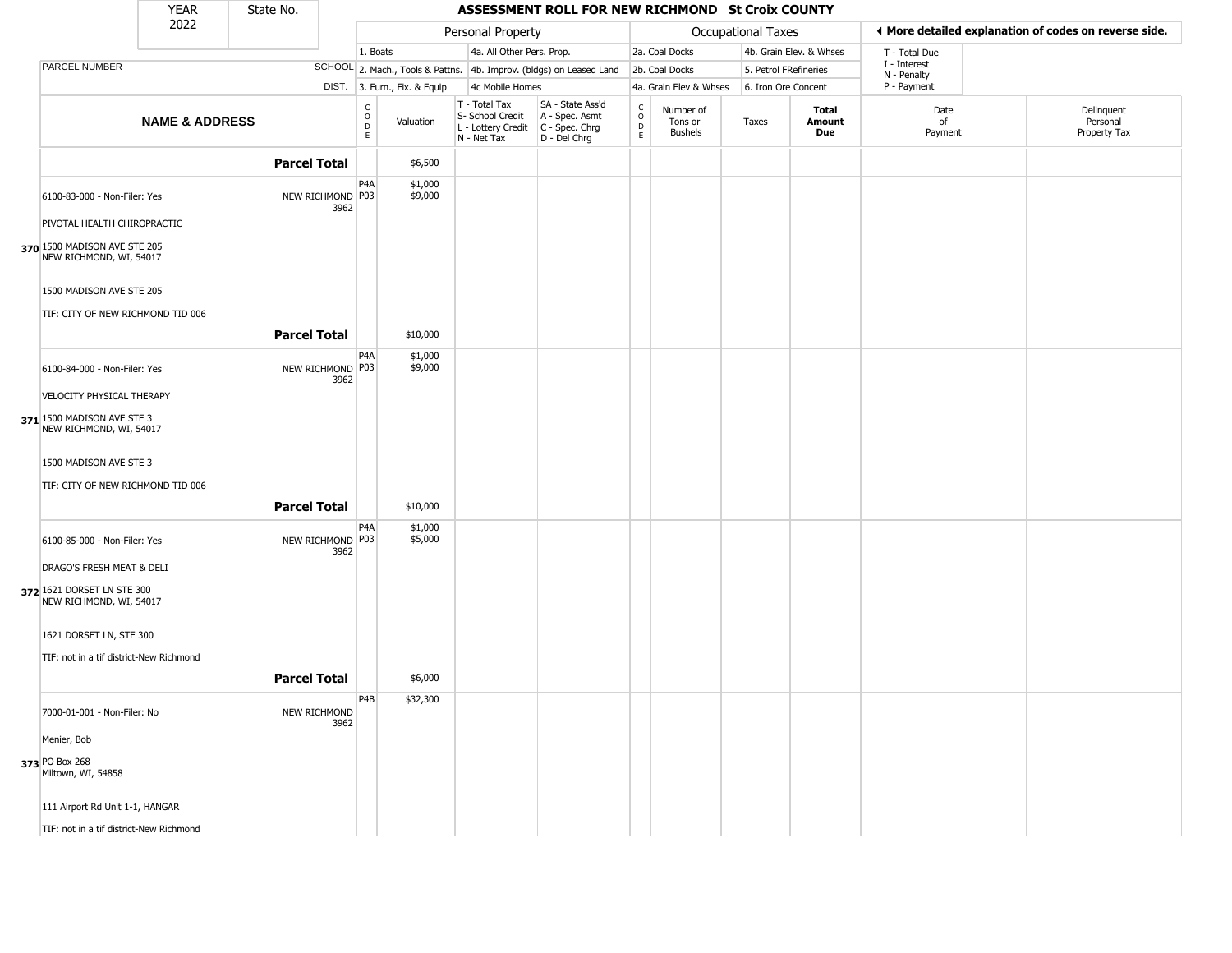|                                                                                   | <b>YEAR</b>               | State No. |                      |                                           |                              |                                                                        | ASSESSMENT ROLL FOR NEW RICHMOND St Croix COUNTY                     |                                                          |                                        |                       |                         |                             |                                                       |
|-----------------------------------------------------------------------------------|---------------------------|-----------|----------------------|-------------------------------------------|------------------------------|------------------------------------------------------------------------|----------------------------------------------------------------------|----------------------------------------------------------|----------------------------------------|-----------------------|-------------------------|-----------------------------|-------------------------------------------------------|
|                                                                                   | 2022                      |           |                      |                                           |                              | Personal Property                                                      |                                                                      |                                                          |                                        | Occupational Taxes    |                         |                             | ◀ More detailed explanation of codes on reverse side. |
|                                                                                   |                           |           |                      | 1. Boats                                  |                              | 4a. All Other Pers. Prop.                                              |                                                                      |                                                          | 2a. Coal Docks                         |                       | 4b. Grain Elev. & Whses | T - Total Due               |                                                       |
| PARCEL NUMBER                                                                     |                           |           |                      |                                           |                              |                                                                        | SCHOOL 2. Mach., Tools & Pattns. 4b. Improv. (bldgs) on Leased Land  |                                                          | 2b. Coal Docks                         | 5. Petrol FRefineries |                         | I - Interest<br>N - Penalty |                                                       |
|                                                                                   |                           |           |                      |                                           | DIST. 3. Furn., Fix. & Equip | 4c Mobile Homes                                                        |                                                                      |                                                          | 4a. Grain Elev & Whses                 | 6. Iron Ore Concent   |                         | P - Payment                 |                                                       |
|                                                                                   | <b>NAME &amp; ADDRESS</b> |           |                      | $_{\rm o}^{\rm c}$<br>$\overline{D}$<br>E | Valuation                    | T - Total Tax<br>S- School Credit<br>L - Lottery Credit<br>N - Net Tax | SA - State Ass'd<br>A - Spec. Asmt<br>C - Spec. Chrg<br>D - Del Chrg | $\begin{matrix} C \\ O \\ D \end{matrix}$<br>$\mathsf E$ | Number of<br>Tons or<br><b>Bushels</b> | Taxes                 | Total<br>Amount<br>Due  | Date<br>of<br>Payment       | Delinquent<br>Personal<br>Property Tax                |
| 7000-01-002 - Non-Filer: No<br>JOHN KENNETH EDWARD AND ROSEMARY ANN MARUSAK       |                           |           | NEW RICHMOND<br>3962 | P4B                                       | \$39,000                     |                                                                        |                                                                      |                                                          |                                        |                       |                         |                             |                                                       |
| 374 569 18TH ST<br>CHETEK, WI, 54728                                              |                           |           |                      |                                           |                              |                                                                        |                                                                      |                                                          |                                        |                       |                         |                             |                                                       |
| 111 Airport Rd Unit 1-2, HANGAR<br>TIF: not in a tif district-New Richmond        |                           |           |                      |                                           |                              |                                                                        |                                                                      |                                                          |                                        |                       |                         |                             |                                                       |
| 7000-01-003 - Non-Filer: No                                                       |                           |           | NEW RICHMOND<br>3962 | P4B                                       | \$39,000                     |                                                                        |                                                                      |                                                          |                                        |                       |                         |                             |                                                       |
| David Harper Donna Harper<br>375 10746 Manning Tr Ct N<br>Stillwater, MN, 55082   |                           |           |                      |                                           |                              |                                                                        |                                                                      |                                                          |                                        |                       |                         |                             |                                                       |
| 111 Airport Rd Unit 1-3, HANGAR                                                   |                           |           |                      |                                           |                              |                                                                        |                                                                      |                                                          |                                        |                       |                         |                             |                                                       |
| TIF: not in a tif district-New Richmond<br>7000-02-001 - Non-Filer: No            |                           |           | NEW RICHMOND<br>3962 | P4B                                       | \$23,600                     |                                                                        |                                                                      |                                                          |                                        |                       |                         |                             |                                                       |
| Richardson, Mike<br>376 6190 Brent Ave E<br>Inver Grove Heights, MN, 55076        |                           |           |                      |                                           |                              |                                                                        |                                                                      |                                                          |                                        |                       |                         |                             |                                                       |
| 111 Airport Rd Unit 2-1, HANGAR                                                   |                           |           |                      |                                           |                              |                                                                        |                                                                      |                                                          |                                        |                       |                         |                             |                                                       |
| TIF: not in a tif district-New Richmond<br>7000-02-002 - Non-Filer: No            |                           |           | NEW RICHMOND<br>3962 | P4B                                       | \$44,500                     |                                                                        |                                                                      |                                                          |                                        |                       |                         |                             |                                                       |
| Pederstuen, Rick Deborah Pederstuen<br>377 470 Green Mill Ln<br>Hudson, WI, 54016 |                           |           |                      |                                           |                              |                                                                        |                                                                      |                                                          |                                        |                       |                         |                             |                                                       |
| 111 Airport Rd Unit 2-2, HANGAR                                                   |                           |           |                      |                                           |                              |                                                                        |                                                                      |                                                          |                                        |                       |                         |                             |                                                       |
| TIF: not in a tif district-New Richmond                                           |                           |           |                      | P <sub>4</sub> B                          | \$31,400                     |                                                                        |                                                                      |                                                          |                                        |                       |                         |                             |                                                       |
| 7000-02-003 - Non-Filer: No                                                       |                           |           | NEW RICHMOND<br>3962 |                                           |                              |                                                                        |                                                                      |                                                          |                                        |                       |                         |                             |                                                       |
| Nathan Selk<br>378 1363 212th Ave<br>New Richmond, WI, 54017                      |                           |           |                      |                                           |                              |                                                                        |                                                                      |                                                          |                                        |                       |                         |                             |                                                       |
| 111 Airport Rd Unit 2-3, HANGAR                                                   |                           |           |                      |                                           |                              |                                                                        |                                                                      |                                                          |                                        |                       |                         |                             |                                                       |
| TIF: not in a tif district-New Richmond                                           |                           |           |                      |                                           |                              |                                                                        |                                                                      |                                                          |                                        |                       |                         |                             |                                                       |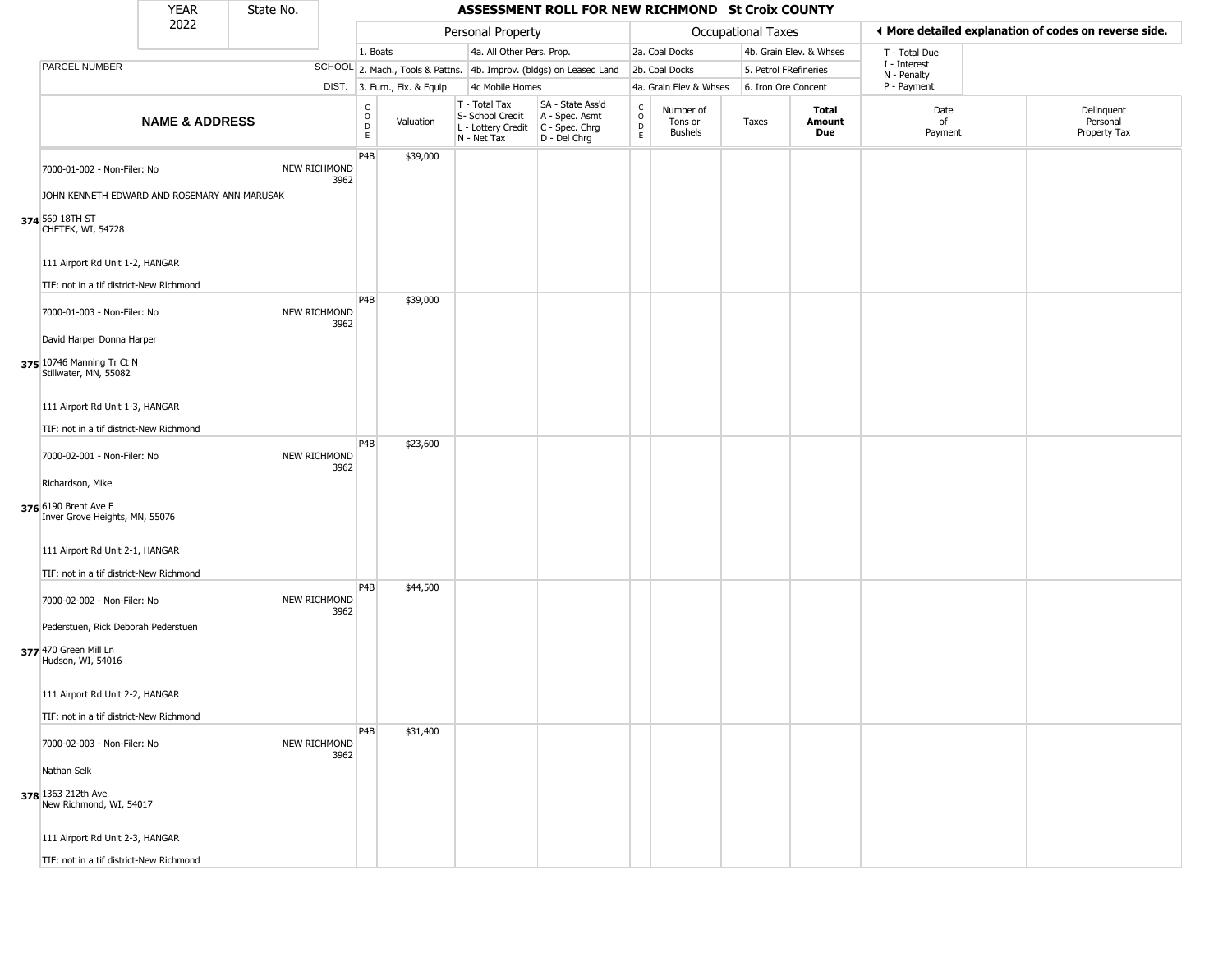| Personal Property<br><b>Occupational Taxes</b><br>◀ More detailed explanation of codes on reverse side.<br>1. Boats<br>4a. All Other Pers. Prop.<br>2a. Coal Docks<br>4b. Grain Elev. & Whses<br>T - Total Due<br>I - Interest<br>PARCEL NUMBER<br>SCHOOL 2. Mach., Tools & Pattns. 4b. Improv. (bldgs) on Leased Land<br>5. Petrol FRefineries<br>2b. Coal Docks<br>N - Penalty<br>P - Payment<br>DIST. 3. Furn., Fix. & Equip<br>4c Mobile Homes<br>4a. Grain Elev & Whses<br>6. Iron Ore Concent<br>SA - State Ass'd<br>T - Total Tax<br>$\begin{matrix} C \\ O \\ D \end{matrix}$<br>$\begin{matrix} 0 \\ 0 \\ 0 \end{matrix}$<br>Number of<br>Total<br>Date<br>Delinquent<br>S- School Credit<br>A - Spec. Asmt<br><b>NAME &amp; ADDRESS</b><br>Amount<br>of<br>Personal<br>Valuation<br>Tons or<br>Taxes<br>L - Lottery Credit   C - Spec. Chrg<br>Due<br>Property Tax<br><b>Bushels</b><br>Payment<br>E<br>E<br>N - Net Tax<br>D - Del Chrg<br>P4B<br>\$19,800<br>NEW RICHMOND<br>7000-02-004 - Non-Filer: No<br>3962<br>Orion Airmotive Management<br>379 625 W Hangar Rd Hgr 11-12<br>New Richmond, WI, 54017<br>111 Airport Rd Unit 2-4, HANGAR<br>TIF: not in a tif district-New Richmond<br>P4B<br>\$125,200<br>NEW RICHMOND<br>7000-02-005 - Non-Filer: No<br>3962<br>Orion Airmotive Management<br>380 625 W Hangar Rd Hgr 11-12<br>New Richmond, WI, 54017<br>111 Airport Rd Unit 2-5, HANGAR<br>TIF: not in a tif district-New Richmond<br>P4B<br>\$157,600<br><b>NEW RICHMOND</b><br>7000-02-006 - Non-Filer: No<br>3962<br>TIM ALLENSPACH<br>381 111 Airport Rd Unit 2-6, HANGAR<br>New Richmond, WI, 54017<br>111 Airport Rd Unit 2-6, HANGAR<br>TIF: not in a tif district-New Richmond<br>P <sub>4</sub> B<br>\$73,400<br><b>NEW RICHMOND</b><br>7000-02-007 - Non-Filer: No<br>3962<br>RHN FBO LLC<br>382 625 Hangar Rd<br>New Richmond, WI, 54017<br>111 Airport Rd Unit 2-7, HANGAR<br>TIF: not in a tif district-New Richmond<br>P <sub>4</sub> B<br>\$32,200<br>7000-03-001 - Non-Filer: No<br><b>NEW RICHMOND</b><br>3962<br>Sherman Bygd<br>383 1854 170th Ave<br>New Richmond, WI, 54017<br>111 Airport Rd Unit 3-1, HANGAR | <b>YEAR</b> | State No. |  | ASSESSMENT ROLL FOR NEW RICHMOND St Croix COUNTY |  |  |  |
|----------------------------------------------------------------------------------------------------------------------------------------------------------------------------------------------------------------------------------------------------------------------------------------------------------------------------------------------------------------------------------------------------------------------------------------------------------------------------------------------------------------------------------------------------------------------------------------------------------------------------------------------------------------------------------------------------------------------------------------------------------------------------------------------------------------------------------------------------------------------------------------------------------------------------------------------------------------------------------------------------------------------------------------------------------------------------------------------------------------------------------------------------------------------------------------------------------------------------------------------------------------------------------------------------------------------------------------------------------------------------------------------------------------------------------------------------------------------------------------------------------------------------------------------------------------------------------------------------------------------------------------------------------------------------------------------------------------------------------------------------------------------------------------------------------------------------------------------------------------------------------------------------------------------------------------------------------------------------------------------------------------------------------------------------------------------------------------------------------------------------------------------------------|-------------|-----------|--|--------------------------------------------------|--|--|--|
|                                                                                                                                                                                                                                                                                                                                                                                                                                                                                                                                                                                                                                                                                                                                                                                                                                                                                                                                                                                                                                                                                                                                                                                                                                                                                                                                                                                                                                                                                                                                                                                                                                                                                                                                                                                                                                                                                                                                                                                                                                                                                                                                                          | 2022        |           |  |                                                  |  |  |  |
|                                                                                                                                                                                                                                                                                                                                                                                                                                                                                                                                                                                                                                                                                                                                                                                                                                                                                                                                                                                                                                                                                                                                                                                                                                                                                                                                                                                                                                                                                                                                                                                                                                                                                                                                                                                                                                                                                                                                                                                                                                                                                                                                                          |             |           |  |                                                  |  |  |  |
|                                                                                                                                                                                                                                                                                                                                                                                                                                                                                                                                                                                                                                                                                                                                                                                                                                                                                                                                                                                                                                                                                                                                                                                                                                                                                                                                                                                                                                                                                                                                                                                                                                                                                                                                                                                                                                                                                                                                                                                                                                                                                                                                                          |             |           |  |                                                  |  |  |  |
|                                                                                                                                                                                                                                                                                                                                                                                                                                                                                                                                                                                                                                                                                                                                                                                                                                                                                                                                                                                                                                                                                                                                                                                                                                                                                                                                                                                                                                                                                                                                                                                                                                                                                                                                                                                                                                                                                                                                                                                                                                                                                                                                                          |             |           |  |                                                  |  |  |  |
|                                                                                                                                                                                                                                                                                                                                                                                                                                                                                                                                                                                                                                                                                                                                                                                                                                                                                                                                                                                                                                                                                                                                                                                                                                                                                                                                                                                                                                                                                                                                                                                                                                                                                                                                                                                                                                                                                                                                                                                                                                                                                                                                                          |             |           |  |                                                  |  |  |  |
|                                                                                                                                                                                                                                                                                                                                                                                                                                                                                                                                                                                                                                                                                                                                                                                                                                                                                                                                                                                                                                                                                                                                                                                                                                                                                                                                                                                                                                                                                                                                                                                                                                                                                                                                                                                                                                                                                                                                                                                                                                                                                                                                                          |             |           |  |                                                  |  |  |  |
|                                                                                                                                                                                                                                                                                                                                                                                                                                                                                                                                                                                                                                                                                                                                                                                                                                                                                                                                                                                                                                                                                                                                                                                                                                                                                                                                                                                                                                                                                                                                                                                                                                                                                                                                                                                                                                                                                                                                                                                                                                                                                                                                                          |             |           |  |                                                  |  |  |  |
|                                                                                                                                                                                                                                                                                                                                                                                                                                                                                                                                                                                                                                                                                                                                                                                                                                                                                                                                                                                                                                                                                                                                                                                                                                                                                                                                                                                                                                                                                                                                                                                                                                                                                                                                                                                                                                                                                                                                                                                                                                                                                                                                                          |             |           |  |                                                  |  |  |  |
|                                                                                                                                                                                                                                                                                                                                                                                                                                                                                                                                                                                                                                                                                                                                                                                                                                                                                                                                                                                                                                                                                                                                                                                                                                                                                                                                                                                                                                                                                                                                                                                                                                                                                                                                                                                                                                                                                                                                                                                                                                                                                                                                                          |             |           |  |                                                  |  |  |  |
|                                                                                                                                                                                                                                                                                                                                                                                                                                                                                                                                                                                                                                                                                                                                                                                                                                                                                                                                                                                                                                                                                                                                                                                                                                                                                                                                                                                                                                                                                                                                                                                                                                                                                                                                                                                                                                                                                                                                                                                                                                                                                                                                                          |             |           |  |                                                  |  |  |  |
|                                                                                                                                                                                                                                                                                                                                                                                                                                                                                                                                                                                                                                                                                                                                                                                                                                                                                                                                                                                                                                                                                                                                                                                                                                                                                                                                                                                                                                                                                                                                                                                                                                                                                                                                                                                                                                                                                                                                                                                                                                                                                                                                                          |             |           |  |                                                  |  |  |  |
|                                                                                                                                                                                                                                                                                                                                                                                                                                                                                                                                                                                                                                                                                                                                                                                                                                                                                                                                                                                                                                                                                                                                                                                                                                                                                                                                                                                                                                                                                                                                                                                                                                                                                                                                                                                                                                                                                                                                                                                                                                                                                                                                                          |             |           |  |                                                  |  |  |  |
|                                                                                                                                                                                                                                                                                                                                                                                                                                                                                                                                                                                                                                                                                                                                                                                                                                                                                                                                                                                                                                                                                                                                                                                                                                                                                                                                                                                                                                                                                                                                                                                                                                                                                                                                                                                                                                                                                                                                                                                                                                                                                                                                                          |             |           |  |                                                  |  |  |  |
|                                                                                                                                                                                                                                                                                                                                                                                                                                                                                                                                                                                                                                                                                                                                                                                                                                                                                                                                                                                                                                                                                                                                                                                                                                                                                                                                                                                                                                                                                                                                                                                                                                                                                                                                                                                                                                                                                                                                                                                                                                                                                                                                                          |             |           |  |                                                  |  |  |  |
|                                                                                                                                                                                                                                                                                                                                                                                                                                                                                                                                                                                                                                                                                                                                                                                                                                                                                                                                                                                                                                                                                                                                                                                                                                                                                                                                                                                                                                                                                                                                                                                                                                                                                                                                                                                                                                                                                                                                                                                                                                                                                                                                                          |             |           |  |                                                  |  |  |  |
|                                                                                                                                                                                                                                                                                                                                                                                                                                                                                                                                                                                                                                                                                                                                                                                                                                                                                                                                                                                                                                                                                                                                                                                                                                                                                                                                                                                                                                                                                                                                                                                                                                                                                                                                                                                                                                                                                                                                                                                                                                                                                                                                                          |             |           |  |                                                  |  |  |  |
|                                                                                                                                                                                                                                                                                                                                                                                                                                                                                                                                                                                                                                                                                                                                                                                                                                                                                                                                                                                                                                                                                                                                                                                                                                                                                                                                                                                                                                                                                                                                                                                                                                                                                                                                                                                                                                                                                                                                                                                                                                                                                                                                                          |             |           |  |                                                  |  |  |  |
| TIF: not in a tif district-New Richmond                                                                                                                                                                                                                                                                                                                                                                                                                                                                                                                                                                                                                                                                                                                                                                                                                                                                                                                                                                                                                                                                                                                                                                                                                                                                                                                                                                                                                                                                                                                                                                                                                                                                                                                                                                                                                                                                                                                                                                                                                                                                                                                  |             |           |  |                                                  |  |  |  |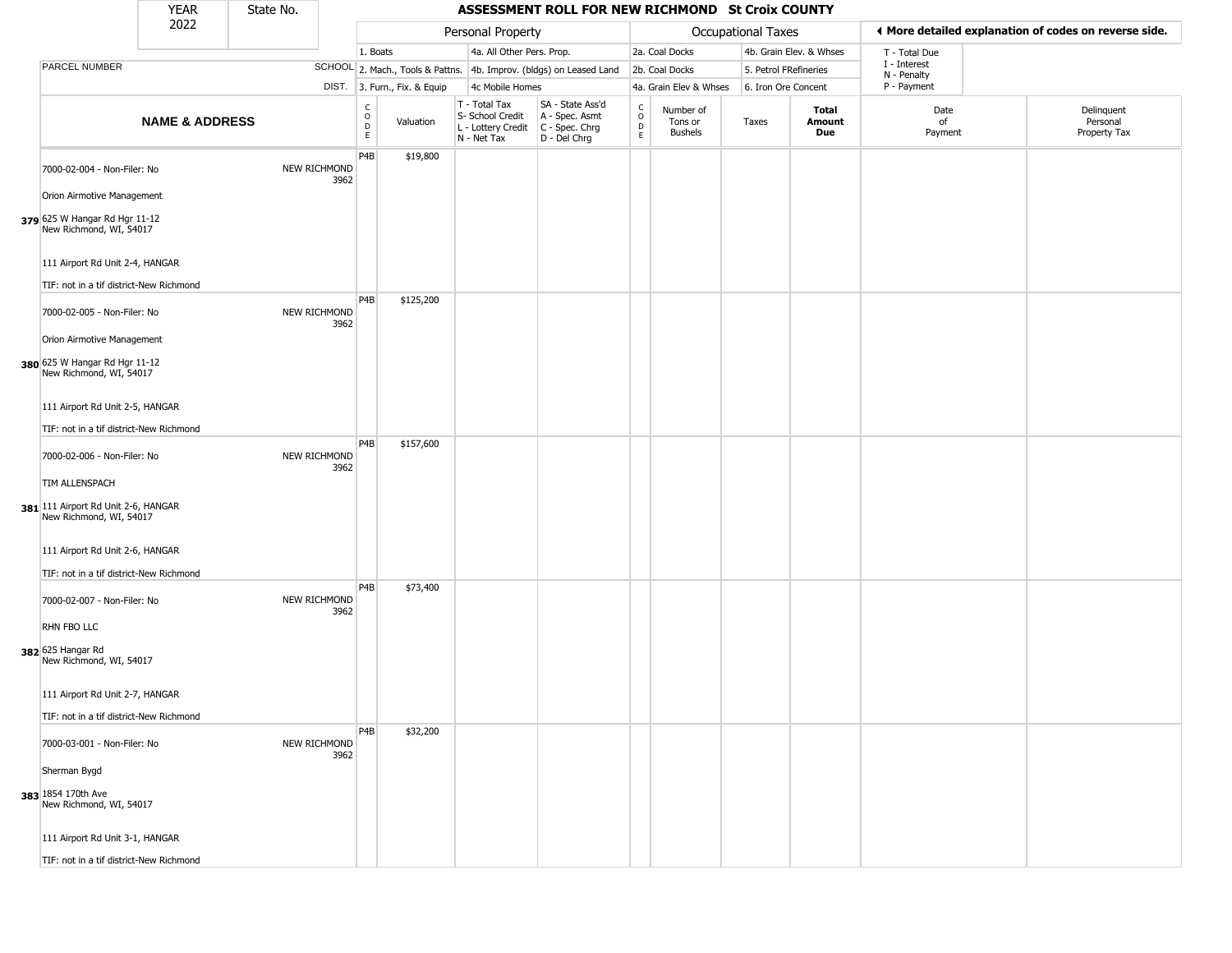|                                                                             | <b>YEAR</b>               | State No. |                             |                         |                              |                                                                        | ASSESSMENT ROLL FOR NEW RICHMOND St Croix COUNTY                     |                                                |                                        |                           |                         |                             |                                                       |
|-----------------------------------------------------------------------------|---------------------------|-----------|-----------------------------|-------------------------|------------------------------|------------------------------------------------------------------------|----------------------------------------------------------------------|------------------------------------------------|----------------------------------------|---------------------------|-------------------------|-----------------------------|-------------------------------------------------------|
|                                                                             | 2022                      |           |                             |                         |                              | Personal Property                                                      |                                                                      |                                                |                                        | <b>Occupational Taxes</b> |                         |                             | ◀ More detailed explanation of codes on reverse side. |
|                                                                             |                           |           |                             | 1. Boats                |                              | 4a. All Other Pers. Prop.                                              |                                                                      |                                                | 2a. Coal Docks                         |                           | 4b. Grain Elev. & Whses | T - Total Due               |                                                       |
| PARCEL NUMBER                                                               |                           |           |                             |                         |                              |                                                                        | SCHOOL 2. Mach., Tools & Pattns. 4b. Improv. (bldgs) on Leased Land  |                                                | 2b. Coal Docks                         | 5. Petrol FRefineries     |                         | I - Interest<br>N - Penalty |                                                       |
|                                                                             |                           |           |                             |                         | DIST. 3. Furn., Fix. & Equip | 4c Mobile Homes                                                        |                                                                      |                                                | 4a. Grain Elev & Whses                 | 6. Iron Ore Concent       |                         | P - Payment                 |                                                       |
|                                                                             | <b>NAME &amp; ADDRESS</b> |           |                             | C<br>$\circ$<br>D<br>E. | Valuation                    | T - Total Tax<br>S- School Credit<br>L - Lottery Credit<br>N - Net Tax | SA - State Ass'd<br>A - Spec. Asmt<br>C - Spec. Chrg<br>D - Del Chrg | $\begin{matrix} 0 \\ 0 \\ D \end{matrix}$<br>E | Number of<br>Tons or<br><b>Bushels</b> | Taxes                     | Total<br>Amount<br>Due  | Date<br>of<br>Payment       | Delinquent<br>Personal<br>Property Tax                |
| 7000-03-003 - Non-Filer: No                                                 |                           |           | <b>NEW RICHMOND</b><br>3962 | P <sub>4</sub> B        | \$19,300                     |                                                                        |                                                                      |                                                |                                        |                           |                         |                             |                                                       |
| Perkins, Robert<br>384 1357 214th Street<br>New Richmond, WI, 54017         |                           |           |                             |                         |                              |                                                                        |                                                                      |                                                |                                        |                           |                         |                             |                                                       |
| 111 Airport Rd Unit 3-3, HANGAR<br>TIF: not in a tif district-New Richmond  |                           |           |                             |                         |                              |                                                                        |                                                                      |                                                |                                        |                           |                         |                             |                                                       |
| 7000-03-004 - Non-Filer: No                                                 |                           |           | NEW RICHMOND<br>3962        | P <sub>4</sub> B        | \$7,900                      |                                                                        |                                                                      |                                                |                                        |                           |                         |                             |                                                       |
| <b>ROBERT PERKINS</b><br>385 1357 214TH AVE<br>New Richmond, WI, 54017      |                           |           |                             |                         |                              |                                                                        |                                                                      |                                                |                                        |                           |                         |                             |                                                       |
| 111 Airport Rd Unit 3-4, HANGAR<br>TIF: not in a tif district-New Richmond  |                           |           |                             |                         |                              |                                                                        |                                                                      |                                                |                                        |                           |                         |                             |                                                       |
| 7000-04-001 - Non-Filer: No                                                 |                           |           | <b>NEW RICHMOND</b><br>3962 | P4B                     | \$39,200                     |                                                                        |                                                                      |                                                |                                        |                           |                         |                             |                                                       |
| Hoffman, Dennis<br>386 10053 Mendel Rd N<br>Stillwater, MN, 55082           |                           |           |                             |                         |                              |                                                                        |                                                                      |                                                |                                        |                           |                         |                             |                                                       |
| 111 Airport Rd Unit 4-1, HANGAR<br>TIF: not in a tif district-New Richmond  |                           |           |                             |                         |                              |                                                                        |                                                                      |                                                |                                        |                           |                         |                             |                                                       |
| 7000-04-002 - Non-Filer: No                                                 |                           |           | NEW RICHMOND<br>3962        | P4B                     | \$17,900                     |                                                                        |                                                                      |                                                |                                        |                           |                         |                             |                                                       |
| Kjolsing, Jerome<br>387 1860 146th St<br>New Richmond, WI, 54017            |                           |           |                             |                         |                              |                                                                        |                                                                      |                                                |                                        |                           |                         |                             |                                                       |
| 111 Airport Rd Unit 4-2, HANGAR<br>TIF: not in a tif district-New Richmond  |                           |           |                             |                         |                              |                                                                        |                                                                      |                                                |                                        |                           |                         |                             |                                                       |
| 7000-04-003 - Non-Filer: No                                                 |                           |           | NEW RICHMOND<br>3962        | P <sub>4</sub> B        | \$13,800                     |                                                                        |                                                                      |                                                |                                        |                           |                         |                             |                                                       |
| Dodge, Larry & Kathleen<br>388 8094 N Wiley Post Way<br>Hernando, FL, 34442 |                           |           |                             |                         |                              |                                                                        |                                                                      |                                                |                                        |                           |                         |                             |                                                       |
| 111 Airport Rd Unit 4-3, HANGAR<br>TIF: not in a tif district-New Richmond  |                           |           |                             |                         |                              |                                                                        |                                                                      |                                                |                                        |                           |                         |                             |                                                       |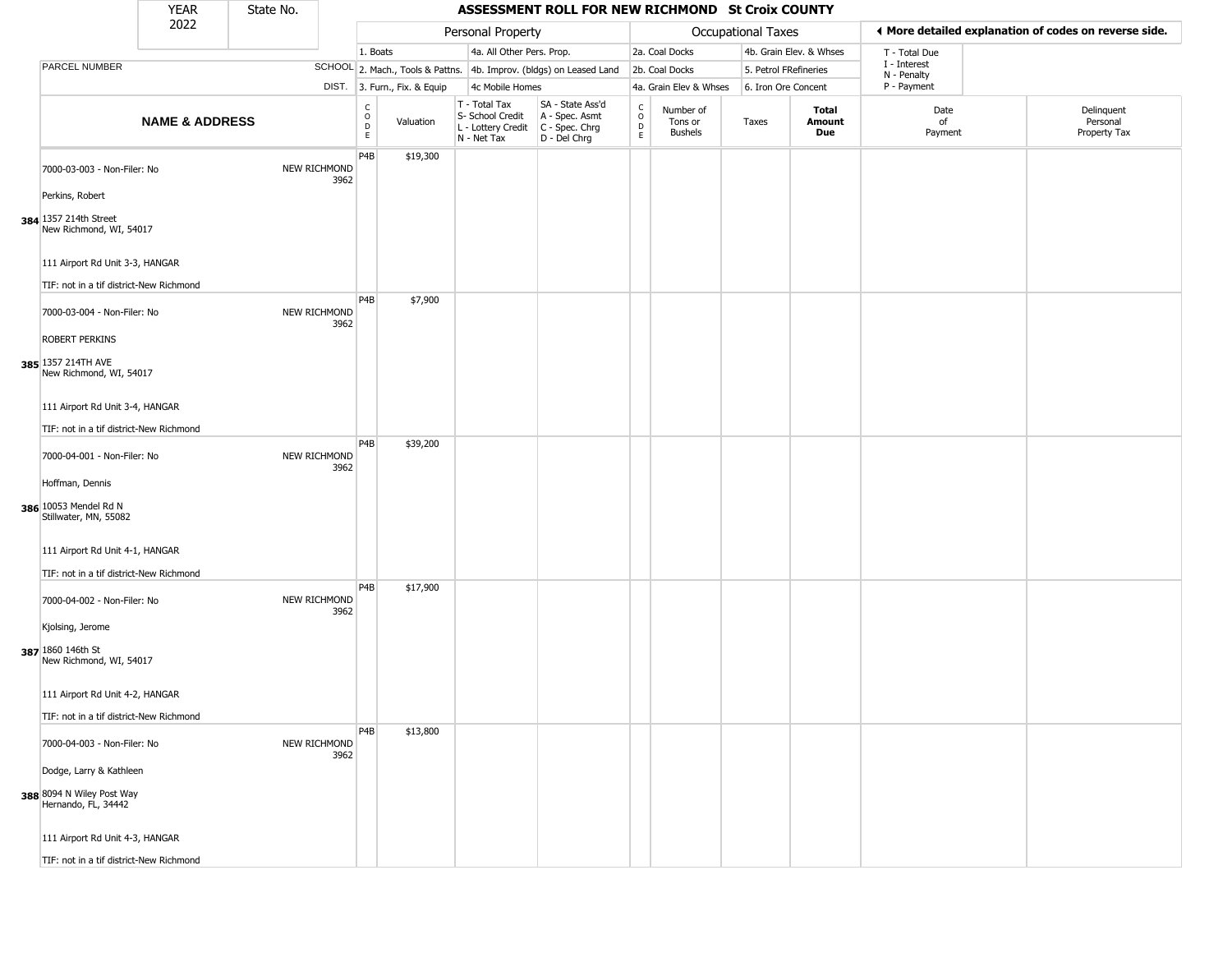|                                                                                         | <b>YEAR</b>               | State No. |                      |                              |                              |                                                                        | ASSESSMENT ROLL FOR NEW RICHMOND St Croix COUNTY                       |                                                 |                                 |                       |                         |                             |                                                       |
|-----------------------------------------------------------------------------------------|---------------------------|-----------|----------------------|------------------------------|------------------------------|------------------------------------------------------------------------|------------------------------------------------------------------------|-------------------------------------------------|---------------------------------|-----------------------|-------------------------|-----------------------------|-------------------------------------------------------|
|                                                                                         | 2022                      |           |                      |                              |                              | Personal Property                                                      |                                                                        |                                                 |                                 | Occupational Taxes    |                         |                             | ◀ More detailed explanation of codes on reverse side. |
|                                                                                         |                           |           |                      | 1. Boats                     |                              | 4a. All Other Pers. Prop.                                              |                                                                        |                                                 | 2a. Coal Docks                  |                       | 4b. Grain Elev. & Whses | T - Total Due               |                                                       |
| PARCEL NUMBER                                                                           |                           |           |                      |                              |                              |                                                                        | SCHOOL 2. Mach., Tools & Pattns. 4b. Improv. (bldgs) on Leased Land    |                                                 | 2b. Coal Docks                  | 5. Petrol FRefineries |                         | I - Interest<br>N - Penalty |                                                       |
|                                                                                         |                           |           |                      |                              | DIST. 3. Furn., Fix. & Equip | 4c Mobile Homes                                                        |                                                                        |                                                 | 4a. Grain Elev & Whses          | 6. Iron Ore Concent   |                         | P - Payment                 |                                                       |
|                                                                                         | <b>NAME &amp; ADDRESS</b> |           |                      | $_{\rm o}^{\rm c}$<br>D<br>E | Valuation                    | T - Total Tax<br>S- School Credit<br>L - Lottery Credit<br>N - Net Tax | SA - State Ass'd<br>A - Spec. Asmt<br>$C - Spec. Chrg$<br>D - Del Chrg | $\begin{array}{c} C \\ O \\ D \\ E \end{array}$ | Number of<br>Tons or<br>Bushels | Taxes                 | Total<br>Amount<br>Due  | Date<br>of<br>Payment       | Delinquent<br>Personal<br>Property Tax                |
| 7000-04-004 - Non-Filer: No                                                             |                           |           | NEW RICHMOND<br>3962 | P4B                          | \$14,500                     |                                                                        |                                                                        |                                                 |                                 |                       |                         |                             |                                                       |
| <b>ROBERT A PERKINS</b><br>389 1357 214TH AVE<br>NEW RICHMOND, WI, 54017                |                           |           |                      |                              |                              |                                                                        |                                                                        |                                                 |                                 |                       |                         |                             |                                                       |
| 111 Airport Rd Unit 4-4, HANGAR                                                         |                           |           |                      |                              |                              |                                                                        |                                                                        |                                                 |                                 |                       |                         |                             |                                                       |
| TIF: not in a tif district-New Richmond<br>7000-04-005 - Non-Filer: No                  |                           |           | NEW RICHMOND         | P4B                          | \$32,600                     |                                                                        |                                                                        |                                                 |                                 |                       |                         |                             |                                                       |
| Muller, Robert                                                                          |                           |           | 3962                 |                              |                              |                                                                        |                                                                        |                                                 |                                 |                       |                         |                             |                                                       |
| 390 320 North 2nd St, Apt 7<br>River Falls, WI, 54022                                   |                           |           |                      |                              |                              |                                                                        |                                                                        |                                                 |                                 |                       |                         |                             |                                                       |
| 111 Airport Rd Unit 4-5, HANGAR                                                         |                           |           |                      |                              |                              |                                                                        |                                                                        |                                                 |                                 |                       |                         |                             |                                                       |
| TIF: not in a tif district-New Richmond                                                 |                           |           |                      |                              |                              |                                                                        |                                                                        |                                                 |                                 |                       |                         |                             |                                                       |
| 7000-04-006 - Non-Filer: No                                                             |                           |           | NEW RICHMOND<br>3962 | P4B                          | \$34,400                     |                                                                        |                                                                        |                                                 |                                 |                       |                         |                             |                                                       |
| James Swatosh DBA Durand Industries LLC<br>391 1506 COTTAGE DR<br>STILLWATER, MN, 55082 |                           |           |                      |                              |                              |                                                                        |                                                                        |                                                 |                                 |                       |                         |                             |                                                       |
| 111 Airport Rd Unit 4-6, HANGAR                                                         |                           |           |                      |                              |                              |                                                                        |                                                                        |                                                 |                                 |                       |                         |                             |                                                       |
| TIF: not in a tif district-New Richmond                                                 |                           |           |                      |                              |                              |                                                                        |                                                                        |                                                 |                                 |                       |                         |                             |                                                       |
| 7000-04-007 - Non-Filer: No                                                             |                           |           | NEW RICHMOND<br>3962 | P4B                          | \$70,600                     |                                                                        |                                                                        |                                                 |                                 |                       |                         |                             |                                                       |
| Letourneau, James & Linda M<br>392 1701 Stonepine Bay<br>Hudson, WI, 54016              |                           |           |                      |                              |                              |                                                                        |                                                                        |                                                 |                                 |                       |                         |                             |                                                       |
| 111 Airport Rd Unit 4-7, HANGAR                                                         |                           |           |                      |                              |                              |                                                                        |                                                                        |                                                 |                                 |                       |                         |                             |                                                       |
| TIF: not in a tif district-New Richmond                                                 |                           |           |                      |                              |                              |                                                                        |                                                                        |                                                 |                                 |                       |                         |                             |                                                       |
| 7000-05-001 - Non-Filer: No                                                             |                           |           | NEW RICHMOND<br>3962 | P <sub>4</sub> B             | \$20,000                     |                                                                        |                                                                        |                                                 |                                 |                       |                         |                             |                                                       |
| JIM AND JUDY BITTNER                                                                    |                           |           |                      |                              |                              |                                                                        |                                                                        |                                                 |                                 |                       |                         |                             |                                                       |
| 393 2226 127TH AVE<br>New Richmond, WI, 54017                                           |                           |           |                      |                              |                              |                                                                        |                                                                        |                                                 |                                 |                       |                         |                             |                                                       |
| 111 Airport Rd Unit 5-1, HANGAR                                                         |                           |           |                      |                              |                              |                                                                        |                                                                        |                                                 |                                 |                       |                         |                             |                                                       |
| TIF: not in a tif district-New Richmond                                                 |                           |           |                      |                              |                              |                                                                        |                                                                        |                                                 |                                 |                       |                         |                             |                                                       |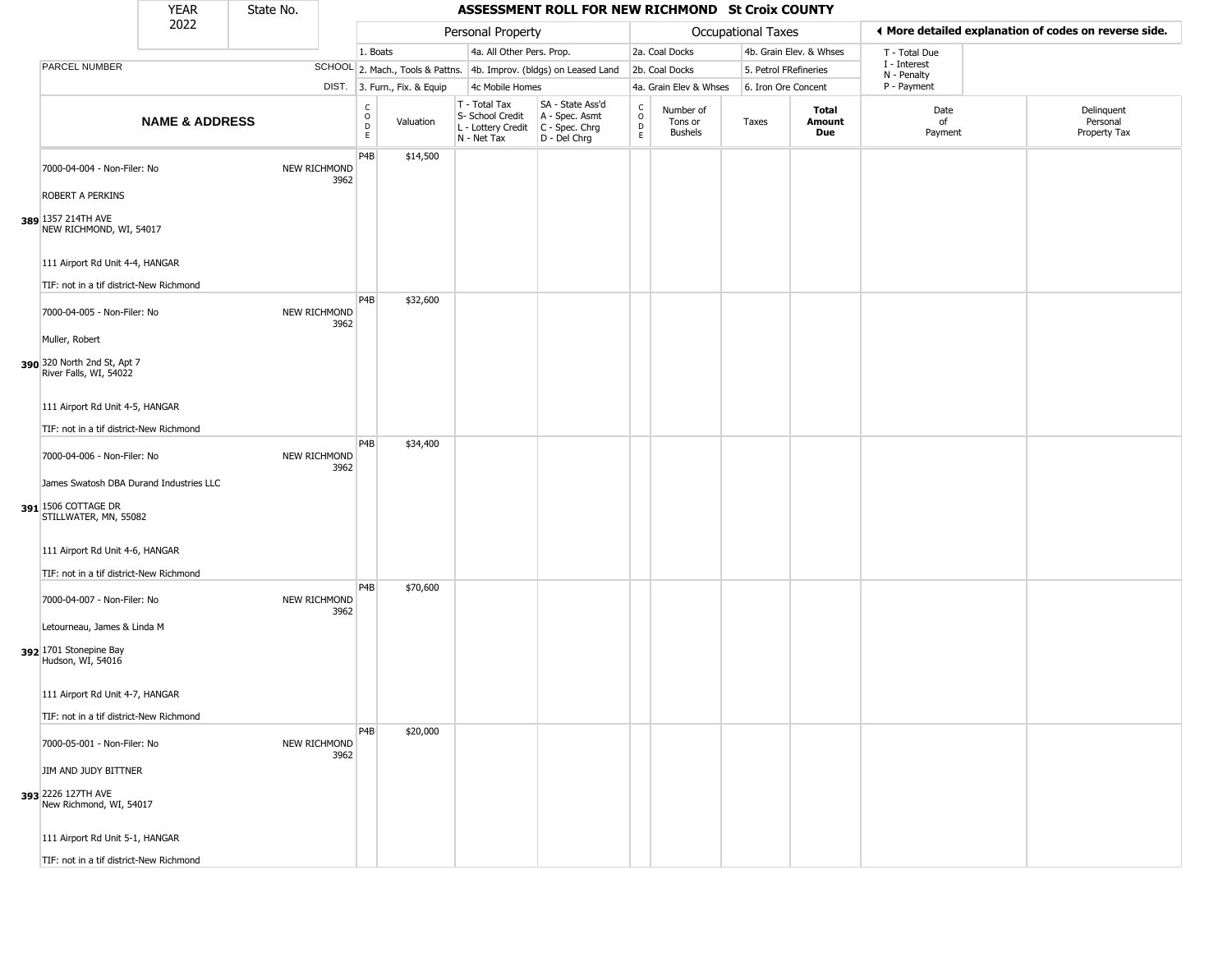|                                                                            | <b>YEAR</b>               | State No. |                             |                            |                              |                                                                        | ASSESSMENT ROLL FOR NEW RICHMOND St Croix COUNTY                     |                        |                                        |                           |                         |                             |                                                       |
|----------------------------------------------------------------------------|---------------------------|-----------|-----------------------------|----------------------------|------------------------------|------------------------------------------------------------------------|----------------------------------------------------------------------|------------------------|----------------------------------------|---------------------------|-------------------------|-----------------------------|-------------------------------------------------------|
|                                                                            | 2022                      |           |                             |                            |                              | Personal Property                                                      |                                                                      |                        |                                        | <b>Occupational Taxes</b> |                         |                             | ◀ More detailed explanation of codes on reverse side. |
|                                                                            |                           |           |                             | 1. Boats                   |                              | 4a. All Other Pers. Prop.                                              |                                                                      |                        | 2a. Coal Docks                         |                           | 4b. Grain Elev. & Whses | T - Total Due               |                                                       |
| PARCEL NUMBER                                                              |                           |           |                             |                            |                              |                                                                        | SCHOOL 2. Mach., Tools & Pattns. 4b. Improv. (bldgs) on Leased Land  |                        | 2b. Coal Docks                         | 5. Petrol FRefineries     |                         | I - Interest<br>N - Penalty |                                                       |
|                                                                            |                           |           |                             |                            | DIST. 3. Furn., Fix. & Equip | 4c Mobile Homes                                                        |                                                                      |                        | 4a. Grain Elev & Whses                 | 6. Iron Ore Concent       |                         | P - Payment                 |                                                       |
|                                                                            | <b>NAME &amp; ADDRESS</b> |           |                             | c<br>$\mathsf O$<br>D<br>E | Valuation                    | T - Total Tax<br>S- School Credit<br>L - Lottery Credit<br>N - Net Tax | SA - State Ass'd<br>A - Spec. Asmt<br>C - Spec. Chrg<br>D - Del Chrg | C<br>$\circ$<br>D<br>E | Number of<br>Tons or<br><b>Bushels</b> | Taxes                     | Total<br>Amount<br>Due  | Date<br>of<br>Payment       | Delinquent<br>Personal<br>Property Tax                |
| 7000-05-002 - Non-Filer: No                                                |                           |           | NEW RICHMOND<br>3962        | P4B                        | \$43,000                     |                                                                        |                                                                      |                        |                                        |                           |                         |                             |                                                       |
| Murtha, John<br>394 2283 20th Ave<br>Baldwin, WI, 54002                    |                           |           |                             |                            |                              |                                                                        |                                                                      |                        |                                        |                           |                         |                             |                                                       |
| 111 Airport Rd Unit 5-2, HANGAR                                            |                           |           |                             |                            |                              |                                                                        |                                                                      |                        |                                        |                           |                         |                             |                                                       |
| TIF: not in a tif district-New Richmond<br>7000-05-003 - Non-Filer: No     |                           |           | NEW RICHMOND<br>3962        | P <sub>4</sub> B           | \$31,400                     |                                                                        |                                                                      |                        |                                        |                           |                         |                             |                                                       |
| Strate, Joseph<br>395 990 120th Ave<br>Roberts, WI, 54023                  |                           |           |                             |                            |                              |                                                                        |                                                                      |                        |                                        |                           |                         |                             |                                                       |
| 111 Airport Rd Unit 5-3, HANGAR<br>TIF: not in a tif district-New Richmond |                           |           |                             |                            |                              |                                                                        |                                                                      |                        |                                        |                           |                         |                             |                                                       |
| 7000-05-004 - Non-Filer: No                                                |                           |           | NEW RICHMOND<br>3962        | P4B                        | \$42,200                     |                                                                        |                                                                      |                        |                                        |                           |                         |                             |                                                       |
| Frank, Dan<br>396 PO BOX 914<br>KASILOF, AK, 99610                         |                           |           |                             |                            |                              |                                                                        |                                                                      |                        |                                        |                           |                         |                             |                                                       |
| 111 Airport Rd Unit 5-4, HANGAR<br>TIF: not in a tif district-New Richmond |                           |           |                             |                            |                              |                                                                        |                                                                      |                        |                                        |                           |                         |                             |                                                       |
| 7000-05-005 - Non-Filer: No                                                |                           |           | NEW RICHMOND<br>3962        | P <sub>4</sub> B           | \$60,200                     |                                                                        |                                                                      |                        |                                        |                           |                         |                             |                                                       |
| Hammons, Gordon<br>397 2813 60th Ave<br>Wilson, WI, 54027                  |                           |           |                             |                            |                              |                                                                        |                                                                      |                        |                                        |                           |                         |                             |                                                       |
| 111 Airport Rd Unit 5-5, HANGAR<br>TIF: not in a tif district-New Richmond |                           |           |                             |                            |                              |                                                                        |                                                                      |                        |                                        |                           |                         |                             |                                                       |
| 7000-05-006 - Non-Filer: No                                                |                           |           | <b>NEW RICHMOND</b><br>3962 | P <sub>4</sub> B           | \$60,400                     |                                                                        |                                                                      |                        |                                        |                           |                         |                             |                                                       |
| Montpetit, Steve<br>398 1369 Parkview Dr                                   |                           |           |                             |                            |                              |                                                                        |                                                                      |                        |                                        |                           |                         |                             |                                                       |
| New Richmond, WI, 54017                                                    |                           |           |                             |                            |                              |                                                                        |                                                                      |                        |                                        |                           |                         |                             |                                                       |
| 111 Airport Rd Unit 5-6, HANGAR                                            |                           |           |                             |                            |                              |                                                                        |                                                                      |                        |                                        |                           |                         |                             |                                                       |
| TIF: not in a tif district-New Richmond                                    |                           |           |                             |                            |                              |                                                                        |                                                                      |                        |                                        |                           |                         |                             |                                                       |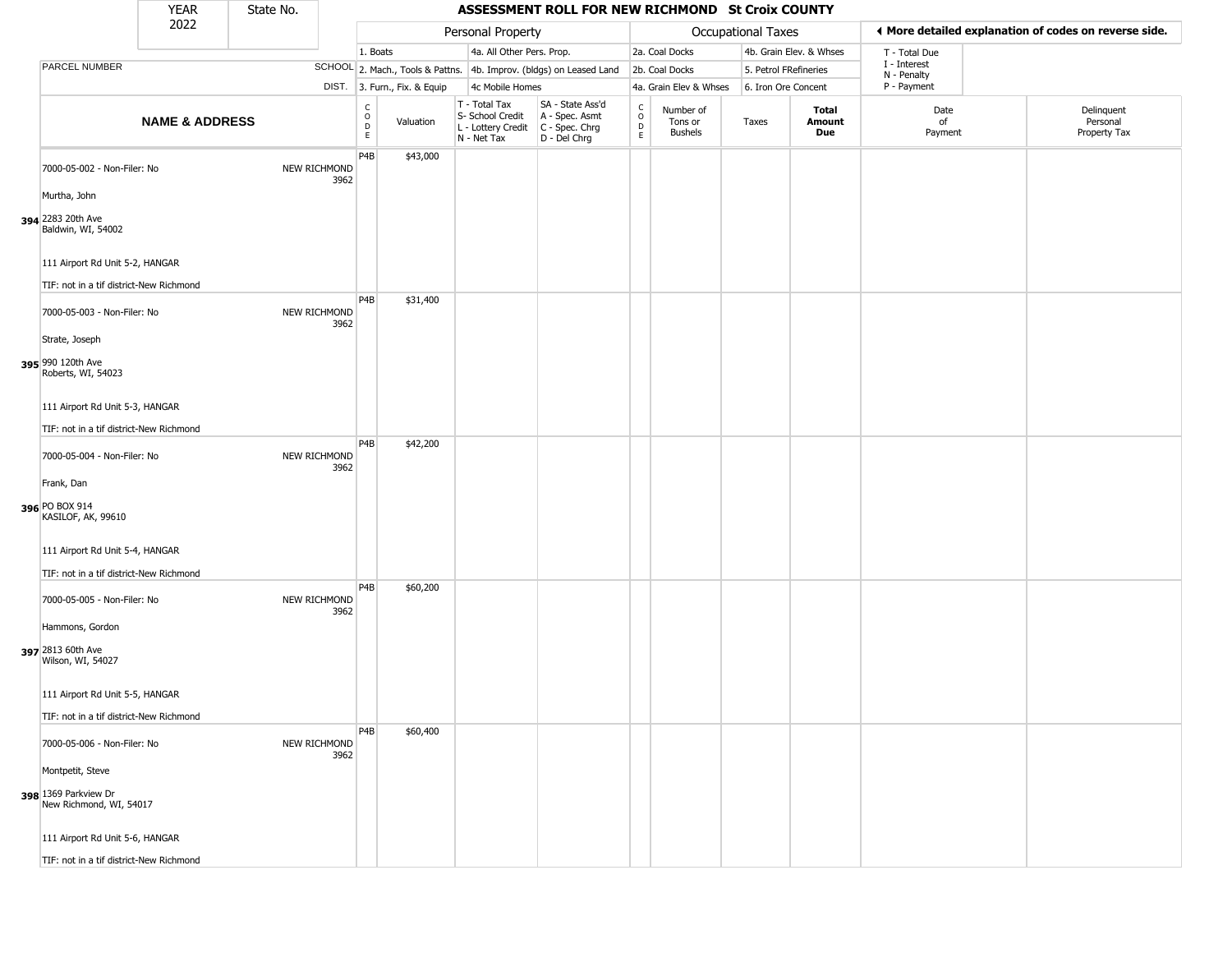|                                                                                                                                     | <b>YEAR</b>               | State No. |                      |                                        |                              |                                                                        | ASSESSMENT ROLL FOR NEW RICHMOND St Croix COUNTY                     |                                                  |                                        |                       |                         |                             |                                                       |
|-------------------------------------------------------------------------------------------------------------------------------------|---------------------------|-----------|----------------------|----------------------------------------|------------------------------|------------------------------------------------------------------------|----------------------------------------------------------------------|--------------------------------------------------|----------------------------------------|-----------------------|-------------------------|-----------------------------|-------------------------------------------------------|
|                                                                                                                                     | 2022                      |           |                      |                                        |                              | Personal Property                                                      |                                                                      |                                                  |                                        | Occupational Taxes    |                         |                             | ♦ More detailed explanation of codes on reverse side. |
|                                                                                                                                     |                           |           |                      | 1. Boats                               |                              | 4a. All Other Pers. Prop.                                              |                                                                      |                                                  | 2a. Coal Docks                         |                       | 4b. Grain Elev. & Whses | T - Total Due               |                                                       |
| PARCEL NUMBER                                                                                                                       |                           |           |                      |                                        |                              |                                                                        | SCHOOL 2. Mach., Tools & Pattns. 4b. Improv. (bldgs) on Leased Land  |                                                  | 2b. Coal Docks                         | 5. Petrol FRefineries |                         | I - Interest<br>N - Penalty |                                                       |
|                                                                                                                                     |                           |           |                      |                                        | DIST. 3. Furn., Fix. & Equip | 4c Mobile Homes                                                        |                                                                      |                                                  | 4a. Grain Elev & Whses                 | 6. Iron Ore Concent   |                         | P - Payment                 |                                                       |
|                                                                                                                                     | <b>NAME &amp; ADDRESS</b> |           |                      | $_{\rm o}^{\rm c}$<br>$\mathsf D$<br>E | Valuation                    | T - Total Tax<br>S- School Credit<br>L - Lottery Credit<br>N - Net Tax | SA - State Ass'd<br>A - Spec. Asmt<br>C - Spec. Chrg<br>D - Del Chrg | $_{\rm o}^{\rm c}$<br>$\mathsf D$<br>$\mathsf E$ | Number of<br>Tons or<br><b>Bushels</b> | Taxes                 | Total<br>Amount<br>Due  | Date<br>of<br>Payment       | Delinquent<br>Personal<br>Property Tax                |
| 7000-06-001 - Non-Filer: No<br>Advanced Aviation Services Barry Hammarback, Hangar 6-1<br>399 PO Box 467<br>River Falls, WI, 54022  |                           |           | NEW RICHMOND<br>3962 | P <sub>4</sub> B                       | \$149,900                    |                                                                        |                                                                      |                                                  |                                        |                       |                         |                             |                                                       |
| 111 Airport Rd Unit 6-1, HANGAR<br>TIF: not in a tif district-New Richmond                                                          |                           |           |                      | P <sub>4</sub> B                       | \$55,700                     |                                                                        |                                                                      |                                                  |                                        |                       |                         |                             |                                                       |
| 7000-06-003 - Non-Filer: No<br><b>Greg Milnar</b><br>400 9073 9th St N<br>Lake Elmo, MN, 55042                                      |                           |           | NEW RICHMOND<br>3962 |                                        |                              |                                                                        |                                                                      |                                                  |                                        |                       |                         |                             |                                                       |
| 111 Airport Rd Unit 6-3, HANGAR<br>TIF: not in a tif district-New Richmond                                                          |                           |           |                      |                                        |                              |                                                                        |                                                                      |                                                  |                                        |                       |                         |                             |                                                       |
| 7000-06-004 - Non-Filer: No<br>St. Croix Harley - Davidson Dell & Virginia Zehm<br>401 2060 State Hwy 65<br>New Richmond, WI, 54017 |                           |           | NEW RICHMOND<br>3962 | P <sub>4</sub> B                       | \$73,900                     |                                                                        |                                                                      |                                                  |                                        |                       |                         |                             |                                                       |
| 111 Airport Rd Unit 6-4, HANGAR<br>TIF: not in a tif district-New Richmond                                                          |                           |           |                      |                                        |                              |                                                                        |                                                                      |                                                  |                                        |                       |                         |                             |                                                       |
| 7000-07-001 - Non-Filer: No<br>Robert C. Lasky Reeve M. Lasky                                                                       |                           |           | NEW RICHMOND<br>3962 | P <sub>4</sub> B                       | \$103,100                    |                                                                        |                                                                      |                                                  |                                        |                       |                         |                             |                                                       |
| 402 1006 4th St S<br>Stillwater, MN, 55082<br>111 Airport Rd Unit 7-1, HANGAR                                                       |                           |           |                      |                                        |                              |                                                                        |                                                                      |                                                  |                                        |                       |                         |                             |                                                       |
| TIF: not in a tif district-New Richmond                                                                                             |                           |           |                      |                                        |                              |                                                                        |                                                                      |                                                  |                                        |                       |                         |                             |                                                       |
| 7000-07-002 - Non-Filer: No<br>Johnson Motor Sales                                                                                  |                           |           | NEW RICHMOND<br>3962 | P <sub>4</sub> B                       | \$54,400                     |                                                                        |                                                                      |                                                  |                                        |                       |                         |                             |                                                       |
| 403 620 Deere Drive<br>New Richmond, WI, 54017                                                                                      |                           |           |                      |                                        |                              |                                                                        |                                                                      |                                                  |                                        |                       |                         |                             |                                                       |
| 111 Airport Rd Unit 7-2, HANGAR                                                                                                     |                           |           |                      |                                        |                              |                                                                        |                                                                      |                                                  |                                        |                       |                         |                             |                                                       |
| TIF: not in a tif district-New Richmond                                                                                             |                           |           |                      |                                        |                              |                                                                        |                                                                      |                                                  |                                        |                       |                         |                             |                                                       |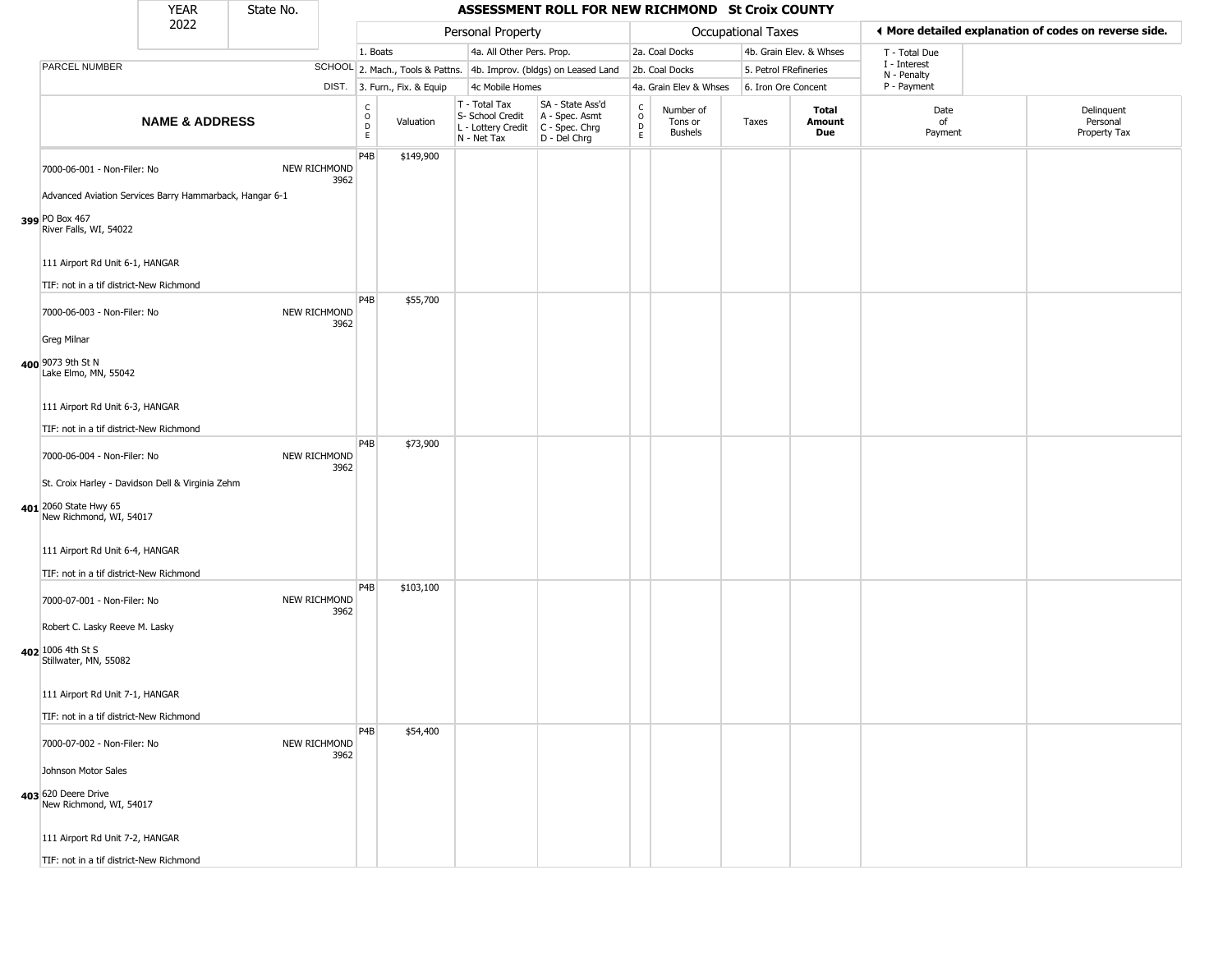|                                                                                              | <b>YEAR</b>               | State No. |                      |                                             |                              |                                                                        | ASSESSMENT ROLL FOR NEW RICHMOND St Croix COUNTY                       |                                            |                                        |                       |                         |                             |                                                       |
|----------------------------------------------------------------------------------------------|---------------------------|-----------|----------------------|---------------------------------------------|------------------------------|------------------------------------------------------------------------|------------------------------------------------------------------------|--------------------------------------------|----------------------------------------|-----------------------|-------------------------|-----------------------------|-------------------------------------------------------|
|                                                                                              | 2022                      |           |                      |                                             |                              | Personal Property                                                      |                                                                        |                                            |                                        | Occupational Taxes    |                         |                             | ♦ More detailed explanation of codes on reverse side. |
|                                                                                              |                           |           |                      | 1. Boats                                    |                              | 4a. All Other Pers. Prop.                                              |                                                                        |                                            | 2a. Coal Docks                         |                       | 4b. Grain Elev. & Whses | T - Total Due               |                                                       |
| PARCEL NUMBER                                                                                |                           |           |                      |                                             |                              |                                                                        | SCHOOL 2. Mach., Tools & Pattns. 4b. Improv. (bldgs) on Leased Land    |                                            | 2b. Coal Docks                         | 5. Petrol FRefineries |                         | I - Interest<br>N - Penalty |                                                       |
|                                                                                              |                           |           |                      |                                             | DIST. 3. Furn., Fix. & Equip | 4c Mobile Homes                                                        |                                                                        |                                            | 4a. Grain Elev & Whses                 | 6. Iron Ore Concent   |                         | P - Payment                 |                                                       |
|                                                                                              | <b>NAME &amp; ADDRESS</b> |           |                      | $\frac{c}{0}$<br>$\mathsf D$<br>$\mathsf E$ | Valuation                    | T - Total Tax<br>S- School Credit<br>L - Lottery Credit<br>N - Net Tax | SA - State Ass'd<br>A - Spec. Asmt<br>$C - Spec. Chrg$<br>D - Del Chrg | $\begin{array}{c} C \\ 0 \\ E \end{array}$ | Number of<br>Tons or<br><b>Bushels</b> | Taxes                 | Total<br>Amount<br>Due  | Date<br>of<br>Payment       | Delinquent<br>Personal<br>Property Tax                |
| 7000-07-003 - Non-Filer: No                                                                  |                           |           | NEW RICHMOND<br>3962 | P <sub>4</sub> B                            | \$65,000                     |                                                                        |                                                                        |                                            |                                        |                       |                         |                             |                                                       |
| John Kahut<br>404 350 Main St N<br>Stilwater, MN, 55082                                      |                           |           |                      |                                             |                              |                                                                        |                                                                        |                                            |                                        |                       |                         |                             |                                                       |
| 111 Airport Rd Unit 7-3, HANGAR                                                              |                           |           |                      |                                             |                              |                                                                        |                                                                        |                                            |                                        |                       |                         |                             |                                                       |
| TIF: not in a tif district-New Richmond<br>7000-07-004 - Non-Filer: No                       |                           |           | NEW RICHMOND         | P <sub>4</sub> B                            | \$61,900                     |                                                                        |                                                                        |                                            |                                        |                       |                         |                             |                                                       |
| MONTE WEEKS<br>405 2027 77TH ST                                                              |                           |           | 3962                 |                                             |                              |                                                                        |                                                                        |                                            |                                        |                       |                         |                             |                                                       |
| SOMERSET, WI, 54025<br>111 Airport Rd Unit 7-4, HANGAR                                       |                           |           |                      |                                             |                              |                                                                        |                                                                        |                                            |                                        |                       |                         |                             |                                                       |
| TIF: not in a tif district-New Richmond                                                      |                           |           |                      |                                             |                              |                                                                        |                                                                        |                                            |                                        |                       |                         |                             |                                                       |
| 7000-07-005 - Non-Filer: No                                                                  |                           |           | NEW RICHMOND<br>3962 | P <sub>4</sub> B                            | \$136,200                    |                                                                        |                                                                        |                                            |                                        |                       |                         |                             |                                                       |
| Fran Michaud<br>406 12080 Lakamaga Trl<br>Marine on the St Croix, MN, 55047                  |                           |           |                      |                                             |                              |                                                                        |                                                                        |                                            |                                        |                       |                         |                             |                                                       |
| 111 Airport Rd Unit 7-5, HANGAR<br>TIF: not in a tif district-New Richmond                   |                           |           |                      |                                             |                              |                                                                        |                                                                        |                                            |                                        |                       |                         |                             |                                                       |
| 7000-08-002 - Non-Filer: No                                                                  |                           |           | NEW RICHMOND<br>3962 | P4B                                         | \$62,900                     |                                                                        |                                                                        |                                            |                                        |                       |                         |                             |                                                       |
| Lindstrom, Daniel<br>407 2199 40th St<br>Somerset, WI, 54025                                 |                           |           |                      |                                             |                              |                                                                        |                                                                        |                                            |                                        |                       |                         |                             |                                                       |
| 111 Airport Rd Unit 8-2, HANGAR                                                              |                           |           |                      |                                             |                              |                                                                        |                                                                        |                                            |                                        |                       |                         |                             |                                                       |
| TIF: not in a tif district-New Richmond                                                      |                           |           |                      | P4B                                         | \$62,200                     |                                                                        |                                                                        |                                            |                                        |                       |                         |                             |                                                       |
| 7000-08-003 - Non-Filer: No                                                                  |                           |           | NEW RICHMOND<br>3962 |                                             |                              |                                                                        |                                                                        |                                            |                                        |                       |                         |                             |                                                       |
| DANIEL BEER, ROBERT NORLANDER, ANTHONY DABRUZZI<br>408 1119 COUNTY RD A<br>Hudson, WI, 54016 |                           |           |                      |                                             |                              |                                                                        |                                                                        |                                            |                                        |                       |                         |                             |                                                       |
| 111 Airport Rd Unit 8-3, HANGAR                                                              |                           |           |                      |                                             |                              |                                                                        |                                                                        |                                            |                                        |                       |                         |                             |                                                       |
| TIF: not in a tif district-New Richmond                                                      |                           |           |                      |                                             |                              |                                                                        |                                                                        |                                            |                                        |                       |                         |                             |                                                       |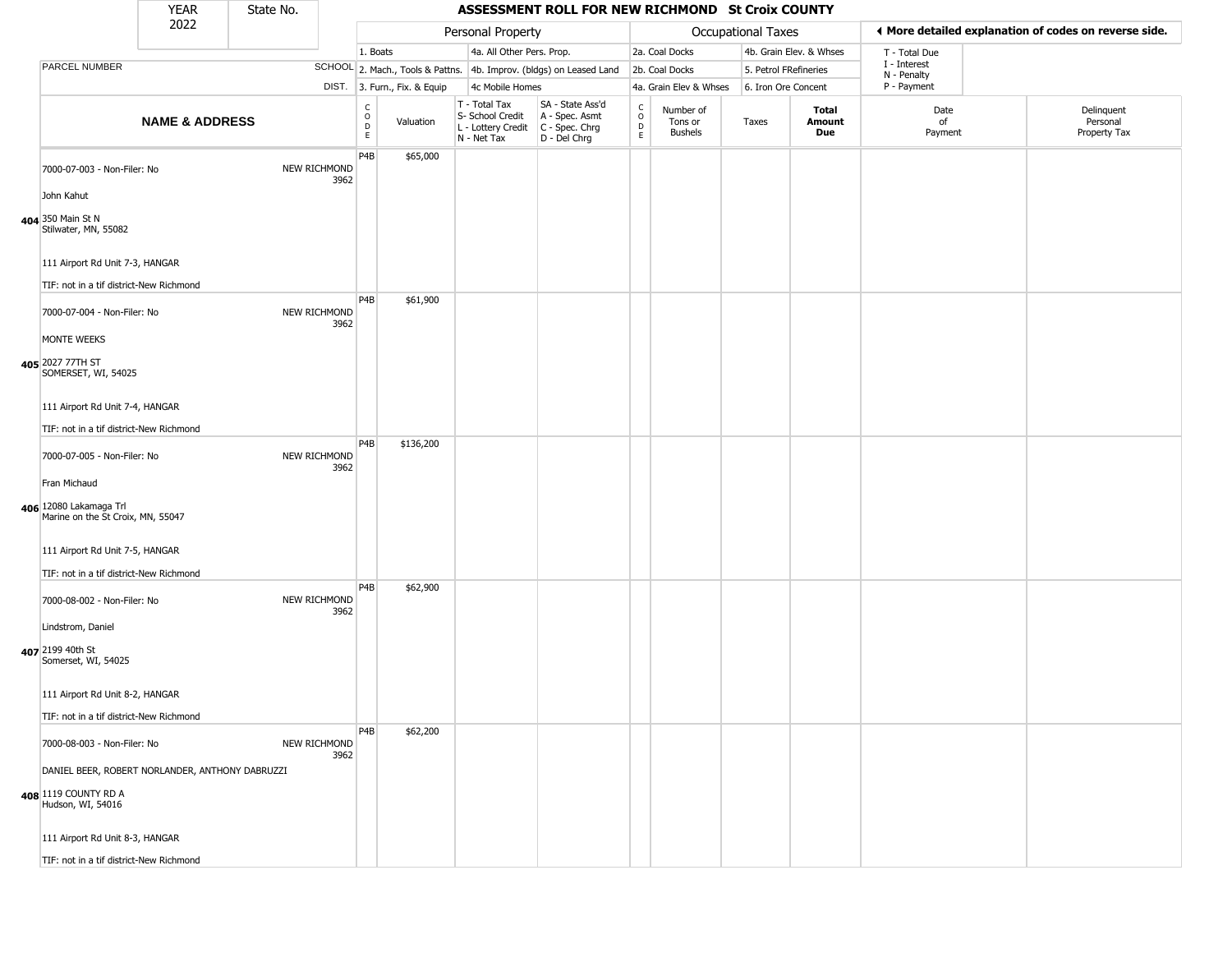|                                                                                                          | <b>YEAR</b>               | State No. |                      |                                                |                              |                                                                        | ASSESSMENT ROLL FOR NEW RICHMOND St Croix COUNTY                       |                                                           |                                        |                           |                         |                             |                                                       |
|----------------------------------------------------------------------------------------------------------|---------------------------|-----------|----------------------|------------------------------------------------|------------------------------|------------------------------------------------------------------------|------------------------------------------------------------------------|-----------------------------------------------------------|----------------------------------------|---------------------------|-------------------------|-----------------------------|-------------------------------------------------------|
|                                                                                                          | 2022                      |           |                      |                                                |                              | Personal Property                                                      |                                                                        |                                                           |                                        | <b>Occupational Taxes</b> |                         |                             | ◀ More detailed explanation of codes on reverse side. |
|                                                                                                          |                           |           |                      | 1. Boats                                       |                              | 4a. All Other Pers. Prop.                                              |                                                                        |                                                           | 2a. Coal Docks                         |                           | 4b. Grain Elev. & Whses | T - Total Due               |                                                       |
| PARCEL NUMBER                                                                                            |                           |           |                      |                                                |                              |                                                                        | SCHOOL 2. Mach., Tools & Pattns. 4b. Improv. (bldgs) on Leased Land    |                                                           | 2b. Coal Docks                         | 5. Petrol FRefineries     |                         | I - Interest<br>N - Penalty |                                                       |
|                                                                                                          |                           |           |                      |                                                | DIST. 3. Furn., Fix. & Equip | 4c Mobile Homes                                                        |                                                                        |                                                           | 4a. Grain Elev & Whses                 | 6. Iron Ore Concent       |                         | P - Payment                 |                                                       |
|                                                                                                          | <b>NAME &amp; ADDRESS</b> |           |                      | $\begin{matrix} 0 \\ 0 \\ D \end{matrix}$<br>E | Valuation                    | T - Total Tax<br>S- School Credit<br>L - Lottery Credit<br>N - Net Tax | SA - State Ass'd<br>A - Spec. Asmt<br>$C - Spec. Chrg$<br>D - Del Chrg | $\int_{0}^{c}$<br>$\begin{array}{c}\nD \\ E\n\end{array}$ | Number of<br>Tons or<br><b>Bushels</b> | Taxes                     | Total<br>Amount<br>Due  | Date<br>of<br>Payment       | Delinquent<br>Personal<br>Property Tax                |
| 7000-08-004 - Non-Filer: No                                                                              |                           |           | NEW RICHMOND<br>3962 | P4B                                            | \$64,200                     |                                                                        |                                                                        |                                                           |                                        |                           |                         |                             |                                                       |
| Wuorinen, William J & Deborah L<br>409 7904 Conroy Way<br>Inver Grove Heights, MN, 55076                 |                           |           |                      |                                                |                              |                                                                        |                                                                        |                                                           |                                        |                           |                         |                             |                                                       |
| 111 Airport Rd Unit 8-4, HANGAR                                                                          |                           |           |                      |                                                |                              |                                                                        |                                                                        |                                                           |                                        |                           |                         |                             |                                                       |
| TIF: not in a tif district-New Richmond<br>7000-08-005 - Non-Filer: No                                   |                           |           | NEW RICHMOND<br>3962 | P <sub>4</sub> B                               | \$57,100                     |                                                                        |                                                                        |                                                           |                                        |                           |                         |                             |                                                       |
| David J Rhodes<br>410 1125 E 86th St<br>Bloomington, MN, 55120                                           |                           |           |                      |                                                |                              |                                                                        |                                                                        |                                                           |                                        |                           |                         |                             |                                                       |
| 111 Airport Rd Unit 8-5, HANGAR                                                                          |                           |           |                      |                                                |                              |                                                                        |                                                                        |                                                           |                                        |                           |                         |                             |                                                       |
| TIF: not in a tif district-New Richmond<br>7000-09-001 - Non-Filer: No                                   |                           |           | NEW RICHMOND<br>3962 | P <sub>4</sub> B                               | \$83,500                     |                                                                        |                                                                        |                                                           |                                        |                           |                         |                             |                                                       |
| Foster, Steven                                                                                           |                           |           |                      |                                                |                              |                                                                        |                                                                        |                                                           |                                        |                           |                         |                             |                                                       |
| 411 PO Box 28<br>Somerset, WI, 54025                                                                     |                           |           |                      |                                                |                              |                                                                        |                                                                        |                                                           |                                        |                           |                         |                             |                                                       |
| 111 Airport Rd Unit 9-1, HANGAR<br>TIF: not in a tif district-New Richmond                               |                           |           |                      |                                                |                              |                                                                        |                                                                        |                                                           |                                        |                           |                         |                             |                                                       |
| 7000-09-002 - Non-Filer: No                                                                              |                           |           | NEW RICHMOND<br>3962 | P <sub>4</sub> B                               | \$66,500                     |                                                                        |                                                                        |                                                           |                                        |                           |                         |                             |                                                       |
| Richard Emeott & Barbara Klein-Emeott Irrevocable Trust<br>412 171 Delander Dr<br>River Falls, WI, 54022 |                           |           |                      |                                                |                              |                                                                        |                                                                        |                                                           |                                        |                           |                         |                             |                                                       |
| 111 Airport Rd Unit 9-2, HANGAR                                                                          |                           |           |                      |                                                |                              |                                                                        |                                                                        |                                                           |                                        |                           |                         |                             |                                                       |
| TIF: not in a tif district-New Richmond                                                                  |                           |           |                      |                                                |                              |                                                                        |                                                                        |                                                           |                                        |                           |                         |                             |                                                       |
| 7000-09-003 - Non-Filer: No                                                                              |                           |           | NEW RICHMOND<br>3962 | P <sub>4</sub> B                               | \$91,700                     |                                                                        |                                                                        |                                                           |                                        |                           |                         |                             |                                                       |
| Salisbury Living Trust Peter & Allyn Salisbury<br>413 2609 S Shore Blvd<br>White Bear Lake, MN, 55110    |                           |           |                      |                                                |                              |                                                                        |                                                                        |                                                           |                                        |                           |                         |                             |                                                       |
| 111 Airport Rd Unit 9-3, HANGAR                                                                          |                           |           |                      |                                                |                              |                                                                        |                                                                        |                                                           |                                        |                           |                         |                             |                                                       |
| TIF: not in a tif district-New Richmond                                                                  |                           |           |                      |                                                |                              |                                                                        |                                                                        |                                                           |                                        |                           |                         |                             |                                                       |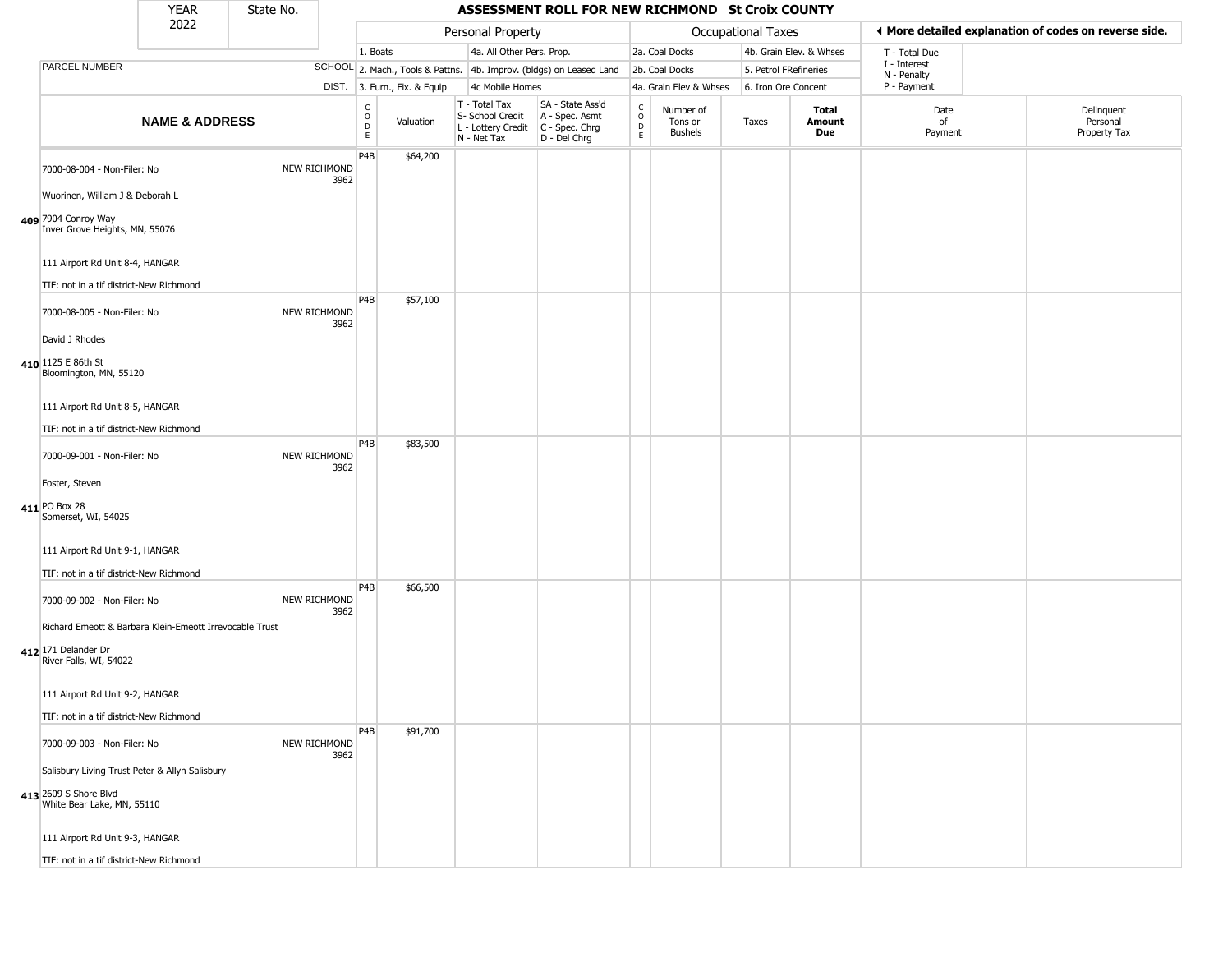|                                                                           | YEAR                      | State No. |                      |                                             |                              |                                                                        | ASSESSMENT ROLL FOR NEW RICHMOND St Croix COUNTY                     |                                                          |                                        |                       |                         |                             |                                                       |
|---------------------------------------------------------------------------|---------------------------|-----------|----------------------|---------------------------------------------|------------------------------|------------------------------------------------------------------------|----------------------------------------------------------------------|----------------------------------------------------------|----------------------------------------|-----------------------|-------------------------|-----------------------------|-------------------------------------------------------|
|                                                                           | 2022                      |           |                      |                                             |                              | Personal Property                                                      |                                                                      |                                                          |                                        | Occupational Taxes    |                         |                             | ♦ More detailed explanation of codes on reverse side. |
|                                                                           |                           |           |                      | 1. Boats                                    |                              | 4a. All Other Pers. Prop.                                              |                                                                      |                                                          | 2a. Coal Docks                         |                       | 4b. Grain Elev. & Whses | T - Total Due               |                                                       |
| PARCEL NUMBER                                                             |                           |           |                      |                                             |                              |                                                                        | SCHOOL 2. Mach., Tools & Pattns. 4b. Improv. (bldgs) on Leased Land  |                                                          | 2b. Coal Docks                         | 5. Petrol FRefineries |                         | I - Interest<br>N - Penalty |                                                       |
|                                                                           |                           |           |                      |                                             | DIST. 3. Furn., Fix. & Equip | 4c Mobile Homes                                                        |                                                                      |                                                          | 4a. Grain Elev & Whses                 | 6. Iron Ore Concent   |                         | P - Payment                 |                                                       |
|                                                                           | <b>NAME &amp; ADDRESS</b> |           |                      | $\frac{C}{O}$<br>$\mathsf D$<br>$\mathsf E$ | Valuation                    | T - Total Tax<br>S- School Credit<br>L - Lottery Credit<br>N - Net Tax | SA - State Ass'd<br>A - Spec. Asmt<br>C - Spec. Chrg<br>D - Del Chrg | $\begin{matrix} 0 \\ 0 \\ 0 \end{matrix}$<br>$\mathsf E$ | Number of<br>Tons or<br><b>Bushels</b> | Taxes                 | Total<br>Amount<br>Due  | Date<br>of<br>Payment       | Delinquent<br>Personal<br>Property Tax                |
| 7000-10-001 - Non-Filer: No                                               |                           |           | NEW RICHMOND<br>3962 | P4B                                         | \$414,100                    |                                                                        |                                                                      |                                                          |                                        |                       |                         |                             |                                                       |
| <b>NDT Solutions LLC</b><br>414 111 Airport Rd<br>New Richmond, WI, 54017 |                           |           |                      |                                             |                              |                                                                        |                                                                      |                                                          |                                        |                       |                         |                             |                                                       |
| 111 Airport Rd Unit 10-1, HANGAR                                          |                           |           |                      |                                             |                              |                                                                        |                                                                      |                                                          |                                        |                       |                         |                             |                                                       |
| TIF: not in a tif district-New Richmond                                   |                           |           |                      | P <sub>4</sub> B                            |                              |                                                                        |                                                                      |                                                          |                                        |                       |                         |                             |                                                       |
| 7000-10-002 - Non-Filer: No                                               |                           |           | NEW RICHMOND<br>3962 |                                             | \$83,000                     |                                                                        |                                                                      |                                                          |                                        |                       |                         |                             |                                                       |
| PTM /Aerospace Hydraulics Monte Weeks                                     |                           |           |                      |                                             |                              |                                                                        |                                                                      |                                                          |                                        |                       |                         |                             |                                                       |
| 415 2027 77th St<br>Somerset, WI, 54025                                   |                           |           |                      |                                             |                              |                                                                        |                                                                      |                                                          |                                        |                       |                         |                             |                                                       |
| 111 Airport Rd Unit 10-2, HANGAR                                          |                           |           |                      |                                             |                              |                                                                        |                                                                      |                                                          |                                        |                       |                         |                             |                                                       |
| TIF: not in a tif district-New Richmond                                   |                           |           |                      |                                             |                              |                                                                        |                                                                      |                                                          |                                        |                       |                         |                             |                                                       |
| 7000-11-001 - Non-Filer: No                                               |                           |           | NEW RICHMOND<br>3962 | P4B                                         | \$53,900                     |                                                                        |                                                                      |                                                          |                                        |                       |                         |                             |                                                       |
| AAM Enterprises Thomas & Susan Gray                                       |                           |           |                      |                                             |                              |                                                                        |                                                                      |                                                          |                                        |                       |                         |                             |                                                       |
| 416 PO Box 191<br>Magnetic Springs, OH, 43036                             |                           |           |                      |                                             |                              |                                                                        |                                                                      |                                                          |                                        |                       |                         |                             |                                                       |
| 625 W Hangar Rd Unit 11-1, HANGAR                                         |                           |           |                      |                                             |                              |                                                                        |                                                                      |                                                          |                                        |                       |                         |                             |                                                       |
| TIF: not in a tif district-New Richmond                                   |                           |           |                      |                                             |                              |                                                                        |                                                                      |                                                          |                                        |                       |                         |                             |                                                       |
| 7000-11-002 - Non-Filer: No                                               |                           |           | NEW RICHMOND<br>3962 | P4B                                         | \$77,400                     |                                                                        |                                                                      |                                                          |                                        |                       |                         |                             |                                                       |
| Darin Skopek                                                              |                           |           |                      |                                             |                              |                                                                        |                                                                      |                                                          |                                        |                       |                         |                             |                                                       |
| 417 W12259 870th Ave<br>River Falls, WI, 54022                            |                           |           |                      |                                             |                              |                                                                        |                                                                      |                                                          |                                        |                       |                         |                             |                                                       |
| 625 W Hangar Rd Unit 11-2, HANGAR                                         |                           |           |                      |                                             |                              |                                                                        |                                                                      |                                                          |                                        |                       |                         |                             |                                                       |
| TIF: not in a tif district-New Richmond                                   |                           |           |                      |                                             |                              |                                                                        |                                                                      |                                                          |                                        |                       |                         |                             |                                                       |
| 7000-11-003 - Non-Filer: No                                               |                           |           | NEW RICHMOND<br>3962 | P4B                                         | \$66,000                     |                                                                        |                                                                      |                                                          |                                        |                       |                         |                             |                                                       |
| Thomas Mathias                                                            |                           |           |                      |                                             |                              |                                                                        |                                                                      |                                                          |                                        |                       |                         |                             |                                                       |
| 418 391 Maiden St<br>South St Paul, MN, 55075                             |                           |           |                      |                                             |                              |                                                                        |                                                                      |                                                          |                                        |                       |                         |                             |                                                       |
| 625 W Hangar Rd Unit 11-3, HANGAR                                         |                           |           |                      |                                             |                              |                                                                        |                                                                      |                                                          |                                        |                       |                         |                             |                                                       |
| TIF: not in a tif district-New Richmond                                   |                           |           |                      |                                             |                              |                                                                        |                                                                      |                                                          |                                        |                       |                         |                             |                                                       |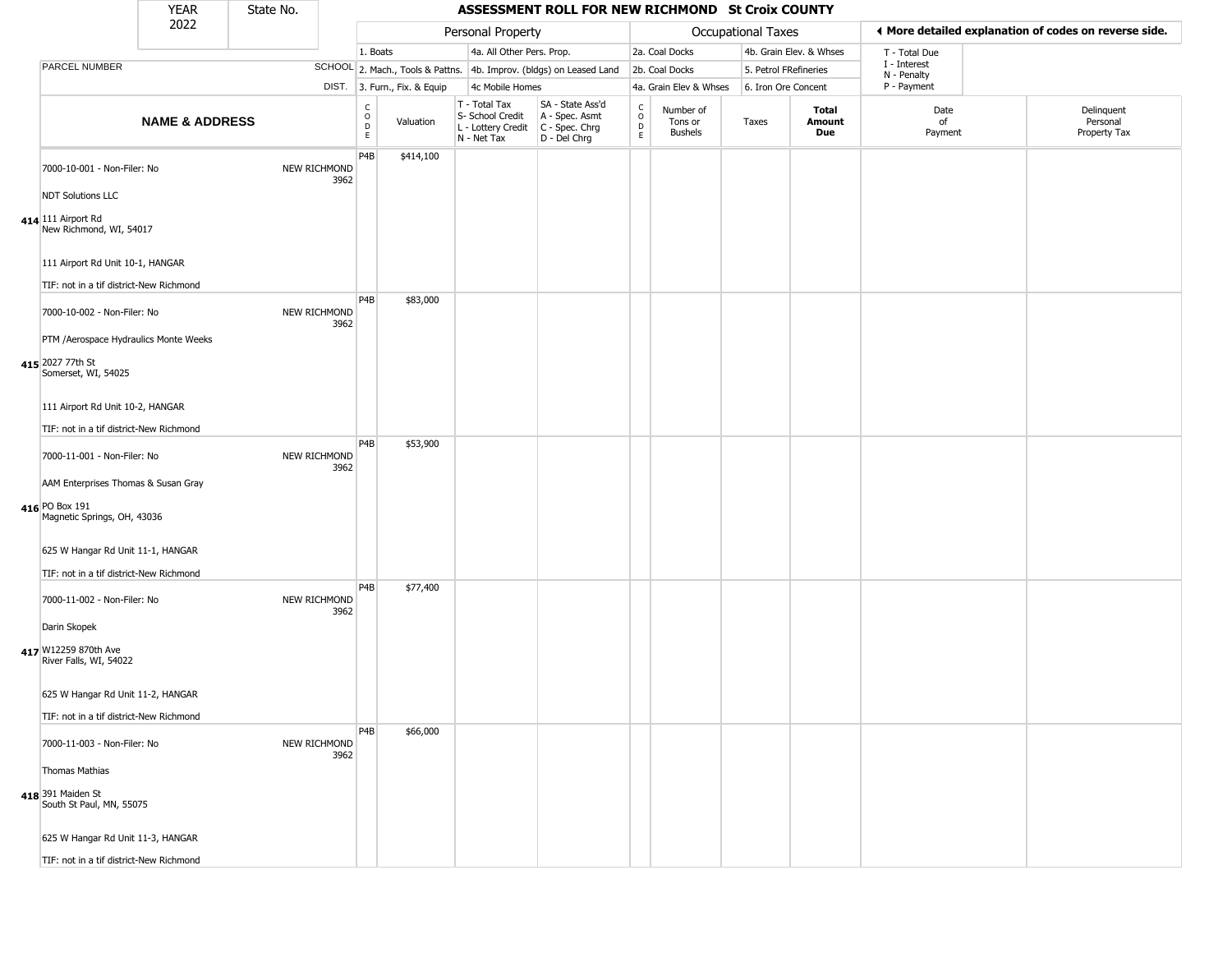|                                                                 | <b>YEAR</b>               | State No. |                             |                                                                    |                              |                                                                        | ASSESSMENT ROLL FOR NEW RICHMOND St Croix COUNTY                       |                                                          |                                        |                           |                         |                             |                                                       |
|-----------------------------------------------------------------|---------------------------|-----------|-----------------------------|--------------------------------------------------------------------|------------------------------|------------------------------------------------------------------------|------------------------------------------------------------------------|----------------------------------------------------------|----------------------------------------|---------------------------|-------------------------|-----------------------------|-------------------------------------------------------|
|                                                                 | 2022                      |           |                             |                                                                    |                              | Personal Property                                                      |                                                                        |                                                          |                                        | <b>Occupational Taxes</b> |                         |                             | ◀ More detailed explanation of codes on reverse side. |
|                                                                 |                           |           |                             | 1. Boats                                                           |                              | 4a. All Other Pers. Prop.                                              |                                                                        |                                                          | 2a. Coal Docks                         |                           | 4b. Grain Elev. & Whses | T - Total Due               |                                                       |
| PARCEL NUMBER                                                   |                           |           |                             |                                                                    |                              |                                                                        | SCHOOL 2. Mach., Tools & Pattns. 4b. Improv. (bldgs) on Leased Land    |                                                          | 2b. Coal Docks                         | 5. Petrol FRefineries     |                         | I - Interest<br>N - Penalty |                                                       |
|                                                                 |                           |           |                             |                                                                    | DIST. 3. Furn., Fix. & Equip | 4c Mobile Homes                                                        |                                                                        |                                                          | 4a. Grain Elev & Whses                 | 6. Iron Ore Concent       |                         | P - Payment                 |                                                       |
|                                                                 | <b>NAME &amp; ADDRESS</b> |           |                             | $\begin{smallmatrix} C \\ O \\ D \end{smallmatrix}$<br>$\mathsf E$ | Valuation                    | T - Total Tax<br>S- School Credit<br>L - Lottery Credit<br>N - Net Tax | SA - State Ass'd<br>A - Spec. Asmt<br>$C - Spec. Chrg$<br>D - Del Chrg | $\begin{matrix} 0 \\ 0 \\ 0 \end{matrix}$<br>$\mathsf E$ | Number of<br>Tons or<br><b>Bushels</b> | Taxes                     | Total<br>Amount<br>Due  | Date<br>of<br>Payment       | Delinquent<br>Personal<br>Property Tax                |
| 7000-11-004 - Non-Filer: No                                     |                           |           | <b>NEW RICHMOND</b><br>3962 | P4B                                                                | \$68,300                     |                                                                        |                                                                        |                                                          |                                        |                           |                         |                             |                                                       |
| Meister, Bernie<br>419 1176 Cty Rd H<br>New Richmond, WI, 54017 |                           |           |                             |                                                                    |                              |                                                                        |                                                                        |                                                          |                                        |                           |                         |                             |                                                       |
| 625 W Hangar Rd Unit 11-4, HANGAR                               |                           |           |                             |                                                                    |                              |                                                                        |                                                                        |                                                          |                                        |                           |                         |                             |                                                       |
| TIF: not in a tif district-New Richmond                         |                           |           |                             | P <sub>4</sub> B                                                   |                              |                                                                        |                                                                        |                                                          |                                        |                           |                         |                             |                                                       |
| 7000-11-005 - Non-Filer: No                                     |                           |           | NEW RICHMOND<br>3962        |                                                                    | \$68,600                     |                                                                        |                                                                        |                                                          |                                        |                           |                         |                             |                                                       |
| Johnson Motor Sales Mick Anderson                               |                           |           |                             |                                                                    |                              |                                                                        |                                                                        |                                                          |                                        |                           |                         |                             |                                                       |
| 420 620 Deere Dr<br>New Richmond, WI, 54017                     |                           |           |                             |                                                                    |                              |                                                                        |                                                                        |                                                          |                                        |                           |                         |                             |                                                       |
| 625 W Hangar Rd Unit 11-5, HANGAR                               |                           |           |                             |                                                                    |                              |                                                                        |                                                                        |                                                          |                                        |                           |                         |                             |                                                       |
| TIF: not in a tif district-New Richmond                         |                           |           |                             |                                                                    |                              |                                                                        |                                                                        |                                                          |                                        |                           |                         |                             |                                                       |
| 7000-11-006 - Non-Filer: No                                     |                           |           | NEW RICHMOND<br>3962        | P <sub>4</sub> B                                                   | \$62,400                     |                                                                        |                                                                        |                                                          |                                        |                           |                         |                             |                                                       |
| Dreger, Doug                                                    |                           |           |                             |                                                                    |                              |                                                                        |                                                                        |                                                          |                                        |                           |                         |                             |                                                       |
| 421 12 206th St<br>New Richmond, WI, 54017                      |                           |           |                             |                                                                    |                              |                                                                        |                                                                        |                                                          |                                        |                           |                         |                             |                                                       |
| 625 W Hangar Rd Unit 11-6, HANGAR                               |                           |           |                             |                                                                    |                              |                                                                        |                                                                        |                                                          |                                        |                           |                         |                             |                                                       |
| TIF: not in a tif district-New Richmond                         |                           |           |                             | P <sub>4</sub> B                                                   |                              |                                                                        |                                                                        |                                                          |                                        |                           |                         |                             |                                                       |
| 7000-11-007 - Non-Filer: No                                     |                           |           | NEW RICHMOND<br>3962        |                                                                    | \$68,600                     |                                                                        |                                                                        |                                                          |                                        |                           |                         |                             |                                                       |
| Schmidt, John                                                   |                           |           |                             |                                                                    |                              |                                                                        |                                                                        |                                                          |                                        |                           |                         |                             |                                                       |
| 422 PO Box 270701<br>St Paul, MN, 55127                         |                           |           |                             |                                                                    |                              |                                                                        |                                                                        |                                                          |                                        |                           |                         |                             |                                                       |
| 625 W Hangar Rd Unit 11-7, HANGAR                               |                           |           |                             |                                                                    |                              |                                                                        |                                                                        |                                                          |                                        |                           |                         |                             |                                                       |
| TIF: not in a tif district-New Richmond                         |                           |           |                             |                                                                    |                              |                                                                        |                                                                        |                                                          |                                        |                           |                         |                             |                                                       |
| 7000-11-008 - Non-Filer: No                                     |                           |           | NEW RICHMOND<br>3962        | P <sub>4</sub> B                                                   | \$82,800                     |                                                                        |                                                                        |                                                          |                                        |                           |                         |                             |                                                       |
| Young, Carl & Sue                                               |                           |           |                             |                                                                    |                              |                                                                        |                                                                        |                                                          |                                        |                           |                         |                             |                                                       |
| 423 1593 140th St<br>New Richmond, WI, 54017                    |                           |           |                             |                                                                    |                              |                                                                        |                                                                        |                                                          |                                        |                           |                         |                             |                                                       |
| 625 W Hangar Rd Unit 11-8, HANGAR                               |                           |           |                             |                                                                    |                              |                                                                        |                                                                        |                                                          |                                        |                           |                         |                             |                                                       |
| TIF: not in a tif district-New Richmond                         |                           |           |                             |                                                                    |                              |                                                                        |                                                                        |                                                          |                                        |                           |                         |                             |                                                       |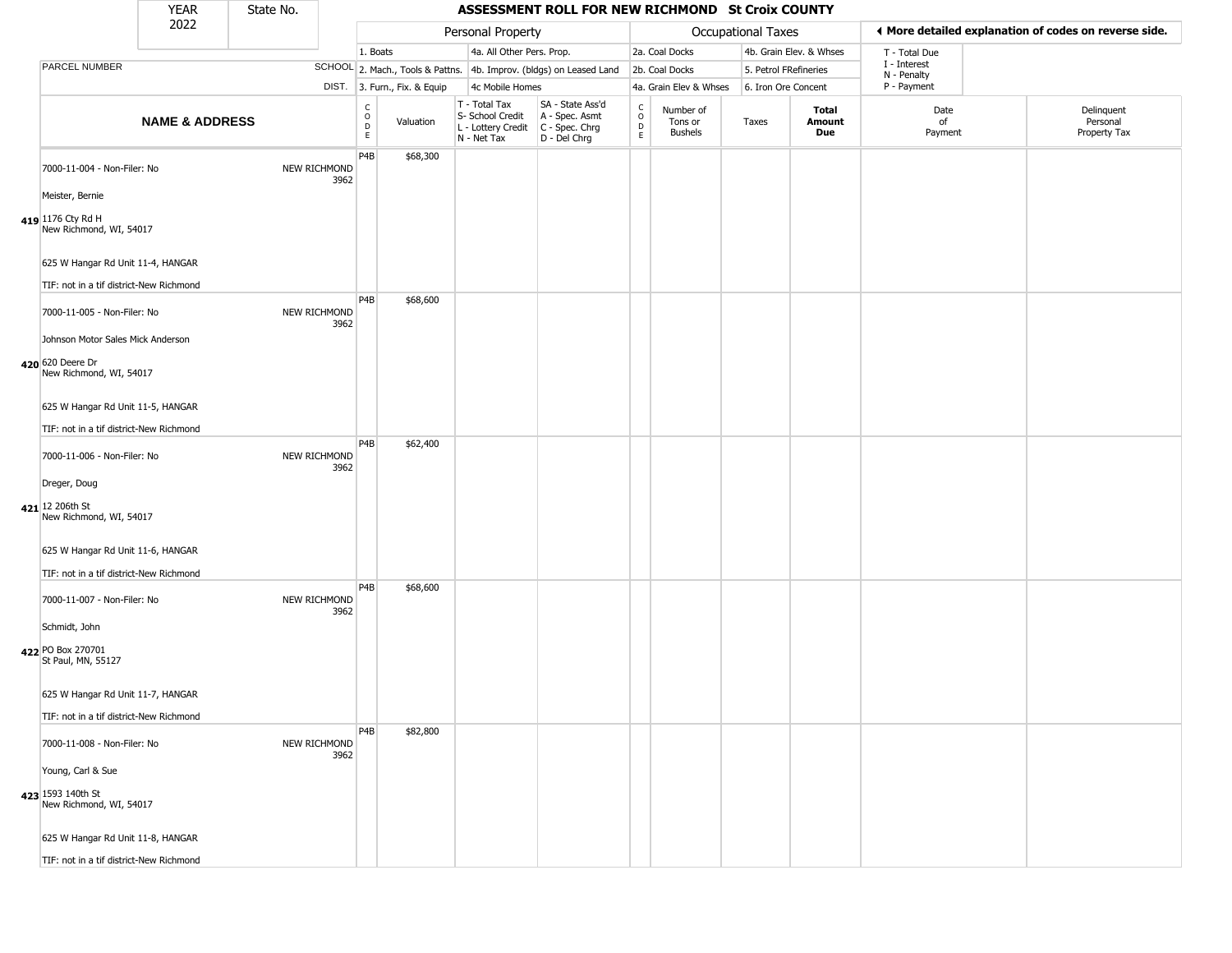|                                                                                      | <b>YEAR</b>               | State No. |                      |                         |                              |                                                                        | ASSESSMENT ROLL FOR NEW RICHMOND St Croix COUNTY                     |                                              |                                        |                       |                         |                             |                                                       |
|--------------------------------------------------------------------------------------|---------------------------|-----------|----------------------|-------------------------|------------------------------|------------------------------------------------------------------------|----------------------------------------------------------------------|----------------------------------------------|----------------------------------------|-----------------------|-------------------------|-----------------------------|-------------------------------------------------------|
|                                                                                      | 2022                      |           |                      |                         |                              | Personal Property                                                      |                                                                      |                                              |                                        | Occupational Taxes    |                         |                             | ♦ More detailed explanation of codes on reverse side. |
|                                                                                      |                           |           |                      | 1. Boats                |                              | 4a. All Other Pers. Prop.                                              |                                                                      |                                              | 2a. Coal Docks                         |                       | 4b. Grain Elev. & Whses | T - Total Due               |                                                       |
| PARCEL NUMBER                                                                        |                           |           |                      |                         |                              |                                                                        | SCHOOL 2. Mach., Tools & Pattns. 4b. Improv. (bldgs) on Leased Land  |                                              | 2b. Coal Docks                         | 5. Petrol FRefineries |                         | I - Interest<br>N - Penalty |                                                       |
|                                                                                      |                           |           |                      |                         | DIST. 3. Furn., Fix. & Equip | 4c Mobile Homes                                                        |                                                                      |                                              | 4a. Grain Elev & Whses                 | 6. Iron Ore Concent   |                         | P - Payment                 |                                                       |
|                                                                                      | <b>NAME &amp; ADDRESS</b> |           |                      | $\frac{c}{0}$<br>D<br>E | Valuation                    | T - Total Tax<br>S- School Credit<br>L - Lottery Credit<br>N - Net Tax | SA - State Ass'd<br>A - Spec. Asmt<br>C - Spec. Chrg<br>D - Del Chrg | $\begin{array}{c}\nC \\ O \\ D\n\end{array}$ | Number of<br>Tons or<br><b>Bushels</b> | Taxes                 | Total<br>Amount<br>Due  | Date<br>of<br>Payment       | Delinquent<br>Personal<br>Property Tax                |
| 7000-11-009 - Non-Filer: No                                                          |                           |           | NEW RICHMOND<br>3962 | P4B                     | \$71,300                     |                                                                        |                                                                      |                                              |                                        |                       |                         |                             |                                                       |
| Johnson Motor Sales Inc Mick Anderson<br>424 620 Deere Dr<br>New Richmond, WI, 54017 |                           |           |                      |                         |                              |                                                                        |                                                                      |                                              |                                        |                       |                         |                             |                                                       |
| 625 W Hangar Rd Unit 11-9, HANGAR                                                    |                           |           |                      |                         |                              |                                                                        |                                                                      |                                              |                                        |                       |                         |                             |                                                       |
| TIF: not in a tif district-New Richmond                                              |                           |           |                      |                         |                              |                                                                        |                                                                      |                                              |                                        |                       |                         |                             |                                                       |
| 7000-11-010 - Non-Filer: No                                                          |                           |           | NEW RICHMOND<br>3962 | P <sub>4</sub> B        | \$92,400                     |                                                                        |                                                                      |                                              |                                        |                       |                         |                             |                                                       |
| Anderson, Pat                                                                        |                           |           |                      |                         |                              |                                                                        |                                                                      |                                              |                                        |                       |                         |                             |                                                       |
| 425 625 HANGAR ROAD, 11-10<br>NEW RICHMOND, WI, 54017                                |                           |           |                      |                         |                              |                                                                        |                                                                      |                                              |                                        |                       |                         |                             |                                                       |
| 625 W Hangar Rd Unit 11-10, HANGAR                                                   |                           |           |                      |                         |                              |                                                                        |                                                                      |                                              |                                        |                       |                         |                             |                                                       |
| TIF: not in a tif district-New Richmond                                              |                           |           |                      |                         |                              |                                                                        |                                                                      |                                              |                                        |                       |                         |                             |                                                       |
| 7000-11-011 - Non-Filer: No                                                          |                           |           | NEW RICHMOND<br>3962 | P4B                     | \$92,400                     |                                                                        |                                                                      |                                              |                                        |                       |                         |                             |                                                       |
| Pat Anderson                                                                         |                           |           |                      |                         |                              |                                                                        |                                                                      |                                              |                                        |                       |                         |                             |                                                       |
| 426 PO Box 9<br>Star Prairie, WI, 54026-0009                                         |                           |           |                      |                         |                              |                                                                        |                                                                      |                                              |                                        |                       |                         |                             |                                                       |
| 625 W Hangar Rd Unit 11-11, HANGAR                                                   |                           |           |                      |                         |                              |                                                                        |                                                                      |                                              |                                        |                       |                         |                             |                                                       |
| TIF: not in a tif district-New Richmond                                              |                           |           |                      |                         |                              |                                                                        |                                                                      |                                              |                                        |                       |                         |                             |                                                       |
| 7000-11-012 - Non-Filer: No                                                          |                           |           | NEW RICHMOND<br>3962 | P4B                     | \$621,800                    |                                                                        |                                                                      |                                              |                                        |                       |                         |                             |                                                       |
| New Richmond Executive Aviation                                                      |                           |           |                      |                         |                              |                                                                        |                                                                      |                                              |                                        |                       |                         |                             |                                                       |
| 427 266 Red Pine Trl<br>Hudson, WI, 54016                                            |                           |           |                      |                         |                              |                                                                        |                                                                      |                                              |                                        |                       |                         |                             |                                                       |
| 625 W Hangar Rd Unit 11-12, HANGAR                                                   |                           |           |                      |                         |                              |                                                                        |                                                                      |                                              |                                        |                       |                         |                             |                                                       |
| TIF: not in a tif district-New Richmond                                              |                           |           |                      |                         |                              |                                                                        |                                                                      |                                              |                                        |                       |                         |                             |                                                       |
| 7000-11-014 - Non-Filer: No                                                          |                           |           | NEW RICHMOND<br>3962 | P4B                     | \$577,600                    |                                                                        |                                                                      |                                              |                                        |                       |                         |                             |                                                       |
| Advanced Aviation Barry Hammarback                                                   |                           |           |                      |                         |                              |                                                                        |                                                                      |                                              |                                        |                       |                         |                             |                                                       |
| 428 PO Box 467<br>River Falls, WI, 54022                                             |                           |           |                      |                         |                              |                                                                        |                                                                      |                                              |                                        |                       |                         |                             |                                                       |
| 625 W Hangar Rd Unit 11-14, HANGAR                                                   |                           |           |                      |                         |                              |                                                                        |                                                                      |                                              |                                        |                       |                         |                             |                                                       |
| TIF: not in a tif district-New Richmond                                              |                           |           |                      |                         |                              |                                                                        |                                                                      |                                              |                                        |                       |                         |                             |                                                       |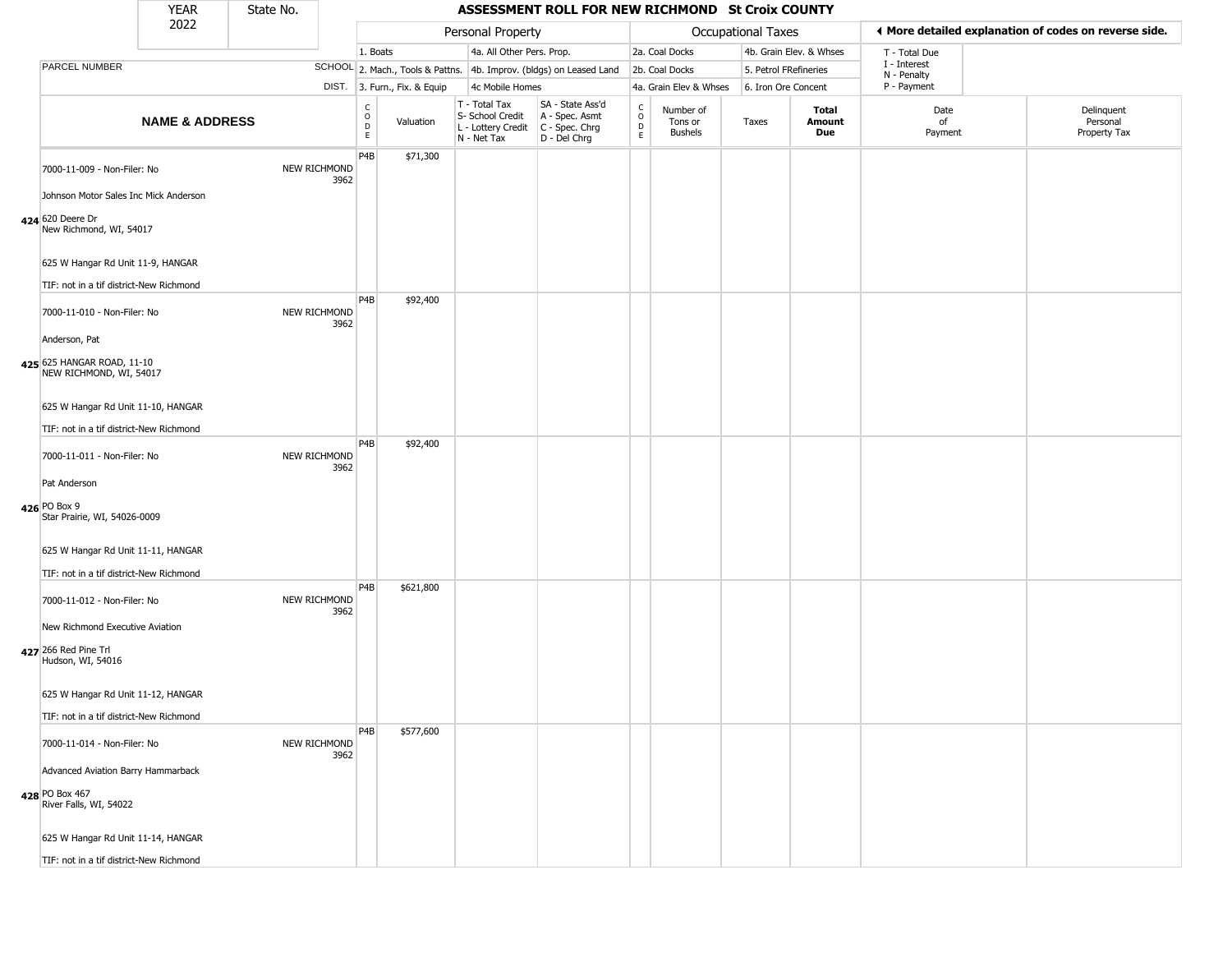|                                                                                                          | <b>YEAR</b>               | State No. |                      |                                        |                              |                                                                        | ASSESSMENT ROLL FOR NEW RICHMOND St Croix COUNTY                     |                  |                                 |                           |                         |                             |                                                       |
|----------------------------------------------------------------------------------------------------------|---------------------------|-----------|----------------------|----------------------------------------|------------------------------|------------------------------------------------------------------------|----------------------------------------------------------------------|------------------|---------------------------------|---------------------------|-------------------------|-----------------------------|-------------------------------------------------------|
|                                                                                                          | 2022                      |           |                      |                                        |                              | Personal Property                                                      |                                                                      |                  |                                 | <b>Occupational Taxes</b> |                         |                             | ◀ More detailed explanation of codes on reverse side. |
|                                                                                                          |                           |           |                      | 1. Boats                               |                              | 4a. All Other Pers. Prop.                                              |                                                                      |                  | 2a. Coal Docks                  |                           | 4b. Grain Elev. & Whses | T - Total Due               |                                                       |
| PARCEL NUMBER                                                                                            |                           |           |                      |                                        |                              |                                                                        | SCHOOL 2. Mach., Tools & Pattns. 4b. Improv. (bldgs) on Leased Land  |                  | 2b. Coal Docks                  | 5. Petrol FRefineries     |                         | I - Interest<br>N - Penalty |                                                       |
|                                                                                                          |                           |           |                      |                                        | DIST. 3. Furn., Fix. & Equip | 4c Mobile Homes                                                        |                                                                      |                  | 4a. Grain Elev & Whses          | 6. Iron Ore Concent       |                         | P - Payment                 |                                                       |
|                                                                                                          | <b>NAME &amp; ADDRESS</b> |           |                      | $_{\rm o}^{\rm c}$<br>$\mathsf D$<br>E | Valuation                    | T - Total Tax<br>S- School Credit<br>L - Lottery Credit<br>N - Net Tax | SA - State Ass'd<br>A - Spec. Asmt<br>C - Spec. Chrg<br>D - Del Chrg | C<br>D<br>D<br>E | Number of<br>Tons or<br>Bushels | Taxes                     | Total<br>Amount<br>Due  | Date<br>of<br>Payment       | Delinquent<br>Personal<br>Property Tax                |
| 7000-11-016 - Non-Filer: Yes<br>WINGS OF WISCONSIN LLC<br>429 620 DEERE DRIVE<br>NEW RICHMOND, WI, 54017 |                           |           | NEW RICHMOND<br>3962 | P4B                                    | \$250,000                    |                                                                        |                                                                      |                  |                                 |                           |                         |                             |                                                       |
| 625 W Hangar Rd Unit 11-16, HANGAR<br>TIF: not in a tif district-New Richmond                            |                           |           |                      | P4B                                    | \$422,900                    |                                                                        |                                                                      |                  |                                 |                           |                         |                             |                                                       |
| 7000-11-017 - Non-Filer: No<br><b>SMC Ltd</b><br>430 330 SMC Dr                                          |                           |           | NEW RICHMOND<br>3962 |                                        |                              |                                                                        |                                                                      |                  |                                 |                           |                         |                             |                                                       |
| Somerset, WI, 54025<br>625 W Hangar Rd Unit 11-17, HANGAR<br>TIF: not in a tif district-New Richmond     |                           |           |                      | P4B                                    | \$250,000                    |                                                                        |                                                                      |                  |                                 |                           |                         |                             |                                                       |
| 7000-11-018 - Non-Filer: Yes<br>WINGS OF WISCONSIN LLC<br>431 620 DEERE DRIVE<br>NEW RICHMOND, WI, 54017 |                           |           | NEW RICHMOND<br>3962 |                                        |                              |                                                                        |                                                                      |                  |                                 |                           |                         |                             |                                                       |
| 625 W Hangar Rd Unit 11-18, HANGAR<br>TIF: not in a tif district-New Richmond                            |                           |           |                      | P4B                                    | \$177,800                    |                                                                        |                                                                      |                  |                                 |                           |                         |                             |                                                       |
| 7000-11-020 - Non-Filer: No<br>William Geipel<br>432 2584 42nd Ave                                       |                           |           | NEW RICHMOND<br>3962 |                                        |                              |                                                                        |                                                                      |                  |                                 |                           |                         |                             |                                                       |
| Woodville, WI, 54028<br>625 W Hangar Rd Unit 11-20, HANGAR<br>TIF: not in a tif district-New Richmond    |                           |           |                      |                                        |                              |                                                                        |                                                                      |                  |                                 |                           |                         |                             |                                                       |
| 7000-12-001 - Non-Filer: No<br><b>Brad Olek</b>                                                          |                           |           | NEW RICHMOND<br>3962 | P4B                                    | \$156,600                    |                                                                        |                                                                      |                  |                                 |                           |                         |                             |                                                       |
| 433 1542 Hillside Ct<br>New Richmond, WI, 54017                                                          |                           |           |                      |                                        |                              |                                                                        |                                                                      |                  |                                 |                           |                         |                             |                                                       |
| 625 W Hangar Rd Unit 12-1, HANGAR                                                                        |                           |           |                      |                                        |                              |                                                                        |                                                                      |                  |                                 |                           |                         |                             |                                                       |
| TIF: not in a tif district-New Richmond                                                                  |                           |           |                      |                                        |                              |                                                                        |                                                                      |                  |                                 |                           |                         |                             |                                                       |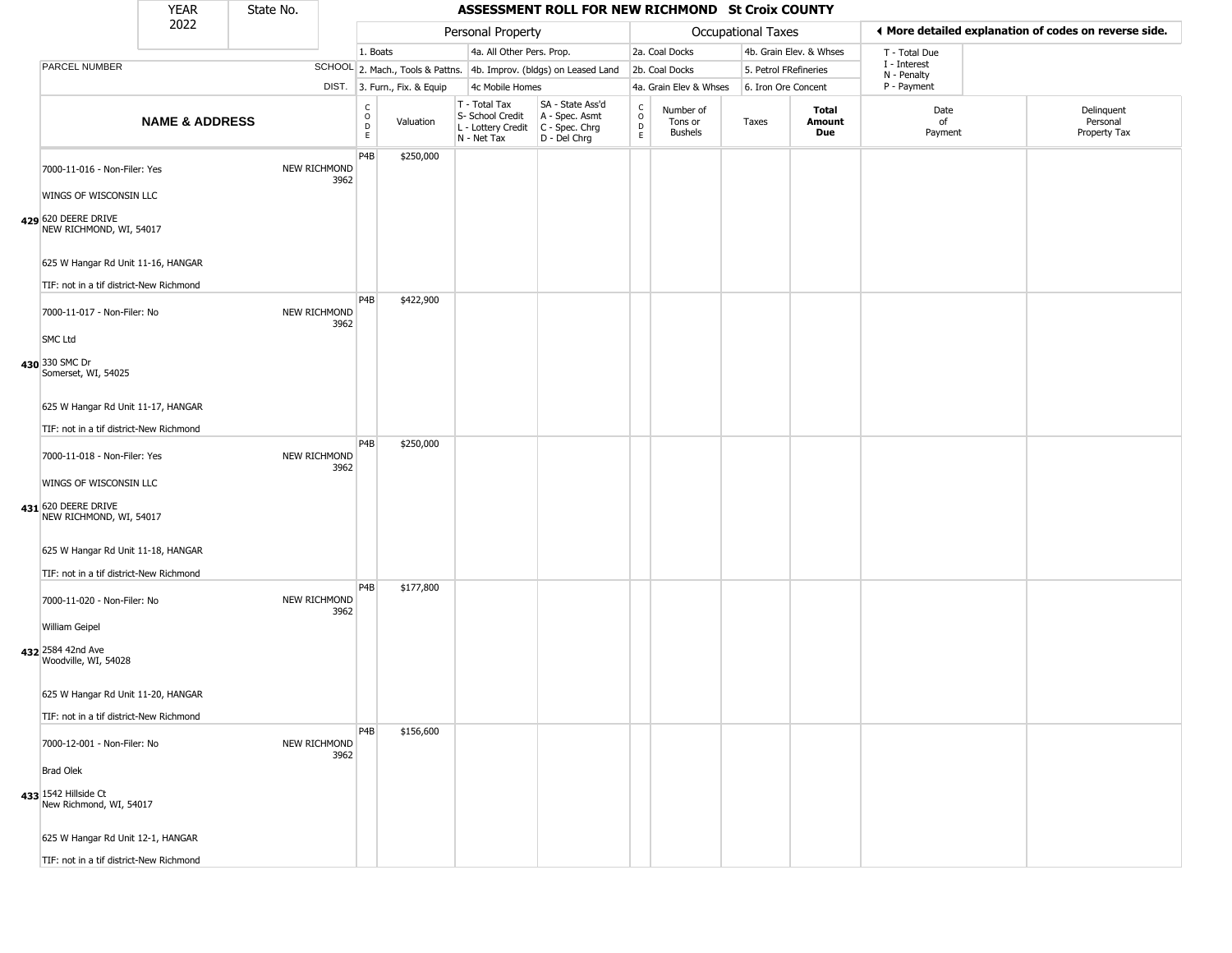|                                                                                      | <b>YEAR</b>               | State No. |                      |                                             |                              |                                                                        | ASSESSMENT ROLL FOR NEW RICHMOND St Croix COUNTY                     |                                                          |                                 |                       |                         |                             |                                                       |
|--------------------------------------------------------------------------------------|---------------------------|-----------|----------------------|---------------------------------------------|------------------------------|------------------------------------------------------------------------|----------------------------------------------------------------------|----------------------------------------------------------|---------------------------------|-----------------------|-------------------------|-----------------------------|-------------------------------------------------------|
|                                                                                      | 2022                      |           |                      |                                             |                              | Personal Property                                                      |                                                                      |                                                          |                                 | Occupational Taxes    |                         |                             | ♦ More detailed explanation of codes on reverse side. |
|                                                                                      |                           |           |                      | 1. Boats                                    |                              | 4a. All Other Pers. Prop.                                              |                                                                      |                                                          | 2a. Coal Docks                  |                       | 4b. Grain Elev. & Whses | T - Total Due               |                                                       |
| PARCEL NUMBER                                                                        |                           |           |                      |                                             |                              |                                                                        | SCHOOL 2. Mach., Tools & Pattns. 4b. Improv. (bldgs) on Leased Land  |                                                          | 2b. Coal Docks                  | 5. Petrol FRefineries |                         | I - Interest<br>N - Penalty |                                                       |
|                                                                                      |                           |           |                      |                                             | DIST. 3. Furn., Fix. & Equip | 4c Mobile Homes                                                        |                                                                      |                                                          | 4a. Grain Elev & Whses          | 6. Iron Ore Concent   |                         | P - Payment                 |                                                       |
|                                                                                      | <b>NAME &amp; ADDRESS</b> |           |                      | $\frac{C}{O}$<br>$\mathsf D$<br>$\mathsf E$ | Valuation                    | T - Total Tax<br>S- School Credit<br>L - Lottery Credit<br>N - Net Tax | SA - State Ass'd<br>A - Spec. Asmt<br>C - Spec. Chrg<br>D - Del Chrg | $\begin{matrix} 0 \\ 0 \\ 0 \end{matrix}$<br>$\mathsf E$ | Number of<br>Tons or<br>Bushels | Taxes                 | Total<br>Amount<br>Due  | Date<br>of<br>Payment       | Delinquent<br>Personal<br>Property Tax                |
| 7000-12-002 - Non-Filer: No                                                          |                           |           | NEW RICHMOND<br>3962 | P4B                                         | \$49,200                     |                                                                        |                                                                      |                                                          |                                 |                       |                         |                             |                                                       |
| Harty, Timothy<br>434 1093 192nd Ave<br>New Richmond, WI, 54017                      |                           |           |                      |                                             |                              |                                                                        |                                                                      |                                                          |                                 |                       |                         |                             |                                                       |
| 625 W Hangar Rd Unit 12-2, HANGAR                                                    |                           |           |                      |                                             |                              |                                                                        |                                                                      |                                                          |                                 |                       |                         |                             |                                                       |
| TIF: not in a tif district-New Richmond<br>7000-12-003 - Non-Filer: No               |                           |           | NEW RICHMOND<br>3962 | P <sub>4</sub> B                            | \$49,100                     |                                                                        |                                                                      |                                                          |                                 |                       |                         |                             |                                                       |
| Thomsen, Pat<br>435 29 State Hwy 65<br>Star Prairie, WI, 54026                       |                           |           |                      |                                             |                              |                                                                        |                                                                      |                                                          |                                 |                       |                         |                             |                                                       |
| 625 W Hangar Rd Unit 12-3, HANGAR<br>TIF: not in a tif district-New Richmond         |                           |           |                      |                                             |                              |                                                                        |                                                                      |                                                          |                                 |                       |                         |                             |                                                       |
| 7000-12-004 - Non-Filer: No                                                          |                           |           | NEW RICHMOND<br>3962 | P4B                                         | \$52,900                     |                                                                        |                                                                      |                                                          |                                 |                       |                         |                             |                                                       |
| Zero-G Aviation, LLC Jerry Smith<br>436 4500 Gefion Ct #305<br>Lake Worth, FL, 33467 |                           |           |                      |                                             |                              |                                                                        |                                                                      |                                                          |                                 |                       |                         |                             |                                                       |
| 625 W Hangar Rd Unit 12-4, HANGAR<br>TIF: not in a tif district-New Richmond         |                           |           |                      |                                             |                              |                                                                        |                                                                      |                                                          |                                 |                       |                         |                             |                                                       |
| 7000-12-005 - Non-Filer: No                                                          |                           |           | NEW RICHMOND<br>3962 | P4B                                         | \$52,900                     |                                                                        |                                                                      |                                                          |                                 |                       |                         |                             |                                                       |
| Thomas, Paul<br>437 811 99th St<br>Roberts, WI, 54023                                |                           |           |                      |                                             |                              |                                                                        |                                                                      |                                                          |                                 |                       |                         |                             |                                                       |
| 625 W Hangar Rd Unit 12-5, HANGAR                                                    |                           |           |                      |                                             |                              |                                                                        |                                                                      |                                                          |                                 |                       |                         |                             |                                                       |
| TIF: not in a tif district-New Richmond                                              |                           |           |                      |                                             |                              |                                                                        |                                                                      |                                                          |                                 |                       |                         |                             |                                                       |
| 7000-12-006 - Non-Filer: No                                                          |                           |           | NEW RICHMOND<br>3962 | P4B                                         | \$93,000                     |                                                                        |                                                                      |                                                          |                                 |                       |                         |                             |                                                       |
| Wagner, Steve<br>438 2360 Overlook Ct N<br>Stillwater, MN, 55082                     |                           |           |                      |                                             |                              |                                                                        |                                                                      |                                                          |                                 |                       |                         |                             |                                                       |
| 625 W Hangar Rd Unit 12-6, HANGAR                                                    |                           |           |                      |                                             |                              |                                                                        |                                                                      |                                                          |                                 |                       |                         |                             |                                                       |
| TIF: not in a tif district-New Richmond                                              |                           |           |                      |                                             |                              |                                                                        |                                                                      |                                                          |                                 |                       |                         |                             |                                                       |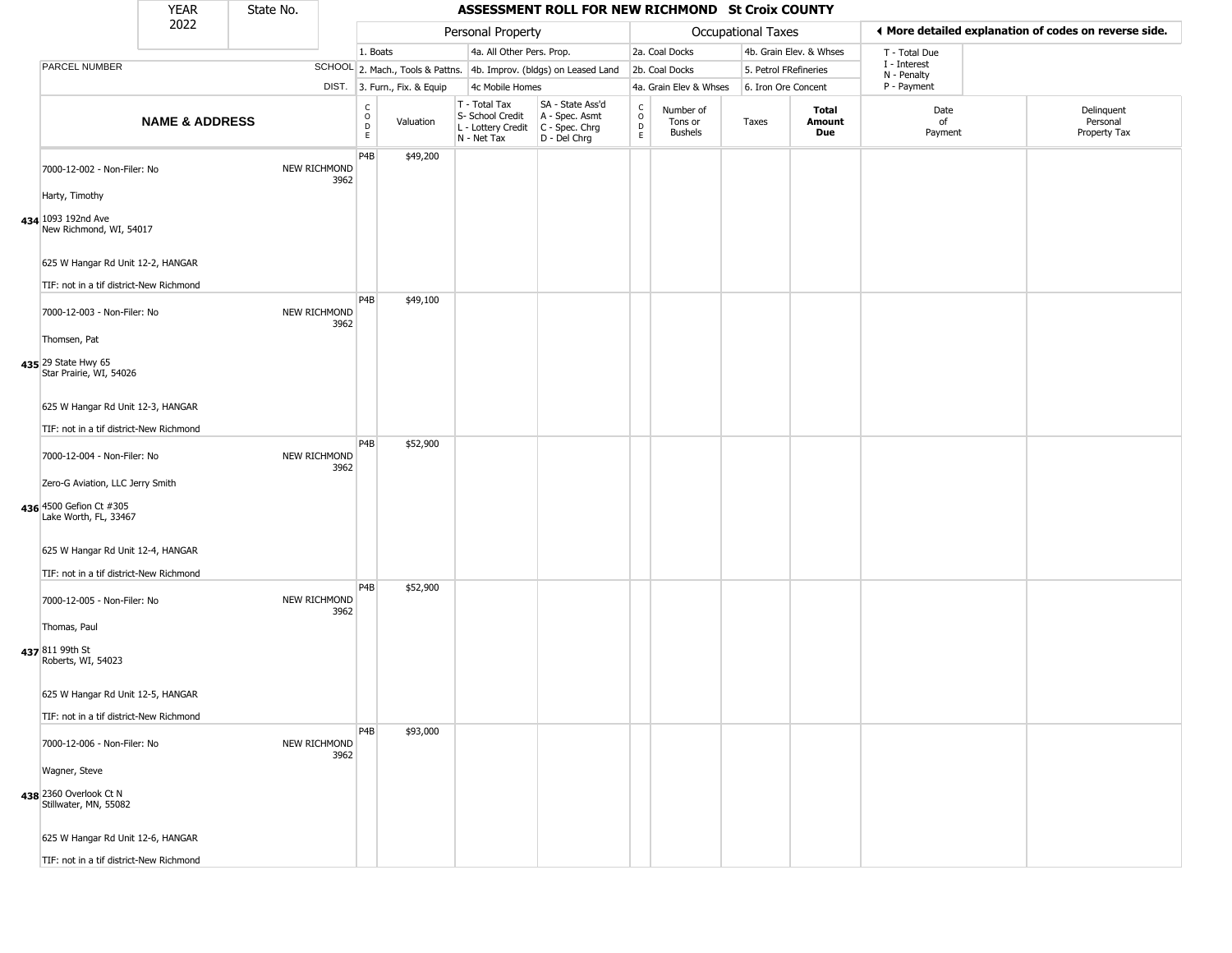|                                                                                 | <b>YEAR</b>               | State No. |                      |                              |                              |                                                                        | <b>ASSESSMENT ROLL FOR NEW RICHMOND St Croix COUNTY</b>              |                                              |                                        |                       |                         |                             |                                                       |
|---------------------------------------------------------------------------------|---------------------------|-----------|----------------------|------------------------------|------------------------------|------------------------------------------------------------------------|----------------------------------------------------------------------|----------------------------------------------|----------------------------------------|-----------------------|-------------------------|-----------------------------|-------------------------------------------------------|
|                                                                                 | 2022                      |           |                      |                              |                              | Personal Property                                                      |                                                                      |                                              |                                        | Occupational Taxes    |                         |                             | ◀ More detailed explanation of codes on reverse side. |
|                                                                                 |                           |           |                      | 1. Boats                     |                              | 4a. All Other Pers. Prop.                                              |                                                                      |                                              | 2a. Coal Docks                         |                       | 4b. Grain Elev. & Whses | T - Total Due               |                                                       |
| <b>PARCEL NUMBER</b>                                                            |                           |           |                      |                              |                              |                                                                        | SCHOOL 2. Mach., Tools & Pattns. 4b. Improv. (bldgs) on Leased Land  |                                              | 2b. Coal Docks                         | 5. Petrol FRefineries |                         | I - Interest<br>N - Penalty |                                                       |
|                                                                                 |                           |           |                      |                              | DIST. 3. Furn., Fix. & Equip | 4c Mobile Homes                                                        |                                                                      |                                              | 4a. Grain Elev & Whses                 | 6. Iron Ore Concent   |                         | P - Payment                 |                                                       |
|                                                                                 | <b>NAME &amp; ADDRESS</b> |           |                      | $_{\rm o}^{\rm c}$<br>D<br>E | Valuation                    | T - Total Tax<br>S- School Credit<br>L - Lottery Credit<br>N - Net Tax | SA - State Ass'd<br>A - Spec. Asmt<br>C - Spec. Chrg<br>D - Del Chrg | $\begin{array}{c}\nC \\ D \\ E\n\end{array}$ | Number of<br>Tons or<br><b>Bushels</b> | Taxes                 | Total<br>Amount<br>Due  | Date<br>of<br>Payment       | Delinquent<br>Personal<br>Property Tax                |
| 7000-12-008 - Non-Filer: No                                                     |                           |           | NEW RICHMOND<br>3962 | P4B                          | \$160,300                    |                                                                        |                                                                      |                                              |                                        |                       |                         |                             |                                                       |
| Mohr, John & Lynn<br>439 4905 34TH ST S, PO BOX 354<br>ST PETERSBURG, FL, 33711 |                           |           |                      |                              |                              |                                                                        |                                                                      |                                              |                                        |                       |                         |                             |                                                       |
| 625 W Hangar Rd Unit 12-8, HANGAR                                               |                           |           |                      |                              |                              |                                                                        |                                                                      |                                              |                                        |                       |                         |                             |                                                       |
| TIF: not in a tif district-New Richmond                                         |                           |           |                      |                              |                              |                                                                        |                                                                      |                                              |                                        |                       |                         |                             |                                                       |
| 7000-12-009 - Non-Filer: No                                                     |                           |           | NEW RICHMOND<br>3962 | P <sub>4</sub> B             | \$141,200                    |                                                                        |                                                                      |                                              |                                        |                       |                         |                             |                                                       |
| David K. Schmitz<br>440 W7246 Sunset Lane<br>Spooner, WI, 54801                 |                           |           |                      |                              |                              |                                                                        |                                                                      |                                              |                                        |                       |                         |                             |                                                       |
| 625 W Hangar Rd Unit 12-9, HANGAR                                               |                           |           |                      |                              |                              |                                                                        |                                                                      |                                              |                                        |                       |                         |                             |                                                       |
| TIF: not in a tif district-New Richmond                                         |                           |           |                      |                              |                              |                                                                        |                                                                      |                                              |                                        |                       |                         |                             |                                                       |
| 7000-12-010 - Non-Filer: No                                                     |                           |           | NEW RICHMOND<br>3962 | P4B                          | \$450,000                    |                                                                        |                                                                      |                                              |                                        |                       |                         |                             |                                                       |
| 1590 LLC ATTN JEFFREY HALLBECK                                                  |                           |           |                      |                              |                              |                                                                        |                                                                      |                                              |                                        |                       |                         |                             |                                                       |
| 441 1590 8TH AVE<br>BALDWIN, WI, 54002                                          |                           |           |                      |                              |                              |                                                                        |                                                                      |                                              |                                        |                       |                         |                             |                                                       |
| 625 W Hangar Rd Unit 12-10, HANGAR                                              |                           |           |                      |                              |                              |                                                                        |                                                                      |                                              |                                        |                       |                         |                             |                                                       |
| TIF: not in a tif district-New Richmond                                         |                           |           |                      | P4B                          |                              |                                                                        |                                                                      |                                              |                                        |                       |                         |                             |                                                       |
| 7000-13-001 - Non-Filer: No                                                     |                           |           | NEW RICHMOND<br>3962 |                              | \$71,500                     |                                                                        |                                                                      |                                              |                                        |                       |                         |                             |                                                       |
| Timothy & Kristen Harty<br>442 1093 192nd Ave                                   |                           |           |                      |                              |                              |                                                                        |                                                                      |                                              |                                        |                       |                         |                             |                                                       |
| New Richmond, WI, 54017<br>625 W Hangar Rd Unit 13-1, HANGAR                    |                           |           |                      |                              |                              |                                                                        |                                                                      |                                              |                                        |                       |                         |                             |                                                       |
|                                                                                 |                           |           |                      |                              |                              |                                                                        |                                                                      |                                              |                                        |                       |                         |                             |                                                       |
| TIF: not in a tif district-New Richmond                                         |                           |           |                      | P <sub>4</sub> B             | \$100,000                    |                                                                        |                                                                      |                                              |                                        |                       |                         |                             |                                                       |
| 7000-13-002 - Non-Filer: No                                                     |                           |           | NEW RICHMOND<br>3962 |                              |                              |                                                                        |                                                                      |                                              |                                        |                       |                         |                             |                                                       |
| AIRBOYS INC CLIFF RODAHL                                                        |                           |           |                      |                              |                              |                                                                        |                                                                      |                                              |                                        |                       |                         |                             |                                                       |
| 443 10830 GREY CLOUD ISLAND DRIVE SOUTH<br>ST PAUL PARK, MN, 55071              |                           |           |                      |                              |                              |                                                                        |                                                                      |                                              |                                        |                       |                         |                             |                                                       |
| 625 W Hangar Rd Unit 13-2, HANGAR                                               |                           |           |                      |                              |                              |                                                                        |                                                                      |                                              |                                        |                       |                         |                             |                                                       |
| TIF: not in a tif district-New Richmond                                         |                           |           |                      |                              |                              |                                                                        |                                                                      |                                              |                                        |                       |                         |                             |                                                       |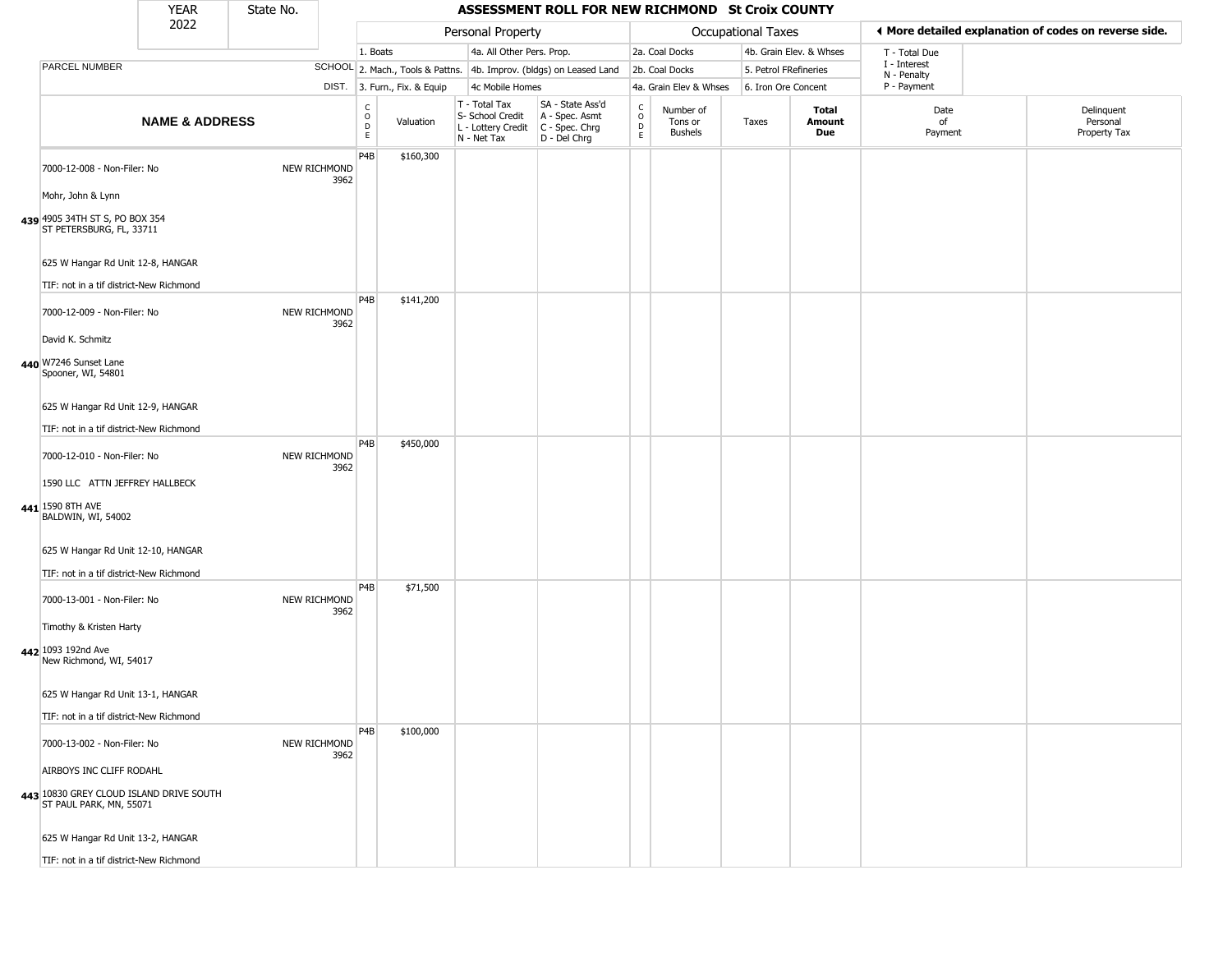|                                                                                  | <b>YEAR</b>               | State No. |                      |                              |                              |                                                                        | ASSESSMENT ROLL FOR NEW RICHMOND St Croix COUNTY                     |                        |                                 |                       |                         |                             |                                                       |  |
|----------------------------------------------------------------------------------|---------------------------|-----------|----------------------|------------------------------|------------------------------|------------------------------------------------------------------------|----------------------------------------------------------------------|------------------------|---------------------------------|-----------------------|-------------------------|-----------------------------|-------------------------------------------------------|--|
|                                                                                  | 2022                      |           |                      |                              |                              | Personal Property                                                      |                                                                      |                        |                                 | Occupational Taxes    |                         |                             | ♦ More detailed explanation of codes on reverse side. |  |
|                                                                                  |                           |           |                      | 1. Boats                     |                              | 4a. All Other Pers. Prop.                                              |                                                                      |                        | 2a. Coal Docks                  |                       | 4b. Grain Elev. & Whses | T - Total Due               |                                                       |  |
| <b>PARCEL NUMBER</b>                                                             |                           |           |                      |                              |                              |                                                                        | SCHOOL 2. Mach., Tools & Pattns. 4b. Improv. (bldgs) on Leased Land  |                        | 2b. Coal Docks                  | 5. Petrol FRefineries |                         | I - Interest<br>N - Penalty |                                                       |  |
|                                                                                  |                           |           |                      |                              | DIST. 3. Furn., Fix. & Equip | 4c Mobile Homes                                                        |                                                                      |                        | 4a. Grain Elev & Whses          | 6. Iron Ore Concent   |                         | P - Payment                 |                                                       |  |
|                                                                                  | <b>NAME &amp; ADDRESS</b> |           |                      | $_{\rm o}^{\rm c}$<br>D<br>E | Valuation                    | T - Total Tax<br>S- School Credit<br>L - Lottery Credit<br>N - Net Tax | SA - State Ass'd<br>A - Spec. Asmt<br>C - Spec. Chrg<br>D - Del Chrg | C<br>$\circ$<br>D<br>E | Number of<br>Tons or<br>Bushels | Taxes                 | Total<br>Amount<br>Due  | Date<br>of<br>Payment       | Delinquent<br>Personal<br>Property Tax                |  |
| 7000-13-003 - Non-Filer: No<br>DRIESEN TRANSPORT INC MIKE DRIESEN                |                           |           | NEW RICHMOND<br>3962 | P <sub>4</sub> B             | \$194,400                    |                                                                        |                                                                      |                        |                                 |                       |                         |                             |                                                       |  |
| 444 3187 PERKINS DRIVE W<br><b>HULL, IA, 51239</b>                               |                           |           |                      |                              |                              |                                                                        |                                                                      |                        |                                 |                       |                         |                             |                                                       |  |
| 625 W Hangar Rd Unit 13-3, HANGAR<br>TIF: not in a tif district-New Richmond     |                           |           |                      |                              |                              |                                                                        |                                                                      |                        |                                 |                       |                         |                             |                                                       |  |
| 7000-14-001 - Non-Filer: No                                                      |                           |           | NEW RICHMOND<br>3962 | P <sub>4</sub> B             | \$76,900                     |                                                                        |                                                                      |                        |                                 |                       |                         |                             |                                                       |  |
| <b>Grant Nieslen</b><br>445 6654 WILLOWSHIRE WAY<br>BRANDENTON, FL, 34212        |                           |           |                      |                              |                              |                                                                        |                                                                      |                        |                                 |                       |                         |                             |                                                       |  |
| 625 W Hangar Rd Unit 14-1, HANGAR<br>TIF: not in a tif district-New Richmond     |                           |           |                      |                              |                              |                                                                        |                                                                      |                        |                                 |                       |                         |                             |                                                       |  |
| 7000-14-002 - Non-Filer: Yes                                                     |                           |           | NEW RICHMOND<br>3962 | P <sub>4</sub> B             | \$68,400                     |                                                                        |                                                                      |                        |                                 |                       |                         |                             |                                                       |  |
| Johnson, Todd Kyle Lindstrom<br>446 654 Beatrice Circle<br>Hudson, WI, 54016     |                           |           |                      |                              |                              |                                                                        |                                                                      |                        |                                 |                       |                         |                             |                                                       |  |
| 625 W Hangar Rd Unit 14-2, HANGAR<br>TIF: not in a tif district-New Richmond     |                           |           |                      |                              |                              |                                                                        |                                                                      |                        |                                 |                       |                         |                             |                                                       |  |
| 7000-14-003 - Non-Filer: No                                                      |                           |           | NEW RICHMOND<br>3962 | P <sub>4</sub> B             | \$61,800                     |                                                                        |                                                                      |                        |                                 |                       |                         |                             |                                                       |  |
| Ulrich, Steve<br>447 PO Box 117<br>New Richmond, WI, 54017                       |                           |           |                      |                              |                              |                                                                        |                                                                      |                        |                                 |                       |                         |                             |                                                       |  |
| 625 W Hangar Rd Unit 14-3, HANGAR                                                |                           |           |                      |                              |                              |                                                                        |                                                                      |                        |                                 |                       |                         |                             |                                                       |  |
| TIF: not in a tif district-New Richmond                                          |                           |           |                      | P <sub>4</sub> B             |                              |                                                                        |                                                                      |                        |                                 |                       |                         |                             |                                                       |  |
| 7000-14-004 - Non-Filer: No                                                      |                           |           | NEW RICHMOND<br>3962 |                              | \$84,400                     |                                                                        |                                                                      |                        |                                 |                       |                         |                             |                                                       |  |
| RC Avionics Inc RUSS CALLENDER<br>448 1419 EAST OAKS TRAIL<br>HOULTON, WI, 54082 |                           |           |                      |                              |                              |                                                                        |                                                                      |                        |                                 |                       |                         |                             |                                                       |  |
| 625 W Hangar Rd Unit 14-4, HANGAR                                                |                           |           |                      |                              |                              |                                                                        |                                                                      |                        |                                 |                       |                         |                             |                                                       |  |
| TIF: not in a tif district-New Richmond                                          |                           |           |                      |                              |                              |                                                                        |                                                                      |                        |                                 |                       |                         |                             |                                                       |  |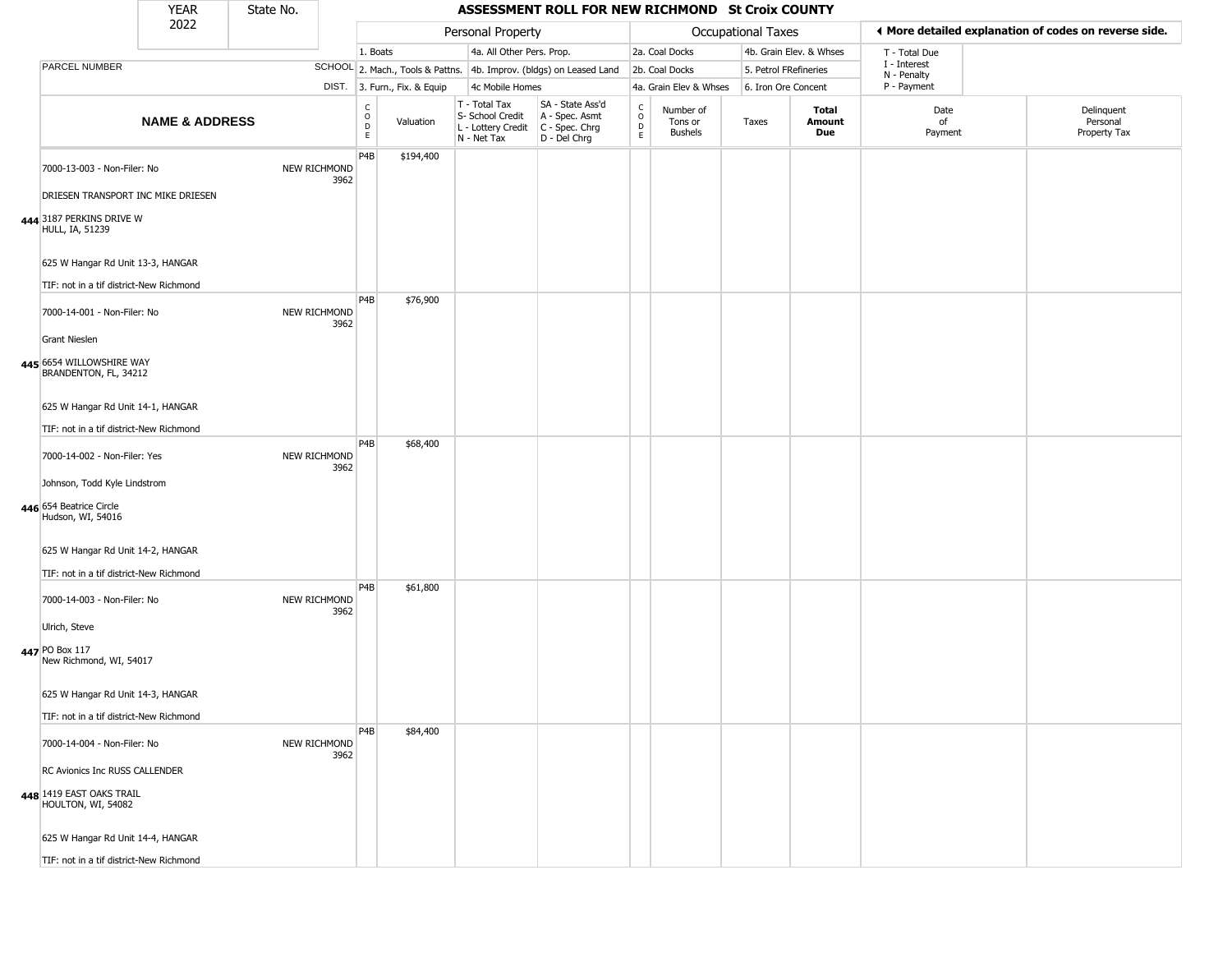|                                                                                   | <b>YEAR</b>               | State No. |                      |                                        |                              |                                                                        | <b>ASSESSMENT ROLL FOR NEW RICHMOND St Croix COUNTY</b>              |                  |                                        |                       |                         |                             |                                                       |
|-----------------------------------------------------------------------------------|---------------------------|-----------|----------------------|----------------------------------------|------------------------------|------------------------------------------------------------------------|----------------------------------------------------------------------|------------------|----------------------------------------|-----------------------|-------------------------|-----------------------------|-------------------------------------------------------|
|                                                                                   | 2022                      |           |                      |                                        |                              | Personal Property                                                      |                                                                      |                  |                                        | Occupational Taxes    |                         |                             | ◀ More detailed explanation of codes on reverse side. |
|                                                                                   |                           |           |                      | 1. Boats                               |                              | 4a. All Other Pers. Prop.                                              |                                                                      |                  | 2a. Coal Docks                         |                       | 4b. Grain Elev. & Whses | T - Total Due               |                                                       |
| <b>PARCEL NUMBER</b>                                                              |                           |           |                      |                                        |                              |                                                                        | SCHOOL 2. Mach., Tools & Pattns. 4b. Improv. (bldgs) on Leased Land  |                  | 2b. Coal Docks                         | 5. Petrol FRefineries |                         | I - Interest<br>N - Penalty |                                                       |
|                                                                                   |                           |           |                      |                                        | DIST. 3. Furn., Fix. & Equip | 4c Mobile Homes                                                        |                                                                      |                  | 4a. Grain Elev & Whses                 | 6. Iron Ore Concent   |                         | P - Payment                 |                                                       |
|                                                                                   | <b>NAME &amp; ADDRESS</b> |           |                      | $_{\rm o}^{\rm c}$<br>$\mathsf D$<br>E | Valuation                    | T - Total Tax<br>S- School Credit<br>L - Lottery Credit<br>N - Net Tax | SA - State Ass'd<br>A - Spec. Asmt<br>C - Spec. Chrg<br>D - Del Chrg | C<br>D<br>D<br>E | Number of<br>Tons or<br><b>Bushels</b> | Taxes                 | Total<br>Amount<br>Due  | Date<br>of<br>Payment       | Delinquent<br>Personal<br>Property Tax                |
| 7000-14-005 - Non-Filer: No                                                       |                           |           | NEW RICHMOND<br>3962 | P4B                                    | \$68,800                     |                                                                        |                                                                      |                  |                                        |                       |                         |                             |                                                       |
| Bourn, Kenneth L Kenneth L Bourn<br>449 110 Hamilton Dr<br>River Falls, WI, 54022 |                           |           |                      |                                        |                              |                                                                        |                                                                      |                  |                                        |                       |                         |                             |                                                       |
| 625 W Hangar Rd Unit 14-5, HANGAR                                                 |                           |           |                      |                                        |                              |                                                                        |                                                                      |                  |                                        |                       |                         |                             |                                                       |
| TIF: not in a tif district-New Richmond                                           |                           |           |                      | P <sub>4</sub> B                       | \$68,800                     |                                                                        |                                                                      |                  |                                        |                       |                         |                             |                                                       |
| 7000-14-006 - Non-Filer: No                                                       |                           |           | NEW RICHMOND<br>3962 |                                        |                              |                                                                        |                                                                      |                  |                                        |                       |                         |                             |                                                       |
| James G. Brooks                                                                   |                           |           |                      |                                        |                              |                                                                        |                                                                      |                  |                                        |                       |                         |                             |                                                       |
| 450 1634 ROYAL LANE<br>New Richmond, WI, 54017                                    |                           |           |                      |                                        |                              |                                                                        |                                                                      |                  |                                        |                       |                         |                             |                                                       |
| 625 W Hangar Rd Unit 14-6, HANGAR                                                 |                           |           |                      |                                        |                              |                                                                        |                                                                      |                  |                                        |                       |                         |                             |                                                       |
| TIF: not in a tif district-New Richmond                                           |                           |           |                      |                                        |                              |                                                                        |                                                                      |                  |                                        |                       |                         |                             |                                                       |
| 7000-14-007 - Non-Filer: No                                                       |                           |           | NEW RICHMOND<br>3962 | P4B                                    | \$76,100                     |                                                                        |                                                                      |                  |                                        |                       |                         |                             |                                                       |
| KRNH 14-7 LLC attn Mark White                                                     |                           |           |                      |                                        |                              |                                                                        |                                                                      |                  |                                        |                       |                         |                             |                                                       |
| 451 2320 Airport Drive<br>Shawnee, OK, 74804                                      |                           |           |                      |                                        |                              |                                                                        |                                                                      |                  |                                        |                       |                         |                             |                                                       |
| 625 W Hangar Rd Unit 14-7, HANGAR                                                 |                           |           |                      |                                        |                              |                                                                        |                                                                      |                  |                                        |                       |                         |                             |                                                       |
| TIF: not in a tif district-New Richmond                                           |                           |           |                      | P4B                                    |                              |                                                                        |                                                                      |                  |                                        |                       |                         |                             |                                                       |
| 7000-14-008 - Non-Filer: No                                                       |                           |           | NEW RICHMOND<br>3962 |                                        | \$77,400                     |                                                                        |                                                                      |                  |                                        |                       |                         |                             |                                                       |
| Duane P Madsen & Vicky J Madsen Revocable Trust                                   |                           |           |                      |                                        |                              |                                                                        |                                                                      |                  |                                        |                       |                         |                             |                                                       |
| 452 1137 212th Ave<br>New Richmond, WI, 54017                                     |                           |           |                      |                                        |                              |                                                                        |                                                                      |                  |                                        |                       |                         |                             |                                                       |
| 625 W Hangar Rd Unit 14-8, HANGAR                                                 |                           |           |                      |                                        |                              |                                                                        |                                                                      |                  |                                        |                       |                         |                             |                                                       |
| TIF: not in a tif district-New Richmond                                           |                           |           |                      |                                        |                              |                                                                        |                                                                      |                  |                                        |                       |                         |                             |                                                       |
| 7000-15-001 - Non-Filer: No                                                       |                           |           | NEW RICHMOND<br>3962 | P <sub>4</sub> B                       | \$122,600                    |                                                                        |                                                                      |                  |                                        |                       |                         |                             |                                                       |
| Lawson, William                                                                   |                           |           |                      |                                        |                              |                                                                        |                                                                      |                  |                                        |                       |                         |                             |                                                       |
| 453 1917 Cty Rd I<br>Somerset, WI, 54025                                          |                           |           |                      |                                        |                              |                                                                        |                                                                      |                  |                                        |                       |                         |                             |                                                       |
| 625 W Hangar Rd Unit 15-1, HANGAR                                                 |                           |           |                      |                                        |                              |                                                                        |                                                                      |                  |                                        |                       |                         |                             |                                                       |
| TIF: not in a tif district-New Richmond                                           |                           |           |                      |                                        |                              |                                                                        |                                                                      |                  |                                        |                       |                         |                             |                                                       |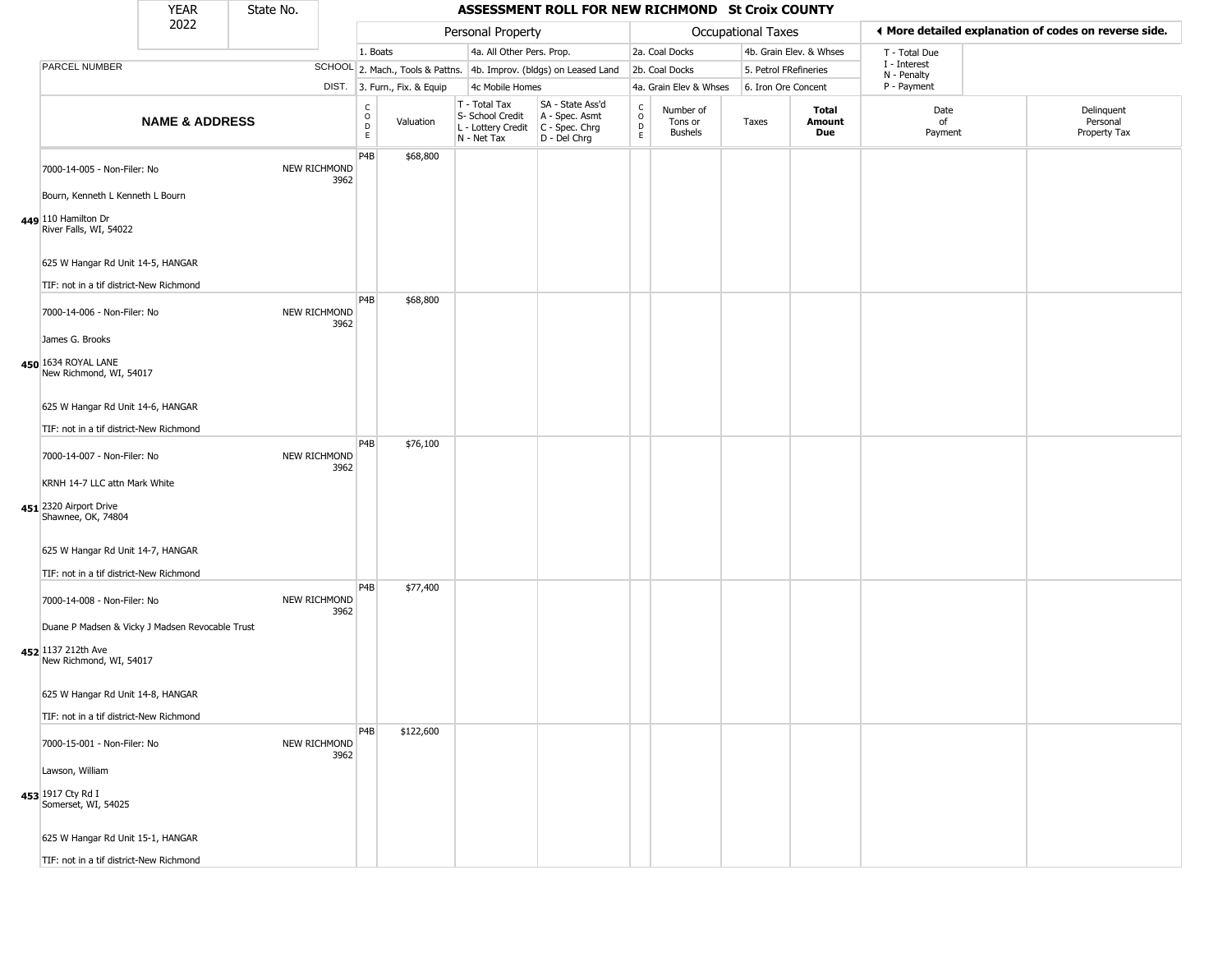|                                                                              | <b>YEAR</b>               | State No. |                                          |                              |                              |                                        | ASSESSMENT ROLL FOR NEW RICHMOND St Croix COUNTY                       |                                      |                                 |                           |                         |                             |                                                       |
|------------------------------------------------------------------------------|---------------------------|-----------|------------------------------------------|------------------------------|------------------------------|----------------------------------------|------------------------------------------------------------------------|--------------------------------------|---------------------------------|---------------------------|-------------------------|-----------------------------|-------------------------------------------------------|
|                                                                              | 2022                      |           |                                          |                              | Personal Property            |                                        |                                                                        |                                      |                                 | <b>Occupational Taxes</b> |                         |                             | ◀ More detailed explanation of codes on reverse side. |
|                                                                              |                           |           |                                          | 1. Boats                     |                              |                                        | 4a. All Other Pers. Prop.                                              |                                      | 2a. Coal Docks                  |                           | 4b. Grain Elev. & Whses | T - Total Due               |                                                       |
| PARCEL NUMBER                                                                |                           |           |                                          |                              |                              |                                        | SCHOOL 2. Mach., Tools & Pattns. 4b. Improv. (bldgs) on Leased Land    |                                      | 2b. Coal Docks                  | 5. Petrol FRefineries     |                         | I - Interest<br>N - Penalty |                                                       |
|                                                                              |                           |           |                                          | DIST. 3. Furn., Fix. & Equip |                              | 4c Mobile Homes                        |                                                                        |                                      | 4a. Grain Elev & Whses          | 6. Iron Ore Concent       |                         | P - Payment                 |                                                       |
|                                                                              | <b>NAME &amp; ADDRESS</b> |           | $\rm _o^C$<br>$\mathsf{D}$<br>E.         | Valuation                    | T - Total Tax<br>N - Net Tax | S- School Credit<br>L - Lottery Credit | SA - State Ass'd<br>A - Spec. Asmt<br>$C - Spec. Chrg$<br>D - Del Chrg | $_{\rm o}^{\rm c}$<br>$\overline{D}$ | Number of<br>Tons or<br>Bushels | Taxes                     | Total<br>Amount<br>Due  | Date<br>of<br>Payment       | Delinquent<br>Personal<br>Property Tax                |
| 7000-15-003 - Non-Filer: No                                                  |                           |           | P4B<br>NEW RICHMOND<br>3962              | \$253,000                    |                              |                                        |                                                                        |                                      |                                 |                           |                         |                             |                                                       |
| <b>DAVID ANDERSON</b><br>454 1672 FALLBROOKE DR<br>HASTINGS, MN, 55033       |                           |           |                                          |                              |                              |                                        |                                                                        |                                      |                                 |                           |                         |                             |                                                       |
| 625 W Hangar Rd Unit 15-3, HANGAR<br>TIF: not in a tif district-New Richmond |                           |           |                                          |                              |                              |                                        |                                                                        |                                      |                                 |                           |                         |                             |                                                       |
| 7000-15-006 - Non-Filer: No                                                  |                           |           | P <sub>4</sub> B<br>NEW RICHMOND<br>3962 | \$82,800                     |                              |                                        |                                                                        |                                      |                                 |                           |                         |                             |                                                       |
| American Aviation, LLC<br>455 424 Eagle Bluff Road<br>Hudson, WI, 54016      |                           |           |                                          |                              |                              |                                        |                                                                        |                                      |                                 |                           |                         |                             |                                                       |
| 625 W Hangar Rd Unit 15-6, HANGAR<br>TIF: not in a tif district-New Richmond |                           |           |                                          |                              |                              |                                        |                                                                        |                                      |                                 |                           |                         |                             |                                                       |
| 7000-15-007 - Non-Filer: No                                                  |                           |           | P <sub>4</sub> B<br>NEW RICHMOND<br>3962 | \$81,400                     |                              |                                        |                                                                        |                                      |                                 |                           |                         |                             |                                                       |
| <b>Bart Heath</b><br>456 1441 Wood Duck Ln<br>New Richmond, WI, 54017        |                           |           |                                          |                              |                              |                                        |                                                                        |                                      |                                 |                           |                         |                             |                                                       |
| 625 W Hangar Rd Unit 15-7, HANGAR<br>TIF: not in a tif district-New Richmond |                           |           |                                          |                              |                              |                                        |                                                                        |                                      |                                 |                           |                         |                             |                                                       |
| 7000-16-001 - Non-Filer: No                                                  |                           |           | P <sub>4</sub> B<br>NEW RICHMOND<br>3962 | \$325,000                    |                              |                                        |                                                                        |                                      |                                 |                           |                         |                             |                                                       |
| <b>JAY SCHRANKLER</b><br>457 73 197TH ST<br>STAR PRAIRIE, WI, 54026          |                           |           |                                          |                              |                              |                                        |                                                                        |                                      |                                 |                           |                         |                             |                                                       |
| 625 W Hangar Rd Unit 16-1, HANGAR                                            |                           |           |                                          |                              |                              |                                        |                                                                        |                                      |                                 |                           |                         |                             |                                                       |
| TIF: not in a tif district-New Richmond                                      |                           |           |                                          |                              |                              |                                        |                                                                        |                                      |                                 |                           |                         |                             |                                                       |
| 7000-16-003 - Non-Filer: No                                                  |                           |           | P4B<br>NEW RICHMOND<br>3962              | \$64,800                     |                              |                                        |                                                                        |                                      |                                 |                           |                         |                             |                                                       |
| Douglas Trogstad<br>458 PO Box 21273<br>Eagan, MN, 55121                     |                           |           |                                          |                              |                              |                                        |                                                                        |                                      |                                 |                           |                         |                             |                                                       |
| 625 W Hangar Rd Unit 16-3, HANGAR                                            |                           |           |                                          |                              |                              |                                        |                                                                        |                                      |                                 |                           |                         |                             |                                                       |
| TIF: not in a tif district-New Richmond                                      |                           |           |                                          |                              |                              |                                        |                                                                        |                                      |                                 |                           |                         |                             |                                                       |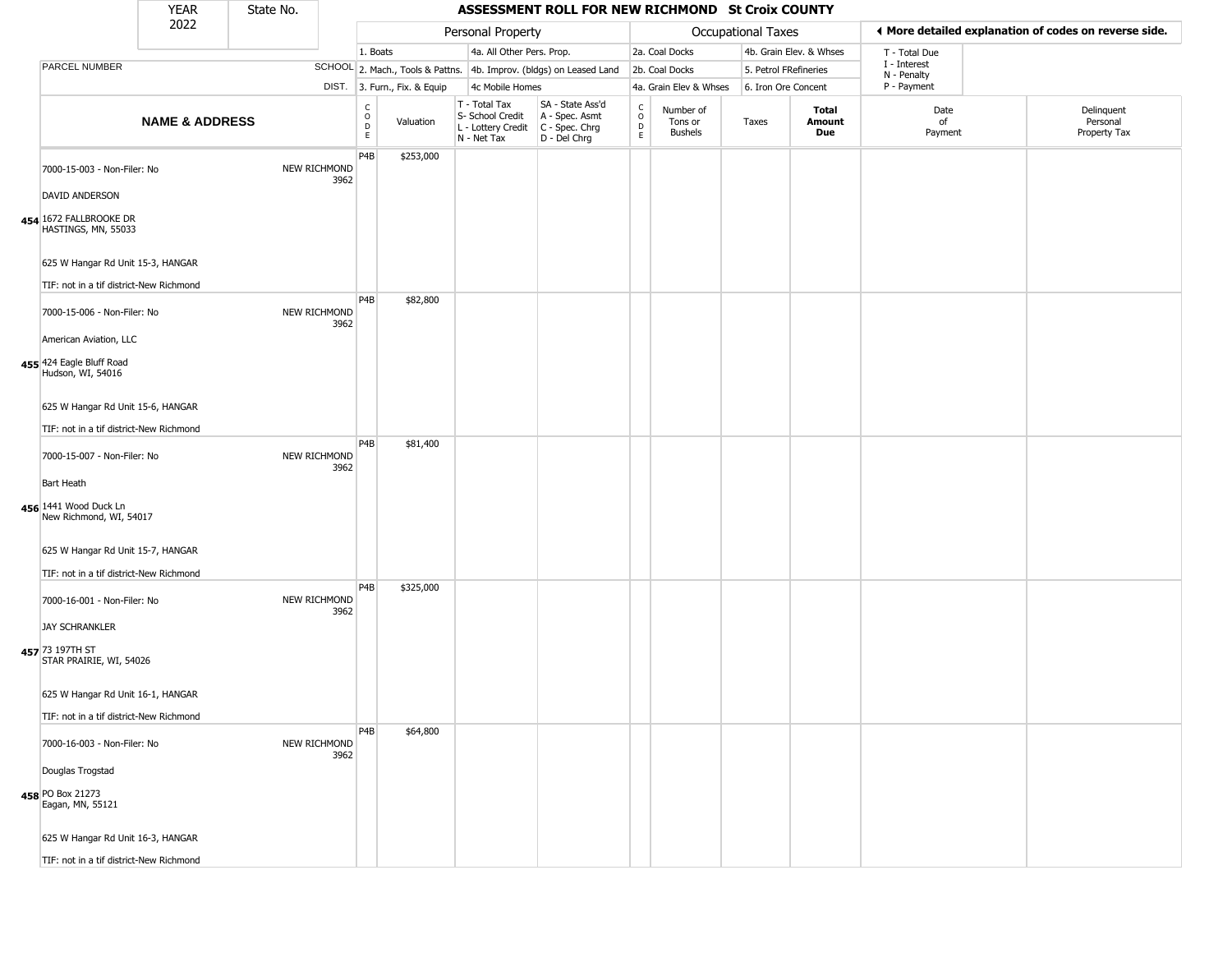| ◀ More detailed explanation of codes on reverse side.<br>Personal Property<br>Occupational Taxes<br>4a. All Other Pers. Prop.<br>2a. Coal Docks<br>4b. Grain Elev. & Whses<br>1. Boats<br>T - Total Due<br>I - Interest<br>PARCEL NUMBER<br>SCHOOL 2. Mach., Tools & Pattns. 4b. Improv. (bldgs) on Leased Land<br>2b. Coal Docks<br>5. Petrol FRefineries<br>N - Penalty<br>DIST. 3. Furn., Fix. & Equip<br>P - Payment<br>4c Mobile Homes<br>4a. Grain Elev & Whses<br>6. Iron Ore Concent<br>T - Total Tax<br>SA - State Ass'd<br>$\rm _o^C$<br>$_{\rm o}^{\rm c}$<br>Number of<br>Total<br>Date<br>S- School Credit<br>A - Spec. Asmt<br><b>NAME &amp; ADDRESS</b><br>Valuation<br>of<br>Personal<br>Tons or<br>Taxes<br>Amount<br>$\overline{D}$<br>D<br>C - Spec. Chrg<br>L - Lottery Credit<br>Due<br>Bushels<br>Payment<br>E.<br>N - Net Tax<br>D - Del Chrg<br>P4B<br>\$96,400<br>NEW RICHMOND<br>7000-16-004 - Non-Filer: No<br>3962<br>H & H Aviation LLC<br>459 PO Box 11206<br>St. Paul, MN, 55111<br>625 W Hangar Rd Unit 16-4, HANGAR<br>TIF: not in a tif district-New Richmond<br>P <sub>4</sub> B<br>\$98,600<br>NEW RICHMOND<br>7000-16-005 - Non-Filer: No<br>3962<br>Alison Crane<br>460 146 Dow Road<br>Port Charlotte, FL, 33952<br>625 W Hangar Rd Unit 16-5, HANGAR<br>TIF: not in a tif district-New Richmond<br>P <sub>4</sub> B<br>\$100,600<br>NEW RICHMOND<br>7000-16-006 - Non-Filer: No<br>3962<br>Miller, Matthew<br>461 10855 176th St N<br>Marine On St Croix, MN, 55047<br>625 W Hangar Rd Unit 16-6, HANGAR<br>TIF: not in a tif district-New Richmond<br>P4B<br>\$55,800<br>NEW RICHMOND<br>7000-16-007 - Non-Filer: No<br>3962<br>Bergh, Gene<br>462 1159 US Hwy 12<br>Roberts, WI, 54023<br>625 W Hangar Rd Unit 16-7, HANGAR<br>TIF: not in a tif district-New Richmond<br>P <sub>4</sub> B<br>\$94,900<br>NEW RICHMOND<br>7000-16-008 - Non-Filer: No<br>3962<br>Johnson, Craig<br>463 398 Saint Croix Cove<br>Hudson, WI, 54016<br>625 W Hangar Rd Unit 16-8, HANGAR<br>TIF: not in a tif district-New Richmond |  | <b>YEAR</b> | State No. |  |  | ASSESSMENT ROLL FOR NEW RICHMOND St Croix COUNTY |  |  |  |                            |
|------------------------------------------------------------------------------------------------------------------------------------------------------------------------------------------------------------------------------------------------------------------------------------------------------------------------------------------------------------------------------------------------------------------------------------------------------------------------------------------------------------------------------------------------------------------------------------------------------------------------------------------------------------------------------------------------------------------------------------------------------------------------------------------------------------------------------------------------------------------------------------------------------------------------------------------------------------------------------------------------------------------------------------------------------------------------------------------------------------------------------------------------------------------------------------------------------------------------------------------------------------------------------------------------------------------------------------------------------------------------------------------------------------------------------------------------------------------------------------------------------------------------------------------------------------------------------------------------------------------------------------------------------------------------------------------------------------------------------------------------------------------------------------------------------------------------------------------------------------------------------------------------------------------------------------------------------------------------------------------------------------------------------------------------------------|--|-------------|-----------|--|--|--------------------------------------------------|--|--|--|----------------------------|
|                                                                                                                                                                                                                                                                                                                                                                                                                                                                                                                                                                                                                                                                                                                                                                                                                                                                                                                                                                                                                                                                                                                                                                                                                                                                                                                                                                                                                                                                                                                                                                                                                                                                                                                                                                                                                                                                                                                                                                                                                                                            |  | 2022        |           |  |  |                                                  |  |  |  |                            |
|                                                                                                                                                                                                                                                                                                                                                                                                                                                                                                                                                                                                                                                                                                                                                                                                                                                                                                                                                                                                                                                                                                                                                                                                                                                                                                                                                                                                                                                                                                                                                                                                                                                                                                                                                                                                                                                                                                                                                                                                                                                            |  |             |           |  |  |                                                  |  |  |  |                            |
|                                                                                                                                                                                                                                                                                                                                                                                                                                                                                                                                                                                                                                                                                                                                                                                                                                                                                                                                                                                                                                                                                                                                                                                                                                                                                                                                                                                                                                                                                                                                                                                                                                                                                                                                                                                                                                                                                                                                                                                                                                                            |  |             |           |  |  |                                                  |  |  |  |                            |
|                                                                                                                                                                                                                                                                                                                                                                                                                                                                                                                                                                                                                                                                                                                                                                                                                                                                                                                                                                                                                                                                                                                                                                                                                                                                                                                                                                                                                                                                                                                                                                                                                                                                                                                                                                                                                                                                                                                                                                                                                                                            |  |             |           |  |  |                                                  |  |  |  |                            |
|                                                                                                                                                                                                                                                                                                                                                                                                                                                                                                                                                                                                                                                                                                                                                                                                                                                                                                                                                                                                                                                                                                                                                                                                                                                                                                                                                                                                                                                                                                                                                                                                                                                                                                                                                                                                                                                                                                                                                                                                                                                            |  |             |           |  |  |                                                  |  |  |  | Delinquent<br>Property Tax |
|                                                                                                                                                                                                                                                                                                                                                                                                                                                                                                                                                                                                                                                                                                                                                                                                                                                                                                                                                                                                                                                                                                                                                                                                                                                                                                                                                                                                                                                                                                                                                                                                                                                                                                                                                                                                                                                                                                                                                                                                                                                            |  |             |           |  |  |                                                  |  |  |  |                            |
|                                                                                                                                                                                                                                                                                                                                                                                                                                                                                                                                                                                                                                                                                                                                                                                                                                                                                                                                                                                                                                                                                                                                                                                                                                                                                                                                                                                                                                                                                                                                                                                                                                                                                                                                                                                                                                                                                                                                                                                                                                                            |  |             |           |  |  |                                                  |  |  |  |                            |
|                                                                                                                                                                                                                                                                                                                                                                                                                                                                                                                                                                                                                                                                                                                                                                                                                                                                                                                                                                                                                                                                                                                                                                                                                                                                                                                                                                                                                                                                                                                                                                                                                                                                                                                                                                                                                                                                                                                                                                                                                                                            |  |             |           |  |  |                                                  |  |  |  |                            |
|                                                                                                                                                                                                                                                                                                                                                                                                                                                                                                                                                                                                                                                                                                                                                                                                                                                                                                                                                                                                                                                                                                                                                                                                                                                                                                                                                                                                                                                                                                                                                                                                                                                                                                                                                                                                                                                                                                                                                                                                                                                            |  |             |           |  |  |                                                  |  |  |  |                            |
|                                                                                                                                                                                                                                                                                                                                                                                                                                                                                                                                                                                                                                                                                                                                                                                                                                                                                                                                                                                                                                                                                                                                                                                                                                                                                                                                                                                                                                                                                                                                                                                                                                                                                                                                                                                                                                                                                                                                                                                                                                                            |  |             |           |  |  |                                                  |  |  |  |                            |
|                                                                                                                                                                                                                                                                                                                                                                                                                                                                                                                                                                                                                                                                                                                                                                                                                                                                                                                                                                                                                                                                                                                                                                                                                                                                                                                                                                                                                                                                                                                                                                                                                                                                                                                                                                                                                                                                                                                                                                                                                                                            |  |             |           |  |  |                                                  |  |  |  |                            |
|                                                                                                                                                                                                                                                                                                                                                                                                                                                                                                                                                                                                                                                                                                                                                                                                                                                                                                                                                                                                                                                                                                                                                                                                                                                                                                                                                                                                                                                                                                                                                                                                                                                                                                                                                                                                                                                                                                                                                                                                                                                            |  |             |           |  |  |                                                  |  |  |  |                            |
|                                                                                                                                                                                                                                                                                                                                                                                                                                                                                                                                                                                                                                                                                                                                                                                                                                                                                                                                                                                                                                                                                                                                                                                                                                                                                                                                                                                                                                                                                                                                                                                                                                                                                                                                                                                                                                                                                                                                                                                                                                                            |  |             |           |  |  |                                                  |  |  |  |                            |
|                                                                                                                                                                                                                                                                                                                                                                                                                                                                                                                                                                                                                                                                                                                                                                                                                                                                                                                                                                                                                                                                                                                                                                                                                                                                                                                                                                                                                                                                                                                                                                                                                                                                                                                                                                                                                                                                                                                                                                                                                                                            |  |             |           |  |  |                                                  |  |  |  |                            |
|                                                                                                                                                                                                                                                                                                                                                                                                                                                                                                                                                                                                                                                                                                                                                                                                                                                                                                                                                                                                                                                                                                                                                                                                                                                                                                                                                                                                                                                                                                                                                                                                                                                                                                                                                                                                                                                                                                                                                                                                                                                            |  |             |           |  |  |                                                  |  |  |  |                            |
|                                                                                                                                                                                                                                                                                                                                                                                                                                                                                                                                                                                                                                                                                                                                                                                                                                                                                                                                                                                                                                                                                                                                                                                                                                                                                                                                                                                                                                                                                                                                                                                                                                                                                                                                                                                                                                                                                                                                                                                                                                                            |  |             |           |  |  |                                                  |  |  |  |                            |
|                                                                                                                                                                                                                                                                                                                                                                                                                                                                                                                                                                                                                                                                                                                                                                                                                                                                                                                                                                                                                                                                                                                                                                                                                                                                                                                                                                                                                                                                                                                                                                                                                                                                                                                                                                                                                                                                                                                                                                                                                                                            |  |             |           |  |  |                                                  |  |  |  |                            |
|                                                                                                                                                                                                                                                                                                                                                                                                                                                                                                                                                                                                                                                                                                                                                                                                                                                                                                                                                                                                                                                                                                                                                                                                                                                                                                                                                                                                                                                                                                                                                                                                                                                                                                                                                                                                                                                                                                                                                                                                                                                            |  |             |           |  |  |                                                  |  |  |  |                            |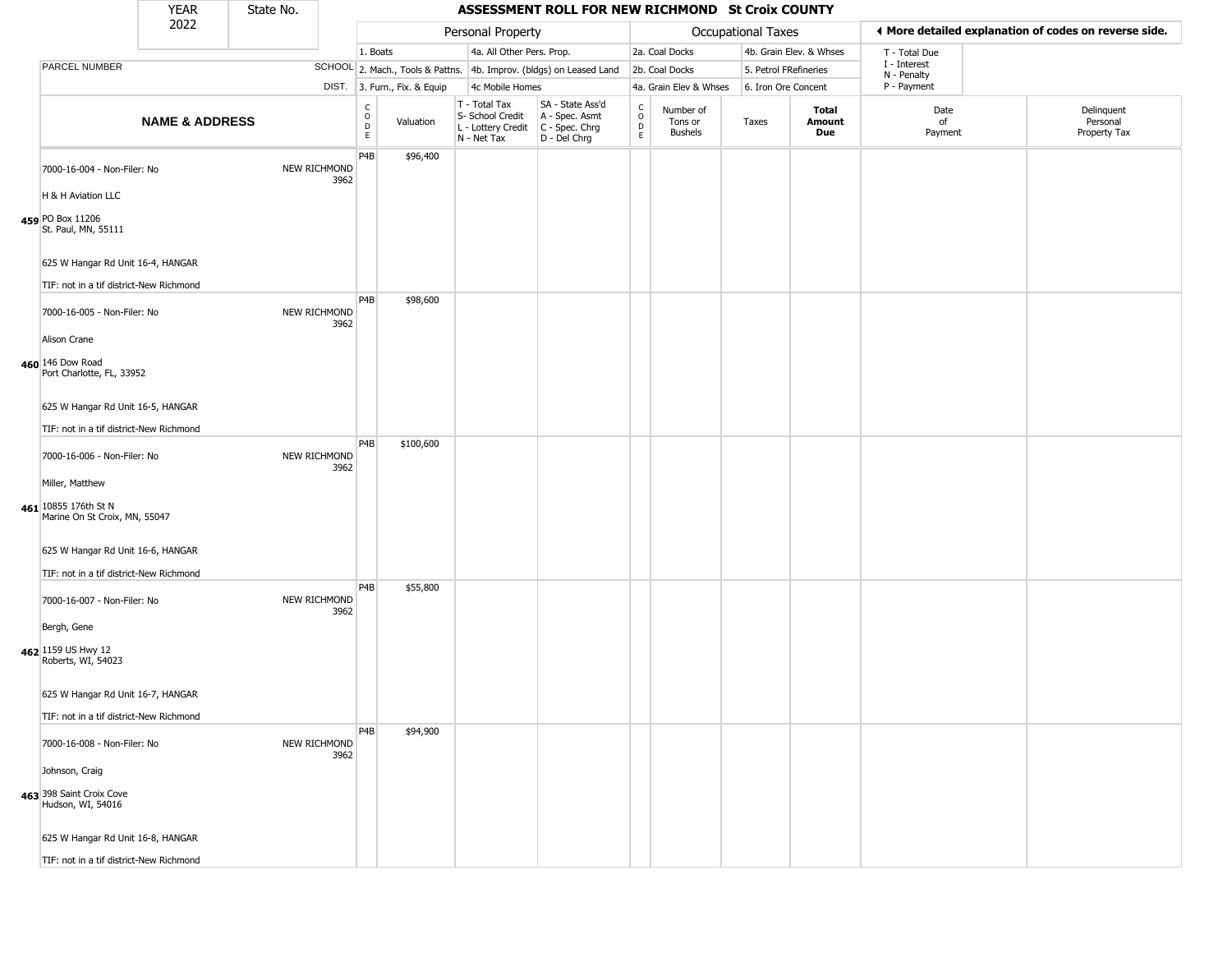|                                                                                    | <b>YEAR</b>               | State No. |                                          |          |           |                                                                        | ASSESSMENT ROLL FOR NEW RICHMOND St Croix COUNTY                       |                                                 |                                 |                           |                         |                             |                                                       |
|------------------------------------------------------------------------------------|---------------------------|-----------|------------------------------------------|----------|-----------|------------------------------------------------------------------------|------------------------------------------------------------------------|-------------------------------------------------|---------------------------------|---------------------------|-------------------------|-----------------------------|-------------------------------------------------------|
|                                                                                    | 2022                      |           |                                          |          |           | Personal Property                                                      |                                                                        |                                                 |                                 | <b>Occupational Taxes</b> |                         |                             | ◀ More detailed explanation of codes on reverse side. |
|                                                                                    |                           |           |                                          | 1. Boats |           | 4a. All Other Pers. Prop.                                              |                                                                        |                                                 | 2a. Coal Docks                  |                           | 4b. Grain Elev. & Whses | T - Total Due               |                                                       |
| PARCEL NUMBER                                                                      |                           |           |                                          |          |           |                                                                        | SCHOOL 2. Mach., Tools & Pattns. 4b. Improv. (bldgs) on Leased Land    |                                                 | 2b. Coal Docks                  | 5. Petrol FRefineries     |                         | I - Interest<br>N - Penalty |                                                       |
|                                                                                    |                           |           | DIST. 3. Furn., Fix. & Equip             |          |           | 4c Mobile Homes                                                        |                                                                        |                                                 | 4a. Grain Elev & Whses          | 6. Iron Ore Concent       |                         | P - Payment                 |                                                       |
|                                                                                    | <b>NAME &amp; ADDRESS</b> |           | $\rm _o^C$<br>$\mathsf{D}$<br>E.         |          | Valuation | T - Total Tax<br>S- School Credit<br>L - Lottery Credit<br>N - Net Tax | SA - State Ass'd<br>A - Spec. Asmt<br>$C - Spec. Chrg$<br>D - Del Chrg | $_{\rm o}^{\rm c}$<br>$\mathsf{D}_{\mathsf{E}}$ | Number of<br>Tons or<br>Bushels | Taxes                     | Total<br>Amount<br>Due  | Date<br>of<br>Payment       | Delinquent<br>Personal<br>Property Tax                |
| 7000-16-009 - Non-Filer: No<br>DARBY, LLC CHAD HALVORSON                           |                           |           | P4B<br>NEW RICHMOND<br>3962              |          | \$165,000 |                                                                        |                                                                        |                                                 |                                 |                           |                         |                             |                                                       |
| 464 182 FOSTER ST<br>RIVER FALLS, WI, 54022<br>625 W Hangar Rd Unit 16-9, HANGAR   |                           |           |                                          |          |           |                                                                        |                                                                        |                                                 |                                 |                           |                         |                             |                                                       |
| TIF: not in a tif district-New Richmond                                            |                           |           |                                          |          |           |                                                                        |                                                                        |                                                 |                                 |                           |                         |                             |                                                       |
| 7000-17-001 - Non-Filer: No                                                        |                           |           | P <sub>4</sub> B<br>NEW RICHMOND<br>3962 |          | \$171,600 |                                                                        |                                                                        |                                                 |                                 |                           |                         |                             |                                                       |
| Dominion Investments Inc<br>465 200 Oak Ridge Dr N<br>Hudson, WI, 54016            |                           |           |                                          |          |           |                                                                        |                                                                        |                                                 |                                 |                           |                         |                             |                                                       |
| 625 W Hangar Rd Unit 17-1, HANGAR<br>TIF: not in a tif district-New Richmond       |                           |           |                                          |          |           |                                                                        |                                                                        |                                                 |                                 |                           |                         |                             |                                                       |
| 7000-17-003 - Non-Filer: No                                                        |                           |           | P <sub>4</sub> B<br>NEW RICHMOND<br>3962 |          | \$95,200  |                                                                        |                                                                        |                                                 |                                 |                           |                         |                             |                                                       |
| Robert Perkins<br>466 1357 214th Street<br>New Richmond, WI, 54017                 |                           |           |                                          |          |           |                                                                        |                                                                        |                                                 |                                 |                           |                         |                             |                                                       |
| 625 W Hangar Rd Unit 17-3, HANGAR<br>TIF: not in a tif district-New Richmond       |                           |           |                                          |          |           |                                                                        |                                                                        |                                                 |                                 |                           |                         |                             |                                                       |
| 7000-17-008 - Non-Filer: No                                                        |                           |           | P4B<br>NEW RICHMOND<br>3962              |          | \$95,200  |                                                                        |                                                                        |                                                 |                                 |                           |                         |                             |                                                       |
| Van Row Aircraft Storage LLC<br>467 374 Southern Pacific Road<br>Hudson, WI, 54016 |                           |           |                                          |          |           |                                                                        |                                                                        |                                                 |                                 |                           |                         |                             |                                                       |
| 625 W Hangar Rd Unit 17-8, HANGAR                                                  |                           |           |                                          |          |           |                                                                        |                                                                        |                                                 |                                 |                           |                         |                             |                                                       |
| TIF: not in a tif district-New Richmond<br>7000-18-001 - Non-Filer: No             |                           |           | P <sub>4</sub> B<br>NEW RICHMOND<br>3962 |          | \$118,700 |                                                                        |                                                                        |                                                 |                                 |                           |                         |                             |                                                       |
| Scott Lannis<br>468 PO Box 172                                                     |                           |           |                                          |          |           |                                                                        |                                                                        |                                                 |                                 |                           |                         |                             |                                                       |
| New Richmond, Wisconsin, 54017                                                     |                           |           |                                          |          |           |                                                                        |                                                                        |                                                 |                                 |                           |                         |                             |                                                       |
| 625 W Hangar Rd Unit 18-1, HANGAR<br>TIF: not in a tif district-New Richmond       |                           |           |                                          |          |           |                                                                        |                                                                        |                                                 |                                 |                           |                         |                             |                                                       |
|                                                                                    |                           |           |                                          |          |           |                                                                        |                                                                        |                                                 |                                 |                           |                         |                             |                                                       |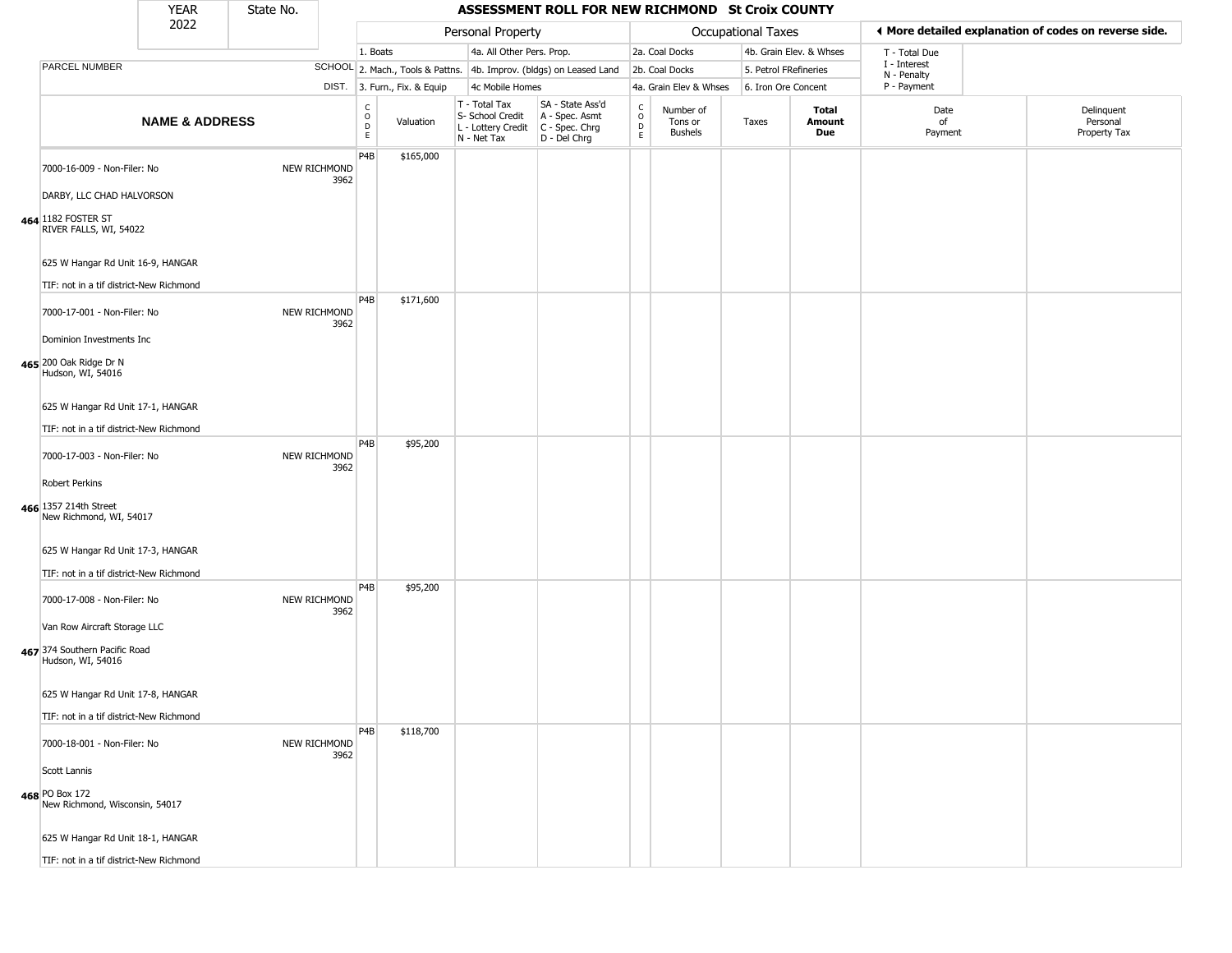|                                                                                 | <b>YEAR</b>               | State No. |                      |                                         |                              |                                                                                         | ASSESSMENT ROLL FOR NEW RICHMOND St Croix COUNTY                    |                                   |                                 |                       |                         |                             |                                                        |
|---------------------------------------------------------------------------------|---------------------------|-----------|----------------------|-----------------------------------------|------------------------------|-----------------------------------------------------------------------------------------|---------------------------------------------------------------------|-----------------------------------|---------------------------------|-----------------------|-------------------------|-----------------------------|--------------------------------------------------------|
|                                                                                 | 2022                      |           |                      |                                         |                              | Personal Property                                                                       |                                                                     |                                   |                                 | Occupational Taxes    |                         |                             | If More detailed explanation of codes on reverse side. |
|                                                                                 |                           |           |                      | 1. Boats                                |                              | 4a. All Other Pers. Prop.                                                               |                                                                     |                                   | 2a. Coal Docks                  |                       | 4b. Grain Elev. & Whses | T - Total Due               |                                                        |
| PARCEL NUMBER                                                                   |                           |           |                      |                                         |                              |                                                                                         | SCHOOL 2. Mach., Tools & Pattns. 4b. Improv. (bldgs) on Leased Land |                                   | 2b. Coal Docks                  | 5. Petrol FRefineries |                         | I - Interest<br>N - Penalty |                                                        |
|                                                                                 |                           |           |                      |                                         | DIST. 3. Furn., Fix. & Equip | 4c Mobile Homes                                                                         |                                                                     |                                   | 4a. Grain Elev & Whses          | 6. Iron Ore Concent   |                         | P - Payment                 |                                                        |
|                                                                                 | <b>NAME &amp; ADDRESS</b> |           |                      | $_{\rm o}^{\rm c}$<br>$\mathsf{D}$<br>E | Valuation                    | T - Total Tax<br>S- School Credit<br>L - Lottery Credit   C - Spec. Chrg<br>N - Net Tax | SA - State Ass'd<br>A - Spec. Asmt<br>D - Del Chrg                  | $\frac{c}{0}$<br>D<br>$\mathsf E$ | Number of<br>Tons or<br>Bushels | Taxes                 | Total<br>Amount<br>Due  | Date<br>of<br>Payment       | Delinquent<br>Personal<br>Property Tax                 |
| 7000-18-002 - Non-Filer: No<br>DOMINION INVESTMENTS INC                         |                           |           | NEW RICHMOND<br>3962 | P4B                                     | \$65,900                     |                                                                                         |                                                                     |                                   |                                 |                       |                         |                             |                                                        |
| 469 200 OAK RIDGE DR N<br>HUDSON, WI, 54016                                     |                           |           |                      |                                         |                              |                                                                                         |                                                                     |                                   |                                 |                       |                         |                             |                                                        |
| 625 W Hangar Rd Unit 18-2, HANGAR<br>TIF: not in a tif district-New Richmond    |                           |           |                      |                                         |                              |                                                                                         |                                                                     |                                   |                                 |                       |                         |                             |                                                        |
| 7000-18-003 - Non-Filer: No                                                     |                           |           | NEW RICHMOND<br>3962 | P <sub>4</sub> B                        | \$64,800                     |                                                                                         |                                                                     |                                   |                                 |                       |                         |                             |                                                        |
| Adria Turner<br>470 7682 Nature Path<br>Woodbury, MN, 55125                     |                           |           |                      |                                         |                              |                                                                                         |                                                                     |                                   |                                 |                       |                         |                             |                                                        |
| 625 W Hangar Rd Unit 18-3, HANGAR<br>TIF: not in a tif district-New Richmond    |                           |           |                      |                                         |                              |                                                                                         |                                                                     |                                   |                                 |                       |                         |                             |                                                        |
| 7000-18-004 - Non-Filer: No                                                     |                           |           | NEW RICHMOND<br>3962 | P <sub>4</sub> B                        | \$60,500                     |                                                                                         |                                                                     |                                   |                                 |                       |                         |                             |                                                        |
| David R. Nelson<br>471 905 Derrick Drive<br>New Richmond, WI, 54017             |                           |           |                      |                                         |                              |                                                                                         |                                                                     |                                   |                                 |                       |                         |                             |                                                        |
| 625 W Hangar Rd Unit 18-4, HANGAR<br>TIF: not in a tif district-New Richmond    |                           |           |                      |                                         |                              |                                                                                         |                                                                     |                                   |                                 |                       |                         |                             |                                                        |
| 7000-19-001 - Non-Filer: No                                                     |                           |           | NEW RICHMOND<br>3962 | P <sub>4</sub> B                        | \$317,500                    |                                                                                         |                                                                     |                                   |                                 |                       |                         |                             |                                                        |
| <b>TKC Aviation LLC</b><br>472 3329 Casey St<br>River Falls, WI, 54022          |                           |           |                      |                                         |                              |                                                                                         |                                                                     |                                   |                                 |                       |                         |                             |                                                        |
| 625 W Hangar Rd Unit 19-1, HANGAR                                               |                           |           |                      |                                         |                              |                                                                                         |                                                                     |                                   |                                 |                       |                         |                             |                                                        |
| TIF: not in a tif district-New Richmond                                         |                           |           |                      |                                         |                              |                                                                                         |                                                                     |                                   |                                 |                       |                         |                             |                                                        |
| 7000-20-001 - Non-Filer: No                                                     |                           |           | NEW RICHMOND<br>3962 | P <sub>4</sub> B                        | \$331,300                    |                                                                                         |                                                                     |                                   |                                 |                       |                         |                             |                                                        |
| DRIESEN TRANSPORT INC MIKE DRIESEN<br>473 PO BOX 432<br>NEW RICHMOND, WI, 54017 |                           |           |                      |                                         |                              |                                                                                         |                                                                     |                                   |                                 |                       |                         |                             |                                                        |
| 625 W Hangar Rd Unit 20-1, HANGAR                                               |                           |           |                      |                                         |                              |                                                                                         |                                                                     |                                   |                                 |                       |                         |                             |                                                        |
| TIF: not in a tif district-New Richmond                                         |                           |           |                      |                                         |                              |                                                                                         |                                                                     |                                   |                                 |                       |                         |                             |                                                        |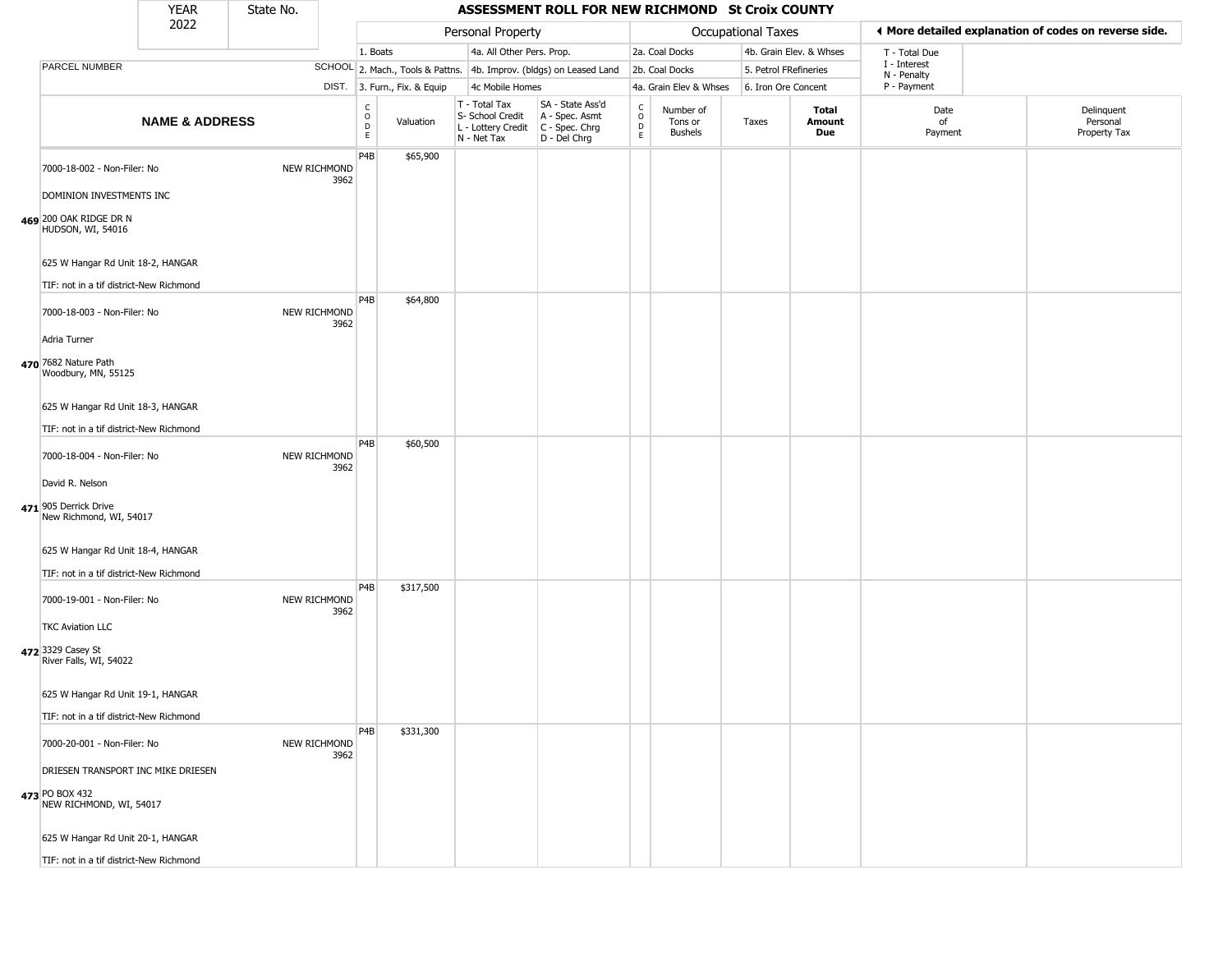|                                                          | <b>YEAR</b>               | State No. |                            |                                        |                              |                                                                        | ASSESSMENT ROLL FOR NEW RICHMOND St Croix COUNTY                     |                  |                                        |                       |                         |                             |                                                       |
|----------------------------------------------------------|---------------------------|-----------|----------------------------|----------------------------------------|------------------------------|------------------------------------------------------------------------|----------------------------------------------------------------------|------------------|----------------------------------------|-----------------------|-------------------------|-----------------------------|-------------------------------------------------------|
|                                                          | 2022                      |           |                            |                                        |                              | Personal Property                                                      |                                                                      |                  |                                        | Occupational Taxes    |                         |                             | ◀ More detailed explanation of codes on reverse side. |
|                                                          |                           |           |                            | 1. Boats                               |                              | 4a. All Other Pers. Prop.                                              |                                                                      |                  | 2a. Coal Docks                         |                       | 4b. Grain Elev. & Whses | T - Total Due               |                                                       |
| PARCEL NUMBER                                            |                           |           |                            |                                        |                              |                                                                        | SCHOOL 2. Mach., Tools & Pattns. 4b. Improv. (bldgs) on Leased Land  |                  | 2b. Coal Docks                         | 5. Petrol FRefineries |                         | I - Interest<br>N - Penalty |                                                       |
|                                                          |                           |           |                            |                                        | DIST. 3. Furn., Fix. & Equip | 4c Mobile Homes                                                        |                                                                      |                  | 4a. Grain Elev & Whses                 | 6. Iron Ore Concent   |                         | P - Payment                 |                                                       |
|                                                          | <b>NAME &amp; ADDRESS</b> |           |                            | $_{\rm o}^{\rm c}$<br>$\mathsf D$<br>E | Valuation                    | T - Total Tax<br>S- School Credit<br>L - Lottery Credit<br>N - Net Tax | SA - State Ass'd<br>A - Spec. Asmt<br>C - Spec. Chrg<br>D - Del Chrg | C<br>D<br>D<br>E | Number of<br>Tons or<br><b>Bushels</b> | Taxes                 | Total<br>Amount<br>Due  | Date<br>of<br>Payment       | Delinquent<br>Personal<br>Property Tax                |
| 7000-20-002 - Non-Filer: No                              |                           |           | NEW RICHMOND<br>3962       | P4B                                    | \$311,900                    |                                                                        |                                                                      |                  |                                        |                       |                         |                             |                                                       |
| Ronald L. Anderson<br>474 PO Box 348<br>AMERY, WI, 54001 |                           |           |                            |                                        |                              |                                                                        |                                                                      |                  |                                        |                       |                         |                             |                                                       |
| 625 W Hangar Rd Unit 20-2, HANGAR                        |                           |           |                            |                                        |                              |                                                                        |                                                                      |                  |                                        |                       |                         |                             |                                                       |
| TIF: not in a tif district-New Richmond                  |                           |           |                            | P <sub>4</sub> B                       |                              |                                                                        |                                                                      |                  |                                        |                       |                         |                             |                                                       |
| 7000-20-003 - Non-Filer: No                              |                           |           | NEW RICHMOND<br>3962       |                                        | \$268,400                    |                                                                        |                                                                      |                  |                                        |                       |                         |                             |                                                       |
| <b>DENNIS DICKINSON</b>                                  |                           |           |                            |                                        |                              |                                                                        |                                                                      |                  |                                        |                       |                         |                             |                                                       |
| 475 7000 Beach Plaza #801<br>St Pete Beach, FL, 33706    |                           |           |                            |                                        |                              |                                                                        |                                                                      |                  |                                        |                       |                         |                             |                                                       |
| 625 Hangar Rd Unit 20-3, HANGAR                          |                           |           |                            |                                        |                              |                                                                        |                                                                      |                  |                                        |                       |                         |                             |                                                       |
|                                                          |                           |           |                            |                                        |                              |                                                                        |                                                                      |                  |                                        |                       |                         |                             |                                                       |
| TIF: not in a tif district-New Richmond                  |                           |           |                            | Stat                                   | \$0                          |                                                                        |                                                                      |                  |                                        |                       |                         |                             |                                                       |
| 8000-00-001 - Non-Filer: No                              |                           |           | NEW RICHMOND e<br>3962 Ass | ess                                    |                              |                                                                        |                                                                      |                  |                                        |                       |                         |                             |                                                       |
| 45th Parallel Spirits LLC                                |                           |           |                            | ed                                     |                              |                                                                        |                                                                      |                  |                                        |                       |                         |                             |                                                       |
| 476 1570 Madison Ave<br>New Richmond, WI, 54017-6617     |                           |           |                            |                                        |                              |                                                                        |                                                                      |                  |                                        |                       |                         |                             |                                                       |
| 1570 Madison Ave                                         |                           |           |                            |                                        |                              |                                                                        |                                                                      |                  |                                        |                       |                         |                             |                                                       |
| TIF: not in a tif district-New Richmond                  |                           |           |                            |                                        |                              |                                                                        |                                                                      |                  |                                        |                       |                         |                             |                                                       |
| 8000-00-002 - Non-Filer: No                              |                           |           | NEW RICHMOND e<br>3962 Ass | Stat                                   | \$0                          |                                                                        |                                                                      |                  |                                        |                       |                         |                             |                                                       |
| Accelerated Plastics, LLC                                |                           |           |                            | ess<br>ed                              |                              |                                                                        |                                                                      |                  |                                        |                       |                         |                             |                                                       |
| 477 1574 Madison Ave<br>New Richmond, WI, 54017          |                           |           |                            |                                        |                              |                                                                        |                                                                      |                  |                                        |                       |                         |                             |                                                       |
| 1574 Madison Ave                                         |                           |           |                            |                                        |                              |                                                                        |                                                                      |                  |                                        |                       |                         |                             |                                                       |
| TIF: not in a tif district-New Richmond                  |                           |           |                            |                                        |                              |                                                                        |                                                                      |                  |                                        |                       |                         |                             |                                                       |
| 8000-25-000 - Non-Filer: No                              |                           |           | NEW RICHMOND e<br>3962 Ass | Stat                                   | \$0                          |                                                                        |                                                                      |                  |                                        |                       |                         |                             |                                                       |
| Balsam Millwork & Cabinet Inc                            |                           |           |                            | ess<br>ed                              |                              |                                                                        |                                                                      |                  |                                        |                       |                         |                             |                                                       |
| 478 524 St Croix Ave<br>New Richmond, WI, 54017          |                           |           |                            |                                        |                              |                                                                        |                                                                      |                  |                                        |                       |                         |                             |                                                       |
| 524 St Croix Ave                                         |                           |           |                            |                                        |                              |                                                                        |                                                                      |                  |                                        |                       |                         |                             |                                                       |
| TIF: not in a tif district-New Richmond                  |                           |           |                            |                                        |                              |                                                                        |                                                                      |                  |                                        |                       |                         |                             |                                                       |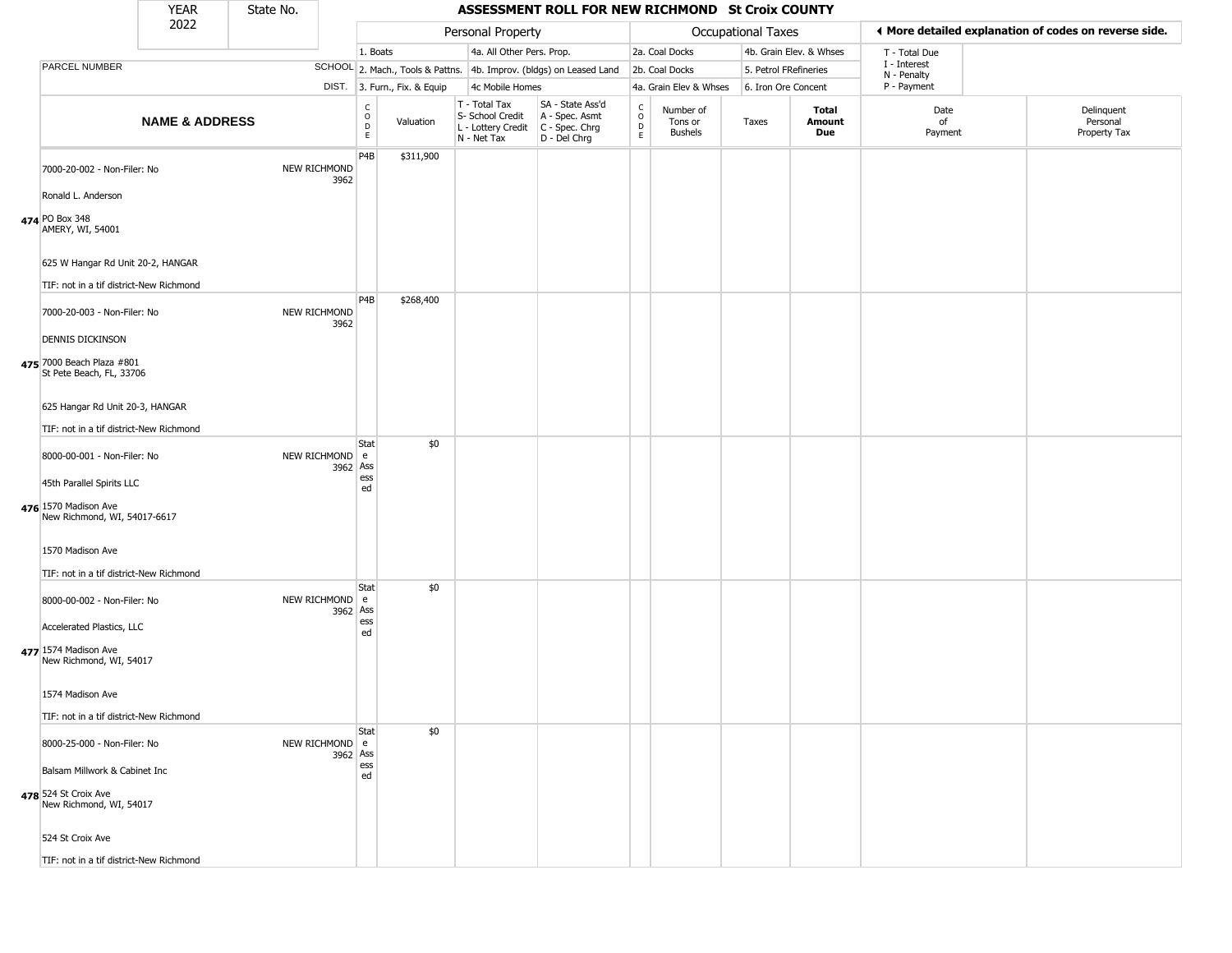|                                                                                       | <b>YEAR</b>               | State No. |                            |                                        |                              |                                                                        | ASSESSMENT ROLL FOR NEW RICHMOND St Croix COUNTY                       |                                  |                                 |                     |                         |                             |                                                       |
|---------------------------------------------------------------------------------------|---------------------------|-----------|----------------------------|----------------------------------------|------------------------------|------------------------------------------------------------------------|------------------------------------------------------------------------|----------------------------------|---------------------------------|---------------------|-------------------------|-----------------------------|-------------------------------------------------------|
|                                                                                       | 2022                      |           |                            |                                        |                              | Personal Property                                                      |                                                                        |                                  |                                 | Occupational Taxes  |                         |                             | ◀ More detailed explanation of codes on reverse side. |
|                                                                                       |                           |           |                            | 1. Boats                               |                              | 4a. All Other Pers. Prop.                                              |                                                                        |                                  | 2a. Coal Docks                  |                     | 4b. Grain Elev. & Whses | T - Total Due               |                                                       |
| PARCEL NUMBER                                                                         |                           |           |                            |                                        |                              |                                                                        | SCHOOL 2. Mach., Tools & Pattns. 4b. Improv. (bldgs) on Leased Land    |                                  | 2b. Coal Docks                  |                     | 5. Petrol FRefineries   | I - Interest<br>N - Penalty |                                                       |
|                                                                                       |                           |           |                            |                                        | DIST. 3. Furn., Fix. & Equip | 4c Mobile Homes                                                        |                                                                        |                                  | 4a. Grain Elev & Whses          | 6. Iron Ore Concent |                         | P - Payment                 |                                                       |
|                                                                                       | <b>NAME &amp; ADDRESS</b> |           |                            | $_{\rm o}^{\rm c}$<br>$\mathsf D$<br>E | Valuation                    | T - Total Tax<br>S- School Credit<br>L - Lottery Credit<br>N - Net Tax | SA - State Ass'd<br>A - Spec. Asmt<br>$C - Spec. Chrg$<br>D - Del Chrg | C<br>$\circ$<br>D<br>$\mathsf E$ | Number of<br>Tons or<br>Bushels | Taxes               | Total<br>Amount<br>Due  | Date<br>of<br>Payment       | Delinquent<br>Personal<br>Property Tax                |
| 8000-70-000 - Non-Filer: No                                                           |                           |           | NEW RICHMOND e<br>3962 Ass | Stat<br>ess                            | \$0                          |                                                                        |                                                                        |                                  |                                 |                     |                         |                             |                                                       |
| SYNTEGON PACKAGING TECHNOLOGY INC<br>479 5224 SNAPFINGER WDS DR<br>DECATUR, GA, 30035 |                           |           |                            | ed                                     |                              |                                                                        |                                                                        |                                  |                                 |                     |                         |                             |                                                       |
| 869 S Knowles Ave                                                                     |                           |           |                            |                                        |                              |                                                                        |                                                                        |                                  |                                 |                     |                         |                             |                                                       |
| TIF: not in a tif district-New Richmond                                               |                           |           |                            |                                        |                              |                                                                        |                                                                        |                                  |                                 |                     |                         |                             |                                                       |
| 8001-25-000 - Non-Filer: No                                                           |                           |           | NEW RICHMOND e<br>3962 Ass | Stat                                   | \$0                          |                                                                        |                                                                        |                                  |                                 |                     |                         |                             |                                                       |
| FORM-A-FEED INC<br>480 PO BOX 9                                                       |                           |           |                            | ess<br>ed                              |                              |                                                                        |                                                                        |                                  |                                 |                     |                         |                             |                                                       |
| STEWART, MN, 55385-0009                                                               |                           |           |                            |                                        |                              |                                                                        |                                                                        |                                  |                                 |                     |                         |                             |                                                       |
| 160 High St                                                                           |                           |           |                            |                                        |                              |                                                                        |                                                                        |                                  |                                 |                     |                         |                             |                                                       |
| TIF: not in a tif district-New Richmond                                               |                           |           |                            |                                        |                              |                                                                        |                                                                        |                                  |                                 |                     |                         |                             |                                                       |
| 8001-40-000 - Non-Filer: No                                                           |                           |           | NEW RICHMOND e<br>3962 Ass | Stat                                   | \$0                          |                                                                        |                                                                        |                                  |                                 |                     |                         |                             |                                                       |
| Eagle Engineering                                                                     |                           |           |                            | ess<br>ed                              |                              |                                                                        |                                                                        |                                  |                                 |                     |                         |                             |                                                       |
| 481 1451 130th Ave<br>New Richmond, WI, 54017                                         |                           |           |                            |                                        |                              |                                                                        |                                                                        |                                  |                                 |                     |                         |                             |                                                       |
| 555 St Croix Ave                                                                      |                           |           |                            |                                        |                              |                                                                        |                                                                        |                                  |                                 |                     |                         |                             |                                                       |
| TIF: not in a tif district-New Richmond                                               |                           |           |                            |                                        |                              |                                                                        |                                                                        |                                  |                                 |                     |                         |                             |                                                       |
| 8001-60-000 - Non-Filer: No                                                           |                           |           | NEW RICHMOND e<br>3962 Ass | Stat<br>ess                            | \$0                          |                                                                        |                                                                        |                                  |                                 |                     |                         |                             |                                                       |
| Federal Foam Technologies Inc                                                         |                           |           |                            | ed                                     |                              |                                                                        |                                                                        |                                  |                                 |                     |                         |                             |                                                       |
| 482 600 WISCONSIN DR<br>New Richmond, WI, 54017-2608                                  |                           |           |                            |                                        |                              |                                                                        |                                                                        |                                  |                                 |                     |                         |                             |                                                       |
| 600 & 700 WISCONSIN DR                                                                |                           |           |                            |                                        |                              |                                                                        |                                                                        |                                  |                                 |                     |                         |                             |                                                       |
| TIF: not in a tif district-New Richmond                                               |                           |           |                            |                                        |                              |                                                                        |                                                                        |                                  |                                 |                     |                         |                             |                                                       |
| 8001-75-000 - Non-Filer: No                                                           |                           |           | NEW RICHMOND e<br>3962 Ass | Stat                                   | \$0                          |                                                                        |                                                                        |                                  |                                 |                     |                         |                             |                                                       |
| Flex O Sweep Co                                                                       |                           |           |                            | ess<br>ed                              |                              |                                                                        |                                                                        |                                  |                                 |                     |                         |                             |                                                       |
| 483 868 N Dakota Ave<br>New Richmond, WI, 54017-0053                                  |                           |           |                            |                                        |                              |                                                                        |                                                                        |                                  |                                 |                     |                         |                             |                                                       |
| 868 N Dakota Ave                                                                      |                           |           |                            |                                        |                              |                                                                        |                                                                        |                                  |                                 |                     |                         |                             |                                                       |
| TIF: not in a tif district-New Richmond                                               |                           |           |                            |                                        |                              |                                                                        |                                                                        |                                  |                                 |                     |                         |                             |                                                       |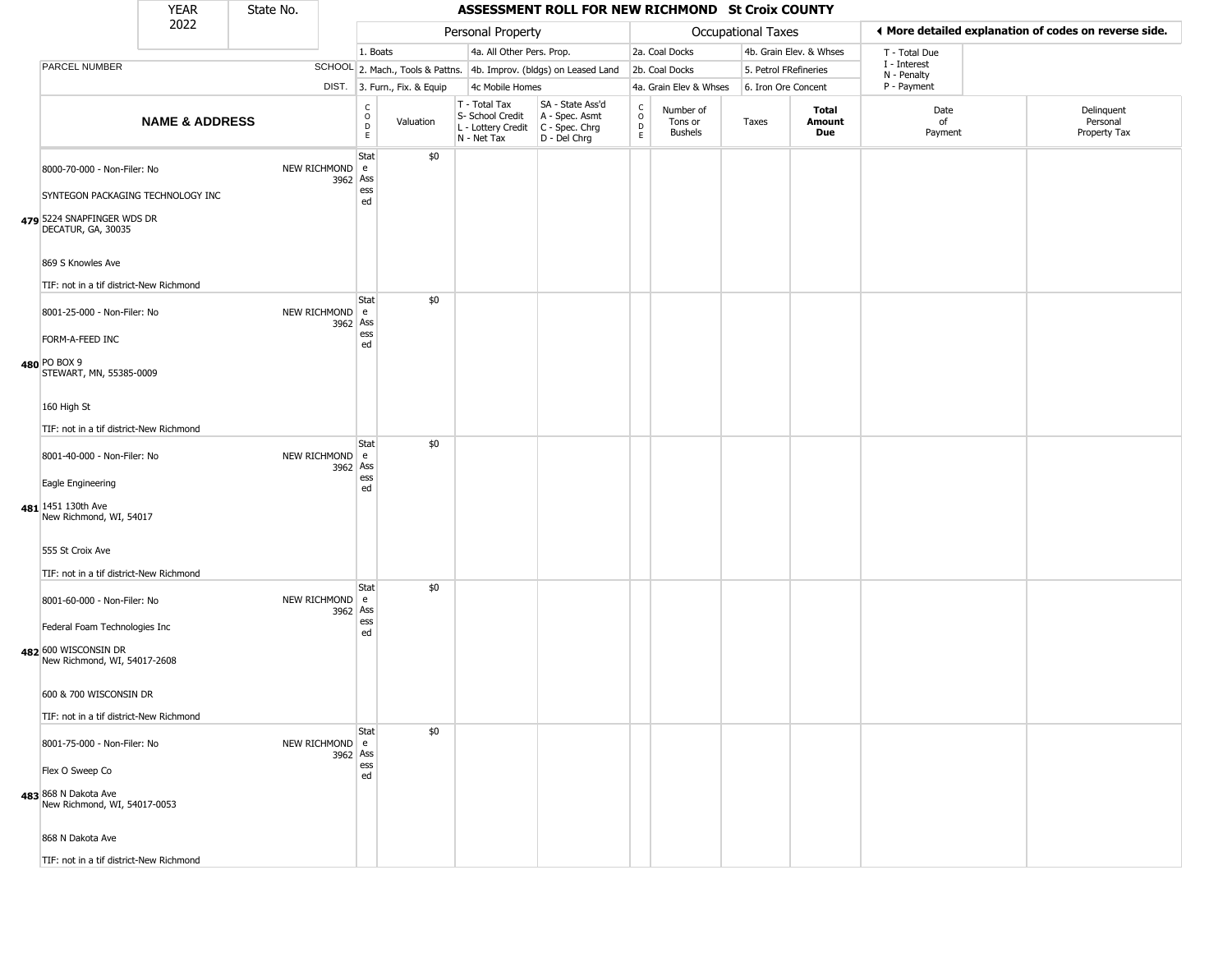|                                                                                                                                     | <b>YEAR</b>               | State No. |                            |                                      |                              |                                                                        | ASSESSMENT ROLL FOR NEW RICHMOND St Croix COUNTY                       |                                   |                                        |                           |                         |                             |                                                       |
|-------------------------------------------------------------------------------------------------------------------------------------|---------------------------|-----------|----------------------------|--------------------------------------|------------------------------|------------------------------------------------------------------------|------------------------------------------------------------------------|-----------------------------------|----------------------------------------|---------------------------|-------------------------|-----------------------------|-------------------------------------------------------|
|                                                                                                                                     | 2022                      |           |                            |                                      |                              | Personal Property                                                      |                                                                        |                                   |                                        | <b>Occupational Taxes</b> |                         |                             | ◀ More detailed explanation of codes on reverse side. |
|                                                                                                                                     |                           |           |                            | 1. Boats                             |                              | 4a. All Other Pers. Prop.                                              |                                                                        |                                   | 2a. Coal Docks                         |                           | 4b. Grain Elev. & Whses | T - Total Due               |                                                       |
| PARCEL NUMBER                                                                                                                       |                           |           |                            |                                      |                              |                                                                        | SCHOOL 2. Mach., Tools & Pattns. 4b. Improv. (bldgs) on Leased Land    |                                   | 2b. Coal Docks                         | 5. Petrol FRefineries     |                         | I - Interest<br>N - Penalty |                                                       |
|                                                                                                                                     |                           |           |                            |                                      | DIST. 3. Furn., Fix. & Equip | 4c Mobile Homes                                                        |                                                                        |                                   | 4a. Grain Elev & Whses                 | 6. Iron Ore Concent       |                         | P - Payment                 |                                                       |
|                                                                                                                                     | <b>NAME &amp; ADDRESS</b> |           |                            | C<br>$\mathsf O$<br>$\mathsf D$<br>E | Valuation                    | T - Total Tax<br>S- School Credit<br>L - Lottery Credit<br>N - Net Tax | SA - State Ass'd<br>A - Spec. Asmt<br>$C - Spec. Chrg$<br>D - Del Chrg | C<br>$\circ$<br>$\mathsf{D}$<br>E | Number of<br>Tons or<br><b>Bushels</b> | Taxes                     | Total<br>Amount<br>Due  | Date<br>of<br>Payment       | Delinquent<br>Personal<br>Property Tax                |
| 8001-82-000 - Non-Filer: No<br>Fusion Metal Products Inc<br>484 822 N Dakota Ave<br>New Richmond, WI, 54017                         |                           |           | NEW RICHMOND e<br>3962 Ass | Stat<br>ess<br>ed                    | \$0                          |                                                                        |                                                                        |                                   |                                        |                           |                         |                             |                                                       |
| 811 AND 822 N Dakota Ave<br>TIF: not in a tif district-New Richmond                                                                 |                           |           |                            |                                      |                              |                                                                        |                                                                        |                                   |                                        |                           |                         |                             |                                                       |
| 8001-85-000 - Non-Filer: No<br>Isometric Tool & Design<br>485 240 WISCONSIN DR<br>New Richmond, WI, 54017-2606                      |                           |           | NEW RICHMOND e<br>3962 Ass | Stat<br>ess<br>ed                    | \$0                          |                                                                        |                                                                        |                                   |                                        |                           |                         |                             |                                                       |
| 330 Wisconsin Dr<br>TIF: not in a tif district-New Richmond                                                                         |                           |           |                            |                                      |                              |                                                                        |                                                                        |                                   |                                        |                           |                         |                             |                                                       |
| 8002-25-000 - Non-Filer: No<br>Lakeside Foods Inc ATTN PATTI DELSMAN<br>486 PO Box 1327<br>Manitowoc, WI, 54221-1327                |                           |           | NEW RICHMOND e<br>3962 Ass | Stat<br>ess<br>ed                    | \$0                          |                                                                        |                                                                        |                                   |                                        |                           |                         |                             |                                                       |
| 660 HIGH ST<br>TIF: not in a tif district-New Richmond                                                                              |                           |           |                            |                                      |                              |                                                                        |                                                                        |                                   |                                        |                           |                         |                             |                                                       |
| 8002-30-000 - Non-Filer: No<br>ELLICOTT WASTE TECHNOLOGIES LLC<br>487 1750 Madison Ave<br>New Richmond, WI, 54017                   |                           |           | NEW RICHMOND e<br>3962 Ass | Stat<br>ess<br>ed                    | \$0                          |                                                                        |                                                                        |                                   |                                        |                           |                         |                             |                                                       |
| 1750 Madison Ave<br>TIF: not in a tif district-New Richmond                                                                         |                           |           |                            |                                      |                              |                                                                        |                                                                        |                                   |                                        |                           |                         |                             |                                                       |
| 8003-25-000 - Non-Filer: No<br>New Richmond Industries Inc<br>488 905 N Knowles Ave<br>New Richmond, WI, 54017<br>905 Knowles Ave N |                           |           | NEW RICHMOND e<br>3962 Ass | Stat<br>ess<br>ed                    | \$0                          |                                                                        |                                                                        |                                   |                                        |                           |                         |                             |                                                       |
| TIE: not in a tif dictrict-Now Dichmond                                                                                             |                           |           |                            |                                      |                              |                                                                        |                                                                        |                                   |                                        |                           |                         |                             |                                                       |

TIF: not in a tif district-New Richmond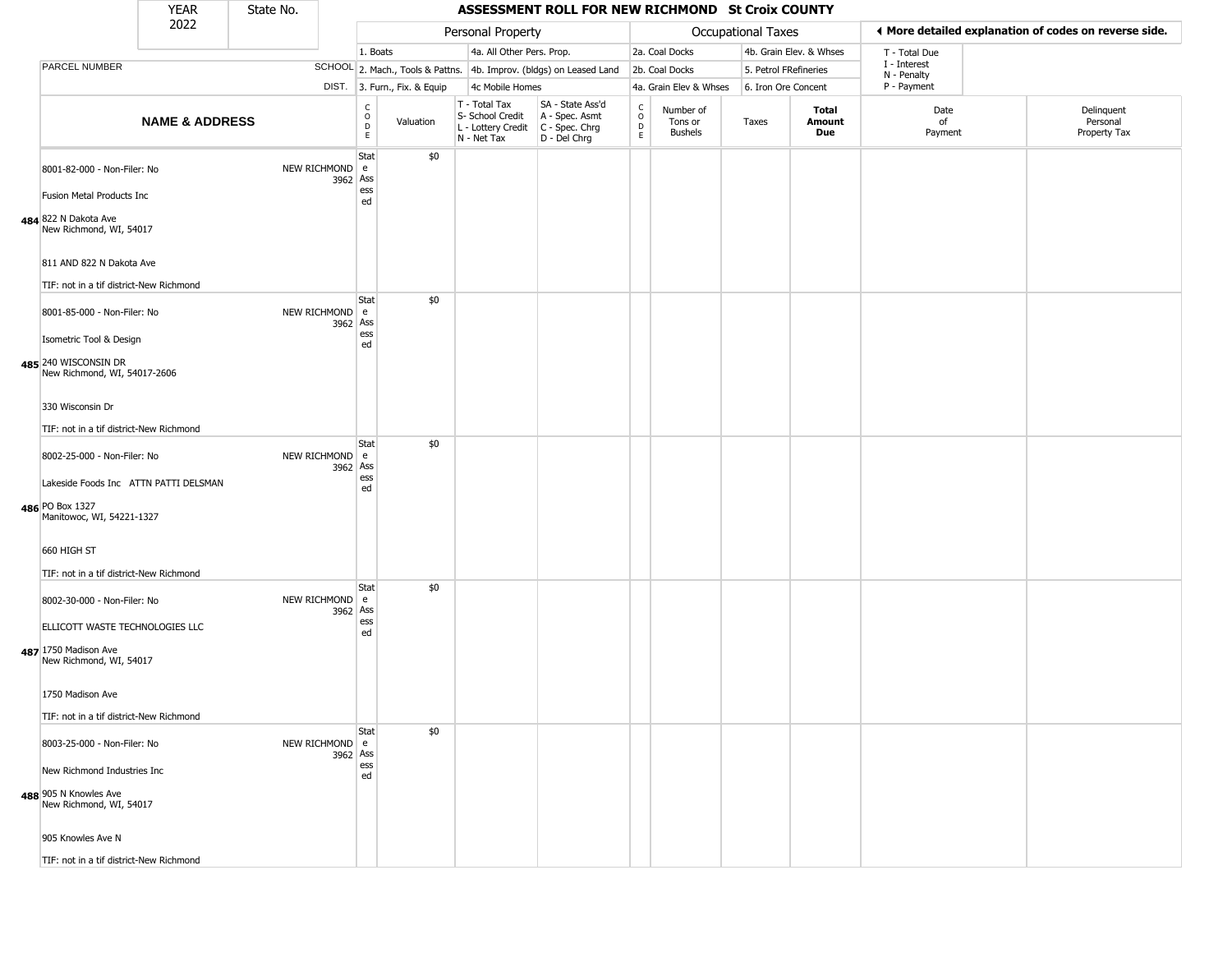|                                                                                  | <b>YEAR</b>               | State No. |                            |                              |                              |                                                                        | ASSESSMENT ROLL FOR NEW RICHMOND St Croix COUNTY                     |                        |                                        |                           |                         |                             |                                                       |
|----------------------------------------------------------------------------------|---------------------------|-----------|----------------------------|------------------------------|------------------------------|------------------------------------------------------------------------|----------------------------------------------------------------------|------------------------|----------------------------------------|---------------------------|-------------------------|-----------------------------|-------------------------------------------------------|
|                                                                                  | 2022                      |           |                            |                              |                              | Personal Property                                                      |                                                                      |                        |                                        | <b>Occupational Taxes</b> |                         |                             | I More detailed explanation of codes on reverse side. |
|                                                                                  |                           |           |                            | 1. Boats                     |                              | 4a. All Other Pers. Prop.                                              |                                                                      |                        | 2a. Coal Docks                         |                           | 4b. Grain Elev. & Whses | T - Total Due               |                                                       |
| PARCEL NUMBER                                                                    |                           |           |                            |                              |                              |                                                                        | SCHOOL 2. Mach., Tools & Pattns. 4b. Improv. (bldgs) on Leased Land  |                        | 2b. Coal Docks                         | 5. Petrol FRefineries     |                         | I - Interest<br>N - Penalty |                                                       |
|                                                                                  |                           |           |                            |                              | DIST. 3. Furn., Fix. & Equip | 4c Mobile Homes                                                        |                                                                      |                        | 4a. Grain Elev & Whses                 | 6. Iron Ore Concent       |                         | P - Payment                 |                                                       |
|                                                                                  | <b>NAME &amp; ADDRESS</b> |           |                            | $_{\rm o}^{\rm c}$<br>D<br>E | Valuation                    | T - Total Tax<br>S- School Credit<br>L - Lottery Credit<br>N - Net Tax | SA - State Ass'd<br>A - Spec. Asmt<br>C - Spec. Chrg<br>D - Del Chrg | C<br>$\circ$<br>D<br>E | Number of<br>Tons or<br><b>Bushels</b> | Taxes                     | Total<br>Amount<br>Due  | Date<br>of<br>Payment       | Delinquent<br>Personal<br>Property Tax                |
| 8003-75-000 - Non-Filer: No                                                      |                           |           | NEW RICHMOND e<br>3962 Ass | Stat                         | \$0                          |                                                                        |                                                                      |                        |                                        |                           |                         |                             |                                                       |
| FEDERAL FOAM TECHNOLOGIES INC<br>489 600 WISCONSIN DR<br>New Richmond, WI, 54017 |                           |           |                            | ess<br>ed                    |                              |                                                                        |                                                                      |                        |                                        |                           |                         |                             |                                                       |
| 750 WISCONSIN DR                                                                 |                           |           |                            |                              |                              |                                                                        |                                                                      |                        |                                        |                           |                         |                             |                                                       |
| TIF: not in a tif district-New Richmond                                          |                           |           |                            |                              |                              |                                                                        |                                                                      |                        |                                        |                           |                         |                             |                                                       |
| 8004-00-000 - Non-Filer: No                                                      |                           |           | NEW RICHMOND e<br>3962 Ass | Stat                         | \$0                          |                                                                        |                                                                      |                        |                                        |                           |                         |                             |                                                       |
| PHILLIPS MEDISIZE LLC<br>490 PO BOX 2900                                         |                           |           |                            | ess<br>ed                    |                              |                                                                        |                                                                      |                        |                                        |                           |                         |                             |                                                       |
| Wichita, KS, 67201-2900                                                          |                           |           |                            |                              |                              |                                                                        |                                                                      |                        |                                        |                           |                         |                             |                                                       |
| 705 Wisconsin Dr                                                                 |                           |           |                            |                              |                              |                                                                        |                                                                      |                        |                                        |                           |                         |                             |                                                       |
| TIF: not in a tif district-New Richmond                                          |                           |           |                            |                              |                              |                                                                        |                                                                      |                        |                                        |                           |                         |                             |                                                       |
| 8004-45-000 - Non-Filer: No                                                      |                           |           | NEW RICHMOND e<br>3962 Ass | Stat                         | \$0                          |                                                                        |                                                                      |                        |                                        |                           |                         |                             |                                                       |
| Prototype Machines LLC                                                           |                           |           |                            | ess<br>ed                    |                              |                                                                        |                                                                      |                        |                                        |                           |                         |                             |                                                       |
| 491 Hangar 1-2 111 Airport Rd<br>New Richmond, WI, 54017-0150                    |                           |           |                            |                              |                              |                                                                        |                                                                      |                        |                                        |                           |                         |                             |                                                       |
| 111 Airport Rd Unit 10-2                                                         |                           |           |                            |                              |                              |                                                                        |                                                                      |                        |                                        |                           |                         |                             |                                                       |
| TIF: not in a tif district-New Richmond                                          |                           |           |                            |                              |                              |                                                                        |                                                                      |                        |                                        |                           |                         |                             |                                                       |
| 8004-75-000 - Non-Filer: No                                                      |                           |           | NEW RICHMOND e<br>3962 Ass | Stat<br>ess                  | \$0                          |                                                                        |                                                                      |                        |                                        |                           |                         |                             |                                                       |
| St Croix Press Inc                                                               |                           |           |                            | ed                           |                              |                                                                        |                                                                      |                        |                                        |                           |                         |                             |                                                       |
| 492 1185 S Knowles Ave<br>New Richmond, WI, 54017                                |                           |           |                            |                              |                              |                                                                        |                                                                      |                        |                                        |                           |                         |                             |                                                       |
| 1185 S Knowles Ave                                                               |                           |           |                            |                              |                              |                                                                        |                                                                      |                        |                                        |                           |                         |                             |                                                       |
| TIF: not in a tif district-New Richmond                                          |                           |           |                            | Stat                         | \$0                          |                                                                        |                                                                      |                        |                                        |                           |                         |                             |                                                       |
| 8005-50-000 - Non-Filer: No                                                      |                           |           | NEW RICHMOND e<br>3962 Ass |                              |                              |                                                                        |                                                                      |                        |                                        |                           |                         |                             |                                                       |
| Wisconsin Wire Cloth Inc                                                         |                           |           |                            | ess<br>ed                    |                              |                                                                        |                                                                      |                        |                                        |                           |                         |                             |                                                       |
| 493 400 Wisconsin Dr<br>New Richmond, WI, 54017                                  |                           |           |                            |                              |                              |                                                                        |                                                                      |                        |                                        |                           |                         |                             |                                                       |
| 400 Wisconsin Dr                                                                 |                           |           |                            |                              |                              |                                                                        |                                                                      |                        |                                        |                           |                         |                             |                                                       |
| TIF: not in a tif district-New Richmond                                          |                           |           |                            |                              |                              |                                                                        |                                                                      |                        |                                        |                           |                         |                             |                                                       |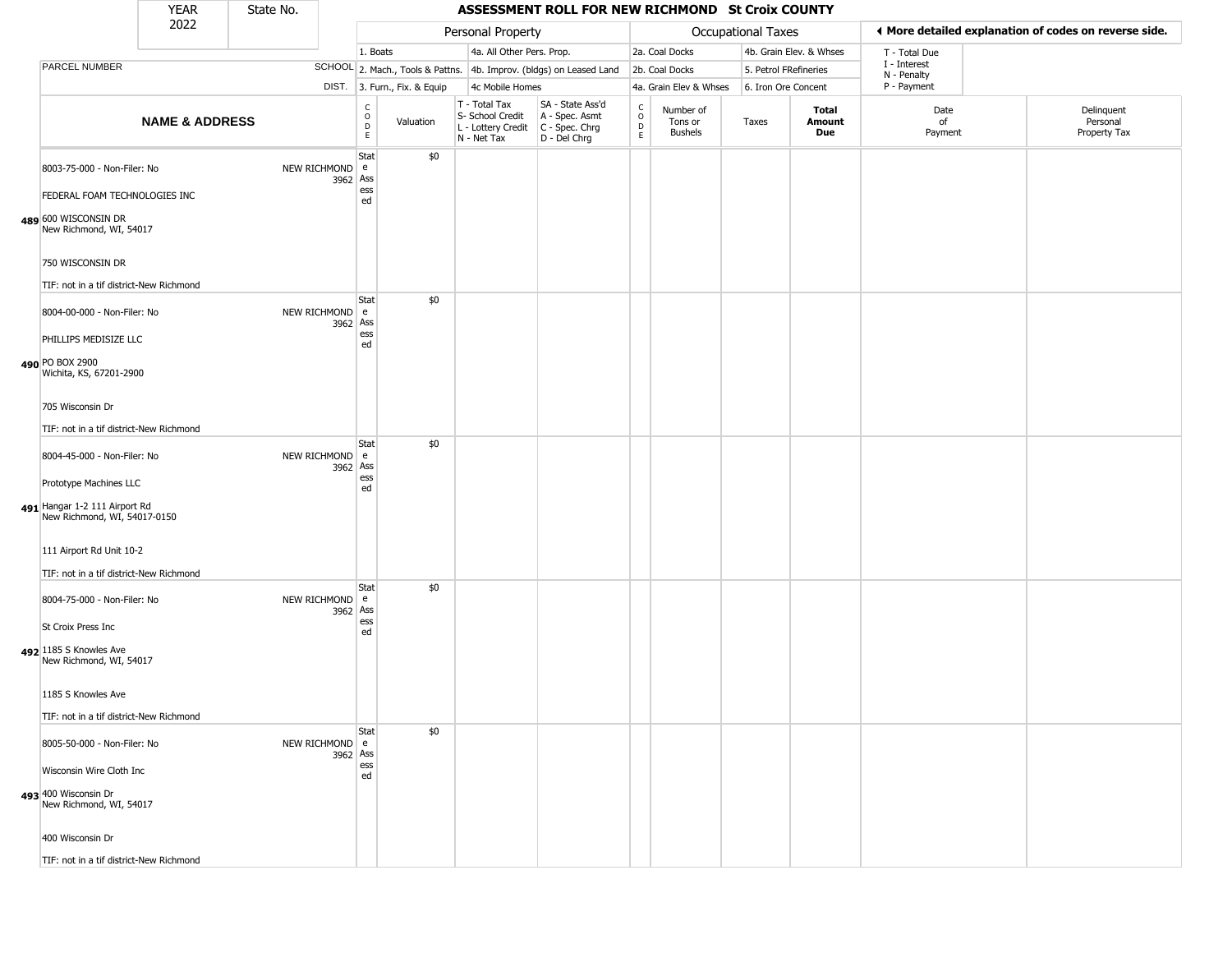|                                                                                                                       | <b>YEAR</b>               | State No.     |                            |                         |                              |                                                                                         | ASSESSMENT ROLL FOR NEW RICHMOND St Croix COUNTY                    |                                   |                                        |                           |                               |                             |                                                       |
|-----------------------------------------------------------------------------------------------------------------------|---------------------------|---------------|----------------------------|-------------------------|------------------------------|-----------------------------------------------------------------------------------------|---------------------------------------------------------------------|-----------------------------------|----------------------------------------|---------------------------|-------------------------------|-----------------------------|-------------------------------------------------------|
|                                                                                                                       | 2022                      |               |                            |                         |                              | Personal Property                                                                       |                                                                     |                                   |                                        | <b>Occupational Taxes</b> |                               |                             | I More detailed explanation of codes on reverse side. |
|                                                                                                                       |                           |               |                            | 1. Boats                |                              | 4a. All Other Pers. Prop.                                                               |                                                                     |                                   | 2a. Coal Docks                         |                           | 4b. Grain Elev. & Whses       | T - Total Due               |                                                       |
| PARCEL NUMBER                                                                                                         |                           |               |                            |                         |                              |                                                                                         | SCHOOL 2. Mach., Tools & Pattns. 4b. Improv. (bldgs) on Leased Land |                                   | 2b. Coal Docks                         |                           | 5. Petrol FRefineries         | I - Interest<br>N - Penalty |                                                       |
|                                                                                                                       |                           |               |                            |                         | DIST. 3. Furn., Fix. & Equip | 4c Mobile Homes                                                                         |                                                                     |                                   | 4a. Grain Elev & Whses                 |                           | 6. Iron Ore Concent           | P - Payment                 |                                                       |
|                                                                                                                       | <b>NAME &amp; ADDRESS</b> |               |                            | C<br>$\circ$<br>D<br>E. | Valuation                    | T - Total Tax<br>S- School Credit<br>L - Lottery Credit   C - Spec. Chrg<br>N - Net Tax | SA - State Ass'd<br>A - Spec. Asmt<br>D - Del Chrg                  | $\mathsf{C}$<br>$\circ$<br>D<br>E | Number of<br>Tons or<br><b>Bushels</b> | Taxes                     | <b>Total</b><br>Amount<br>Due | Date<br>of<br>Payment       | Delinquent<br>Personal<br>Property Tax                |
| 8005-60-000 - Non-Filer: No<br>Gear Pros Inc<br>494 1366 200th Ave<br>New Richmond, WI, 54017                         |                           |               | NEW RICHMOND e<br>3962 Ass | Stat<br>ess<br>ed       | \$0                          |                                                                                         |                                                                     |                                   |                                        |                           |                               |                             |                                                       |
| 1366 200th Ave<br>TIF: not in a tif district-New Richmond                                                             |                           |               |                            | Stat                    | \$0                          |                                                                                         |                                                                     |                                   |                                        |                           |                               |                             |                                                       |
| 8005-82-000 - Non-Filer: No<br>FUSION METAL PRODUCTS INC<br>495 822 N DAKOTA AVE<br>NEW RICHMOND, WI, 54017           |                           |               | NEW RICHMOND e<br>3962 Ass | ess<br>ed               |                              |                                                                                         |                                                                     |                                   |                                        |                           |                               |                             |                                                       |
| 310 W NORTH SHORE DR<br>TIF: not in a tif district-New Richmond                                                       |                           |               |                            | Stat                    | \$0                          |                                                                                         |                                                                     |                                   |                                        |                           |                               |                             |                                                       |
| 8005-86-000 - Non-Filer: No<br>ISOMETRIC MICRO MOLDING INC<br>496 240 WISCONSIN DR STE 101<br>NEW RICHMOND, WI, 54017 |                           |               | NEW RICHMOND e<br>3962 Ass | ess<br>ed               |                              |                                                                                         |                                                                     |                                   |                                        |                           |                               |                             |                                                       |
| 240 WISCONSIN DR STE 101<br>TIF: not in a tif district-New Richmond                                                   |                           |               |                            |                         |                              |                                                                                         |                                                                     |                                   |                                        |                           |                               |                             |                                                       |
| 8005-98-000 - Non-Filer: No<br>Lebrecht Enterprises Inc                                                               |                           |               | NEW RICHMOND e<br>3962 Ass | Stat<br>ess<br>ed       | \$0                          |                                                                                         |                                                                     |                                   |                                        |                           |                               |                             |                                                       |
| 497 151A 3rd St W<br>New Richmond, WI, 54017<br>151A 3rd St W                                                         |                           |               |                            |                         |                              |                                                                                         |                                                                     |                                   |                                        |                           |                               |                             |                                                       |
| TIF: not in a tif district-New Richmond                                                                               |                           |               |                            |                         |                              |                                                                                         |                                                                     |                                   |                                        |                           |                               |                             |                                                       |
| NO. OF PARCELS 497                                                                                                    |                           | <b>TOTALS</b> |                            |                         | 23,801,000.00                |                                                                                         |                                                                     |                                   |                                        |                           |                               |                             |                                                       |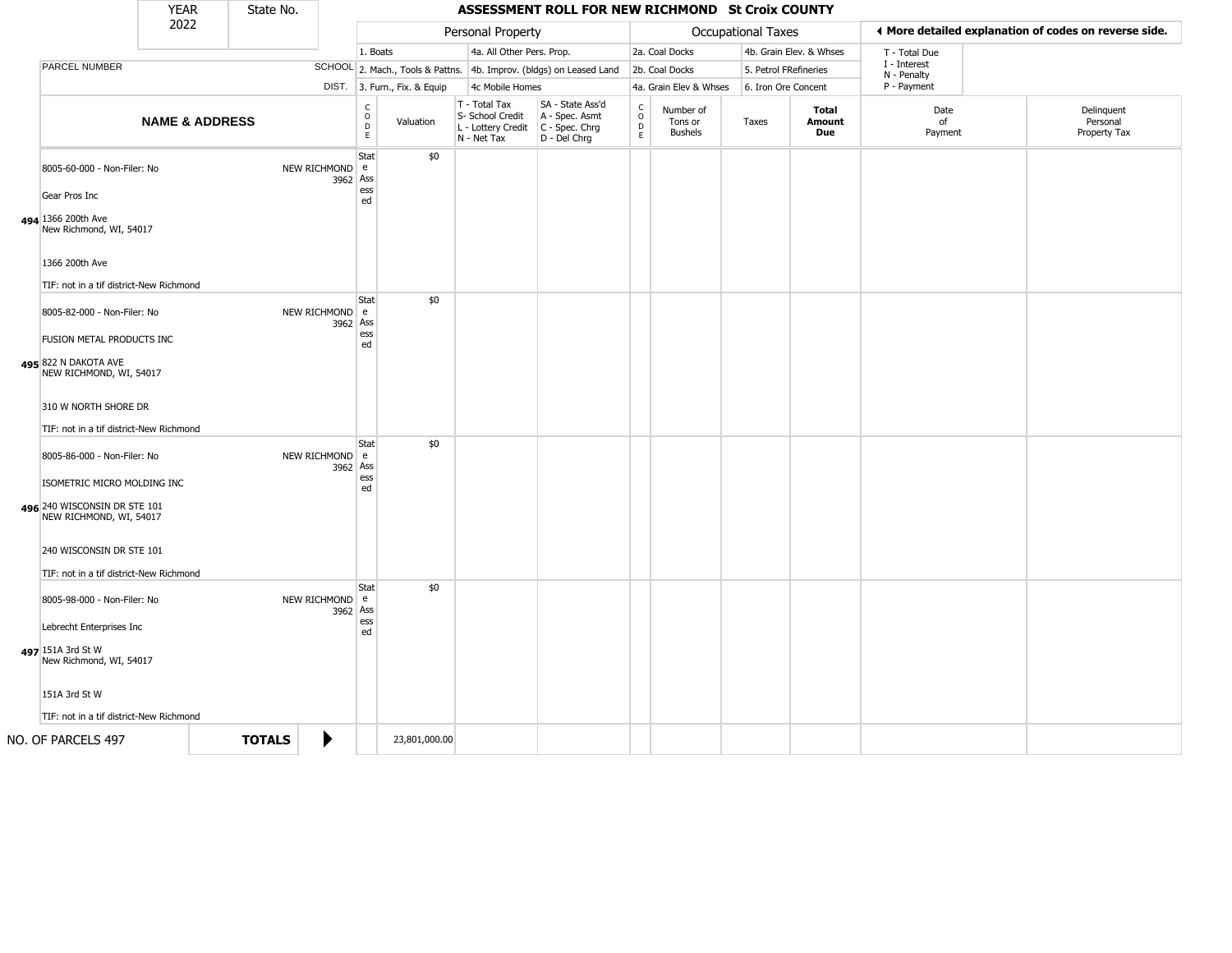| Class                 | <b>Total PP Records Total Valuation</b> |              |
|-----------------------|-----------------------------------------|--------------|
| <b>Exempt</b>         | 2                                       | \$0          |
| <b>P03</b>            | 342                                     | \$10,472,600 |
| P4A                   | 201                                     | \$1,817,900  |
| P4B                   | 103                                     | \$11,510,500 |
| <b>State Assessed</b> | 22                                      | \$0          |
| Total:                | 497                                     | \$23801000   |

## **Municipality Totals by Class Municipality Totals - By County and Class**

| County          | Class                 | <b>Total PP Records   Total Valuation</b> |              |
|-----------------|-----------------------|-------------------------------------------|--------------|
| <b>St Croix</b> | <b>Exempt</b>         | 2                                         | \$0          |
|                 | P <sub>0</sub> 3      | 342                                       | \$10,472,600 |
|                 | P4A                   | 201                                       | \$1,817,900  |
|                 | P <sub>4</sub> B      | 103                                       | \$11,510,500 |
|                 | <b>State Assessed</b> | 22                                        | \$0          |
|                 | Total:                | 497                                       | \$23,801,000 |
| Total:          |                       | 497                                       | \$23,801,000 |

## **Municipality Totals - By County, TIF, Class**

| County          | <b>TIF District</b> | <b>Class</b>          | Total PP Records Total Valuation |              |
|-----------------|---------------------|-----------------------|----------------------------------|--------------|
| <b>St Croix</b> | 99                  | Exempt                | $\overline{c}$                   | \$0          |
|                 |                     | <b>P03</b>            | 249                              | \$6,488,900  |
|                 |                     | P <sub>4</sub> A      | 141                              | \$1,187,600  |
|                 |                     | P <sub>4</sub> B      | 103                              | \$11,510,500 |
|                 |                     | <b>State Assessed</b> | 22                               | \$0          |
|                 |                     | Total:                | 395                              | \$19,187,000 |
|                 | 55261005            | <b>P03</b>            | 22                               | \$194,600    |
|                 |                     | P <sub>4</sub> A      | 14                               | \$27,300     |
|                 |                     | Total:                | 24                               | \$221,900    |
|                 | 55261006            | <b>P03</b>            | 20                               | \$330,600    |
|                 |                     | P <sub>4</sub> A      | 15                               | \$331,800    |
|                 |                     | Total:                | 22                               | \$662,400    |
|                 | 55261008            | <b>P03</b>            | 26                               | \$3,132,900  |
|                 |                     | P <sub>4</sub> A      | 17                               | \$197,700    |
|                 |                     | Total:                | 29                               | \$3,330,600  |
|                 | 55261009            | P03                   | 10                               | \$151,900    |
|                 |                     | P <sub>4</sub> A      | 5                                | \$4,100      |
|                 |                     | Total:                | 12                               | \$156,000    |
|                 | 55261007            | <b>P03</b>            | 14                               | \$170,500    |
|                 |                     | P4A                   | $\boldsymbol{9}$                 | \$69,400     |
|                 |                     | Total:                | 14                               | \$239,900    |